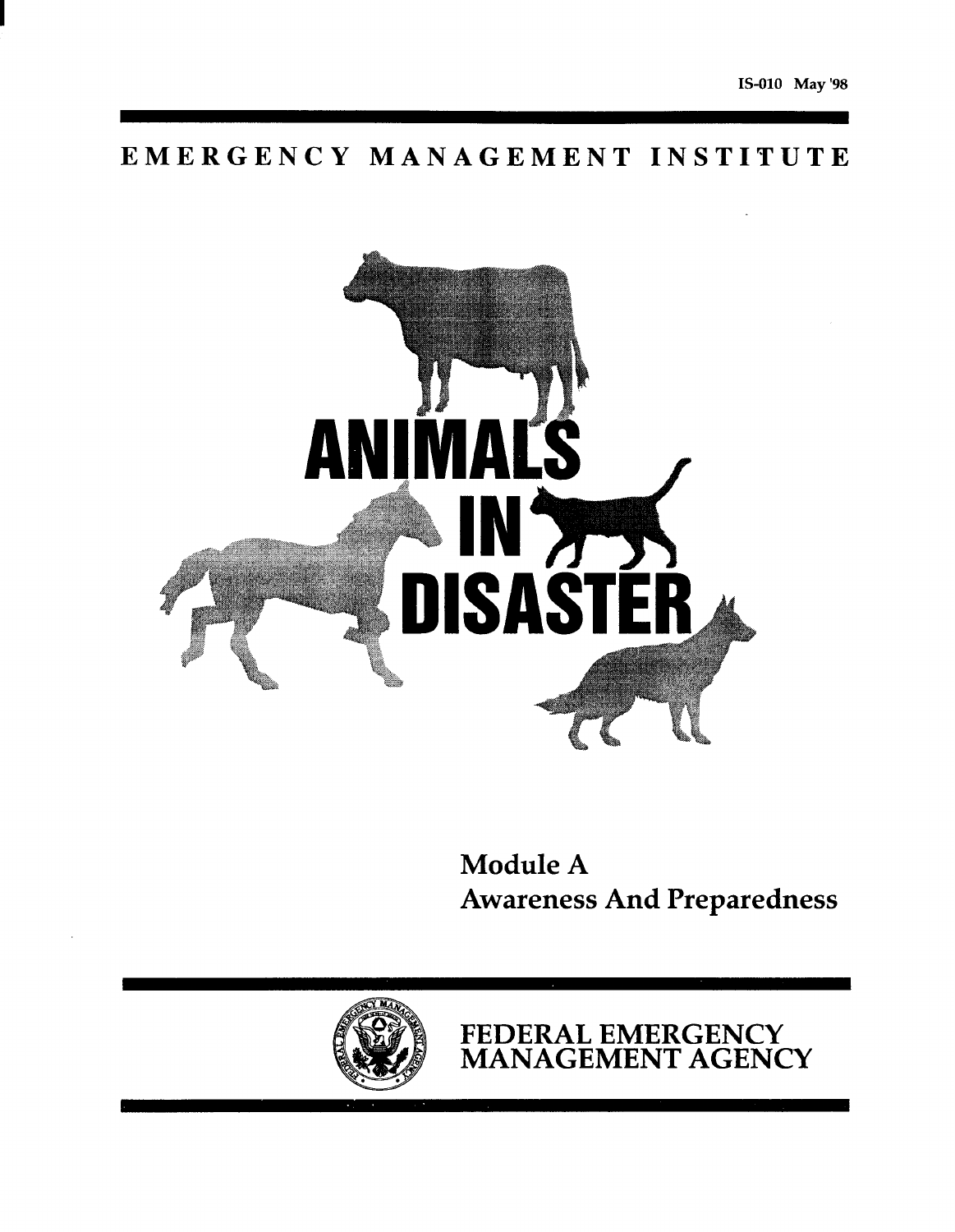A note on the "Animals in Disaster" Independent Study Course:

This course is in two modules:

- IS-010, Animals in Disaster: Module A, Awareness and Preparedness
- IS-011, Animals in Disaster: Module B, Community Planning

For administrative purposes, the two modules have been designated as separate Independent Study courses. Upon successful completion you will receive a Certificate of Achievement for each course. You will also be eligible for one college credit per course.

You must apply each course.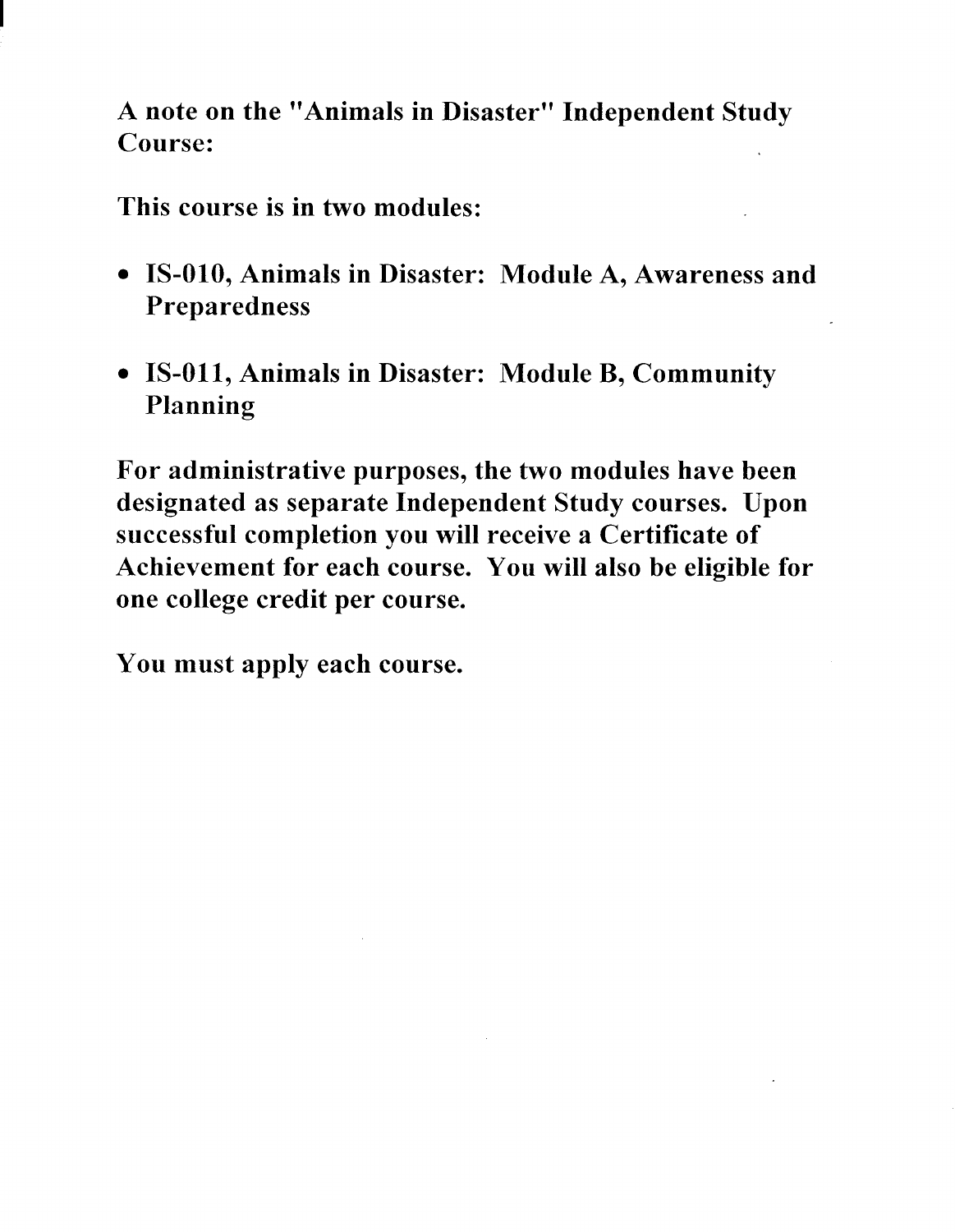A Two Module

# Animals in Disasters

Module A Awareness and Preparedness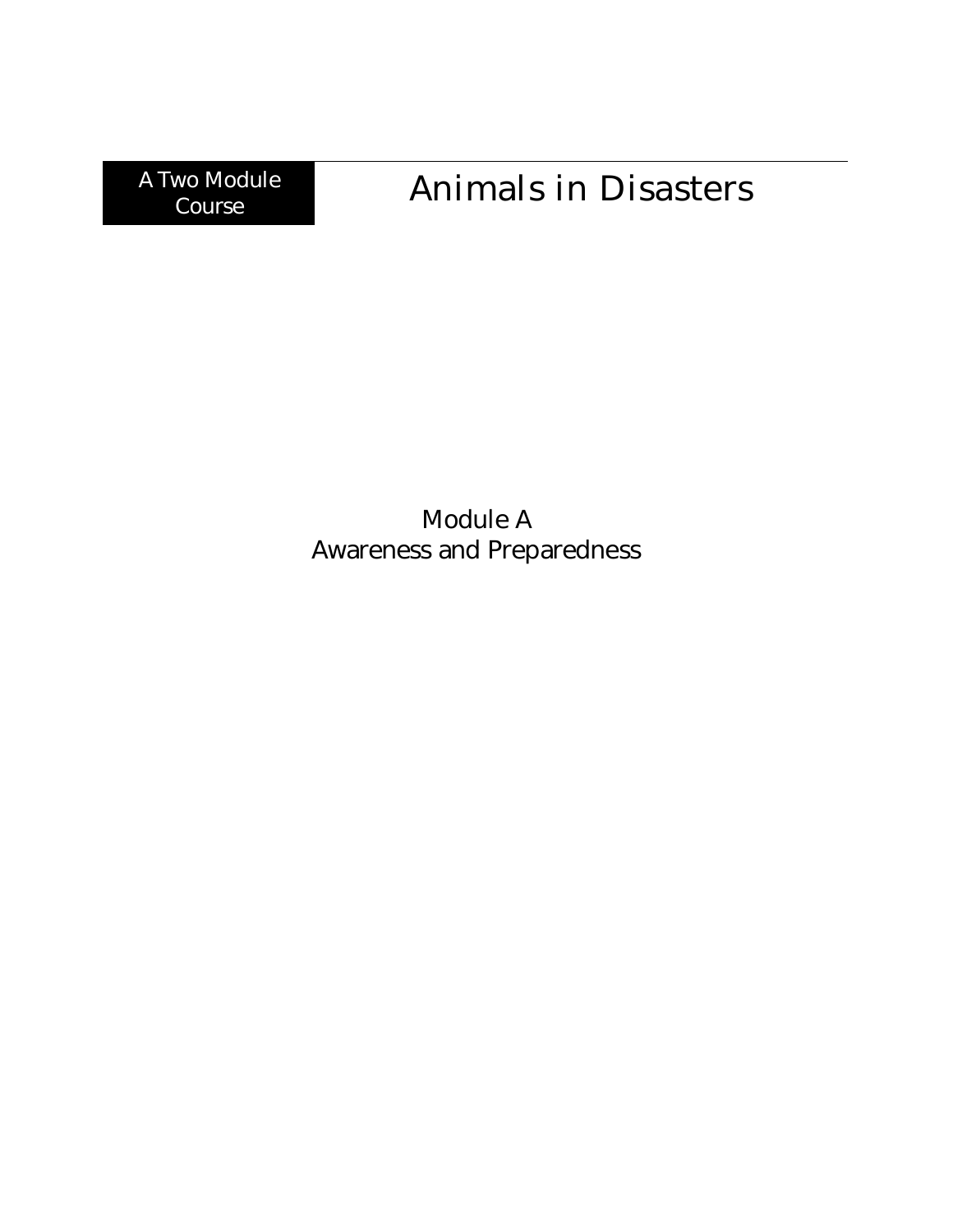# **CONTRIBUTORS**

This course was made possible through the efforts of the following persons and organizations.

Project coordinator, senior editor Sebastian Heath, VetB Purdue University, School of Veterinary Medicine, West Lafayette, IN Secretary/Treasurer, American Academy on Veterinary Disaster Medicine, West Lafayette, IN Logistics supervisor, FEMA representative Joe Bills Emergency Management Institute, Emmitsburg, MD Contributors (in alphabetical order of organization) American Academy on Veterinary Disaster Medicine and the Veterinary Emergency and Critical Care Society John H. Anderson, DVM, Ph.D. American Humane Association, Denver, CO Doug Trowbridge American Red Cross, Falls Church, VA Judith Melicks American Veterinary Medical Association, Schaumburg, IL Lyle Vogel, DVM Center for Veterinary Medicine, Food and Drug Administration, Rockville, MD Michael Blackwell, DVM, MPH; Richard Cullison, DVM, Ph.D. Fayette County Emergency Management Agency, Connersville, IN Adrian Ellis Humane Society of the United States, Washington, DC Steve Dickstein, Melissa Rubin, Eric Sakach, Laura Bevans Interbay Animal Hospital, Seattle, WA Julia Allen, Ph.D., DVM Los Angeles Department of Animal Services, Los Angeles, CA Fred Michael Los Angeles Area G, Office of Emergency Preparedness, Lomita, CA Patty Boge, DVM Maryland Department of Agriculture, Frederick, MD Jack Casper, DVM Montclair Veterinary Hospital, Oakland, CA James Harris, DVM City of Torrance, California, Police Department, Torrance, CA Terese Condon Santa Barbara Equine Emergency Service, Santa Barbara, CA Tim Collins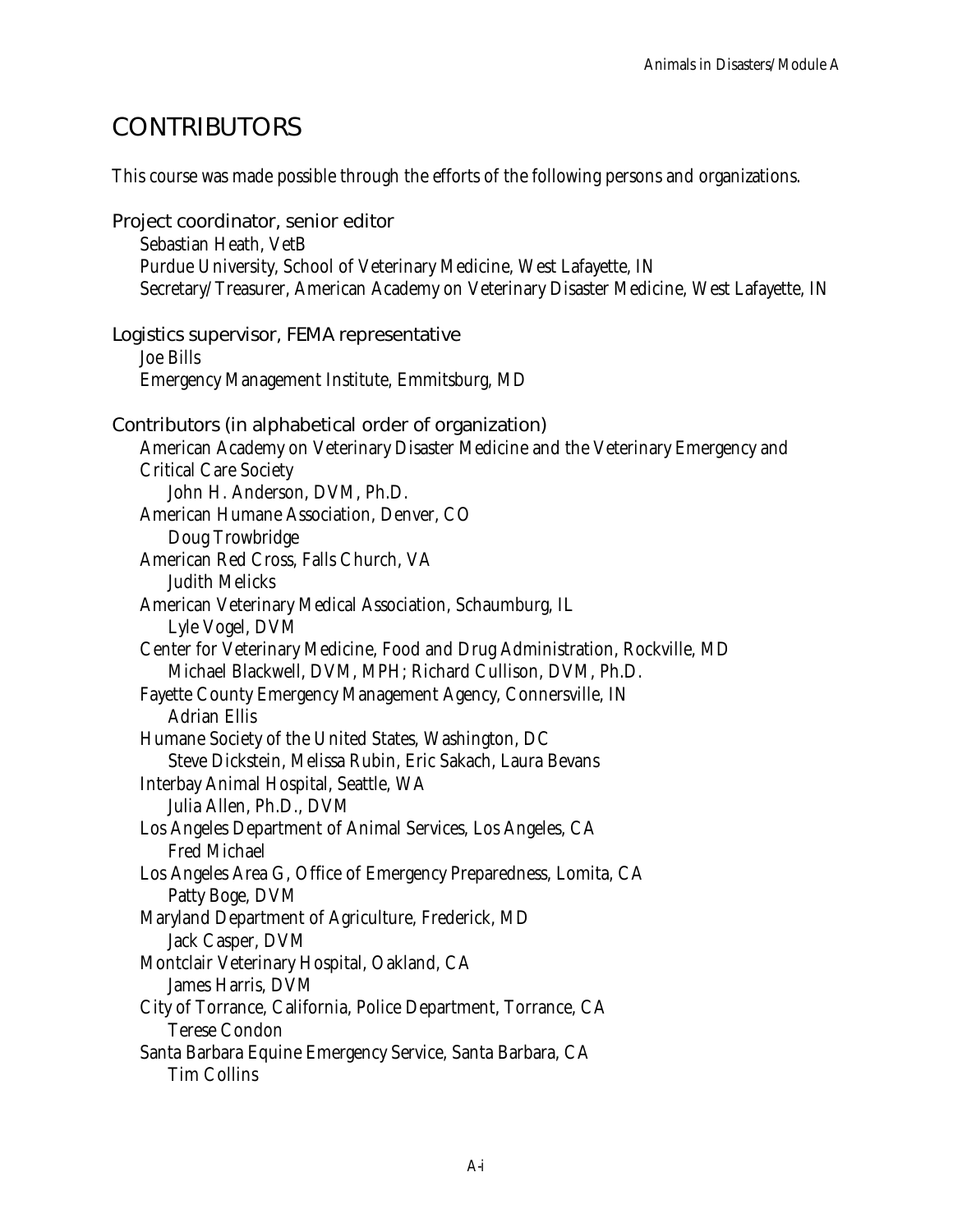Sunshine State Horse Council, Sarasota, FL Cindy Ferguson United Animal Nations, Sacramento, CA Terri Crisp University of Tennessee, Knoxville, TN Robert Linnabary, DVM U.S. Army Veterinary Corps, Fort Sam Houston, TX Col. Paul Barrows

### Acknowledgments

Over the three years in which it took to develop this course many other people and organizations have contributed through their ideas, suggestions, editing and reviewing sections.

American Academy on Veterinary Disaster Medicine, Alan Beck (Purdue University, IN), Candace Lundin (AVMA, IL), Jim Hamiliton (Southern Pines Equine Services, NC), Richard Mannsmann (Central Carolina Equine Services, NC), American Animal Hospital Association, Nicholas Gilman (American Humane Association), Vicky Vogelman (U.S. Air Force Veterinary Services, Arlington, VA), Richard Dorn (The Ohio State University, OH), Dave Barrabee, Chat Sloane (Indiana State Emergency Management Agency, IN), Kerri Marshall (VetSmart, OR), Melissa Nixon (Grass Valley Veterinary Services, CA), Jean Hooks (Fairfax County US&R, VA), Victoria Joseph (Bird and Pet Clinic, Roseville, CA), Indiana Board of Animal Health, Indiana State Emergency Management Agency, Franklin County, OH, Emergency Management Agency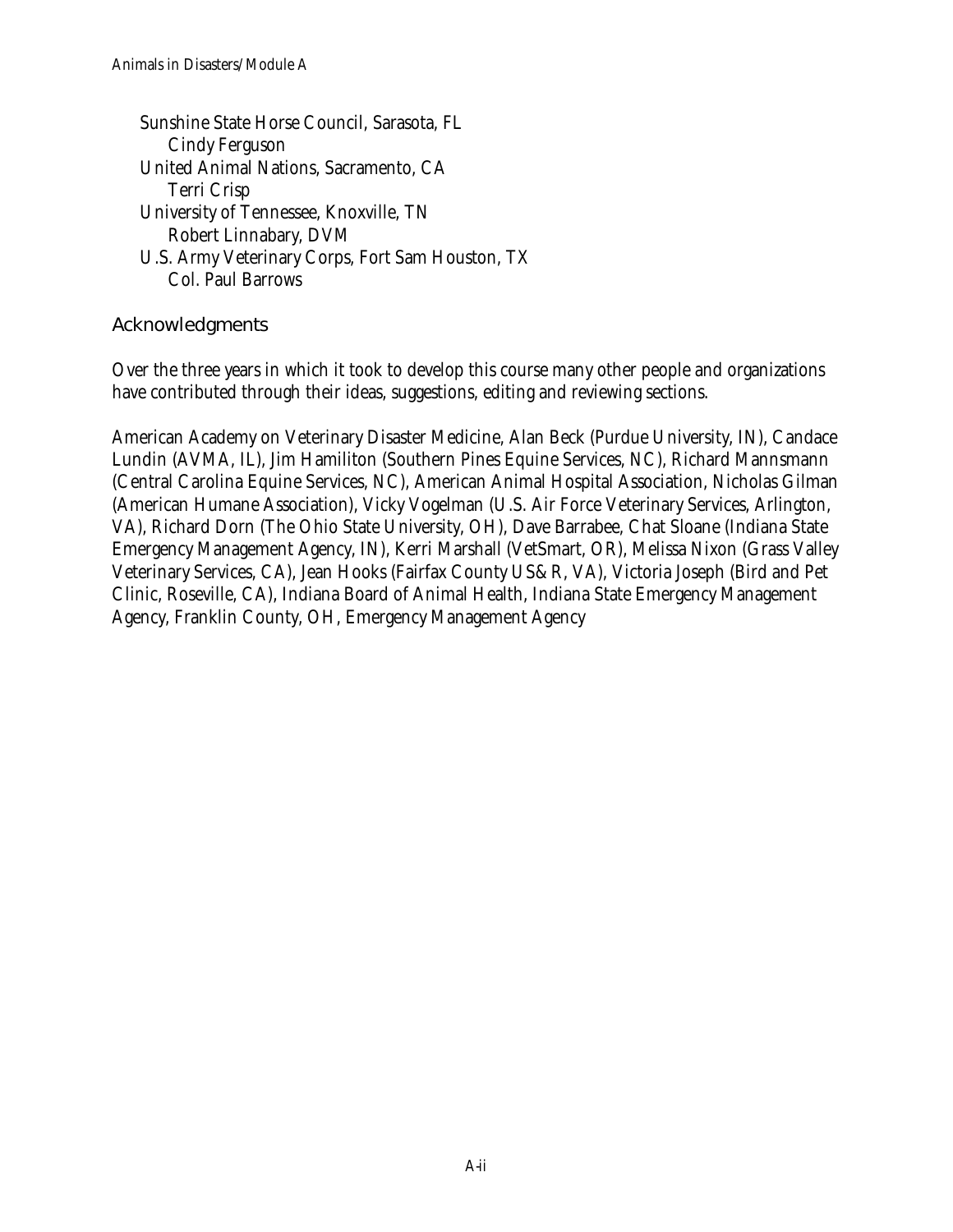

# Federal Emergency Management Agency

Washington, D.C. 20472

Dear Participant:

Whenever and wherever disaster strikes, people and their property are affected. Over the years, we have seen whole communities destroyed and lives devastated. A problem that is increasingly being recognized is that disasters also affect animals. In times of crises, people worry not only about their family but also about the family pet; farmers worry about the livestock they are stewards of; the horse owner worries about their prize show horse or backyard pony. More and more, emergency management and agriculture officials are having to include animal issues in planning and preparedness.

We are pleased to present the Federal Emergency Management Agency's (FEMA) new two-module independent study course, "Animals in Disaster." For the first time, FEMA is addressing this important issue through training and education. A major theme throughout the course is that individuals must prepare and plan for their animals. In a flood or earthquake, State and local government must first of all take care of people: government officials will not have time to deal with all animal problems. Therefore, it is up to the individual to see that their animals are taken care of as best as possible. It is also imperative that animal owners work with one another through mutual interest groups such as kennel clubs and horse associations, agricultural organizations, county extension agencies and humane societies to develop plans for their animals.

This course will help you prepare to take care of animals. It will not provide answers to all of your questions or concerns but will help you formulate answers specific to your own situation. We are pleased that you care enough to take this course.

Sincerely,

James L. Witt

James L. Witt Director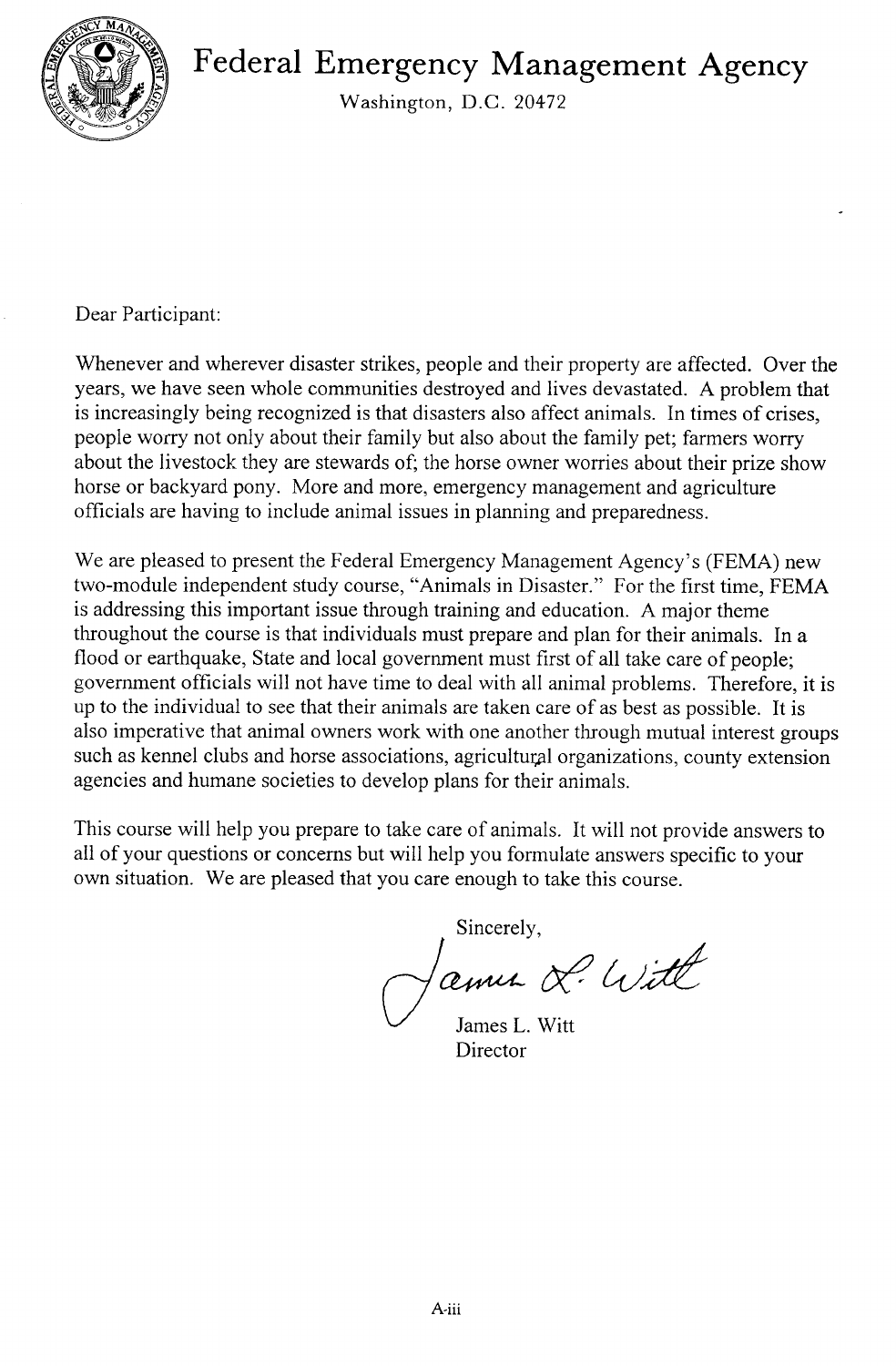Animals in Disasters/Module A

Page intentionally blank.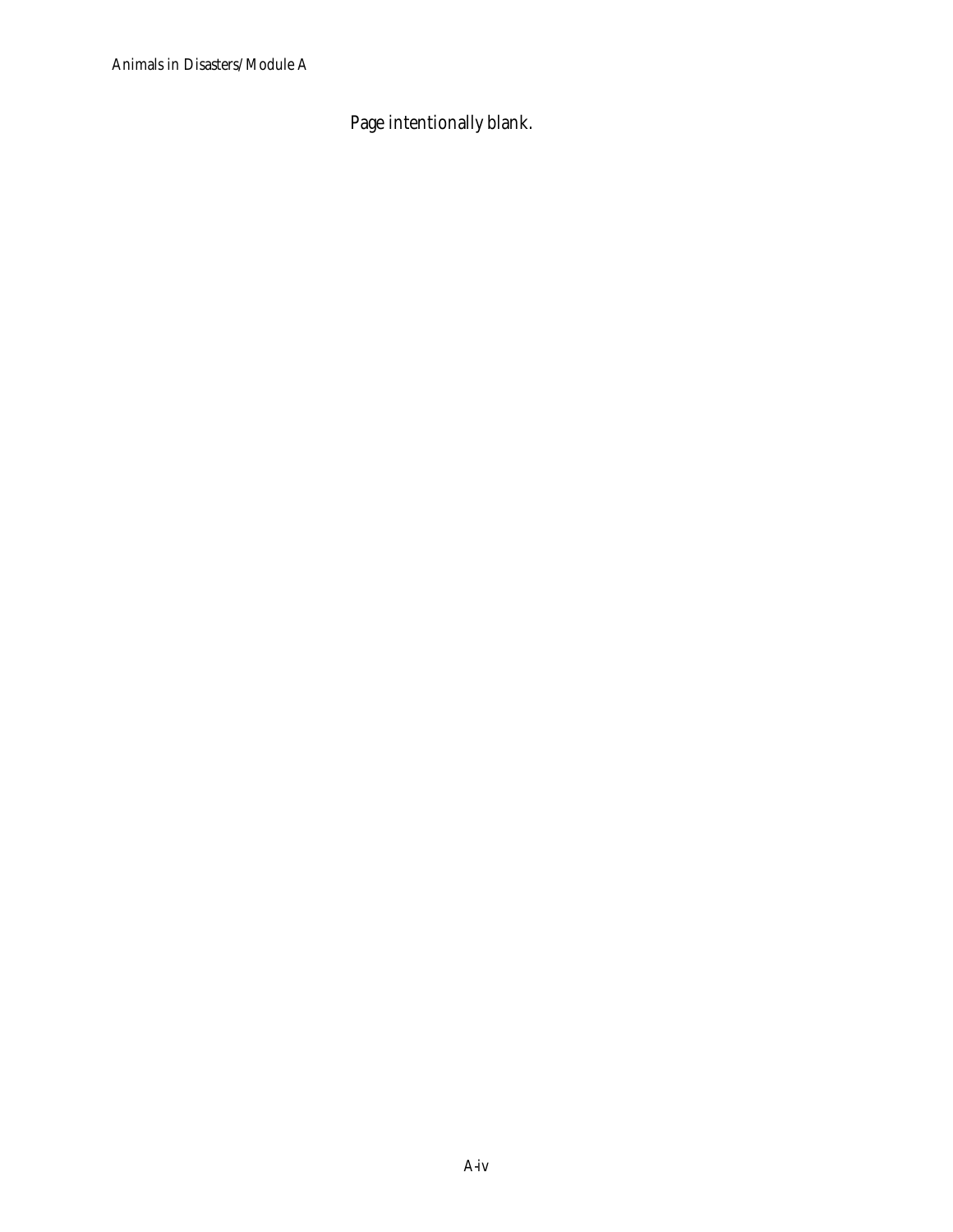# **Table of Contents**

### Module A Awareness and Preparedness

### Unit 1 - Overview

| Summary of the groups that make up the<br>animal-care community and examples of local |  |
|---------------------------------------------------------------------------------------|--|
|                                                                                       |  |
|                                                                                       |  |

### Unit 2 - Introduction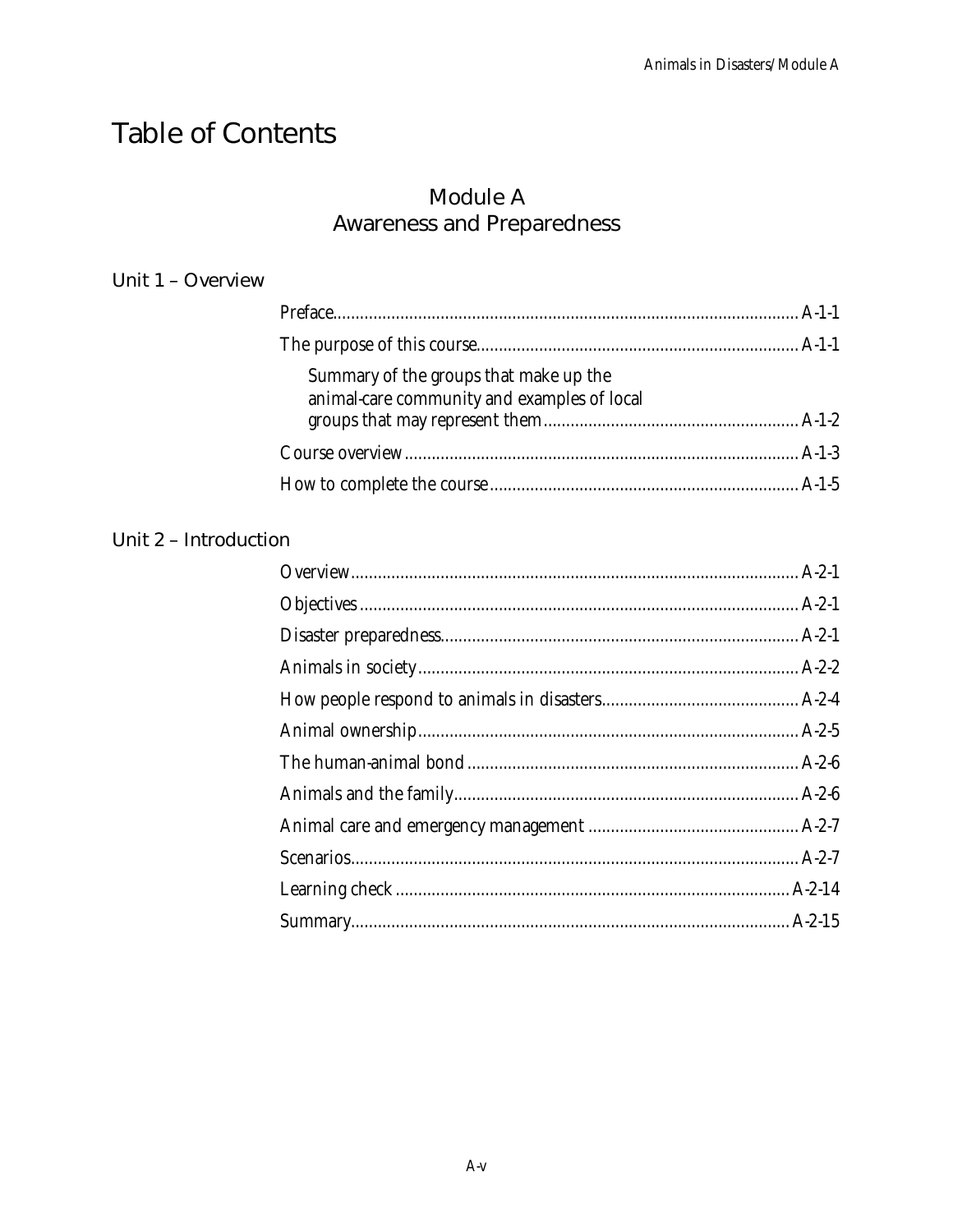### Unit 3 - The Four Phases of Emergency Management

### Unit 4 - Meteorological Hazards: Applying the Four Phases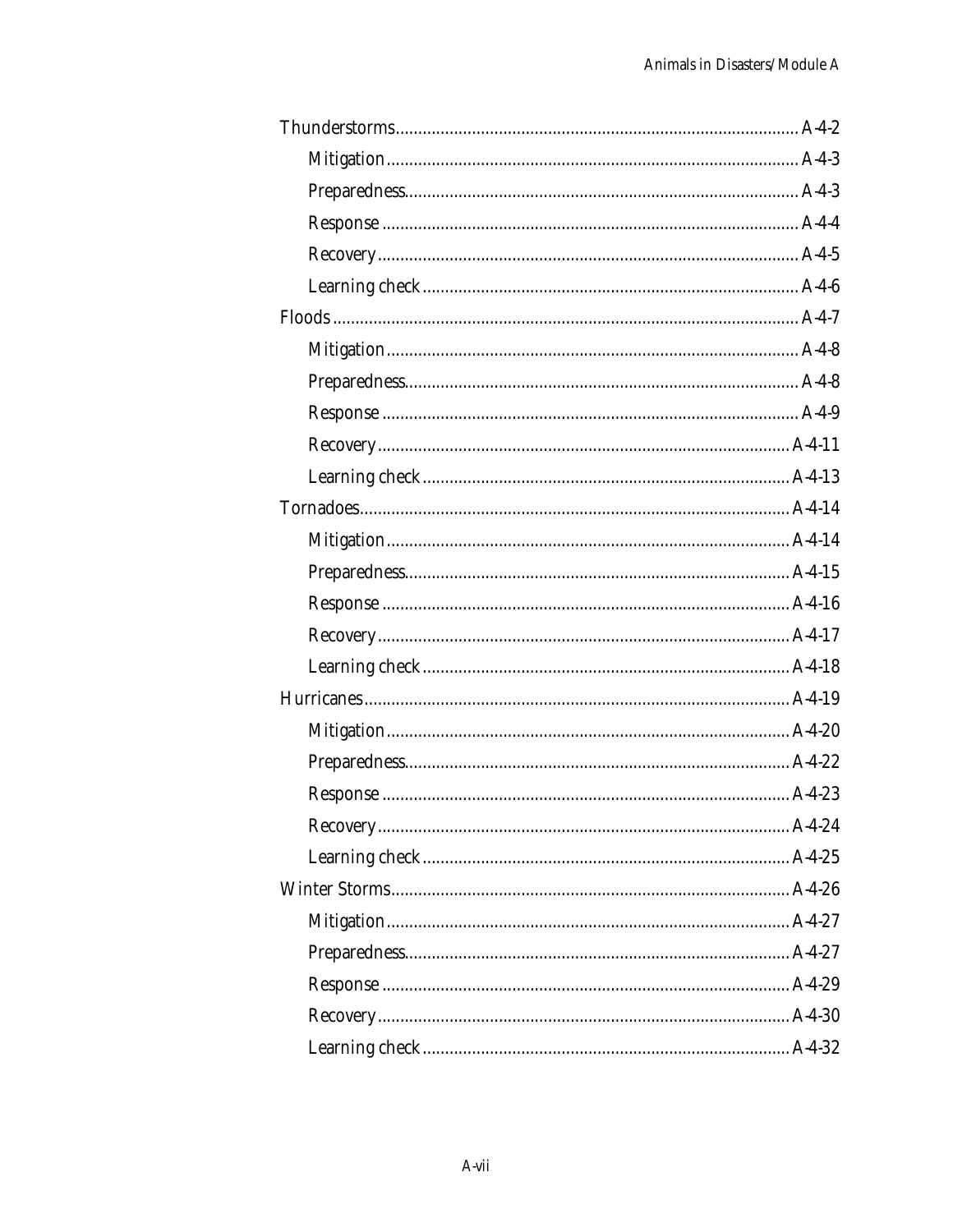### Unit 5 - Geological Hazards: Applying the Four Phases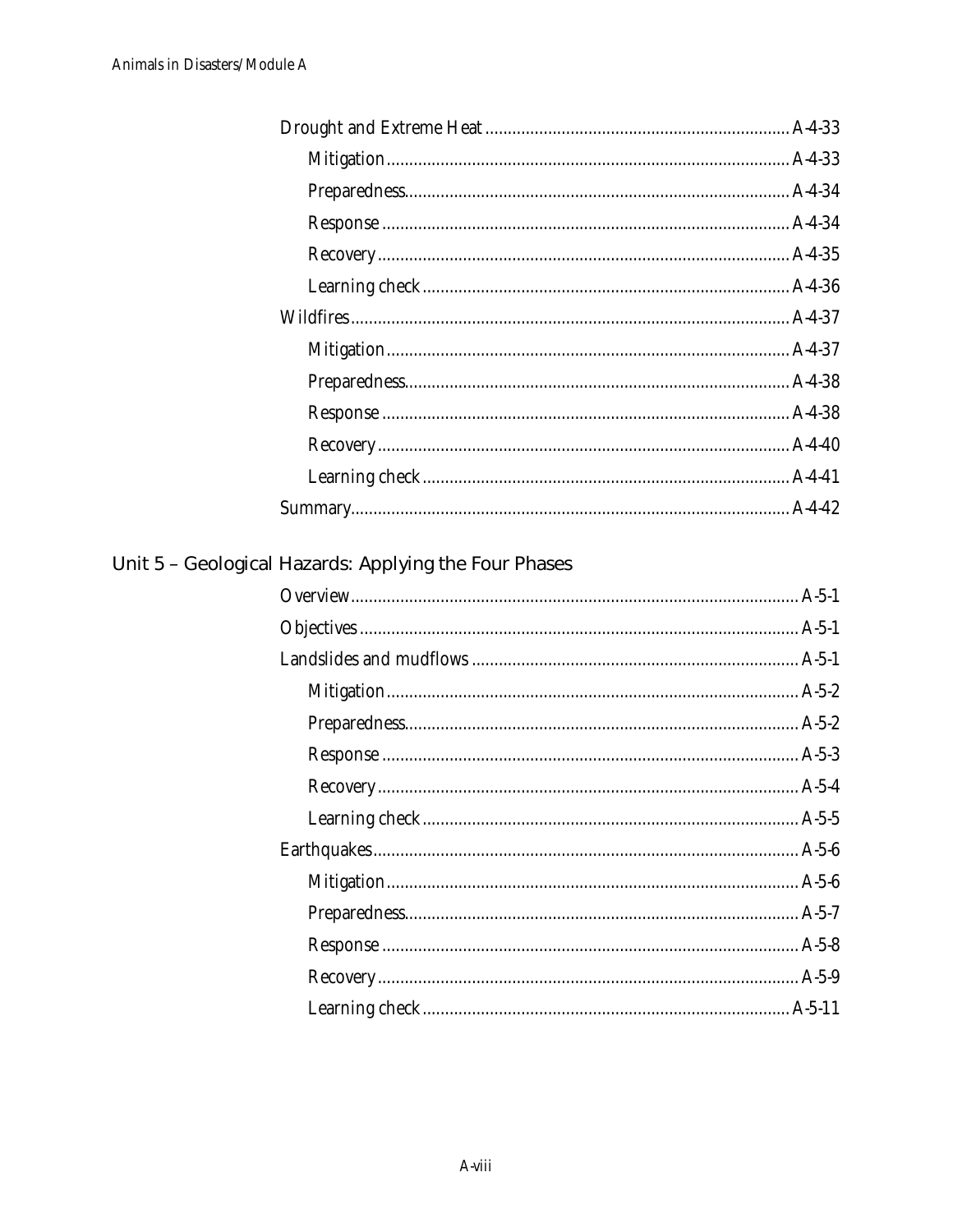### Unit 6 - Technological Hazards: Applying the Four Phases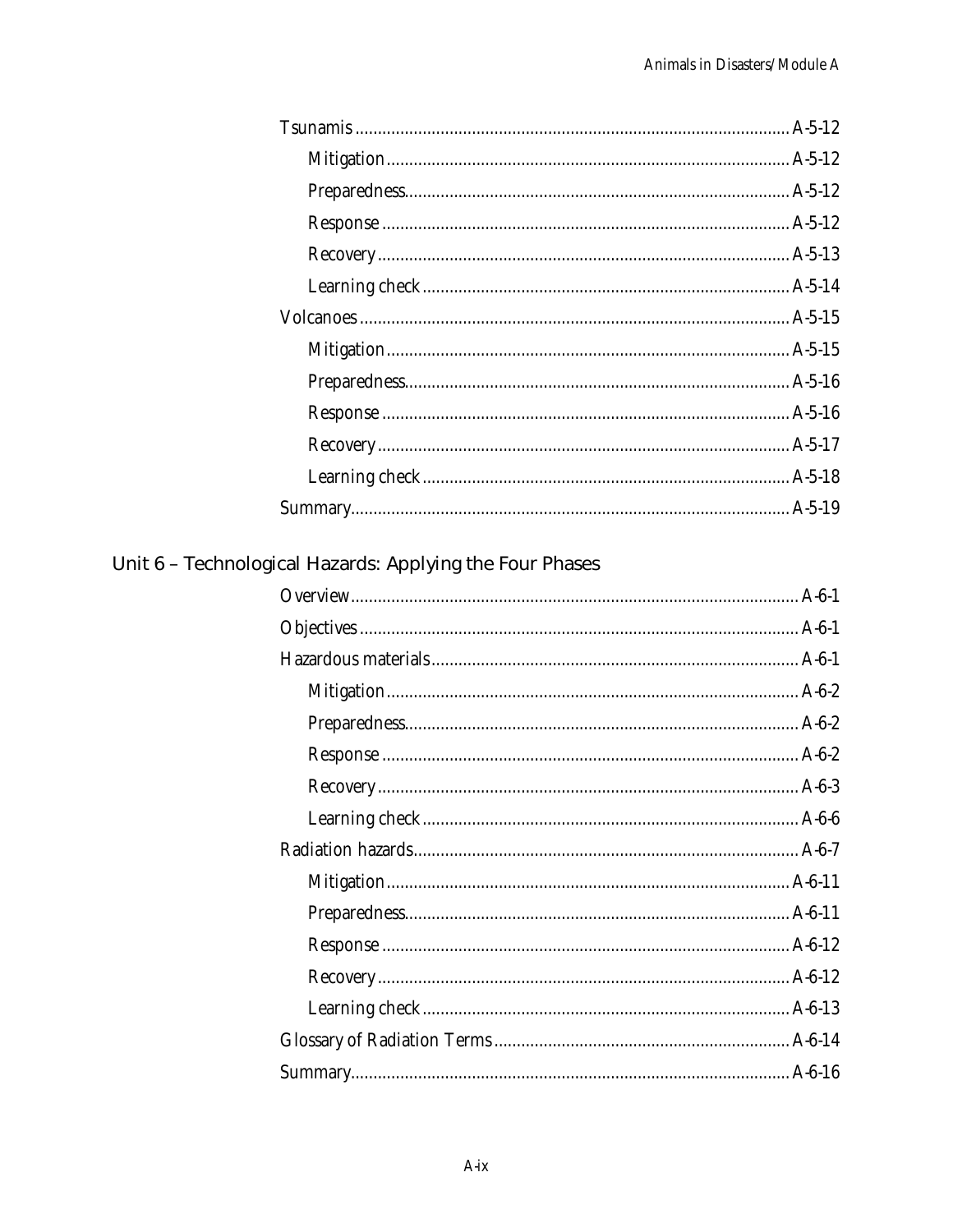### Unit 7 - The Care of Pets in Disasters

| Accustom your pets to sudden actions |
|--------------------------------------|
|                                      |
|                                      |
|                                      |
|                                      |
|                                      |
|                                      |
|                                      |
|                                      |
|                                      |

### Unit 8 - The Care of Livestock and Horses in Disasters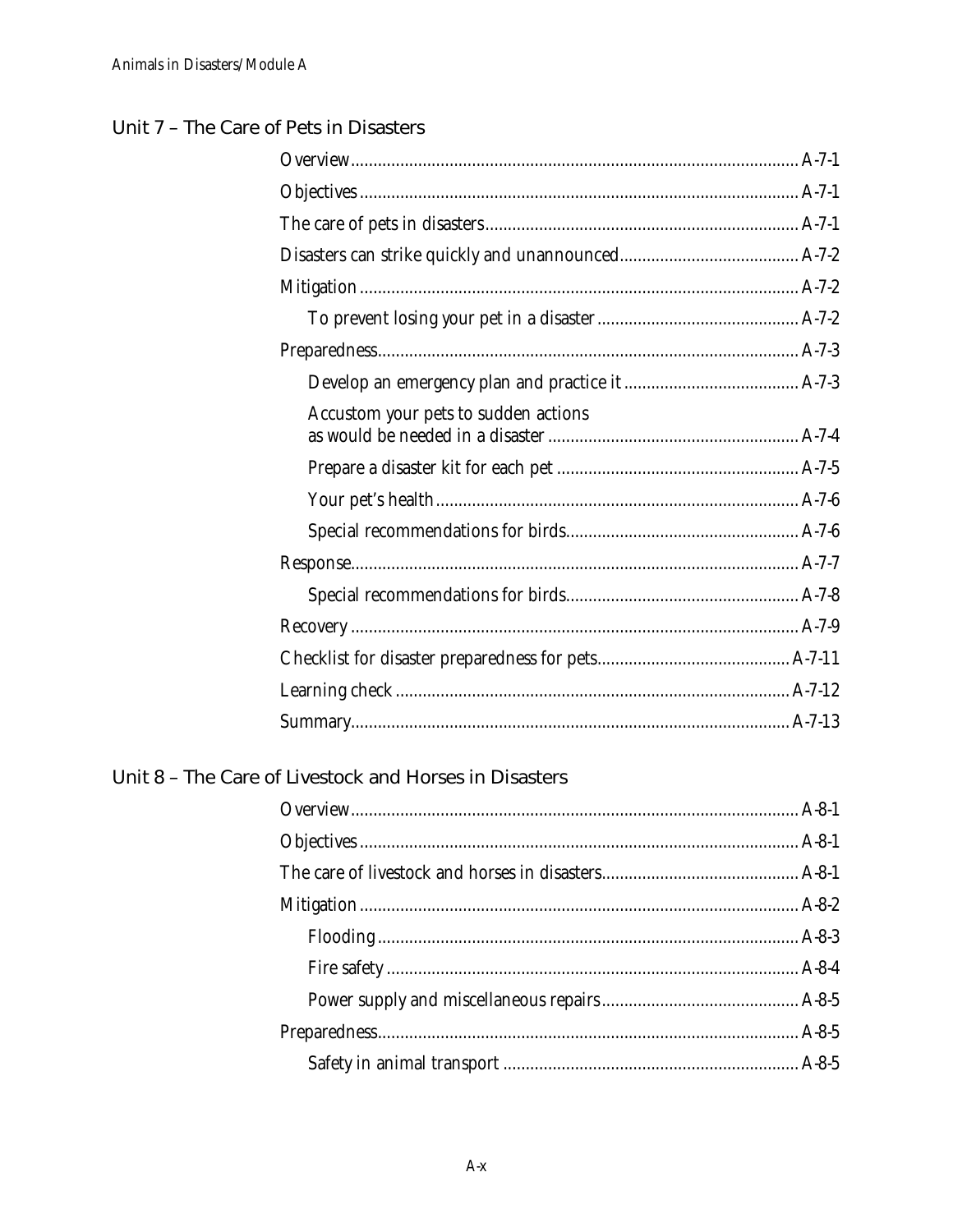### Unit 9 - Module A Final Examination

|--|--|--|--|--|

### Unit 10 - Appendices

| Appendix A – Independent study courses available   |  |
|----------------------------------------------------|--|
| Appendix B – Recommendations on how to deal        |  |
|                                                    |  |
| Appendix D – Modified Mercalli Scale of Earthquake |  |
| Appendix E – Wind Speed Measurement – Land and     |  |
|                                                    |  |
|                                                    |  |
|                                                    |  |
|                                                    |  |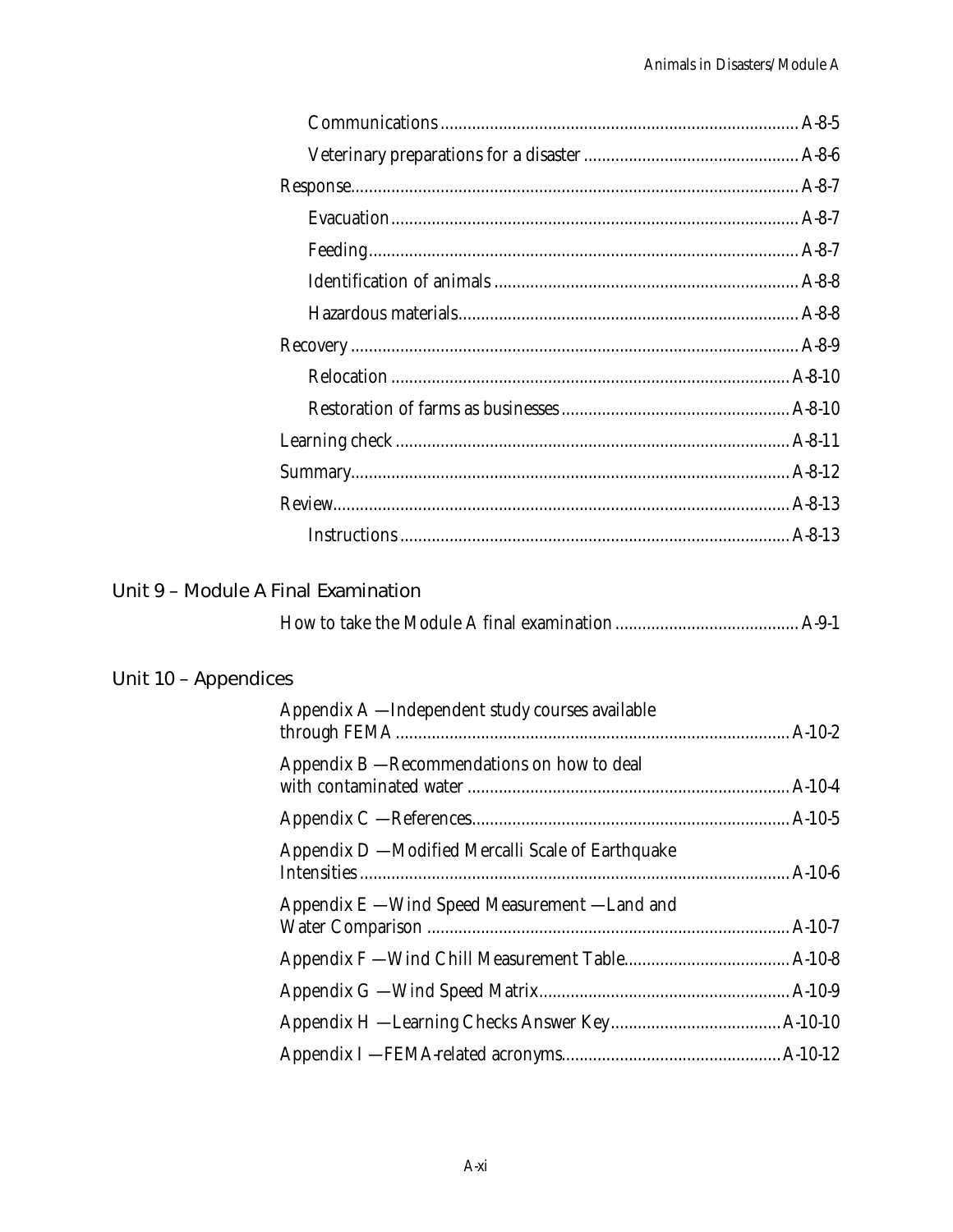Animals in Disasters/Module A

Page intentionally blank.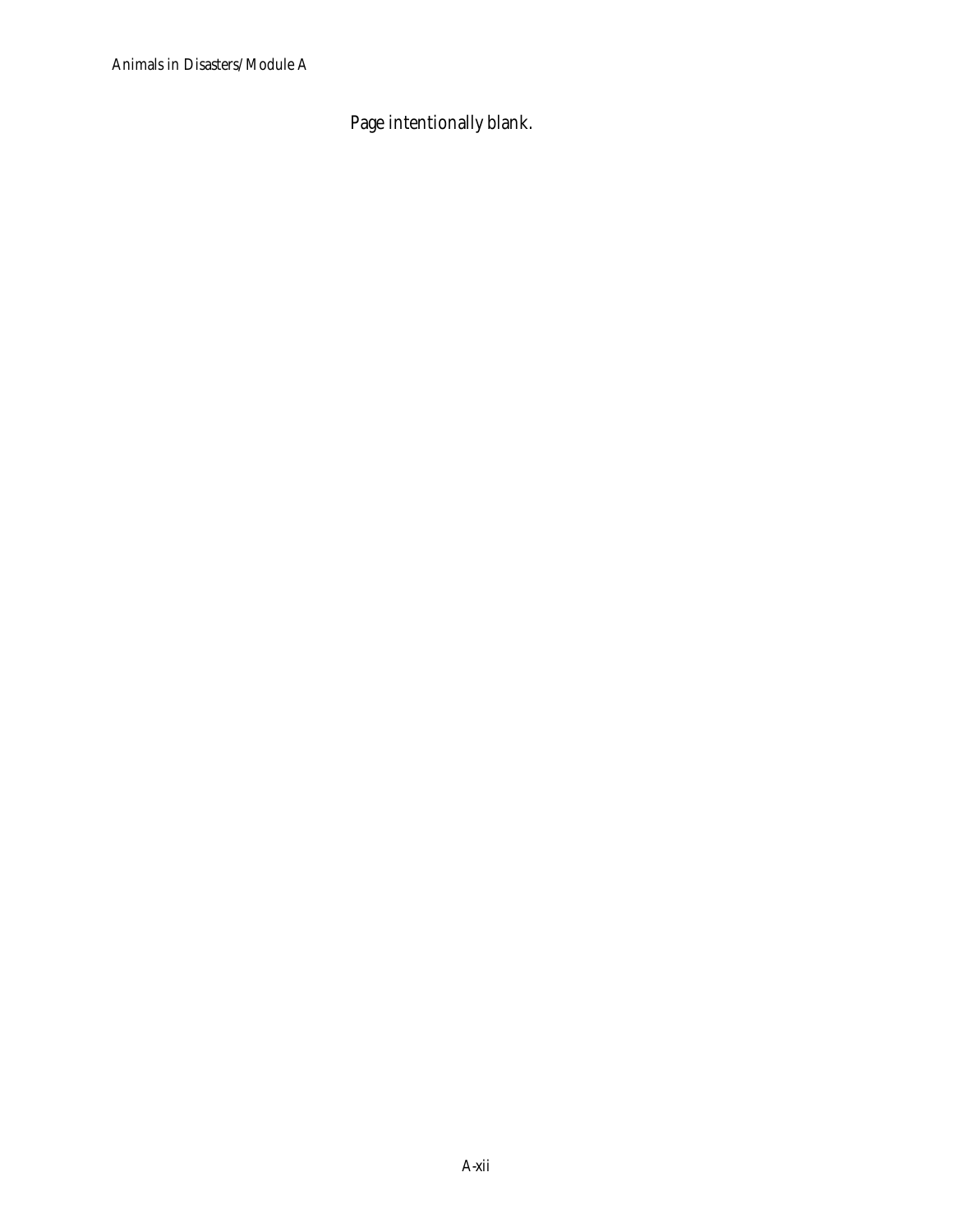# Animals in Disasters

# MODULE A<br>UNIT 1

# Overview

| Preface                       | Why should emergency management officials be concerned with<br>animals in disasters? After all, they are responsible for the safety of<br>humans, not animals. However, according to the American Veterinary<br>Medical Association, 58.9 percent of all U.S. households own animals.<br>For this reason, the care of animals in disasters is important to the care<br>of humans.                                                                                                                                                                                                                                     |
|-------------------------------|-----------------------------------------------------------------------------------------------------------------------------------------------------------------------------------------------------------------------------------------------------------------------------------------------------------------------------------------------------------------------------------------------------------------------------------------------------------------------------------------------------------------------------------------------------------------------------------------------------------------------|
|                               | This course aims to bring together emergency management officials<br>and the animal-care community to share resources, authority and<br>expertise. A collaborative effort between emergency management and<br>animal-care providers can improve a community's successful disaster<br>preparedness and response.                                                                                                                                                                                                                                                                                                       |
|                               | This course does not intend to provide details on the care of animals<br>in disasters, but to promote personal responsibility of animal owners<br>and care providers. It also guides emergency managers in the<br>recruitment and use of local community resources to define, develop,<br>teach, and implement a disaster response. Each community must<br>tailor its plan to meet its own needs.                                                                                                                                                                                                                     |
| The purpose of<br>this course | The purpose of this course is two-fold. Module A is intended to<br>increase awareness and preparedness among animal owners and care<br>providers. It includes sections on typical hazards, how these affect<br>animals and what can be done by responsible owners to reduce the<br>impact of disasters. It is also intended to help animal owners, care<br>providers and industries to better understand emergency management.<br>Module A will heighten awareness of the special issues that emergency<br>managers need to consider when incorporating animal-care annexes<br>into their emergency operations plans. |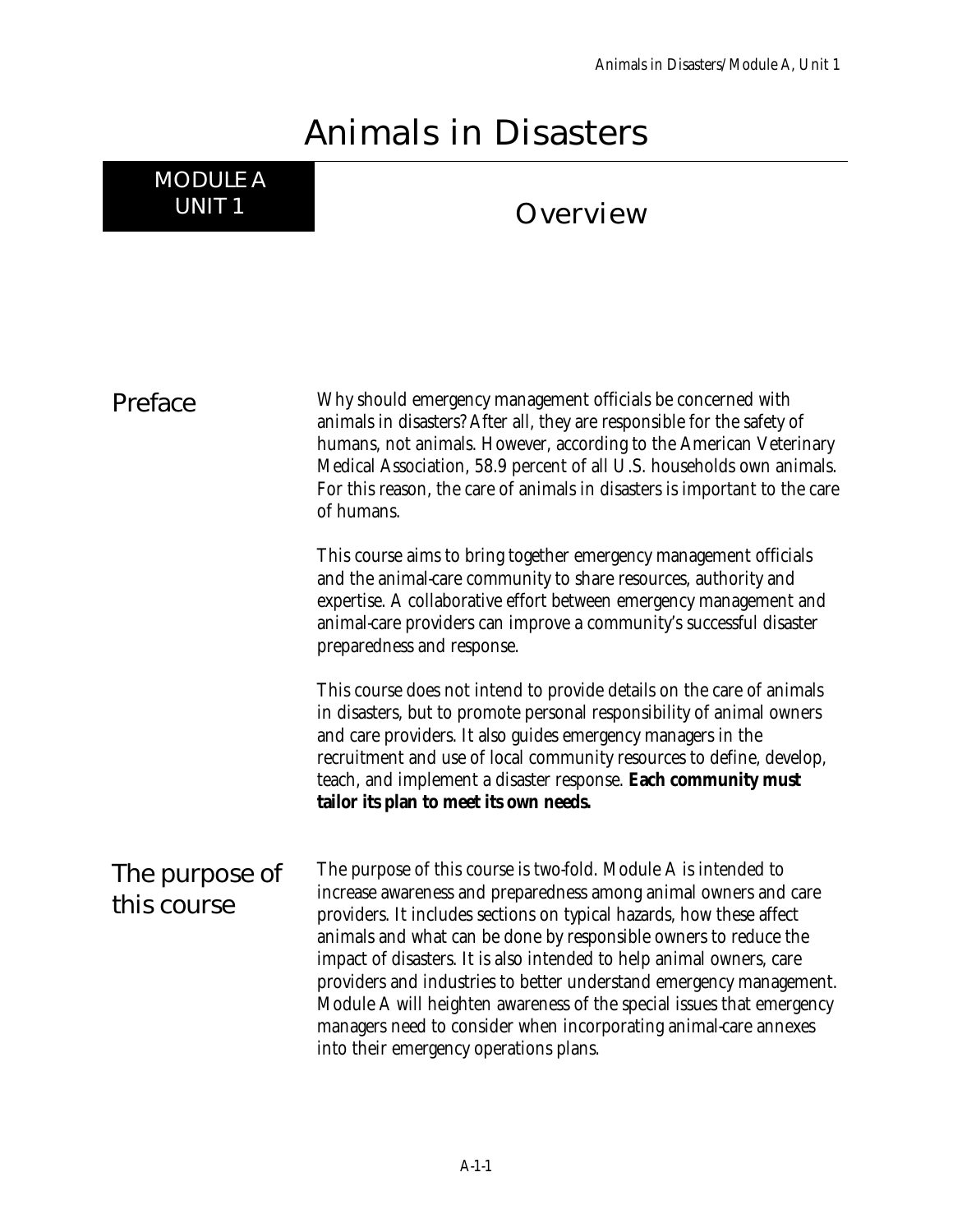Module B is intended to guide emergency management officials and animal owners, care providers, and industries in preparing community disaster plans. The goal of Module B is to provide sufficient information for both groups to meet and develop meaningful and effective plans that improve the care of animals, their owners, and the animal-care industries in disasters. This course provides the basic background knowledge needed to develop a coordinated response to a disaster in which animals and their owners are affected. Further training with local or State emergency management programs is essential.

| Summary of the<br>groups that make up<br>the animal-care<br>community and<br>examples of local<br>groups that may<br>represent them | Type of Organization            | Examples                                                                                                                                                                                                                                                             |
|-------------------------------------------------------------------------------------------------------------------------------------|---------------------------------|----------------------------------------------------------------------------------------------------------------------------------------------------------------------------------------------------------------------------------------------------------------------|
|                                                                                                                                     | Private owners                  | Pet owners, livestock producers                                                                                                                                                                                                                                      |
|                                                                                                                                     | Public owners                   | Native wildlife (tax payers own wildlife,<br>which are managed by the natural resources<br>department)                                                                                                                                                               |
|                                                                                                                                     | <b>Businesses</b>               | Veterinarians, pet stores, feed stores,<br>farmers cooperatives, animal accessory<br>stores, department stores, boarding<br>kennels, grooming parlors, animal<br>transport companies, pest control<br>companies, racetracks, renderers,<br>slaughterhouses, circuses |
|                                                                                                                                     | Humane organizations            | Humane shelters, SPCA, volunteers groups                                                                                                                                                                                                                             |
|                                                                                                                                     | <b>Educational institutions</b> | Veterinary schools, veterinary technician<br>schools, animal science and agriculture<br>schools and departments, zoos, aquaria                                                                                                                                       |
|                                                                                                                                     | Governmental agencies           | Animal care and control, U.S. Department<br>of Agriculture, health departments, natural<br>resources department, Cooperative<br>Extension Services, public health services                                                                                           |
|                                                                                                                                     | Professional<br>associations    | Veterinary medical associations, registered<br>veterinarian health technician associations                                                                                                                                                                           |
|                                                                                                                                     | Other associations              | Livestock producer associations, breeding<br>clubs, riding schools, search and rescue<br>teams, wildlife rehabilitators, youth and 4H<br>groups                                                                                                                      |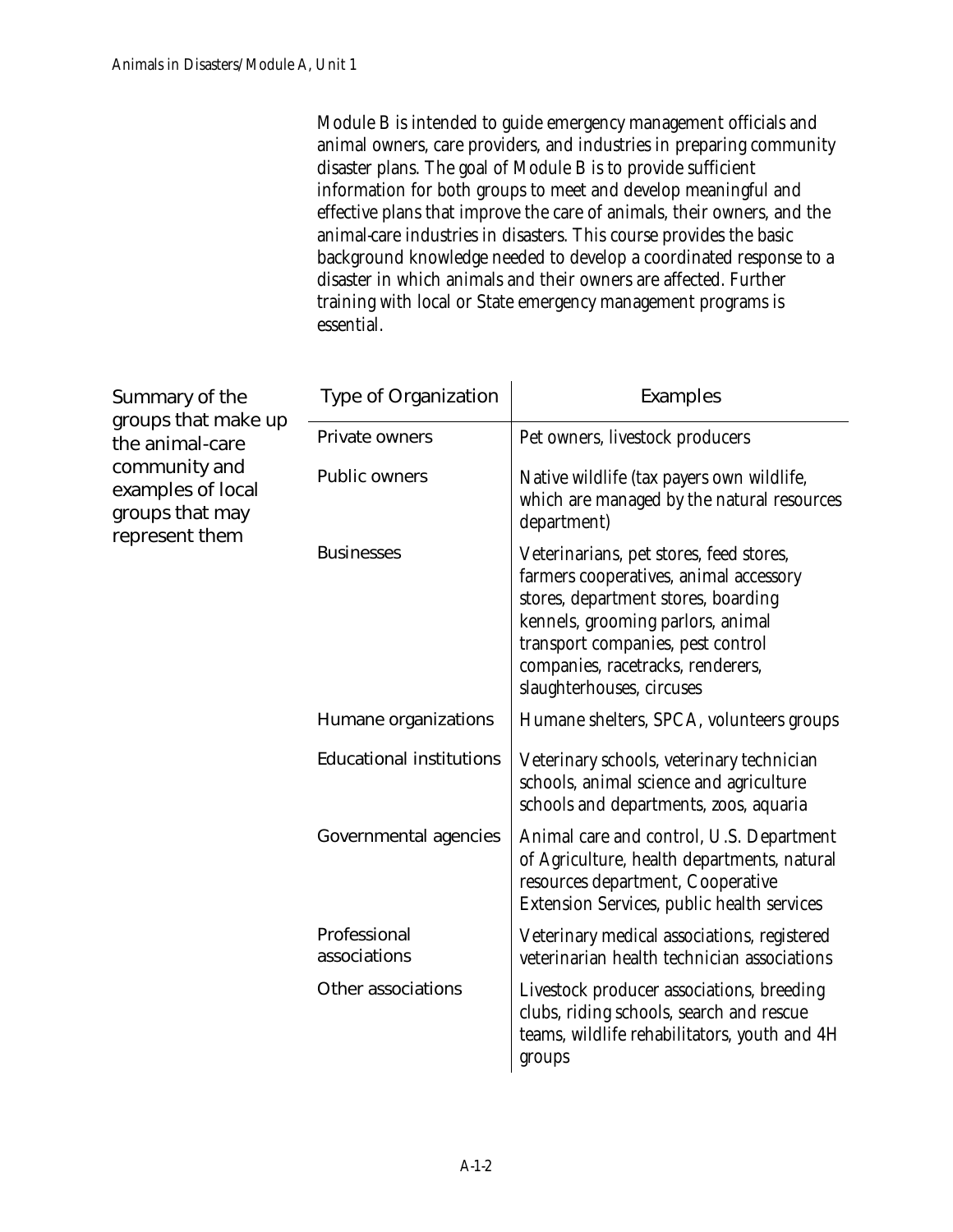Course overview Module A is divided into an overview, seven units of instruction, a final exam and appendices. A description of each unit is provided.

> Unit 1: Overview. Preface, purpose of the course, and information on the course. **(This unit is the same in both modules.)**

Unit 2: Introduction. Why are animals an important consideration in disasters? This unit describes the animal-care community, the societal impact of animal ownership and introduces the concept of the human-animal bond as a major factor affecting animal owners in disasters. **(This unit is the same in both modules.)**

Unit 3: The four phases of emergency management. This unit introduces the activities of mitigation, preparedness, response and recovery and addresses government and individual responsibilities for carrying out these activities.

Units 4 through 6: Defining the risks and applying the four phases of emergency management. These units describe the major natural and technological hazards in the United States and provide information on typical animal-related issues that may arise in these circumstances.

Units 7 and 8: The care of animals in disasters. These units contain specific information on how to provide care for animals in disasters.

Unit 9: Module A final examination. By completing this unit and passing the exam, you may receive a certificate of completion from the Emergency Management Institute.

Unit 10: Appendices. This unit contains reference materials that supplement the course materials and indicates where further information can be obtained.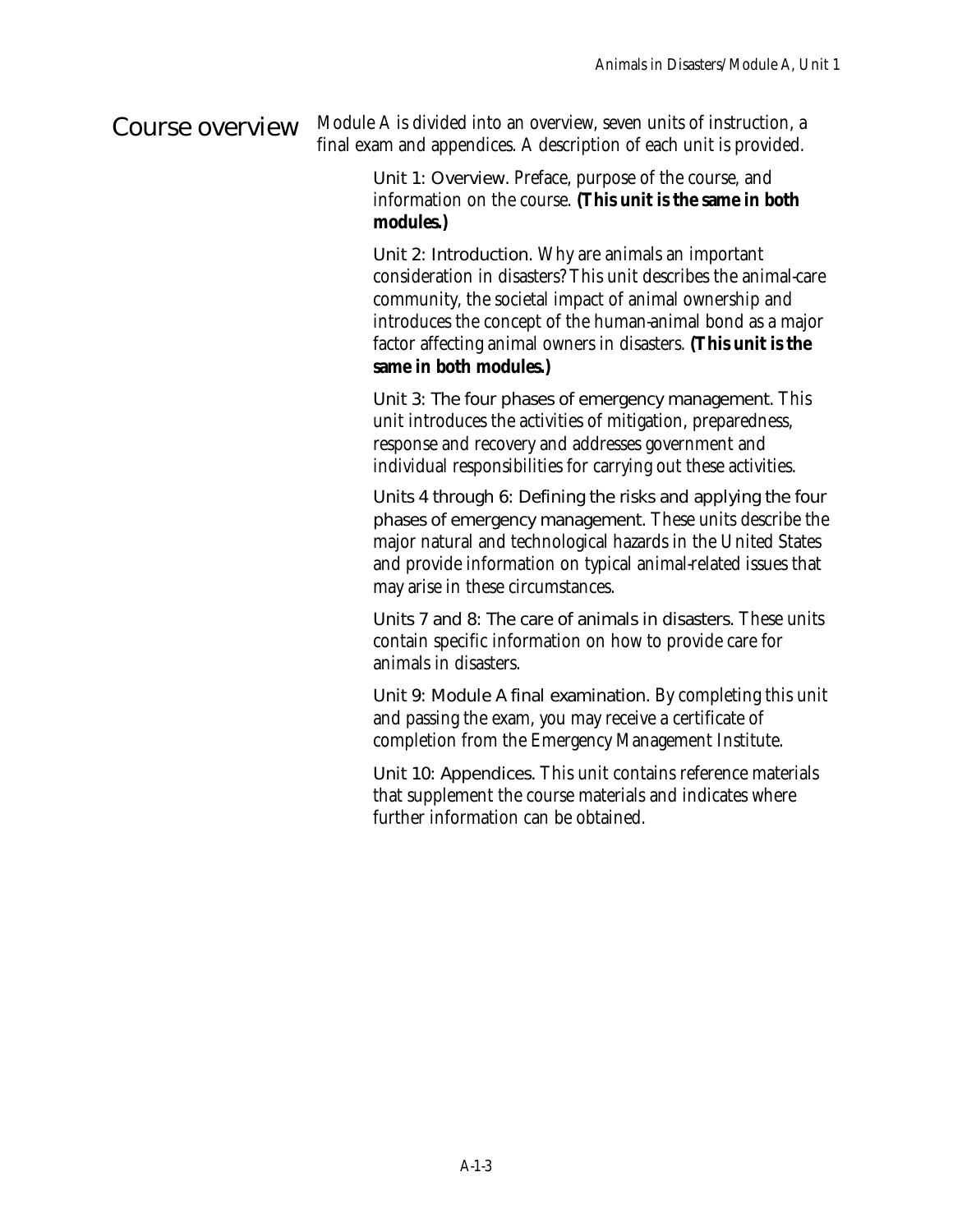# Course overview (continued)

Module B is divided into an overview, six units of instruction, a final exam and appendices. A brief description of each unit is provided to follow.

> Unit 1: Overview. Preface, purpose of the course, and information on the course. **(This unit is the same in both modules.)**

Unit 2: Introduction. Why are animals an important consideration in disasters? This unit describes the animal-care industries, their societal impact and introduces the concept of the human-animal bond as a major factor affecting animal owners in disasters. **(This unit is the same in both modules.)**

Unit 3: Disaster preparedness through planning and collaboration. This unit outlines the steps needed to develop a community disaster plan that takes special consideration for animals and their owners. Suggestions are made as to how emergency management and the animal-care community can collaborate to develop an effective plan.

Unit 4: Analyzing risks affecting animals and their owners. This unit outlines the principles of identifying risks that are relevant to animals and their owners.

Unit 5: The organization of the response to disasters. This unit provides information on the official and proven methods of response to disasters. The Incident Command System and other established elements of response are described.

Unit 6: Recovering from a disaster. This unit outlines considerations for effective recovery from disasters. It also describes major sources of disaster relief.

Unit 7: Developing community support for the disaster preparedness plan. This unit suggests ways in which the community, government and citizens can be informed and inspired to support and participate in disaster planning.

Unit 8: Module B final examination. By completing this unit and passing the exam, you may receive a certificate of completion from the Emergency Management Institute.

Unit 9: Appendices. This unit contains reference materials that supplement the course materials and indicate where further information can be obtained.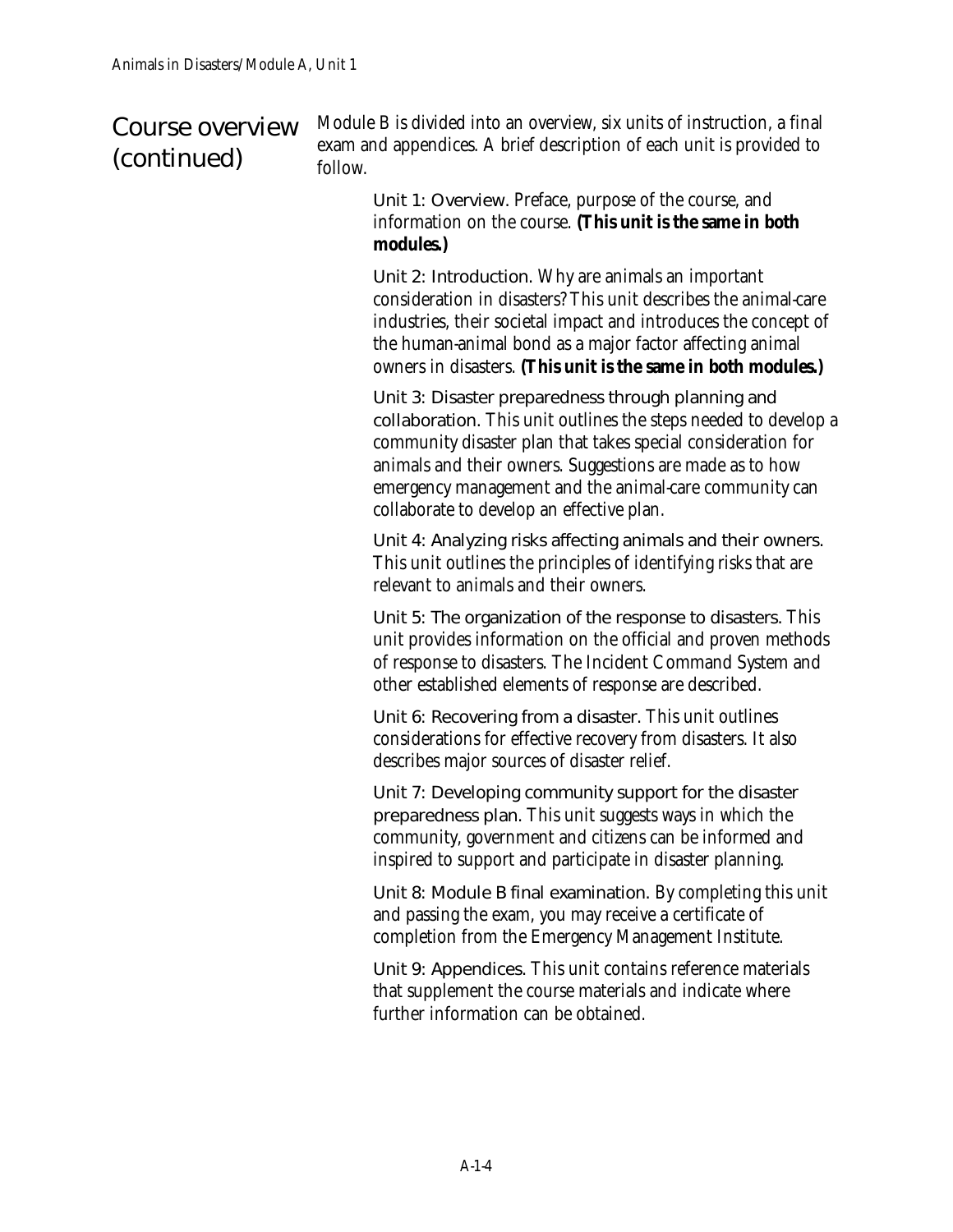### How to complete the course

You will remember the material best if you do not rush through it. Take a break at the end of each section and give yourself time to think about the material. Once you feel familiar enough with the material, take the quiz at the end of the unit or section. The answers to the quizzes are provided in an appendix. There is a final examination at the end of each module.

The purpose of the final examination is to ensure you have a complete understanding of the material. An answer sheet is supplied with the course materials. Mail the completed answer sheet to the address on the form; your test will be evaluated and results will be mailed to you within a few weeks. If your score is 75 percent or above, a certificate of completion will be mailed to you. Interested students who have successfully completed the course and passed the final examination may apply for one semester hour of college credit through the FEMA Independent Study Program Office.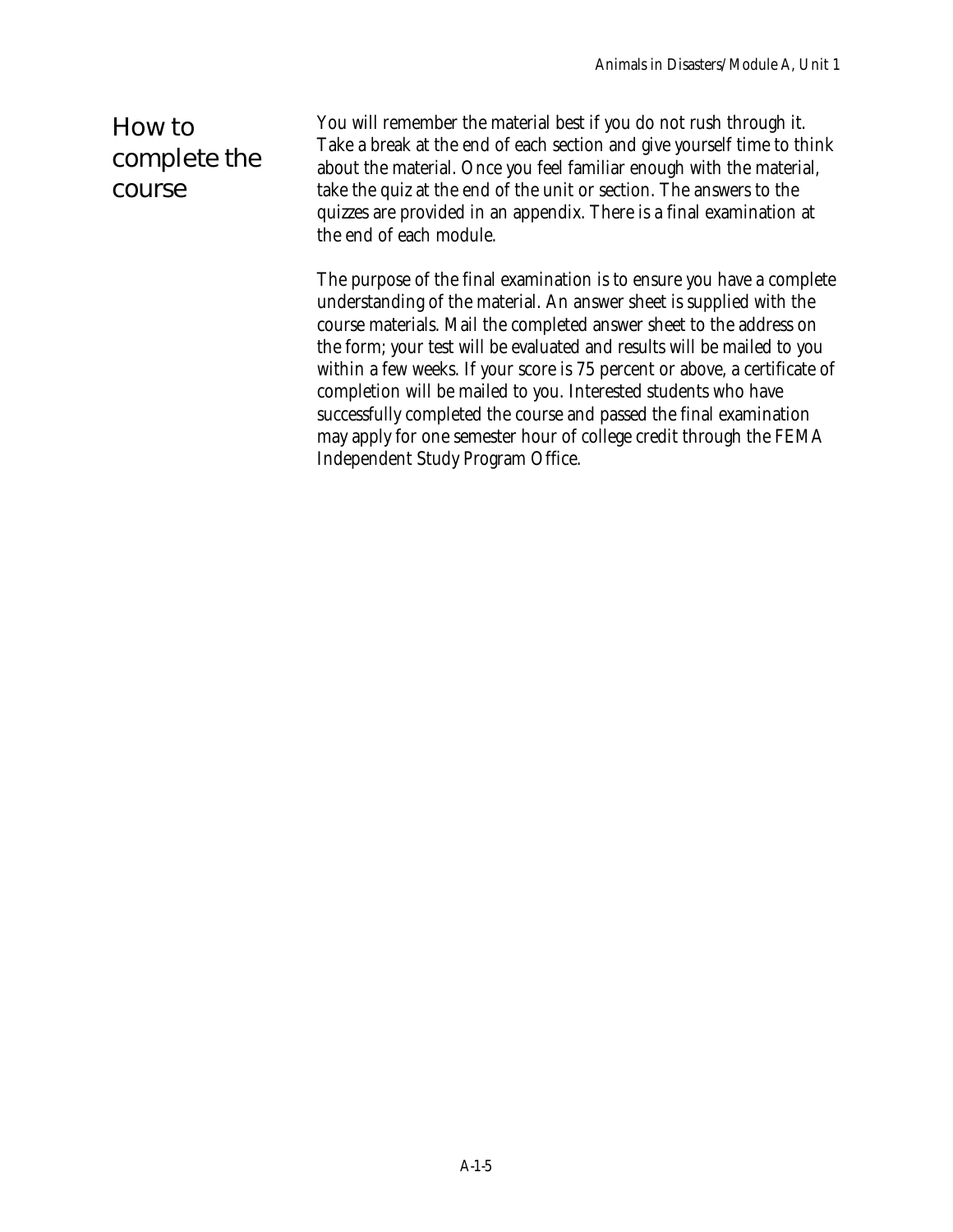Page intentionally blank.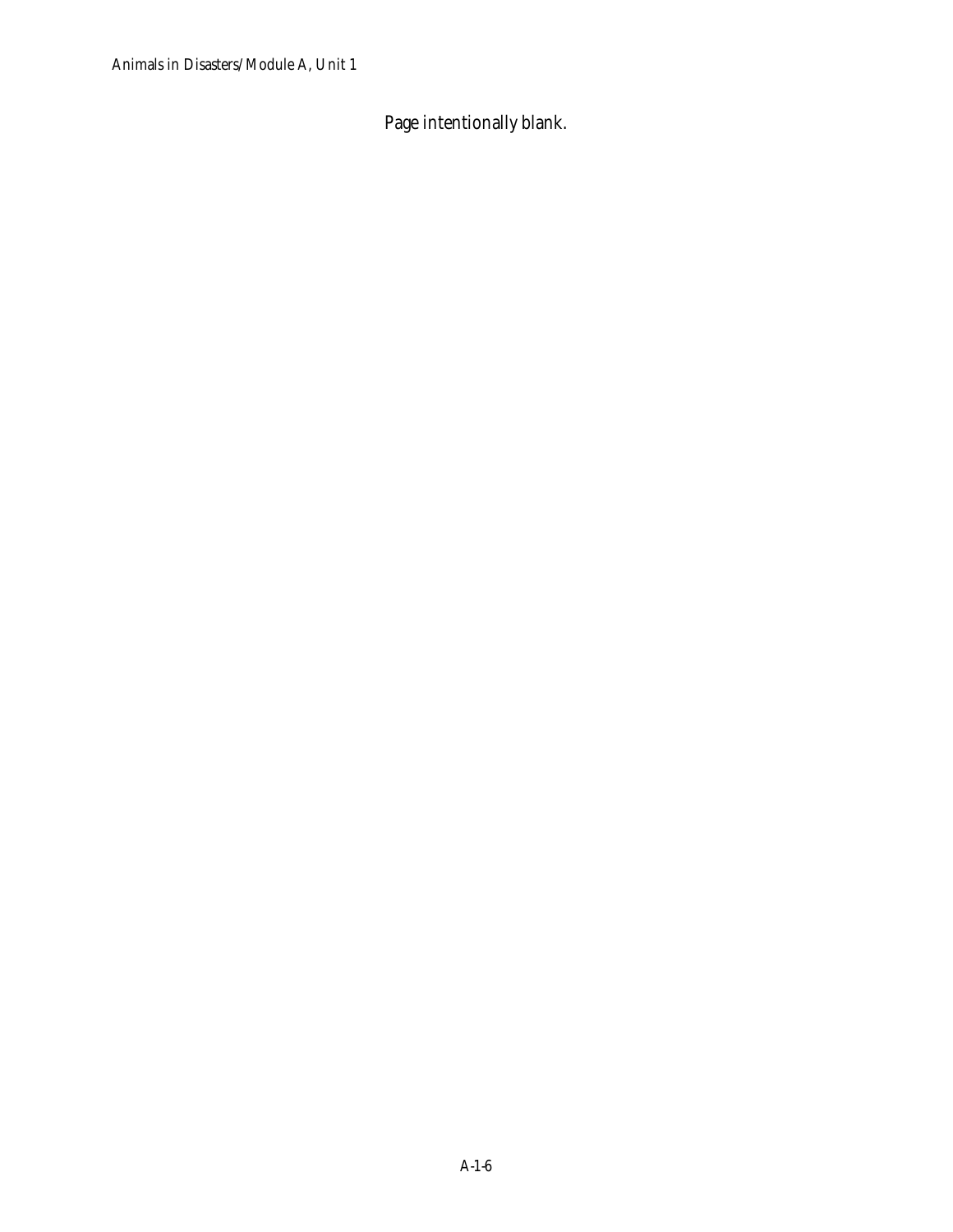# Animals in Disasters

# MODULE A<br>UNIT 2

# Introduction

| Overview                        | This unit examines the reasons why animal care during disasters is a<br>concern for the animal owners, animal industries, emergency<br>management, and the general public. It describes the animal-care<br>community, examines the societal impacts of animal ownership, and<br>introduces the concept of the human-animal bond as a major factor<br>affecting animal owners and care providers in a disaster.                                                                                                                                                        |  |
|---------------------------------|-----------------------------------------------------------------------------------------------------------------------------------------------------------------------------------------------------------------------------------------------------------------------------------------------------------------------------------------------------------------------------------------------------------------------------------------------------------------------------------------------------------------------------------------------------------------------|--|
|                                 | <b>This unit is the same in both Module A and Module B.</b> If you are<br>already familiar with the material, you may review it, or skip ahead to<br>Unit 3.                                                                                                                                                                                                                                                                                                                                                                                                          |  |
| Objectives                      | Upon completion of this unit you should be able to:                                                                                                                                                                                                                                                                                                                                                                                                                                                                                                                   |  |
|                                 | List the major reasons why it is important to consider animals<br>$\mathbf{k}$<br>in disasters                                                                                                                                                                                                                                                                                                                                                                                                                                                                        |  |
|                                 | Describe the magnitude of animal ownership in the United<br>N.<br><b>States</b>                                                                                                                                                                                                                                                                                                                                                                                                                                                                                       |  |
|                                 | Define the human-animal bond<br>Ы                                                                                                                                                                                                                                                                                                                                                                                                                                                                                                                                     |  |
|                                 | Describe the ways in which animal care and emergency<br>Ы<br>management are related                                                                                                                                                                                                                                                                                                                                                                                                                                                                                   |  |
| <b>Disaster</b><br>preparedness | Our world is dangerous – earthquakes, tornadoes, fires, floods,<br>hazardous chemicals, and nuclear wastes threaten us. The best disaster<br>preparedness starts with personal protection and safety. An attitude of<br>personal responsibility allows individuals and interest groups to<br>identify, prioritize and mitigate issues that arise in disasters. When<br>individuals and interest groups collaborate with emergency<br>management officials in their communities, programs based on the<br>community's needs, expertise and resources can be developed. |  |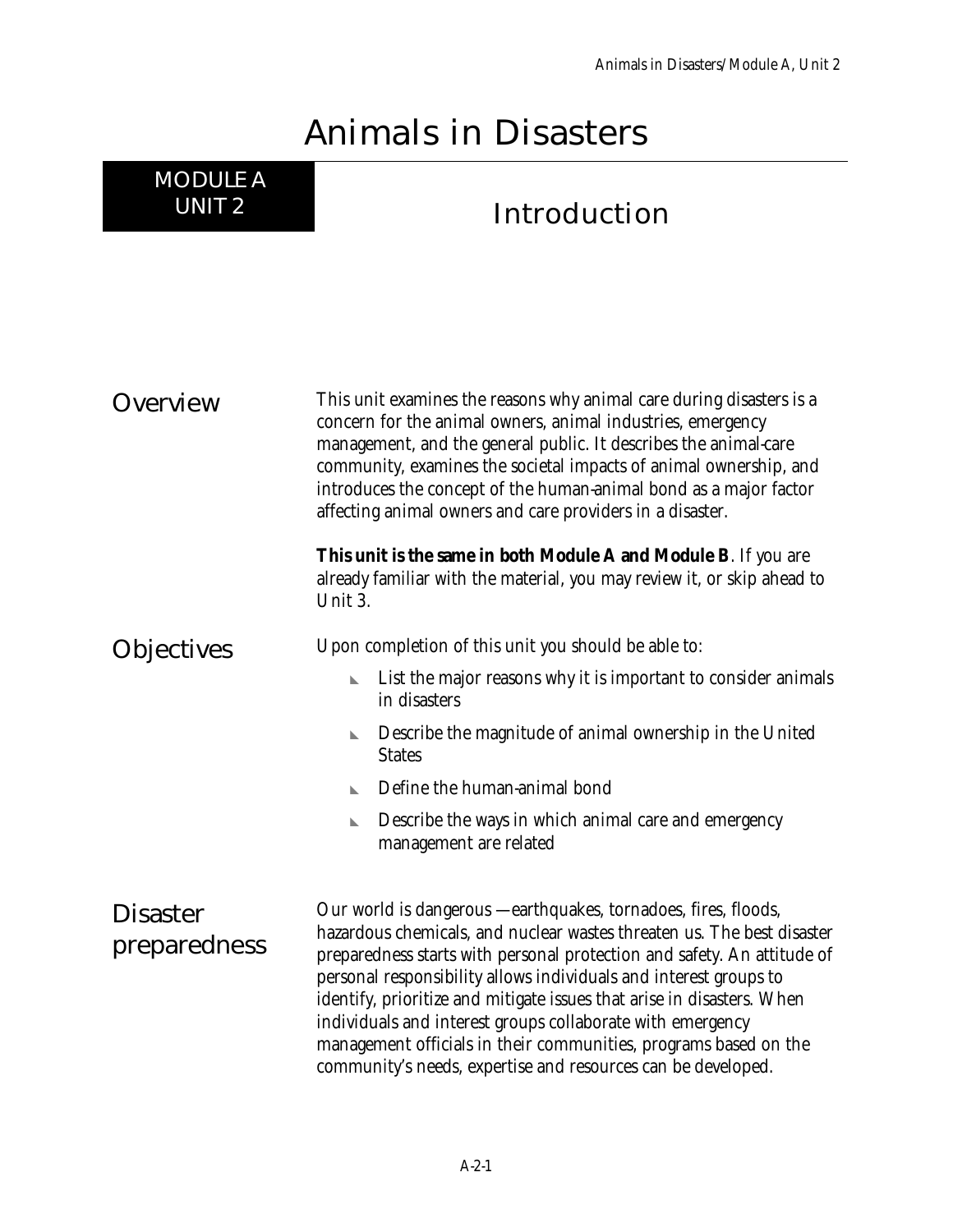# Animals in society

Our society benefits from improved efficiency and health care in livestock production systems. Emergency management and other Federal and State departments have traditionally protected these benefits in disasters. Support for animal agriculture is warranted, as the U.S. animal agriculture industry generates nearly \$90 billion each year. Because agriculture now depends on fewer people to produce our nation's food supply, emergency management systems are of high priority.

In addition to livestock production, society recognizes other benefits from animals. One benefit is the improved quality of life that animal owners and care providers get from living and working with animals that are considered companions, confidants, health facilitators and status symbols. This is partly reflected by an increase in the revenue the pet industry generates. In the mid-1990s, this industry was estimated to generate between \$20 and \$30 billion per year.

The importance of animals in the United States is evidenced by:

- $\blacktriangle$  An increasing appreciation of pets as human companions, and
- $\blacktriangleright$  A decreasing portion of the population employed in agriculture. Because of this, food production in the United States relies on fewer people.

Reflecting these changes, the media often reports the needs of animals, both domestic and wild, affected by disasters. The needs of animals and their owners have been prominent issues in several U.S. disasters.

> We encourage emergency managers and the animal-care community to share their emergency plans. By doing so, expertise and resources necessary for successful disaster response may also be shared.

The following table lists examples of issues that arise because of animals in disasters.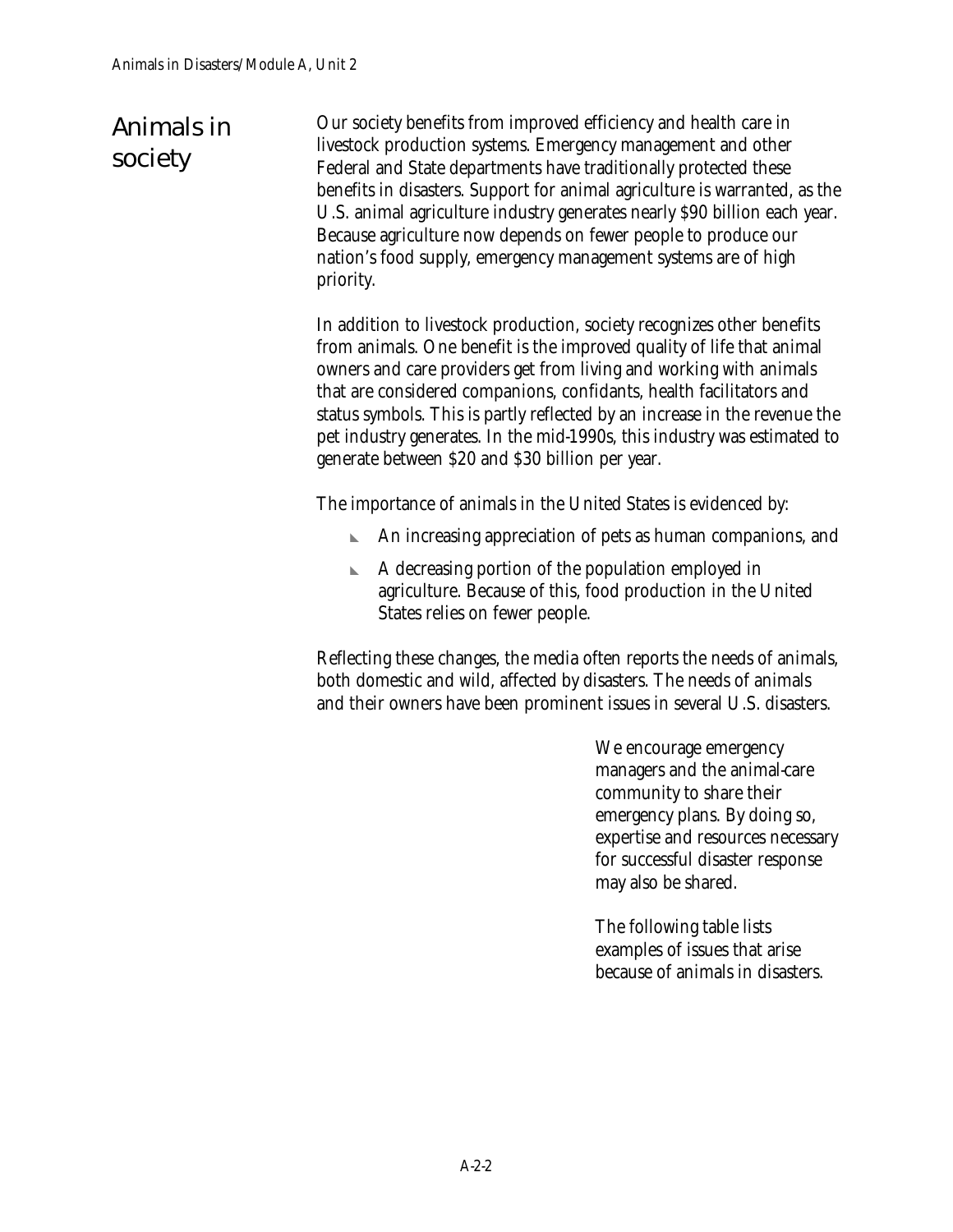### Animals in Disasters – Issues

- : After the Three Mile Island, PA, nuclear accident in 1979, many misinformed owners left animals to stray resulting in traffic accidents and an overloading of humane shelters and veterinary practices.
- : During the evacuation from a large white phosphorus and liquid sulfur spill in Dayton, OH, in 1984, pet owners attempting to rescue their pets created traffic jams by driving in the opposite direction to the evacuating traffic.
- Following floods in Snohomish Valley, WA, in 1991, some farmers felt so grief-stricken by the drowning of their cows that they left agriculture altogether.
- $\Box$  Following the Oakland, CA, firestorm in 1991, hundreds of cats and dogs were never reunited with their owners because their owners could not be found.
- : After Hurricane Andrew struck Southern Florida, in 1992, many victims were distressed when they discovered that they could not stay at public shelters if they had pets with them.
- : After a tornado in West Lafayette, IN, in 1994, several animal owners in public shelters showed psychosomatic symptoms as a result of not knowing the whereabouts of their pets.
- During Georgia floods in 1994, some pet owners refused to evacuate in a timely and safe manner because they could not take their pets with them. Others were prevented from attempting to rescue their pets from flooded houses using boats.
- : After a propane gas spill caused by a train derailment in 1996, all citizens of Weyauwega, WI, were evacuated. Many pets and livestock were left behind. Emergency management initiated a rescue effort.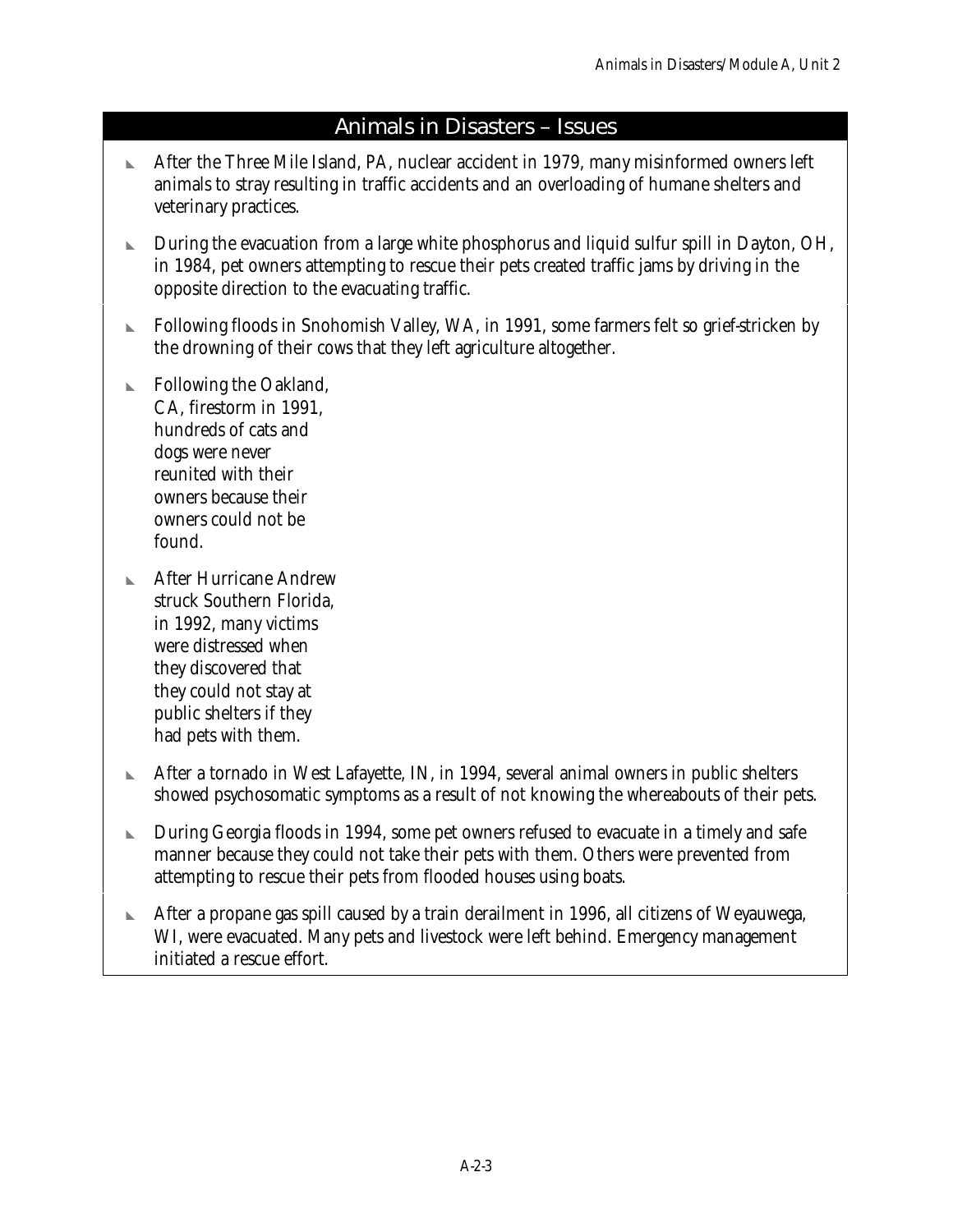### How people respond to animals in disasters

The previous table provides examples of how animal owners and care givers may respond when animals are involved in disasters. Traditional concerns involving animals during disasters include the following:

- $\Box$  The spoilage of the human food and water supply;
- Animal bites: and
- : Outbreaks of zoonoses (diseases transmitted between animals and people) such as rabies.

Other problems include the significant impact on public mental health due to the emotions owners feel for their animals. These issues are particularly evident in seniors and children.

Mental health issues include:

- $\blacktriangleright$  Feelings of guilt,
- **EXECUTE:** Bereavement, and
- $\blacktriangleright$  Anger.

Some people are more concerned for their animals in disasters than they are for themselves. This may impair their ability to make sensible decisions about their own safety and that of rescue workers. Examples include:

- $\blacktriangleright$  Evacuation failures and re-entry attempts, and
- $\Box$  Unsafe rescue attempts.

There are also reports of pet owners being injured or killed attempting to rescue their animals from burning or flooded houses.

These behaviors are a major concern for emergency management personnel to whom saving human life is the highest priority. The new paradigm is that animals cannot be viewed simply as inanimate property.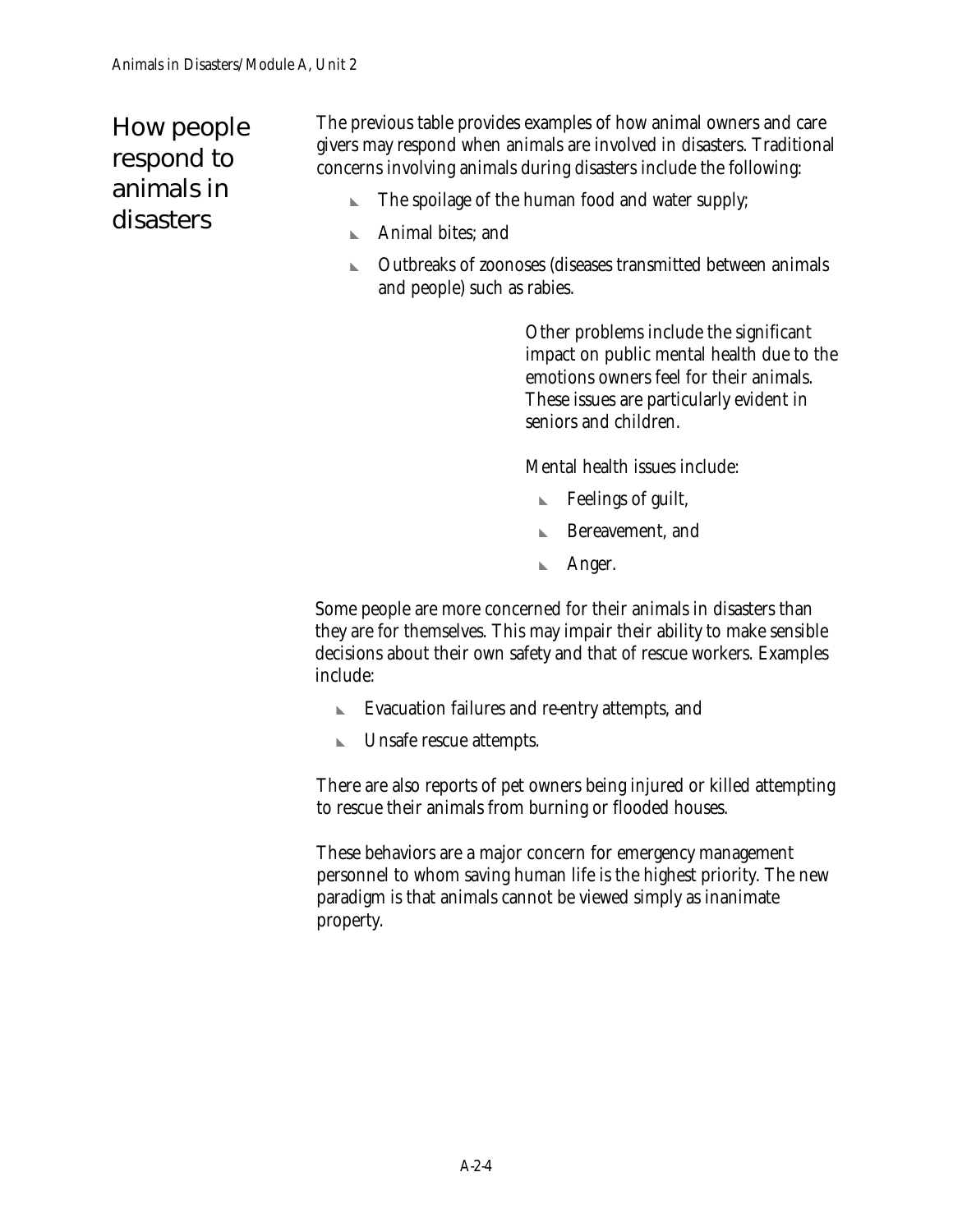# Animal ownership

Approximately 50 percent of all U.S. households own a pet. This implies that during large-scale disasters, pet ownership may affect the behavior of large segments of the population at risk. Strong attachments also exist between farmers and their livestock. The potential magnitude of behavior-related problems is high, as shown in the following tables.

| Frequency of animal ownership in the United States                                                                                                          |                                        |  |
|-------------------------------------------------------------------------------------------------------------------------------------------------------------|----------------------------------------|--|
| <b>Species</b>                                                                                                                                              | Percent of U.S. households owning pets |  |
| All pets                                                                                                                                                    | 58.9                                   |  |
| Dogs                                                                                                                                                        | 31.6                                   |  |
| Cats                                                                                                                                                        | 27.3                                   |  |
| <b>Birds</b>                                                                                                                                                | 4.6                                    |  |
| <b>Horses</b>                                                                                                                                               | 1.5                                    |  |
| Other pets                                                                                                                                                  | 10.7                                   |  |
| Source: U.S. Pet Ownership and Demographics Sourcebook, Center for Information<br>Management. American Veterinary Medical Association. Schaumburg, IL. 1997 |                                        |  |

| Average number of animals per household                                                                                                                     |                                                    |  |
|-------------------------------------------------------------------------------------------------------------------------------------------------------------|----------------------------------------------------|--|
| <b>Species</b>                                                                                                                                              | Average number of pets per<br>pet-owning household |  |
| Dogs                                                                                                                                                        | 1.69                                               |  |
| Cats                                                                                                                                                        | 2.19                                               |  |
| <b>Birds</b>                                                                                                                                                | 2.74                                               |  |
| <b>Horses</b>                                                                                                                                               | 2.67                                               |  |
| Source: U.S. Pet Ownership and Demographics Sourcebook, Center for Information<br>Management. American Veterinary Medical Association. Schaumburg, IL. 1997 |                                                    |  |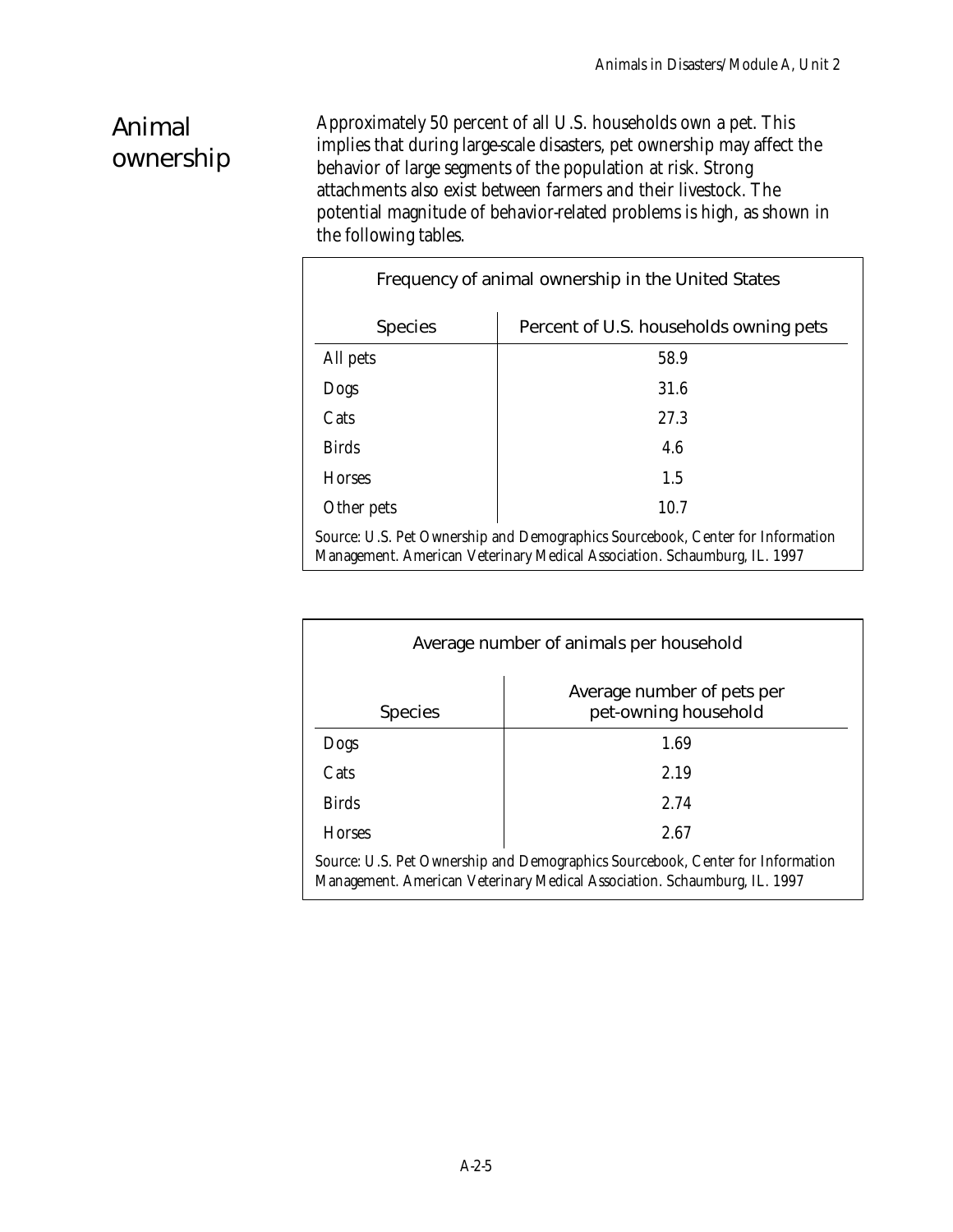### The humananimal bond

The human-animal bond is a term used to describe the fundamental relationship between humans and animals. The term bonding refers to the formation of close relationships, such as those between parent and child or husband and wife. Behaviors that communicate bonding among humans are also used between humans and animals. The term humananimal bond can be applied to interactions between humans and many species, including companion animals, livestock, and wildlife. The humananimal bond involves the care for animals, and the quality of life for animals and humans.

## Animals and the family

Studies show that more than 60 percent of pet owners consider their pets to be very or extremely important to their families. The majority of livestock producers have similar feelings toward their animals. The main reasons for pet ownership include:

- $\blacktriangleright$  Personal pleasure and companionship;
- An educational experience for children (birth and death);
- $\blacktriangleright$  Replacement of persons in their lives;
- **EXECUTE:** Personal and property protection; and
- $\blacktriangleright$  The rescue of an animal from neglect.

Livestock producers chose to support their families through the care of animals and depend on animals for their livelihood. Our nation depends on livestock producers to deliver safe, wholesome food, a healthy economy, and international trade. U.S. agricultural and domestic animal husbandry systems also contribute significantly to our country's cultural heritage and identity.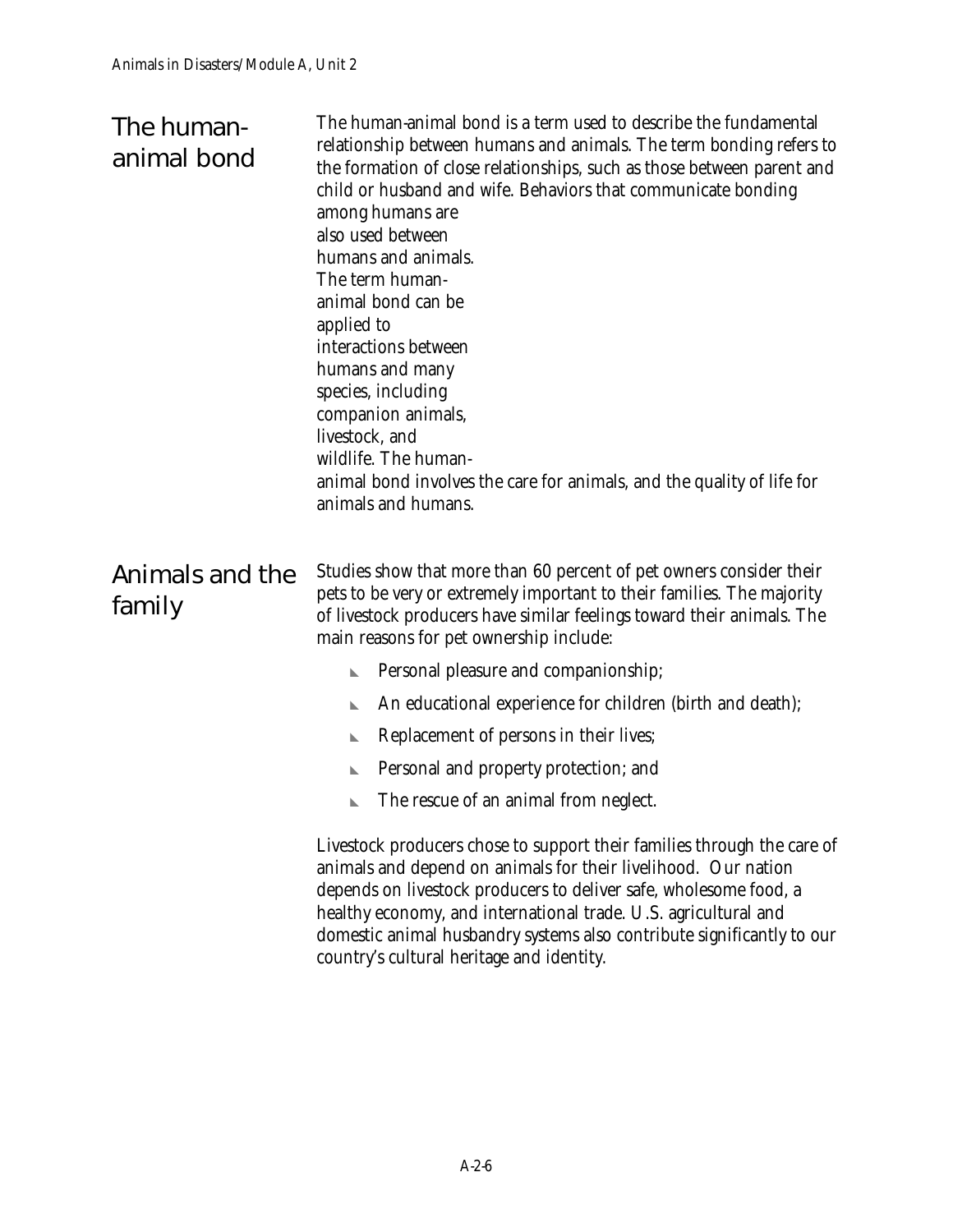### Animal care and emergency management

In disasters, some may use the way animals are cared for to measure the quality of human care provided by emergency management teams. While the care of animals in disasters should never take precedence over the care of people, providing care for animals may facilitate the personal safety and care of a large segment of the human population.

The care of animals in disasters is consistent with the American Veterinary Medical Association policy on animal welfare which states:

"Animal welfare is a human responsibility that encompasses all aspects of animal well-being, including proper housing, management, nutrition, disease prevention and treatment, responsible care, humane handling, and, when necessary, humane euthanasia."

Emergency management officials and animal-care communities should work together to define plans for the care of animals and their owners in disasters. Plans should respect the concerns of animal owners and the concerns of persons that do not own animals or have medical or psychological reasons to distance themselves from animals. Unnecessary exposure of persons with allergies or phobias against animals should be avoided. These reasons, along with food hygiene and other public health concerns, are the major reasons why animals are not allowed into human shelters.

Plans that deal with animals are also important to emergency management officials because many rescue workers will encounter animals while working in disasters. During the response, rescue workers may be pleased to find animals, but become concerned about animal care as they return to their tasks. Thus, their rescue efforts may be delayed or compromised because of their concern for the well-being of animals.

Scenarios **Let's start thinking about some emergency situations that involve** animals. At this stage you are not expected to know all the answers to these questions. Although questions are given for emergency managers and owners (assume you are either an emergency manager or an owner), start thinking about how you might address solutions from the other person's point of view too. When you start to develop your community plan you may like to start with a session that tries to answer some of these questions and others from your own experience.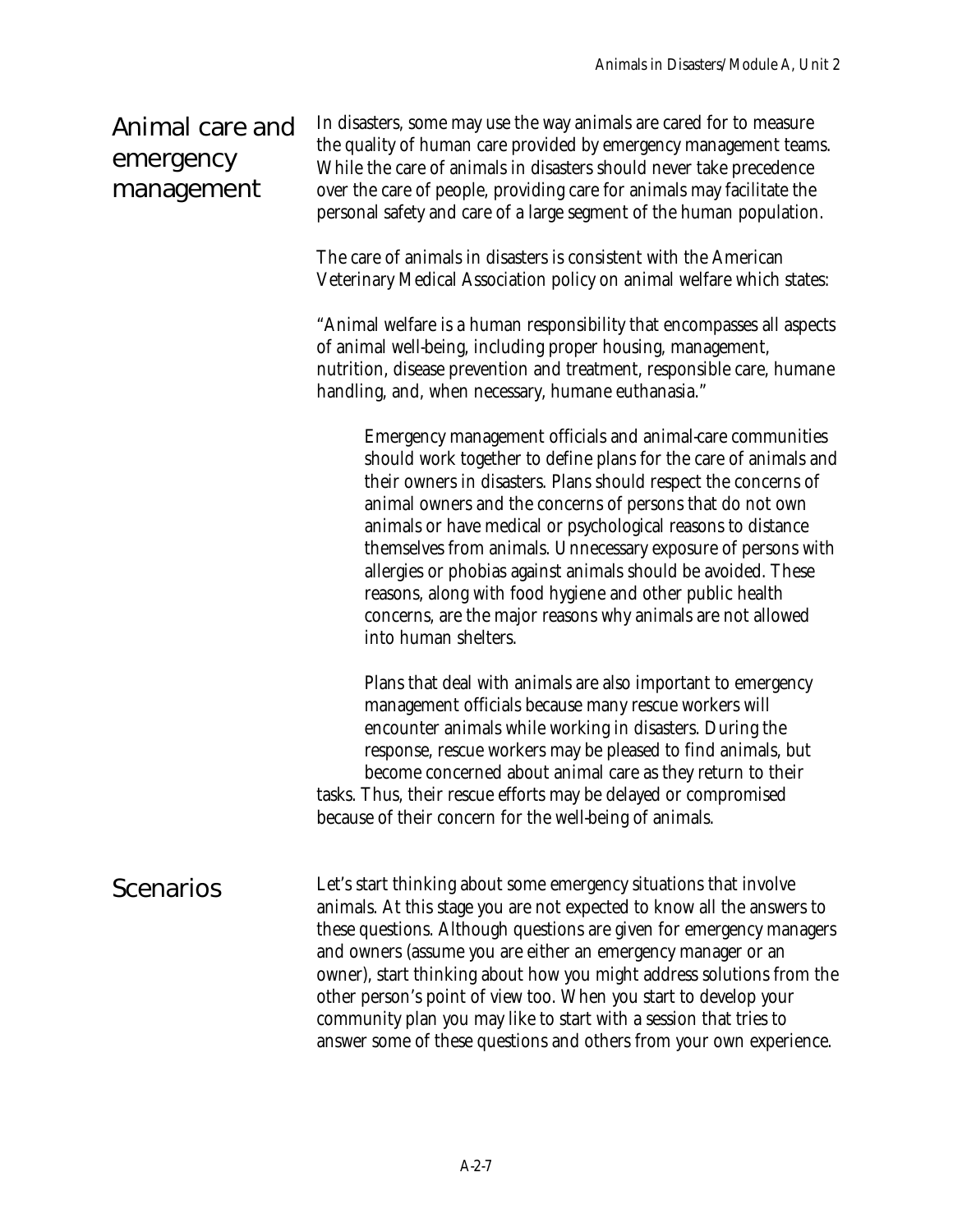**Directions:** Answer the following questions in terms of: 1. What would you do to resolve these situations?, and 2. If you do not know the answers, who could help you find the answers?

1. A train carrying propane derails and prompts the immediate evacuation of 1000 households in a 2-mile radius. You estimate that approximately 50 percent of families in the evacuation area own animals.

Emergency Managers: Do you have an action plan to evacuate people with their animals, and know where to house the animals? Describe.

Animal owners: How would you evacuate with your animals? What supplies would you take for your pets? Where would you shelter your animals?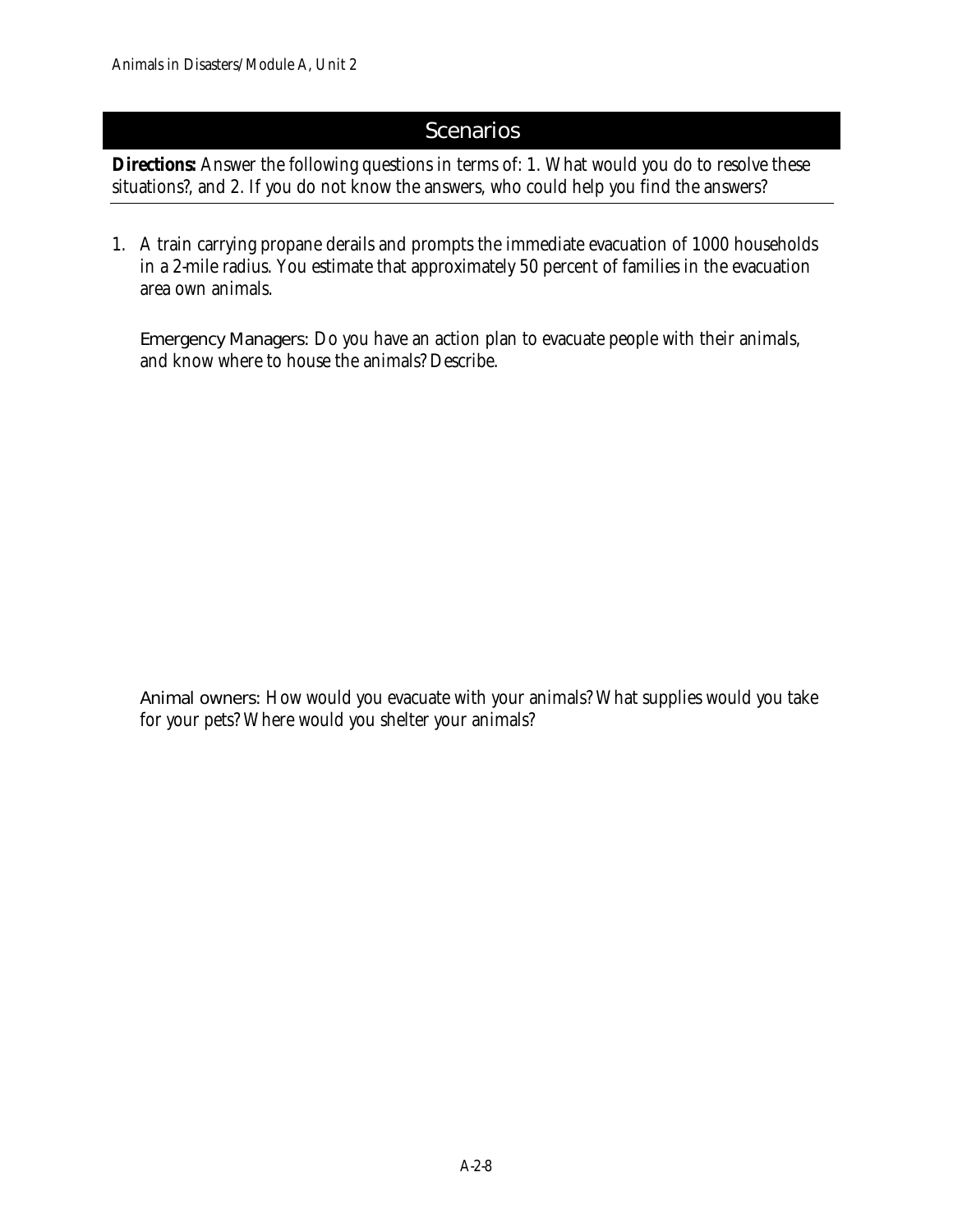2. During Hurricane Jackie many persons become separated from their horses.

Emergency Managers: How would you reunite the horses and their owners?

Animal owners: There are 35 bay mares in a temporary enclosure for horses. If one of them were yours, how would you positively identify it to a security guard at the pasture?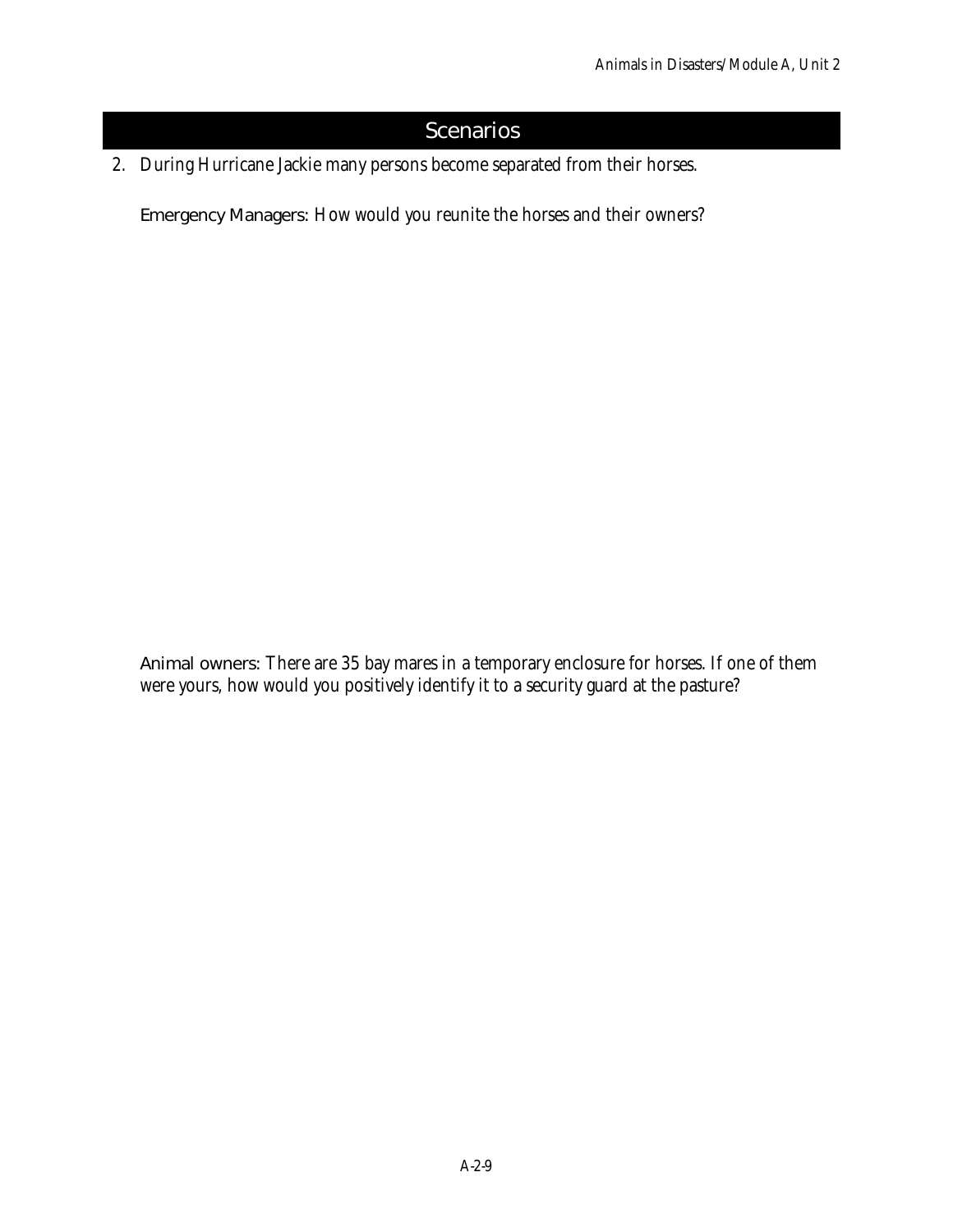3. In a tornado, a tank of herbicide is knocked over. It may have contaminated the grain bin on a dairy farm and been sprayed onto the skin of some pigs at a neighboring farm.

Emergency Managers: What are the potential public health risks associated with contaminated livestock feed and food-producing animals?

Animal owners: Who would you contact to determine the safety of your cows' feed and to determine the potential contamination of the milk?

The pigs do not appear to be affected — Who can determine the withdrawal times for safe slaughter of the pigs for human consumption?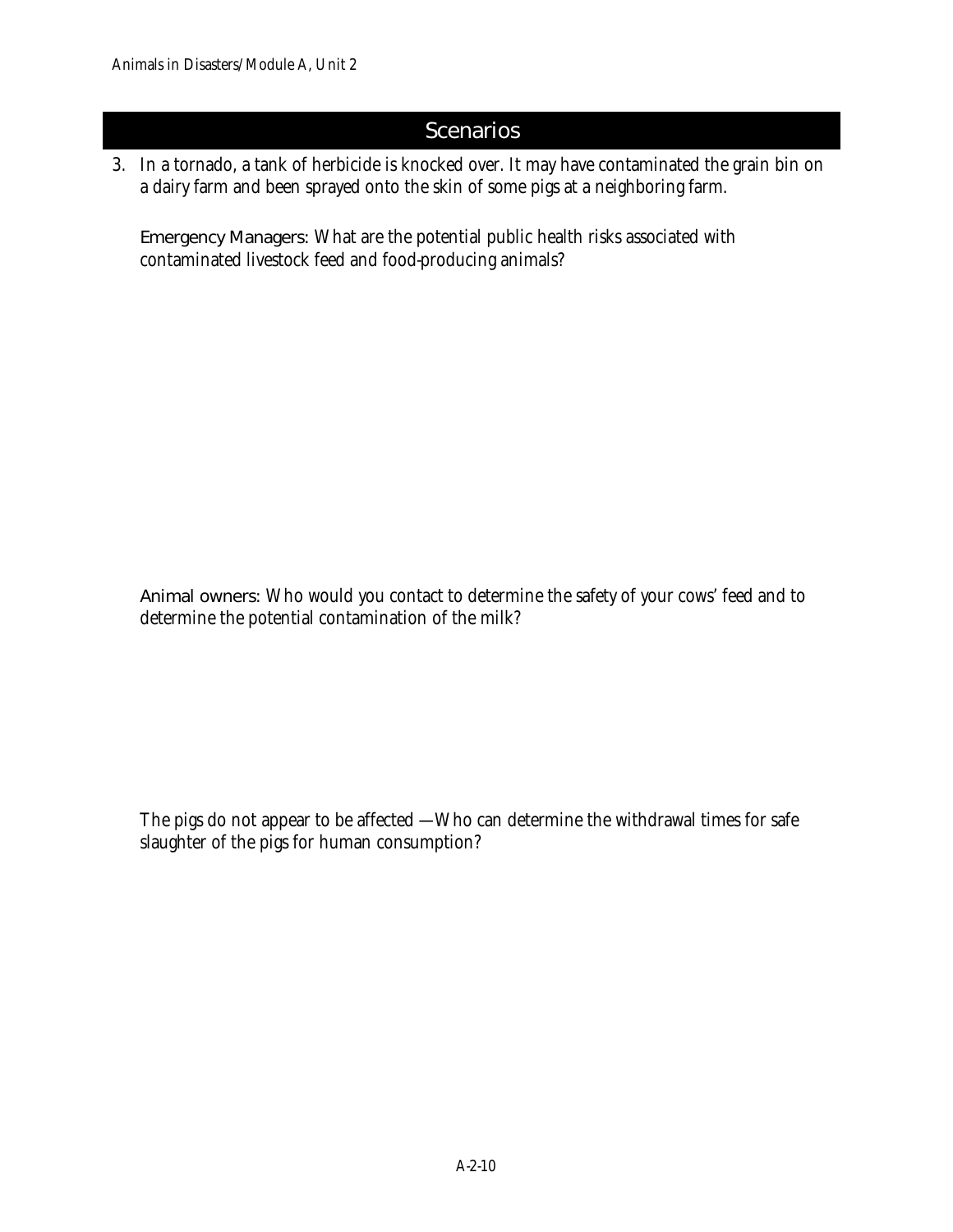4. Many farms are in low-lying areas close to rivers. Flooding is a problem that can result in animals drowning, and difficulty in supplying feed to stranded animals.

Emergency Managers: How many farms in your community are potentially affected by floods and what types and numbers of animals do they have? How would you obtain this information?

Animal owners: How could the problem of recurrent flooding be prevented? What department in your State could help you in this regard?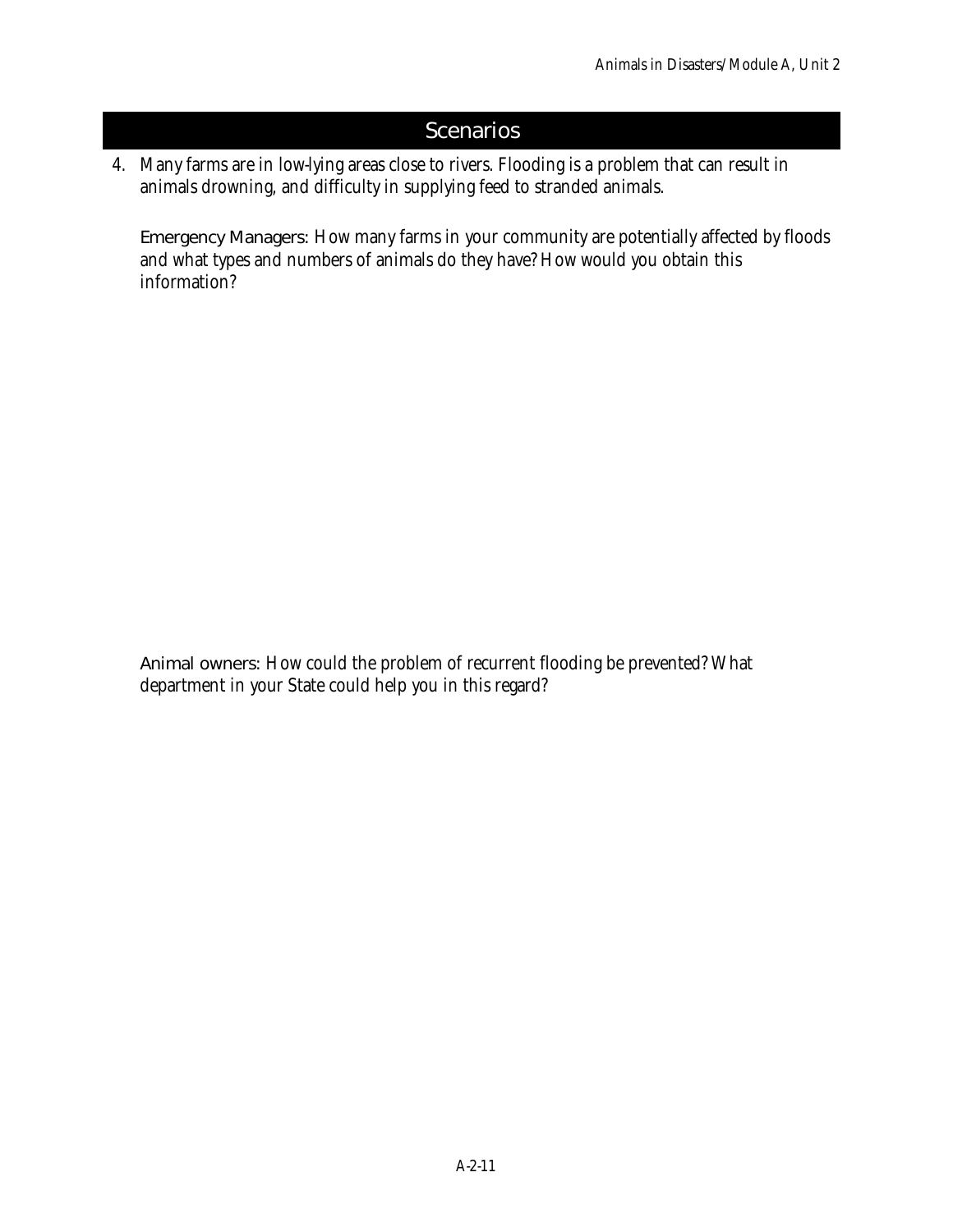5. During a heat wave there is a local power failure that results in the death of 500,000 chickens in two adjacent barns.

Emergency Managers: What emergency power supplies could have been mobilized and prevented this costly loss?

Animal owners: How would you dispose of this large mass of dead birds?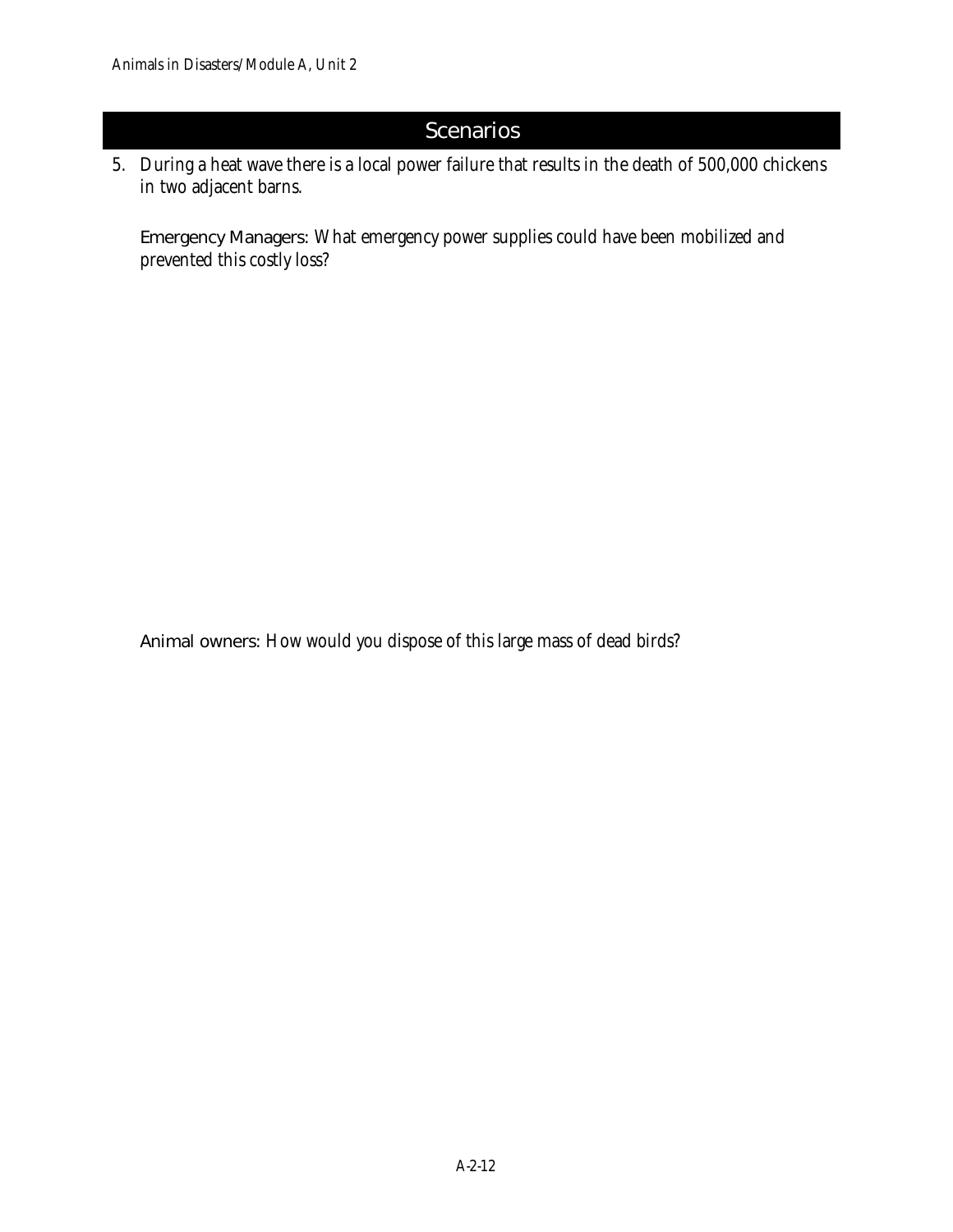6. A brush fire precipitates the escape of a large private collection of exotic animals. The animals include lions, tigers and bears. There is great risk of people being injured. The animals are very valuable and belong to an influential local resident.

Emergency Managers: Should the escaped animals be killed or captured? Discuss.

List factors that would help you reach the most appropriate decision.

Animal owners: Whom would you call in your jurisdiction to help you with this situation?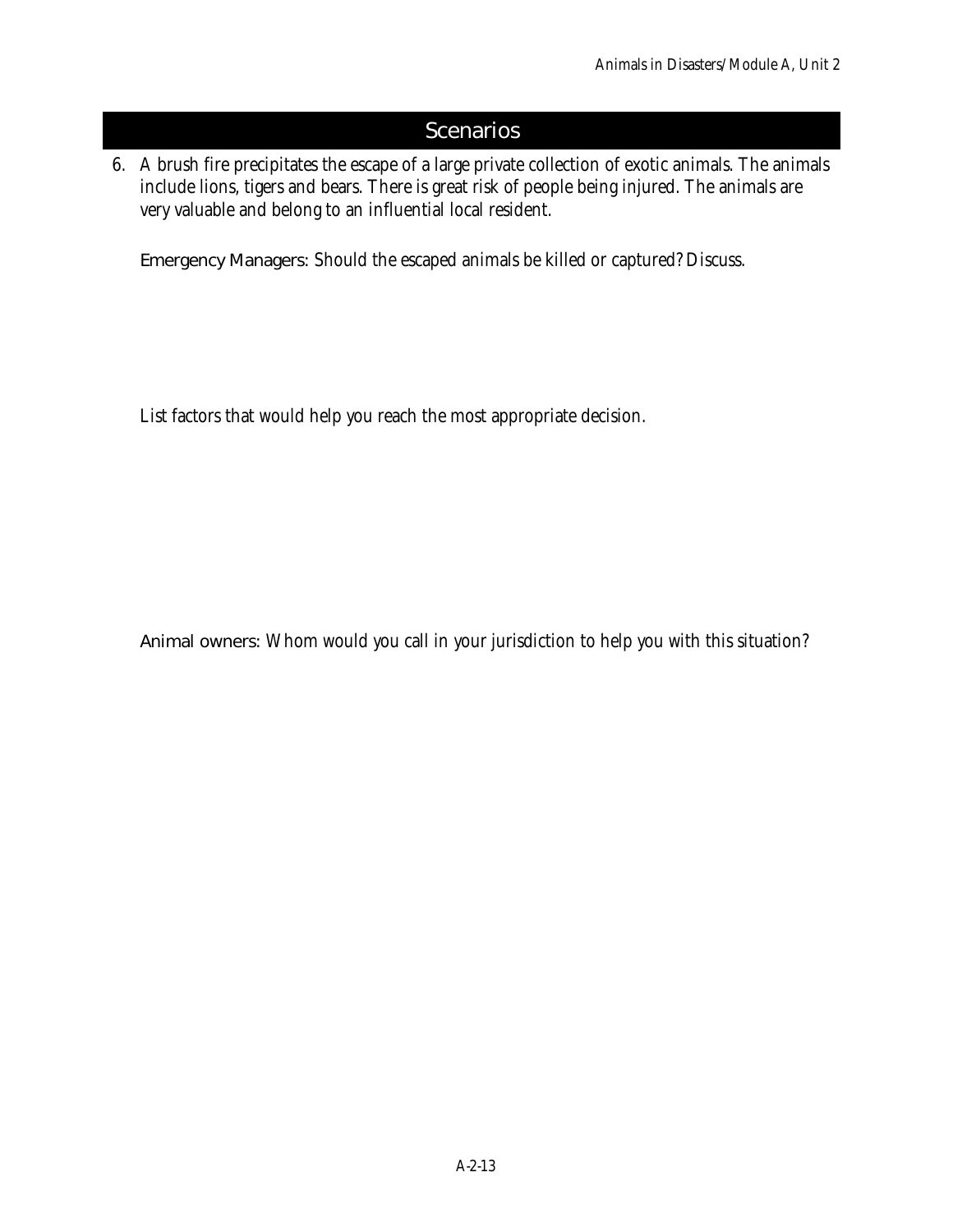

### LEARNING CHECK – WHAT HAVE YOU LEARNED ABOUT ANIMALS IN DISASTERS?

This activity is designed to assess your understanding of the information presented in this unit. **Directions:** Answer the questions – use the Answer Key in Unit 10 to check your answers.

### True or False

- 1. The best disaster preparedness starts with personal protection and safety.
- 2. Private individuals and corporations coordinate the most effective protection against disasters, without the help of Federal and State departments.
- 3. The U.S. animal agriculture industry generates nearly \$90 billion each year.
- 4. Traditional concerns involving animals in disasters include the spoilage of the human food and water supply.
- 5. There is no evidence to indicate that the human-animal bond affects public mental health in times of disaster.
- 6. Care for animals during disasters has no effect on the safety and care of humans.
- 7. The care of animals in disasters should take precedence over the care of people.
- 8. In disasters consideration has to be given to avoid unnecessary exposure of persons with allergies or phobias against animals.

### Multiple Choice

- 9. The importance of animal ownership in the United States is evidenced by:
	- a. A decreased appreciation of pets as human companions
	- b. Increased revenue of the pet industry
	- c. An increase in the portion of the population employed in agriculture
	- d. Less than half of all Americans now own pets
- 10. According to survey results, what percent of pet owners consider their pets to be very or extremely important to their families?
	- a. 10 percent c. 60 percent
	- b. 30 percent d. 100 percent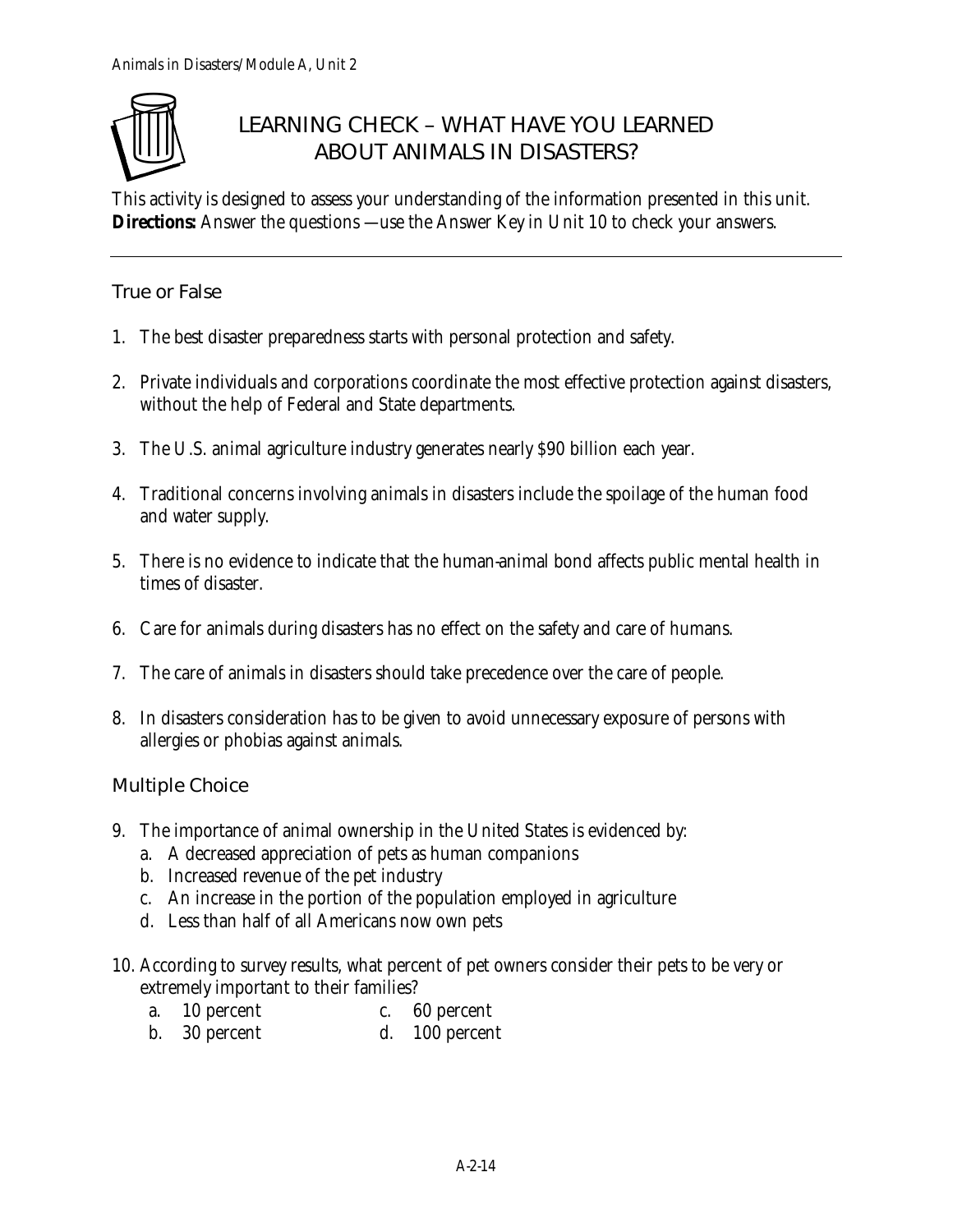Summary In this unit, you examined the relationship between humans and animals and how this relationship may potentially affect emergency management. This unit described the animal-care community, examined the societal impacts of animal ownership, and introduced the concept of the human-animal bond as a major factor affecting animal owners and care providers in a disaster.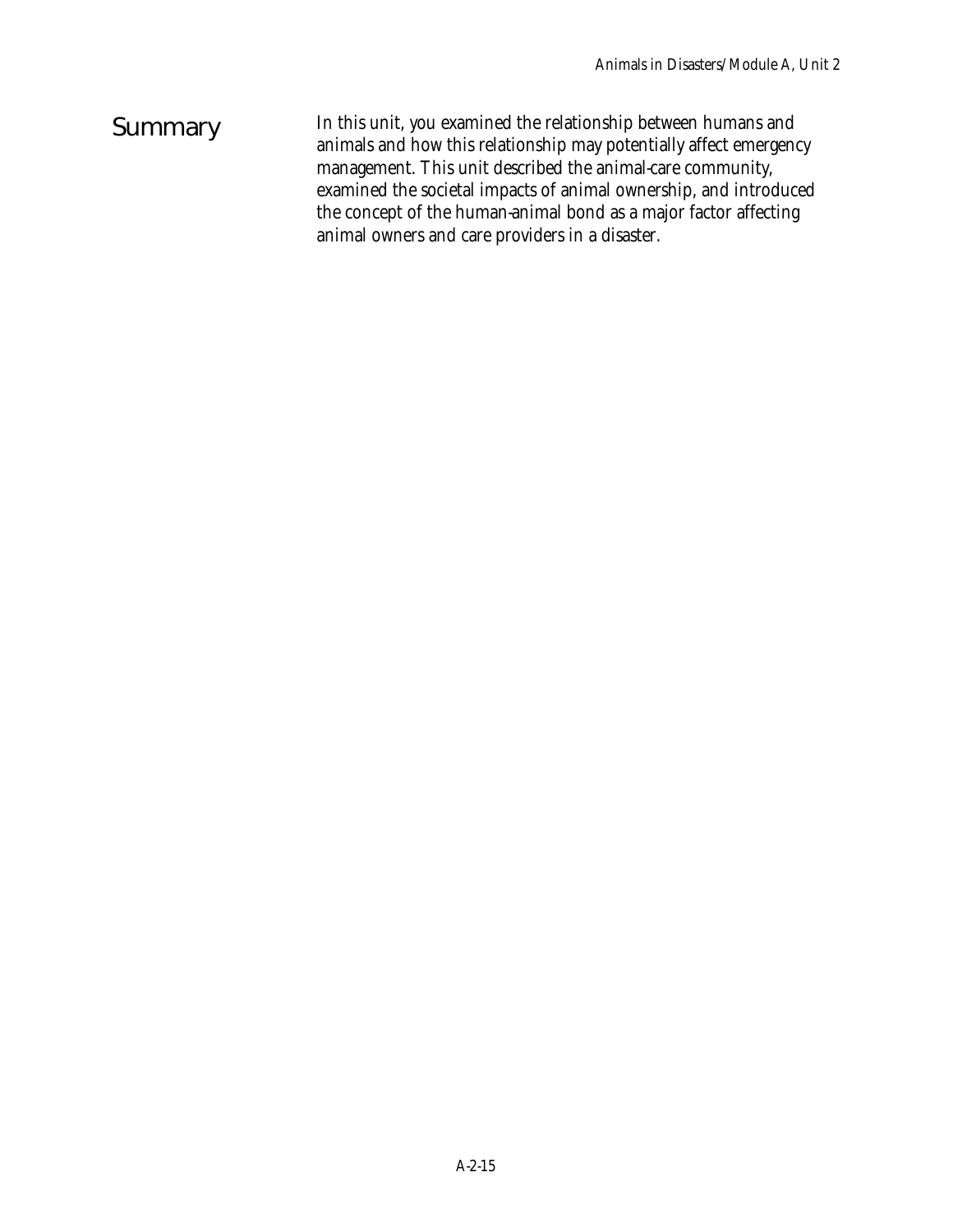Page intentionally blank.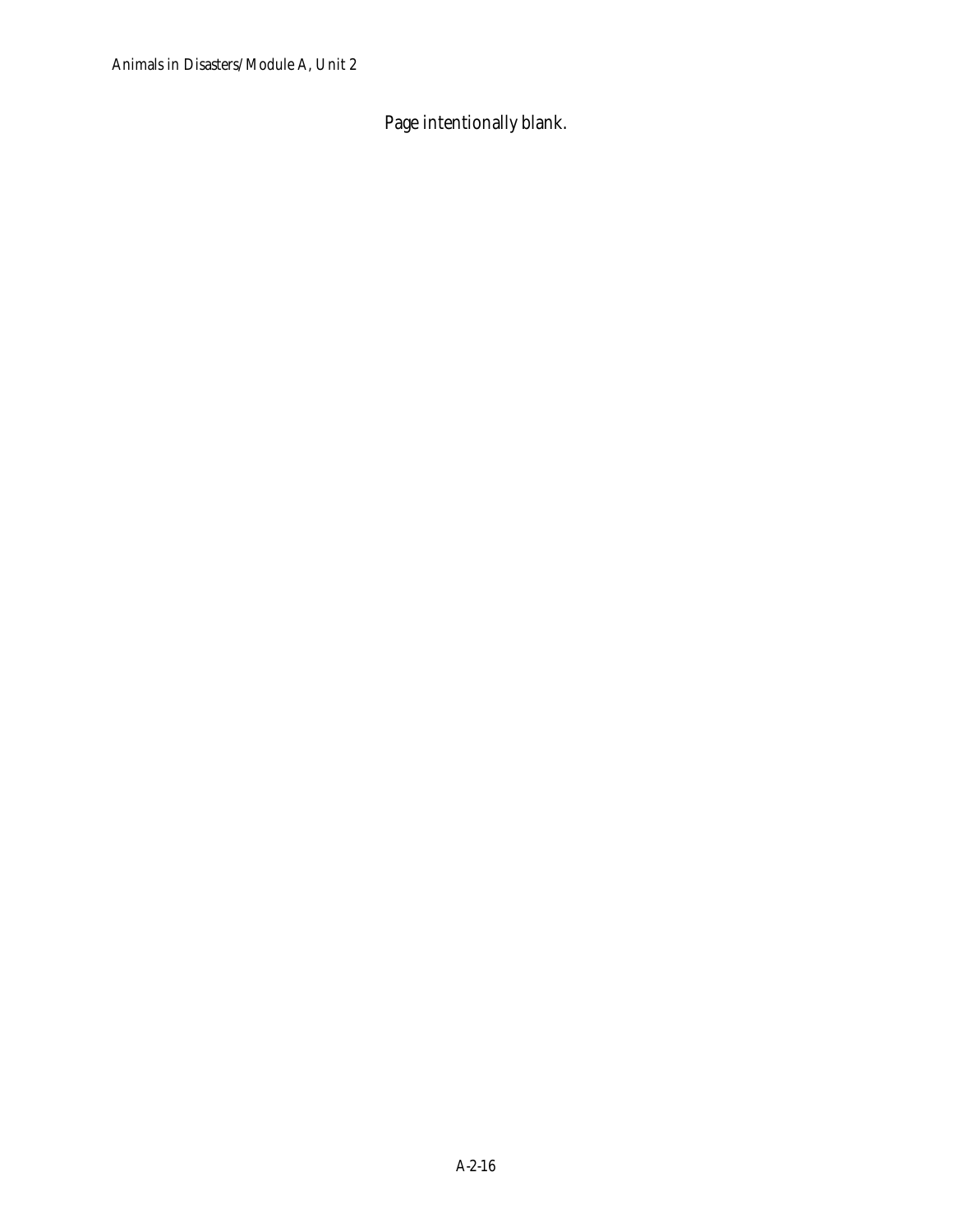# Animals in Disasters

## MODULE A UNIT 3

# The Four Phases of Emergency Management

| Overview   | This unit covers ways in which emergency management can be applied<br>to individuals and communities. It implies that much of what will<br>happen in an emergency or a disaster can be predicted. This knowledge<br>allows individuals and communities to anticipate the types of disasters<br>that are likely to affect them, and to think of ways to reduce the<br>impact, or prevent disasters altogether. |
|------------|---------------------------------------------------------------------------------------------------------------------------------------------------------------------------------------------------------------------------------------------------------------------------------------------------------------------------------------------------------------------------------------------------------------|
|            | Family and community disaster preparedness is often referred to as<br>emergency preparedness, and involves thinking about hazards that<br>threaten your safety at home and in your community and developing a<br>preparedness plan for your family. For many, animals are an important<br>part of their families and their livelihood. Therefore, animals should<br>be included in a preparedness plan.       |
| Objectives | Upon completion of this unit you should be able to:                                                                                                                                                                                                                                                                                                                                                           |
|            | Define emergency management                                                                                                                                                                                                                                                                                                                                                                                   |
|            | Define the four phases of emergency management and<br>ь<br>describe activities associated with each phase                                                                                                                                                                                                                                                                                                     |
|            | Describe the organization of emergency management at the<br>Ы<br>local, State and Federal levels                                                                                                                                                                                                                                                                                                              |
|            | Discuss the ways in which emergency management at the local,<br>ь<br>State and Federal levels work together and form a partnership                                                                                                                                                                                                                                                                            |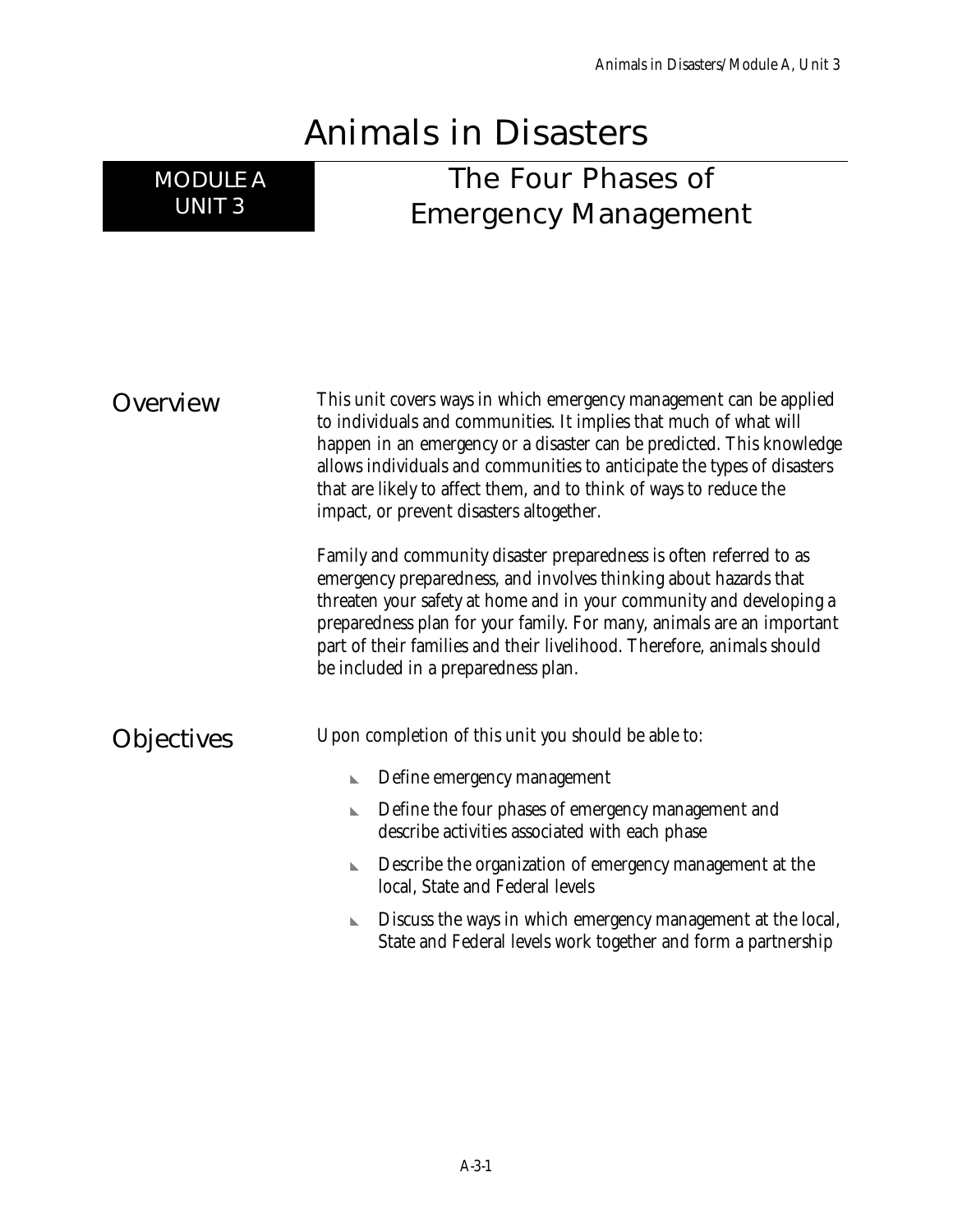## **Historical** background on emergency management

Emergency management was institutionalized in 1979 with the creation of the Federal Emergency Management Agency (FEMA). Five Federal agencies that dealt with many types of emergencies consolidated to form FEMA. Since that time, many State and local organizations have changed the names of their organizations to include the words: emergency management.

The name change indicates a change in orientation from specialized preparedness for single or narrowly defined categories of hazards toward an *all-hazards* approach that includes potential threats to life and property through environmental and technological hazards, and domestic and foreign attacks. This change reflects not a *reduction* in security, but an increased emphasis on making the nation's emergency management capability responsive to any major emergency.

The concept of *emergency management* consists of three interrelated components, as shown in this table.

| All types of hazards                   | There are many common features of<br>technological and natural disasters and<br>attack, suggesting that many of the<br>same management strategies can apply<br>to all emergencies.                                                                                                                                                                                                                                                            |
|----------------------------------------|-----------------------------------------------------------------------------------------------------------------------------------------------------------------------------------------------------------------------------------------------------------------------------------------------------------------------------------------------------------------------------------------------------------------------------------------------|
| An emergency<br>management partnership | Finding resources for disaster<br>management requires a partnership<br>among all levels of government (local,<br>State, and Federal) and the private<br>sector (business and industry, voluntary<br>organizations, and the public). This<br>approach also allows the disaster<br>victims to contribute to emergency<br>management solutions. Emergency<br>managers and the animal-care<br>community can collaborate in such a<br>partnership. |
| An emergency life cycle                | Disasters do not just appear one day -<br>they exist throughout time and have a<br>life cycle of occurrence. This cycle is<br>matched by a series of management<br>phases: establish strategies to mitigate<br>hazards; prepare for and respond to<br>emergencies; and recover from effects.                                                                                                                                                  |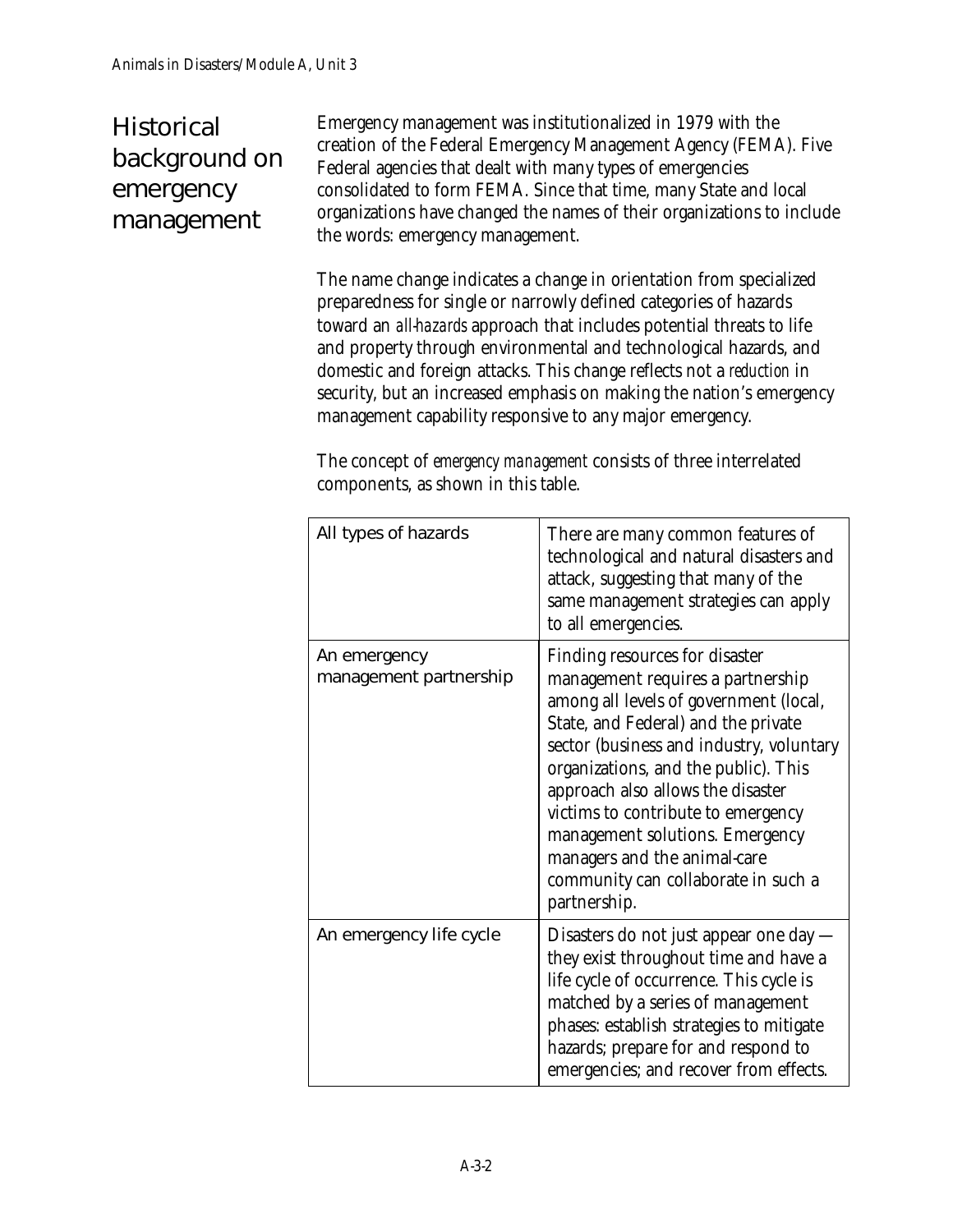| Legal<br>responsibilities                     | Many States require that local jurisdictions provide for the position of<br>emergency program manager. At each level of government, laws define<br>the responsibility and authority of emergency managers and<br>management programs.                                                                                                                                                                                                                                                                                                      |
|-----------------------------------------------|--------------------------------------------------------------------------------------------------------------------------------------------------------------------------------------------------------------------------------------------------------------------------------------------------------------------------------------------------------------------------------------------------------------------------------------------------------------------------------------------------------------------------------------------|
|                                               | If you know how emergency management works at the various<br>governmental levels, you can coordinate your personal preparedness<br>plans with official community plans. You may even become a part of<br>your local or State emergency management program. Coordination of<br>knowledge, resources and expertise between government officials and<br>the private sector is a basic principle of emergency management.                                                                                                                      |
| The four phases<br>of emergency<br>management | Since World War II emergency management has focused primarily on<br>preparedness. Often this involved preparing for enemy attack.<br>Community preparedness for all disasters requires identifying<br>resources and expertise in advance, and planning how these can be<br>used in a disaster. However, preparedness is only one phase of<br>emergency management. Current thinking defines four phases of<br>emergency management: mitigation, preparedness, response, and<br>recovery. There are entire courses on each of these phases. |

The following diagram illustrates the four phases of emergency management.



The following table briefly describes each of these phases.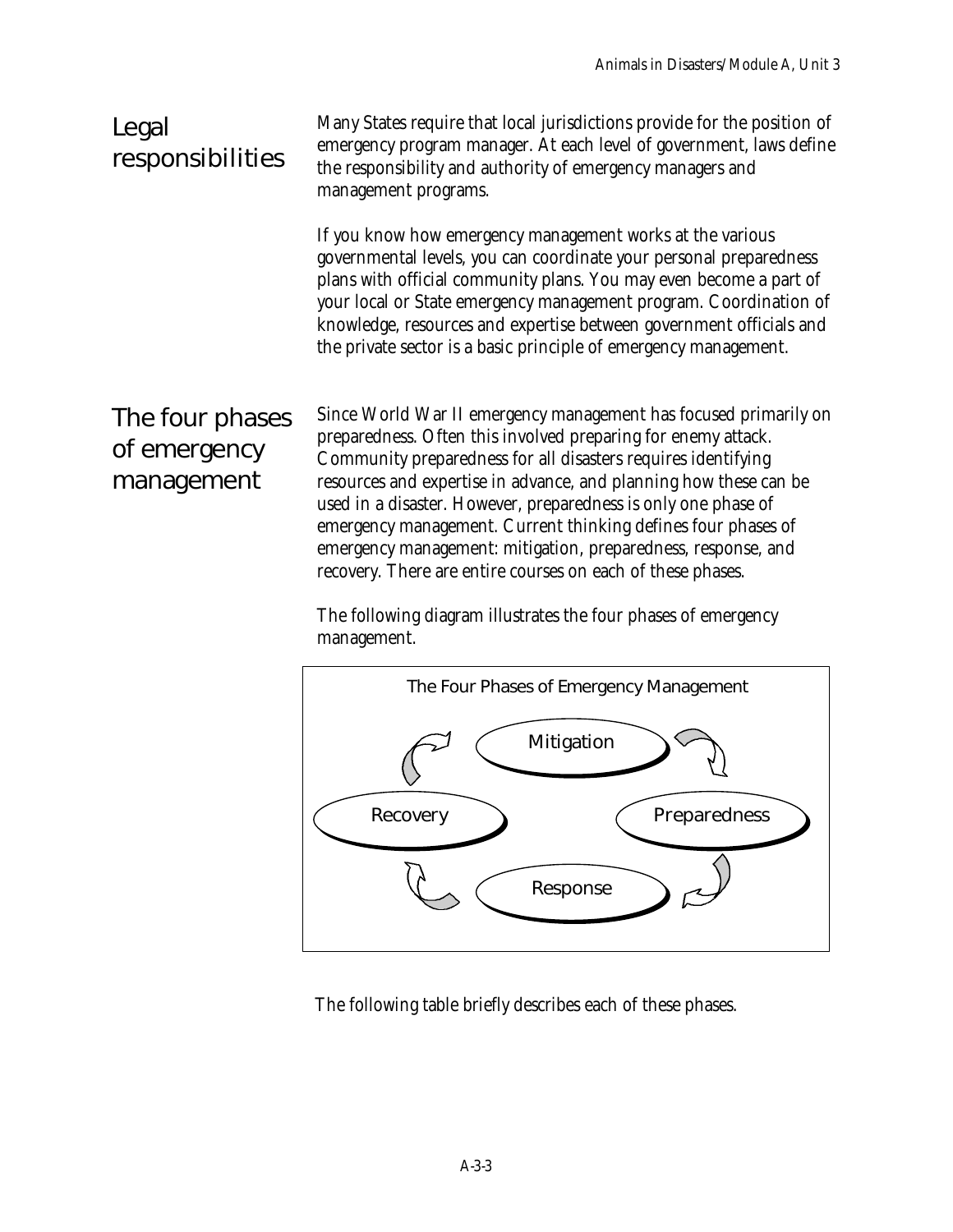| The Four Phases of Emergency Management                                       |                                                                                                                                                                                                                                                                                                                                           |  |
|-------------------------------------------------------------------------------|-------------------------------------------------------------------------------------------------------------------------------------------------------------------------------------------------------------------------------------------------------------------------------------------------------------------------------------------|--|
| Mitigation<br>Preventing future<br>emergencies or<br>minimizing their effects | Includes any activities that prevent an emergency, reduce the<br>chance of an emergency happening, or reduce the damaging<br>effects of unavoidable emergencies.<br>Buying flood and fire insurance for your home is a mitigation<br>k.<br>activity.<br>Mitigation activities take place <b>before</b> and <b>after</b> emergencies.<br>Ы |  |
| Preparedness<br>Preparing to handle an<br>emergency                           | Includes plans or preparations made to save lives and to help<br>response and rescue operations.                                                                                                                                                                                                                                          |  |
|                                                                               | Evacuation plans and stocking food and water are both<br>K.<br>examples of preparedness.                                                                                                                                                                                                                                                  |  |
|                                                                               | Preparedness activities take place <b>before</b> an emergency occurs.                                                                                                                                                                                                                                                                     |  |
| Response<br>Responding safely to an<br>emergency                              | Includes actions taken to save lives and prevent further<br>K.<br>property damage in an emergency situation. Response is<br>putting your preparedness plans into action.                                                                                                                                                                  |  |
|                                                                               | Seeking shelter from a tornado or turning off gas valves in an<br>Ы<br>earthquake are both response activities.                                                                                                                                                                                                                           |  |
|                                                                               | Response activities take place <b>during</b> an emergency.                                                                                                                                                                                                                                                                                |  |
| Recovery<br>Recovering from an<br>emergency                                   | Includes actions taken to return to a normal or an even safer<br>K.<br>situation following an emergency.<br>Recovery includes getting financial assistance to help pay for<br>k.                                                                                                                                                          |  |
|                                                                               | the repairs.                                                                                                                                                                                                                                                                                                                              |  |
|                                                                               | Recovery activities take place after an emergency.                                                                                                                                                                                                                                                                                        |  |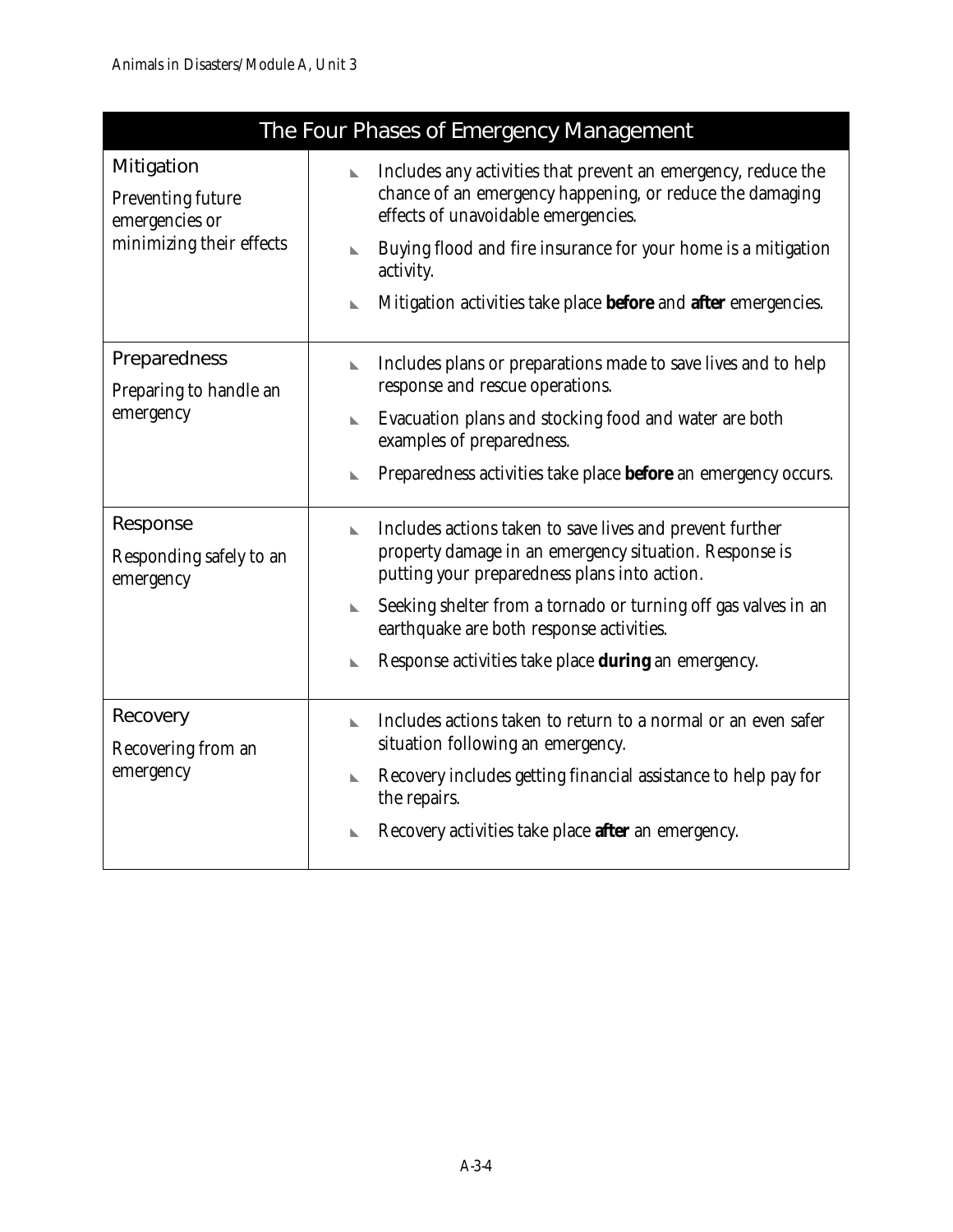| Mitigation   | This phase includes any activities that prevent an emergency, reduce<br>the likelihood of occurrence, or reduce the damaging effects of<br>unavoidable hazards. Mitigation activities should be considered long<br>before an emergency.                                                                                                                                                                                                                                                                                                                                     |
|--------------|-----------------------------------------------------------------------------------------------------------------------------------------------------------------------------------------------------------------------------------------------------------------------------------------------------------------------------------------------------------------------------------------------------------------------------------------------------------------------------------------------------------------------------------------------------------------------------|
|              | For example, to mitigate fire in your home, follow safety standards in<br>selecting building materials, wiring, and appliances. But, an accident<br>involving fire could happen. To protect yourself and your animals from<br>the costly burden of rebuilding after a fire, you should buy fire<br>insurance. These actions reduce the danger and damaging effects of<br>fire.                                                                                                                                                                                              |
| Preparedness | This phase includes developing plans for what to do, where to go, or<br>who to call for help before an event occurs; actions that will improve<br>your chances of successfully dealing with an emergency. For instance,<br>posting emergency telephone numbers, holding disaster drills, and<br>installing smoke detectors are all preparedness measures. Other<br>examples include identifying where you would be able to shelter your<br>animals in a disaster. You should also consider preparing a disaster kit<br>with essential supplies for your family and animals. |
| Response     | Your safety and well-being in an emergency depend on how prepared<br>you are and on how you respond to a crisis. By being able to act<br>responsibly and safely, you will be able to protect yourself, your family,<br>others around you and your animals. Taking cover and holding tight in<br>an earthquake, moving to the basement with your pets in a tornado,<br>and safely leading horses away from a wildfire are examples of safe<br>response. These actions can save lives.                                                                                        |
| Recovery     | After an emergency and once the immediate danger is over, your<br>continued safety and well-being will depend on your ability to cope<br>with rearranging your life and environment. During the recovery<br>period, you must take care of yourself and your animals to prevent<br>stress-related illnesses and excessive financial burdens. During recovery,<br>you should also consider things to do that would lessen (mitigate) the<br>effects of future disasters.                                                                                                      |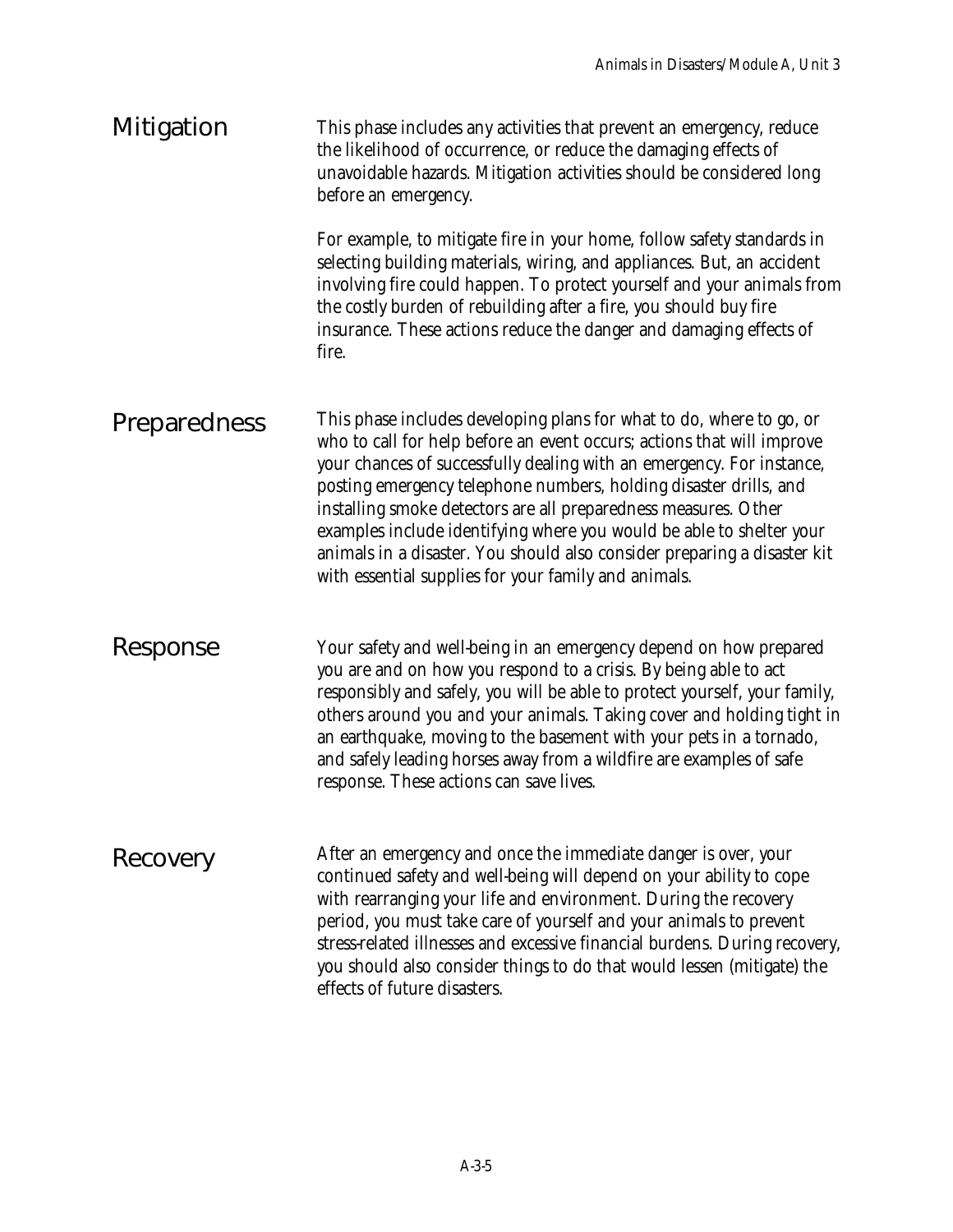| What makes<br>emergency<br>management<br>work? | Emergency management works when you and your local, State and<br>Federal government fulfill emergency management responsibilities.<br>Voluntary organizations also have important responsibilities during<br>disasters. This next section describes responsibilities at each of these<br>levels.                                                                                                                                                                                                                                                                                                                                                                        |
|------------------------------------------------|-------------------------------------------------------------------------------------------------------------------------------------------------------------------------------------------------------------------------------------------------------------------------------------------------------------------------------------------------------------------------------------------------------------------------------------------------------------------------------------------------------------------------------------------------------------------------------------------------------------------------------------------------------------------------|
| Personal<br>responsibilities                   | Animals owners have the ultimate responsibility for their animals.<br>Community disaster preparedness plans try to incorporate the care of<br>animals and their owners in their plans, but plans can only coordinate<br>care – they cannot always provide it. The best way to be prepared is to<br>create a personal emergency plan that includes provisions to care for<br>your animals. You can learn how to prepare such a plan from your<br>local American Red Cross office, your local emergency management<br>agency and numerous other groups. Some classes are listed in the<br>appendix. Once you develop your personal emergency management<br>plan, you may: |
|                                                | Be prepared to deal with the four phases of most emergencies;                                                                                                                                                                                                                                                                                                                                                                                                                                                                                                                                                                                                           |
|                                                | Find it much easier to understand the actions of official<br>Ы<br>emergency managers; and                                                                                                                                                                                                                                                                                                                                                                                                                                                                                                                                                                               |
|                                                | Help with the official response.                                                                                                                                                                                                                                                                                                                                                                                                                                                                                                                                                                                                                                        |
| Local government<br>responsibilities           | Local governments make plans and provide resources to protect their<br>citizens from the hazards that threaten their communities. This is done<br>through mitigation activities, preparedness plans, response to<br>emergencies, and recovery operations. Wherever you live within the<br>United States, a county or municipal agency has been designated as<br>your local emergency management agency. The local government level<br>is the most important at which to develop emergency management<br>plans because local governments serve as the link between you and the<br>State and Federal agencies in the emergency management network.                        |
|                                                | Local law will specify a chain of command in emergencies. It will spell<br>out who reports to whom. The chief executive officer or jurisdiction<br>manager is charged with creating effective emergency services.                                                                                                                                                                                                                                                                                                                                                                                                                                                       |
|                                                | The following table lists responsibilities of local governments in terms<br>of emergency management.                                                                                                                                                                                                                                                                                                                                                                                                                                                                                                                                                                    |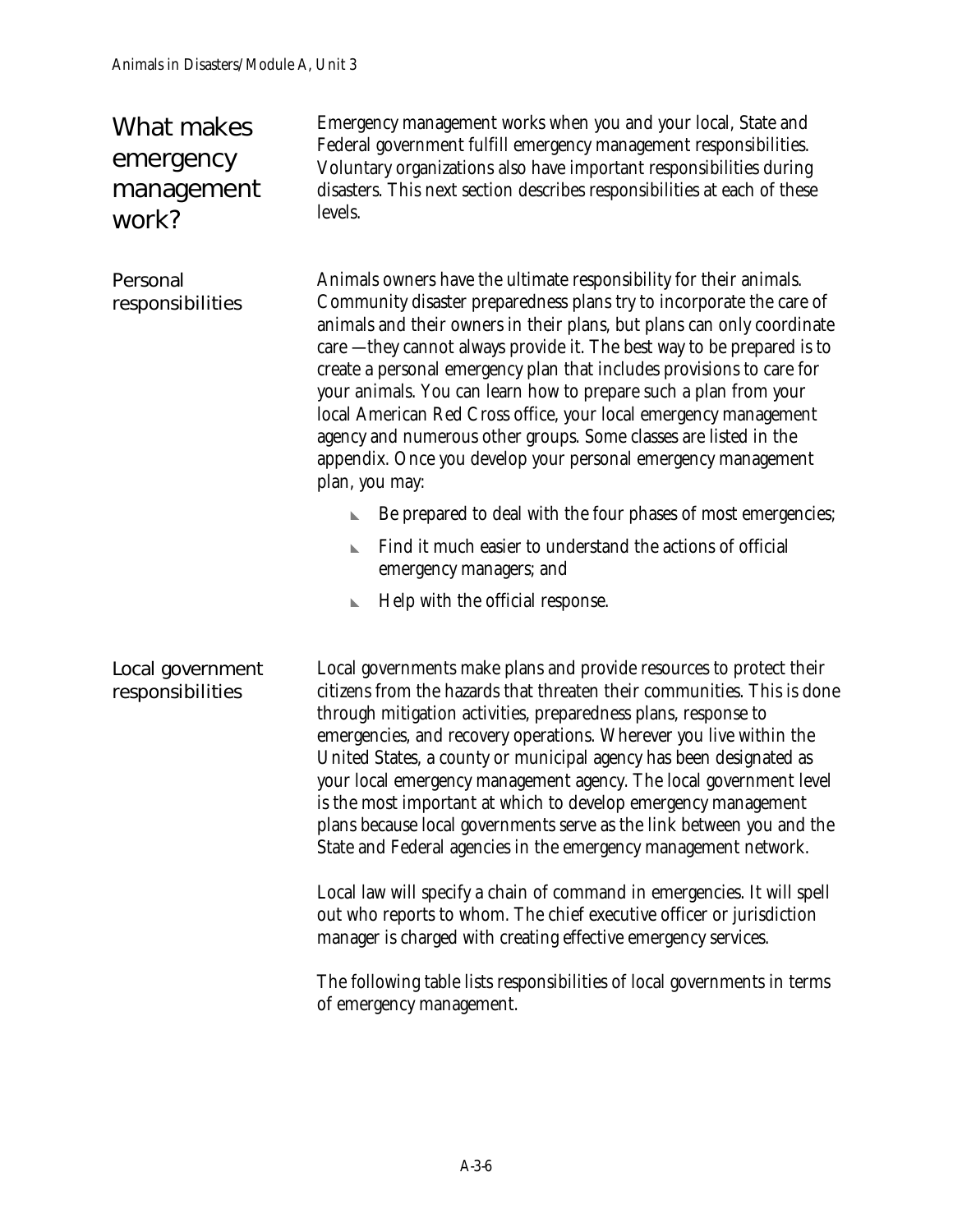## Local Government Responsibilities

- $\Box$  Identifying hazards and assessing their potential risk to the community.
- $\Box$  Determining the community's capability to mitigate against, prepare for, respond to, and recover from major emergencies.
- $\Box$  Identifying and employing methods to improve the community's emergency management capability through efficient use of resources, improved coordination, and cooperation with other communities and with the State and Federal governments.
- **Establishing mitigation measures such as building codes, zoning ordinances, or land-use** management programs.
- $\blacktriangleright$  Developing and coordinating preparedness plans.
- $\blacktriangleright$  Establishing warning systems.
- $\blacktriangleright$  Stocking emergency supplies and equipment.
- $\blacktriangleright$  Educating the public and training emergency personnel.
- $\blacktriangleright$  Assessing damage caused by the emergency.
- Activating response plans and rescue operations.
- $\blacktriangleright$  Ensuring that shelter and medical assistance are provided.
- $\blacktriangleright$  Recovering from the emergency and helping citizens return to normal life as soon as possible.

You can assist your community in developing and improving community disaster plans for the care of animals and their owners by doing the following.

- ► Find out who your emergency manager and animal industry representatives are;
- $\blacktriangleright$  Determine how these groups perceive hazards in your community;
- $\Box$  Review with the emergency manager and animal-care groups in your community the most important areas of need to provide care for animals and their owners in disasters; and
- $\Box$  Determine where you might fit in and be able to help your community as a whole.

Working with local emergency managers before a disaster strikes can help all animal owners during a disaster.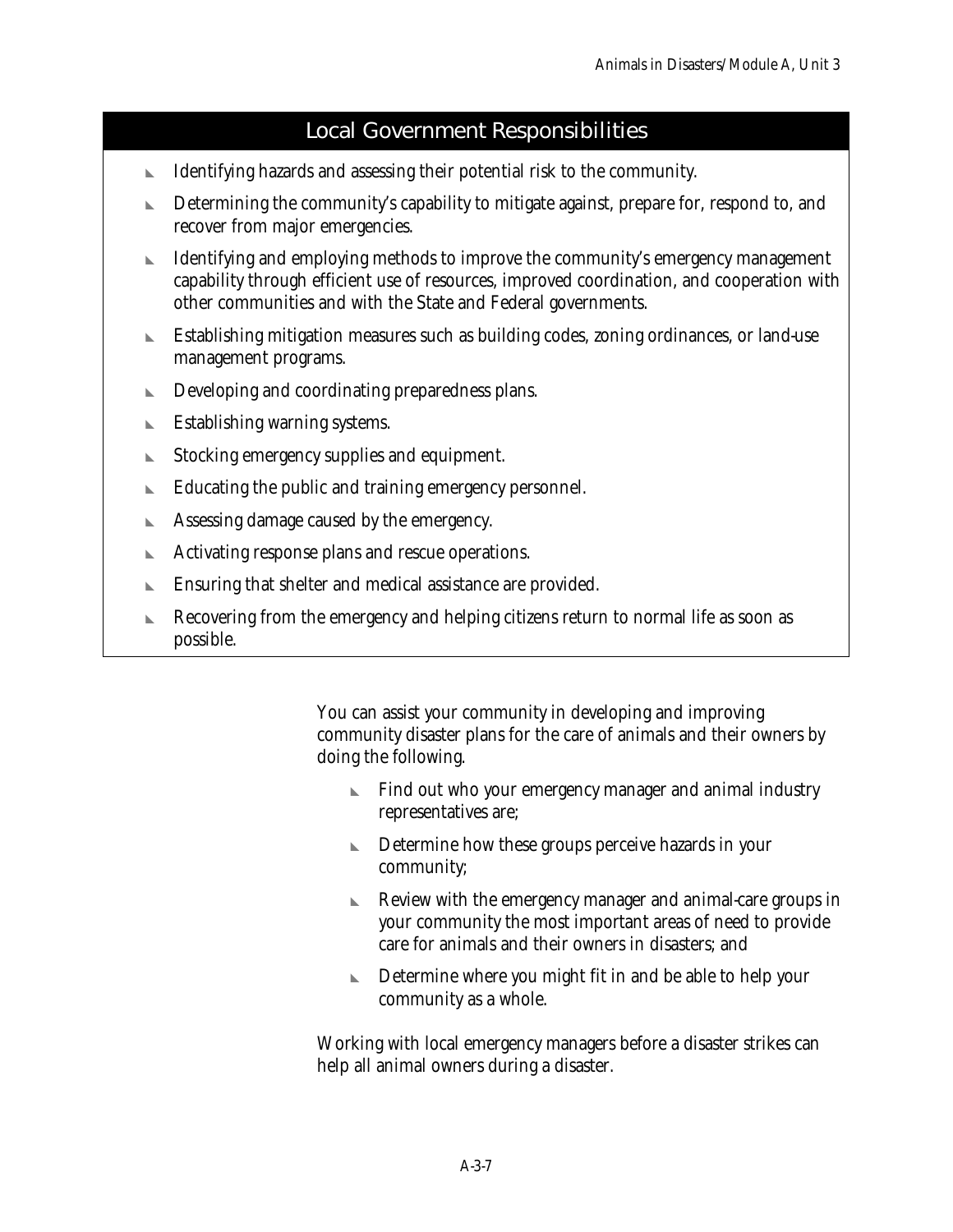#### State government responsibilities

The State emergency management office is responsible for protecting communities and citizens within the State. The State office carries out statewide emergency management activities, helps coordinate emergency management activities involving more than one community, or assists individual communities when they need help. If any community lacks the resources needed to protect itself or to recover from a disaster, the State may help with money, personnel, or other resources.

Financial assistance is available on a supplemental basis through an application process. The Governor reviews the local government's application, studies the damage estimates and, if appropriate, declares the area a State disaster. This official declaration makes State resources available. However, if damages are so extensive that the combined local and State resources are not sufficient, the Governor applies to the President for Federal disaster assistance. If the need for Federal assistance funds is justified, the President issues a major disaster declaration and Federal resources are made available. This system ensures that the State and Federal limited resources are used wisely and fairly, and the needs of disaster victims are met.

State emergency management offices often have various names and procedures for operating. Titles commonly used include Emergency Management, Civil Defense, Civil Preparedness, and Disaster Services. In this text, the term emergency management is used to refer to these State offices. The State is the pivotal point between policy guidance and resources available at the Federal level and the implementation of comprehensive emergency management programs at the local level.

Federal government responsibilities At the Federal level of government, the Federal Emergency Management Agency (FEMA) is involved in mitigation, preparedness, response, and recovery activities. FEMA helps the States in several ways. FEMA provides the following programs:

- $\Box$  Training programs and research information on the latest mitigation measures;
- Exercise Review and coordination of State emergency plans;
- : Financial assistance;
- Flood insurance to individuals and businesses in communities that join the National Flood Insurance Program (NFIP);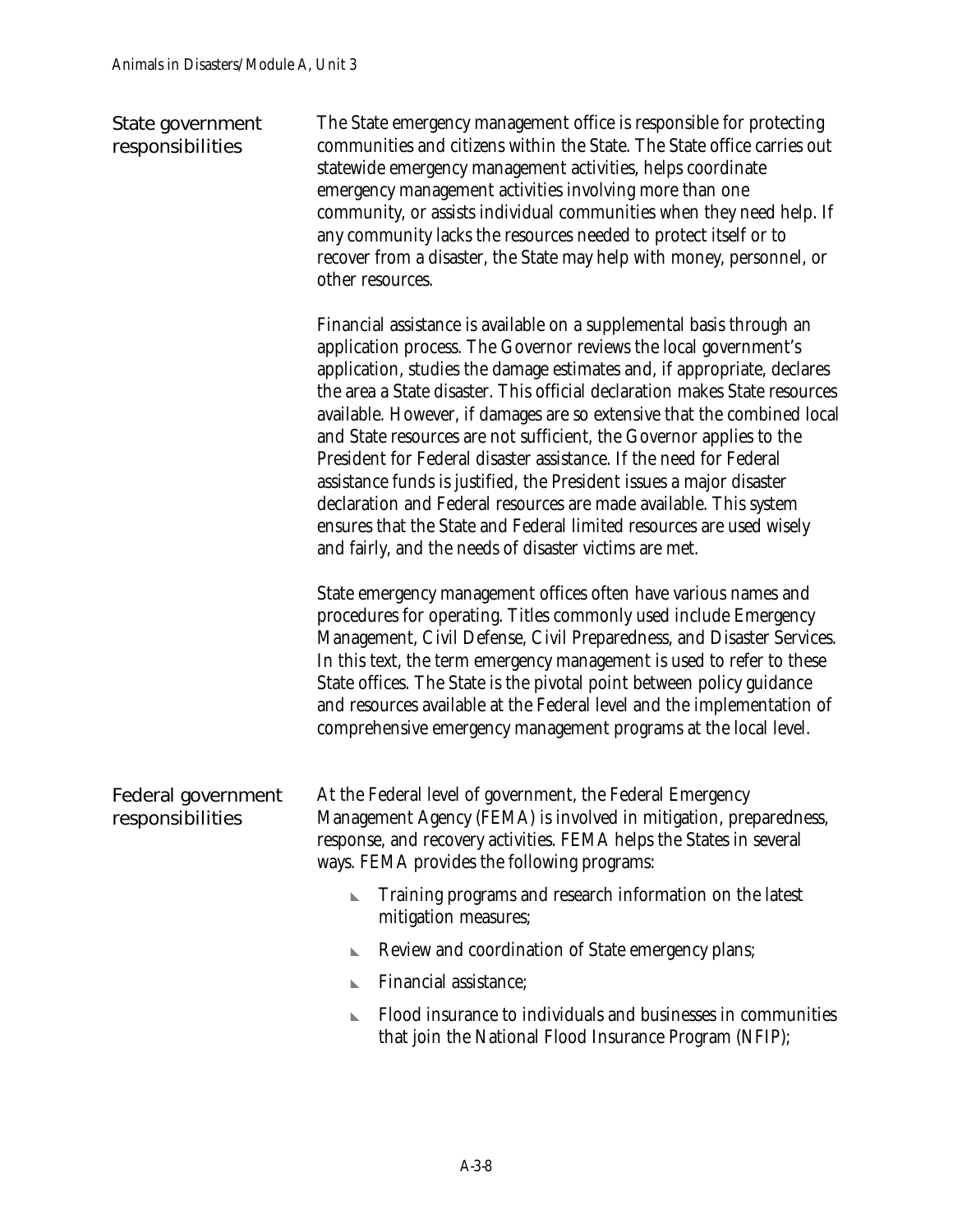|                                         | Subsidies to State and local offices of emergency management<br>for maintaining emergency management programs;                                                                                                                                                                                                                                                                                                                                                                                                                                                                                       |
|-----------------------------------------|------------------------------------------------------------------------------------------------------------------------------------------------------------------------------------------------------------------------------------------------------------------------------------------------------------------------------------------------------------------------------------------------------------------------------------------------------------------------------------------------------------------------------------------------------------------------------------------------------|
|                                         | Guidance and coordination for plans to warn and protect the<br>$\blacksquare$<br>nation in national security emergencies; and                                                                                                                                                                                                                                                                                                                                                                                                                                                                        |
|                                         | Coordination of services for disaster response and recovery<br>Ы<br>activities.                                                                                                                                                                                                                                                                                                                                                                                                                                                                                                                      |
|                                         | In addition, FEMA may provide supplemental resources when<br>communities and States do not have sufficient resources to protect or<br>assist their citizens, restore essential services that can get the local<br>economy going again, and meet disaster-related needs of individuals.                                                                                                                                                                                                                                                                                                               |
|                                         | FEMA is your principal source of Federal assistance for education in<br>disaster management. It provides a variety of training opportunities,<br>including this course. Many of FEMA's courses are taught through<br>your State emergency management agency. FEMA also provides<br>classroom instruction and operates the National Emergency Training<br>Center which offers higher level courses in emergency management.                                                                                                                                                                           |
| Voluntary agencies<br>and organizations | One of the most important voluntary organizations in terms of<br>disasters is the American Red Cross. The American Red Cross is a<br>humanitarian organization, chartered by Congress and led by<br>volunteers, that provides relief to victims of disasters. Each local<br>chapter is responsible for providing disaster relief services in the<br>community it serves. In large-scale disasters, volunteers from across the<br>country may respond. The American Red Cross provides individuals<br>and families with food, shelter, first aid, clothing, bedding, medicines<br>and other services. |
|                                         | Voluntary organizations like the Salvation Army, Catholic Charities,<br>Mennonite Disaster Services, and other local church and civic<br>organizations often help disaster victims by distributing food,<br>medicine, and supplies, and by providing temporary shelter. Many<br>voluntary organizations also conduct fund-raising drives to provide<br>financial assistance to disaster victims.                                                                                                                                                                                                     |
|                                         | The following table summarizes the responsibilities for emergency<br>management at various levels.                                                                                                                                                                                                                                                                                                                                                                                                                                                                                                   |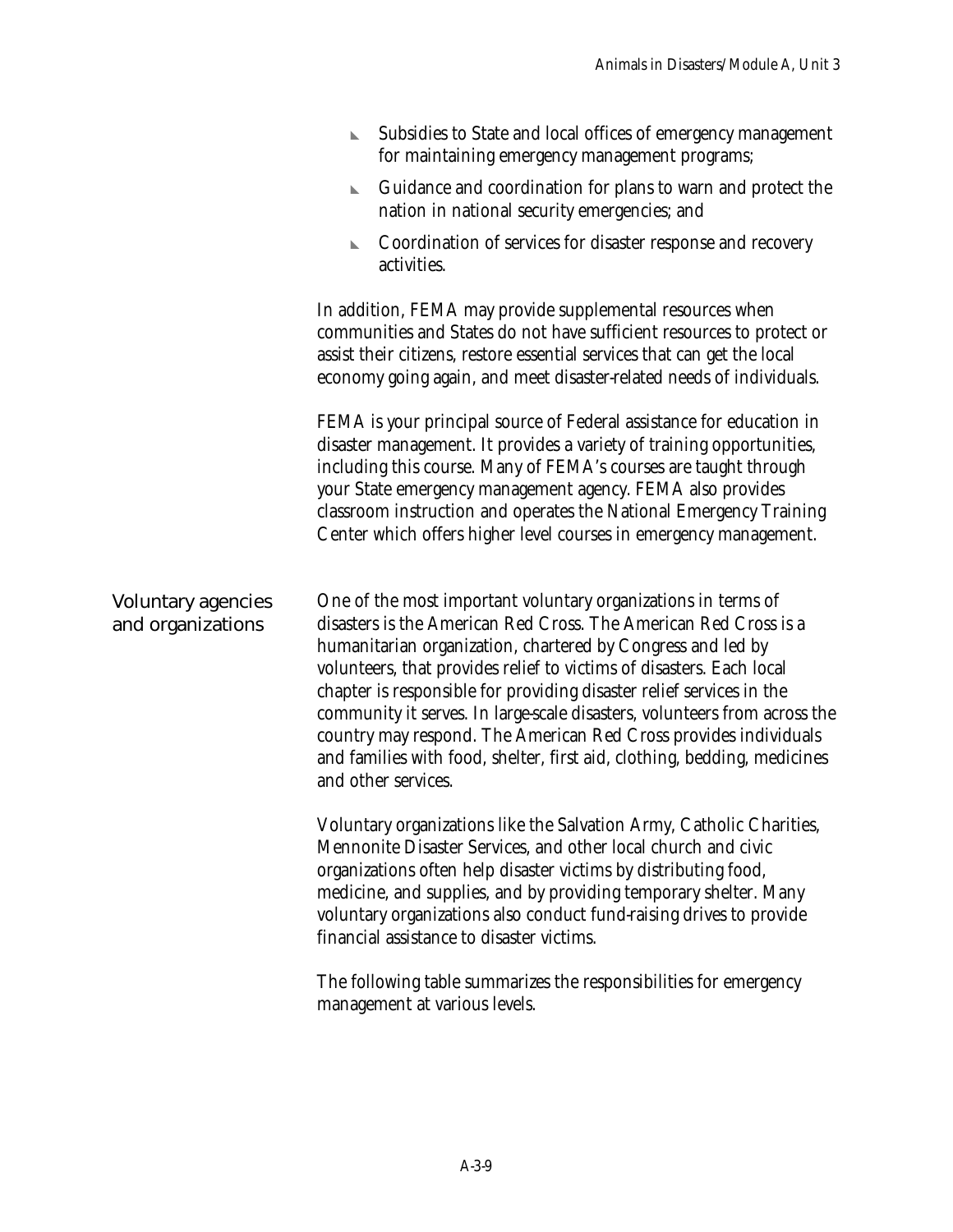## Emergency Management

The goal of emergency management is to provide protection from all hazards for the citizens, properties, and governments within the United States. Effective emergency management includes a functional approach to all emergencies, cooperative planning, appropriate use of resources, and shared responsibilities among the three levels of government.

- **EXECUTE:** Personal disaster preparedness is the first and most effective intervention to reduce the impact of disasters.
- $\Box$  The local government is responsible for emergency planning response and continued assessment of its ability to protect citizens and property within the community.
- In some States, there are several layers between the local and the State level. You must become familiar with your State's structure.
- $\Box$  The State government is responsible for assisting the communities within the State by reviewing plans and providing guidance. The State government also makes plans and assesses its capability to provide protection from large-scale, statewide disasters.
- $\blacktriangleright$  A State will assist communities within the State that do not have adequate resources to protect themselves or to recover from disaster.
- $\Box$  The Federal government is responsible for assisting the States by reviewing plans, providing guidance, making plans and assessing their capability to provide protection from large-scale, nationwide disasters. It supplements State assistance when State and local resources are insufficient to complete recovery. In the event of a response to a Federally declared disaster, FEMA acts primarily in a coordinating role.

Scenario To understand how emergency management is applied at the local level and how it relates to you as an individual, let's look at an imaginary community and some of its emergency management activities. We'll call the community Centerville. It is a medium-sized town of 20,000 people, located alongside a river.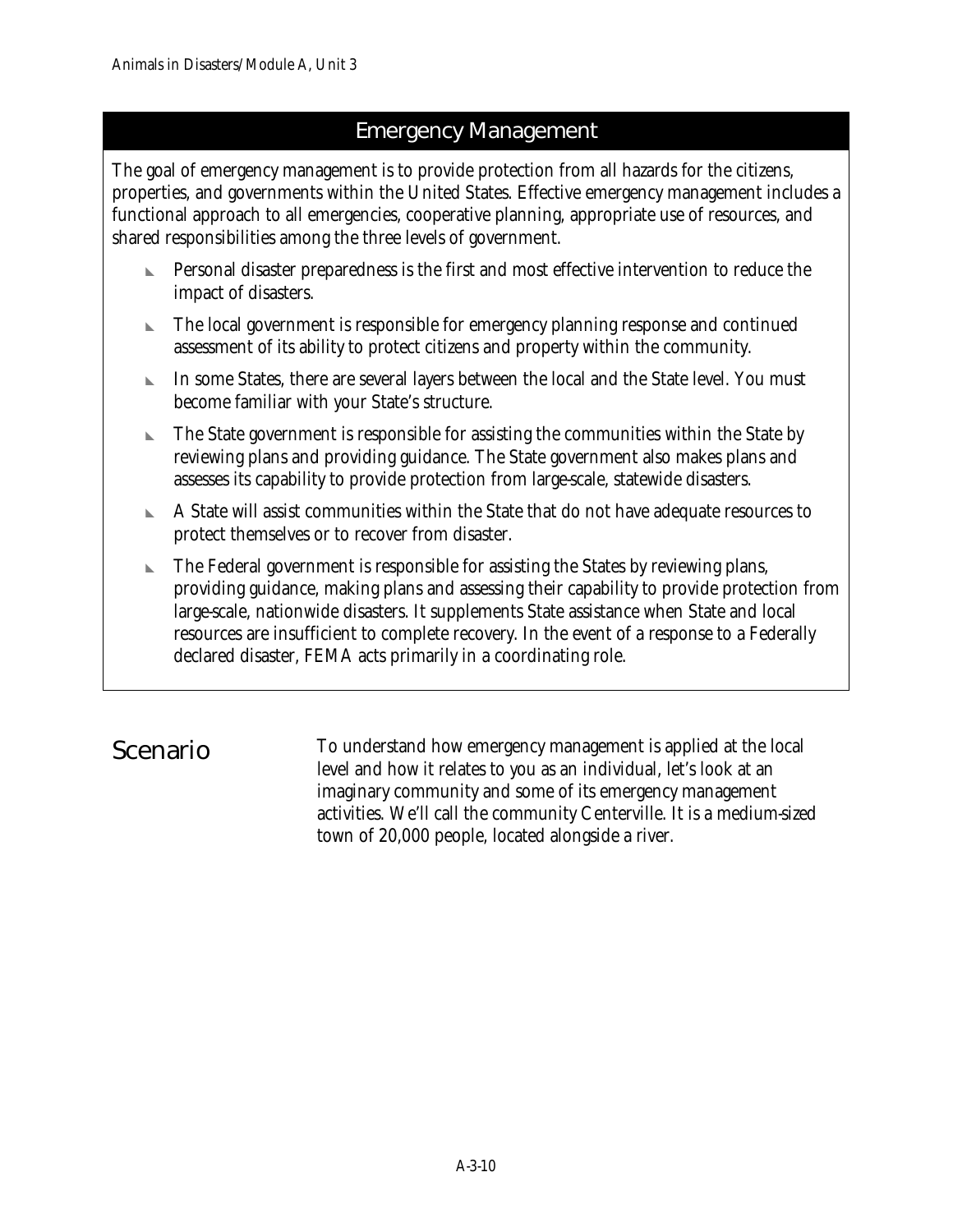## Centerville: The four phases in action

One of the major hazards that threatens Centerville is flooding. Centerville joined the National Flood Insurance Program (NFIP) by adopting a local ordinance to regulate building activities in the floodprone areas. Because of this, any resident or property owner is eligible to purchase Federal flood insurance. The Centerville Town Council appointed an emergency manager to prepare plans that included a warning system, evacuation plans, and emergency response teams to help move people and their animals to safety from the low-lying areas of the community.

There are several farms with livestock in floodplains. The emergency manager distributed flood preparedness information, presented public and school programs on flood hazards and preparedness, and encouraged citizens and businesses in the community to buy flood insurance provided by the NFIP through property insurance companies and agents. The local government and the Red Cross preidentified shelter sites and offered first aid and shelter operations courses to the public. Representatives from the local animal-care community also identified fencing, cage and feed suppliers in the area that were willing to help farmers and pet owners in the event of major flood. In cooperation with the National Weather Service and the State, Centerville installed a series of river gauges at certain points along the river to monitor water levels and provide an advance warning system.

One spring, a major flood struck Centerville. Warnings were issued, and response teams quickly followed emergency plans and procedures. Early in the incident, most owners moved with their pets to stay temporarily with friends and family in nearby towns. Farmers and horse owners also moved their animals to higher ground. One swine producer decided to send his finishing hogs to slaughter early. For those farmers that could not move their cattle to higher ground, the State Department of Transportation was called to help coordinate the evacuation of several hundred cattle from farms in areas that would be most severely flooded. At the same time, citizens in threatened areas were evacuated to Red Cross emergency shelters. The local humane shelter set up an emergency shelter for pets with cages supplied from a local pet supermarket and another shelter for horses at the county fairgrounds. Veterinarians and animal control personnel supervised the admission and health status of all animals. No lives were lost and only minor injuries

occurred. However, damage to homes, businesses, and farmlands were extensive.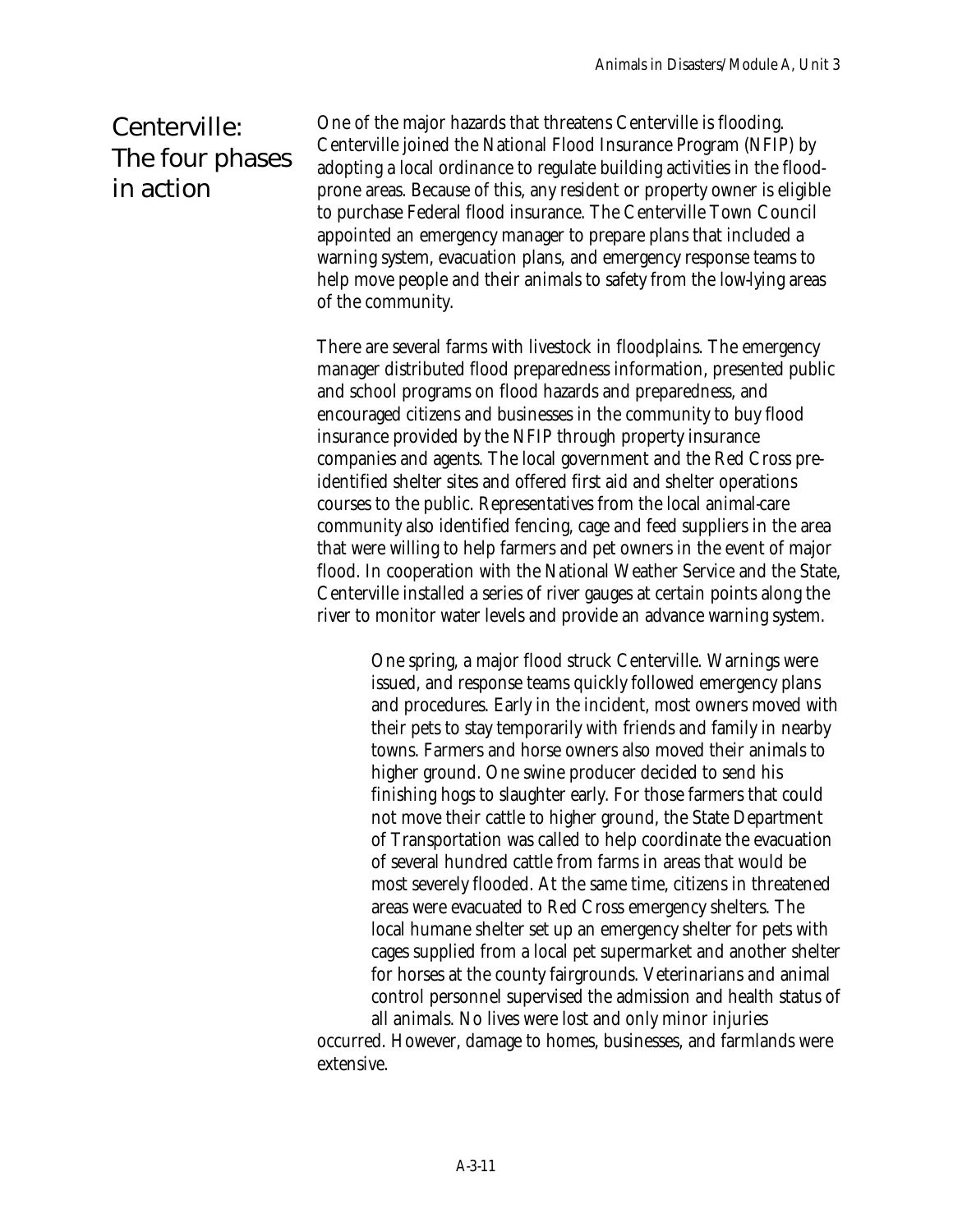|                                                       | The amount of damage and economic loss was<br>quickly estimated by local disaster assessment<br>teams. These teams worked closely with the<br>county extension educators, local veterinarians<br>and the humane association, to assess damages to<br>farms and other properties caring for animals. The<br>Mayor contacted the State's office of emergency<br>management and gave the damage report. The<br>State contacted FEMA with the damage report,<br>and requested a joint Federal, State, and local<br>assessment. Based on the results of the joint<br>assessment, the Governor requested a Presidential declaration of major<br>disaster through FEMA. The President declared Centerville a major<br>disaster area and authorized release of Federal disaster assistance funds. |
|-------------------------------------------------------|-------------------------------------------------------------------------------------------------------------------------------------------------------------------------------------------------------------------------------------------------------------------------------------------------------------------------------------------------------------------------------------------------------------------------------------------------------------------------------------------------------------------------------------------------------------------------------------------------------------------------------------------------------------------------------------------------------------------------------------------------------------------------------------------|
|                                                       | FEMA, in coordination with the State and local governments,<br>established a disaster assistance hotline and disaster recovery center in<br>Centerville where its citizens and business owners applied for disaster<br>relief funds. After applications were reviewed, disaster relief funds<br>from the Federal government were distributed to disaster victims and<br>local jurisdictions based on the funding available and the<br>documentation provided.                                                                                                                                                                                                                                                                                                                             |
|                                                       | In addition, those citizens of Centerville who had purchased a flood<br>insurance policy contacted their insurance agents and had the damage<br>assessed immediately. Flood insurance claims were paid quickly, and<br>flood victims began to rebuild in ways that made their property less<br>prone to damage in the next flood. In a few months, Centerville<br>homes and businesses were safer than ever.                                                                                                                                                                                                                                                                                                                                                                              |
| How were the citizens<br>of Centerville<br>protected? | Before a flood emergency                                                                                                                                                                                                                                                                                                                                                                                                                                                                                                                                                                                                                                                                                                                                                                  |
|                                                       | The local government knew that flooding was a hazard.<br>ь                                                                                                                                                                                                                                                                                                                                                                                                                                                                                                                                                                                                                                                                                                                                |
|                                                       | Plans had been developed with representatives from the animal-<br>N<br>care community to protect people, animals and property in the<br>event of flood.                                                                                                                                                                                                                                                                                                                                                                                                                                                                                                                                                                                                                                   |
|                                                       | A floodplain management ordinance was adopted and enforced.<br>⊾                                                                                                                                                                                                                                                                                                                                                                                                                                                                                                                                                                                                                                                                                                                          |
|                                                       | A warning system was established.                                                                                                                                                                                                                                                                                                                                                                                                                                                                                                                                                                                                                                                                                                                                                         |
|                                                       | Citizens were informed of the risk of floods and encouraged to<br>buy flood insurance.                                                                                                                                                                                                                                                                                                                                                                                                                                                                                                                                                                                                                                                                                                    |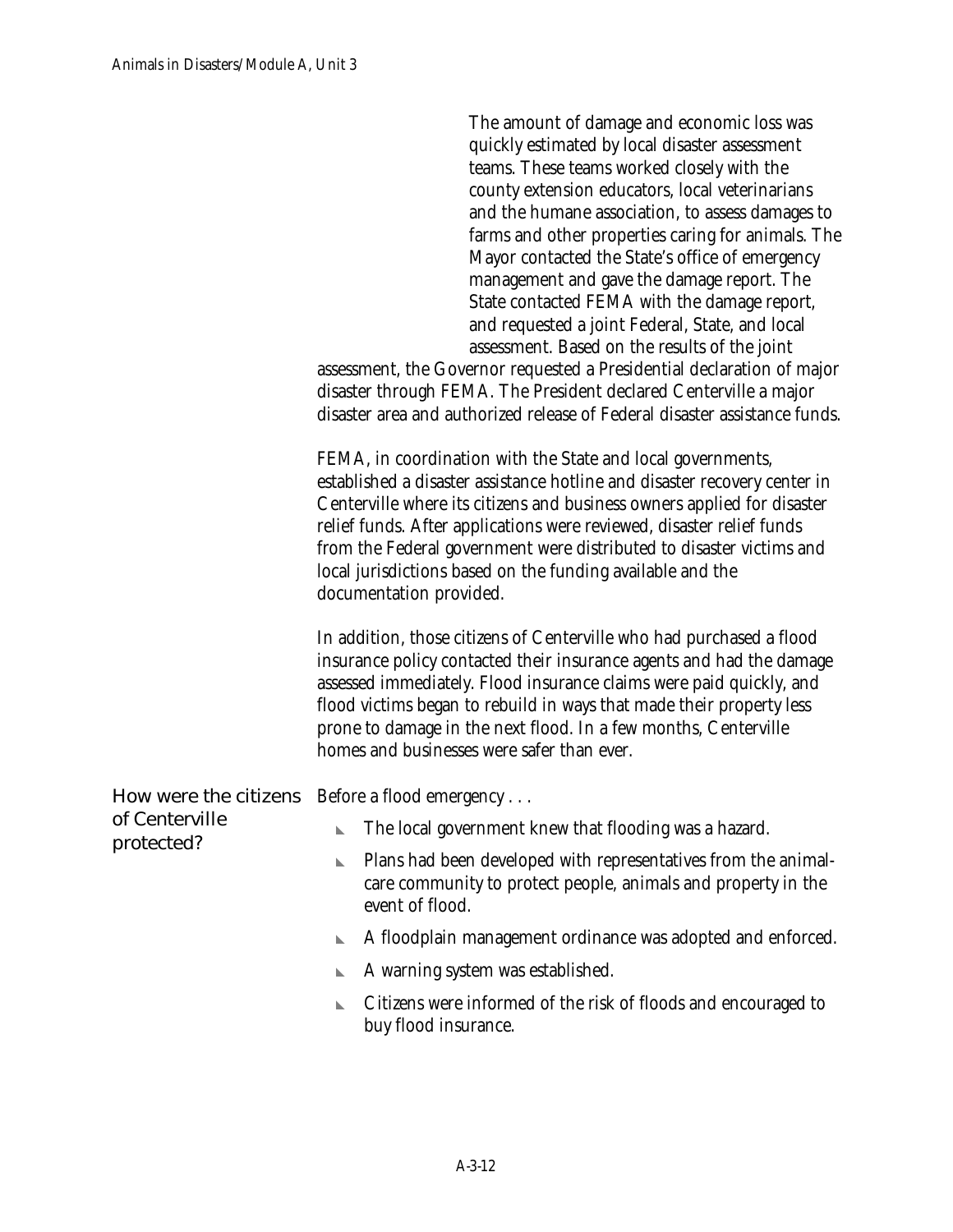|                                      | During a flood emergency                                                                                                                                                                                                                                                                                                                                                                                                                                                                                                                                                                      |
|--------------------------------------|-----------------------------------------------------------------------------------------------------------------------------------------------------------------------------------------------------------------------------------------------------------------------------------------------------------------------------------------------------------------------------------------------------------------------------------------------------------------------------------------------------------------------------------------------------------------------------------------------|
|                                      | Warnings were issued, and livestock was moved early to<br>$\mathbf{h}$<br>prevent greater problems later.                                                                                                                                                                                                                                                                                                                                                                                                                                                                                     |
|                                      | Everyone knew what to do, and understood the importance of<br>$\blacksquare$<br>early evacuation of pets and farm animals.                                                                                                                                                                                                                                                                                                                                                                                                                                                                    |
|                                      | The plans made earlier were put into action.<br>⊾                                                                                                                                                                                                                                                                                                                                                                                                                                                                                                                                             |
|                                      | People evacuated quickly.<br>⊾                                                                                                                                                                                                                                                                                                                                                                                                                                                                                                                                                                |
|                                      | Shelters were prepared.<br>ь                                                                                                                                                                                                                                                                                                                                                                                                                                                                                                                                                                  |
|                                      | Medical and health services were available.                                                                                                                                                                                                                                                                                                                                                                                                                                                                                                                                                   |
|                                      | After a flood emergency                                                                                                                                                                                                                                                                                                                                                                                                                                                                                                                                                                       |
|                                      | Damage to property was quickly assessed by persons<br>ь<br>knowledgeable of the animal industry. After proper<br>documentation, insurance claims were promptly paid.                                                                                                                                                                                                                                                                                                                                                                                                                          |
|                                      | Governments (local, State, and Federal), disaster relief<br>ь<br>organizations (such as the Red Cross), humane shelters, local<br>veterinarians and individual citizens, worked together to help<br>Centerville recover.                                                                                                                                                                                                                                                                                                                                                                      |
| Some personal<br>examples            | So far we have discussed how emergency management applies to a<br>community. The same principles also apply on a personal level. Each<br>of us can prepare for, respond to, recover from and mitigate disasters<br>that threaten our personal lives. Animal owners are actually required<br>to think in those terms, because they are responsible for the safety and<br>well-being of their animals. Let's illustrate the four phases of<br>emergency management with two personal examples.                                                                                                  |
| The horse show that<br>didn't happen | You are traveling with your horse to a show where it will likely be a<br>winner and a tire on the trailer explodes. Your truck and trailer swerve<br>into a ditch. Fortunately nobody in the truck is hurt and you are able<br>to get the trailer out of the ditch, but your horse appears to have cut its<br>poll (top of the neck) and is in considerable pain. Anticipating<br>emergencies and break downs you recently installed a cellular phone in<br>your truck. You call the highway patrol to help secure the area and<br>request a local equine veterinarian to examine your horse. |
|                                      | The highway patrol arrives at the same time as the veterinarian. The<br>area is secured and you and the veterinarian carefully back your horse                                                                                                                                                                                                                                                                                                                                                                                                                                                |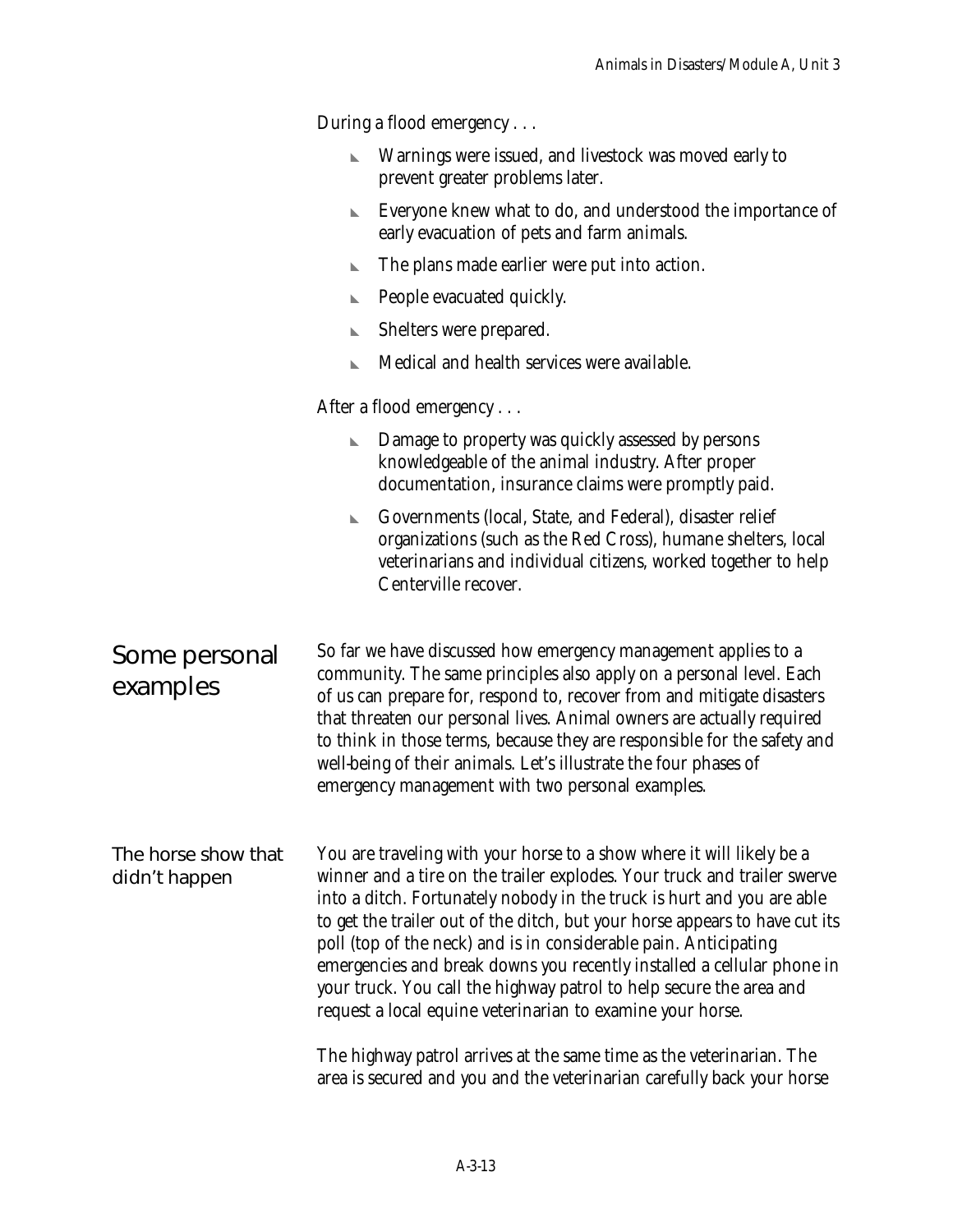out of the trailer. The veterinarian determines that follow-up radiographs will show if the horse has any internal damage. For the moment the horse appears well enough to continue the journey having received anti-inflammatory analgesic therapy by the veterinarian.

You decide it is best to take your horse home, where it can recover from its shock in a familiar environment. Before you carry on you replace the flat tire with a spare and have the burst tire replaced in the next town. Once home, you call your regular veterinarian who takes radiographs of the injured area of your horse.

Fortunately, your horse did not sustain serious injuries. From then on, before each show and throughout the years you regularly check the wear and condition of all the tires on your truck and trailer. Your diligence pays off and your horse wins its next show.

When you respond to emergency situations or dangers in this manner, you are practicing emergency management.

| Mitigation   | You learned from your experience and applied<br>your knowledge to improve on transport safety<br>by regularly checking the condition of your<br>equipment.                                                                                                                                                                            |
|--------------|---------------------------------------------------------------------------------------------------------------------------------------------------------------------------------------------------------------------------------------------------------------------------------------------------------------------------------------|
| Preparedness | You prepared yourself by equipping your truck<br>with a cellular phone that you used to contact<br>highway patrol to help you secure the area, and<br>ensure the safety of your horse and passing<br>motorists.                                                                                                                       |
| Response     | When the emergency occurred you reacted<br>responsibly by calling a veterinarian to examine<br>your horse and give a professional opinion on<br>its health status. You also rested the horse by<br>returning home and not entering the show.                                                                                          |
| Recovery     | Once the immediate emergency was over you<br>repaired the damage by replacing the tire and<br>lost no time in ensuring that you had another<br>spare in case of another incident. You also<br>contacted your regular veterinarian to be sure<br>that your horse had not sustained internal<br>injuries and did not require treatment. |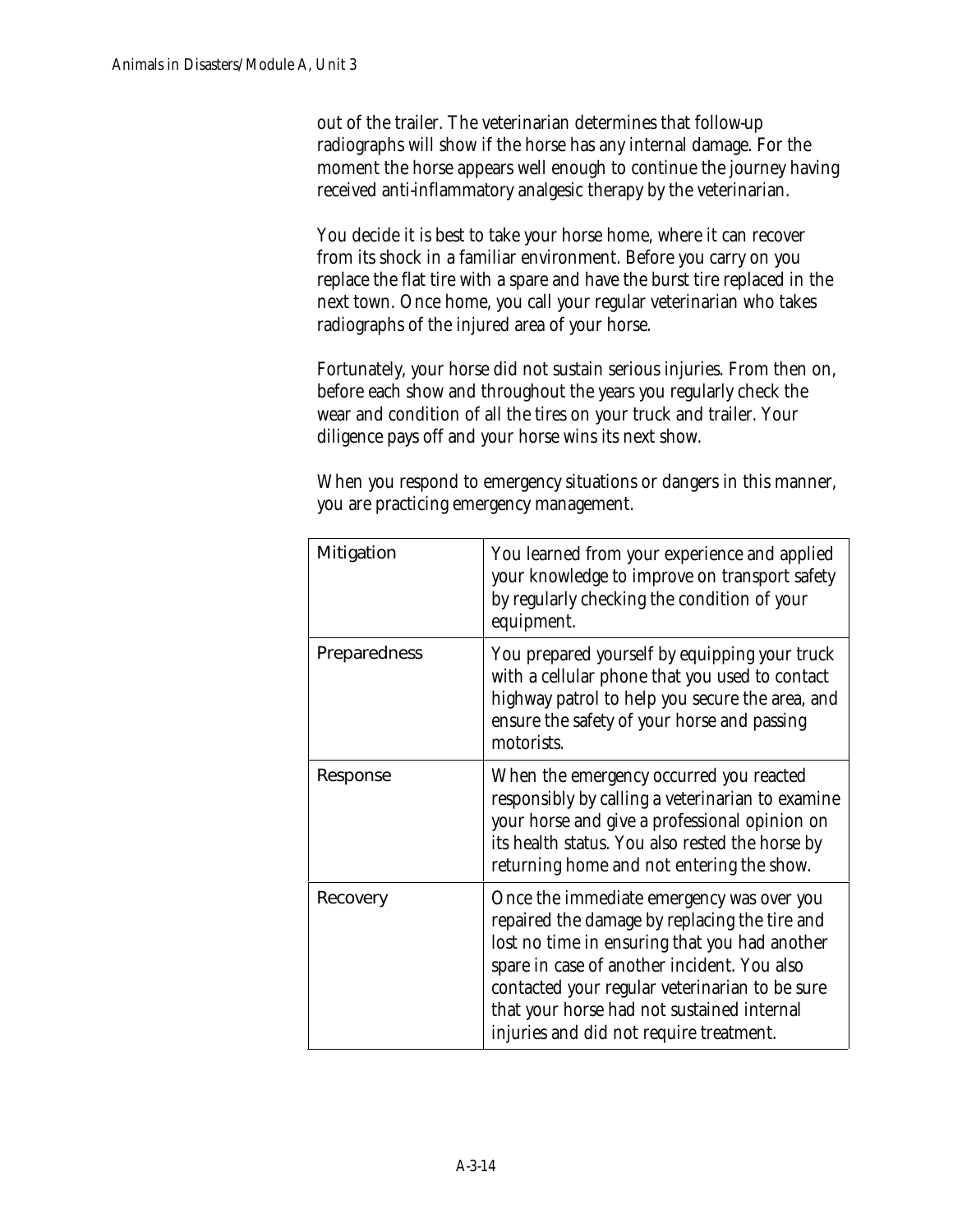The puppy that conquered firecrackers You recently bought a dog, which is a great family pet, plays nicely with children and is friendly to visitors. It is late June and Fourth of July celebrations have begun. Random firecrackers are being set off. Your dog is crying, digging at the floor and tearing at the door as a result of the loud noises. His barking is disturbing the neighbors and you are concerned about his frantic behavior and the damage he is doing to your home. You realize that the problem is likely to intensify with the upcoming holiday.

> You phone your veterinarian who recommends that you bring your dog in for an examination. Upon examination you and your veterinarian agree that sedation may be the best temporary solution. Twenty minutes later the sedative is working and your dog is sleeping quietly at home. Your veterinarian also sends you home with medication to administer until the Fourth of July has passed, and suggests you keep your dog comfortably confined in a room with a radio playing.

You administer the medication as directed, and the remainder of the holiday passes uneventfully. Your pet again becomes a relaxed and playful member of the family. To give everyone a brighter outlook, the entire family goes for a walk to a neighborhood park.

Your veterinarian also identified steps you can take to desensitize your dog to loud noises in the future. You practice these steps and by the end of the summer your dog is no longer afraid of loud noises.

| Mitigation   | You learned how to desensitize your dog to<br>prevent future problems.                                                                                                                                                      |
|--------------|-----------------------------------------------------------------------------------------------------------------------------------------------------------------------------------------------------------------------------|
| Preparedness | Although you might not have been prepared<br>the first time, you acted quickly to control your<br>pet's behavior for the remainder of the holiday<br>period, and for future events, by obtaining<br>prescription sedatives. |
| Response     | You immediately sought help from your<br>veterinarian.                                                                                                                                                                      |
| Recovery     | You relieved stress in your pet and reinforced<br>the bond with the family by going on a walk<br>together.                                                                                                                  |

How do the phases of emergency management apply to this situation?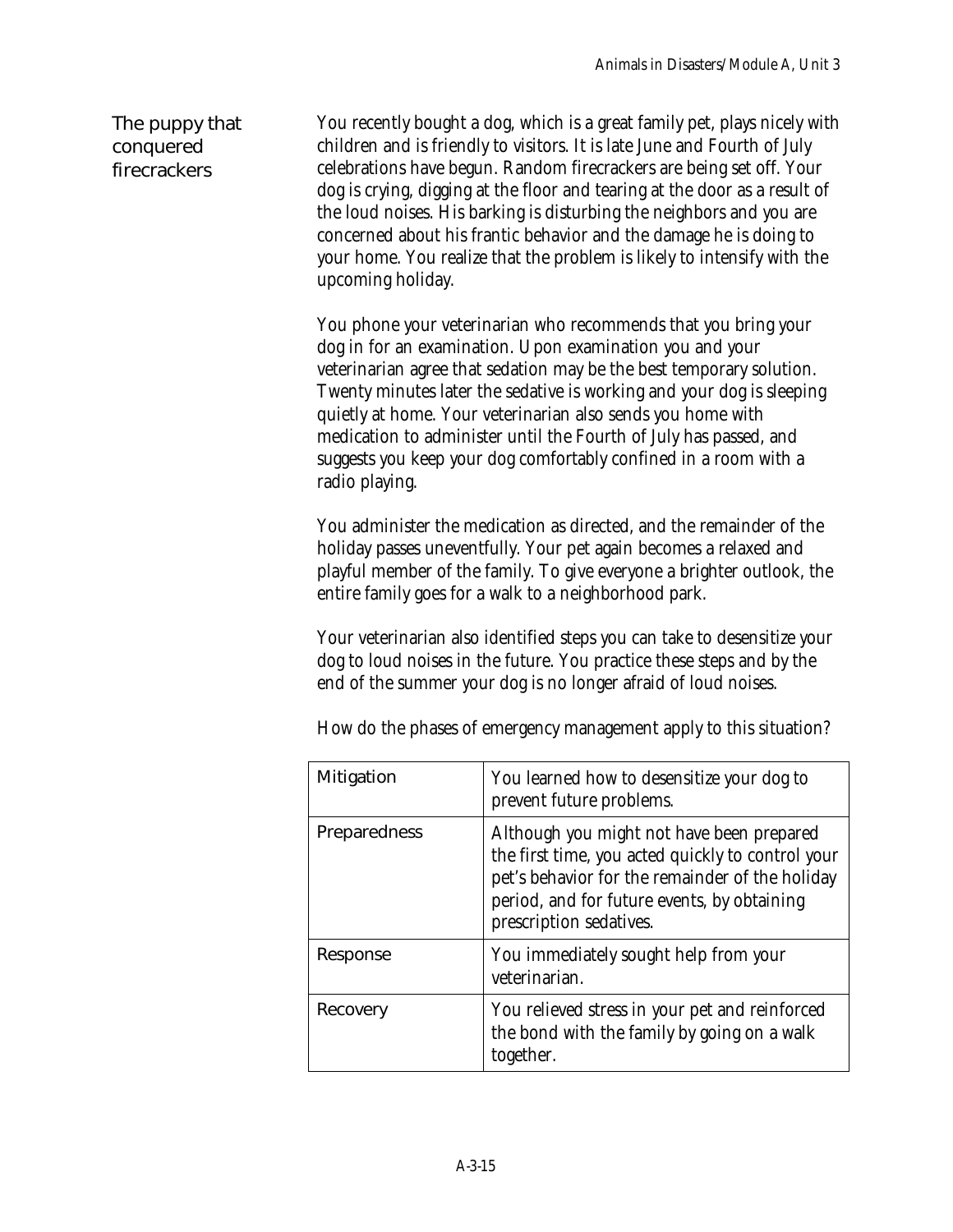## LEARNING CHECK – WHAT HAVE YOU LEARNED ABOUT THE FOUR PHASES OF EMERGENCY MANAGEMENT? 1

This activity is designed to assess your understanding of the information presented in this unit. **Directions:** Answer the questions – use the Answer Key in Unit 10 to check your answers.

## True or False

- 1. Preparedness and response activities always occur at the same time.
- 2. Government officials are ultimately responsible for animals in disasters.
- 3. Response activities are actions taken to save lives and prevent future property damage in a disaster or emergency situation.
- 4. The State is the point between policy guidance and resources available at the Federal level and the implementation of comprehensive emergency management programs at the local level.
- 5. The Federal level is the most important at which to develop emergency management plans.
- 6. Response activities take place before an emergency occurs.

### Multiple Choice

- 7. These include actions taken to return to normal once an emergency occurs.
	- a. Mitigation c. Preparedness
	- b. Response d. Recovery
- 8. Following safety standards in selecting building materials is an example of this type of activity.
	- a. Mitigation c. Preparedness
	- b. Response d. Recovery
- 9. At the local level, the authority granted to the emergency manager is defined by:
	- a. Local laws or ordinances
	- b. The Governor
	- c. The director of the State emergency management office
	- d. The authority of the emergency manager is not defined

#### Fill in the Blank

10. List various levels at which emergency management can take place.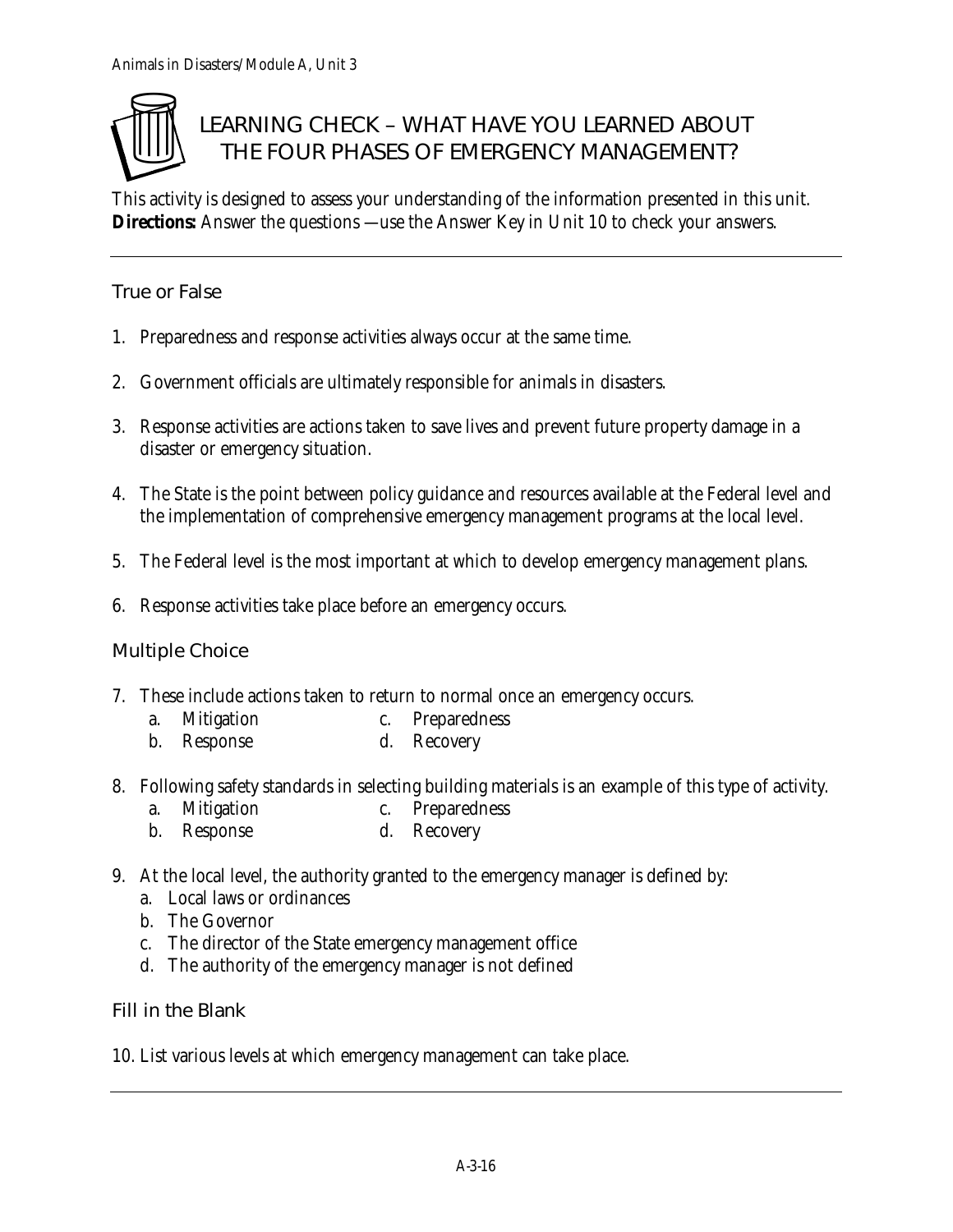Summary In this unit, you learned the definition of emergency management; the four phases of emergency management; the responsibilities of individuals and local, State, and Federal governments in regard to emergency management; and looked at some examples of emergency management in action.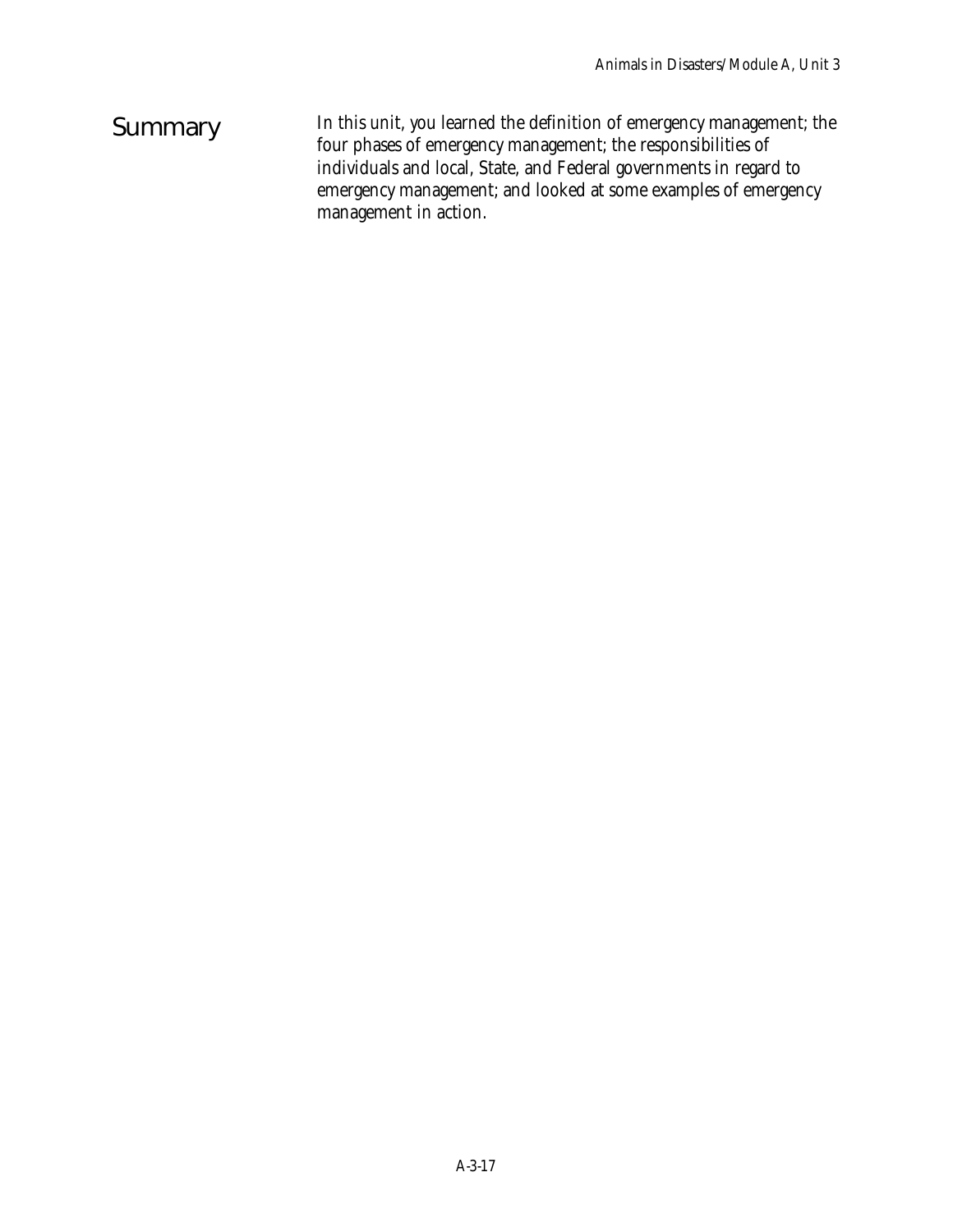Page intentionally blank.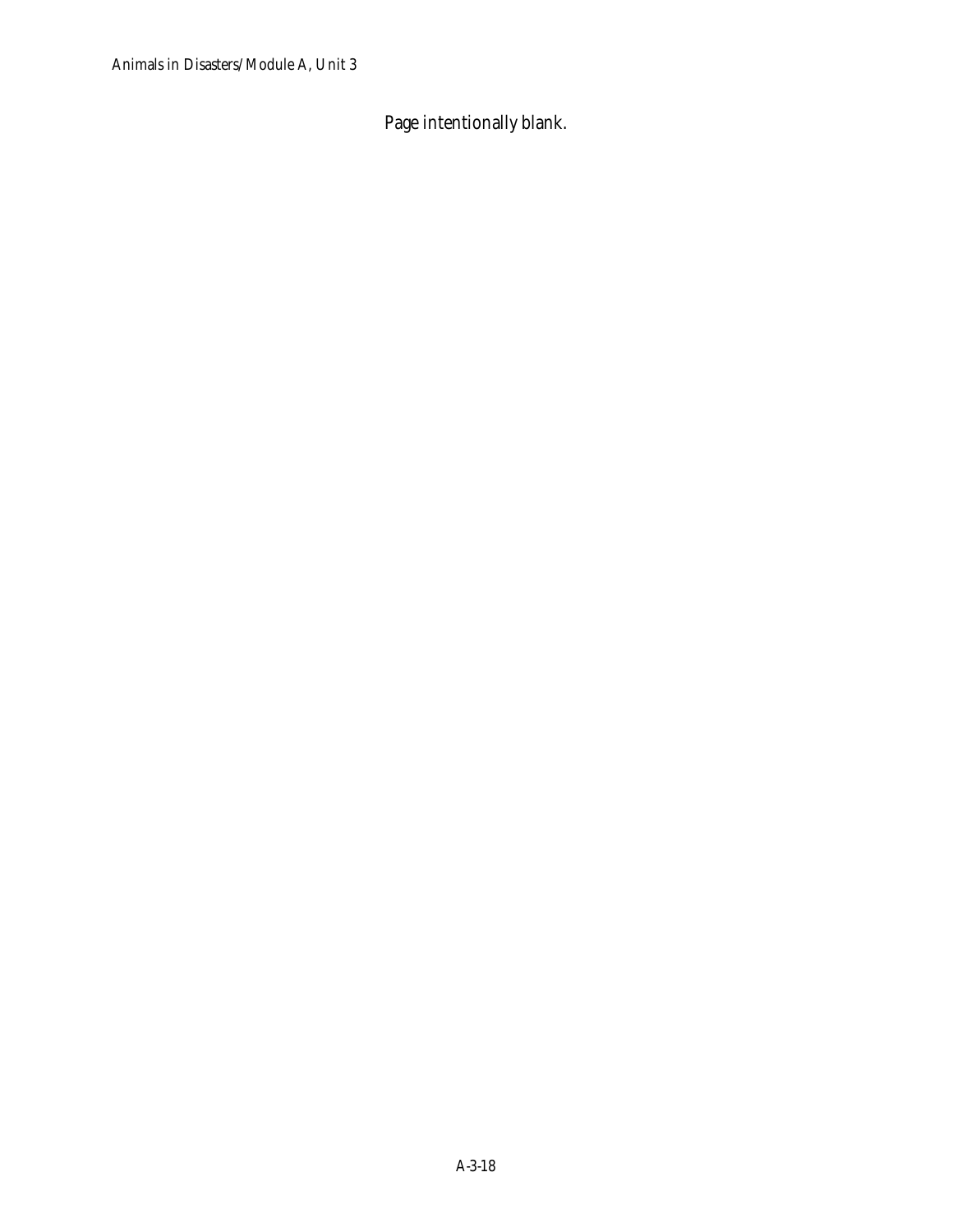# Animals in Disasters

## MODULE A UNIT 4

# Meteorological Hazards: Applying the Four Phases

| Overview              | This unit covers meteorological hazards including tornadoes, floods,<br>thunderstorms and winter storms. It defines each of these hazards and<br>provides practical information for applying the four phases of<br>emergency management in relation to these hazards. It focuses on<br>protecting animals during such emergencies.                                                                                                                                                                                                                                                                                                                                                                                                                                                                                                                                                                                    |
|-----------------------|-----------------------------------------------------------------------------------------------------------------------------------------------------------------------------------------------------------------------------------------------------------------------------------------------------------------------------------------------------------------------------------------------------------------------------------------------------------------------------------------------------------------------------------------------------------------------------------------------------------------------------------------------------------------------------------------------------------------------------------------------------------------------------------------------------------------------------------------------------------------------------------------------------------------------|
| Objectives            | Upon completion of this unit you should be able to:<br>Define meteorological hazards that threaten the United States<br>N<br>Protect yourself against meteorological hazards<br>ь<br>Protect animals against meteorological hazards<br>Apply the four phases of emergency management to<br>meteorological hazards                                                                                                                                                                                                                                                                                                                                                                                                                                                                                                                                                                                                     |
| Types of<br>disasters | The most common disasters result from meteorological (weather-<br>related) and geological events and can affect any area of the United<br>States. Their impact can be localized or widespread, predictable or<br>unpredictable. Damage can range from minimal to major. Depending<br>on the severity of the incident, they can have a long-term impact on the<br>infrastructure (roads, bridges, and utilities) of any location. Threats<br>involving natural forces include thunderstorm, flood, tornado,<br>hurricane, winter storm, drought, wildfire, landslide, earthquake,<br>tsunami, volcano and dam failure. Technological (man-made) hazards<br>include hazardous materials releases and spills, nuclear accidents and<br>many consequences of natural disasters.<br>Natural hazards are usually more predictable than any other type of<br>hazard. Although we cannot know exactly when or where they will |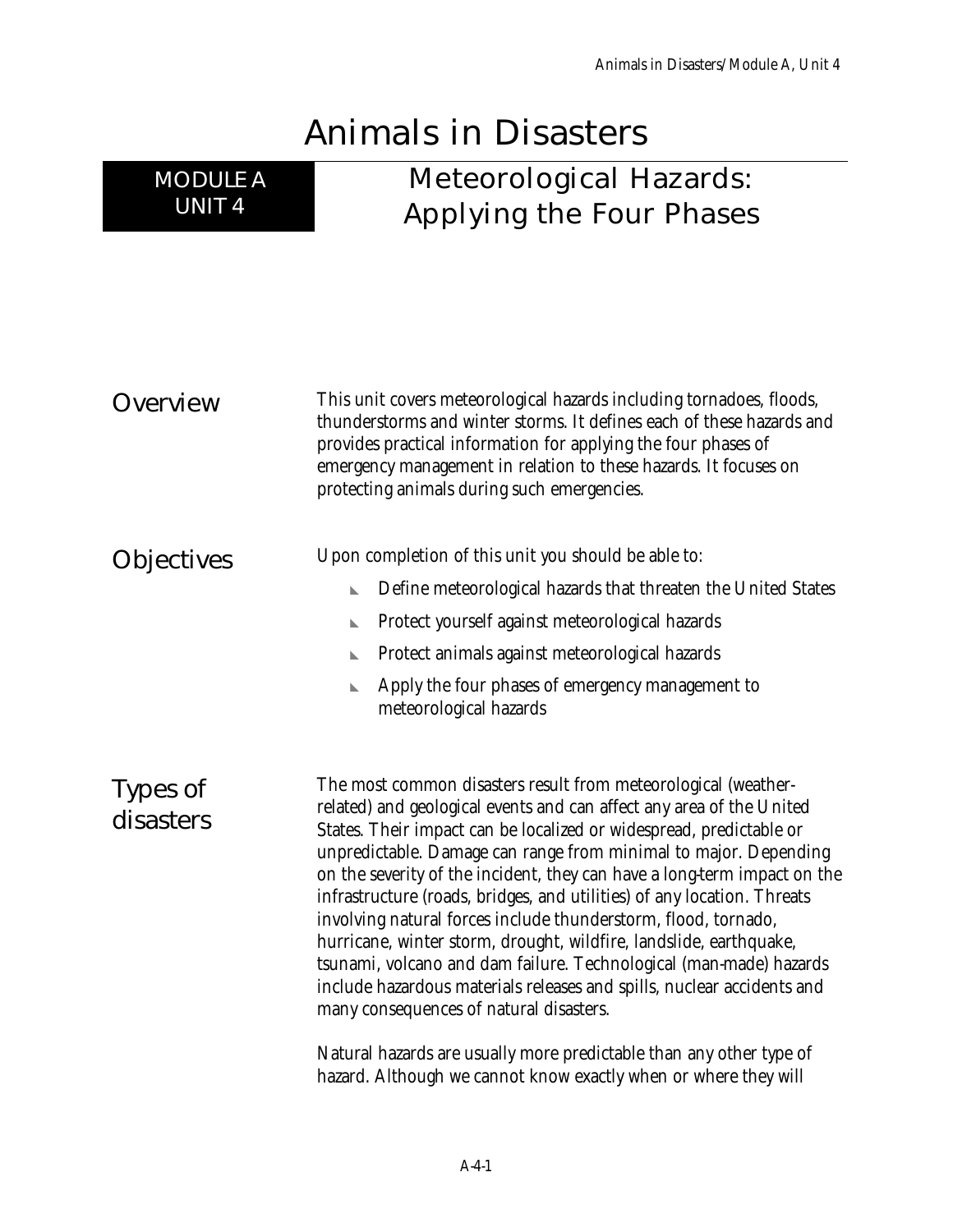|                      | respond to natural hazards.  | strike, or how severe they will be, we recognize from past experience<br>which geographical areas are most vulnerable to certain types of<br>natural hazards. This knowledge helps us better prepare for and<br>As you read through the following information on natural hazards,<br>remember that each type of hazard has unique characteristics, yet<br>common elements. These characteristics allow you to prepare and                                                                                      |
|----------------------|------------------------------|----------------------------------------------------------------------------------------------------------------------------------------------------------------------------------------------------------------------------------------------------------------------------------------------------------------------------------------------------------------------------------------------------------------------------------------------------------------------------------------------------------------|
|                      |                              | protect yourself and your animals. In particular, you should learn<br>about the disasters most likely to occur in your geographical area.                                                                                                                                                                                                                                                                                                                                                                      |
| <b>Thunderstorms</b> | flash floods.                | Thunderstorms are a violent form of air convection. As warm air rises,<br>storm clouds develop that can dump large amounts of rain or hail on<br>localized areas. Violent lightning can strike the ground several miles<br>away from its parent cloud. Thunderstorms can cause tornadoes and                                                                                                                                                                                                                   |
|                      |                              | At least 100,000 thunderstorms occur annually across the United<br>States. Their frequency and potential for violence makes them one of<br>nature's greatest killers and destroyers. In an average year, lightning<br>kills between 200 and 300 people. Lightning also kills grazing livestock<br>and horses. Annual property loss resulting from thunderstorms,<br>including damage to farms and barns, is estimated in the hundreds of<br>millions of dollars. Lightning is also a major cause of wildfires. |
|                      | localized storms.            | The National Severe Storms Forecast Center in Kansas City, Missouri,<br>issues severe thunderstorm watches. Local National Weather Service<br>offices issue warnings and statements about severe weather and                                                                                                                                                                                                                                                                                                   |
|                      | Severe<br>thunderstorm watch | Conditions are right for:                                                                                                                                                                                                                                                                                                                                                                                                                                                                                      |
|                      |                              | Lightning or damaging winds greater<br>ь<br>than 58 mph,                                                                                                                                                                                                                                                                                                                                                                                                                                                       |
|                      |                              | Hail that could reach a diameter of<br>Ы<br>0.75 inches, and                                                                                                                                                                                                                                                                                                                                                                                                                                                   |
|                      |                              | Heavy rain.<br>N                                                                                                                                                                                                                                                                                                                                                                                                                                                                                               |
|                      |                              | A thunderstorm watch indicates that you<br>should take action to protect yourself and your<br>animals.                                                                                                                                                                                                                                                                                                                                                                                                         |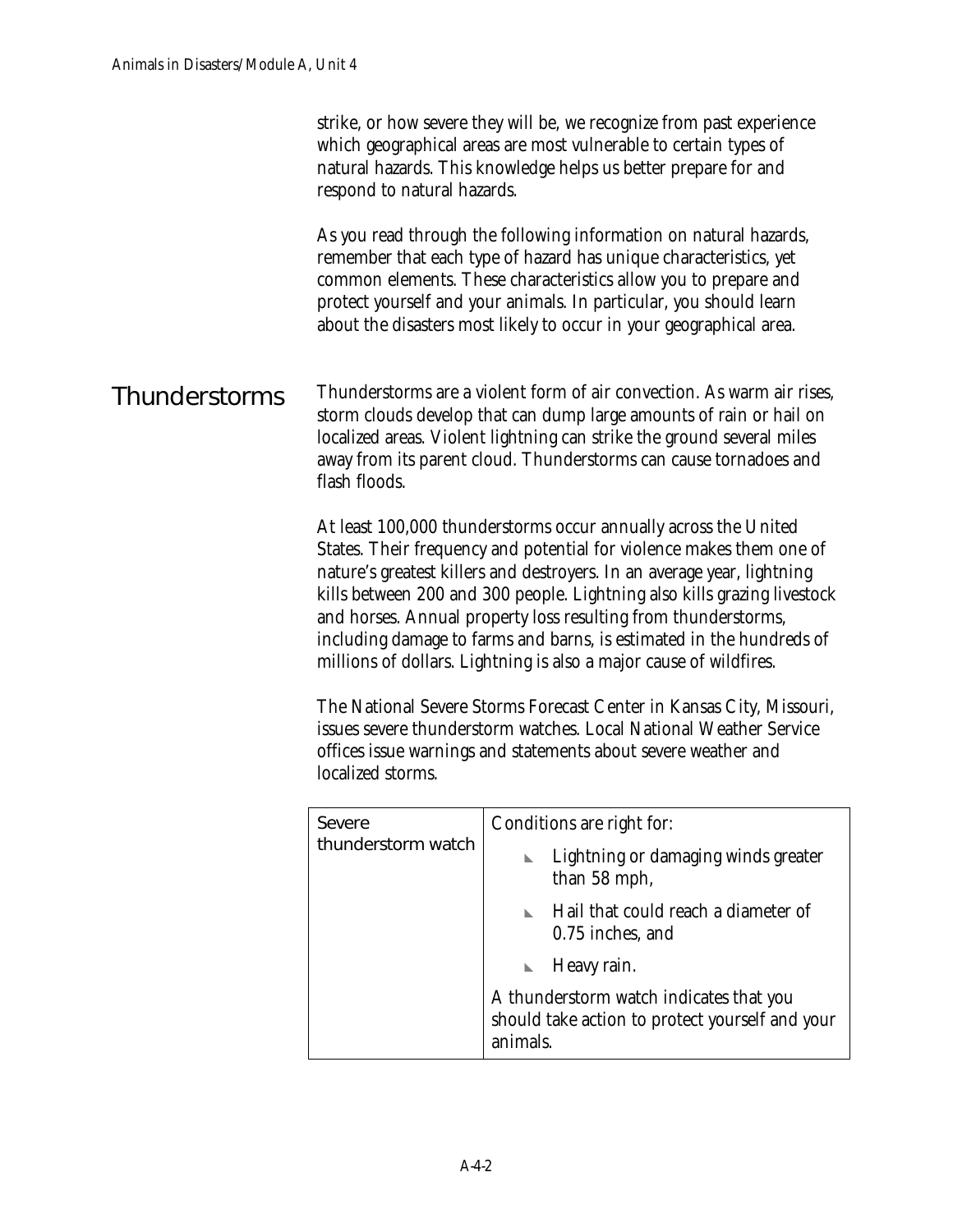|              | Severe<br>warning                                                                                                                                                                                     | thunderstorm                                                                                                                       | Severe thunderstorms have been sighted in<br>your area.                                                                                                                                                                                                                                                                                                                                                                               |  |
|--------------|-------------------------------------------------------------------------------------------------------------------------------------------------------------------------------------------------------|------------------------------------------------------------------------------------------------------------------------------------|---------------------------------------------------------------------------------------------------------------------------------------------------------------------------------------------------------------------------------------------------------------------------------------------------------------------------------------------------------------------------------------------------------------------------------------|--|
|              | Animals, especially dogs, can often hear thunderstorms before humans<br>and may show this by becoming anxious, hiding, and vocalizing.<br>Horses will sometimes run frantically around their pasture. |                                                                                                                                    |                                                                                                                                                                                                                                                                                                                                                                                                                                       |  |
| Mitigation   |                                                                                                                                                                                                       |                                                                                                                                    | There are a number of specific measures you can adopt to mitigate the<br>impact of thunderstorms. Here are a few examples:                                                                                                                                                                                                                                                                                                            |  |
|              | Install lightning suppression systems on all high-risk buildings,<br>$\mathbf{h}$<br>including those where animals are kept.                                                                          |                                                                                                                                    |                                                                                                                                                                                                                                                                                                                                                                                                                                       |  |
|              | ь                                                                                                                                                                                                     | Insure crops against storm damage loss through the Federal<br>Crop Insurance Corporation of the U.S. Department of<br>Agriculture. |                                                                                                                                                                                                                                                                                                                                                                                                                                       |  |
|              | Because lightning strikes can cause fire; install appropriate<br>$\mathbf{h}$<br>sprinkler systems and smoke detectors.                                                                               |                                                                                                                                    |                                                                                                                                                                                                                                                                                                                                                                                                                                       |  |
|              | Support the adoption and enforcement of a floodplain<br>ь<br>management ordinance.                                                                                                                    |                                                                                                                                    |                                                                                                                                                                                                                                                                                                                                                                                                                                       |  |
|              | ь                                                                                                                                                                                                     |                                                                                                                                    | Buy flood insurance through your local property insurance<br>agent (thunderstorms often cause flooding).                                                                                                                                                                                                                                                                                                                              |  |
|              | ь                                                                                                                                                                                                     | or turning it over.                                                                                                                | If you live in a manufactured (mobile) home, securely tie it to a<br>solid foundation or anchors to keep the wind from shifting it                                                                                                                                                                                                                                                                                                    |  |
|              | $\mathbf{h}$                                                                                                                                                                                          | storms.                                                                                                                            | Build fences around single trees in pastures where horses and<br>livestock graze so they will not congregate under these trees in                                                                                                                                                                                                                                                                                                     |  |
| Preparedness | listed below.                                                                                                                                                                                         |                                                                                                                                    | There are several steps that you can take to keep yourself and your<br>animals safe during thunderstorms. Some preparedness actions are                                                                                                                                                                                                                                                                                               |  |
|              | Ы                                                                                                                                                                                                     |                                                                                                                                    | If you plan to be outdoors or your animals are kept outside,<br>check the latest weather forecast and keep an eye on the sky.<br>When you observe signs of an impending storm, such as<br>towering thunderheads, darkening skies, lightning, and<br>increasing winds, listen to the National Oceanic and<br>Atmospheric Administration (NOAA) weather forecast, or a<br>local radio or television station for the latest information. |  |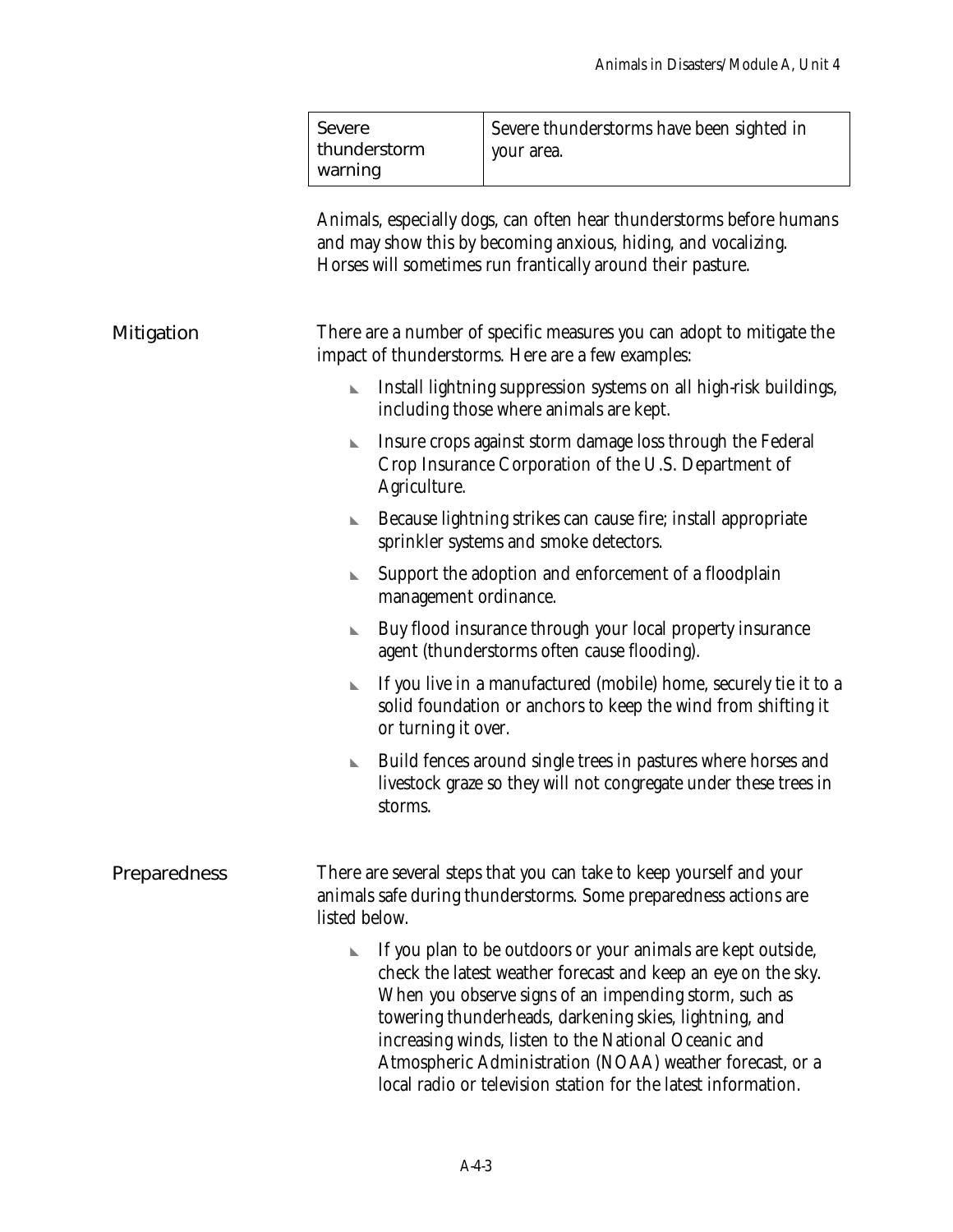|          | Designate a safe area in or near your home to shelter your<br>family and animals in a severe thunderstorm. Teach family<br>members what to do in a storm if they are at home, outside, or<br>in a car, including how to relocate animals to safe locations. |
|----------|-------------------------------------------------------------------------------------------------------------------------------------------------------------------------------------------------------------------------------------------------------------|
|          | Prepare a disaster supply kit that includes:<br>Ы                                                                                                                                                                                                           |
|          | - flashlights and extra batteries                                                                                                                                                                                                                           |
|          | - a battery-powered radio                                                                                                                                                                                                                                   |
|          | a carrier to confine smaller animals                                                                                                                                                                                                                        |
|          | enough drinking water for you and your animals                                                                                                                                                                                                              |
|          | contact your local Red Cross for information on other<br>essential supplies                                                                                                                                                                                 |
|          | If you have animals that get nervous and pose a safety risk in<br>thunderstorms, contact your veterinarian for advice on how to mitigate<br>this situation.                                                                                                 |
| Response | Here are some recommendations that you should consider when<br>responding to a thunderstorm hazard:                                                                                                                                                         |
|          | Evacuate from a manufactured (mobile) home with your<br>animals during a severe thunderstorm.                                                                                                                                                               |
|          | Get inside a storm shelter, home or large building. Avoid<br>N.<br>using the telephone except for emergencies, and stay away<br>from windows.                                                                                                               |
|          | If you are outside and do not have time to reach a safe building or an<br>automobile, follow these rules:                                                                                                                                                   |
|          | Avoid standing under a natural lightning rod such as tall,<br>isolated trees in an open area.                                                                                                                                                               |
|          | Keep yourself and any animals away from open water, such as<br>ь<br>a lake, pond, or river.                                                                                                                                                                 |
|          | Keep yourself and any animals away from tractors and other<br>N<br>metal farm equipment.                                                                                                                                                                    |
|          | Get off of and stay away from motorcycles, scooters, golf carts,<br>ь<br>and bicycles. Put down golf clubs.                                                                                                                                                 |
|          |                                                                                                                                                                                                                                                             |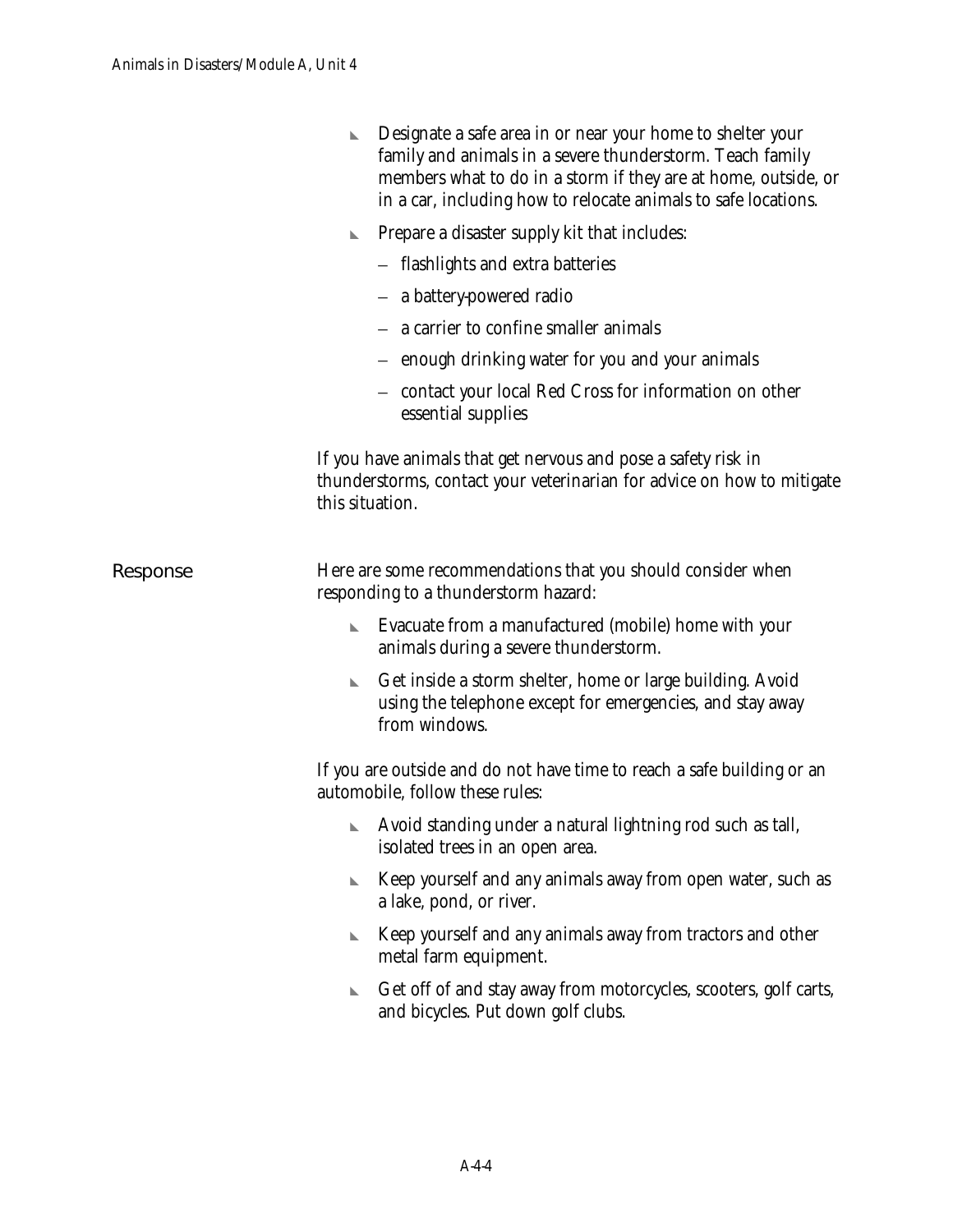|          | ь                       | Keep yourself and any animals away from wire fences,<br>clotheslines, metal pipes, rails, umbrellas and other metallic<br>paths that could carry lightning to you from some distance<br>away.                                                                                         |
|----------|-------------------------|---------------------------------------------------------------------------------------------------------------------------------------------------------------------------------------------------------------------------------------------------------------------------------------|
|          | Ы                       | Move yourself and any animals to a low place such as a ravine<br>or valley but remain alert for flash floods.                                                                                                                                                                         |
|          | $\mathbf{h}_\mathrm{c}$ | If you feel your hair stand on end (which shows that lightning<br>is about to strike), stand on the tip of your toes and curl your<br>body into a tight ball. Ideally you want to be as low as possible<br>with as little contact with the ground as is possible. Do not lie<br>flat. |
|          | ь                       | A person or animal struck by lightning will receive a severe<br>electrical shock and may be burned. They will carry no<br>electrical charge and can be handled safely. Give first aid and<br>get emergency medical assistance immediately.                                            |
|          | $\mathbf{h}$            | Victims who appear only stunned or otherwise unhurt may<br>also need appropriate medical attention. Check for burns in<br>people especially fingers and toes next to buckles and jewelry.<br>In animals check areas around collars and leashes.                                       |
|          | Ы                       | More than one storm may strike an area within a few hours.<br>Once one storm subsides, be certain there are no more storms<br>approaching before resuming normal activity.                                                                                                            |
|          | N                       | Provide fresh feed for animals, many will refuse to eat<br>waterlogged feed and minerals.                                                                                                                                                                                             |
| Recovery |                         | Severe thunderstorms cause extensive power outages, agricultural<br>damage, and may lead to flooding.                                                                                                                                                                                 |
|          | Ы                       | Make sure that any animal enclosures are secure before placing<br>animals in them.                                                                                                                                                                                                    |
|          | Ы                       | In pasture areas, remove any debris that might injure animals<br>or that animals may accidentally eat.                                                                                                                                                                                |
|          | Ы                       | If your house or farm have sustained damage, have the damage<br>assessed as required by your property insurance company.                                                                                                                                                              |
|          | ь                       | Clean up and repair damage as soon as authorized by your<br>insurer.                                                                                                                                                                                                                  |
|          |                         |                                                                                                                                                                                                                                                                                       |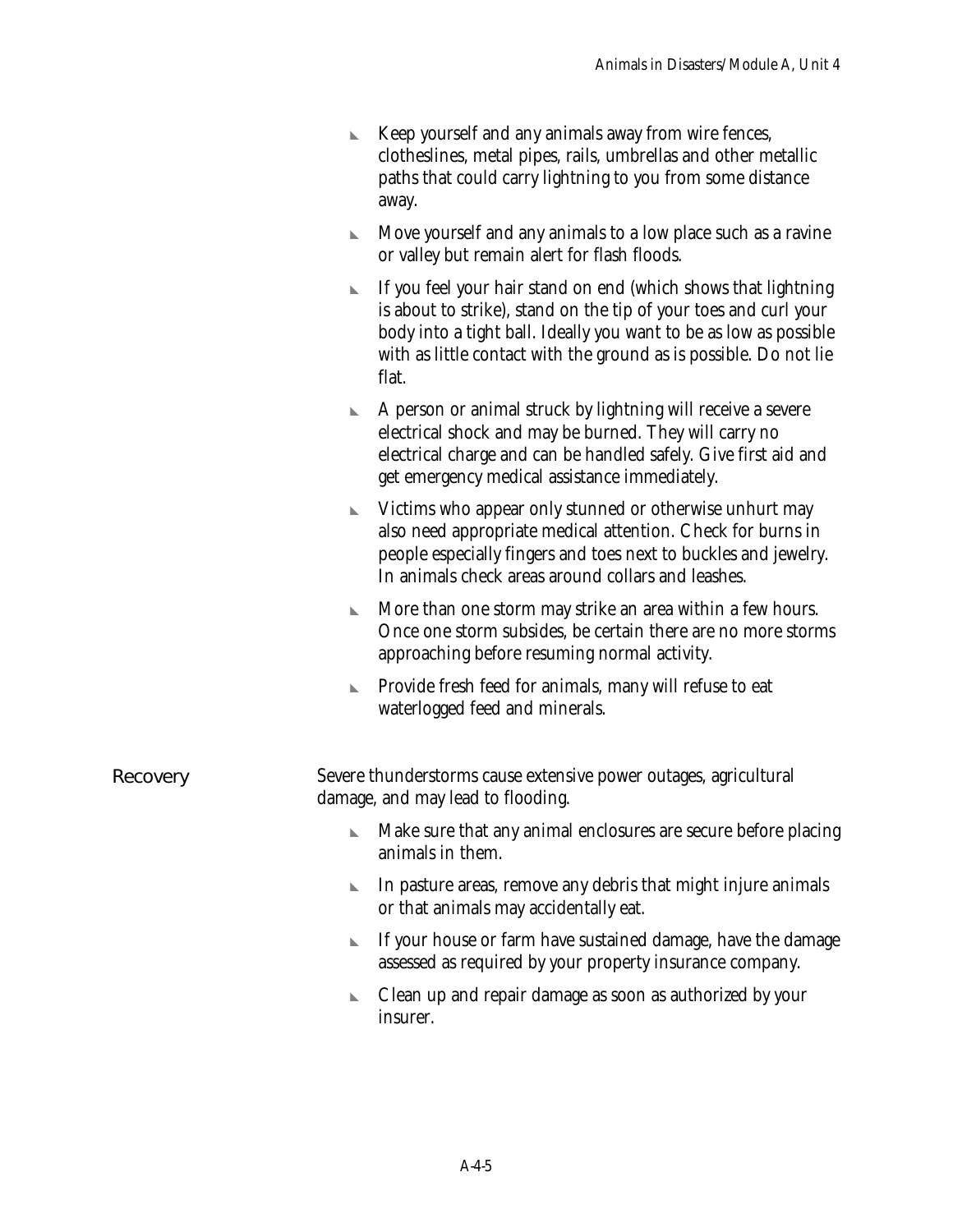## LEARNING CHECK – WHAT HAVE YOU LEARNED ABOUT THUNDERSTORMS? 1

This activity is designed to assess your understanding of the information presented in this unit. **Directions:** Answer the questions – use the Answer Key in Unit 10 to check your answers.

## True or False

- 1. In an average year lightning kills between 200 and 300 people in the United States.
- 2. Lightning is a significant cause of wildfires.
- 3. A severe thunderstorm watch indicates that thunderstorms have been sighted in your area.
- 4. Animals in pastures should be provided with sources of shade and shelter that are not prone to a lightning strike during thunderstorms.
- 5. It is not safe to stay in a manufactured (mobile) home during a severe thunderstorm.
- 6. People and animals are protected from lightning during thunderstorms by taking cover under a tall isolated tree in an open area.
- 7. A person or animal struck by lightning will receive a severe electrical shock; however, they will carry no electrical charge and can be safely handled.

### Multiple Choice

- 8. Thunderstorms are **NOT** associated with which one of the following events?
	- a. Tornadoes c. Wildfires
	- b. Flash floods d. Drought
- 9. A measure to mitigate the impact of thunderstorms includes which one of the following?
	- a. Check weather forecasts
	- b. Evacuate with your animals
	- c. Clean up and repair damage
	- d. Obtain appropriate insurance
- 10. When preparing for thunderstorms, which one of these items should be available for the care of animals?
	- a. Carriers for small animals c. Enough food for one week
	- b. Important documents d. Electric powered radio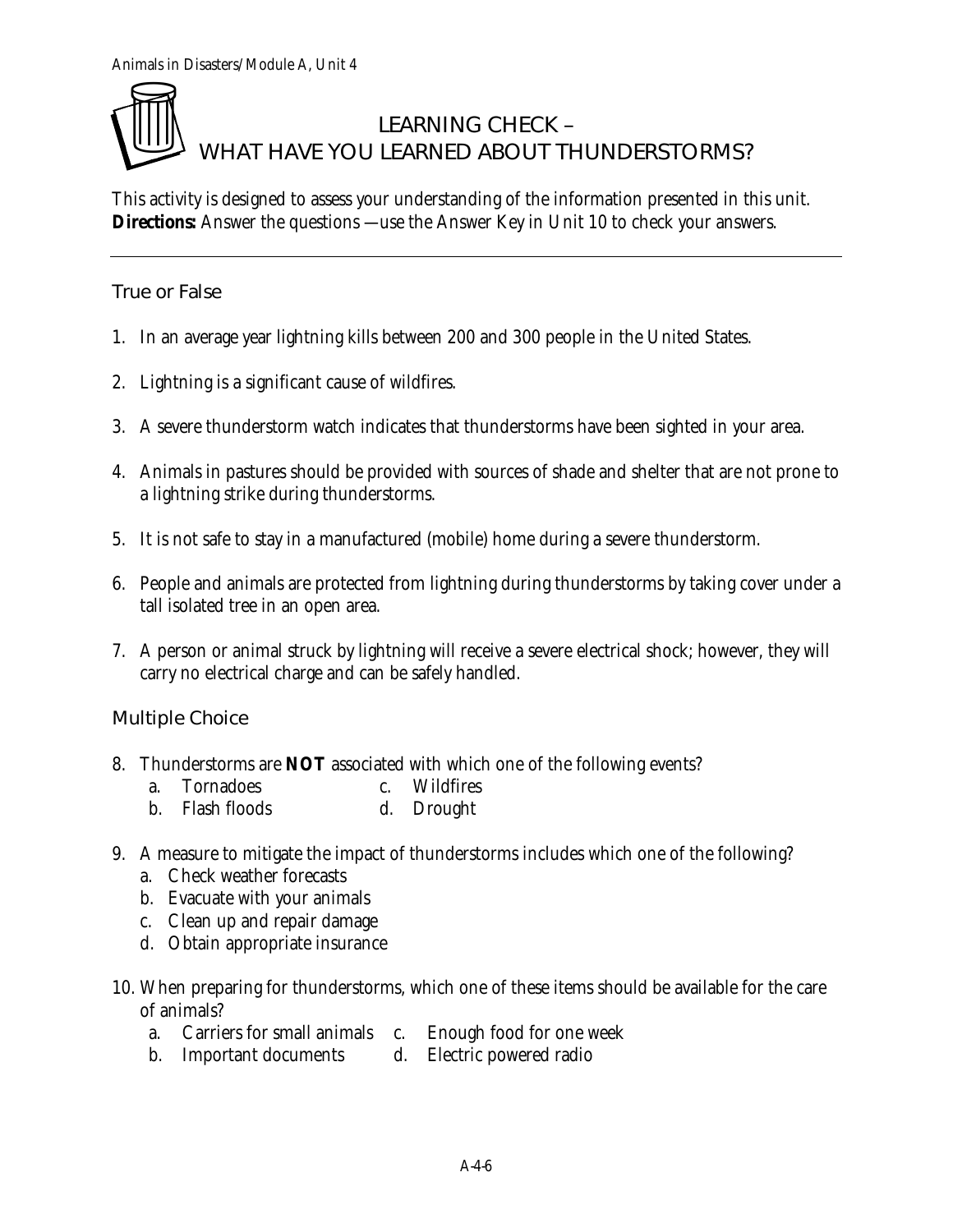#### Floods The transformation of a calm, slow-flowing river into a violent and destructive flood occurs hundreds of times each year. Floods are one of the most common natural disasters in the United States and no area is completely free from the threat of floods. In the average year:

- $\blacksquare$  More than 300,000 people are driven from their homes by floods,
- 200 flood-related fatalities occur,
- \$2 billion in total flood damages are sustained, and
- : Animals that are affected by floods risk death from hypothermia and drowning.

Floods are classified according to whether they are slow or fast rising. Slow-rising floods are typical as flood waters move down a river or stream and can often be predicted to reach a certain height. Flash floods are usually the result of extremely heavy rain or melting snow and occur suddenly. They can also result from a dam or levee failure.

> If you live near a dam you should understand your community's dam failure warning signals. Warnings may be issued by sirens, horns, radio, television, or door-to-door canvassing by local emergency personnel. Federal agencies also conduct stream-flow monitoring to provide advanced warning of a flash flood.

The National Weather Service, local police, the sheriff, the highway patrol, the county flood control district office, or other local agencies issue flood watches and warnings.

| Flash flood watch   | Issued when flash flooding is possible within<br>the designated watch area: be alert. Listen to<br>your radio for flood forecasts and prepare for<br>evacuation with your animals.                                      |
|---------------------|-------------------------------------------------------------------------------------------------------------------------------------------------------------------------------------------------------------------------|
| Flash flood warning | Issued when a flash flood has been reported or<br>is imminent: take necessary precautions.                                                                                                                              |
| Flood warning       | Issued as an advance notice that a flood is<br>imminent or is in progress at a certain location<br>or in a certain river basin. Take precautions as<br>directed. Start to relocate large animals that are<br>in danger. |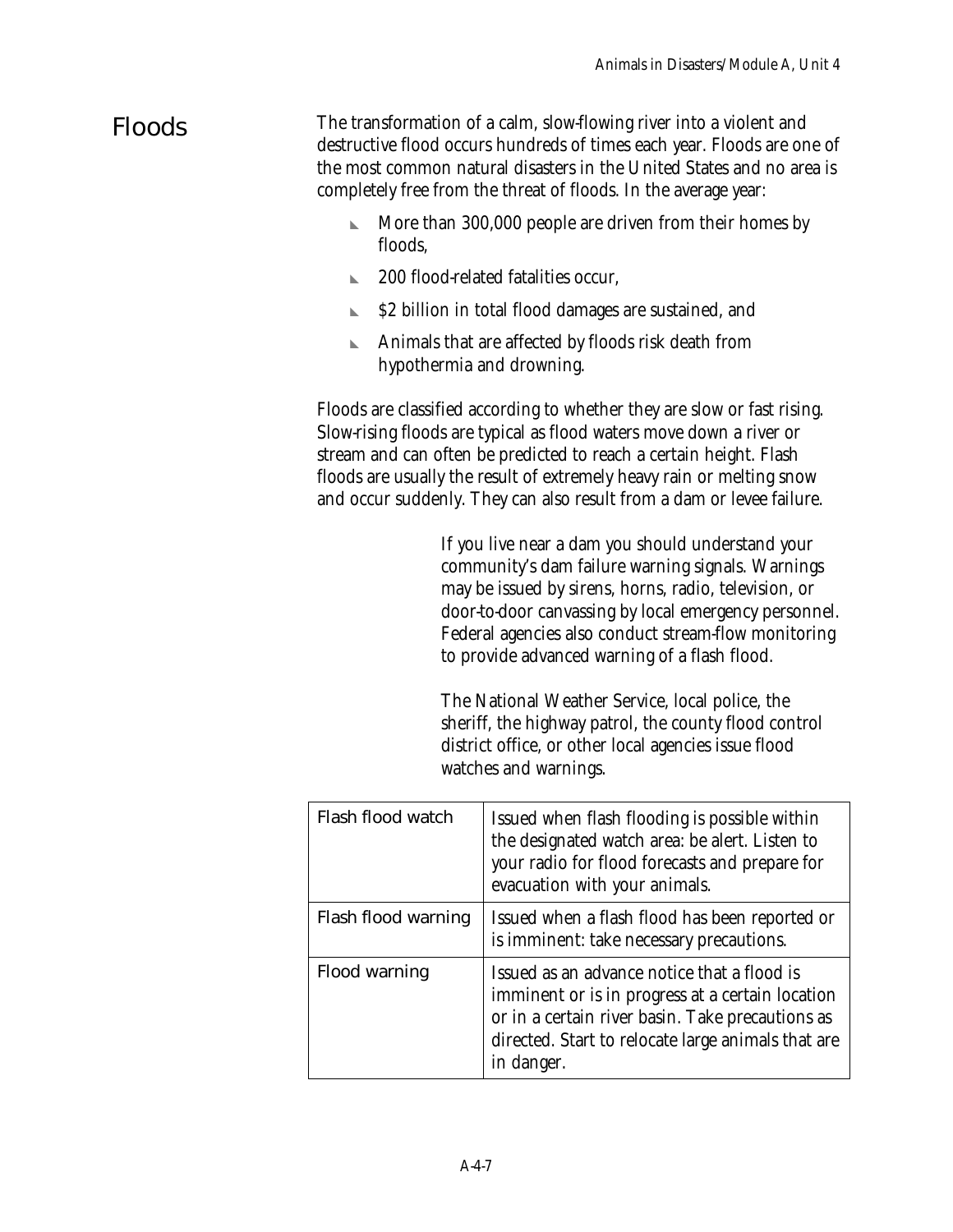| Mitigation   | Proper land-use management and strict enforcement of building codes,<br>with special attention to floodplains, has helped reduce some of the<br>high cost of losses due to flooding. There are other actions that may<br>mitigate the impact of floods.                                                                                                               |
|--------------|-----------------------------------------------------------------------------------------------------------------------------------------------------------------------------------------------------------------------------------------------------------------------------------------------------------------------------------------------------------------------|
|              | Determine if you are in the floodplain. You can obtain this<br>information from your county government. The National<br>Flood Insurance Program (NFIP) is a Federal program<br>enabling property owners to purchase flood insurance. Ask<br>your local property insurance agent about flood insurance.                                                                |
|              | Before you build or buy a home below a dam, learn as much as<br>Ы<br>you can about its safety record.                                                                                                                                                                                                                                                                 |
|              | Check local building codes and ordinances. Install check<br>Ы<br>valves in building sewer traps to prevent floodwater from<br>backing up in sewer drains. The cost of protecting your home<br>or farm may be expensive, but the investment may save the<br>lives of people and valued animals.                                                                        |
|              | Avoid building in a floodplain. If you graze livestock or horses<br>Ы<br>in floodplains, be prepared to move them to higher ground<br>before low-lying evacuation routes become flooded. Consult<br>with your State natural resources department if you plan to<br>alter landscape on your property in such a way that it may<br>affect the flow of water in a flood. |
|              | Many farms operate manure pits and lagoons that are<br>Ы<br>susceptible to flooding. Consult with your State departments<br>of environmental management or natural resources on how to<br>prevent overflow of these waste treatment facilities into local<br>streams, rivers, or even the drinking water supply.                                                      |
|              | Construct buildings for the storage of farm chemicals such as<br>fertilizer, herbicides, pesticides and fuels so that these have<br>minimal chance of contaminating the environment. Spilled<br>chemicals are a potential cause for liability suits after disasters.                                                                                                  |
| Preparedness | Preparing for floods includes actions such as stockpiling and<br>replenishing emergency supplies, planning evacuation routes, and<br>ensuring that equipment and vehicles are in proper working condition.<br>Listed below are some guidelines to follow when preparing for a flood<br>emergency.                                                                     |
|              | Stockpile and replenish emergency building materials such as<br>sandbags, plastic sheeting, and lumber.                                                                                                                                                                                                                                                               |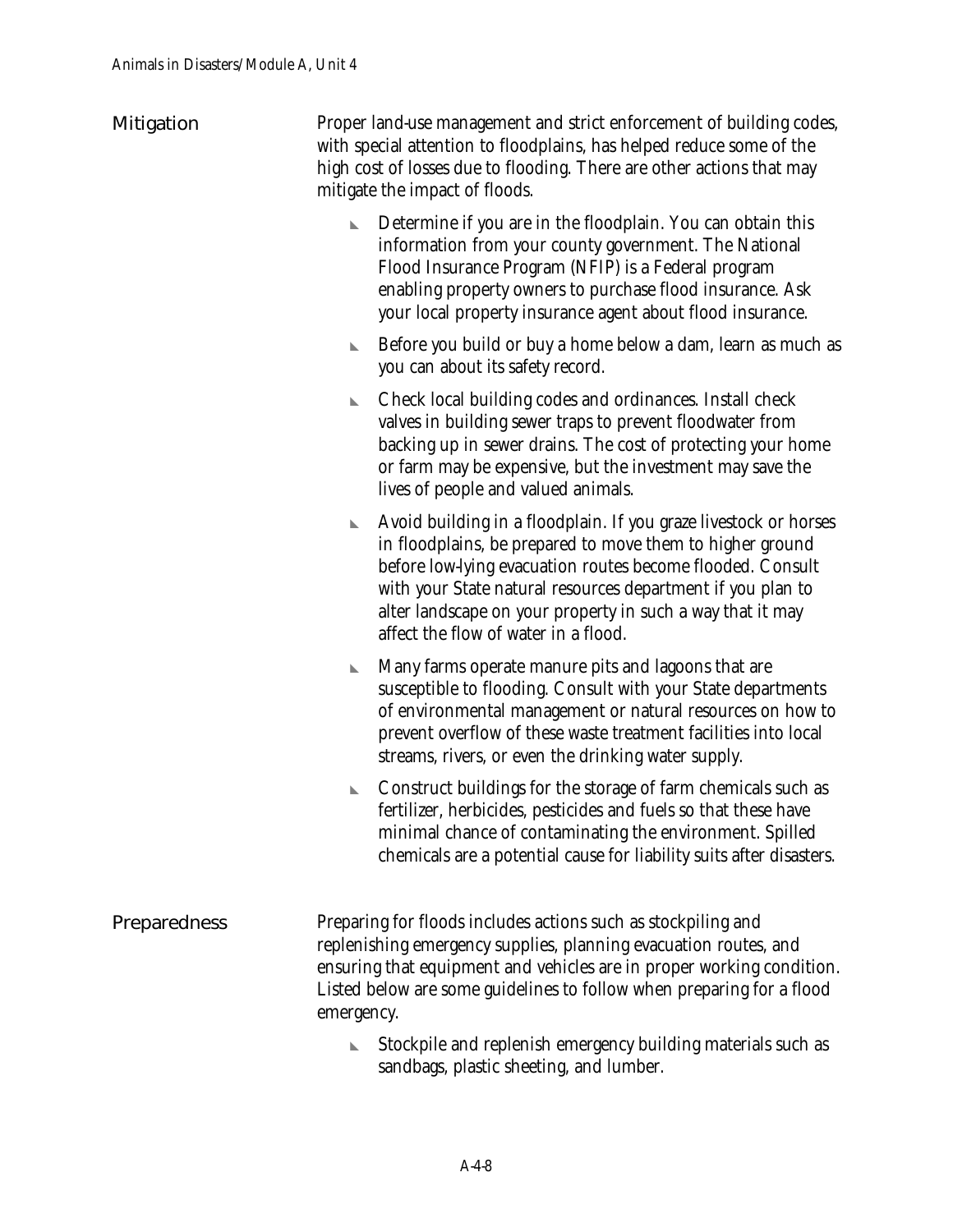| $\blacktriangleright$ Keep your car, truck, or other vehicles fueled. If electric power |
|-----------------------------------------------------------------------------------------|
| is disrupted, gas station pumps may be out of operation for                             |
| several days.                                                                           |

 $\Box$  Check your horse or livestock trailers to make sure they are in useable condition.

| $\mathbf{h}_\mathrm{c}$ | Make family and animal evacuation plans. If you are in a flash |
|-------------------------|----------------------------------------------------------------|
|                         | flood area, have several alternate routes to ensure rapid      |
|                         | evacuation. If you have a large number of cattle or horses,    |
|                         | anticipate the course flood waters might take. Start moving    |
|                         | animals in advance of any danger. Even if the evacuation turns |
|                         | out to have been unnecessary, at least you have practiced for  |
|                         | the time when it might be.                                     |

- $\blacktriangleright$  Maintain a disaster supply kit that includes items such as a first aid kit, water, foods that require little or no cooking or refrigeration, a portable radio, emergency cooking equipment, flashlights, and batteries. Be sure to also maintain a supply of food for your animals.
- $\Box$  You should have a way to keep animals safely confined while they are evacuated and living in a temporary setting.
- $\Box$  Ensure that animals are properly identified  $-$  keep a collar and identification tag on pets at all times so that if they get lost during a flood, you have a better chance of getting them back. Ideally tags should also list an out-of-state contact.
- $\Box$  Store drinking water in jugs, bottles, and pans. Be sure to include enough water for the animals in your household.
- $\blacktriangleright$  Maintain your animal's vaccinations against rabies and tetanus.
- Response The immediate danger from flash floods is from the strength of the water current as it surges through an area, carrying debris and causing injuries and drowning. This is a particular concern for farms and livestock.
	- $\blacktriangleright$  Floods can interrupt power, disable fuel sources, and make roads impassable.
	- $\blacktriangleright$  People may be stranded in their homes and farms or be unable to reach their homes.
	- $\Box$  Landslides may follow flooding.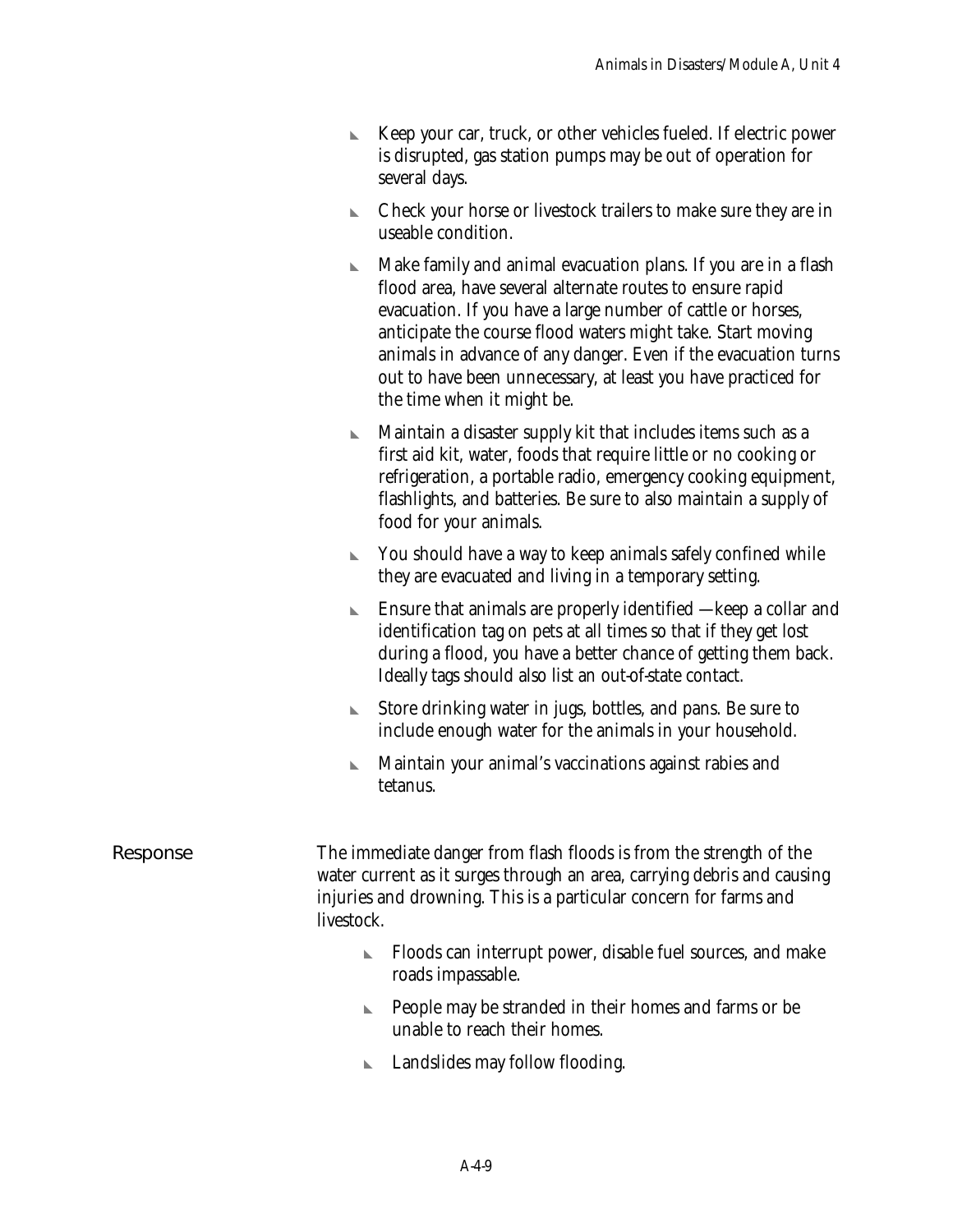Seconds may make the difference between life and death. If you hear a flash flood warning on the radio or television, or hear the roar of approaching waters, act immediately.

- $\blacktriangleright$  Head for the nearest high ground without hesitation, bringing with you animals in danger.
- $\Box$  Even if you are not sure where to take your animals, do not leave them behind (unless it would compromise your safety).
- $\Box$  If you must leave an animal behind, ensure that it always has an easy escape route. Never tie an animal up if floods are pending. Many animals have died during floods when owners left them confined.

As flood waters rise, take these key precautions:

- $\Box$  Secure all outdoor items or store them inside on upper levels.
- Move all valuable household possessions to upper levels above rising water.
- $\blacksquare$  Move cars, machinery, and all livestock to higher ground.
- $\Box$  Check emergency food and water supplies and move them to a high-and-dry place.
- $\blacktriangleright$  Listen to radio announcements from emergency officials. If you are told to evacuate, do so immediately. Use only those routes recommended by local authorities. Any other route could be blocked or otherwise made impassable by flooding. At the earliest sign of danger, start moving your animals to a safe location.
- : If there is time before evacuation, turn off all utilities at the main switch. Do not touch any electrical equipment unless it is in a dry area. Always wear well insulated rubber footwear and gloves.
- ► Do not attempt to drive over a flooded road; you can become stranded or trapped. If your car stalls while in flowing water, abandon it immediately, taking with you any animals (unless it would compromise your safety). Cars may only serve as traps in the face of a raging flood. If you are evacuating horses, do not ride them through swift moving, deep water.
- $\Box$  Do not attempt to cross flowing water that is above your knees.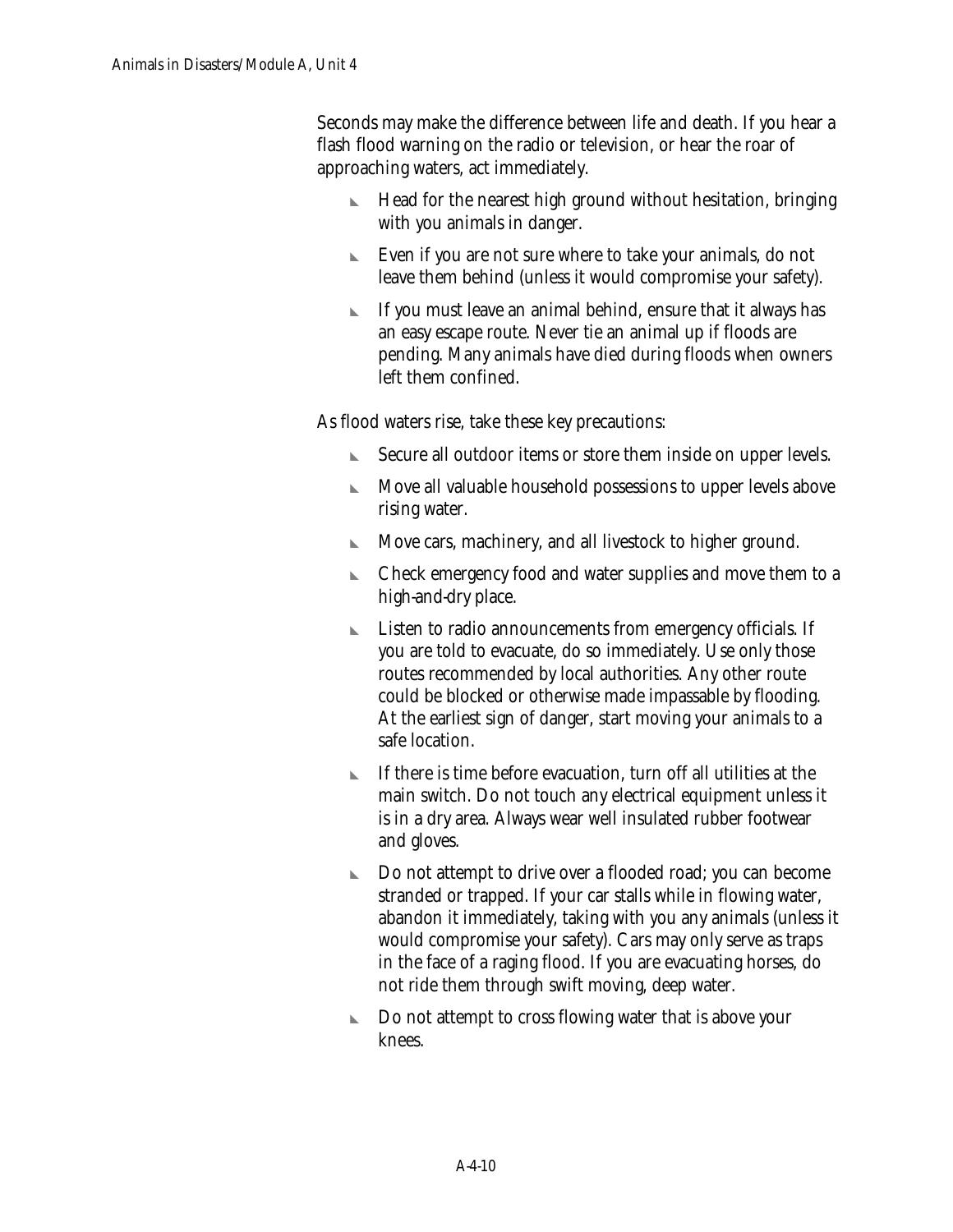Recovery **Example 1** Large-scale flooding can disrupt a community for a long time while utilities are restored, debris is cleared, and property is repaired. Dangers include:

- **Cutbreak of disease.**
- $\blacktriangleright$  Widespread animal death,
- $\Box$  Broken sewage lines and widespread water supply pollution,
- $\blacktriangleright$  Broken gas lines, downed power lines, and fires.

Keep animals away from any of these dangers. Agricultural and grazing lands can be ruined and crops destroyed by flooding, decreasing the food supply for people and livestock. Fungal contamination of animal feed can be toxic to animals and humans who consume the meat or milk of cattle that ingest these fungal toxins.

During the recovery process, safety precautions may prevent further damage. Listed below are some precautions that will help you as you recover from a flood.

- Do not use food that has come in contact with flood waters. This includes any feed for animals. If there is a boil water order in effect, continue to take this precaution until officials tell you the tap water is safe to drink. Do not give animals tap water until it has been boiled or determined safe. Wells should be flushed out and the water tested before drinking.
- $\blacktriangleright$  Before entering a building or barn, check for structural damage. Also, look for any poisonous snakes or wildlife that may have gotten trapped inside buildings or barns.
- $\blacktriangleright$  When entering a building, open the building and let it air out for several minutes to remove foul odors or escaped gas before entering. Do not use a match or lantern as a source of light because of the possibility of gas buildup. A battery-powered flashlight is recommended.
- Once inside a building, check for electrical shorts and live wires. Make sure the power is turned off and do not use any electricity until an electrician has checked your system. Report broken utility lines to appropriate authorities.
- $\Box$  Open all doors and windows to help dry the building. Shovel out mud while it is still moist to give walls and floors an opportunity to dry. If horses or livestock have to stand in mud for extended periods, they can develop foot problems.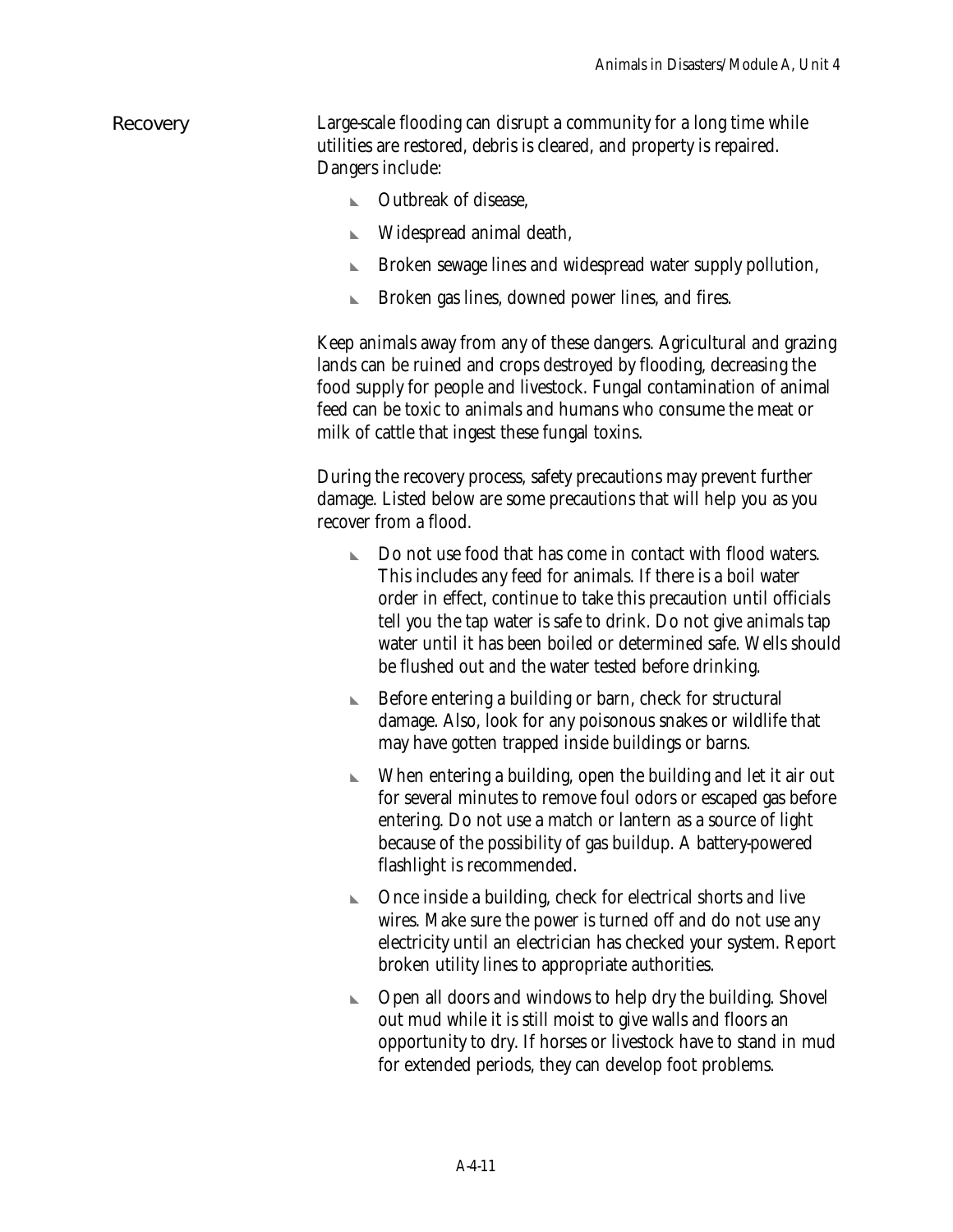- $\blacksquare$  In a barn, empty any water containers that contain flood water, and be sure to clean them with dilute chlorine bleach or some other type of disinfectant before they are used again. Any feed or bedding that has gotten wet or damp must be disposed of so that animals cannot eat it. Moldy food can lead to serious disease in horses and livestock.
- Exteed Before horses or livestock are returned to property that has flooded, be sure that all perimeter fences are intact and any debris has been removed.

The release of hazardous materials during floods may also become a problem. This can lead to poisonings in animals that ingest or come into contact with the hazardous materials and exposure to humans that handle contaminated animals. Ingestion of and skin contact with hazardous materials by farm animals could also cause the hazardous materials to enter the human food chain. Consult with your veterinarian, department of agriculture, county extension educator or State chemist to determine the safety of the feed for animals and products for human consumption.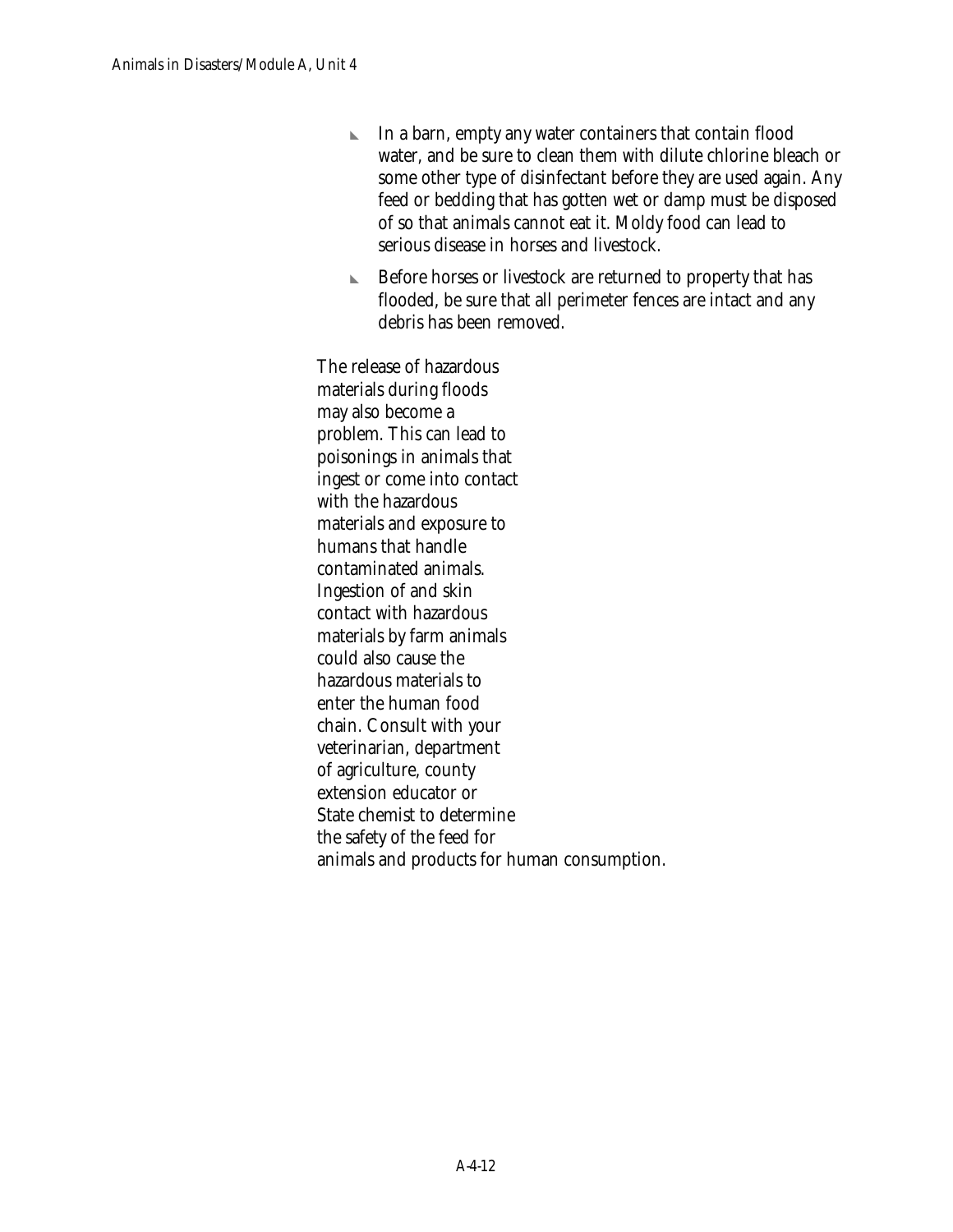

## LEARNING CHECK – WHAT HAVE YOU LEARNED ABOUT FLOODS?

This activity is designed to assess your understanding of the information presented in this unit. **Directions:** Answer the questions – use the Answer Key in Unit 10 to check your answers.

## True or False

- 1. Fungal contamination of animal feed will not harm animals or humans.
- 2. Floods can be classified according to whether they are slow or fast rising.
- 3. After a flood, empty all containers that contain contaminated water and clean them with dilute chlorine bleach.
- 4. Hazardous material releases can occur during flooding.
- 5. Keeping animals confined during a flood is essential.
- 6. Following a flood, check the perimeter fences of pastures to ensure they are intact and that all debris is removed before allowing animals to graze.
- 7. If your car stalls while in flowing water, wait a few minutes and attempt to restart the ignition.

### Multiple Choice

- 8. Which notification is issued when flash flooding is possible within a designated watch area.
	- a. Flood watch c. Flash flood watch
	- b. Flood warning d. Flash flood warning
- 9. Good flood preparedness includes which one of the following?
	- a. Before entering a building or barn, check for structural damage
	- b. Replenish emergency building materials such as sandbags, plywood and lumber in the spring
	- c. Wear insulated rubber gloves and footwear
	- d. Install check valves in building sewer traps
- 10. When returning to a building that has been flooded, take which one of the following actions?
	- a. Allow animals to eat food that has gotten wet
	- b. Use a match or lantern as a source of light
	- c. Allow animals such as horses to return immediately
	- d. Allow the building to air out before entering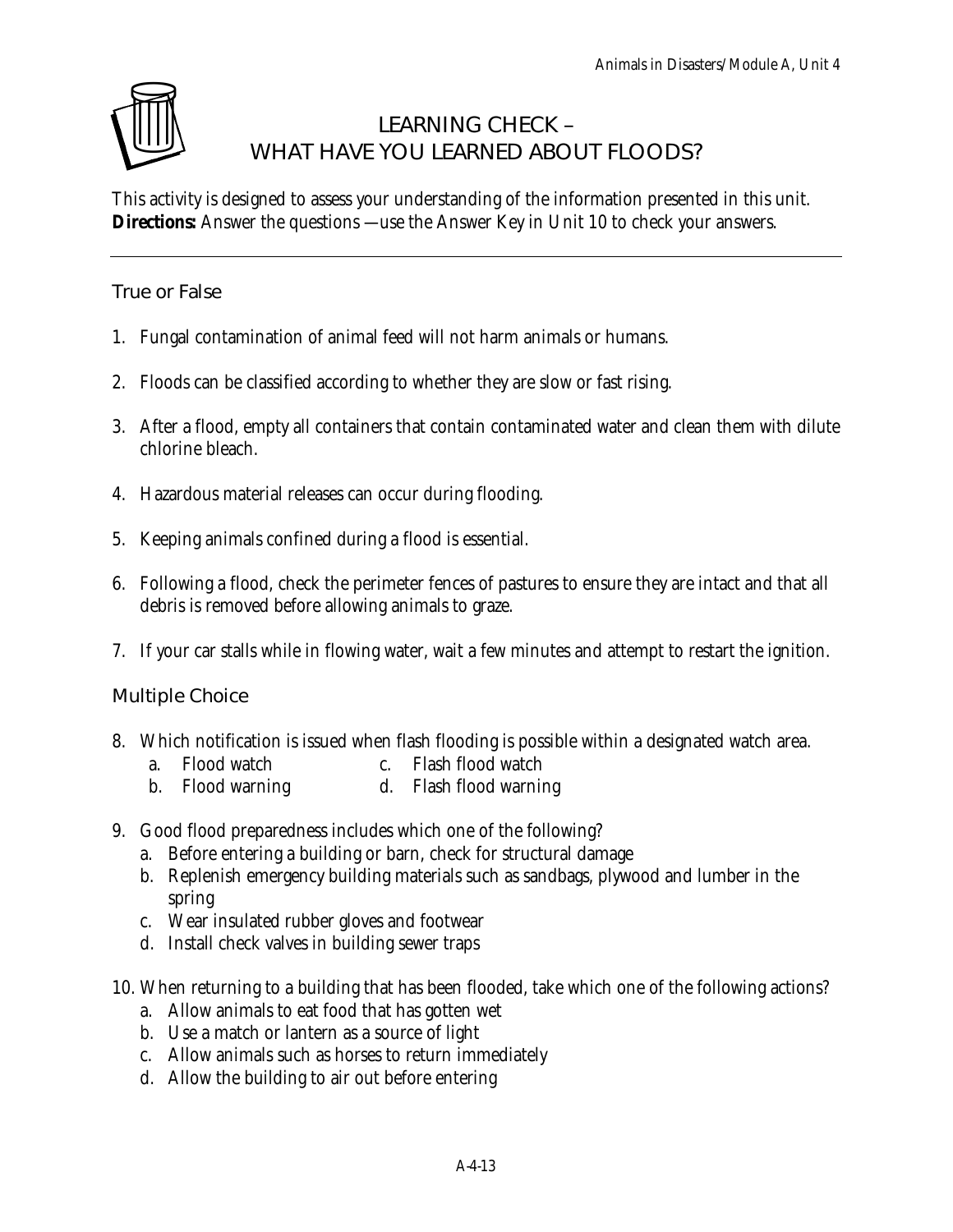Tornadoes Tornadoes are violently rotating columns of air that descend in a funnel shape from thunderstorm cloud systems. Tornadoes can occur anywhere at any time.

> The National Severe Storms Forecast Center in Kansas City, Missouri, issues tornado watches. Local National Weather Service offices issue tornado warnings.

| Tornado watch   | Conditions are right for a tornado to develop<br>and that the sky should be watched.                                                                         |
|-----------------|--------------------------------------------------------------------------------------------------------------------------------------------------------------|
| Tornado warning | A tornado has been sighted or is spotted on<br>radar. Warnings will give the location of the<br>tornado and the area immediately affected by<br>the warning. |

## Mitigation Tornado warning

networks save many lives each year. Each community in high and moderate risk tornado areas should have a group of volunteer spotters who watch the sky during threatening weather and report signs of a tornado to local emergency management officials, the regional office of the National Weather Service, and local farmers.

The following is a list of other mitigation activities.

- $\Box$  Follow relevant building code practices such as the use of wind-resistant design.
- $\blacktriangleright$  Build tornado shelters for manufactured (mobile) home parks and implement policies that provide sheltering for pets when there is a pending tornado or other disaster.
- $\blacktriangleright$  Replace windows in barns with materials that will not shatter and cut animals or people when broken. Store or secure any loose materials including strapping and label hazardous material tanks such as heating, oil, or propane.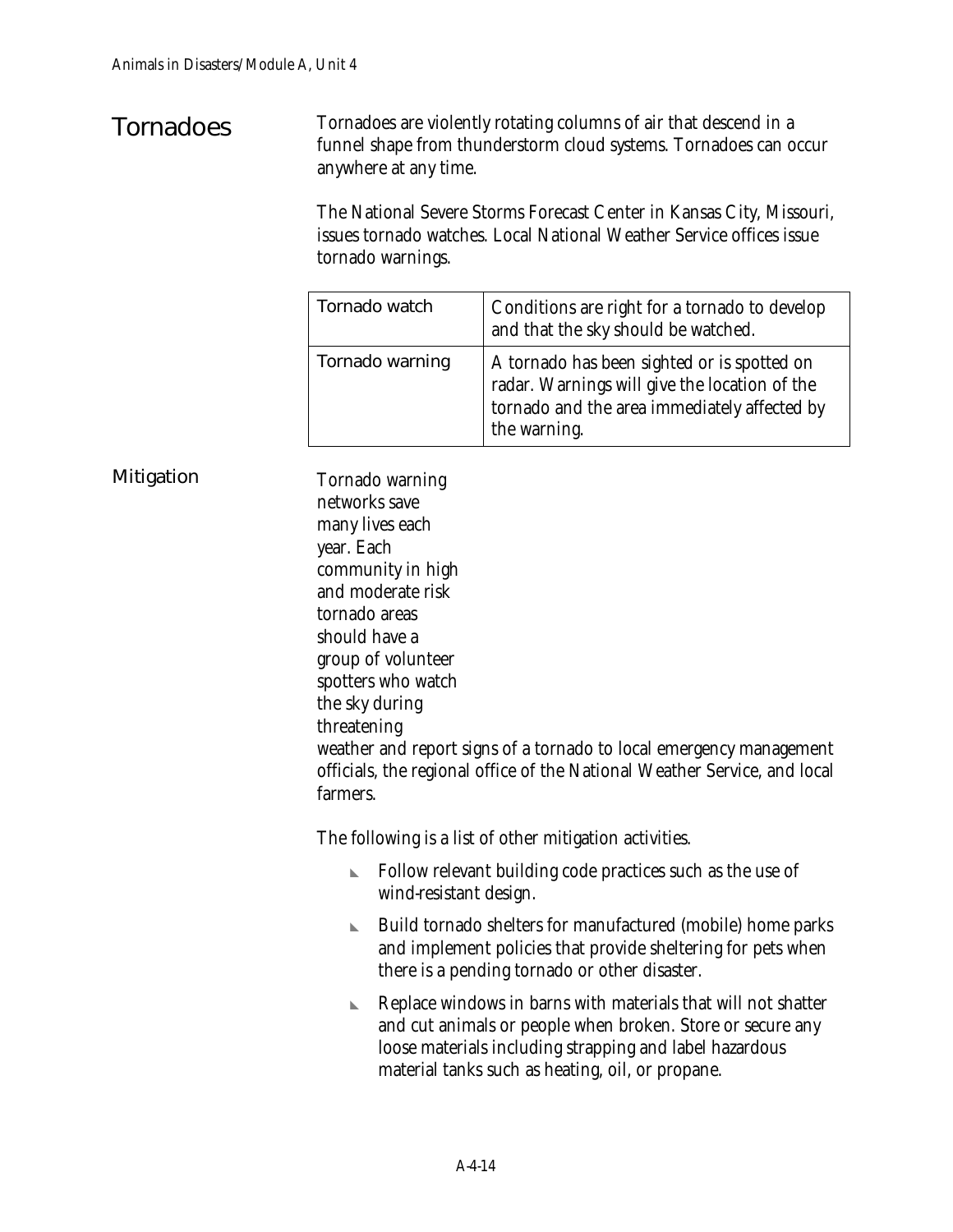### Preparedness Tornadoes develop during severe thunderstorms and hurricanes. While not all thunderstorms and hurricanes create tornadoes, the potential is there. During violent weather, stay tuned to a local television or radio station for tornado reports.

The best preparation for a tornado is to designate a tornado shelter for yourself and your animals. Tornado shelters are safest if they are underground — a storm cellar or basement away from windows offers the best protection.

If a storm shelter or basement is not available, follow these guidelines when preparing for a tornado hazard.

- ► Plan to find shelter under heavy furniture or mattresses near an inside wall of your house on the ground floor. Provide animals in your household with a safe area and keep them confined.
- $\blacktriangleright$  Keep collars and identification tags on all your pets, at all times. When you evacuate take current pictures of the animals in your household, their most recent vaccination and health records, and any bills of sale for them with you.
- $\Box$  Conduct tornado drills with your family.
- $\Box$  Know the location of the designated shelter where you work or go to school. If you frequently travel with your dog in the car, keep a leash in the vehicle at all times in case you have to vacate the car during a tornado.
- $\blacksquare$  If you are boarding an animal or using a pet-sitting service ask about their disaster plans and make sure they are familiar with your disaster plan while the animals are in their care.
- $\Box$  Plan to evacuate your manufactured (mobile) home taking your pets with you. Even if you are not sure where to take them, do not leave them behind.
- If a watch is issued, turn horses and other livestock out to an open pasture to avoid injuries from building collapse. Try to turn animals out into areas where they will not be harmed by flying debris. Ideally this will be a low-lying area where animals can choose to lie down and protect themselves.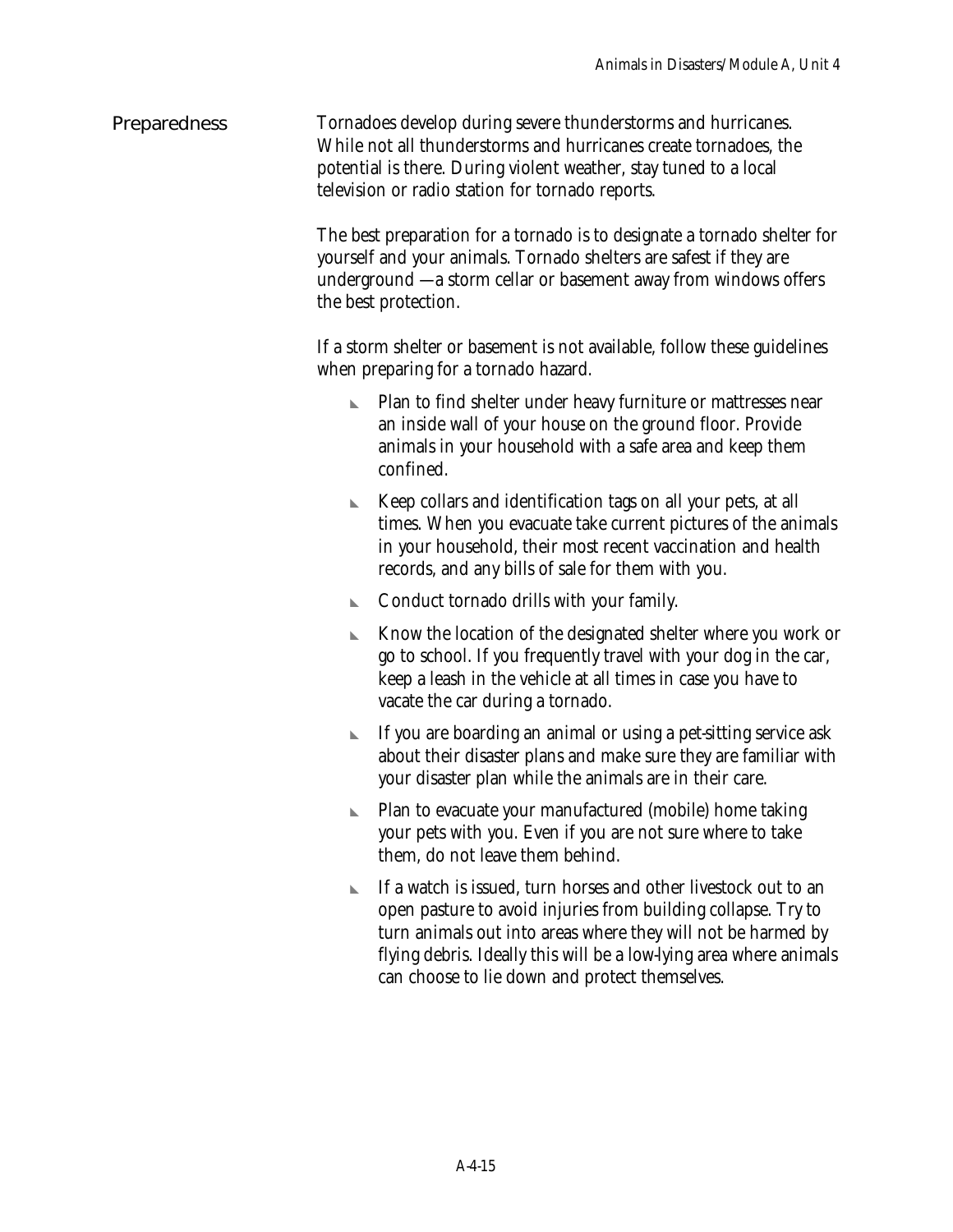Response The destructive path of a tornado averages about 250 yards in width and 15 miles in length. However, in extreme conditions, a tornado may travel more than 300 miles and leave a path of total destruction more than a mile wide. Tornadoes will travel up to 60 mph with wind speeds approaching 400 mph within the tornado's center. When nearby, a tornado has a sound comparable to the combined roars of several jet engines. The immediate threat from tornadoes is danger to life and damage to property from violently whirling winds and debris hurled through the air.

Take the following actions when responding to tornadoes.

- $\blacksquare$  If you have a storm cellar or shelter, go to it immediately with your family and animals. If no shelter is available, go to your basement and get under a heavy workbench or stairs.
- $\blacksquare$  If your home has no basement, stay in the center of the house away from the windows or in a small room on the ground floor that is away from outside walls. Take cover under solid furniture or mattresses. Protect your head.
- $\Box$  In manufactured (mobile) homes or vehicles, leave and take shelter in a substantial structure, taking your animals with you. If there is no nearby shelter, lie flat in the nearest ditch or ravine with your hands shielding your head.
- $\Box$  Do not drive. If you are driving and spot a tornado, get out of your car and go into a nearby building or ditch taking your animals with you. Protect your head and stay low to the ground.
- $\blacktriangleright$  After a tornado passes, stay tuned to the local radio or television station to get an all-clear signal before leaving your shelter. Sometimes more than one tornado will develop during a violent storm.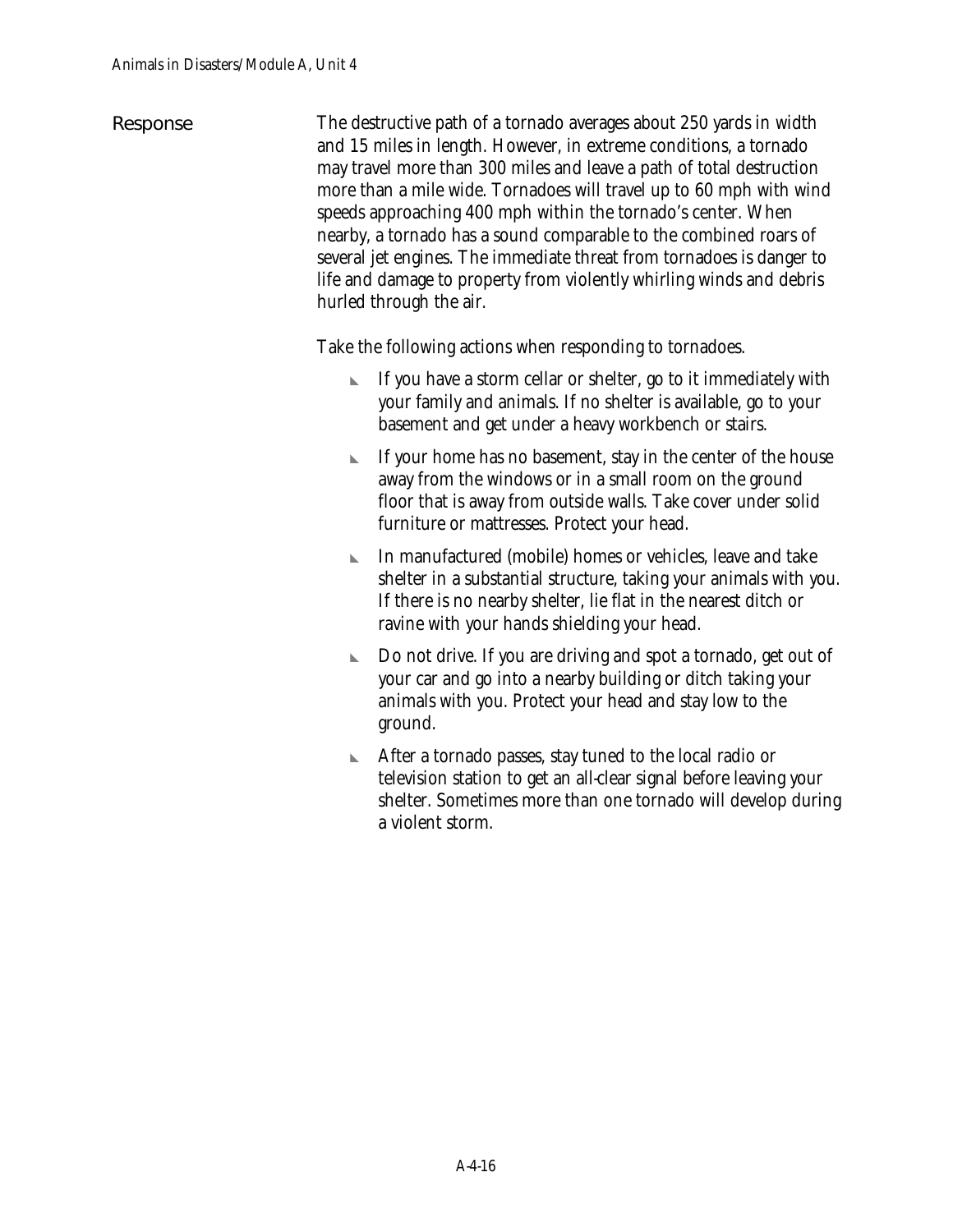Recovery Tornadoes are part of a severe thunderstorm and may bring with them the dangers of lightning, high winds, floods, and flash floods from extremely heavy rainfall. Other risks include:

- $\Box$  The possibility of building collapse,
- $\blacktriangleright$  Fallen trees and downed power lines,
- $\Box$  Broken gas lines,
- $\blacktriangleright$  Broken sewer or water mains,
- : Hazardous materials releases, and
- $\blacktriangleright$  Fires.

Be alert to additional hazards and take the following precautions.

- $\Box$  Consult with your veterinarian if you are concerned about the health of your animal, or with the agriculture department, county extension educator or State chemist if you are concerned about contamination of your livestock or your animals' feed.
- $\blacktriangleright$  Re-enter buildings with extreme caution.
- : Be alert to fire hazards such as broken electrical wires or damaged electrical equipment, gas or oil leaks, other hazardous materials or smoldering piles of wet hay or feed. Report downed utility lines or other hazards to appropriate authorities.
- Do not use food that may have been contaminated. This includes any food for animals. If there is a boil water order in effect, continue to take this precaution until officials tell you the tap water is safe to drink. Do not give tap water to pets until it has been boiled or otherwise determined safe.
- $\blacktriangleright$  Keep animals safely confined until the area has been cleared of debris.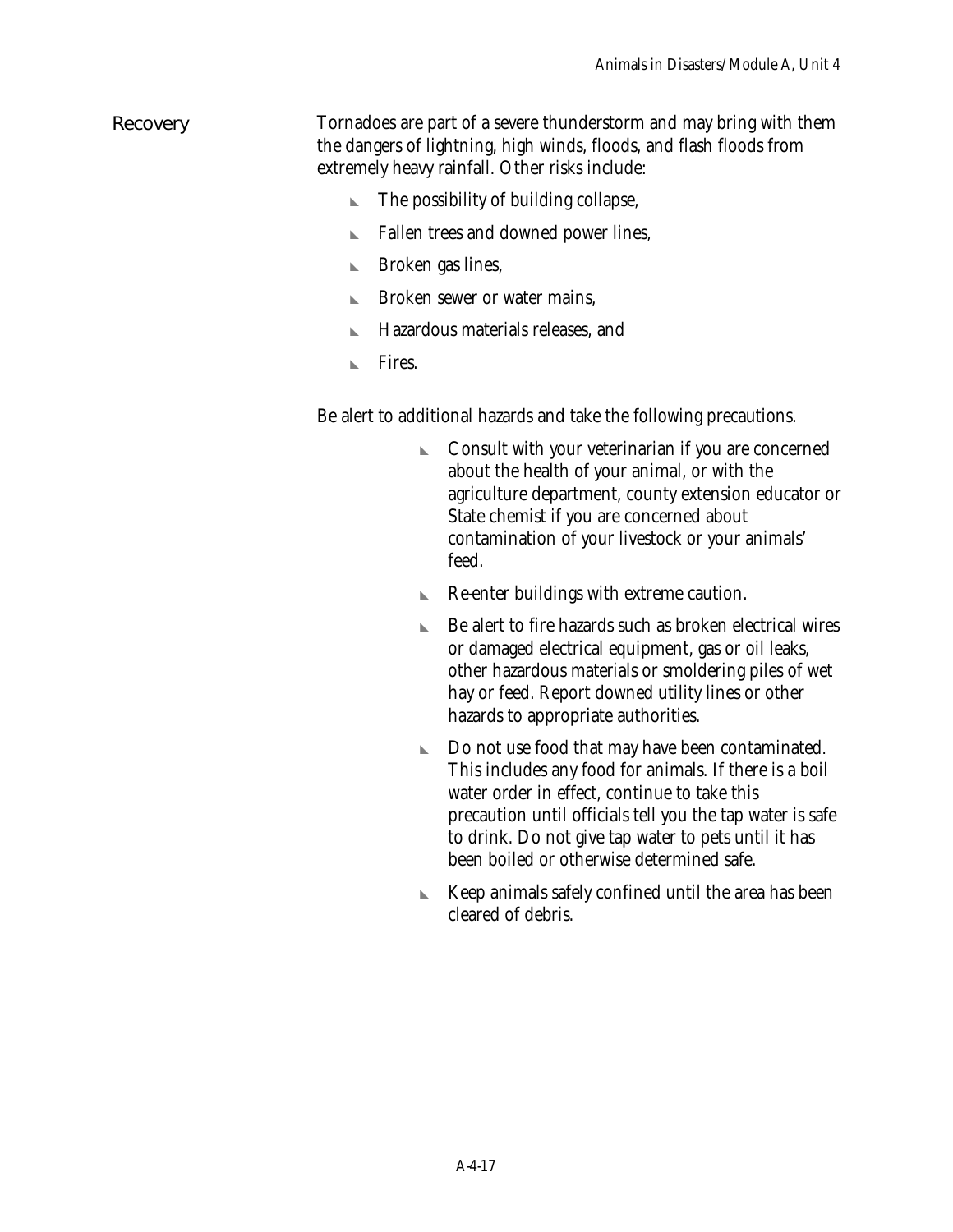

## LEARNING CHECK – WHAT HAVE YOU LEARNED ABOUT TORNADOES?

This activity is designed to assess your understanding of the information presented in this unit. **Directions:** Answer the questions – use the Answer Key in Unit 10 to check your answers.

#### True or False

- 1. Thunderstorms and tornadoes have the potential to create hurricanes.
- 2. Tornado shelters are safest if they are underground.
- 3. It is usually safe to leave your pet in a mobile home during a tornado.
- 4. During a tornado, turning horses and livestock out will help prevent them from being injured by a building collapse, but may put them at risk from flying debris.
- 5. If there is no indoor shelter during a tornado, lie flat in a ditch or depression shielding your head.
- 6. Tornadoes usually travel at up to 60 mph with winds approaching 400 mph.
- 7. Tornadoes are part of a severe thunderstorm and may occur along with lightning, high winds, floods and extremely heavy rainfall.
- 8. Furniture and mattresses may offer some protection against injury caused by a tornado.

- 9. A mitigation activity that will reduce the effects of tornadoes includes which one of the following?
	- a. Evacuate with your pets
	- b. Do not drive if a tornado warning has been issued
	- c. Wait for an all-clear signal before leaving your shelter
	- d. Create a volunteer tornado spotting network
- 10. Which of the following is **NOT** a risk following a tornado?
	- a. Hazardous materials c. Fires
	- b. Flying debris d. Broken gas lines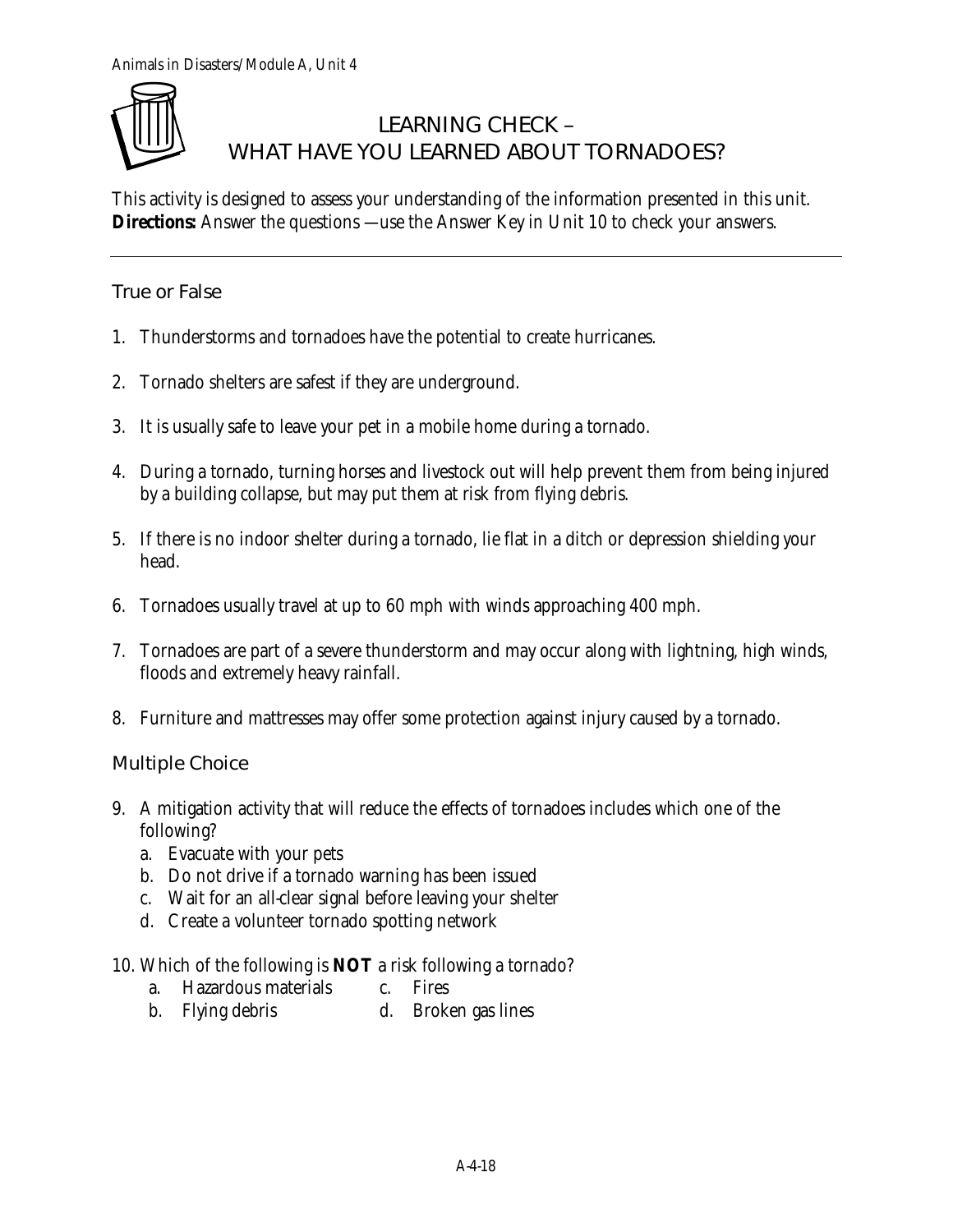Hurricanes Hurricanes usually strike coastal areas, but may also affect inland regions. They begin as tropical depressions (low-pressure center), progress to become tropical storms and finally hurricanes.

| atmosphere over tens of thousands of square<br>miles. In the western Pacific, hurricanes are<br>called typhoons. South of the equator and in<br>the Indian Ocean, they are called cyclones. | <b>Hurricanes</b> | Storms that develop in the northern<br>hemisphere and have winds with constant<br>speeds of at least 74 mph. These winds blow in<br>a counterclockwise spiral around a relatively<br>calm center known as the eye of the hurricane.<br>Around the rim of the eye, winds may gust to<br>more than 200 mph. The entire storm<br>dominates the ocean surface and the lower |
|---------------------------------------------------------------------------------------------------------------------------------------------------------------------------------------------|-------------------|-------------------------------------------------------------------------------------------------------------------------------------------------------------------------------------------------------------------------------------------------------------------------------------------------------------------------------------------------------------------------|
|---------------------------------------------------------------------------------------------------------------------------------------------------------------------------------------------|-------------------|-------------------------------------------------------------------------------------------------------------------------------------------------------------------------------------------------------------------------------------------------------------------------------------------------------------------------------------------------------------------------|

Hurricanes are very destructive. The worst recorded event in the United States happened in Galveston, Texas, in 1900, when approximately 6,000 lives were lost. The greatest economic damage resulted from Hurricane Andrew in 1992, with an estimated loss in excess of \$20 billion.

Hurricanes can move inland and cause extensive flooding. For example, in 1955 Hurricane Diana brought floods to Pennsylvania, New York, and New England that killed 200 people and caused an

estimated \$700 million in damage. In 1972, Hurricane Agnes and another storm system caused more than a foot of rain in less than 12 hours, resulting in severe flooding from Virginia to New England. That hurricane killed 117 people and caused \$4.7 billion in damage.

One of the greatest dangers associated with hurricanes a storm surge.

| Storm surge                                                                                                                                                                                                                                                                                                                               |  |
|-------------------------------------------------------------------------------------------------------------------------------------------------------------------------------------------------------------------------------------------------------------------------------------------------------------------------------------------|--|
| A dome of water that may cause flooding up to<br>20 feet above normal sea level along major<br>stretches of coastline where the eye of the<br>hurricane makes landfall. This surge of water is<br>topped by battering waves and incredibly<br>strong winds. Nine out of 10 hurricane-related<br>fatalities are caused by the storm surge. |  |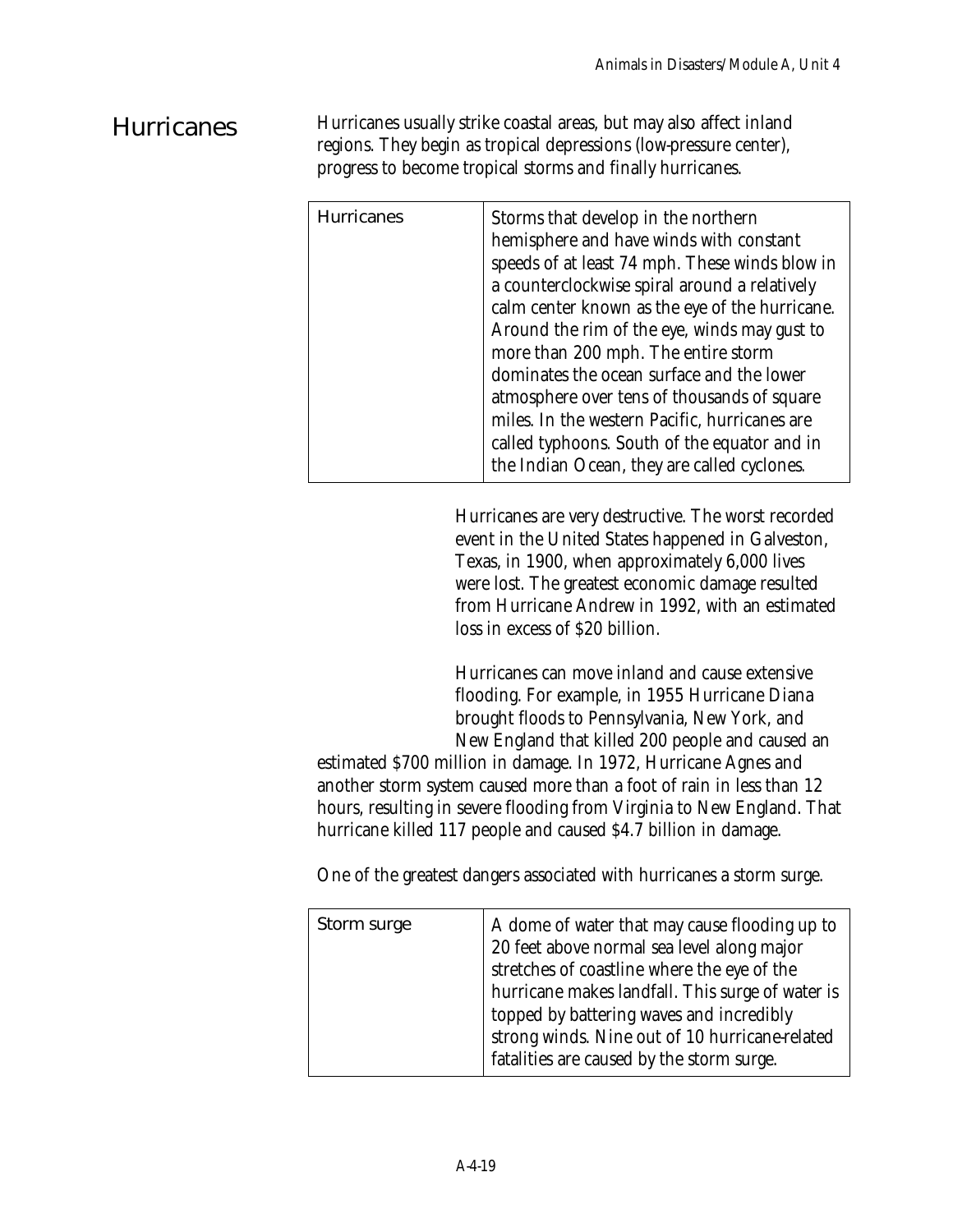On the average, six Atlantic hurricanes occur each year. Most occur in August, September, and October, but the six-month period from June 1 to November 30 is considered the Atlantic hurricane season. Not all of these violent storms strike land. The National Hurricane Center in Miami monitors weather data and issues forecasts for hurricanes in the Atlantic Ocean, Caribbean Sea, Gulf of Mexico, and the eastern Pacific Ocean. Your local National Weather Service office and local and State officials may disseminate hurricane information.

| Hurricane advisory | Tells where the storm is located, the intensity<br>of wind speeds, and the direction of<br>movement.                                                                                                                                                                                                                                                                                                                                                                                                                                                                                                                                                                                      |
|--------------------|-------------------------------------------------------------------------------------------------------------------------------------------------------------------------------------------------------------------------------------------------------------------------------------------------------------------------------------------------------------------------------------------------------------------------------------------------------------------------------------------------------------------------------------------------------------------------------------------------------------------------------------------------------------------------------------------|
| Hurricane watch    | Issued for a coastal area when there is a threat<br>of hurricane conditions within 24 to 36 hours.<br>In vulnerable areas, actions for protection of<br>life and property should begin at this point.<br>This includes starting to evacuate large<br>animals, such as horses and cattle, or large<br>populations of dogs and cats, <i>i.e.</i> , an animal<br>shelter, boarding, or breeding kennel. Zoos<br>should also start to move or secure their animal<br>population. If you have cats put them in<br>transport cages. Cats often sense an<br>approaching storm and search for a hiding<br>spot. However, do not depend on behavior<br>changes to indicate the severity of storms. |
| Hurricane warning  | Issued when hurricane conditions are expected<br>in a specified coastal area in 24 hours or less.<br>Hurricane conditions include winds of 74 mph<br>(64 knots) and dangerously high tides and<br>waves. Final actions for protection of life and<br>property should be completed as quickly as<br>possible before high winds and heavy rains<br>arrive.                                                                                                                                                                                                                                                                                                                                  |

Mitigation Communities in areas that may be threatened by hurricanes should develop action plans that specify what areas would need to be evacuated and by what routes, what shelters would be used, and how local emergency services units would respond. Special attention should be given to evacuation routes for trucks and trailers that would carry livestock or horses.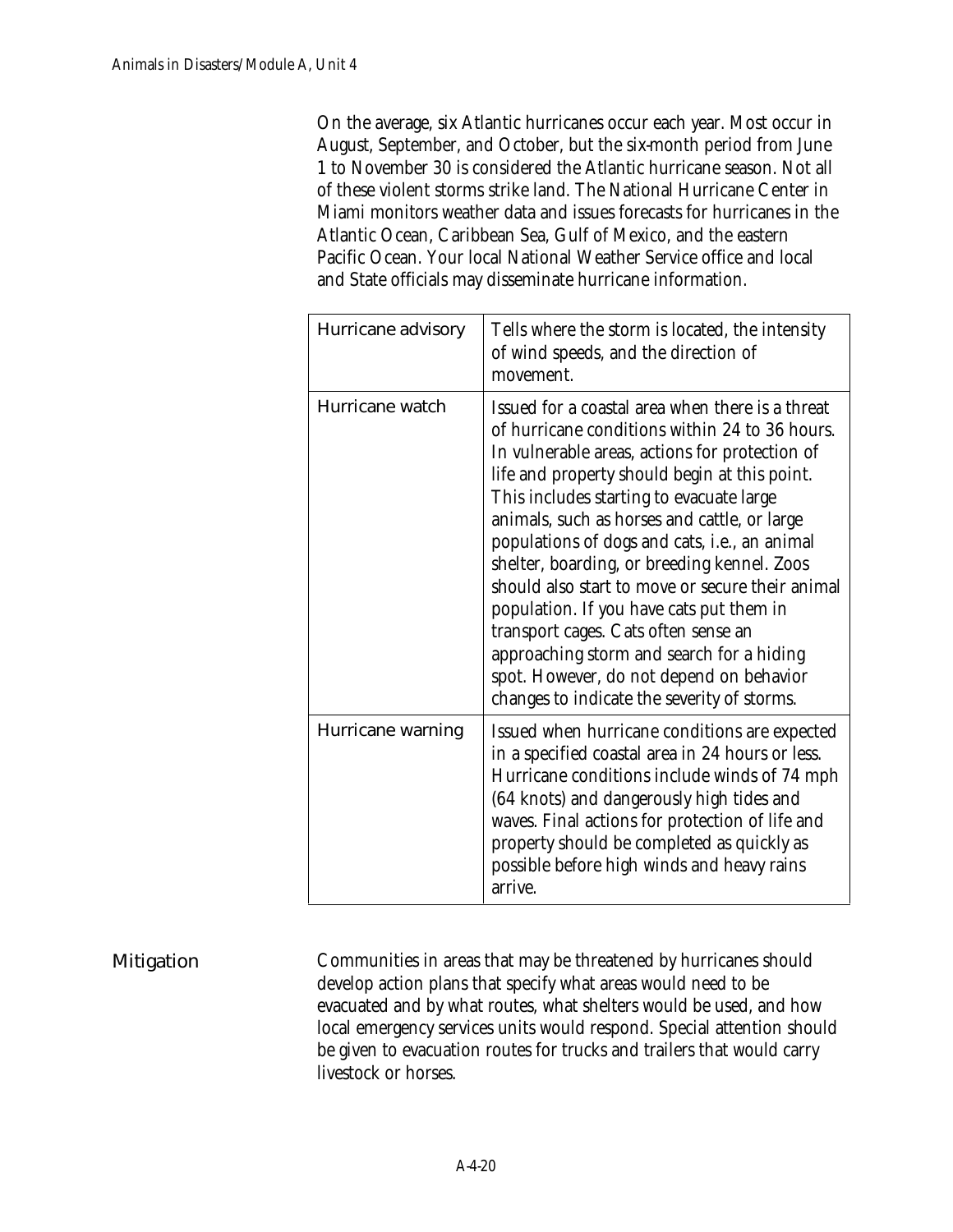The following are some actions that you can take to help mitigate hurricane hazards.

- Retrofit your home to withstand wind and flooding. Coastal homes in flood hazard areas should be elevated. All windows should be shuttered and structural connectors reinforced. Check for hurricane strapping. Strengthen masonry that is not reinforced. Consult *FEMA's Coastal Construction Manual* (FEMA-55) for guidance.
- Support the adoption and enforcement of floodplain management requirements.
- In some cases the best mitigation may be not to build at all. Protecting wildlife in areas such as dunes, wetlands, reefs and barrier islands should also be a consideration.
- $\Box$  In addition to your property insurance, buy a flood insurance policy. Renters also can buy a flood policy for personal property.
- $\Box$  Determine sheltering options for you and your animals  $\Box$ consider the following in your area and within a 100 mile radius:
	- motels/hotels that allow pets,
	- boarding kennels,
	- veterinary offices with boarding facilities,
	- grooming shops,
	- dog or horse race tracks, and
	- approved areas at fairgrounds or parks.

In addition, individuals should be encouraged to set up buddy systems with friends or relatives that live outside their area, where an animal can be safely evacuated.

- $\Box$  Learn about warnings, dangers, and how to protect property, family, animals, and yourself in hurricanes. Before hurricane season, recheck your window shutters and supply of boards, tools, batteries, nonperishable foods, bottled water, and other equipment.
- $\blacktriangleright$  If you have a horse that is not accustomed to being transported in a trailer, practice leading and loading under a variety of circumstances, such as rain, extreme heat, at night, and when you are tired. Plan a flood-free evacuation route if your area is vulnerable to flooding or if you live in a manufactured (mobile) home.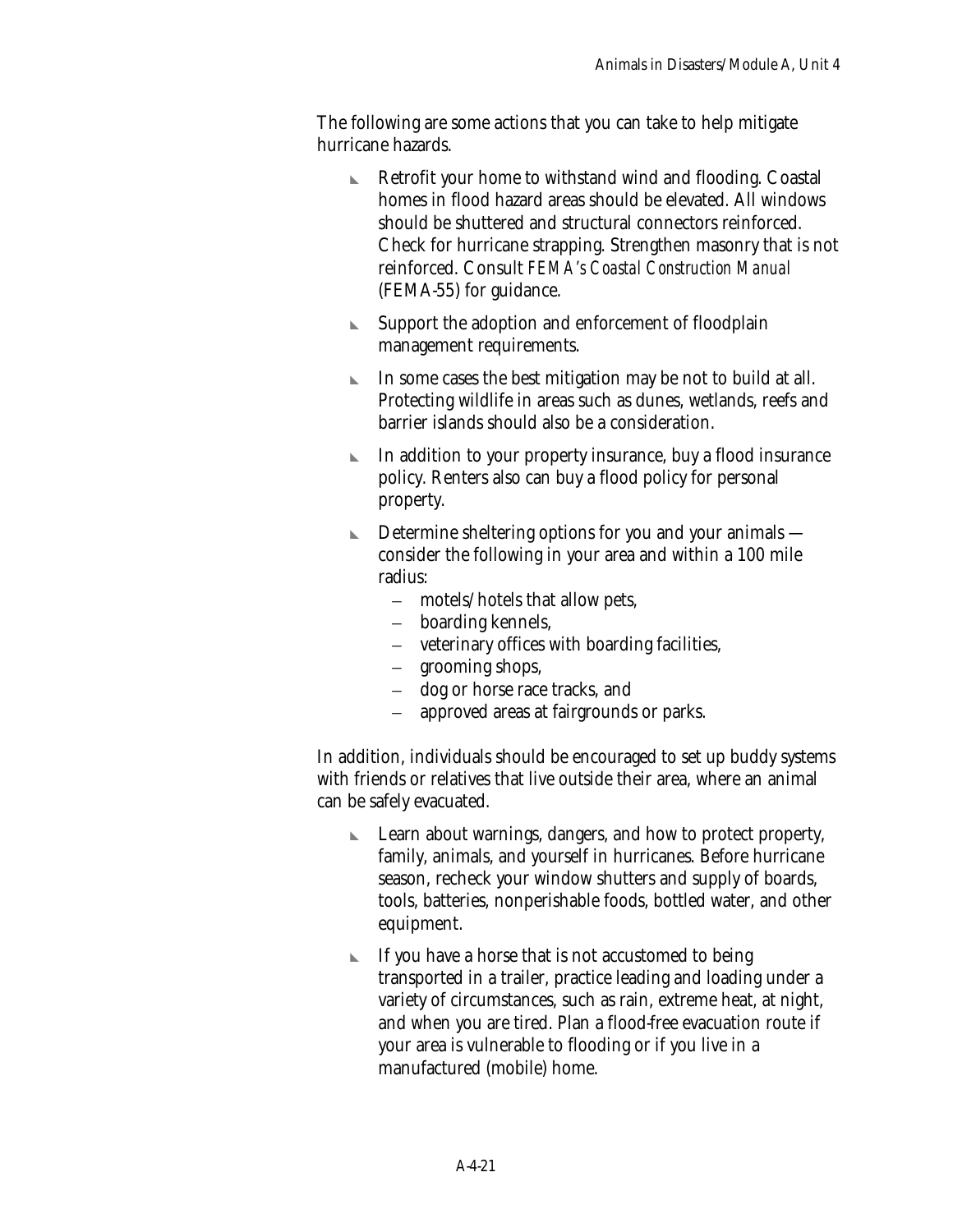|              | Make a household inventory with pictures or a video, and<br>$\mathbf{h}$<br>keep it with your insurance policies in a safe place such as a<br>safety deposit box. Don't forget to inventory items in your<br>barn used to maintain and care for animals.                                                                                          |
|--------------|---------------------------------------------------------------------------------------------------------------------------------------------------------------------------------------------------------------------------------------------------------------------------------------------------------------------------------------------------|
| Preparedness | Plans should include animal evacuation locations. Once the plan is in<br>place, the community should conduct exercises (simulations of<br>emergency situations). Include animal concerns in emergency<br>preparedness drills.                                                                                                                     |
|              | Special thought should be given to senior citizens and others<br>that have close bonds with their animals. People who cannot<br>evacuate with their animals may refuse to evacuate. This puts<br>their lives at risk and jeopardizes rescue workers.                                                                                              |
|              | Use the following list to check your animal disaster supplies.                                                                                                                                                                                                                                                                                    |
|              | If your pet is on prescription medication keep an<br>K<br>extra copy of this prescription in your pet's disaster<br>kit. Remember that prescriptions have expiration<br>dates – keep the prescription updated.                                                                                                                                    |
|              | Make sure that your animal's vaccination records are<br>ь<br>current.                                                                                                                                                                                                                                                                             |
|              | Keep a collar and an identification tag that includes<br>N<br>your out-of-state contact phone number on your dogs<br>and cats at all times.                                                                                                                                                                                                       |
|              | Take updated pictures of all your animals and put<br>ь<br>them with your important insurance papers, in case<br>an animal should get separated from you during a disaster.<br>Send a copy of important papers, including current photos, to<br>your out-of-state contact. Also include any bill of sales or<br>registrations for animals you own. |
|              | If you do not have a horse trailer or the proper vehicle to<br>ь<br>transport other large animals, try to locate someone who<br>would be willing to loan you what you need to evacuate your<br>animals. You should also consider who would evacuate your<br>animals if you were not in a position to do so.                                       |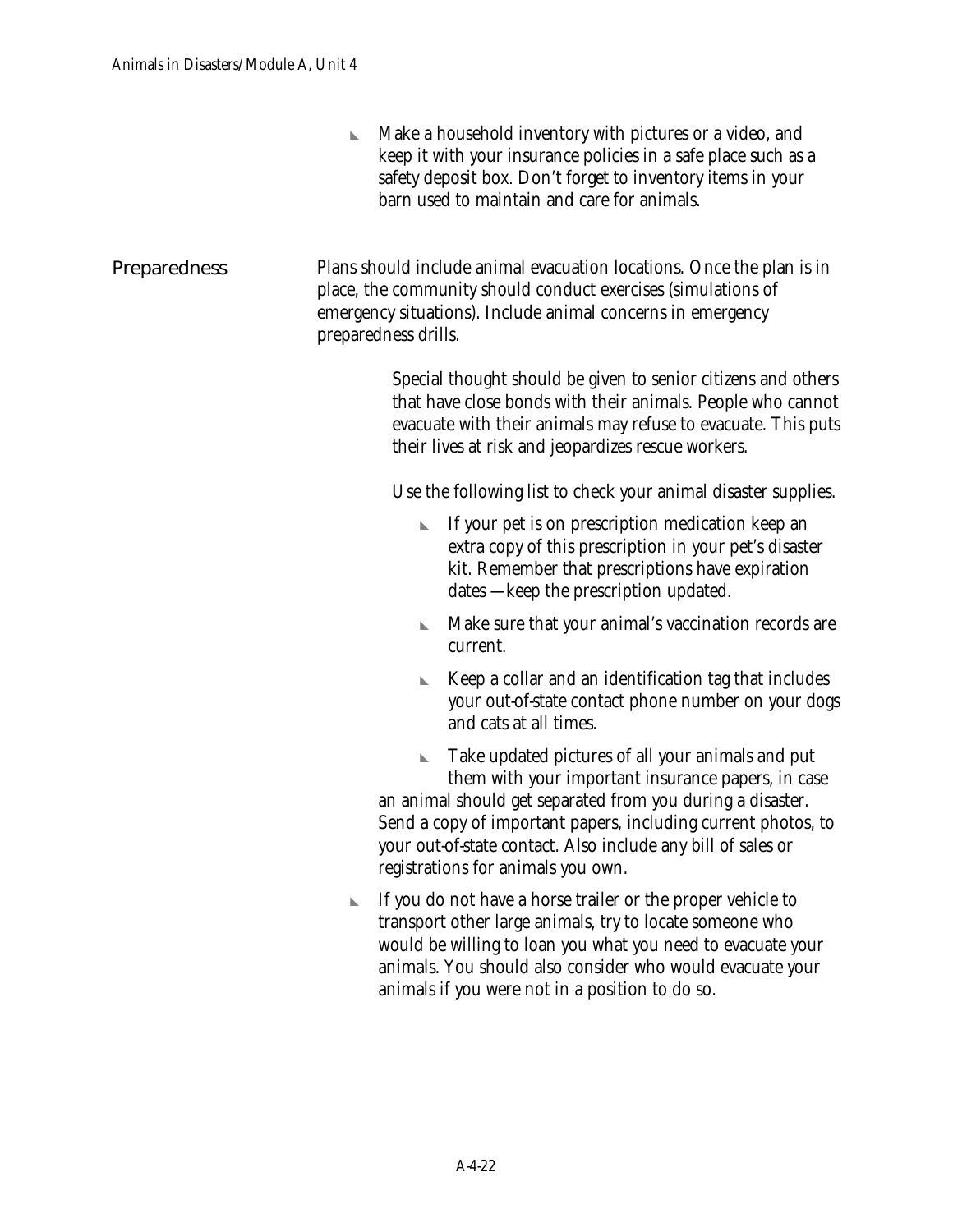When your area receives a hurricane watch notification, keep calm; plan your time before the storm arrives and avoid a last-minute rush that might leave you marooned or unprepared. Take the following precautions:

- $\Box$  Listen for weather updates.
- $\Box$  Board up your windows or protect them with shutters or tape.
- Secure outdoor objects such as tools, porch furniture, garbage cans, and bicycles that could become deadly projectiles in hurricane winds. Store them inside if possible.
- $\Box$  Store drinking water in clean bathtubs, bottles, pans and containers suitable for livestock. Remember to include enough for your animals.
- $\Box$  Ensure batteries are fresh and in sufficient quantity.
- $\blacktriangleright$  Keep your car's gas tank filled. Service stations may be closed for several days after a hurricane due to power outages and flooding.

Manufactured (mobile) homes are extremely susceptible to high winds and most should be evacuated for more substantial shelter. Do not leave any animals in these types of homes.

Follow these basic guidelines at all times:

- $\Box$  Evacuate low-lying areas when ordered to do so by officials.
- $\Box$  Turn off utilities at the main switch, if time permits.
- $\Box$  Do not leave animals behind, even if you are not sure where to take them.

| Response | The storm surge can destroy property along a coastline and is a major   |
|----------|-------------------------------------------------------------------------|
|          | threat to life. Dangers associated with a hurricane emergency also      |
|          | include high winds that can demolish houses, uproot trees, and fill the |
|          | air with debris. Tornadoes may develop as a hurricane passes.           |
|          | $\sim$ Stay at home only if it is safe. If you are advised to evacuate  |

- $\blacktriangleright$  Stay at home only if it is safe. If you are advised to evacuate before the hurricane, follow directions. Do not attempt to evacuate during a hurricane — stay indoors in windowless rooms or hallways. Keep your small animals in carriers or confined areas.
- $\blacksquare$  If the storm center passes directly overhead, the wind will calm. Don't think the hurricane has passed while the eye is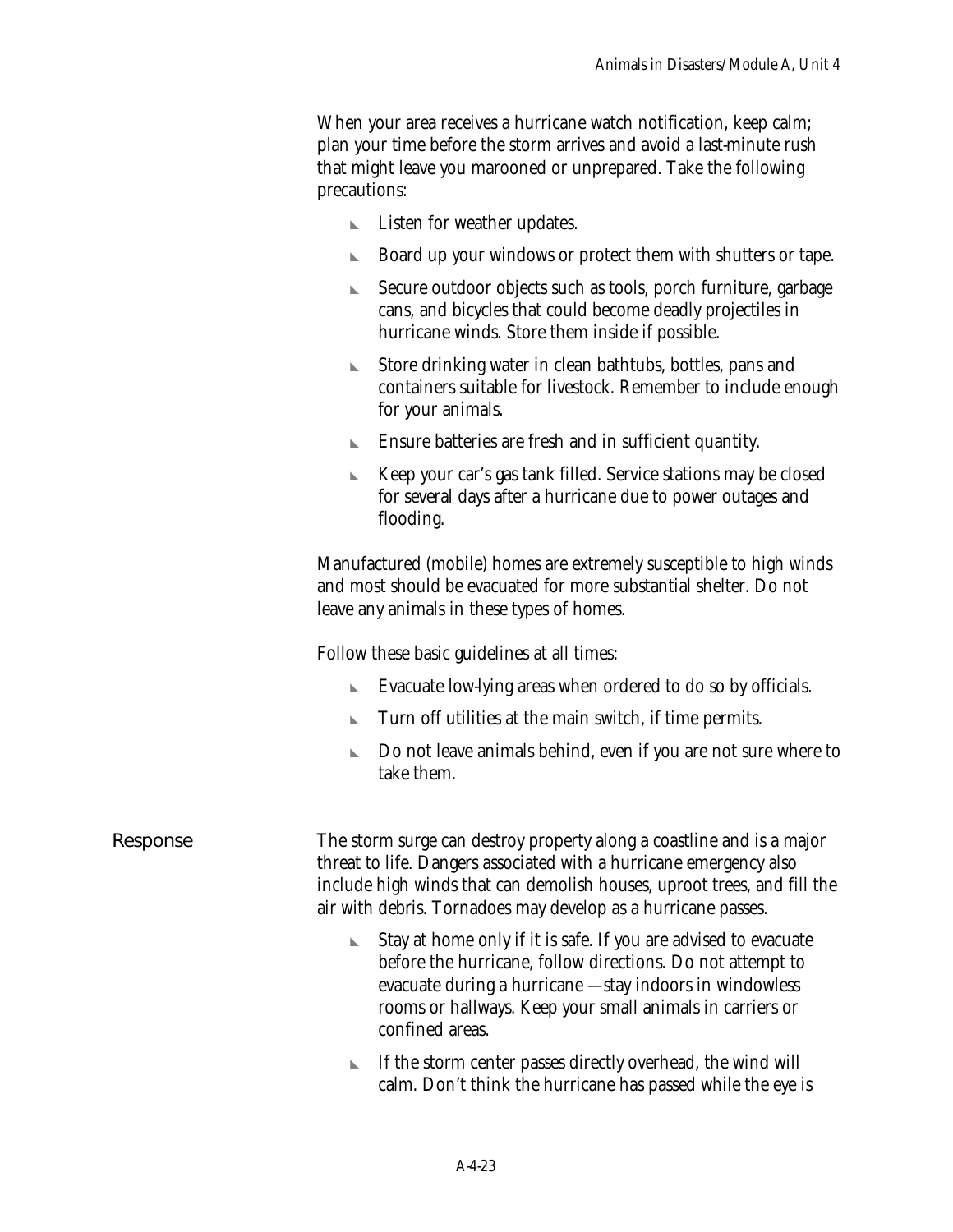|          | over your area. When winds begin again, they quickly grow to<br>hurricane force and come from the opposite direction.                                                                                                                                                                                                                                                                           |
|----------|-------------------------------------------------------------------------------------------------------------------------------------------------------------------------------------------------------------------------------------------------------------------------------------------------------------------------------------------------------------------------------------------------|
|          | Severe flooding may follow hurricanes as they move inland.<br>ь<br>Stay away from river banks and streams. Monitor National<br>Weather Service advisories on flood stages.                                                                                                                                                                                                                      |
| Recovery | Long-term hazards include interrupted gas, water, and electric power,<br>fires and explosions from gas leaks, fallen power lines, electrical short<br>circuits, and contaminated food and water. The following actions<br>should be taken when recovering from a hurricane.                                                                                                                     |
|          | Dispose of perishable, contaminated, or water-soaked foods,<br>Ы<br>including any water or food for animals. This will also ensure<br>that stray or wild animals cannot eat it.                                                                                                                                                                                                                 |
|          | If there is a boil water order in effect, do not drink or give<br>Ы<br>animals tap water unless you know it is safe. Official notices<br>will be given about the safety of the water supply.                                                                                                                                                                                                    |
|          | Avoid loose or dangling wires, and report them to the power<br>ь<br>company. Inspect areas where animals are kept for loose wires.                                                                                                                                                                                                                                                              |
|          | Report broken sewer or water mains to the water department.<br>ь                                                                                                                                                                                                                                                                                                                                |
|          | Check for gas leaks. Do not strike a match or relight<br>N<br>appliances until they have been inspected.                                                                                                                                                                                                                                                                                        |
|          | Open windows and doors to let the air circulate. This will help<br>ь<br>remove foul odors and protect you from collected gas. It also<br>will help dry out the house.                                                                                                                                                                                                                           |
|          | Pump out the basement if it is flooded, but do it gradually.<br>ь<br>Drain one third of the flood waters each day to minimize<br>further structural damage. Shovel out the mud while it is still<br>moist, and dry rugs and carpets thoroughly. It is especially<br>important to remove mud from barns as horses and livestock<br>will develop foot problems if they stand in mud for too long. |
|          | Make any temporary repairs necessary to prevent further<br>ь<br>losses, including repair to fencing needed to keep animals<br>confined. Ensure that substantially damaged structures are<br>elevated above the base flood elevation or relocated when<br>reconstructed.                                                                                                                         |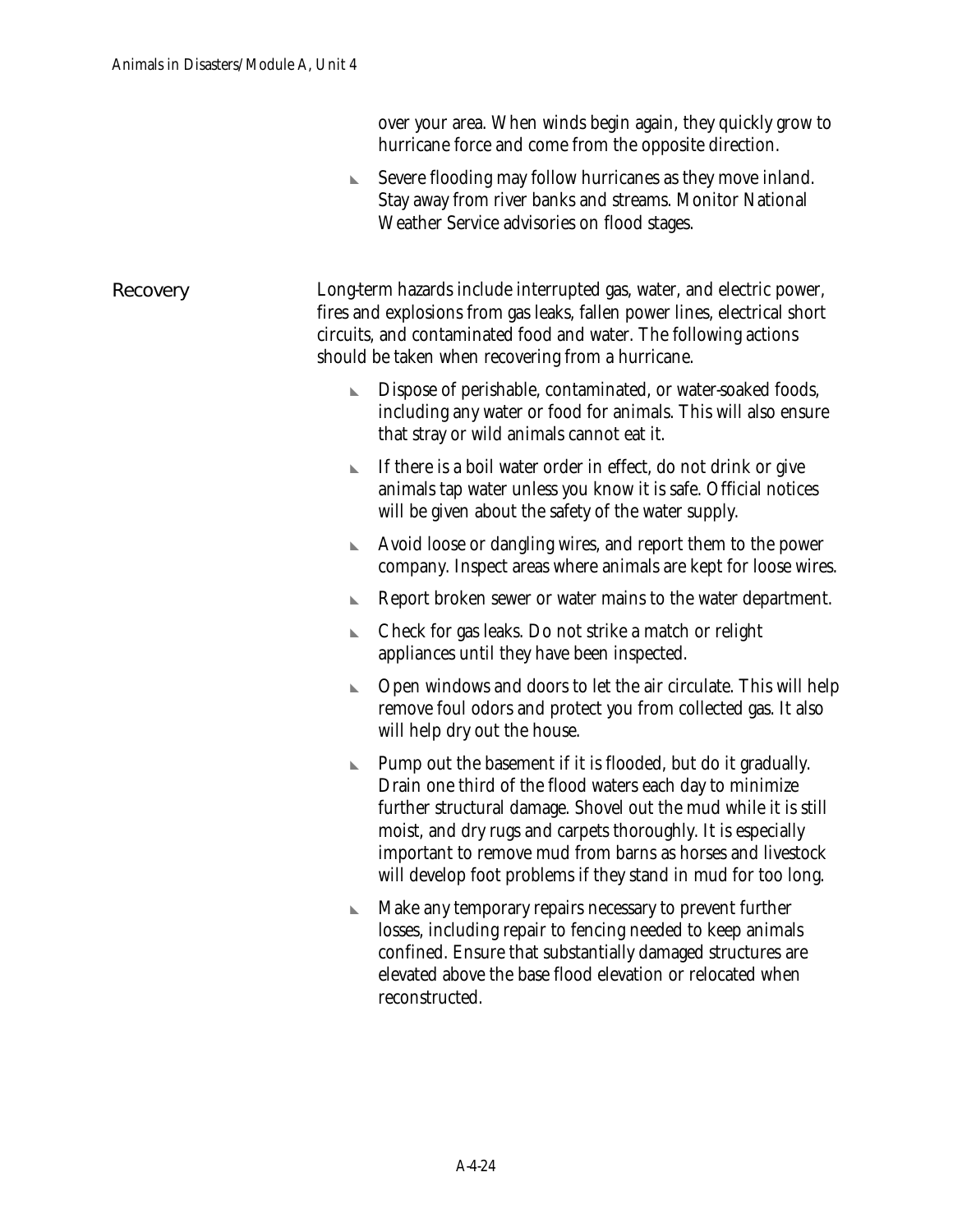

## LEARNING CHECK – WHAT HAVE YOU LEARNED ABOUT HURRICANES?

This activity is designed to assess your understanding of the information presented in this unit. **Directions:** Answer the questions – use the Answer Key in Unit 10 to check your answers.

#### True or False

- 1. Severe flooding may accompany a hurricane.
- 2. Your animal's vaccinations should be current before the hurricane season starts.
- 3. You should attempt to evacuate when a hurricane makes landfall.
- 4. Hurricane winds are the most violent in the center (eye) of the storm.
- 5. Your out-of-state contact should have a copy of important papers, including current photos.
- 6. Hurricanes are confined to inland areas where they cause extensive damage.

- 7. Which of the following regions is most likely to be hit by a hurricane?
	- a. Southwestern States such as Arizona and New Mexico
	- b. Great Plains States such as Oklahoma and Kansas
	- c. The Great Lake region including Michigan and Ohio
	- d. Coastal areas from Texas to Maine
- 8. This information is issued for an area when there is a threat of hurricane conditions within 24 to 36 hours.
	- a. Storm surge c. Hurricane watch
	- b. Hurricane advisory d. Hurricane warning
- 9. This information is issued when hurricane conditions are expected in 24 hours or less.
	- a. Storm surge c. Hurricane watch
	- b. Hurricane advisory d. Hurricane warning
- 10. This information tells where the storm is located, the intensity of wind speeds, and the direction of movement.
	- a. Storm surge c. Hurricane watch
	- b. Hurricane advisory d. Hurricane warning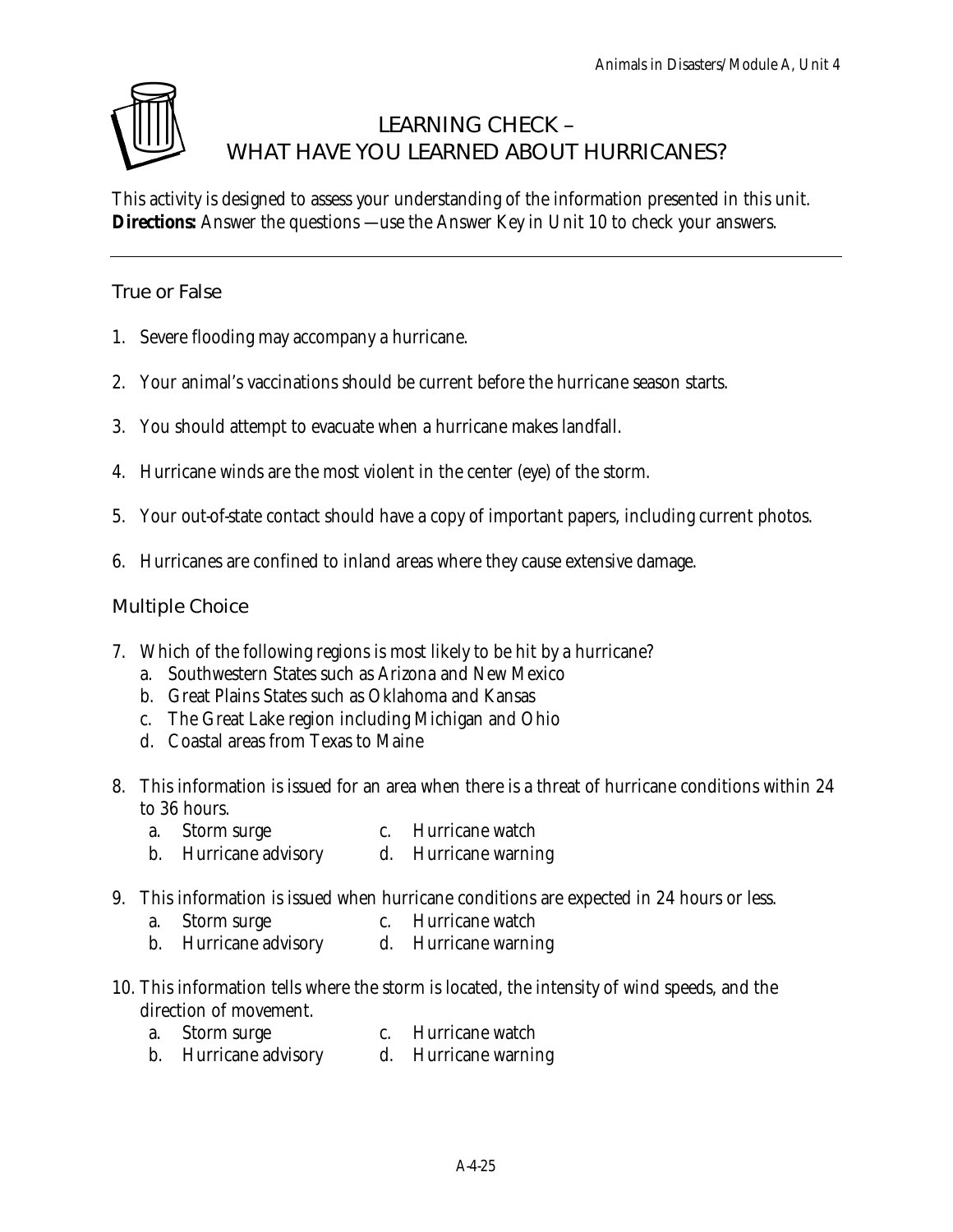Winter Storms Winter storms vary in size and strength. A storm may be large enough to affect many States or only a portion of a single State. There are three categories of winter storms. These are defined in the following table.

| <b>Blizzard</b> | The most dangerous of all winter storms. It<br>combines low temperatures, heavy snowfall,<br>and high winds that blow the snow into drifts<br>and reduce visibility to only a few yards. |  |
|-----------------|------------------------------------------------------------------------------------------------------------------------------------------------------------------------------------------|--|
| Heavy snowstorm | Drops four or more inches of snow in a 12-<br>hour period or six or more inches in a 24-hour<br>period. High winds may blow snow into drifts<br>and cause poor visibility.               |  |
| Ice storm       | Occurs when moisture falls from clouds and<br>freezes immediately upon impact. Ice storms<br>make driving and even walking extremely<br>hazardous.                                       |  |

In addition, the National Weather Service issues watches and warnings for hazardous winter weather. The terms used are defined to follow.

| Winter storm watch         | Severe winter weather may affect your area.                                                                                          |  |
|----------------------------|--------------------------------------------------------------------------------------------------------------------------------------|--|
| Winter storm<br>warning    | Severe winter weather conditions are expected.                                                                                       |  |
| Ice storm warning          | Significant, possibly damaging, ice.<br>accumulation is expected.                                                                    |  |
| Heavy snow<br>warning      | A snowfall of at least four inches in 12 hours<br>or six inches in 24 hours is expected                                              |  |
| Blizzard warning           | Large amounts of falling or blowing snow and<br>winds of at least 35 mph are expected for<br>several hours.                          |  |
| Severe blizzard<br>warning | Considerable falling or blowing snow, winds at<br>least 45 mph, and temperatures of 10 F or<br>lower are expected for several hours. |  |
| High wind warning          | Winds of at least 40 mph are expected to last at<br>least one hour.                                                                  |  |
| Traveler's advisory        | Ice and snow are expected to hinder travel but<br>the anticipated weather conditions are not<br>serious enough to require warnings.  |  |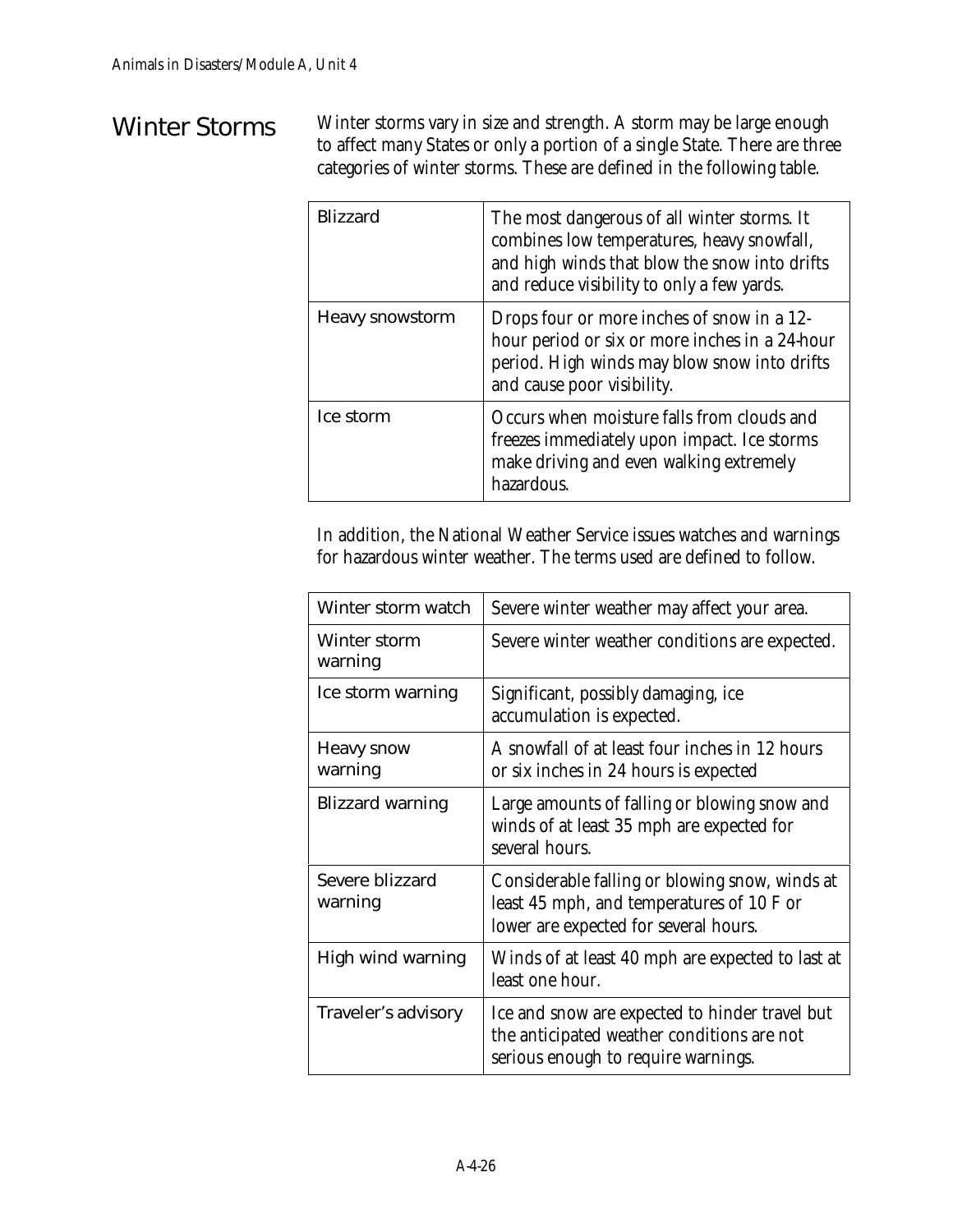|              | Heavy snowfall and blizzards can trap people and animals in their cars<br>or inside buildings. These conditions can cause the loss of livestock.                                                                                                                                                                                                                                                                                                                                 |
|--------------|----------------------------------------------------------------------------------------------------------------------------------------------------------------------------------------------------------------------------------------------------------------------------------------------------------------------------------------------------------------------------------------------------------------------------------------------------------------------------------|
|              | Ice storms can break power lines causing widespread blackouts. This<br>can be a serious problem for dairy farmers, making it difficult for them<br>to milk their cows. Intensive farm industries, such as swine and poultry<br>farms, may suffer during these storms if their heating systems fail or<br>fuel cannot be delivered for power generators. Frozen water troughs<br>and snow-covered feed bunkers and pasture predispose animals to<br>malnutrition and dehydration. |
|              | Fires during winter storms present a great danger because water<br>supplies may freeze and fire-fighting equipment may not be able to get<br>to the fire. Large amounts of snow can also lead to localized flooding<br>when warmer temperatures melt the snow in a short period of time.                                                                                                                                                                                         |
| Mitigation   | The following is a list of actions that can be taken to mitigate the<br>possible effects of winter storms.                                                                                                                                                                                                                                                                                                                                                                       |
|              | Purchase a flood insurance policy to cover possible flood<br>damage that may occur during the spring thaw.                                                                                                                                                                                                                                                                                                                                                                       |
|              | Store adequate amounts of fuel and extra feed before the<br>ь<br>severe winter weather starts.                                                                                                                                                                                                                                                                                                                                                                                   |
|              | Construct barns to withstand typical snow accumulations in<br>ь<br>your area.                                                                                                                                                                                                                                                                                                                                                                                                    |
| Preparedness | Preparedness actions before winter storms include following weather<br>conditions, insulating the areas where your pets are kept, and ensuring<br>that family members know how to use emergency lighting and heating<br>equipment. Use the following guidelines for further preparation.                                                                                                                                                                                         |
|              | Use your radio, television, and newspapers to keep informed<br>of current weather conditions in your area.                                                                                                                                                                                                                                                                                                                                                                       |
|              | Be prepared for isolation at home, particularly if you live in a<br>ь<br>rural area. It is highly possible that a severe winter storm could<br>isolate you for one or two weeks.                                                                                                                                                                                                                                                                                                 |
|              | If possible, insulate any buildings used to house animals. Dog<br>N<br>houses should be built to withstand extreme cold - putting<br>straw inside will provide added protection. Under extreme<br>conditions, animals should be housed inside. Avoid leaving<br>animals to rest on hard surfaces (e.g., in garages).                                                                                                                                                             |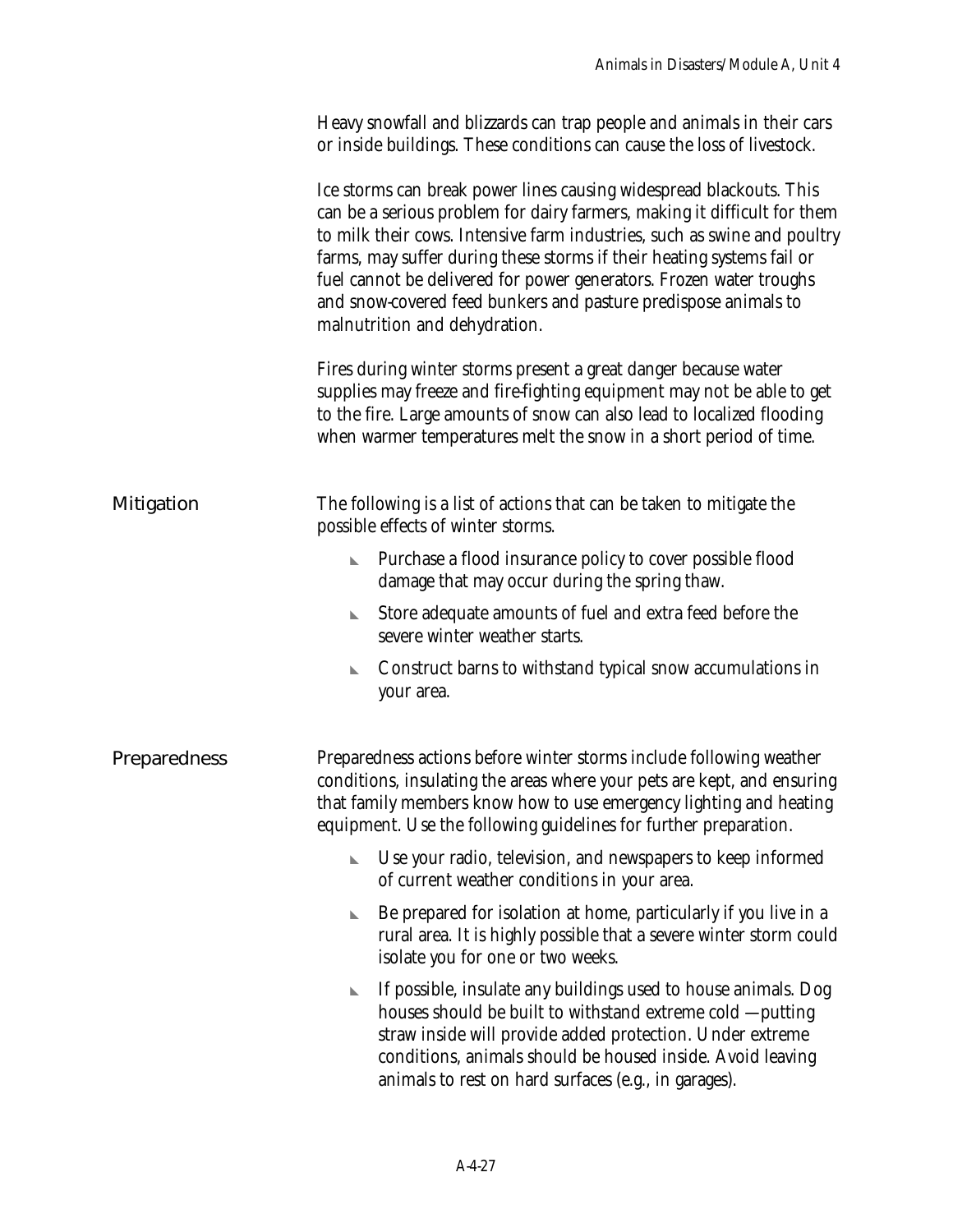- Have fuel and a safe type of emergency heating equipment available in case of power failures that would shut down standard furnaces — a camp stove with fuel or a supply of wood or coal for your fireplace could be used. Be prepared to keep at least one room of your house warm enough to live in for at least a week or two.
- $\blacktriangleright$  Be sure that all family members know how to use your emergency heating and lighting equipment. Proper ventilation in homes and barns is essential. Never use fuel in equipment that was not designed for that fuel. Burning charcoal indoors will give off deadly carbon monoxide. If you are trying to heat a barn, use something with a safely contained heating element. Do not place it near hay or any other combustible materials or leave a heater unattended in the presence of animals. Keep fire extinguishers nearby.
- $\Box$  Stock an emergency supply of food and water for yourself and your animals. Keep foods that do not require cooking or other preparation. If you or your animals are on continual medications, be sure to always have at least a two-week supply on hand.
- Should a power failure occur, have a battery-powered radio and extra batteries on hand. Have flashlights ready for use. A generator may be necessary to prevent the loss of life in livestock production facilities.
- $\blacktriangleright$  Keep simple tools and other equipment to fight a small fire easily accessible. The chance of fire may increase when wiring and ventilation is inadequate. Winter storms may interrupt fire department services.
- $\Box$  Only keep animals outdoors that have had sufficient time to acclimatize to the cold weather. Provide extra feed and wind breaks for any animals kept outdoors. See the tables at the end of this section.
- $\blacktriangleright$  Keep your car winterized with antifreeze, but use it in a safe manner. Carry a winter care kit that includes food and water, a windshield scraper, a flashlight with extra batteries, a tow chain or rope, a shovel, tire chains, a blanket, a bag of sand, a fluorescent distress flag, and an emergency flare. If you have to travel, keep a supply of high-energy foods, candles and matches with you. Keep extra mittens, hats, boots, socks and outerwear in the car. If you routinely take your dog in the car, be sure to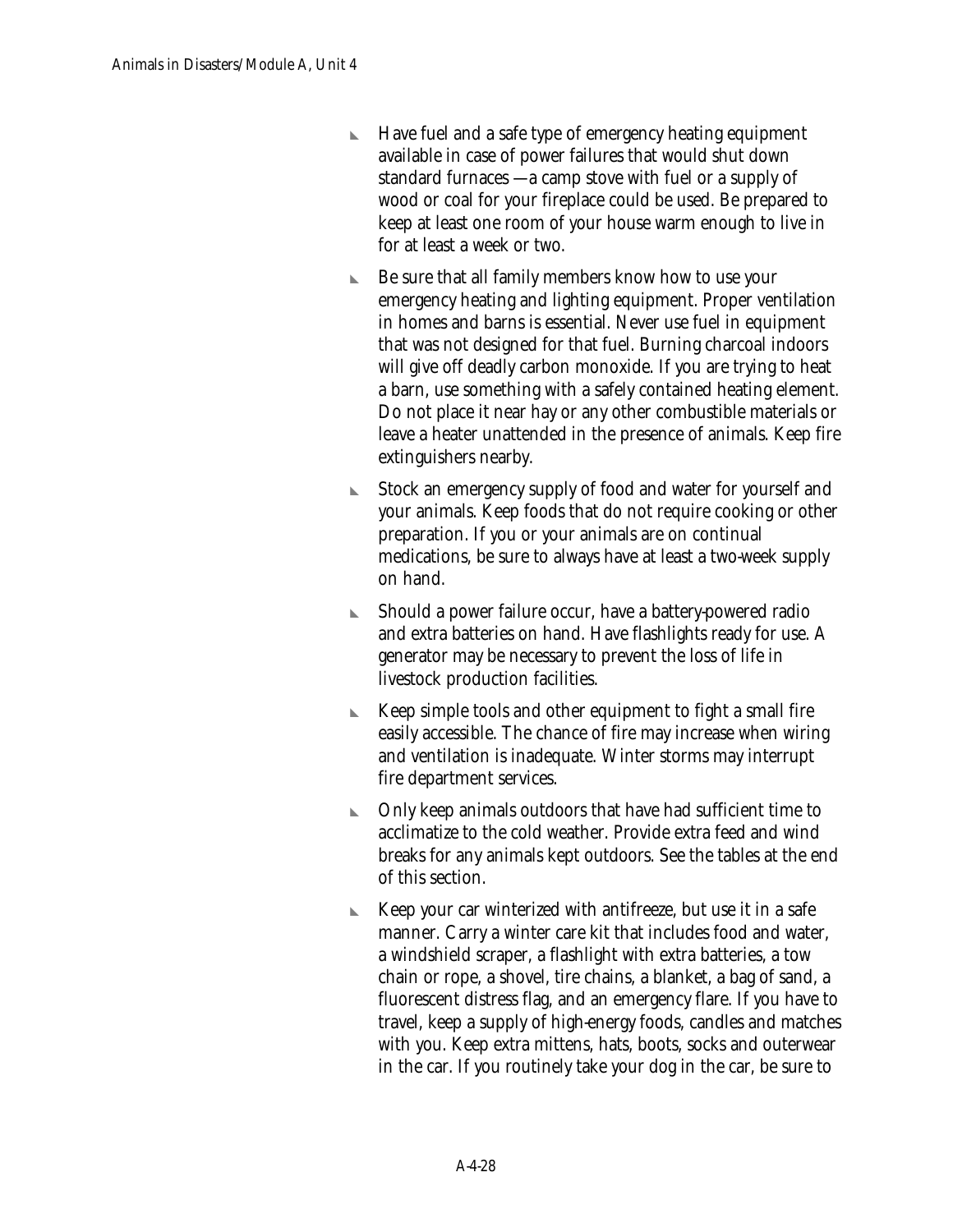| keep a leash in the car. Put extra blankets in the car to keep |  |  |
|----------------------------------------------------------------|--|--|
| the dog warm.                                                  |  |  |

| Response | Do not be fooled if a winter storm seems mild as it begins. Some<br>storms may take several hours to move into an area and may last for<br>several days. When responding to a winter storm, keep the following<br>guidelines in mind. |                                                                                                                                                                                                                                                                                                                                                                                                                                                                                                                                                                                                                                                                                                          |  |
|----------|---------------------------------------------------------------------------------------------------------------------------------------------------------------------------------------------------------------------------------------|----------------------------------------------------------------------------------------------------------------------------------------------------------------------------------------------------------------------------------------------------------------------------------------------------------------------------------------------------------------------------------------------------------------------------------------------------------------------------------------------------------------------------------------------------------------------------------------------------------------------------------------------------------------------------------------------------------|--|
|          |                                                                                                                                                                                                                                       | Cold weather itself, without any physical exertion, puts an<br>extra strain on your heart. If strenuous physical activity such as<br>shoveling snow, pushing a car, or even walking fast or far<br>through deep snow is added to your body's overworked<br>system, you risk serious or fatal results.                                                                                                                                                                                                                                                                                                                                                                                                    |  |
|          | Ы                                                                                                                                                                                                                                     | Avoid all unnecessary trips. If you are at home when a winter<br>storm strikes, plan to stay there. Keep all domestic animals<br>inside if possible. If they must be outdoors, be sure to provide<br>them with proper sheltering to keep them warm and dry.                                                                                                                                                                                                                                                                                                                                                                                                                                              |  |
|          | Ы                                                                                                                                                                                                                                     | If you must be outdoors, wear several layers of loose-fitting,<br>lightweight, protective clothing rather than a single layer of<br>thick clothing. Mittens are warmer than gloves. Hoods should<br>be worn to protect your head and face. Cover your mouth to<br>protect your lungs from the extremely cold air.                                                                                                                                                                                                                                                                                                                                                                                        |  |
|          | ь                                                                                                                                                                                                                                     | If you are traveling and your car breaks down or if you become<br>lost, decide what is the safest and best thing to do and do it<br>slowly and carefully. If you are stuck on a well-traveled road,<br>display a trouble signal. Turn on your flashing hazard lights,<br>raise the hood of your car, or hang a bright cloth from the<br>antenna or car window. Stay in your car and wait for help. Do<br>not leave your car to search for assistance unless you are<br>absolutely certain you can find help within 100 yards of your<br>car. It is very easy to become disoriented and lost during a<br>severe storm. If you have animals in the car, leave them in the<br>car while you go to get help. |  |
|          |                                                                                                                                                                                                                                       | While in your car awaiting assistance, take the following<br>precautions:                                                                                                                                                                                                                                                                                                                                                                                                                                                                                                                                                                                                                                |  |
|          |                                                                                                                                                                                                                                       | If you run your engine to keep warm, remember to keep<br>snow away from the exhaust pipe. Keep a window open<br>slightly to provide proper ventilation and protection from                                                                                                                                                                                                                                                                                                                                                                                                                                                                                                                               |  |

carbon monoxide poisoning.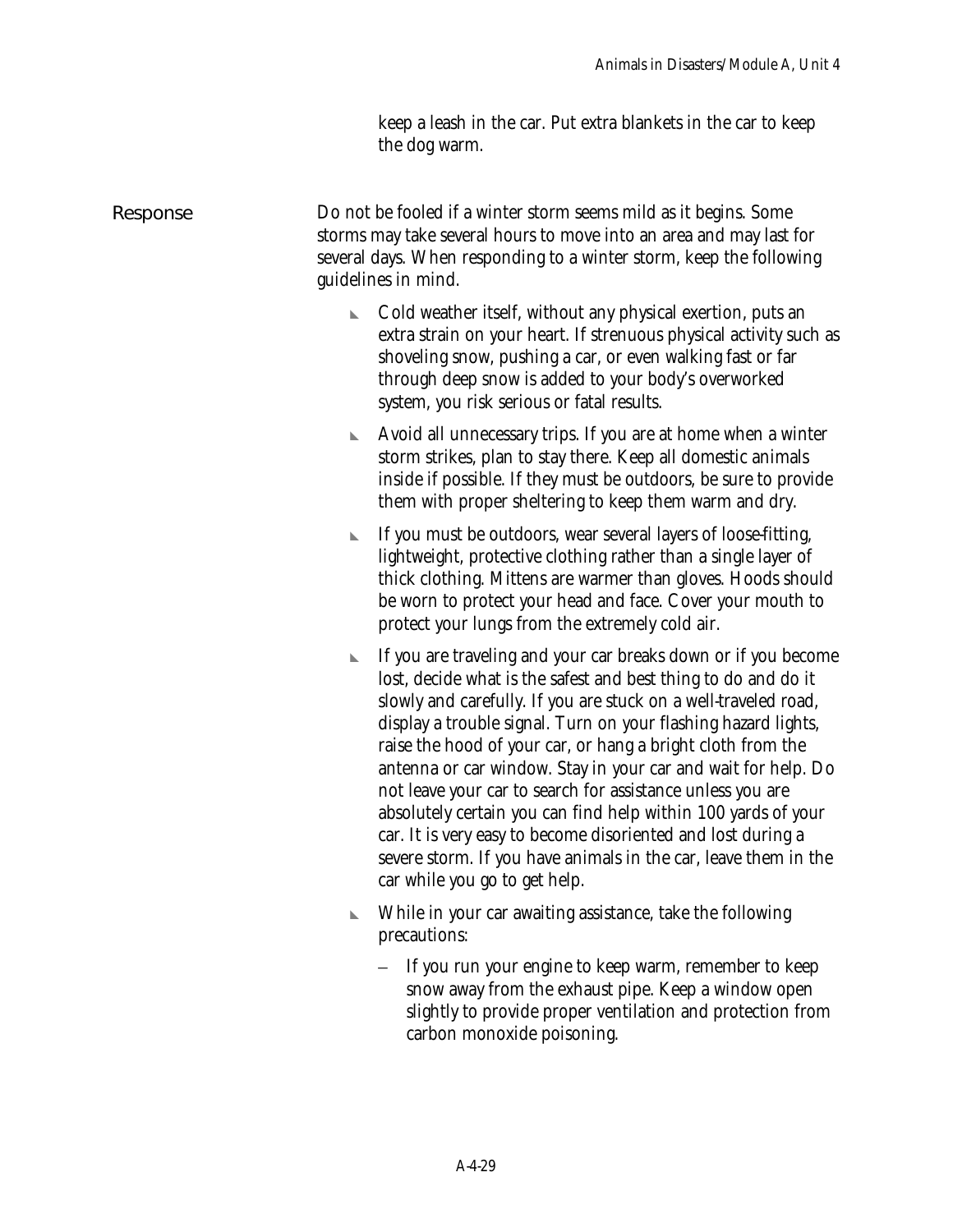- Do not let everyone in the car sleep at the same time.
- At night, turn on the inside dome light so work and rescue crews can spot you.

Recovery **If the storm lasts more than one or two days, there is an increased** possibility of utility failures and interruption of services. This can lead to extreme hardship and even death from extended exposure to cold temperatures. Animals that live outside require additional feed and owners must make sure that the animals have water available. Although some livestock and horses will eat snow and ice in the winter as a source of water, this varies among animals and cannot be relied upon for all animals.

> Use the following list of suggestions as you recover from a winter storm.

- $\blacktriangleright$  After the storm, check on your neighbors and their animals. Be sure they have proper heating and sufficient supplies to get them through the emergency.
- $\Box$  Check roofs of your house and barns for damage from heavy snow. Remove the snow to prevent the roof from collapsing.
- $\blacktriangleright$  Avoid overexertion while clearing snow by working slowly and taking frequent breaks, particularly if you become dizzy or tired.
- $\Box$  Check and replenish emergency provisions.

| Estimated lower critical temperature for beef cattle                                                                                  |             |                                      |  |  |
|---------------------------------------------------------------------------------------------------------------------------------------|-------------|--------------------------------------|--|--|
| Hair coat                                                                                                                             | Feed level  | Lower critical<br>temperature $(°F)$ |  |  |
| summer coat or wet                                                                                                                    | maintenance | 60                                   |  |  |
| fall coat                                                                                                                             | maintenance | 45                                   |  |  |
| winter coat                                                                                                                           | maintenance | 32                                   |  |  |
| heavy winter coat                                                                                                                     | maintenance | 19                                   |  |  |
| Adapted from Brownson R, Ames D. Winter Stress in Beef Cattle. Alberta Beef Herd<br>Management. Alberta Agriculture, Calgary, Canada. |             |                                      |  |  |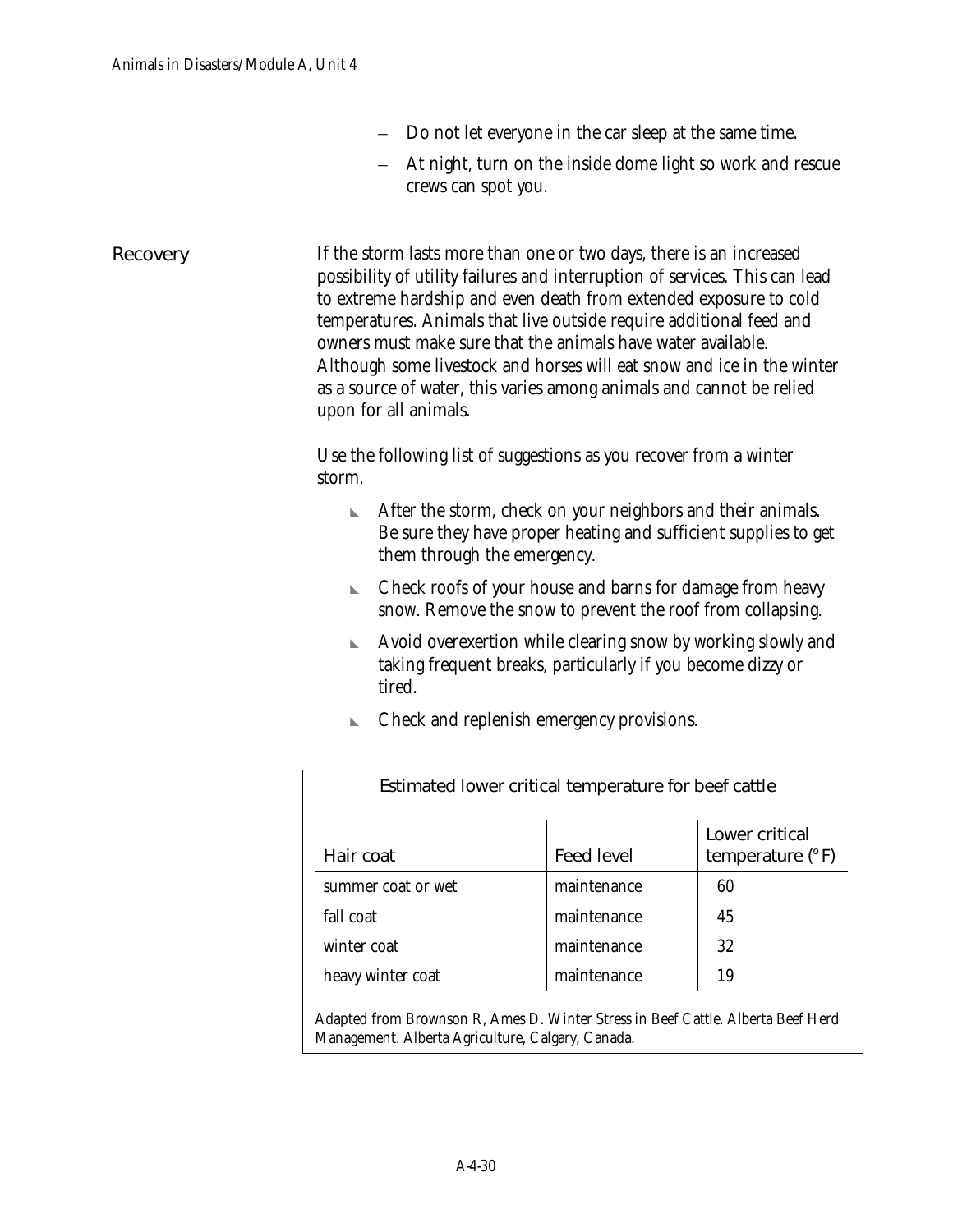| Feed requirements for livestock kept under various temperature ranges |                                   |                       |                                         |
|-----------------------------------------------------------------------|-----------------------------------|-----------------------|-----------------------------------------|
|                                                                       | Energy increase to be metabolized |                       |                                         |
| Deviation in <sup>o</sup> F below<br>critical temperature             | 1,000 lb.<br>pregnant cow         | 770 lb.<br>yearling   | 550 lb. cows gaining<br>1.5 lb. per day |
| $\overline{0}$                                                        | 0.0                               | 0.0                   | 0.0                                     |
| $\overline{5}$                                                        | 0.9                               | 1.0                   | 0.9                                     |
| 10                                                                    | 2.0                               | 1.9                   | 1.7                                     |
| 15                                                                    | 3.2                               | 2.8                   | 2.5                                     |
| 20                                                                    | 3.6                               | 3.7                   | 3.3                                     |
| 25                                                                    | 4.5                               | 4.6                   | 4.2                                     |
| 30                                                                    | 5.4                               | 5.5                   | 5.0                                     |
| 35                                                                    | 6.4                               | Above intake capacity | Above intake capacity                   |
| 40                                                                    | 7.3                               | Above intake capacity | Above intake capacity                   |

Adapted from Brownson R, Ames D. Winter Stress in Beef Cattle. Alberta Beef Herd Management. Alberta Agriculture, Calgary, Canada.

Recommendations for wind break requirements for livestock under winter conditions

- Wind has the most serious effects on livestock performance. Cold by itself has little influence on feed performance, particularly for animals on full feed.
- $\blacktriangleright$  Wind and snow must always be considered as a joint problem.
- $\blacktriangleright$  Simple shelters, sheds and wind break fences are essential.
- Porous fences of 80 percent density offer the best wind protection for about 75 to 100 ft downwind.
- $\blacktriangleright$  Solid fences provide the best snow barrier, because 90 percent of drifting snow moves within one foot of the ground.
- $\blacktriangleright$  Buildings should be separated by at least 30 to 50 feet to prevent snowdrifts developing between them.

Adapted from Publication 1461. Snow and wind control for farmstead and feedlot. Agriculture Canada. Calgary, Canada, 1978.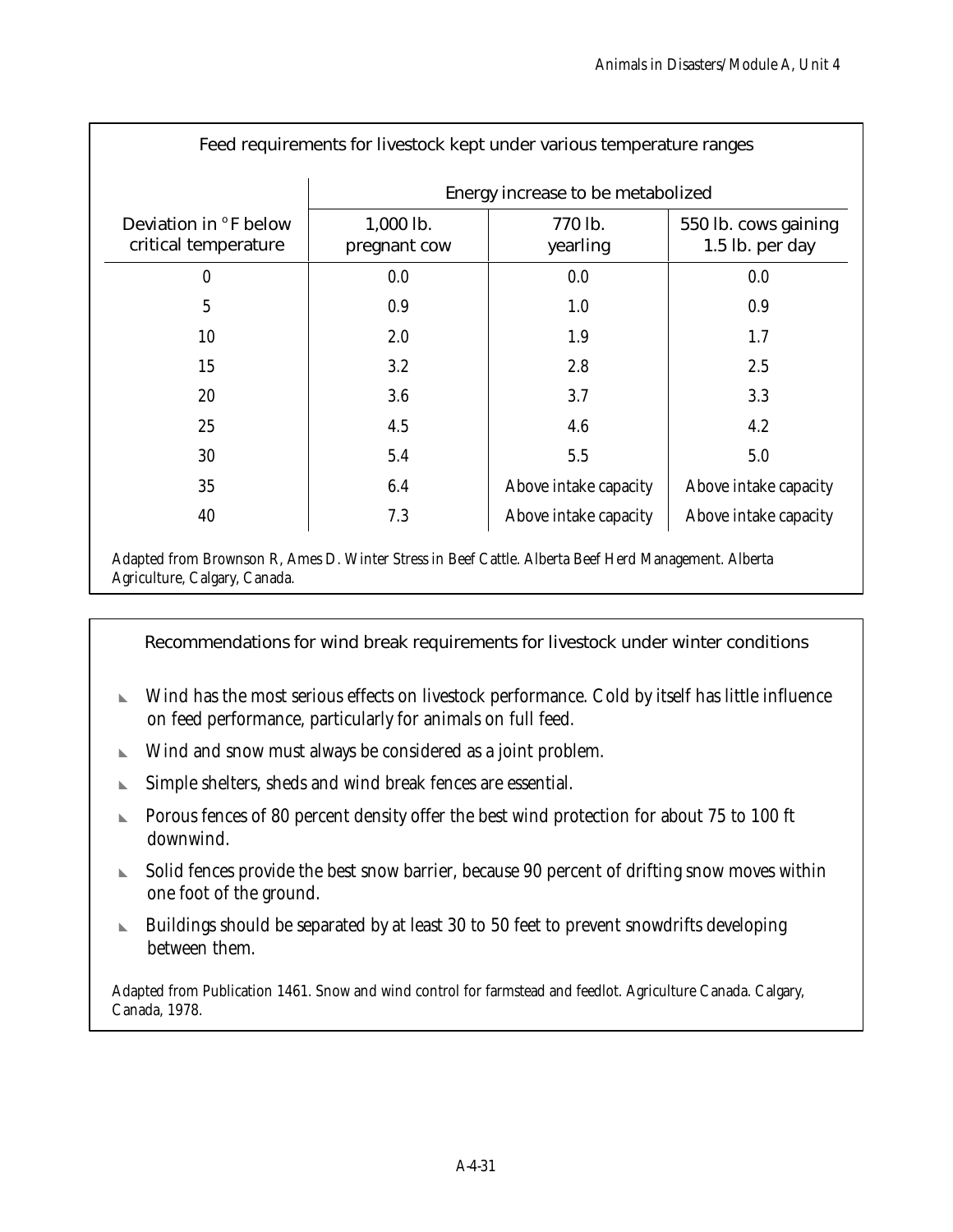## LEARNING CHECK – WHAT HAVE YOU LEARNED ABOUT WINTER STORMS? 1

This activity is designed to assess your understanding of the information presented in this unit. **Directions:** Answer the questions – use the Answer Key in Unit 10 to check your answers.

#### True or False

- 1. A single layer of thick clothing offers the greatest protection if you must be outdoors during a winter storm.
- 2. Winter storms may start deceptively mild, and escalate into severe weather within a few hours.
- 3. Snow may be used as a supplement to fresh water for some animals.
- 4. Burning charcoal in a fireplace is a good method for keeping warm during winter storms.
- 5. Access to farms may be compromised for many weeks in winter storms.
- 6. Cold weather itself does not put extra strain on a person's heart; therefore adding strenuous physical activity during these times is not a problem.
- 7. Nutritional requirements for livestock remain the same during cold weather.

- 8. Which of the following describes moisture falling from clouds and immediately freezing upon impact?
	- a. Blizzard c. Ice storm
	- b. Heavy snowstorm d. Winter storm
- 9. Which type of information is issued when severe winter weather conditions are expected.
	- a. Winter storm watch c. Heavy snow warning
	- b. Winter storm warning d. Blizzard warning
- 10. Which type of information is issued when large amounts of falling or blowing snow and winds of 35 mph are expected for several hours?
	- a. Winter storm watch c. Heavy snow warning
	- b. Winter storm warning d. Blizzard warning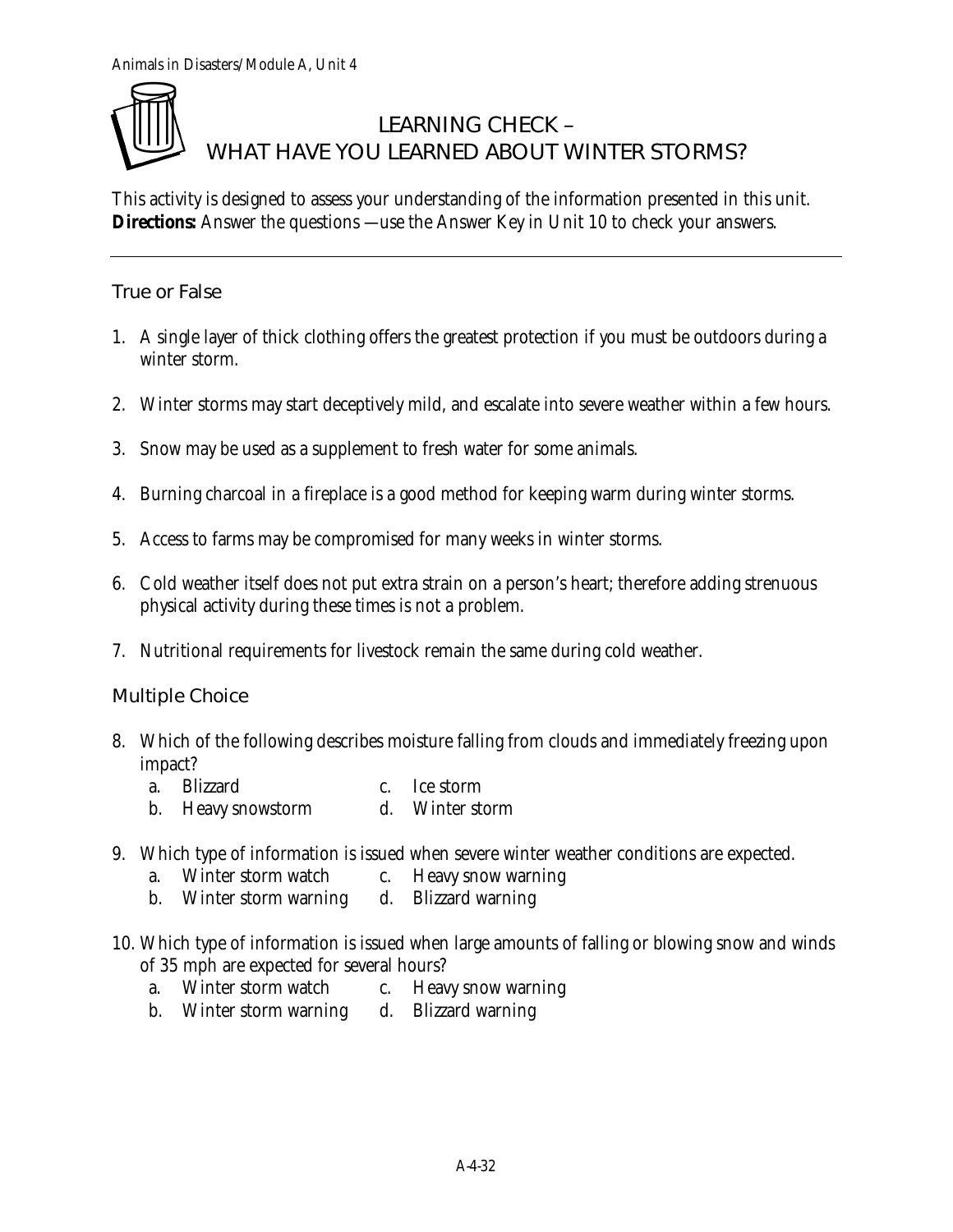| Drought and<br><b>Extreme Heat</b> |    | A drought occurs when there is no substantial rainfall for a long period<br>of time. Since different areas of the country receive widely differing<br>amounts of rainfall, the amount of time it takes for drought conditions<br>to develop varies.                                                                                                                              |
|------------------------------------|----|----------------------------------------------------------------------------------------------------------------------------------------------------------------------------------------------------------------------------------------------------------------------------------------------------------------------------------------------------------------------------------|
|                                    |    | Extreme heat is defined as temperatures 10 degrees or more above the<br>average high temperature, lasting for several weeks. Throughout the<br>country, extreme heat conditions vary. When drought and extreme<br>heat occur at the same time, the conditions can be very dangerous.                                                                                             |
|                                    |    | Local community officials will alert you through your local newspaper,<br>radio station, or television station when drought and extreme heat<br>conditions exist in your area. Although extreme heat conditions are<br>easily recognized, drought conditions often develop slowly and can<br>only be tracked through local weather advisories.                                   |
| Mitigation                         |    | The following guidelines will help you mitigate the effects of a drought<br>or extreme heat hazard.                                                                                                                                                                                                                                                                              |
|                                    | K. | Practice personal water conservation measures to avoid<br>depletion of water supplies both before and during periods of<br>extended drought. If you are a farmer, consider establishing<br>alternative sources and supplies of water for your crops and<br>your animals.                                                                                                         |
|                                    | K. | Conserve electricity. During periods of heat and drought,<br>people use a lot of power for air conditioning. Excessive drain<br>on the community's energy supply could lead to another<br>emergency, such as a power shortage or outage. Insulating your<br>home will reduce the demand for air conditioning. Keeping<br>the thermostat set to 78 F will also reduce energy use. |
|                                    | Ы  | For large animals, consider creating artificial shade and<br>installing humidifiers to keep animals cool.                                                                                                                                                                                                                                                                        |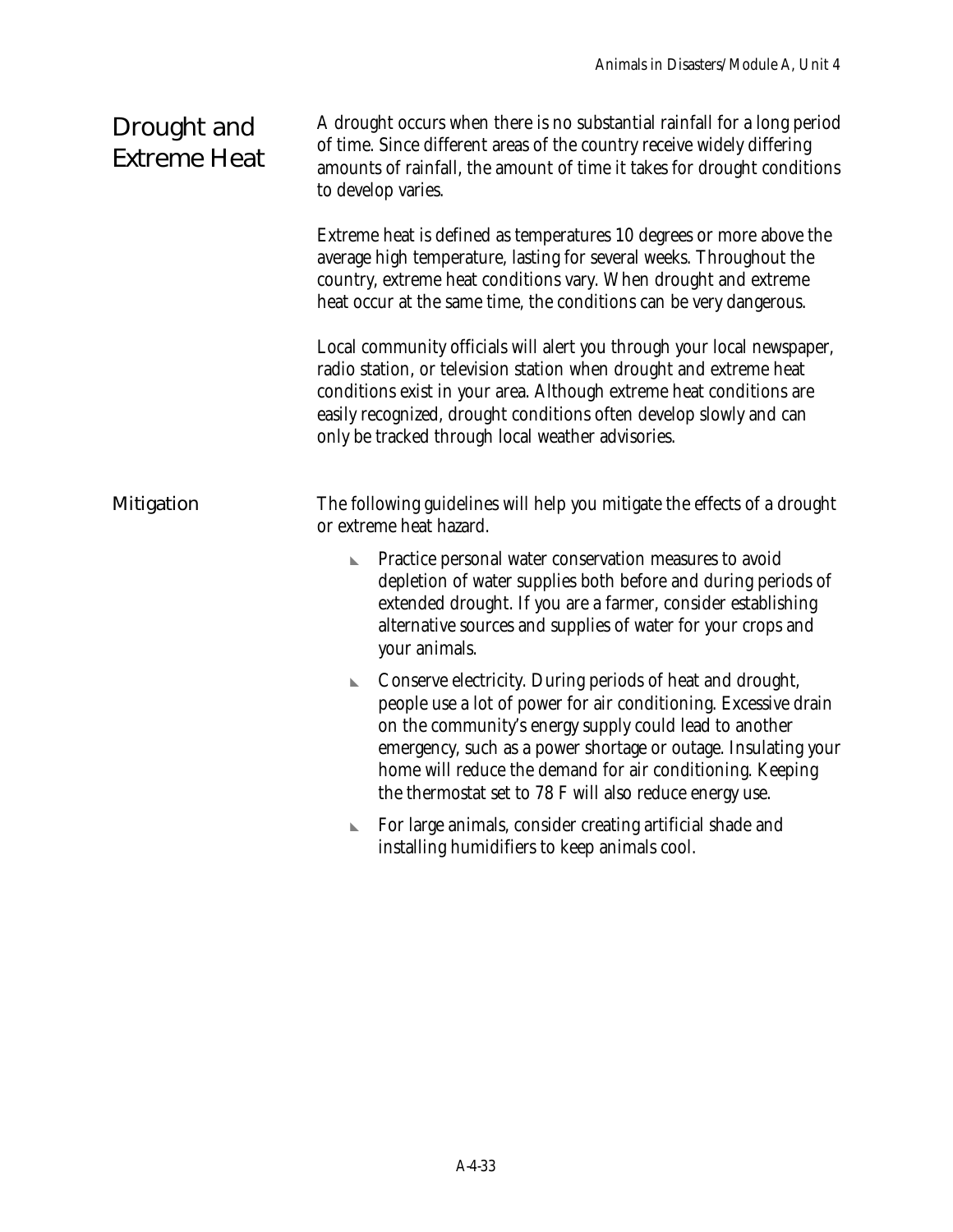| Preparedness | All family members should learn to recognize heat impairment<br>symptoms and administer appropriate first aid for animals. Causes of<br>heat stroke or hyperthermia in pets are:                                                                                                                                                                                                                                                |  |  |
|--------------|---------------------------------------------------------------------------------------------------------------------------------------------------------------------------------------------------------------------------------------------------------------------------------------------------------------------------------------------------------------------------------------------------------------------------------|--|--|
|              | Being left in parked cars (the most common reason),<br>ь                                                                                                                                                                                                                                                                                                                                                                        |  |  |
|              | Lack of appropriate shelter for an animal outdoors,<br>ь                                                                                                                                                                                                                                                                                                                                                                        |  |  |
|              | Animals not acclimated to the heat, and                                                                                                                                                                                                                                                                                                                                                                                         |  |  |
|              | Excessive exercise in hot and humid weather.                                                                                                                                                                                                                                                                                                                                                                                    |  |  |
|              | Never leave your pet in a parked car in the heat of the summer. Even<br>with the window open, pets can quickly suffer heat stroke and die.                                                                                                                                                                                                                                                                                      |  |  |
| Response     | The signs of heat stress in animals are identified below.                                                                                                                                                                                                                                                                                                                                                                       |  |  |
|              | Excessive panting or difficulty breathing,<br>ь                                                                                                                                                                                                                                                                                                                                                                                 |  |  |
|              | Body temperature 104 F or above,                                                                                                                                                                                                                                                                                                                                                                                                |  |  |
|              | Collapse,<br>ь                                                                                                                                                                                                                                                                                                                                                                                                                  |  |  |
|              | Increased heart and respiratory rate,<br>N                                                                                                                                                                                                                                                                                                                                                                                      |  |  |
|              | Salivation, and<br>ь                                                                                                                                                                                                                                                                                                                                                                                                            |  |  |
|              | Depression, stupor.                                                                                                                                                                                                                                                                                                                                                                                                             |  |  |
|              | In addition to recognizing the signs of heat stress in animals, follow<br>these guidelines when responding during periods of drought and<br>extreme heat.                                                                                                                                                                                                                                                                       |  |  |
|              | Keep animals in areas where they have access to shade.<br>ь                                                                                                                                                                                                                                                                                                                                                                     |  |  |
|              | Provide animals with plenty of water. Hosing off an animal<br>periodically will also help to cool it.                                                                                                                                                                                                                                                                                                                           |  |  |
|              | Do not exercise animals when it is especially hot outside, e.g.<br>playing Frisbee, jogging or riding. If you have to work with<br>animals, provide regular rest periods. This allows the body's<br>natural cooling system to work. A few minutes of sweat-free<br>rest every hour will help restore physical and mental energy.<br>Animals often are willing to please their owners to the point of<br>endangering themselves. |  |  |
|              | Since dogs don't sweat, dogs must be allowed to pant to<br>ь<br>dissipate heat. Do not encourage them to carry objects in their<br>mouths if they are hot.                                                                                                                                                                                                                                                                      |  |  |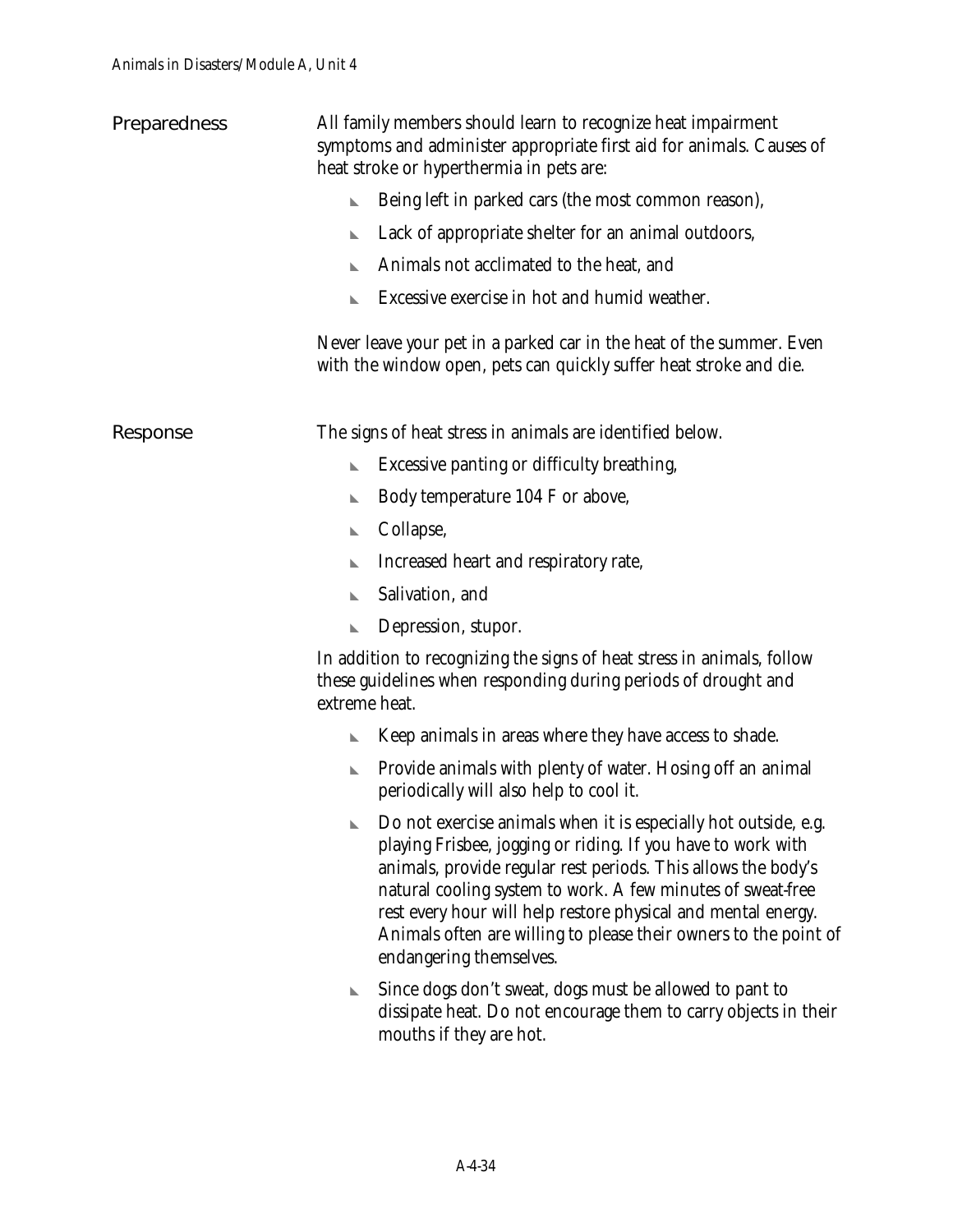|          | Do not dress animals with vests, blankets and other clothing-<br>type materials that would prevent them from sweating.                                                                                                                                                                                                                                                                                                                                                                                                                                                                            |
|----------|---------------------------------------------------------------------------------------------------------------------------------------------------------------------------------------------------------------------------------------------------------------------------------------------------------------------------------------------------------------------------------------------------------------------------------------------------------------------------------------------------------------------------------------------------------------------------------------------------|
|          | Animals in cages require special attention because the<br>ь<br>ventilation may not be very good. Provide caged animals with<br>extra ventilation.                                                                                                                                                                                                                                                                                                                                                                                                                                                 |
|          | Provide plenty of fresh cool water for all animals to drink.<br>Ы<br>Offer it in a shady place as some species may not venture into<br>the sun if it is very hot.                                                                                                                                                                                                                                                                                                                                                                                                                                 |
|          | Be sure to provide salt licks for animals that require them<br>ь<br>regularly.                                                                                                                                                                                                                                                                                                                                                                                                                                                                                                                    |
| Recovery | A prolonged drought can have a serious economic impact on a<br>community. Agricultural production can be severely reduced by loss of<br>crops or livestock, resulting in food shortages. Increased demand for<br>water and electricity can result in shortages of these resources. When<br>combined with extreme heat, droughts can make life very difficult,<br>especially if the situation lasts for a long time. Droughts are probably<br>the largest cause of death in livestock throughout the world.<br>Follow these guidelines when recovering from extreme heat or drought<br>conditions. |
|          | Continue to conserve water even after the drought appears to<br>have ended.                                                                                                                                                                                                                                                                                                                                                                                                                                                                                                                       |
|          | If you own a farm and your crop is lost, contact the county<br>$\mathbf{h}_i$<br>Farmer's Home Administration Office for disaster assistance<br>information.                                                                                                                                                                                                                                                                                                                                                                                                                                      |
|          | Avoid any activities that could precipitate fires. As the forest<br>ь<br>dries up, debris falls on the forest floor. Trees become prone<br>to fire, even from the slightest spark.                                                                                                                                                                                                                                                                                                                                                                                                                |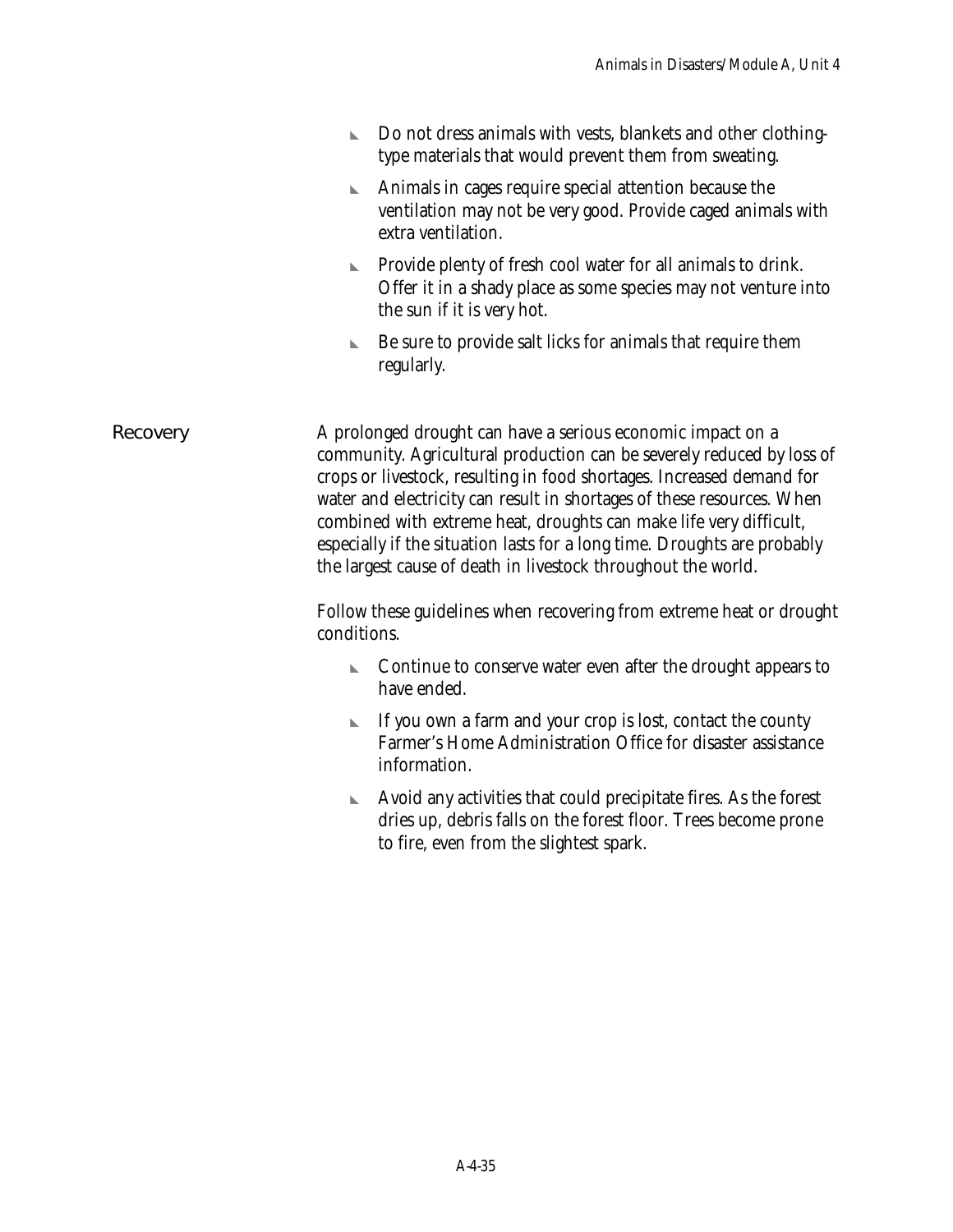

## LEARNING CHECK – WHAT HAVE YOU LEARNED ABOUT HEAT AND DROUGHT?

This activity is designed to assess your understanding of the information presented in this unit. **Directions:** Answer the questions – use the Answer Key in Unit 10 to check your answers.

### True or False

- 1. If they are provided with plenty of water to drink, it is safe to exercise animals when it is extremely hot outside.
- 2. Animals should be offered a shady place to drink water in hot weather.
- 3. Dogs sweat to dissipate heat.
- 4. If you have to work with animals in extreme heat, you should provide regular rest periods for the animals.
- 5. Animals that regularly require salt licks should not be provided with them during periods of extreme heat or drought.
- 6. Hosing off animals periodically is a good method to help cool them off in hot weather.
- 7. As long as a window is partly rolled down, it is safe to leave pets in parked cars in the summer.
- 8. A prolonged drought can result in food shortages for people and animals.

- 9. Which of the following is a sign of heat stress in animals?
	- a. Excessive agitation
	- b. Slowed heart and respiratory rate
	- c. Body temperature greater than 104 F
	- d. Lack of panting and little salivation
- 10. Extreme heat is defined as degrees above the average high temperature.
	- a. 5 c. 15 b. 10 d. 20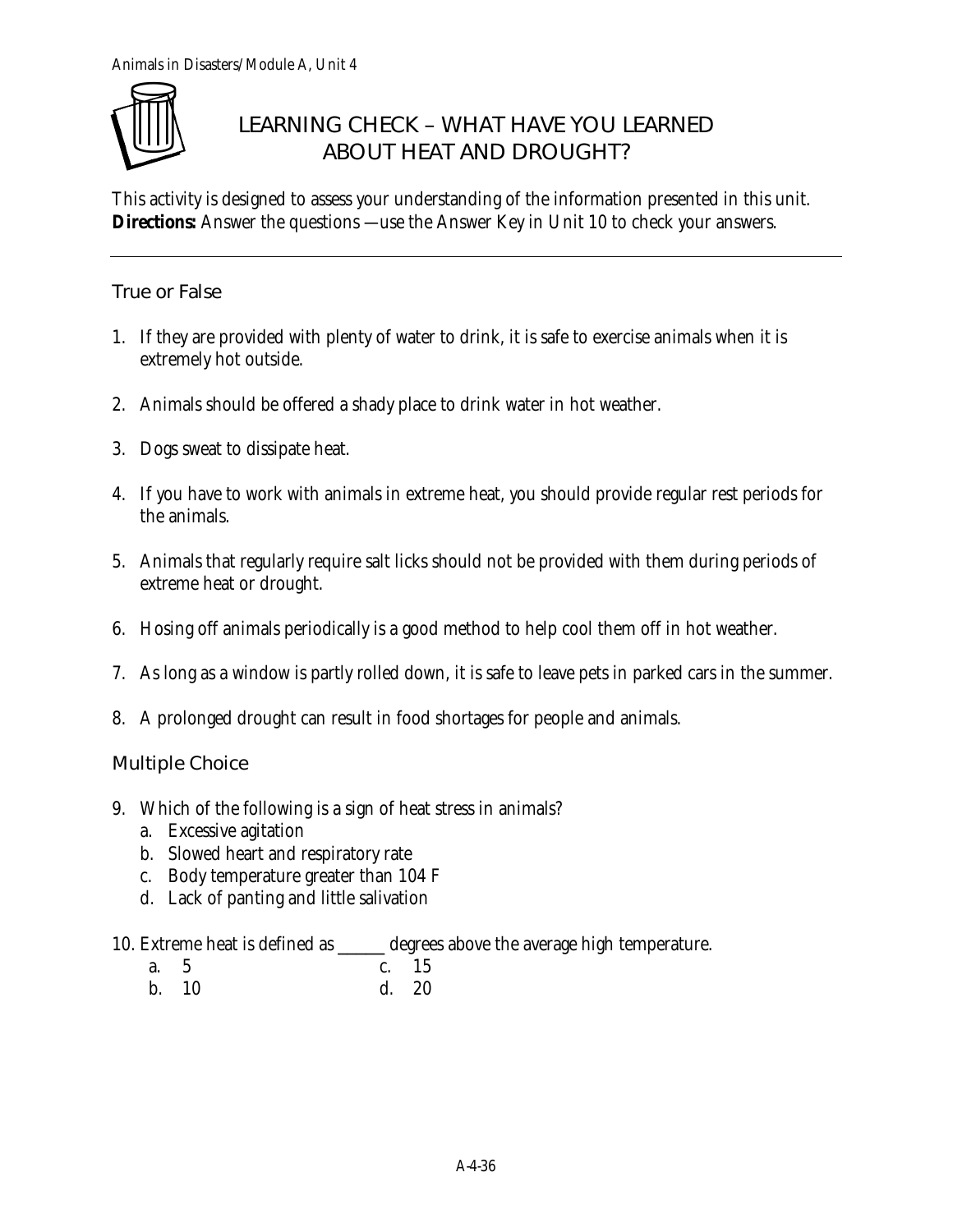| <b>Wildfires</b> | A wildfire is any instance of uncontrolled burning in grasslands, brush,<br>or woodlands. Wildfires destroy property and valuable natural<br>resources, and may threaten the lives of people and animals.                                                                                                                                                                                                                     |  |
|------------------|-------------------------------------------------------------------------------------------------------------------------------------------------------------------------------------------------------------------------------------------------------------------------------------------------------------------------------------------------------------------------------------------------------------------------------|--|
|                  | Wildfires pose an increasing threat to the residential United States. In<br>1987, 53,000 fires consumed more than two million acres. By October<br>1988, almost 70,000 fires had claimed more than four million acres.<br>The increase in fires is the result of population growth in rural<br>communities and in the wild land/urban interface.                                                                              |  |
|                  | Wildfires can occur at any time of the year, but usually occur during<br>hot, dry weather. Wildfires are usually signaled by dense smoke which<br>may fill the air for miles around. The National Weather Service, U.S.<br>Forest Service, and State forestry agencies combine to give wildfire<br>probability forecasts. Local radio and television stations broadcast<br>information and warnings on local fire conditions. |  |
| Mitigation       | There are many actions you can take to mitigate the effects of wildfires.<br>Many of these are listed to follow.                                                                                                                                                                                                                                                                                                              |  |
|                  | Use only fire-resistant materials on the exterior of your home<br>or barn, including the roof, siding, decking, and trim.                                                                                                                                                                                                                                                                                                     |  |
|                  | Consider installing sprinkler systems for buildings on your<br>Ы<br>property, and lawn sprinkler systems outdoors.                                                                                                                                                                                                                                                                                                            |  |
|                  | When constructing pools and ponds, make them accessible to<br>fire equipment $-$ they may serve as a source of water for<br>fighting wildfires.                                                                                                                                                                                                                                                                               |  |
|                  | Have hoses that are long enough to reach all parts of your<br>building.                                                                                                                                                                                                                                                                                                                                                       |  |
|                  | Use fire carefully and wisely so that you do not cause a<br>wildfire. Teach family members and employees safe practices.                                                                                                                                                                                                                                                                                                      |  |
|                  | Keep your chimney clean and install a spark arrestor.                                                                                                                                                                                                                                                                                                                                                                         |  |
|                  | Avoid open burning during dry weather. Store firewood away<br>ь<br>from your home and barns.                                                                                                                                                                                                                                                                                                                                  |  |
|                  | Store hay, sawdust, or straw in a building separate from where<br>⊾<br>animals are housed. This is especially important during the<br>summer when freshly cured hay can suddenly ignite from<br>spontaneous combustion.                                                                                                                                                                                                       |  |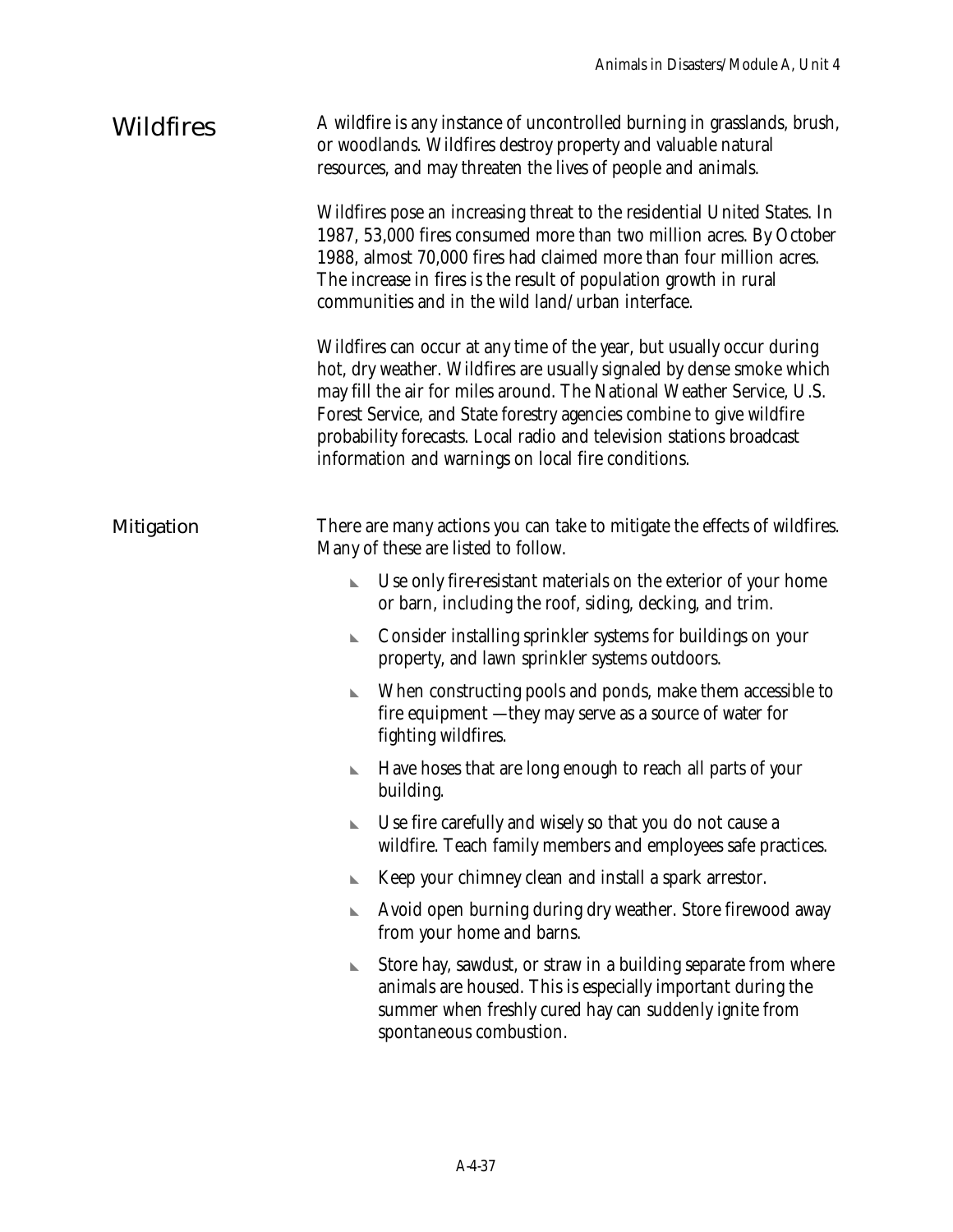|              |            | Be extremely careful with open flame when shoeing horses or<br>welding.                                                                                                                                                                                                                                                    |
|--------------|------------|----------------------------------------------------------------------------------------------------------------------------------------------------------------------------------------------------------------------------------------------------------------------------------------------------------------------------|
|              | Ы          | Gas and other hazardous materials should be stored in<br>separate buildings from animals.                                                                                                                                                                                                                                  |
|              | Ы          | To reduce the risk of structural fires, make sure that the wiring<br>in your barn is in good condition. Rodents can chew through<br>the wiring, putting the barn at risk for fire. Keep all areas<br>around your barn free of cobwebs.                                                                                     |
| k.           |            | Clear leaves and other vegetation off roof surfaces and out of<br>gutters regularly. Meet local fire code requirements by clearing<br>brush away from all structures.                                                                                                                                                      |
|              | N          | Implement and enforce no smoking policies on your property.                                                                                                                                                                                                                                                                |
|              | ь          | Teach all personnel working with animals where the fire<br>extinguishers are and how to use them. Practice a fire drill<br>every month throughout the fire season.                                                                                                                                                         |
| Preparedness | wildfires. | The following list outlines steps that you can take to prepare for                                                                                                                                                                                                                                                         |
|              | k.         | Learn to recognize dangerous fire conditions and consult with<br>your local fire department on how to improve the safety of<br>your house and barns.                                                                                                                                                                       |
|              | Ы          | Provide wide spacing between trees. Cut back vegetation<br>overhanging any building.                                                                                                                                                                                                                                       |
|              | k.         | Clear vegetation, including dead brush, from around your<br>house or barn to serve as a fire break. Fire breaks should be at<br>least 30 feet wide for all structures and 75 feet wide for homes<br>built in pine forests.                                                                                                 |
|              | ь          | Use fire-resistant plants on your property. Check with local<br>fire officials or a nursery about the best species for your area.                                                                                                                                                                                          |
|              | ь          | Plan several evacuation routes with your animals in case fires<br>block your escape. If you have horses or livestock, make<br>arrangements ahead of time for a place to temporarily relocate<br>them. Fairgrounds, parks, racetracks, large animal shelters, or<br>with family or friends may be options available to you. |
|              | N          | Make sure your trailer is in good condition and keep the gas<br>tank of your car and truck filled. If you do not have enough<br>trailers, identify who else could help you evacuate. Practice                                                                                                                              |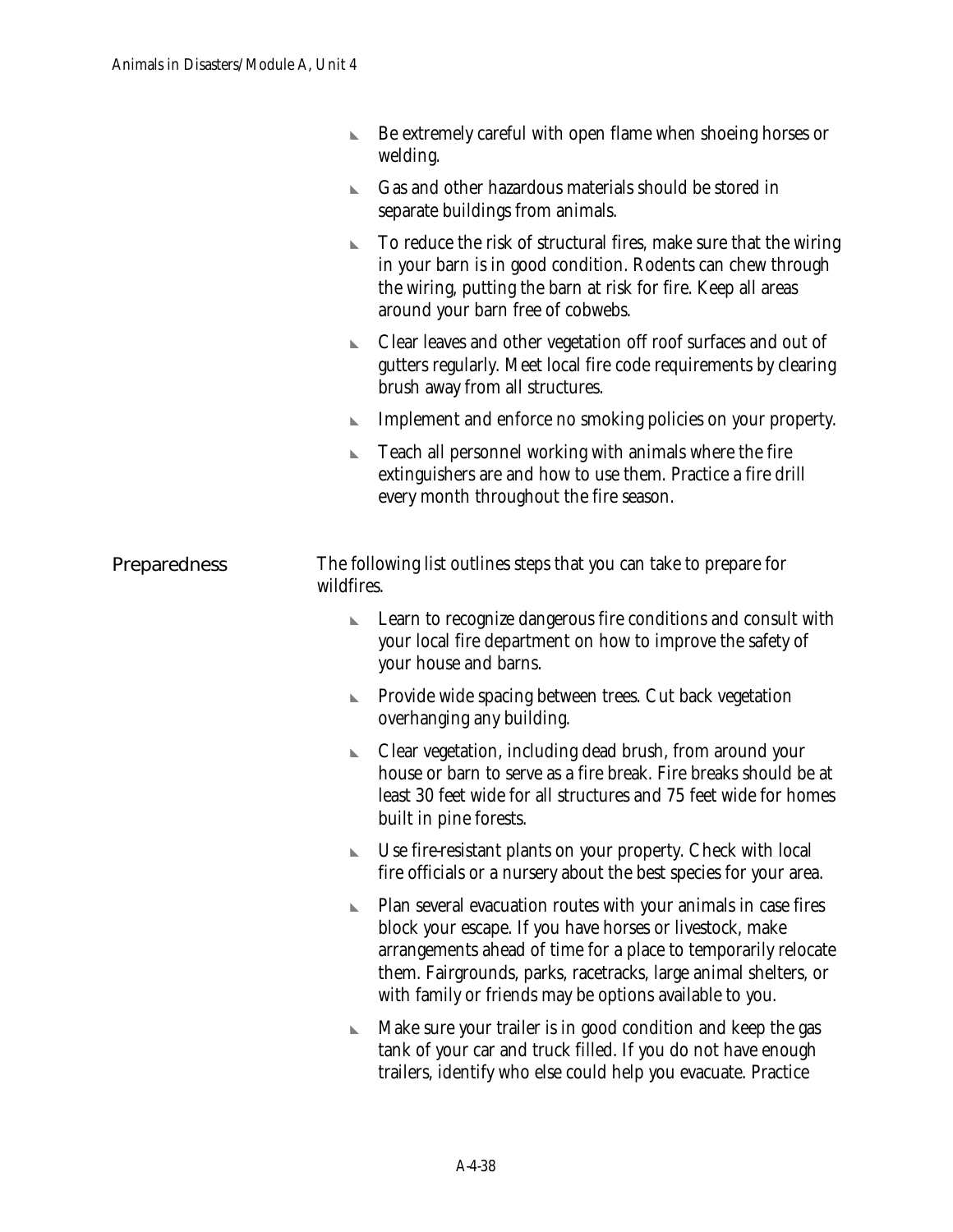|          | your buddy system, teach your horse how to load into a trailer,<br>and practice your evacuation routes.                                                                                                                                                                                                                                                                                                                                                                                                                             |
|----------|-------------------------------------------------------------------------------------------------------------------------------------------------------------------------------------------------------------------------------------------------------------------------------------------------------------------------------------------------------------------------------------------------------------------------------------------------------------------------------------------------------------------------------------|
|          | Purchase rope or leather halters for horses and livestock<br>K.<br>because nylon halters can melt when they heat up in a fire.<br>This may lead to deep burn wounds on the animal.                                                                                                                                                                                                                                                                                                                                                  |
|          | Have fire tools handy at your home and in your barn: a ladder,<br>K.<br>garden hoses, fire extinguishers, gas-operated water pumps,<br>shovels, rakes, and buckets.                                                                                                                                                                                                                                                                                                                                                                 |
|          | Keep your horses' tetanus vaccinations current.<br>Ы                                                                                                                                                                                                                                                                                                                                                                                                                                                                                |
| Response | Use the following list to guide your actions when responding to a<br>wildfire.                                                                                                                                                                                                                                                                                                                                                                                                                                                      |
|          | Place a sprinkler on the roofs and anything else that might be<br>K.<br>damaged by fire to wet down the surfaces. Be sure that your<br>efforts do not jeopardize the water supply and pressure needed<br>by firefighters.                                                                                                                                                                                                                                                                                                           |
|          | If officials evacuate your area, leave immediately. Fires can<br>K.<br>spread rapidly and unpredictably. If you have large numbers of<br>animals, horses, or livestock, it will take a much longer time to<br>evacuate these animals. If you are evacuating horses when the<br>fire is close, it may help to temporarily place a blindfold over<br>their eyes. Place pieces of cloth around the horses' nostrils to<br>reduce the inhalation of smoke. Wet the horses' tails and<br>manes and remove blankets on the horses' backs. |
|          | If you are unable to take animals with you, do not leave them<br>K.<br>confined. If you have horses and livestock, let them out of the<br>barn and close all the doors. A horse may run back into a<br>burning barn if it gets frightened. Turn off the power and gas<br>and disconnect any electrical fences so that animals will not<br>injure themselves trying to escape. (These recommendations<br>are for livestock, poultry and other types of animals; house<br>pets should be leashed/crated and taken with you.)          |
|          | If you are on an outing in the woods when a fire breaks out,<br>$\mathbf{h}$<br>note the weather conditions and wind direction. Determine<br>the direction of the fire and plan your escape routes in other<br>directions. If you had a campfire burning, be sure to<br>extinguish it before leaving. As you leave the area, be cautious<br>of wild animals crossing the road.                                                                                                                                                      |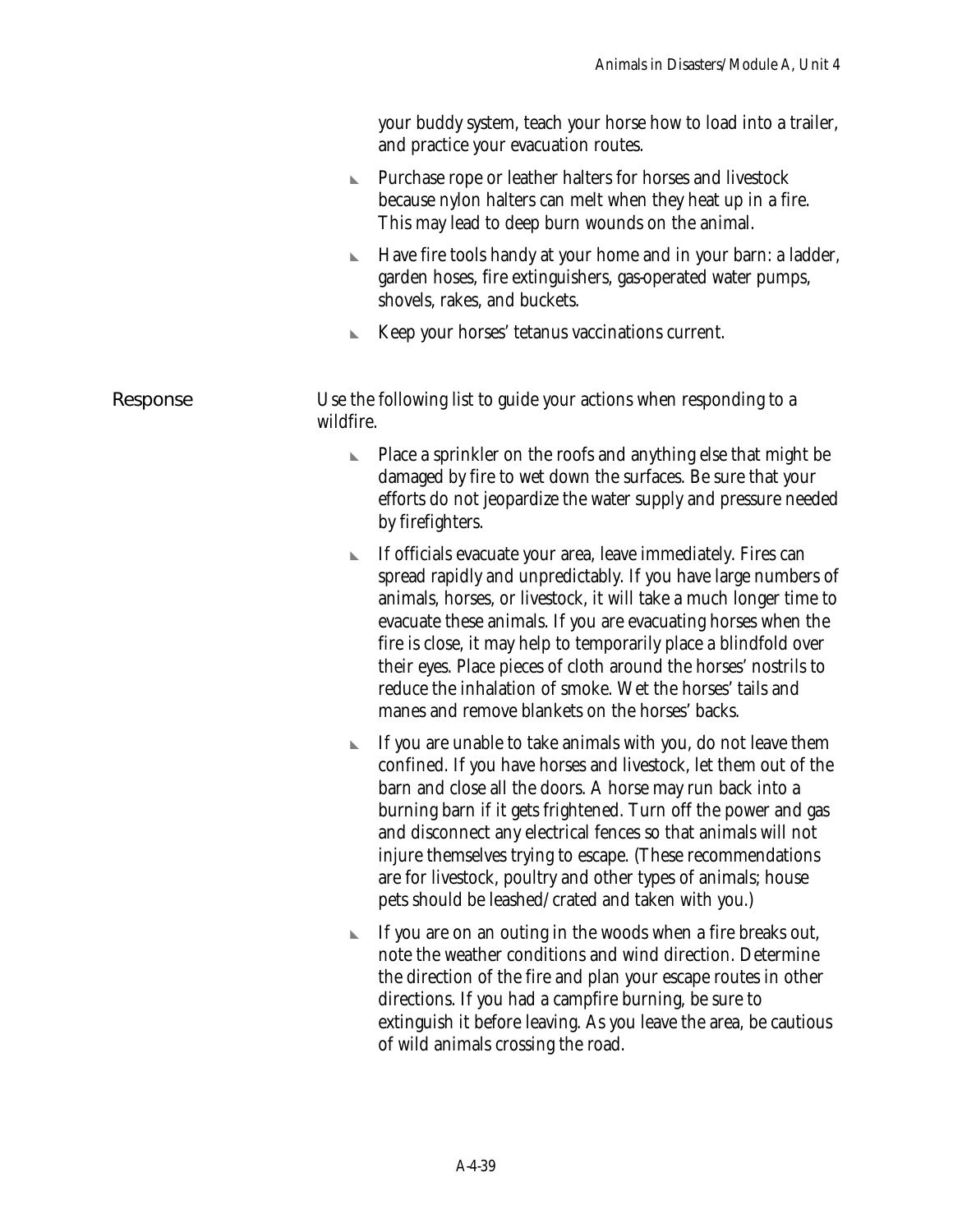| Recovery |    | The following list provides suggested actions during the recovery phase<br>of a wildfire emergency.                                                                                                                                                                                                                                                                          |
|----------|----|------------------------------------------------------------------------------------------------------------------------------------------------------------------------------------------------------------------------------------------------------------------------------------------------------------------------------------------------------------------------------|
|          | Ы  | Consult with your insurance agent and have damages assessed<br>as soon as possible. Take pictures or a video of damages.                                                                                                                                                                                                                                                     |
|          | Ы  | Wildfires can leave scorched and barren land, reducing grazing<br>land for livestock. This land may take many years or decades to<br>return to its previous condition. Major fires can destroy<br>ground cover, which leads to erosion.                                                                                                                                      |
|          | ь  | The most common cause of death in fires and in the days<br>afterward are complications from smoke inhalation. All<br>animals exposed to fire should be monitored for smoke<br>inhalation pneumonia. A veterinarian should be consulted<br>immediately for any burn injuries. Burn injuries can be<br>difficult and expensive to treat. They often require intensive<br>care. |
|          | ь  | Care must be taken in re-entering burned areas. There may be<br>hot spots that could flare up without warning. Partially burned<br>structures and trees can be very unstable, and may suddenly<br>fall over. Do not tie animals to burned trees. Don't allow<br>animals into areas where there may be ash pits (root systems<br>that have burned underground).               |
|          | N. | Check any areas where animals and people will be for<br>dangerous debris - use a metal detector. Consult medical<br>personnel about tetanus vaccinations for your family and<br>animals.                                                                                                                                                                                     |
|          | ь  | Debris from burned buildings should be removed before<br>animals re-enter the area. Metal pipes heated during a fire may<br>be coated with toxic residues from the heat damaged<br>galvanized components. If this occurs to your pasture fences,<br>they need to be cleaned before any animals come in contact<br>with them.                                                 |
|          | ь  | Replant burned forests quickly and efficiently to reduce the<br>soil erosion. Ask your State forestry commission for guidelines.<br>Landslides, mud flows, and floods can follow wildfires due to<br>vegetation damage.                                                                                                                                                      |
|          |    |                                                                                                                                                                                                                                                                                                                                                                              |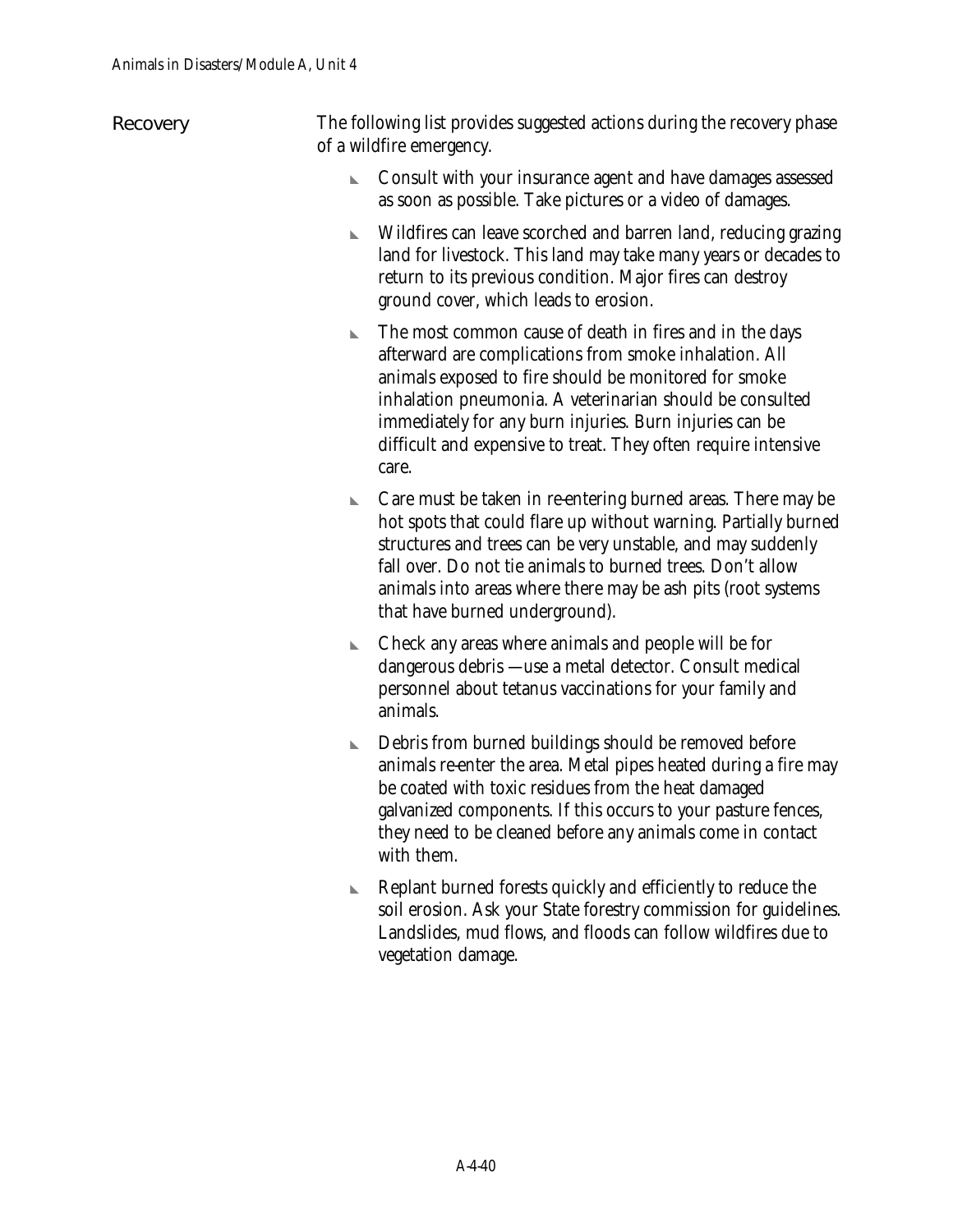

## LEARNING CHECK – WHAT HAVE YOU LEARNED ABOUT WILDFIRES

This activity is designed to assess your understanding of the information presented in this unit. **Directions:** Answer the questions – use the Answer Key in Unit 10 to check your answers.

#### True or False

- 1. Wildfires are primarily caused by population growth among animals.
- 2. One way to decrease the chance of barn fires is the implementation and enforcement of no smoking policies.
- 3. Sources of water to fight wildfires could include pools and farm ponds.
- 4. Animals recover quickly from burn injuries and usually do not require veterinary care.
- 5. If you have installed sprinkler systems, it is not necessary to evacuate from a wildfire when officials ask that you do so.
- 6. Areas around burned buildings may contain debris that is hazardous to animals.
- 7. Vegetation damage caused by wildfires creates a flood risk.
- 8. It is the natural instinct of horses to flee from fire; therefore, you do not need to worry about them returning to a burning barn.

- 9. Which of the following is the most common cause of animal death in fires?
	- a. Complications from smoke inhalation
	- b. Tetanus from stepping on debris
	- c. Burn injuries
	- d. Viral infection
- 10. Wildfires can occur at any time during the year, but most often occur when conditions are:
	- a. Hot and humid c. Cool and humid
	- b. Hot and dry d. Cool and dry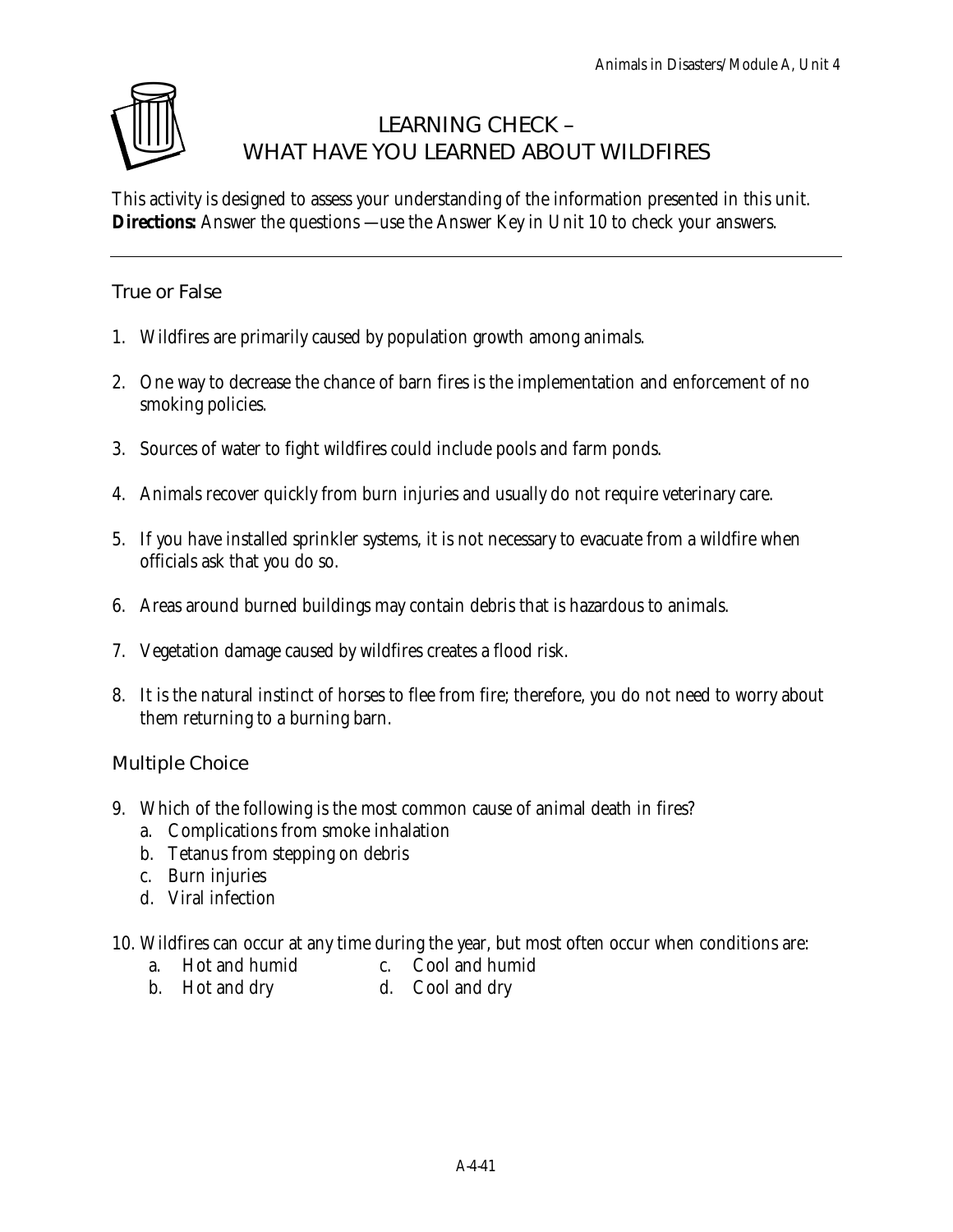Summary In this unit you learned how the four phases of emergency management — mitigation, preparedness, response and recovery — can be applied to the emergency management and response to natural meteorological hazards. At each level you were given practical advice to protect yourself and your animals from the dangers that these hazards cause.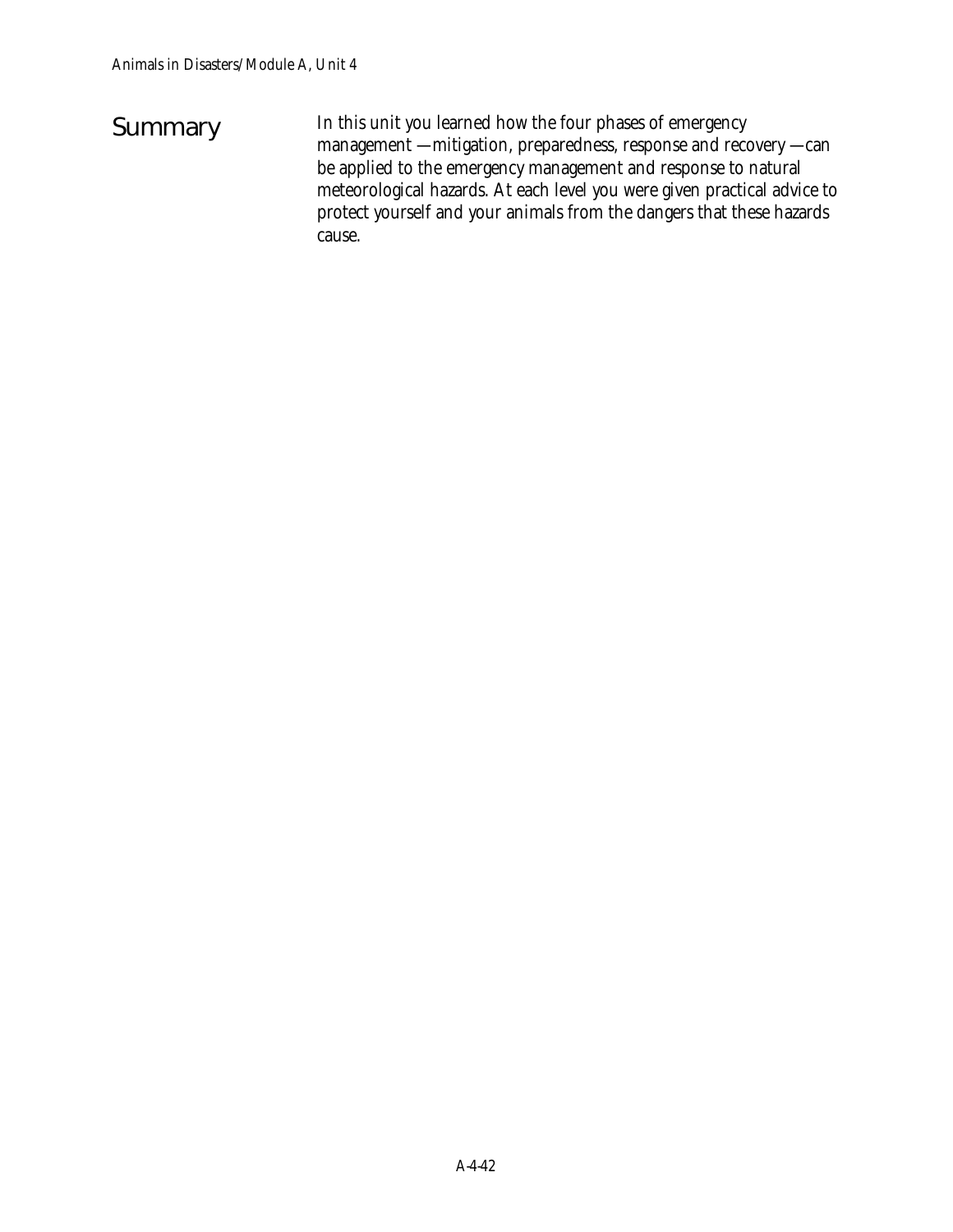# Animals in Disasters

## MODULE A UNIT 5

# Geological Hazards: Applying the Four Phases

| Overview                   | This unit deals with geological hazards including landslides and<br>mudflows, earthquakes, tsunamis and volcanoes. It defines each of<br>these hazards and provides practical information for applying the four<br>phases of emergency management in relation to these hazards. It<br>focuses on protecting animals during such emergencies.                                                                                                                                                                                                                                                                                                                                                                                   |
|----------------------------|--------------------------------------------------------------------------------------------------------------------------------------------------------------------------------------------------------------------------------------------------------------------------------------------------------------------------------------------------------------------------------------------------------------------------------------------------------------------------------------------------------------------------------------------------------------------------------------------------------------------------------------------------------------------------------------------------------------------------------|
| Objectives                 | Upon completion of this unit, you should be able to:<br>Define geological hazards that threaten the United States<br>К<br>Protect yourself against geological hazards<br>ь<br>Protect animals against geological hazards<br>ь<br>Apply the four phases of emergency management to geological<br>hazards                                                                                                                                                                                                                                                                                                                                                                                                                        |
| Landslides and<br>mudflows | Landslides occur in many parts of the country. They are characterized<br>by the down slope movement of rock, soil, or other debris. They can be<br>triggered during earthquakes, volcanic eruptions, storm-generated<br>ocean waves, or other landslides. Landslides also can result from freeze-<br>thaw cycles, shrink-swell cycles, root wedging, animal burrows, natural<br>erosion or deposition, or the thaw of ice-bearing soils such as<br>permafrost. While most landslides are single events, more than one<br>third of the cases are associated with heavy rains or the melting of<br>winter snows. Increased housing development in landslide-prone areas<br>increases the potential damage if a landslide occurs. |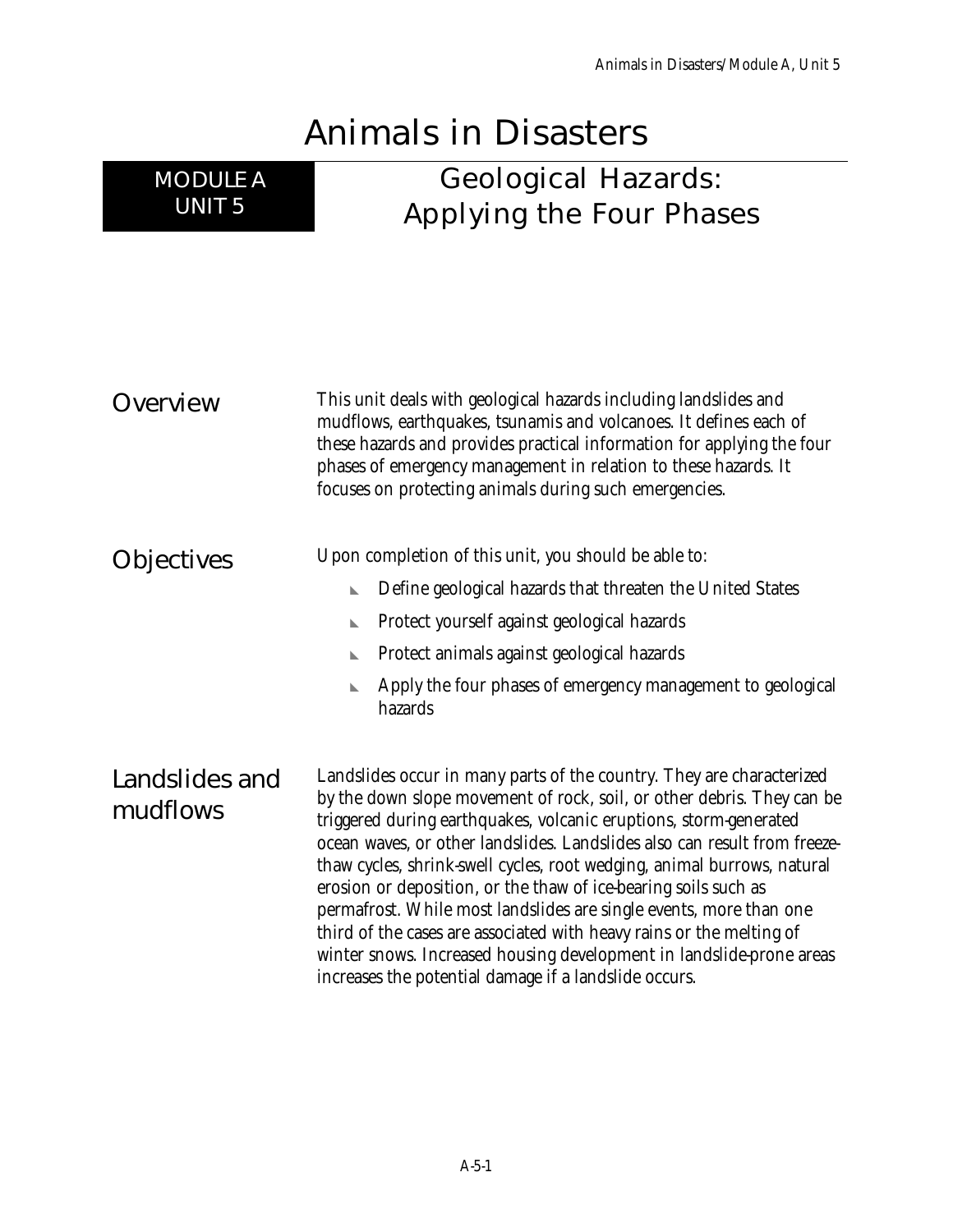|              | Mudflows are defined as flows or rivers of liquid mud down a hillside.<br>They occur when water accumulates under the ground, usually<br>following long and heavy rainfalls. If there is no brush, trees, or ground<br>cover to hold the soil, mud will form and flow down the slope. For this<br>reason, mudflows can follow wildfires. |
|--------------|------------------------------------------------------------------------------------------------------------------------------------------------------------------------------------------------------------------------------------------------------------------------------------------------------------------------------------------|
| Mitigation   | Before buying land or building on any property, check with the county<br>land commissioner or the local office of the U.S. Geological Survey for<br>ground composition, drainage, and stability. Surveys of land that may<br>be susceptible to landslides should include grazing land.                                                   |
|              | Practical things you can do on your property are:                                                                                                                                                                                                                                                                                        |
|              | Plant ground cover on slopes, or build retaining walls.<br>ь                                                                                                                                                                                                                                                                             |
|              | Reinforce the foundation and walls of your home and barn.                                                                                                                                                                                                                                                                                |
|              | Install flexible rather than stiff pipe fittings to avoid gas or<br>Ы<br>water leaks in the event of a landslide or mudflow.                                                                                                                                                                                                             |
|              | Construct channels or reinforced masonry walls to direct the<br>ь<br>mudflows around your home, buildings, or barns. Clear<br>obstructions from waterways.                                                                                                                                                                               |
|              | Mudflow is covered by flood insurance policies from the National<br>Flood Insurance Program (NFIP). Buy flood insurance through your<br>local property insurance agent.                                                                                                                                                                  |
| Preparedness | Landslide warning signs include:                                                                                                                                                                                                                                                                                                         |
|              | Opening of cracks on hill slopes;                                                                                                                                                                                                                                                                                                        |
|              | Tilting of trees, poles, or walls; and                                                                                                                                                                                                                                                                                                   |
|              | Perceptible changes such as the formation of sags and bumps<br>Ы<br>in the slope.                                                                                                                                                                                                                                                        |
|              | Mudflows are most commonly triggered by high-intensity rainstorms<br>but can also occur following forest fires when soil is newly bare. They<br>tend to flow in channels but will often spread out over the floodplain.                                                                                                                  |

They frequently recur in the same area.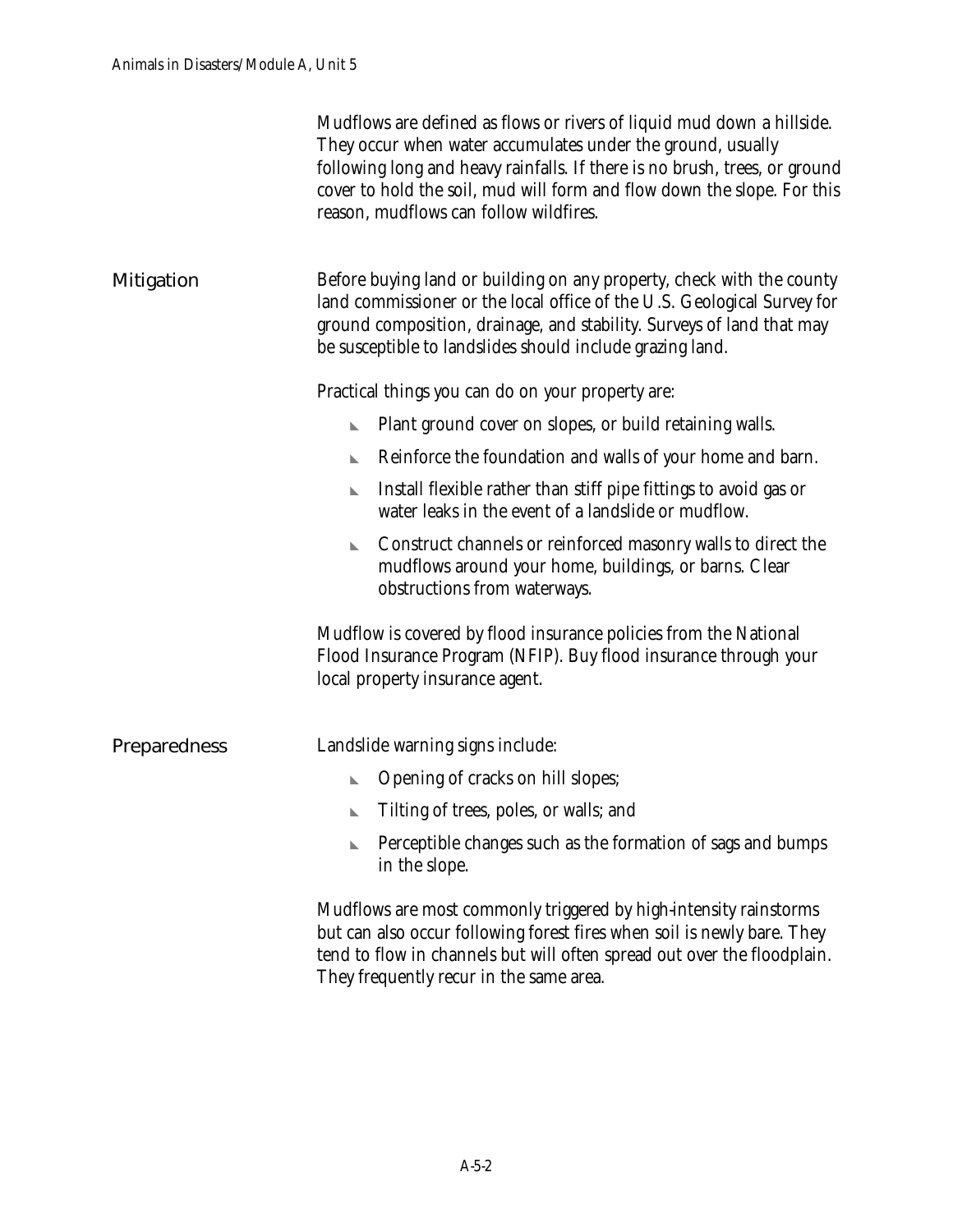|          | If you suspect a slope is unstable have it examined by a specialist.<br>Possible signs of slope failure include:                                                                                                                                                                           |  |
|----------|--------------------------------------------------------------------------------------------------------------------------------------------------------------------------------------------------------------------------------------------------------------------------------------------|--|
|          | Doors or windows sticking or jamming for the first time;<br>ь                                                                                                                                                                                                                              |  |
|          | New cracks appearing in plaster, tile, brick, or foundations;<br>⊾                                                                                                                                                                                                                         |  |
|          | Outside walls, walks, or stairs beginning to pull away from the<br>ь<br>building;                                                                                                                                                                                                          |  |
|          | Slowly developing, widening cracks appearing on the ground<br>$\mathbf{h}$<br>or on paved areas such as streets or driveways;                                                                                                                                                              |  |
|          | Underground utility lines breaking;<br>k.                                                                                                                                                                                                                                                  |  |
|          | Fences, retaining walls, utility poles, or trees tilting or moving;<br>and                                                                                                                                                                                                                 |  |
|          | Water or bulging ground appearing at the base of a slope.                                                                                                                                                                                                                                  |  |
|          | If you live in an area where landslide or mudflows can occur, and you<br>notice any of the above signs, be prepared to evacuate your home, barn<br>and stables.                                                                                                                            |  |
| Response | Several actions can be taken to ensure a safer and more effective<br>response to a landslide or mudflow. Listed to follow are some of these<br>actions.                                                                                                                                    |  |
|          | If you are warned of an impending landslide or mudflow,<br>Ы<br>evacuate at once with your animals to stable ground. Do not<br>leave your animals behind. However, do not let the movement<br>of animals delay your own evacuation and endanger your<br>safety.                            |  |
|          | If you are inside a building during a landslide, stay inside and<br>L.<br>get under a desk, table, or other piece of sturdy furniture.                                                                                                                                                     |  |
|          | If you are outside and cannot get into a sturdy building while<br>$\mathbf{h}$<br>scattered rocks and debris tumble toward you, curl into a tight<br>ball and protect your head.                                                                                                           |  |
|          | If you are in a valley, once you hear rumbling from upstream<br>$\mathbf{h}$<br>or feel the ground tremble - leave. These may be signs that<br>indicate that a mudflow is coming your way. Do not try to<br>outrun a landslide – instead move at right angles to the<br>direction of flow. |  |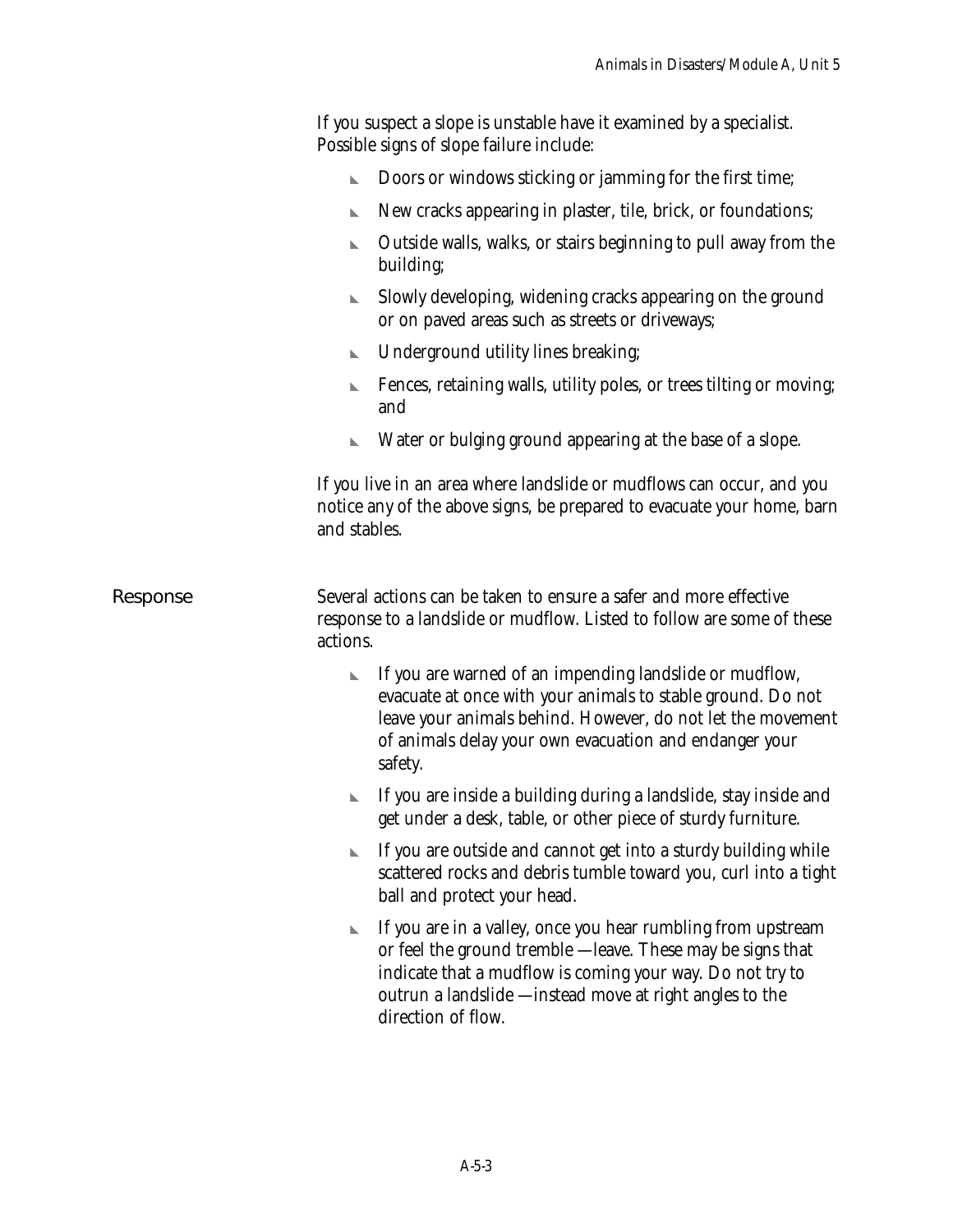| Recovery | Annual economic losses from landslides are estimated at \$1 to \$2<br>billion. These losses include the replacement and repair of damaged<br>facilities and associated costs such as:                                                                                      |
|----------|----------------------------------------------------------------------------------------------------------------------------------------------------------------------------------------------------------------------------------------------------------------------------|
|          | Lost productivity,<br>K.                                                                                                                                                                                                                                                   |
|          | Disruptions to utility and transportation systems,<br>Ы                                                                                                                                                                                                                    |
|          | Loss of revenue for affected communities,<br>ь                                                                                                                                                                                                                             |
|          | Loss of livestock and horses, and<br>Ы                                                                                                                                                                                                                                     |
|          | Damage to or loss of buildings that house equipment and<br>Ы<br>animals.                                                                                                                                                                                                   |
|          | Associated dangers include broken electrical, water, gas, and sewage<br>lines. Damaged electrical wires and gas lines may also start fires.                                                                                                                                |
|          | Other long-term dangers from this hazard include the continued threat<br>of landslides due to unstable land. Erosion from the loss of adequate<br>ground cover could be very damaging and lead to flash flooding during<br>periods of heavy rain or following heavy snows. |
|          | If a landslide or mudflow has occurred near your home or barn, take<br>the following steps to assure a safe recovery.                                                                                                                                                      |
|          | Thoroughly check the foundation, chimney, and surrounding<br>Ы<br>land to be sure no damage has occurred.                                                                                                                                                                  |
|          | Check for damaged gas, electrical, or water lines. Do not strike<br>K.<br>a match or attempt to turn on electricity until you are sure it is<br>safe. Report damages to the appropriate utility companies.                                                                 |
|          | Stabilize new land as quickly as possible to reinforce against<br>Ы<br>secondary slippage. Replanting damaged land will help<br>tremendously in both short- and long-term recovery.                                                                                        |
|          |                                                                                                                                                                                                                                                                            |
|          |                                                                                                                                                                                                                                                                            |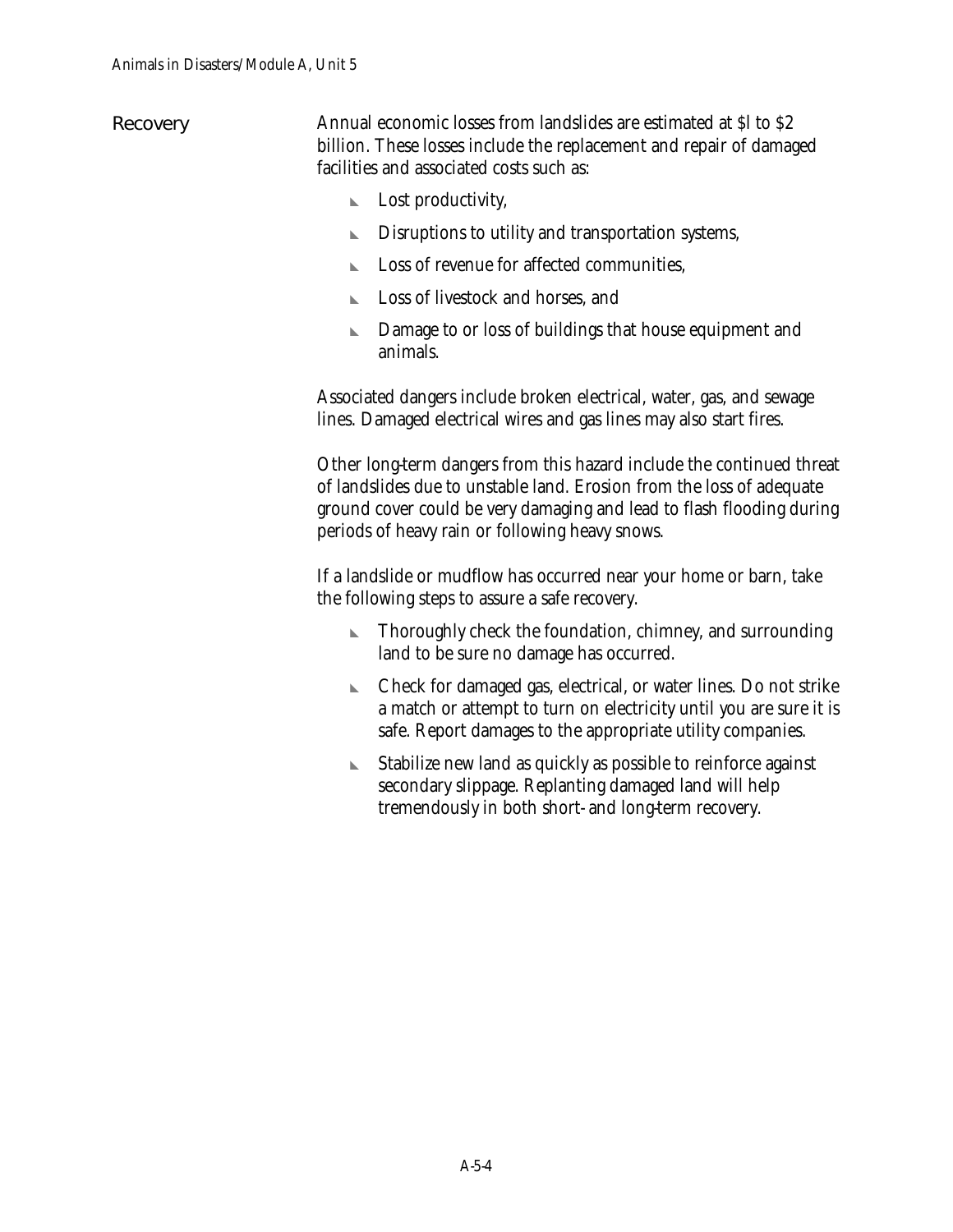

## LEARNING CHECK – WHAT HAVE YOU LEARNED ABOUT LANDSLIDES?

This activity is designed to assess your understanding of the information presented in this unit. **Directions:** Answer the questions – use the Answer Key in Unit 10 to check your answers.

#### True or False

- 1. Instead of trying to outrun a mudflow, you should move at right angles to the direction of the flow.
- 2. Planting ground cover on slopes will help prevent damage from landslides on your property.
- 3. It is safe to leave animals behind when evacuating due to a landslide or mudflow, because they will be able to outrun danger.
- 4. Tilting of trees, poles or walls may give warning of impending landslides.
- 5. More than one third of all landslides are associated with heavy rains or melting snow.
- 6. The down slope movement of rock, soil, or other debris characterizes landslides.
- 7. If you are in a building during a landslide, leave immediately.
- 8. Erosion following a landslide can lead to flash flooding during heavy rain.

- 9. Which of the following is defined as a flow or river of liquid mud running down a hillside?
	- a. Avalanche c. Mudflow
	- b. Landslide d. Flood
- 10. Which of the following may trigger landslides?
	- a. Earthquakes c. Tornadoes
	- b. Drought d. Hurricane winds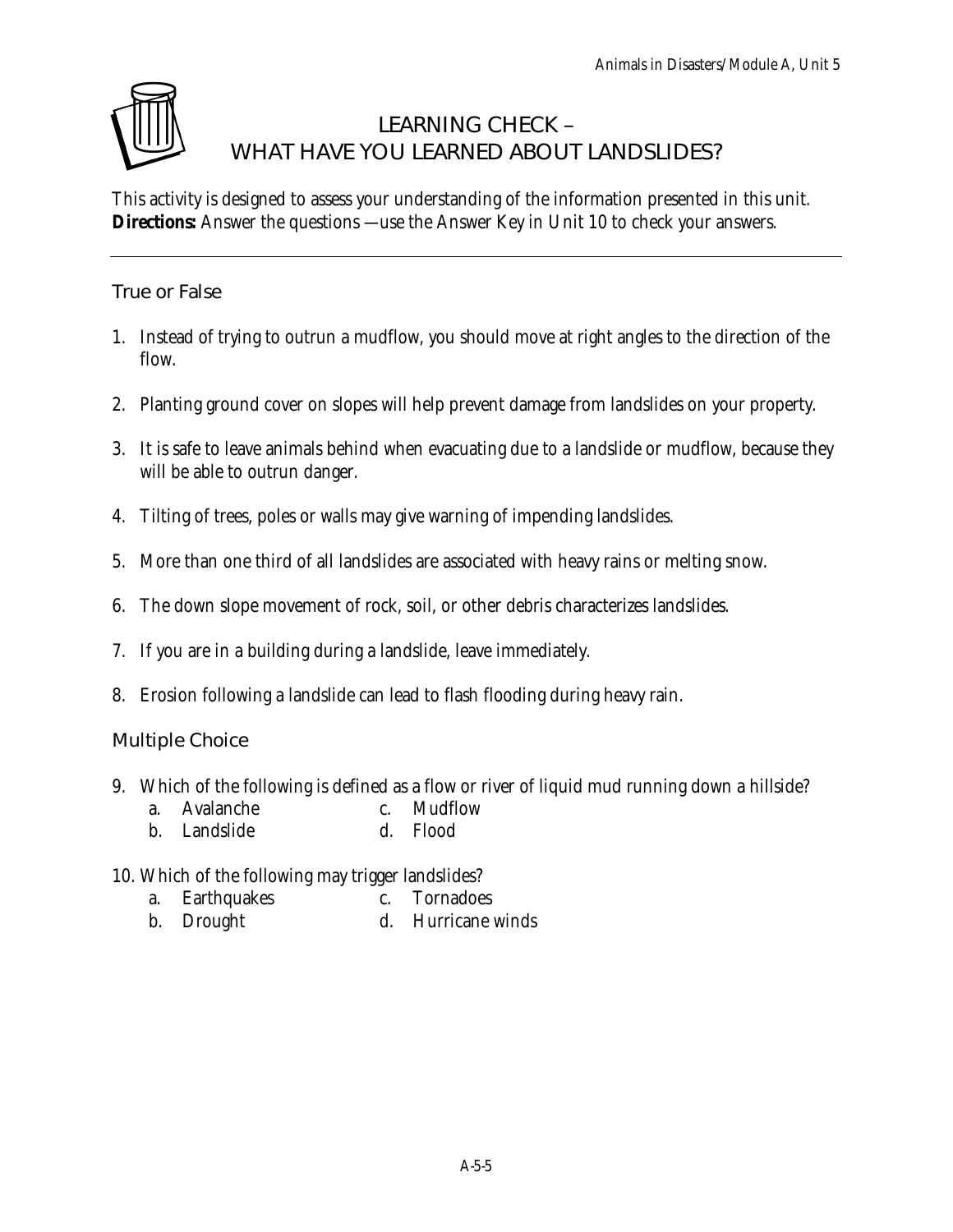| Earthquakes |                                                                                                       | An earthquake is a wave-like movement of the earth's surface. The<br>earth's crust and upper part of the mantle push and move against one<br>another along what are known as fault lines. When rock masses slip<br>along a fault, the energy of an earthquake is released in seismic waves.<br>An earthquake can also be produced by volcanic eruptions.                                                                                                                                                                                                             |
|-------------|-------------------------------------------------------------------------------------------------------|----------------------------------------------------------------------------------------------------------------------------------------------------------------------------------------------------------------------------------------------------------------------------------------------------------------------------------------------------------------------------------------------------------------------------------------------------------------------------------------------------------------------------------------------------------------------|
|             |                                                                                                       | The damage caused by an earthquake depends on its magnitude and<br>intensity. The most widely known indicator of magnitude, the Richter<br>scale, measures the energy released when large rock masses in the<br>upper earth suddenly shift. A change of one full point in the Richter<br>scale represents a difference by a factor of 30 in energy released. Thus,<br>an earthquake of magnitude 7 is roughly 30 times as powerful, in terms<br>of energy released, as one of magnitude 6. The Modified Mercalli scale,<br>found in Appendix D, indicates intensity. |
|             |                                                                                                       | Earthquake monitoring is conducted by the U.S. Geological Survey,<br>the National Oceanic and Atmospheric Administration (NOAA), and<br>universities throughout the United States. The exact time and place an<br>earthquake will occur still cannot be predicted.                                                                                                                                                                                                                                                                                                   |
| Mitigation  | Listed below are several actions that can be taken to mitigate the<br>harmful effects of earthquakes. |                                                                                                                                                                                                                                                                                                                                                                                                                                                                                                                                                                      |
|             |                                                                                                       | • Check your local emergency manager for potential earthquake<br>and fire risks.                                                                                                                                                                                                                                                                                                                                                                                                                                                                                     |
|             | Ы                                                                                                     | Bolt down or reinforce water heaters and other gas appliances.<br>Use flexible gas line and appliance connections wherever<br>possible. Know where to turn off the gas supplies to your<br>house or barn.                                                                                                                                                                                                                                                                                                                                                            |
|             |                                                                                                       | Place large and heavy objects on lower shelves and securely<br>fasten shelves to walls taller than 5 feet. Brace anchor all tall or<br>top-heavy objects.                                                                                                                                                                                                                                                                                                                                                                                                            |
|             | Ы                                                                                                     | Do not place dog runs or other animal enclosures underneath<br>things that might fall on them during an earthquake, such as a<br>chimney or a heavy retaining wall. Include a pair of bolt<br>cutters in your disaster kit. Gates can sometimes become<br>damaged and unable to be opened.                                                                                                                                                                                                                                                                           |
|             | N                                                                                                     | Affix tabletop equipment (such as computers or typewriters)<br>with industrial strength Velcro. Overhead lighting fixtures<br>should be anchored solidly in place.                                                                                                                                                                                                                                                                                                                                                                                                   |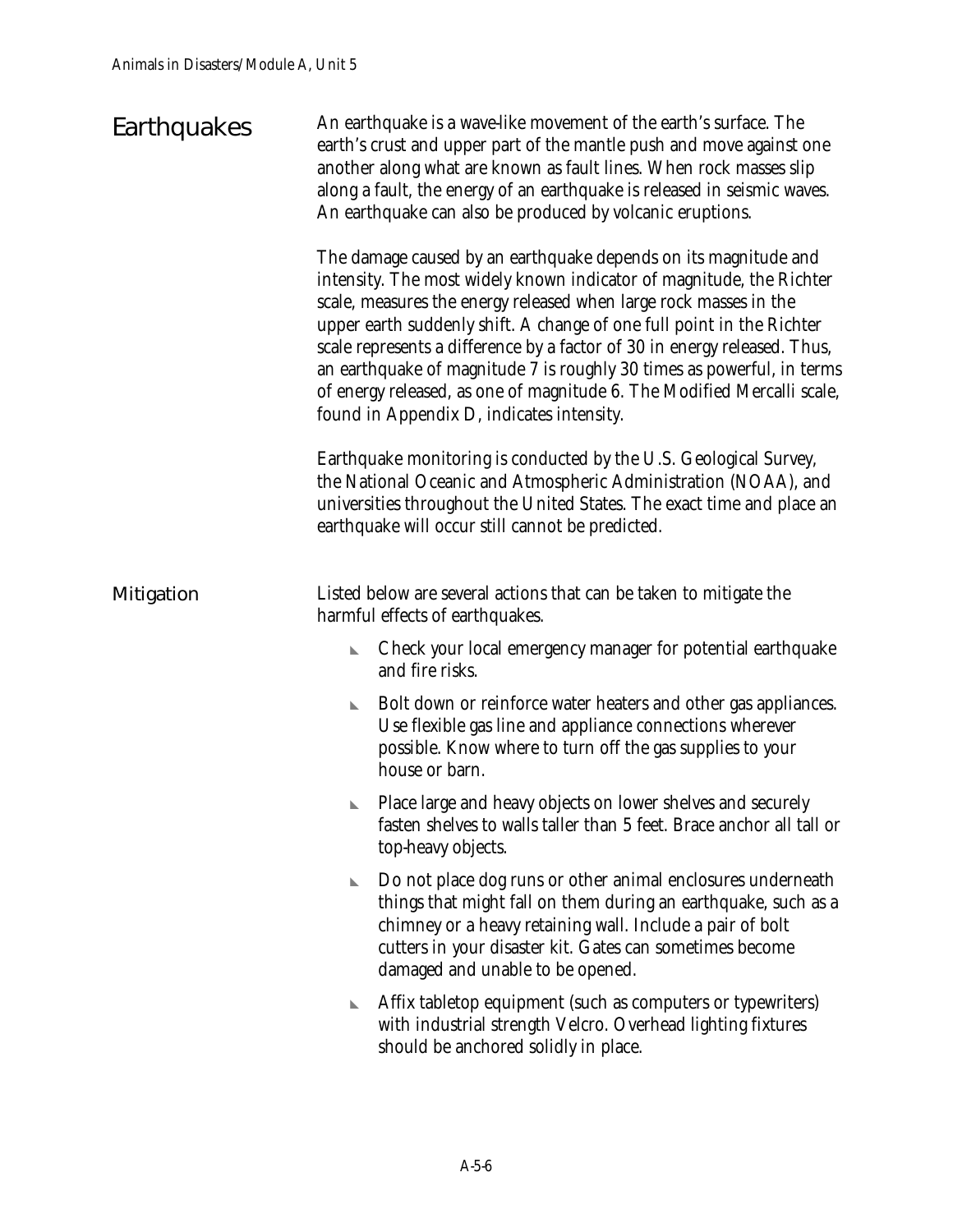|              | Deep plaster cracks in ceilings and foundations should be<br>investigated and repaired by experts, especially if there are<br>signs of structural defects. Be sure the house is firmly anchored<br>to its foundation.                                                                                                  |
|--------------|------------------------------------------------------------------------------------------------------------------------------------------------------------------------------------------------------------------------------------------------------------------------------------------------------------------------|
|              | Purchase earthquake insurance for your home and its<br>ь<br>contents. Renters can also purchase earthquake insurance for<br>their belongings.                                                                                                                                                                          |
|              | Support local safe land use and building codes that regulate<br>K.<br>land use along fault lines. Modern engineering can produce<br>structures that resist earthquake damage; existing buildings<br>can be retrofitted to better withstand tremors. Often there are<br>tax advantages for these types of improvements. |
| Preparedness | Prepare yourself, your family and your animals for earthquakes by<br>following the guidelines listed below.                                                                                                                                                                                                            |
|              | Prepare a family earthquake plan and conduct family<br>earthquake drills. Include animals in these exercises.                                                                                                                                                                                                          |
|              | Discuss earthquakes and other possible disasters so that<br>ь<br>younger members of your family understand how to take<br>action without fear. Instructional videos are available for this.                                                                                                                            |
|              | Designate an out-of-state contact and be sure that all members<br>Ы<br>of your family know how to reach this person. If possible,<br>include the out-of-state contact number on your animal's<br>identification.                                                                                                       |
|              | Know where the safest places are at home, work, or school.<br>Ы                                                                                                                                                                                                                                                        |
|              | Teach responsible members of your family how to turn off gas,<br>electricity, and water at main switches and valves. Check with<br>your local utility offices for instructions.                                                                                                                                        |
|              | Learn how to extinguish small fires and to provide emergency<br>first aid.                                                                                                                                                                                                                                             |
|              | Be prepared to survive for 72 hours without any assistance.<br>Remember to include supplies for your animals.                                                                                                                                                                                                          |
|              | Test your radio, flashlights and batteries when daylight savings<br>ь<br>time arrives to ensure your ready response. Keep spare bulbs<br>for flashlights.                                                                                                                                                              |
|              | All the members in your household and your horses should<br>ь<br>have a current tetanus vaccination.                                                                                                                                                                                                                   |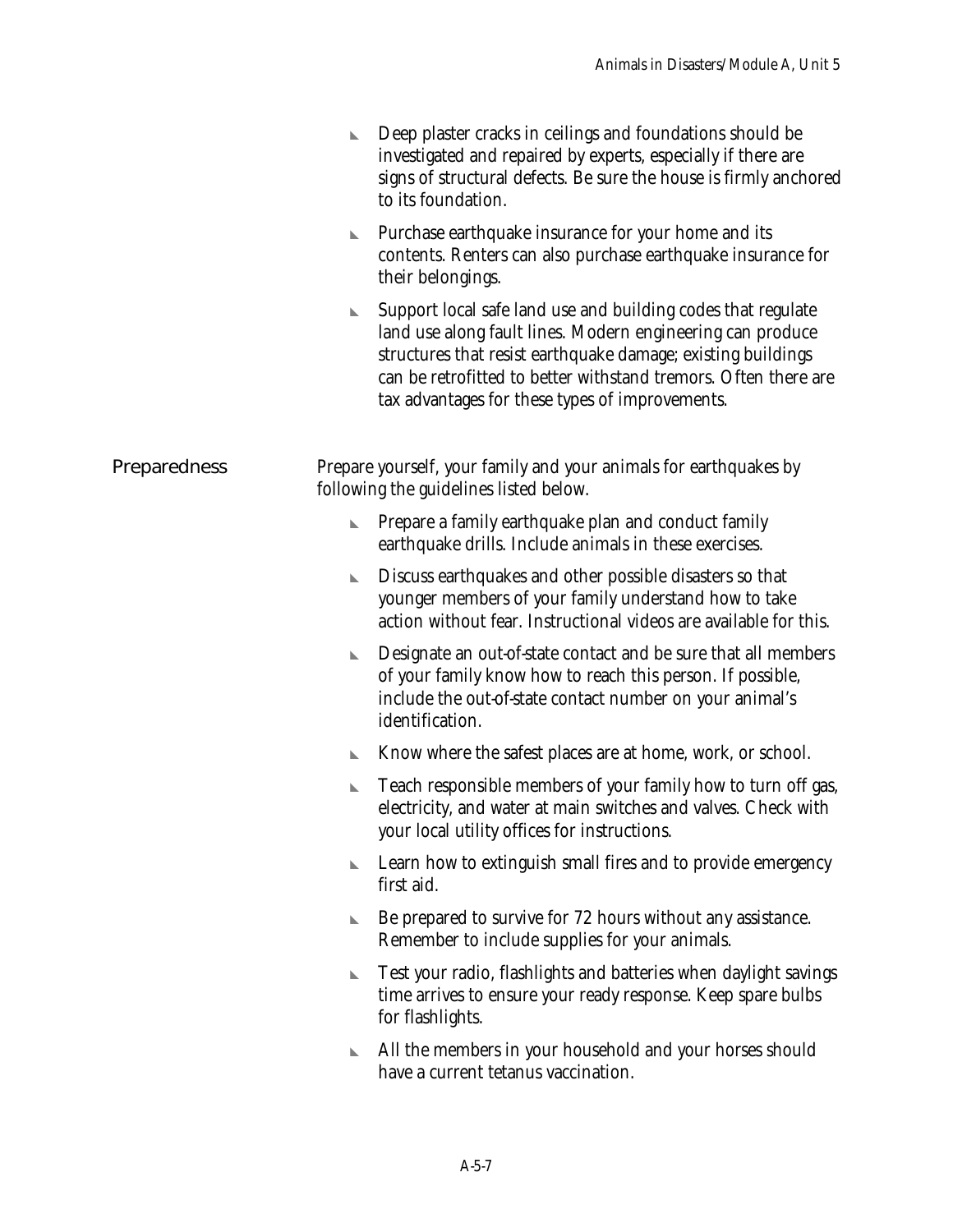|          | If you take your dog or cat to a boarding kennel or have a pet<br>K<br>sitter come to your home in your absence, make sure they are<br>familiar with your earthquake preparedness plans.                                                                                             |
|----------|--------------------------------------------------------------------------------------------------------------------------------------------------------------------------------------------------------------------------------------------------------------------------------------|
|          | Keep a collar and an identification tag on your pets at all<br>Ы<br>times.                                                                                                                                                                                                           |
|          | You may also learn a lot by helping organize and support<br>Ы<br>earthquake preparedness programs in your community. Your<br>community could hold earthquake drills and public education<br>programs to prepare for earthquakes.                                                     |
|          | Earthquakes have the potential to trigger other emergency<br>Ы<br>conditions such as tsunamis, fires, major landslides, dam<br>failures, power plant ruptures, and hazardous materials spills.<br>Be prepared for all of these disasters if you live in an<br>earthquake-prone area. |
| Response | Earthquakes usually occur without warning. If an earthquake is<br>occurring in your area:                                                                                                                                                                                            |
|          | You will feel a trembling in the ground or floor,<br>ь                                                                                                                                                                                                                               |
|          | You may notice hanging lights or planters starting to sway,<br>⊾                                                                                                                                                                                                                     |
|          | You may even feel slightly dizzy, and<br>⊾                                                                                                                                                                                                                                           |
|          | Many animals will become very nervous and apprehensive –<br>ь<br>they can bite, kick, or scratch.                                                                                                                                                                                    |
|          | The actual movement of the ground is seldom the direct cause of death<br>or injury to humans and animals. The following commonly cause<br>earthquake-related casualties:                                                                                                             |
|          | ► Partial or total building collapse, including toppling chimneys<br>or walls, falling ceiling plaster, light fixtures, and pictures;                                                                                                                                                |
|          | Flying glass from broken windows and skylights (this danger<br>ь<br>may be greater from windows in high-rise structures);                                                                                                                                                            |
|          | Overturned bookcases, fixtures, and other large furniture and<br>Ы<br>appliances falling on people and animals;                                                                                                                                                                      |
|          | Fires resulting from broken chimneys and broken gas lines;<br>N                                                                                                                                                                                                                      |
|          | Electrocution from fallen power lines; and<br>N                                                                                                                                                                                                                                      |
|          | Exertion and fear leading to heart failure.<br>⊾                                                                                                                                                                                                                                     |
|          |                                                                                                                                                                                                                                                                                      |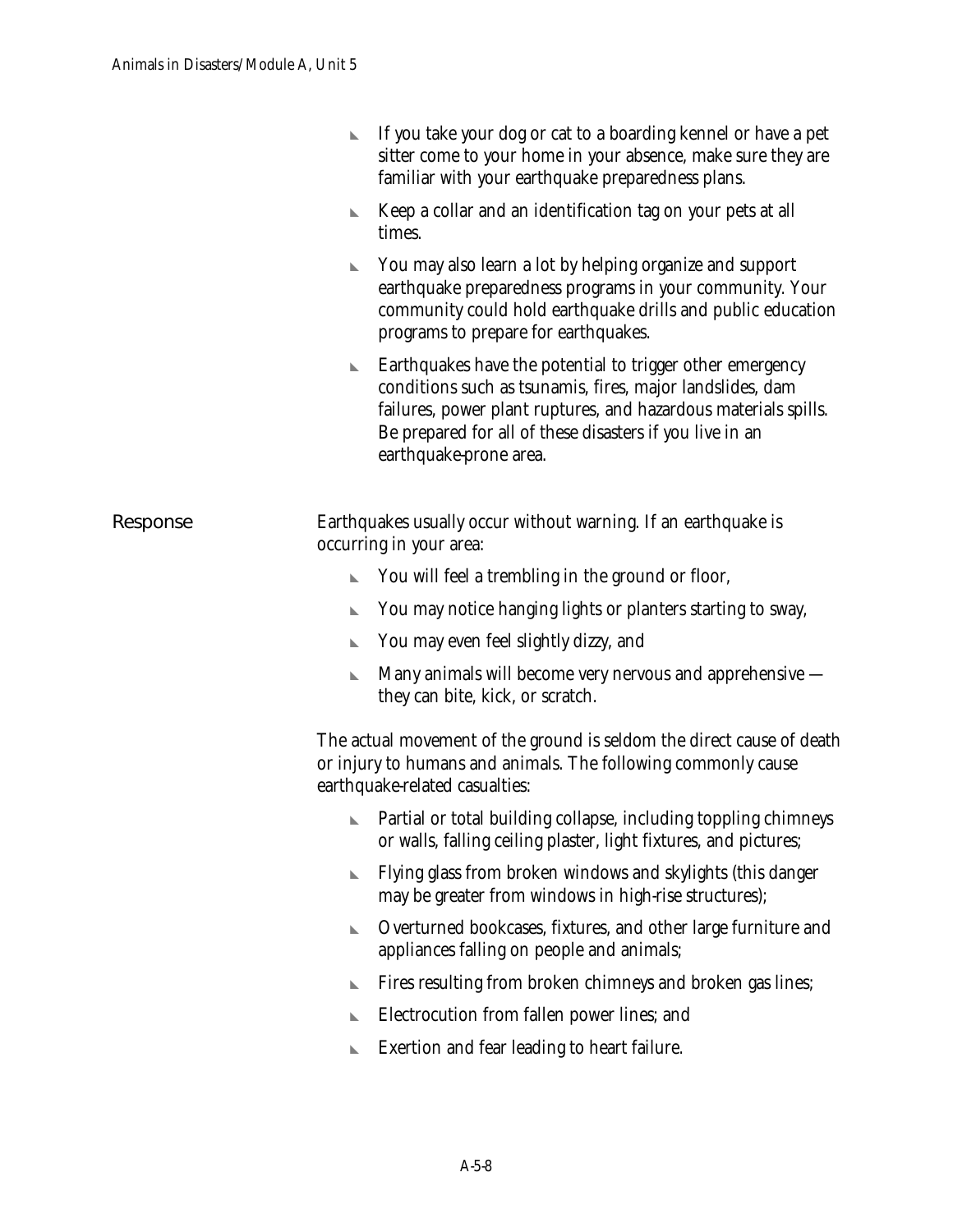To reduce injury and death to people and animals special precautions should be taken and include the following:

- **EXECUTE:** Broken gas lines often are a major cause of earthquake-related fires. Following an earthquake, turn off any supplies of gas to your home or farm buildings.
- $\blacktriangleright$  Above all, remain calm. Try to reassure others. Think through the consequences of any action you take.
- $\blacksquare$  If you are indoors stay indoors and remember the safety routine to *drop, cover* and *hold*. Take cover under a sturdy piece of furniture (such as a heavy desk, table, or bed) and hold onto one of the legs. In barns, tools, equipment and other objects on the walls and in the rafters are likely to fall, and can cause serious injury to people and animals. Stay away from objects that can shatter (such as windows, mirrors, or skylights) and chimneys.
- $\blacksquare$  If you are in a high-rise building, a crowded store or mall, do not run for exits. Stairways may be broken or jammed with people. Power for elevators may fail so do not use them. Stay away from store display windows that may break. If you must leave the building, choose your exit as carefully as possible.
- $\Box$  If you are outside, get away from buildings, walls, utility poles, downed wires, and all other objects that could fall.
- $\Box$  If you are in a car, stop as quickly as safety permits but stay in the vehicle until the shaking stops. Avoid bridges, underpasses, and tall buildings.
- $\Box$  Check for injuries and attend to them. Seek medical help if necessary for humans and animals. Check for fires or other hazards.
- $\blacktriangleright$  Remember that animals can be frightened by an earthquake too. Be alert to any aggressive behavior displayed by an animal. An animal may bite out of fear and stress.
- Recovery Earthquakes can cause damage to buildings, utility lines, bridges, or dams. Water supplies can become contaminated by seepage around broken water mains. Damage to roadways and to other means of transportation may create food and other resource shortages for people and animals if transportation is interrupted. Use the following guidelines to aid in safe recovery from earthquakes.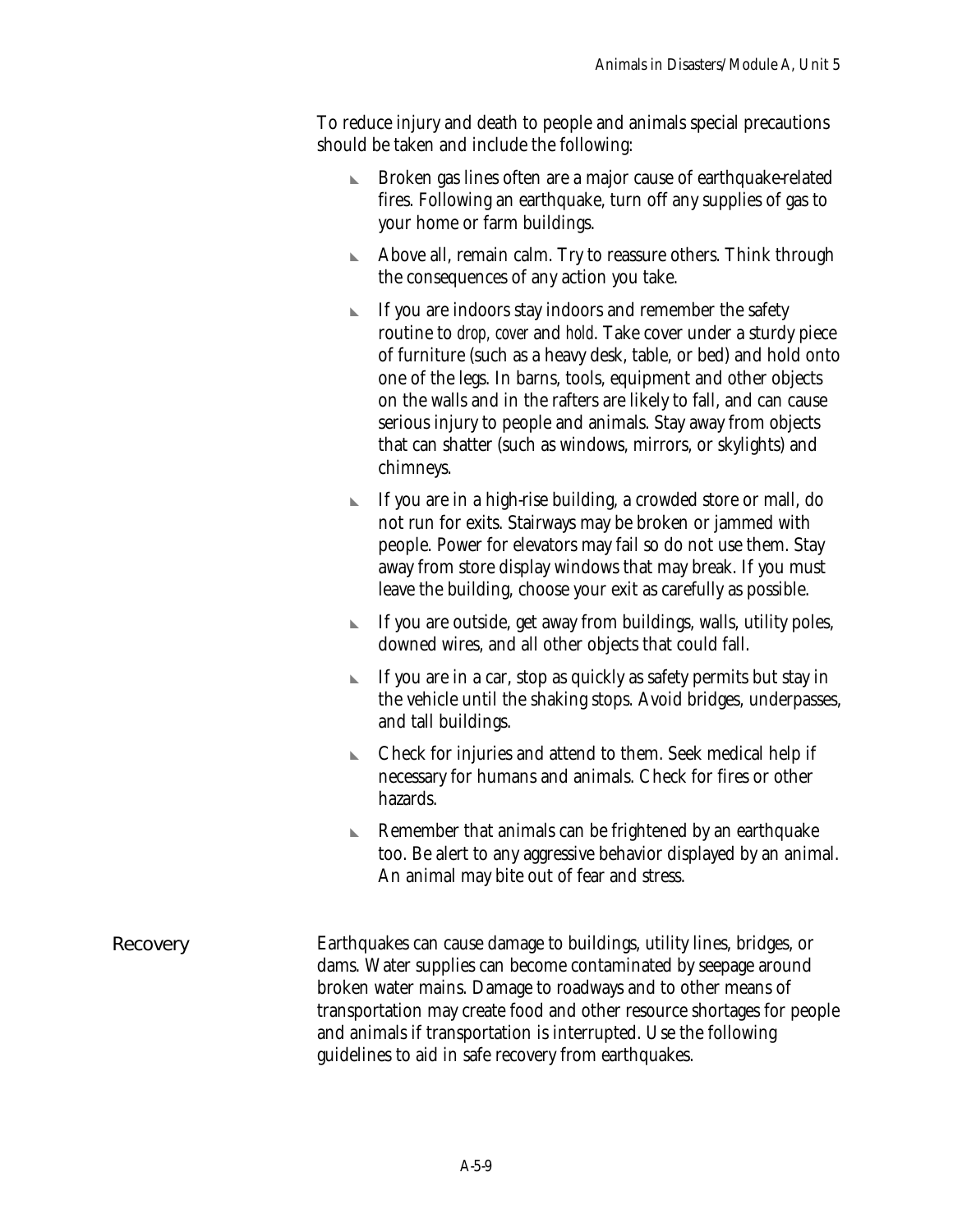- $\blacksquare$  If you are unsure of a building's safety, do not enter until it has been inspected by a qualified person. Aftershocks may cause additional damage to buildings.
- : Check to make sure that fences used to confine animals are intact. If animals have escaped, they will often return to their regular feeding site at mealtime and may be recaptured.
- $\blacktriangleright$  Keep animals safely confined until debris is removed.
- $\Box$  Check utilities. If you smell gas, open windows and shut off the main gas valve. Shut off electrical power if there is damage to your house wiring. Leave the building and report damage to the appropriate utility companies. Do not use matches, lighters, or open-flame appliances until you are sure there are no gas leaks. Do not operate electrical switches on appliances if gas leaks are suspected, i.e., if lights are on, leave them on. If they are off leave them off.
- $\Box$  Do not eat or drink from open containers near shattered glass and do not offer these to animals either. Remove any contaminated sources of food or water so that animals can not get to them. If there is a boil water order in effect, do not drink or give animals tap water until the officials announce that it is safe to do so. Let water from pipes run several minutes once the boil water order is lifted.
- $\Box$  Open closet and cupboard doors carefully, watching for falling objects. Immediately clean spilled medicines and potentially harmful materials. Wear gloves when you do this.
- $\Box$  Check to be sure that sewage lines are intact before flushing toilets. On farms, check to see that the waste-handling facilities have not been disrupted and manure is not leaking into the environment or groundwater.
- $\blacktriangleright$  Be prepared for additional aftershocks. While the aftershocks are usually smaller than the main shock, some may be large enough to cause additional damage.
- $\Box$  Do not use your telephone except for emergency calls. Listen to your radio for damage reports and information.
- Do not go sightseeing. Stay away from beach and waterfront areas where seismic sea waves (tsunamis) may strike.
- $\blacktriangleright$  When it comes time to repair your house and farm buildings, ensure that the repairs will increase the structure's ability to withstand future quakes.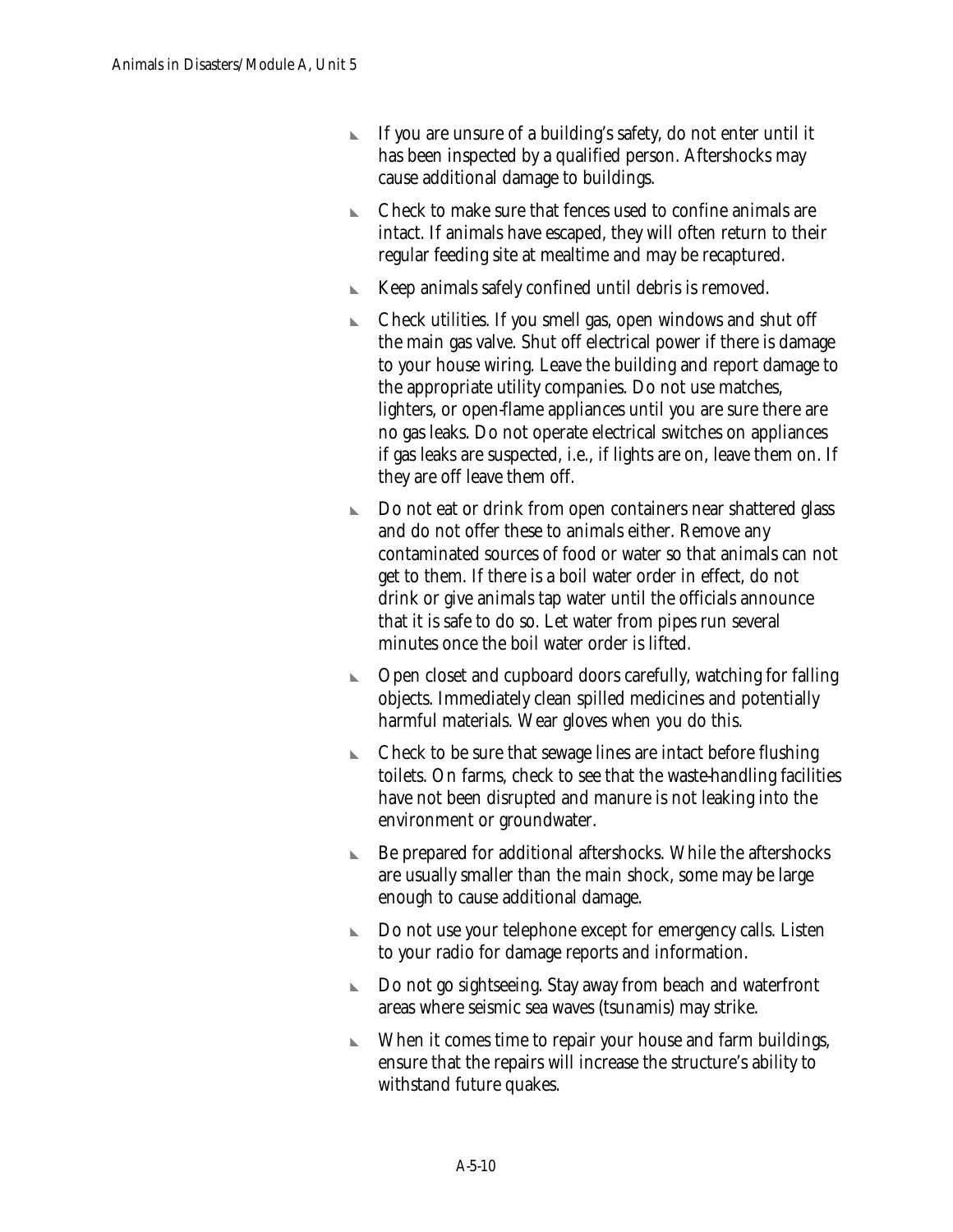

## LEARNING CHECK – WHAT HAVE YOU LEARNED ABOUT EARTHQUAKES?

This activity is designed to assess your understanding of the information presented in this unit. **Directions:** Answer the questions – use the Answer Key in Unit 10 to check your answers.

### True or False

- 1. Geologists can predict exactly when and where earthquakes will occur.
- 2. If you are in your car during an earthquake, stop immediately and get out.
- 3. Fires can be a major problem following earthquakes.
- 4. The best thing to do if you are in a building during an earthquake is to get out of the building.
- 5. Animals always sense earthquakes before they occur and will usually bite, kick, or scratch you.
- 6. If animals escape during an earthquake, they may return at mealtime.
- 7. The beach is a safe place to stay until earthquake aftershocks have passed.
- 8. It is safe to give animals tap water to drink following an earthquake.

- 9. Which one of the following is a danger commonly associated with earthquakes?
	- a. Avalanches c. Hazardous materials spills
	- b. Flash flooding d. Wildfires
- 10. Which one of the following can help cause an earthquake?
	- a. Landslides c. Volcanic eruption
	- b. Floods d. Drought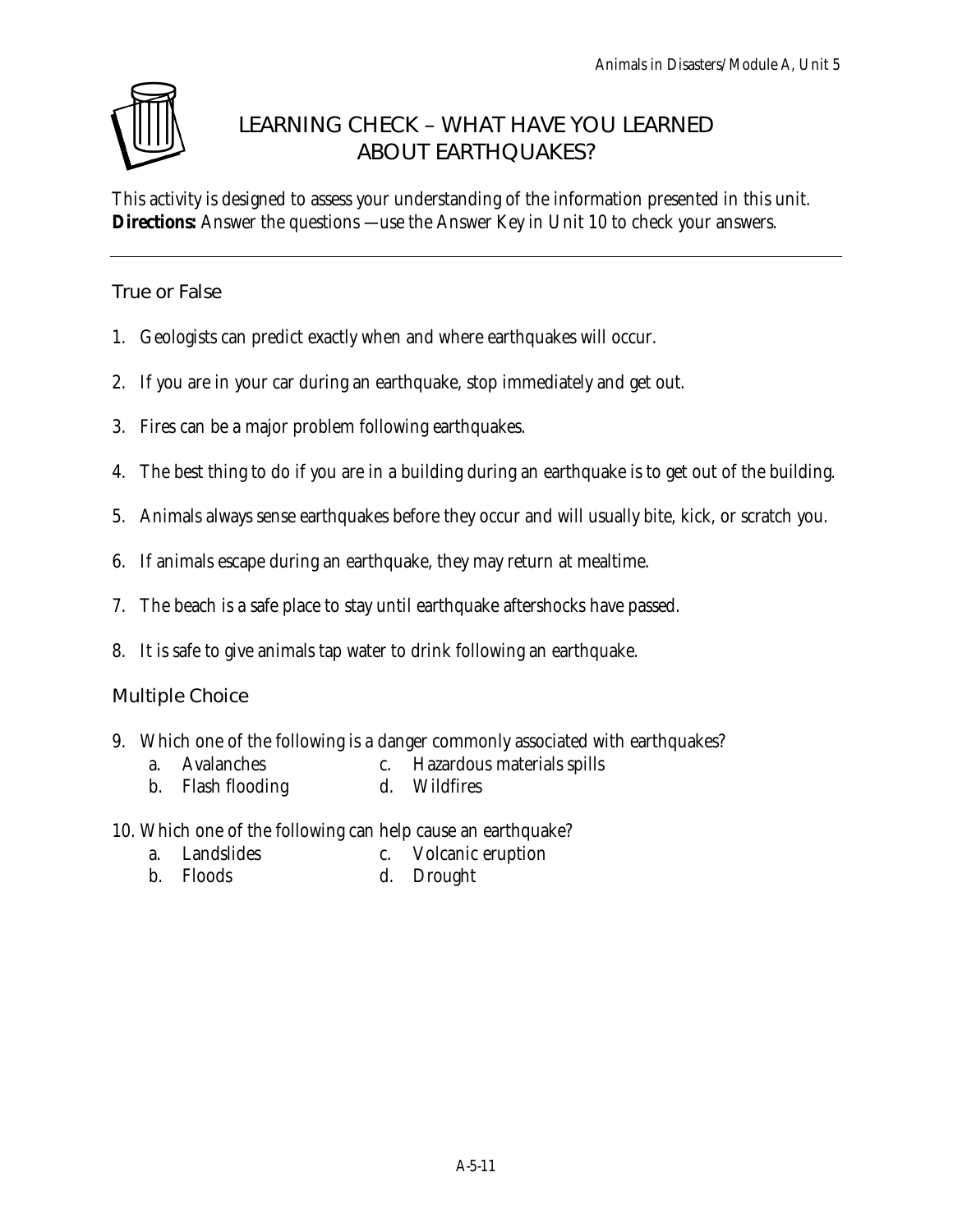| <b>Tsunamis</b> | A tsunami (pronounced "soo na'mee") is a series of giant ocean waves<br>produced by a major underwater or coastline disturbance such as an<br>earthquake or volcanic eruption. A series of waves sometimes lasts<br>several hours, with 20 or 30 minutes between waves. Tsunamis can<br>occur in all oceans, but they are most common in the Pacific. In this<br>century, more than 200 tsunamis have been recorded in the Pacific.<br>Areas thousands of miles from an earthquake can be struck by a<br>resulting tsunami. The waves appear to be normal ocean waves until<br>they approach the coastline, where a gigantic wall of water can build<br>on the ocean surface. Tsunamis reaching heights of more than 100 feet<br>have been recorded. |
|-----------------|------------------------------------------------------------------------------------------------------------------------------------------------------------------------------------------------------------------------------------------------------------------------------------------------------------------------------------------------------------------------------------------------------------------------------------------------------------------------------------------------------------------------------------------------------------------------------------------------------------------------------------------------------------------------------------------------------------------------------------------------------|
| Mitigation      | The most effective mitigation measure to avoid property damage is not<br>to build or live in buildings within several hundred feet of the<br>coastline. Even the strongest buildings can be damaged or undermined<br>by a powerful tsunami.                                                                                                                                                                                                                                                                                                                                                                                                                                                                                                          |
| Preparedness    | Tsunamis can be detected before they strike land and local warning<br>systems are in place. Approaching tsunamis usually are preceded by a<br>pronounced rise or fall of coastal water. This action is nature's tsunami<br>warning and should be heeded. Many people have been trapped while<br>exploring the newly uncovered sea bottom for marine life as the sea<br>retreats before the giant wave strikes. Follow these general guidelines to<br>prepare for tsunamis.                                                                                                                                                                                                                                                                           |
|                 | If you live near a coastal area and have experienced or heard of<br>a recent earthquake or volcano, listen to your radio for a<br>tsunami warning.                                                                                                                                                                                                                                                                                                                                                                                                                                                                                                                                                                                                   |
|                 | If you hear of a tsunami warning, do not go down to the beach<br>to look for the tsunami. If you can see it, you will be too close<br>to escape it.                                                                                                                                                                                                                                                                                                                                                                                                                                                                                                                                                                                                  |
|                 | Adequately identify all animals so that if they are separated<br>Ы<br>from you, they can be traced and returned.                                                                                                                                                                                                                                                                                                                                                                                                                                                                                                                                                                                                                                     |
| Response        | There are several ways that you may be warned of an approaching<br>tsunami:                                                                                                                                                                                                                                                                                                                                                                                                                                                                                                                                                                                                                                                                          |
|                 | Your community may be warned by radio or television<br>announcements.                                                                                                                                                                                                                                                                                                                                                                                                                                                                                                                                                                                                                                                                                |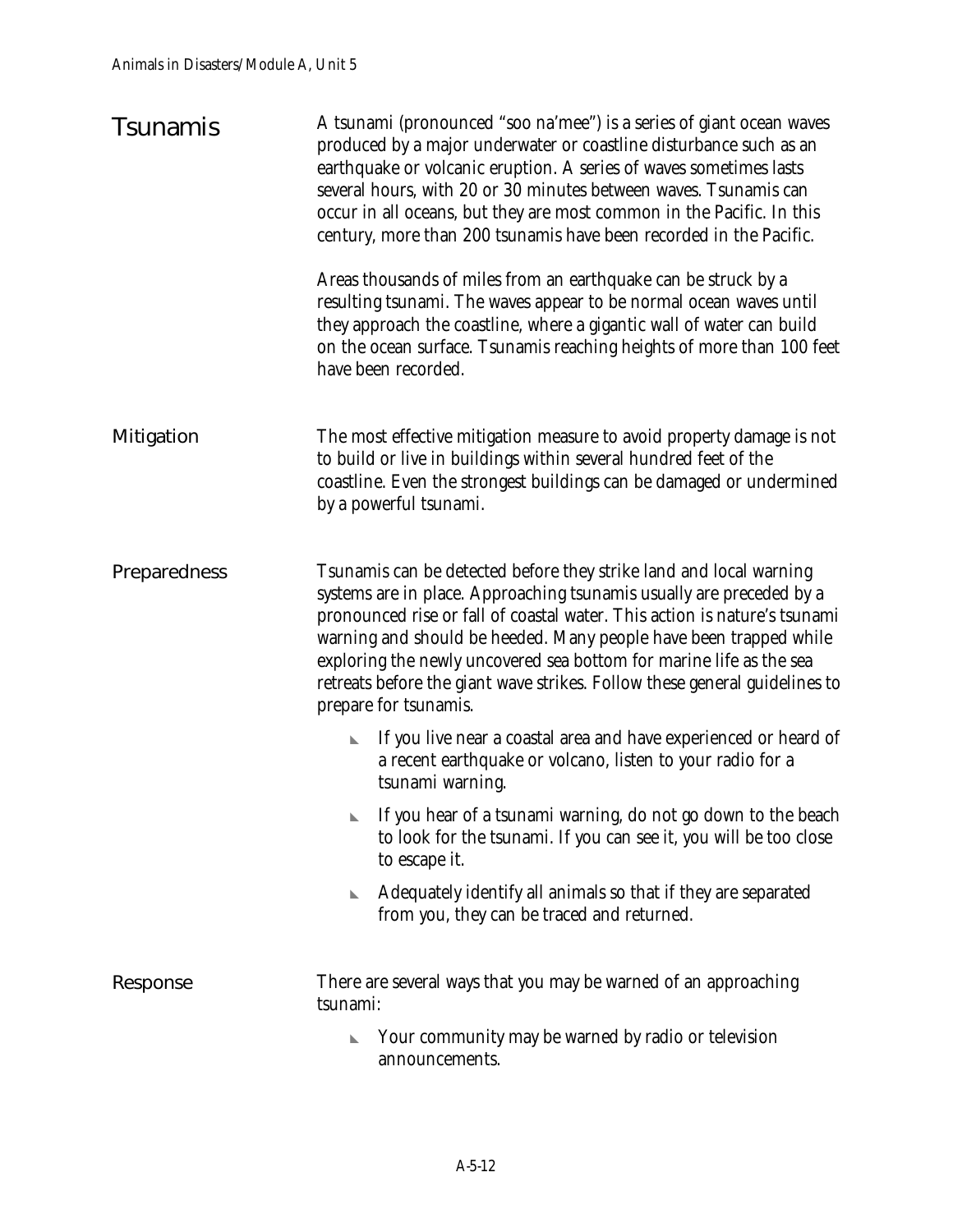- ► Local police, fire, or emergency officials may go door-to-door in threatened areas.
- $\Box$  Outdoor sirens may sound to warn of the dangers.

To respond safely to the threat of a tsunami, use the following guidelines.

- $\Box$  Learn the warning signs and signals and heed them. This includes staying off the beach during unusual tidal action.
- Plan several escape routes to high ground. Your primary escape route might be damaged or destroyed if a local earthquake strikes.
- $\blacktriangleright$  Be prepared to evacuate low-lying coastal areas immediately. Evacuate all animals that you can.
- $\blacksquare$  If you must leave animals behind, do not confine them.
- $\blacktriangleright$  Keep a collar and an identification tag on dogs and cats at all times in case they get lost.
- $\Box$  Since a tsunami is not a single wave but a series of waves, stay out of dangerous areas until an all clear is issued.
- $\blacktriangleright$  After the tsunami, check for injuries and seek medical help if necessary for humans and animals.

Recovery Risks associated with tsunamis include broken sewage lines, polluted water supplies, damaged gas lines, and downed power lines and fences. If your home, apartment, business or farm has been damaged, document the damage with photos and videos and call your insurance agent, who will advise you what to do next. Follow the same instructions regarding water, food, and building safety as in other sections of this course, such as for floods and earthquakes.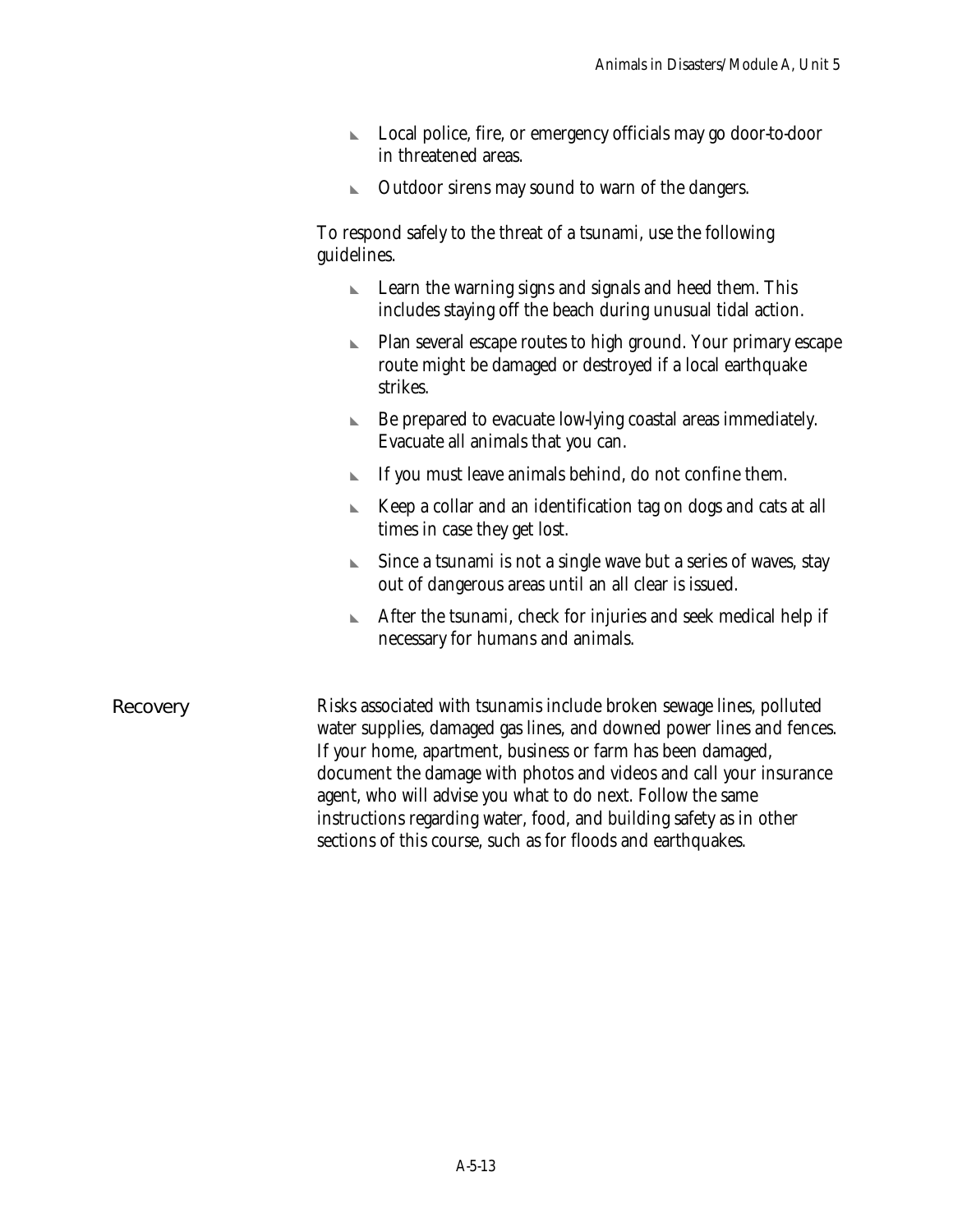

# LEARNING CHECK – WHAT HAVE YOU LEARNED ABOUT TSUNAMIS?

This activity is designed to assess your understanding of the information presented in this unit. **Directions:** Answer the questions – use the Answer Key in Unit 10 to check your answers.

# True or False

- 1. A tsunami is a series of giant ocean waves produced by a major underwater or coastline disturbance.
- 2. Tsunami waves are usually visible before they approach the coastline.
- 3. Two events that may trigger tsunamis are earthquakes and hurricanes.
- 4. Tsunami waves usually arrive within a few moments of each other and the entire event lasts about an hour in length.
- 5. A pronounced rise or fall of coastal water usually precedes approaching tsunamis.
- 6. Tsunamis cannot be detected before they strike land.
- 7. It is important to plan several escape routes in the event a tsunami should occur.

### Multiple Choice

- 8. Not building a home within several hundred feet of the coastline to avoid damage from tsunamis is an effective example of which of the four phases of emergency management?
	- a. Mitigation c. Response
	- b. Preparedness d. Recovery
- 9. Tsunamis most commonly occur in which of the following oceans?
	- a. Atlantic c. Indian
	- b. Arctic d. Pacific
- 10. Which of the following is one of the first steps you should take when recovering from tsunamis?
	- a. Check for injuries and seek medical advice
	- b. Document damage with photos and videos and call your insurance agent
	- c. Call the Federal Emergency Management Agency for assistance
	- d. Call the Small Business Administration to seek a loan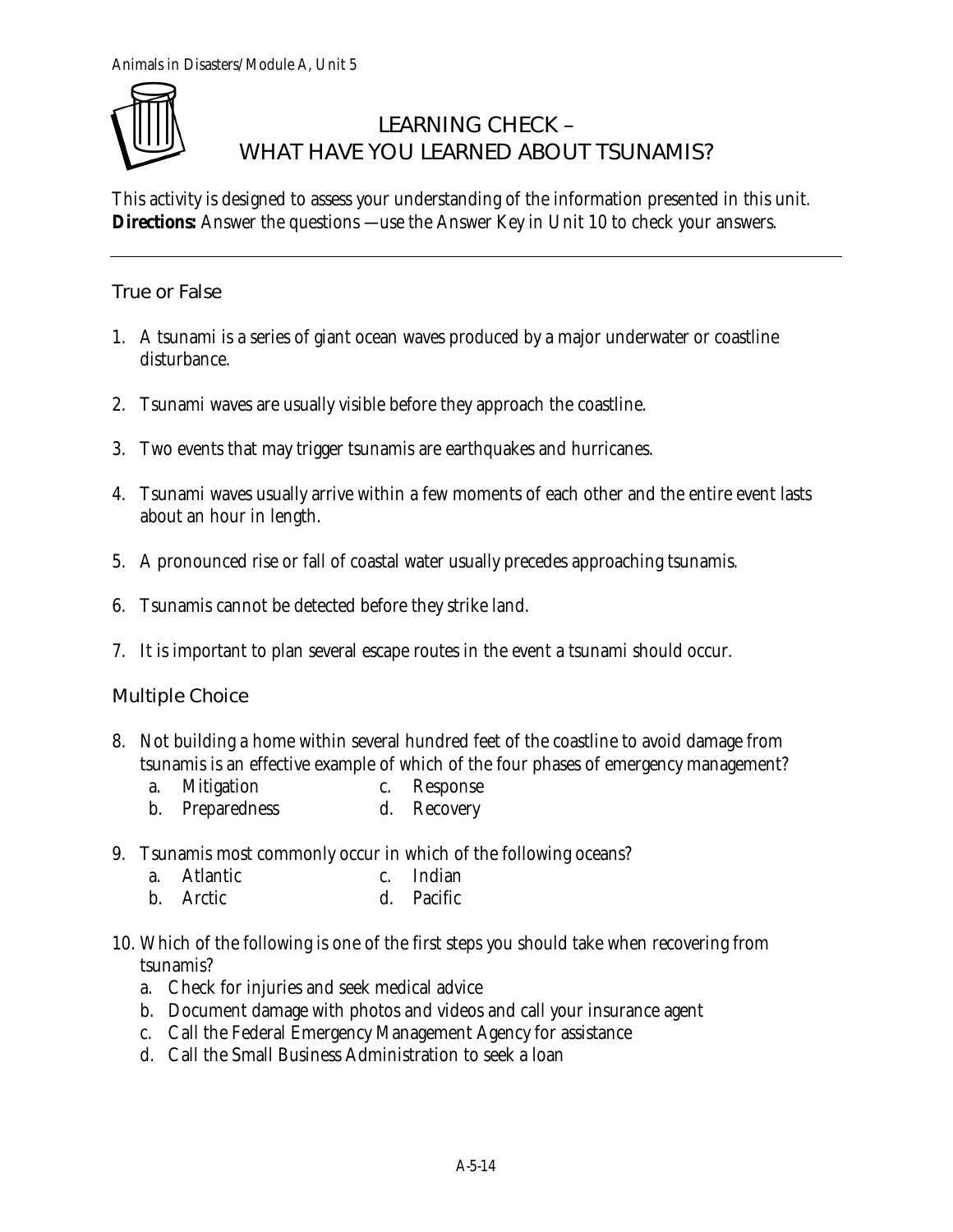#### Volcanoes Volcanoes form where weak spots or breaks in the earth's crust allow the magma to push toward the surface. When the pressure of gas and magma becomes too great, the volcano erupts. Magma may pour through the vent opening in lava flows or shoot into the air as dense clouds of gas and dust (ash) fall. Volcanic eruptions can generate mild to moderate earthquakes, mudflows, flash floods, tsunamis and huge ash clouds that can create intense lightning storms.

In the United States, the chance of eruptions that could damage populated areas is greatest in the active volcano range of the Pacific Rim. The danger area around a volcano can extend hundreds of miles.

In 1980, the violent eruption of Mount St. Helen's resulted

in 60 deaths and caused approximately \$1.5 billion in damages. The eruption spread thick layers of ash over thousands of square miles and caused massive flooding and mudflows in the immediate area. The Mount St. Helens eruption renewed interest in the possibility of future eruptions in the Cascade Range.

Mitigation Because areas far from the volcano may be affected, you should listen for advisories as to whether your area will be impacted. Warnings include information about the approximate time, place, and extent of the effects as well as the uncertainties involved in making the prediction. Evacuation routes for yourself and your animals should be determined in advance for use if needed.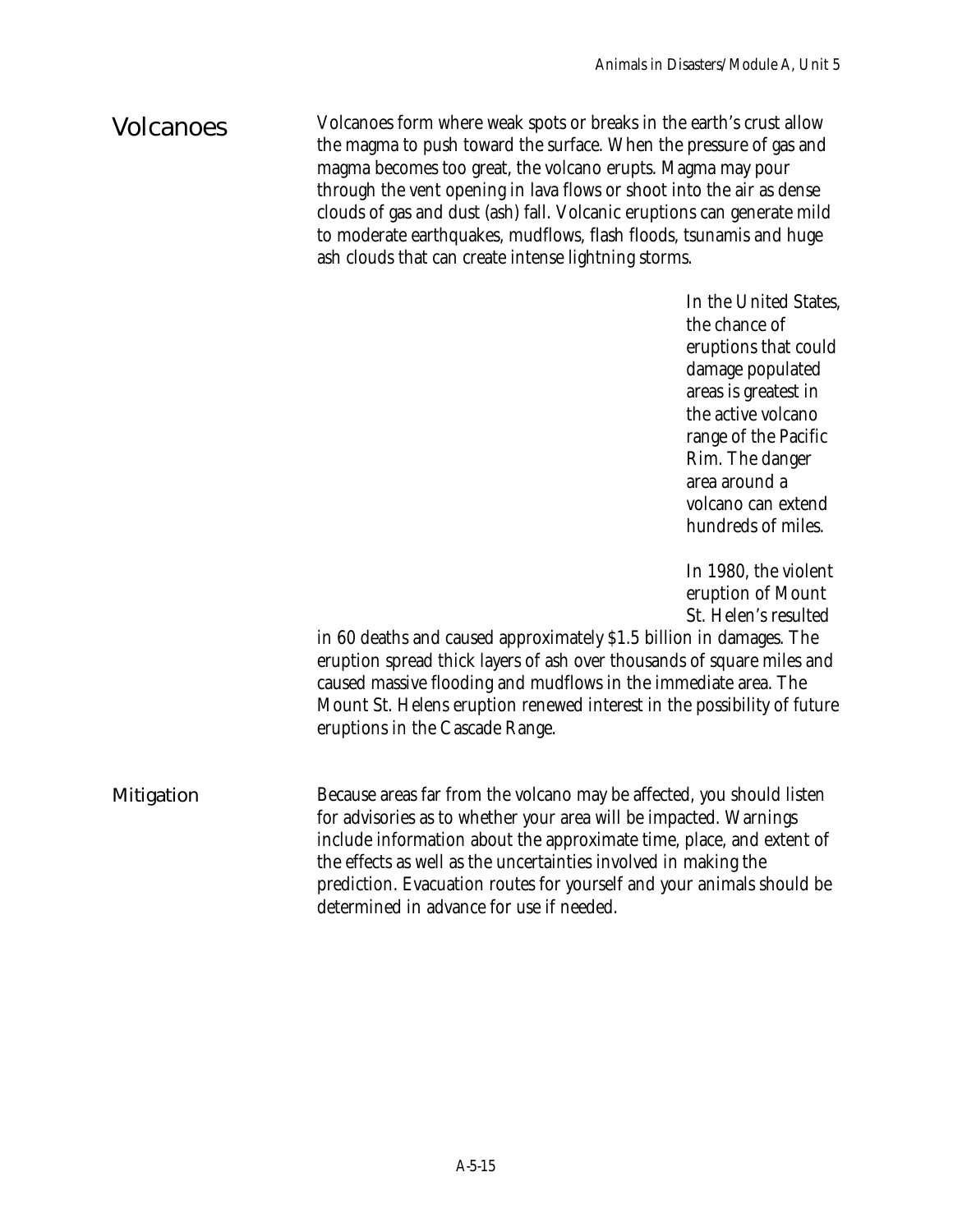| Preparedness | Contact your local emergency management office to learn about<br>methods of protecting your family, animals, and home from ash fall.<br>The U.S. Geological Survey assesses all information related to the<br>development of impending geological disasters and informs the public.<br>To prepare for an eventual volcanic eruption, take the following<br>preparedness steps.                                                                                                  |
|--------------|---------------------------------------------------------------------------------------------------------------------------------------------------------------------------------------------------------------------------------------------------------------------------------------------------------------------------------------------------------------------------------------------------------------------------------------------------------------------------------|
|              | Keep a collar and an identification tag on your dogs and cats<br>at all times, so that if they should get lost you have a greater<br>chance of finding them.                                                                                                                                                                                                                                                                                                                    |
|              | Have emergency, battery-operated lighting and heating<br>ь<br>supplies available in case of a power failure. Test the power of<br>the batteries monthly.                                                                                                                                                                                                                                                                                                                        |
| Response     | The degree of hazard to human and animal life and property resulting<br>from a volcano depends on the type and distance from the eruption.<br>Hazards include lava flows, rock falls, ash falls, earthquakes, mudflows,<br>and flash floods. Take the following actions when responding to a<br>volcanic eruption.                                                                                                                                                              |
|              | Heed official warnings of imminent volcanic eruption.<br>Ы                                                                                                                                                                                                                                                                                                                                                                                                                      |
|              | If told to evacuate, do so immediately.<br>Ы                                                                                                                                                                                                                                                                                                                                                                                                                                    |
|              | Following an eruption, flash floods resulting from glacier<br>Ы<br>outbursts can cause overflow from dams and reservoirs. Avoid<br>stream beds and valleys in the vicinity of a volcano. If caught<br>in a low area, run uphill to avoid injury from flash floods or<br>mudflows.                                                                                                                                                                                               |
|              | During ash fall, close all windows, doors, and dampers in your<br>K.<br>home and where your animals are housed. Put all machinery<br>inside a garage or barn. Bring animals into closed shelters. Stay<br>indoors until the ash has settled.                                                                                                                                                                                                                                    |
|              | Do not attempt to drive in heavy ash fall, it will stir up more<br>ь<br>ash and clog and stall your vehicle.                                                                                                                                                                                                                                                                                                                                                                    |
|              | If caught in a small rock fall (not a landslide), roll into a ball<br>k.<br>and protect your head. If caught outside during ash fall, keep<br>your mouth and nose covered to avoid inhalation of ash.<br>Cover your eyes and keep your skin covered to avoid irritation<br>or burns. Do the same for animals where possible and<br>practical. Respiratory diseases can develop in any persons or<br>animals that are exposed to the fumes and fine ash suspended<br>in the air. |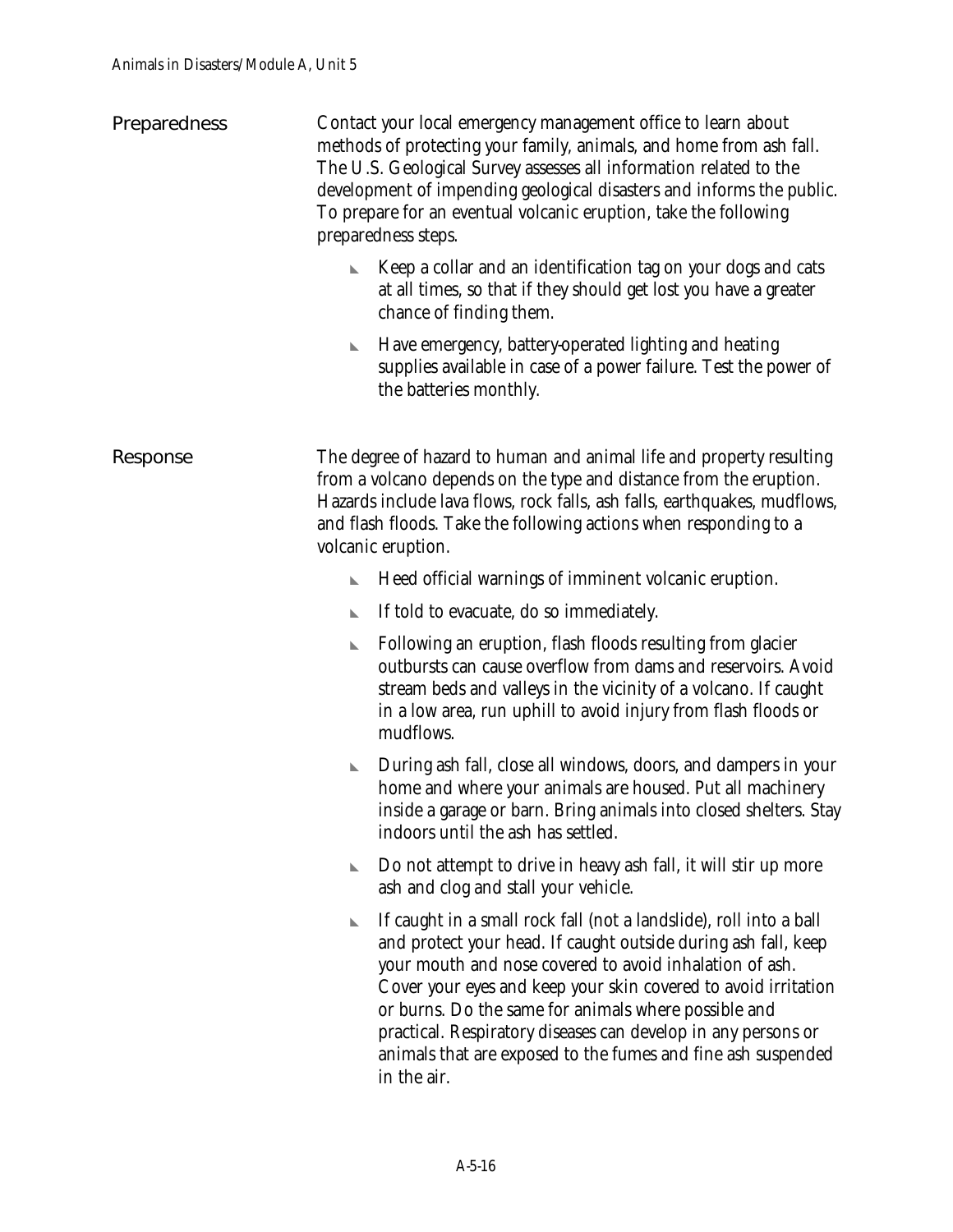Recovery **Hazards** within the immediate vicinity of the volcano come from heavy ash fall, which can darken the sky as if it were nightfall. The increased demand for lighting could result in power failures. Ash may be carried by winds for thousands of miles and affect distant areas long after the eruption. Secondary eruptions and lava flows can occur in the days, weeks, or months after a volcanic eruption.

> The ash is actually pulverized rock. A one-inch layer weighs ten pounds per square foot. Ash can clog waterways, reservoirs, and machinery and its weight can cause roofs to collapse.

If you have to work in an environment where there is volcanic ash be sure to take the following actions.

- $\blacktriangleright$  Wear an approved respirator.
- $\Box$  Clear roofs of ash fall as soon as possible to avoid collapse.
- Remove ash from any areas where animals will be confined. With ash covering the ground livestock cannot graze.
- $\Box$  Throw away any food or water, for both humans or animals, that have been contaminated by the ash. Ash is commonly contaminated with heavy metals that are toxic to humans and animals. In addition, pyroclastic material contains glass-like particles that can cut or irritate lungs and intestines.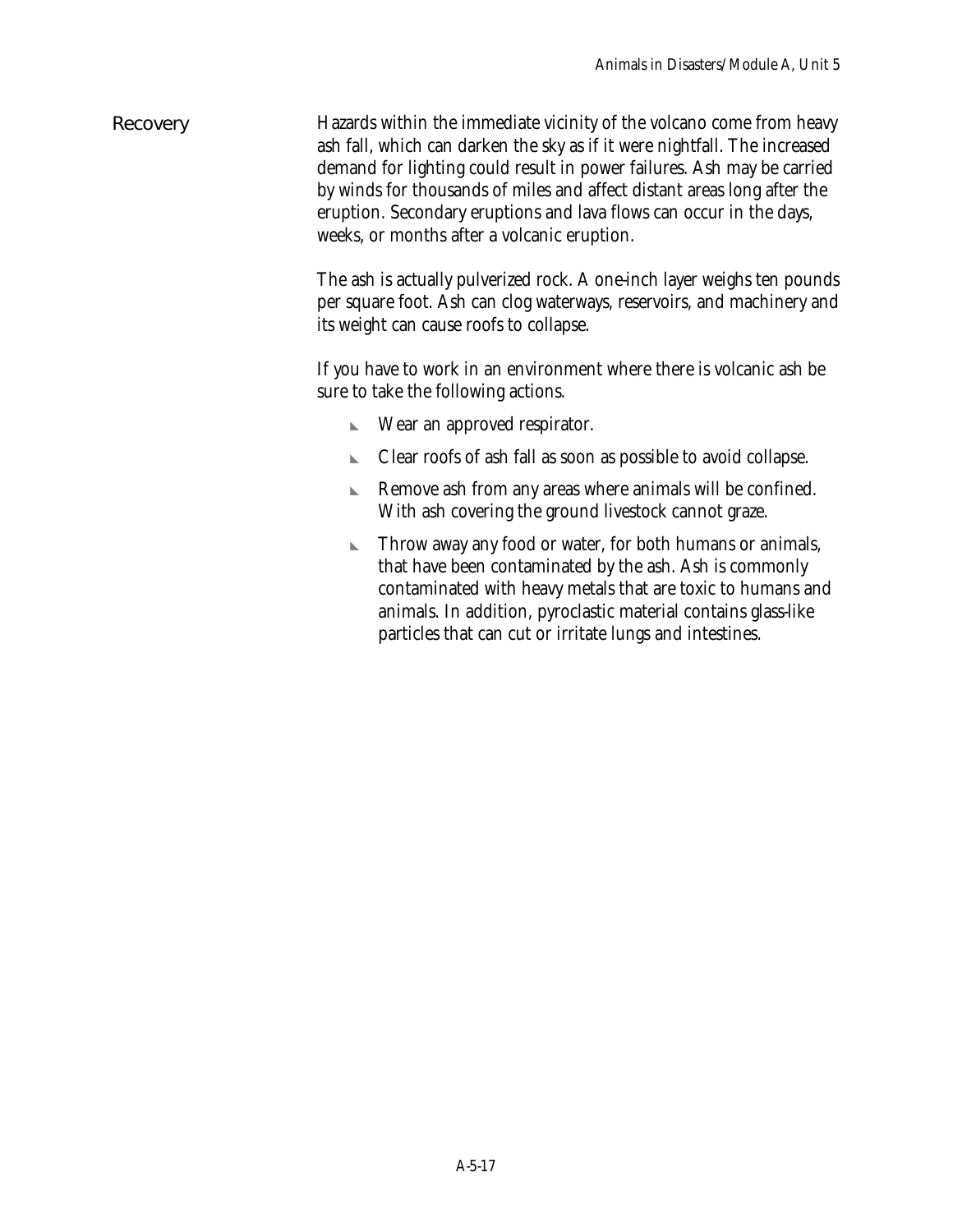

# LEARNING CHECK – WHAT HAVE YOU LEARNED ABOUT VOLCANOES?

This activity is designed to assess your understanding of the information presented in this unit. **Directions:** Answer the questions – use the Answer Key in Unit 10 to check your answers.

# True or False

- 1. Volcanic ash is often contaminated with heavy metals that can be toxic to humans and animals.
- 2. If you are indoors during actual ash fall, open all doors and windows to increase ventilation.
- 3. Volcanic ash and lava is usually slow moving, so there is ample time to evacuate.
- 4. The danger area around volcanoes can extend several hundred miles.
- 5. The eruption of Mount St. Helens spread thick layers of ash over thousands of square miles.
- 6. Volcano warning information includes the exact time, place and extent of effects.
- 7. Power failures are common following a volcanic eruption.

### Multiple Choice

- 8. Which of the following is **NOT** a hazard following a volcanic eruption?
	- a. Mudflow c. Tsunami
	- b. Flash flood d. Tornado
- 9. Which of the following agencies assesses information related to the development of impending geological disasters?
	- a. Department of Energy
	- b. Environmental Protection Agency
	- c. State highway patrol
	- d. U.S. Geological Survey
- 10. People and animals that are exposed to ashfall are most susceptible to which of the following?
	- a. Bacterial infection c. Dehydration
	- b. Respiratory disease d. Viral infection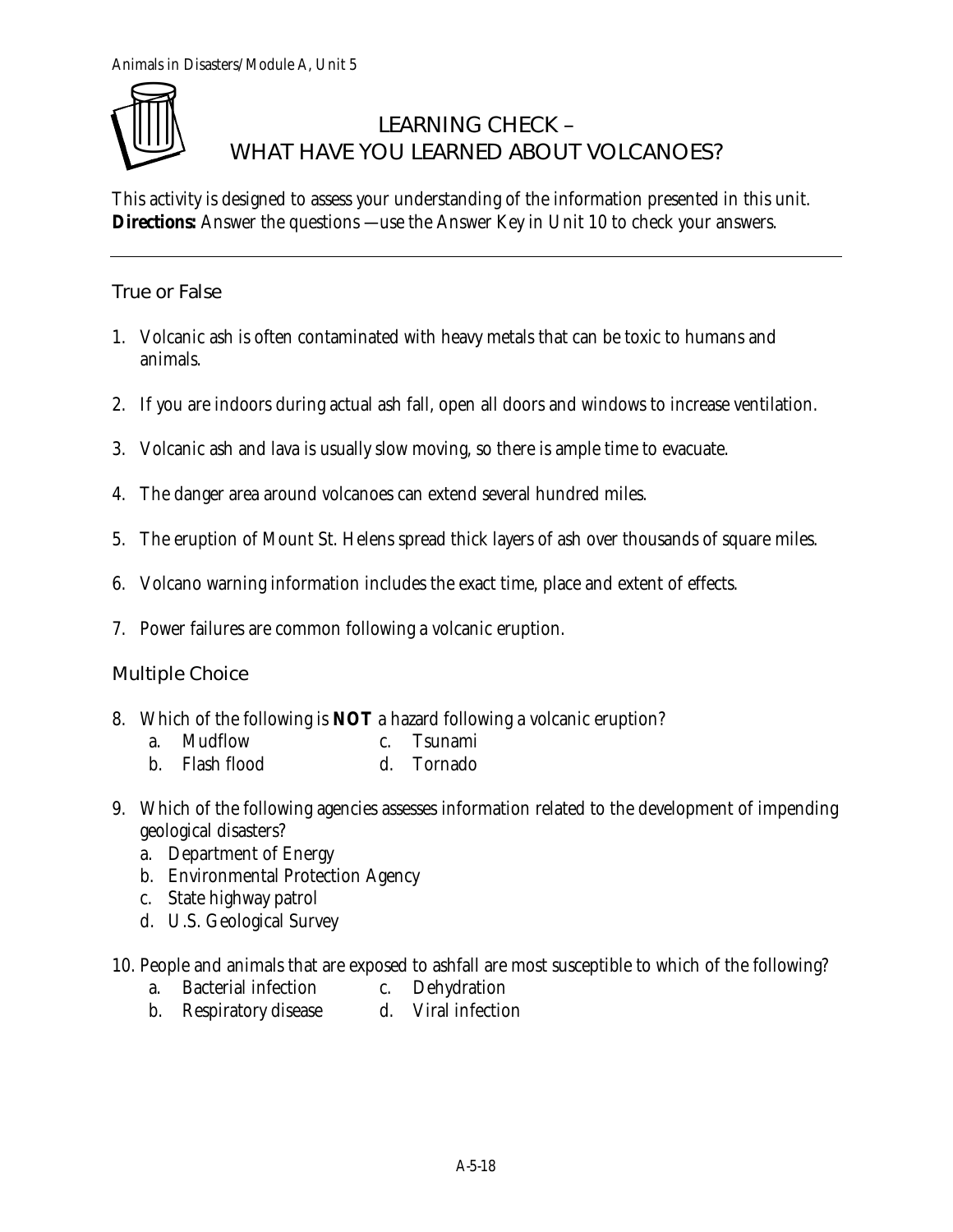Summary In this unit you learned how the four phases of emergency management — mitigation, preparedness, response and recovery — can be applied to the emergency management and response to natural geological hazards. At each level you were given practical advice to protect yourself and your animals from the dangers that these hazards cause.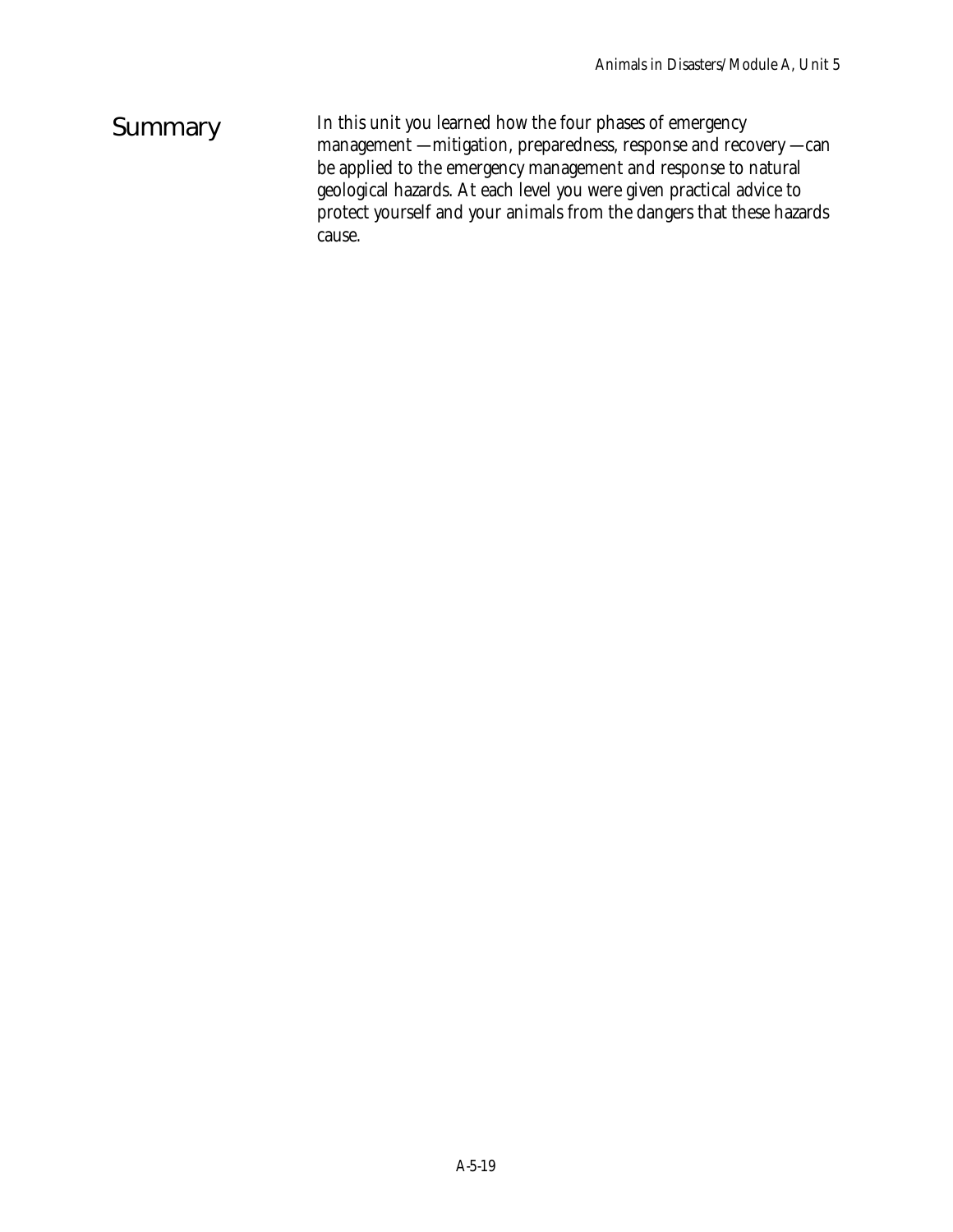Page intentionally blank.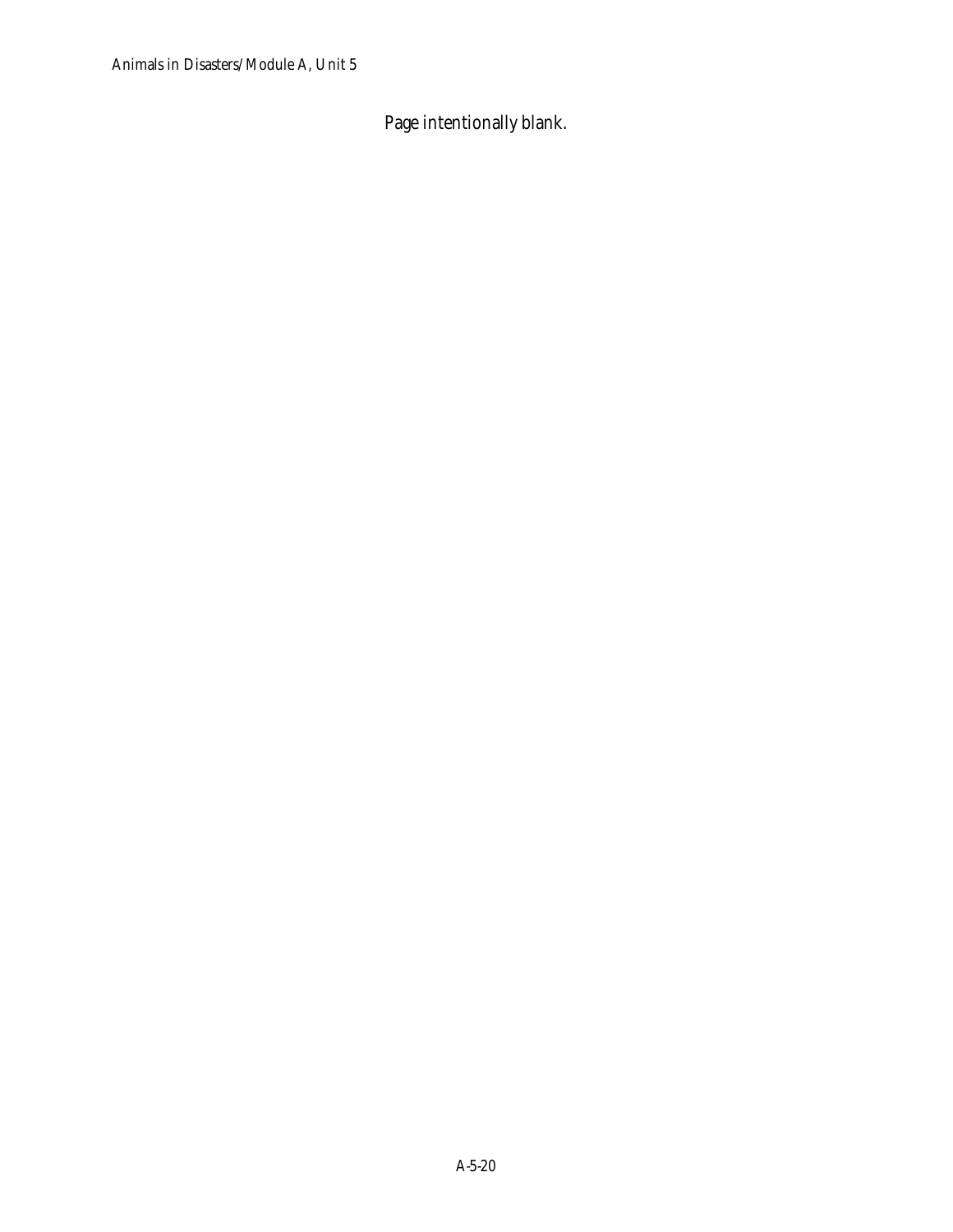# Animals in Disasters

# MODULE A UNIT 6

# Technological Hazards: Applying the Four Phases

| Overview                      | This unit deals with technological hazards including hazardous<br>materials spills and radiation hazards. It defines each of these hazards<br>and provides practical information for applying the four phases of<br>emergency management in relation to these hazards. It focuses on<br>protecting animals during such emergencies.                                                                                                                                                                                                                                                                                                                                                                                                                                                                                               |
|-------------------------------|-----------------------------------------------------------------------------------------------------------------------------------------------------------------------------------------------------------------------------------------------------------------------------------------------------------------------------------------------------------------------------------------------------------------------------------------------------------------------------------------------------------------------------------------------------------------------------------------------------------------------------------------------------------------------------------------------------------------------------------------------------------------------------------------------------------------------------------|
| Objectives                    | Upon completion of this unit, you should be able to:<br>Define technological hazards that threaten the United States<br>ь<br>Protect yourself against technological hazards<br>Protect animals against technological hazards<br>Apply the four phases of emergency management to<br>technological hazards                                                                                                                                                                                                                                                                                                                                                                                                                                                                                                                         |
| <b>Hazardous</b><br>materials | Hazardous materials can be released by accident or in disasters. They<br>are dangerous to persons and animals that are exposed and may<br>contaminate the environment and the human food supply. Animals<br>exposed to hazardous materials are a potential threat to humans.<br>Many farmers are familiar with the appropriate methods for handling<br>commonly used hazardous materials, such as herbicides, pesticides,<br>and fertilizers. The general public needs a better understanding of what<br>hazardous materials are and how to deal with them.<br>Hazardous chemicals should be dealt with by qualified persons.<br>Depending on the scale of the chemical release, local, State, or Federal<br>offices may become involved in the security and clean-up operations.<br>Often these groups are assisted by industry. |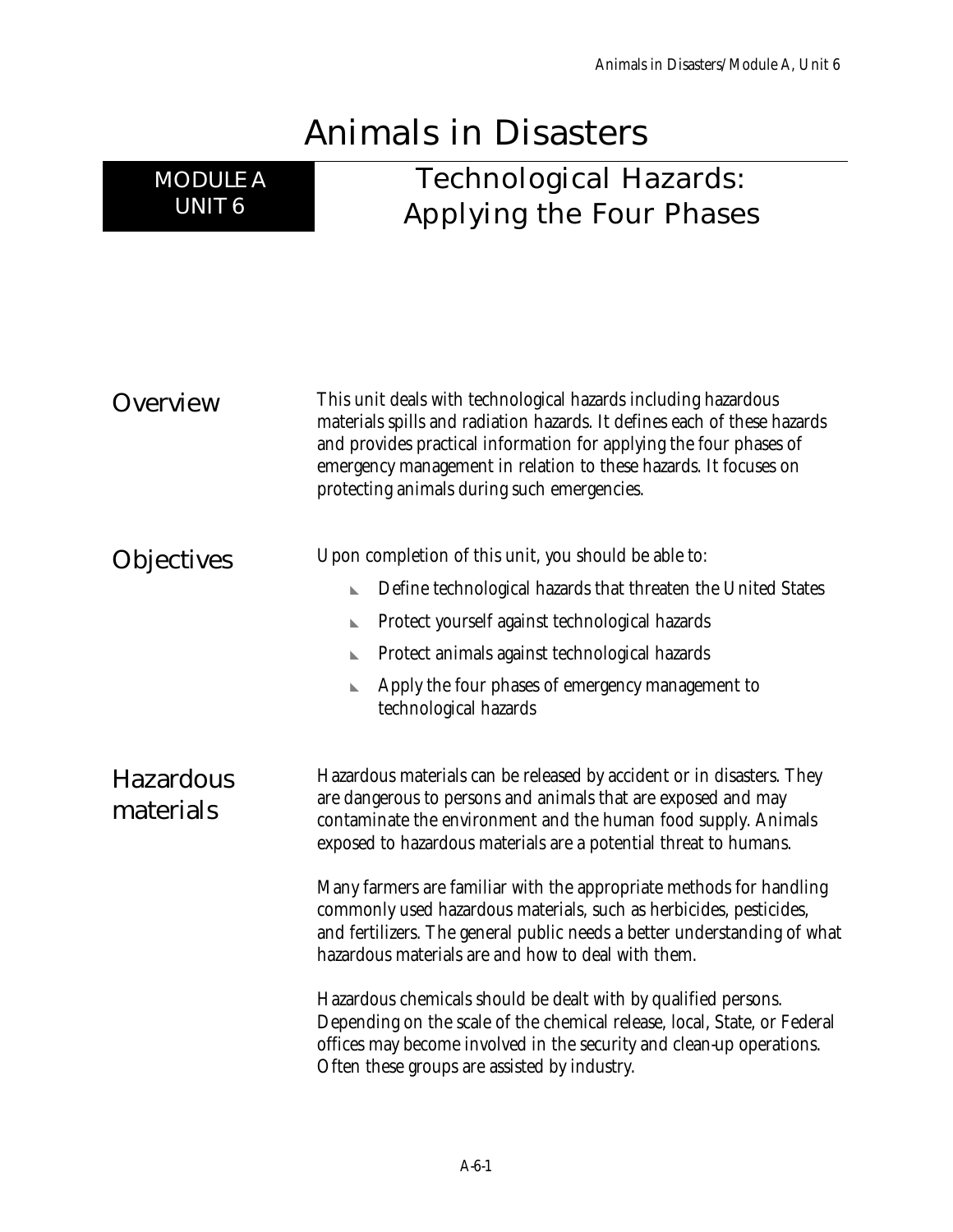| Mitigation   | Hazardous materials are common in many households and animal-care<br>facilities. Compounds such as detergents, cleaning materials,<br>herbicides, and pesticides are potentially dangerous if persons or<br>animals are exposed through incorrect handling or spillage. The<br>following steps will help mitigate a hazardous materials incident. |
|--------------|---------------------------------------------------------------------------------------------------------------------------------------------------------------------------------------------------------------------------------------------------------------------------------------------------------------------------------------------------|
|              | Hazardous chemicals should be stored in safe places where<br>K.<br>children and animals cannot be exposed.                                                                                                                                                                                                                                        |
|              | Storage areas must guard against freezing and overheating of<br>Ы<br>hazardous materials. They should also have separate locks.                                                                                                                                                                                                                   |
|              | Chemicals should be stored on the floor or lower shelves to<br>K.<br>prevent falling and spilling. Lips are recommended for all<br>shelving upon which hazardous materials are stored.                                                                                                                                                            |
| Preparedness | You should identify potential hazards in your immediate environment<br>and learn about proper storage. You should also know what clinical<br>signs these toxins may cause if a person or an animal has been exposed.<br>If you suspect your animal has been exposed, always consult a<br>veterinarian.                                            |
|              | You can find out about hazards through legislation called the "Right to"<br>Know Act." Your local fire department or emergency management<br>agency can provide you with information on hazardous chemicals in<br>your community. Individuals and animal facilities should have a plan<br>for dealing with hazardous materials on their property. |
|              | FEMA may provide resource information and technical and financial<br>assistance to States for developing emergency plans for hazardous<br>materials accidents and other types of emergencies and assist State and<br>local governments in hazardous materials training.                                                                           |
|              | The Environmental Protection Agency (EPA) also conducts technical<br>and environmental training programs related to hazardous materials,<br>and chairs the 14-agency National Response Team (NRT). At the<br>request of community officials, the EPA can provide technical<br>expertise on the full range of environmental contamination issues.  |
| Response     | Unlike many other emergencies in which volunteer help is welcome, in<br>a hazardous materials emergency there is little that untrained members<br>of the public can do. Any information you wish to offer should be<br>given by telephone from a safe distance. Observe all posted exclusion                                                      |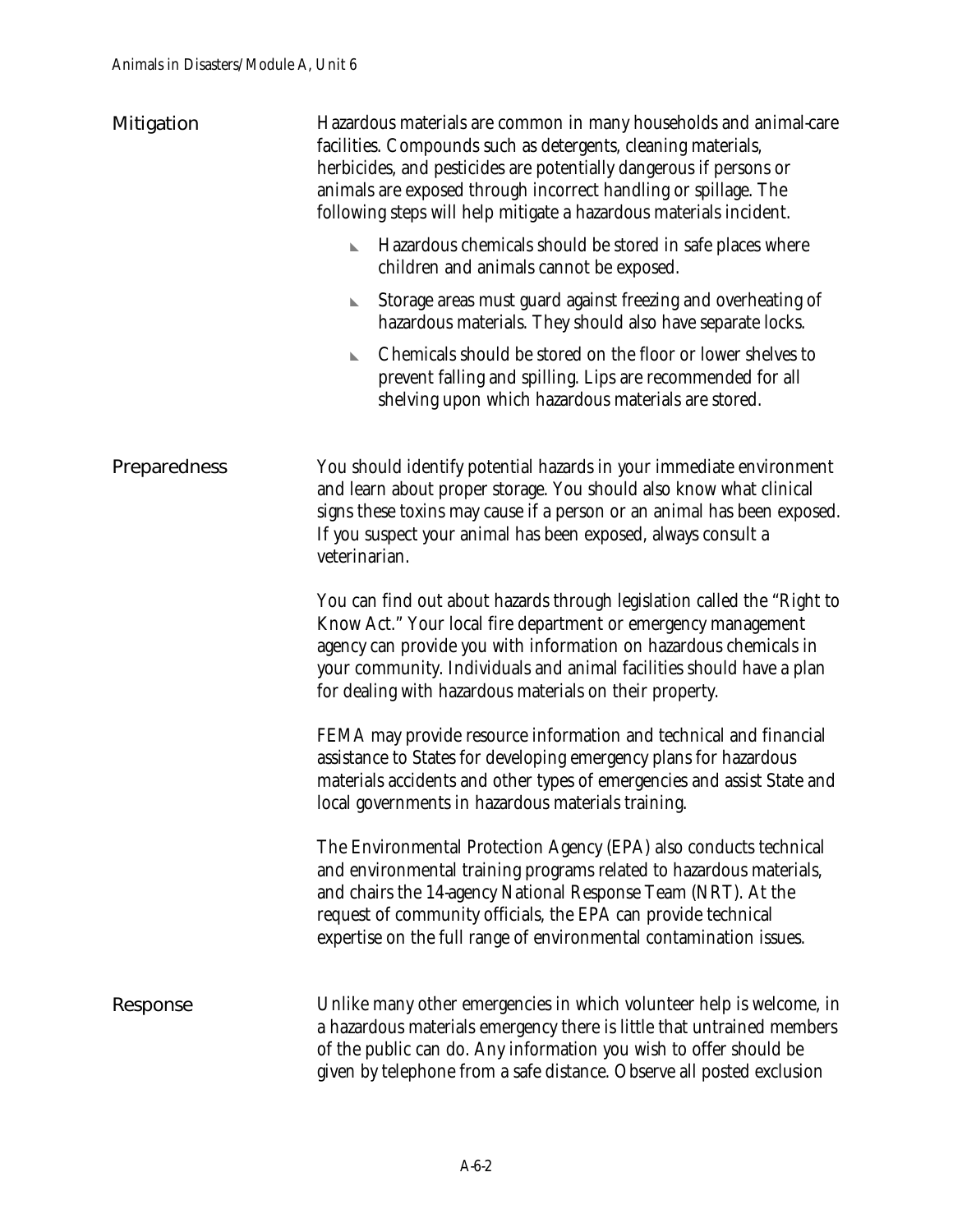zones and listen for public announcements on the radio or other local information system.

If a hazardous materials accident occurs during the daytime, animal owners may be at work. The area will be secured and owners should realize that they may not be allowed into the secured areas to retrieve or care for their animals. Emergency services personnel will notify you as to what steps to take. If you are at home during a hazardous materials emergency, it is especially important to bring your animal(s) with you if asked to evacuate, since you may be away for a lengthy period. Alternately, you may be asked to shelter in place. Sheltering in place is required when it would be more harmful for you to evacuate your location than it would be for you to stay.

Owners should not treat animals themselves. The National Animal Poison Control Center in Urbana, Illinois, any college or school of veterinary medicine, State animal disease diagnostic laboratory, and some human poison control centers can provide needed information on how to deal with animal poisonings. There may be a charge for these services.

For animals that graze or live outside, hazardous materials can present additional problems. Animals exposed to low levels of hazardous materials may not appear clinically affected, but their meat, milk and eggs may contain residues that present health risks for humans. Contact a specialist for advice if you think your animal has been exposed. Representatives from the U.S. Department of Agriculture Food Safety and Inspection Service are trained and qualified to deal with these issues. Other sources of information regarding hazardous materials and animals include:

- Federal and State Food and Drug Administration;
- $\blacktriangleright$  State chemists, whose role includes the safety of animal feeds;
- The National Animal Poison Control Center;
- $\Box$  Colleges and schools of veterinary medicine;
- $\blacktriangleright$  State disease diagnostic laboratories; and
- $\blacktriangleright$  Hazardous materials teams in some areas.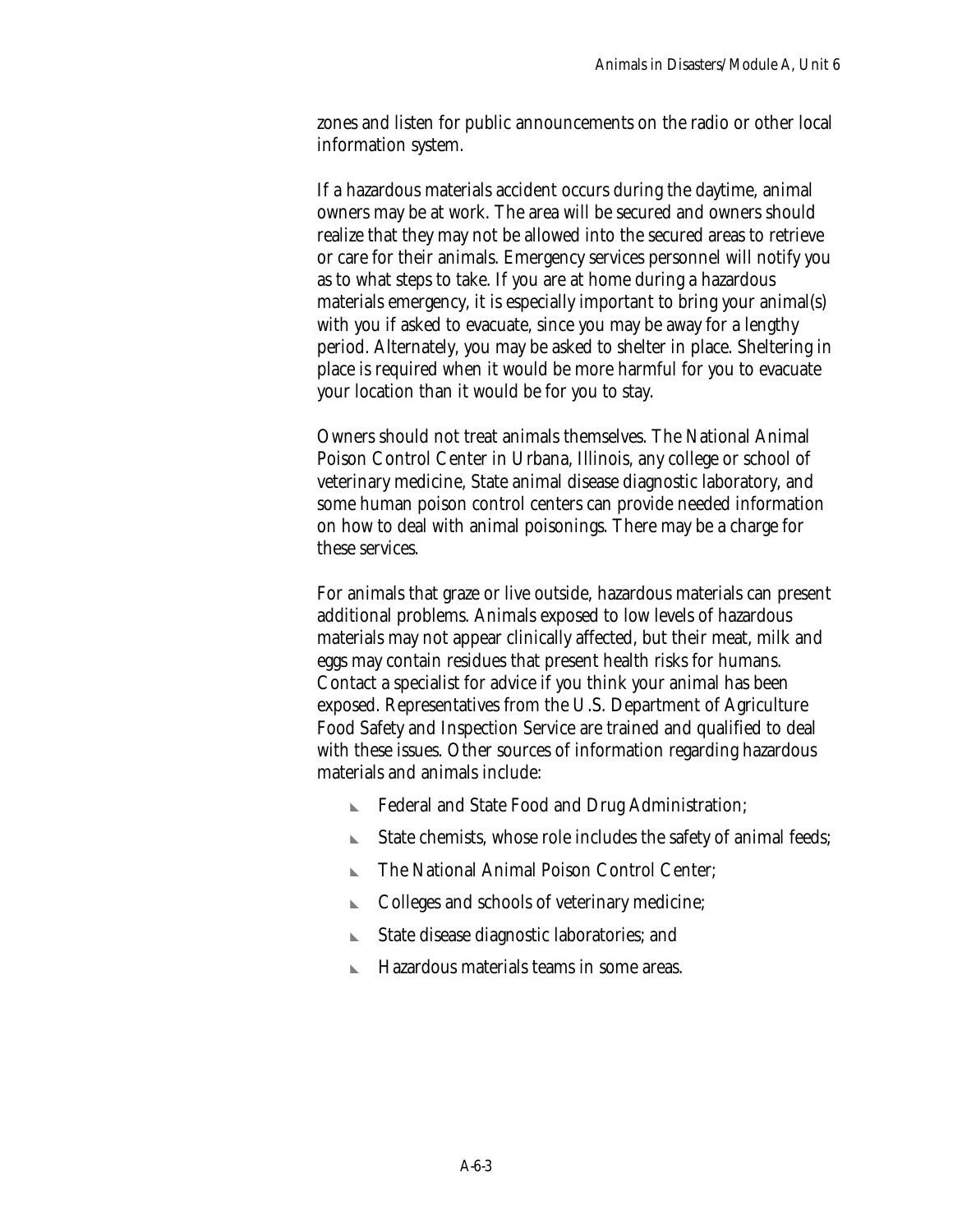Recovery A major hazardous materials incident may require response of various levels of government (Federal, State, and local).

The following table identifies local government responsibilities.

| Agency/Center              | Responsibility                                                       |
|----------------------------|----------------------------------------------------------------------|
| Local public health        | Safeguards the public when food or water supplies may be affected or |
| department                 | when dwellings may become contaminated.                              |
| A chemist and              | May provide advice on toxicity and personnel protection as well as   |
| toxicologist from the      | recommendations to the scene manager regarding actions to reduce     |
| local health department    | public health hazards.                                               |
| Public works<br>department | May assist in containment and cleanup.                               |

In a major incident, a local government may call on State agencies for resources and knowledge. Such an action could involve a number of State agencies, which include those listed in the following table.

| Agency/Center                                                                        | Responsibility                                                                                                                                                                                                                                                                                                                                                                                                           |
|--------------------------------------------------------------------------------------|--------------------------------------------------------------------------------------------------------------------------------------------------------------------------------------------------------------------------------------------------------------------------------------------------------------------------------------------------------------------------------------------------------------------------|
| State Office of<br><b>Emergency Services</b>                                         | Arranges State and regional mutual aid support and provides liaison<br>with State agencies.                                                                                                                                                                                                                                                                                                                              |
| State Department of<br>Transportation                                                | Assists and/or provides identification and containment of all materials<br>on State highways and freeways or unincorporated county roadways.                                                                                                                                                                                                                                                                             |
| State Police or Highway<br>Patrol                                                    | Provides general control of the perimeter of the incident (e.g.,<br>regulating traffic) and other roles depending on State law and incident<br>requirements.                                                                                                                                                                                                                                                             |
| State Department of<br>Fish and Game and<br>regional water quality<br>control boards | Provide recommendations and guidelines when hazardous materials<br>spills are likely to contaminate streams and/or waterways or would<br>otherwise affect wildlife resources.                                                                                                                                                                                                                                            |
| <b>State Occupational</b><br>Safety and Health<br>Administration (OSHA)<br>personnel | Often possess technical knowledge useful to an incident commander<br>in the areas of exposure, protection and control of hazardous<br>materials. In an incident in which employees have been injured due to<br>exposure, or in a prolonged incident, State OSHA personnel may<br>respond. The State department of health employs health scientists who<br>can help assess the potential human impact of a toxic release. |
| State department of<br>environmental<br>protection                                   | Can predict the environmental impact of actions the incident<br>commander is considering. (For more information about the Incident<br>Command System, see Module B of this course, Unit 5.)                                                                                                                                                                                                                              |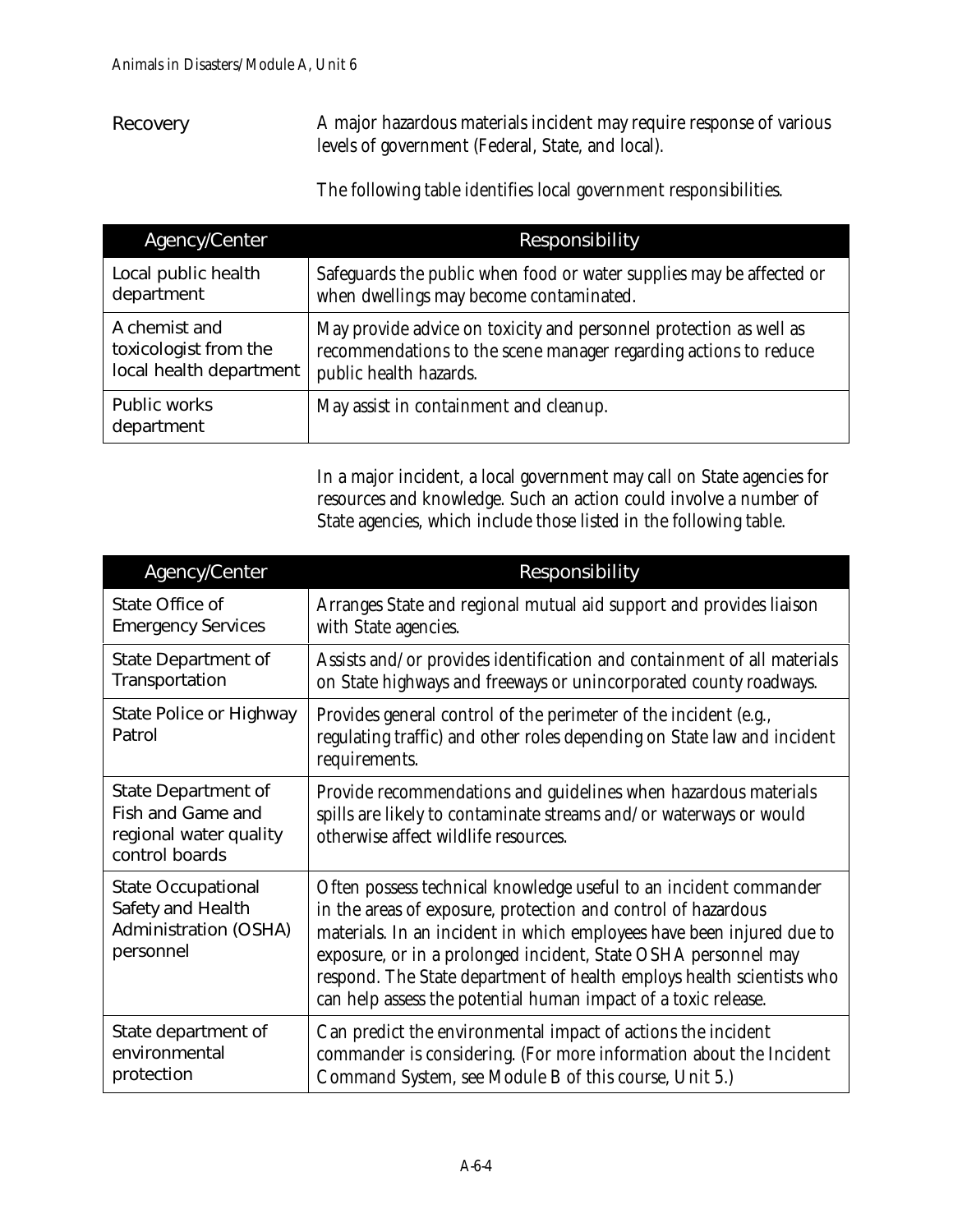| State and local fire<br>marshal                                                       | Have specific expertise relating to chemical behavior and fire codes.                                                                |
|---------------------------------------------------------------------------------------|--------------------------------------------------------------------------------------------------------------------------------------|
| The U.S. Department of<br><b>Agriculture Food Safety</b><br><b>Inspection Service</b> | The agency that oversees food inspection for human safety, including<br>carcasses that may have been exposed to hazardous materials. |

In the event of an incident, the Federal government can also provide assistance to the local incident commander. The following table identifies Federal government responsibilities.

| Agency/Center                                         | Responsibility                                                                                                                                                                                                                                                                                                                                                         |
|-------------------------------------------------------|------------------------------------------------------------------------------------------------------------------------------------------------------------------------------------------------------------------------------------------------------------------------------------------------------------------------------------------------------------------------|
| National Response<br>Center (NRC)                     | Staffed by the U.S. Coast Guard, this center operates a 24-hour hotline<br>to communicate notices of major hazardous materials discharges to the<br>appropriate authorities. The NRC can also provide the local<br>government with the expertise and resources of other Federal agencies.                                                                              |
| Environmental<br>Protection Agency (EPA)              | Primarily responsible for hazardous waste site operations, cleanup<br>activities, and environmental impact.                                                                                                                                                                                                                                                            |
| Department of<br>Transportation (DOT)                 | Establishes the nation's overall transportation policy. It bears the<br>primary responsibility for issuing standards and regulations relating to<br>the transportation of hazardous materials from State to State.                                                                                                                                                     |
| Department of Energy<br>(DOE)                         | Primary responsibility in the hazardous materials arena involving<br>radioactive waste generated by the nuclear weapons program or by<br>nuclear reactors that supply energy.                                                                                                                                                                                          |
| Department of Defense<br>(DOD)                        | Responsible for maintaining personnel, equipment, and other<br>resources for potential use in military conflict. DOD manufactures,<br>stores, and discards the full range of hazardous materials and is also<br>one of the nation's largest shippers of such materials. The DOD can<br>also provide response teams and equipment.                                      |
| <b>OSHA</b>                                           | Responsible for establishing rules and standards to ensure that<br>occupational environments are safe for workers. As part of this<br>function, OSHA regulates employee safety and health at hazardous<br>waste operations, in work environments where hazardous materials are<br>present, or during emergency response to incidents involving<br>hazardous materials. |
| National Agricultural<br><b>Chemicals Association</b> | Has identified a group of specialists designated as the Pesticides Safety<br>Team. The team provides advice for incidents involving pesticides and<br>will dispatch a response team to the site if one is needed.                                                                                                                                                      |
| <b>FEMA</b>                                           | Available to provide additional financial relief in the event of an<br>incident so serious that local and State funds prove inadequate.                                                                                                                                                                                                                                |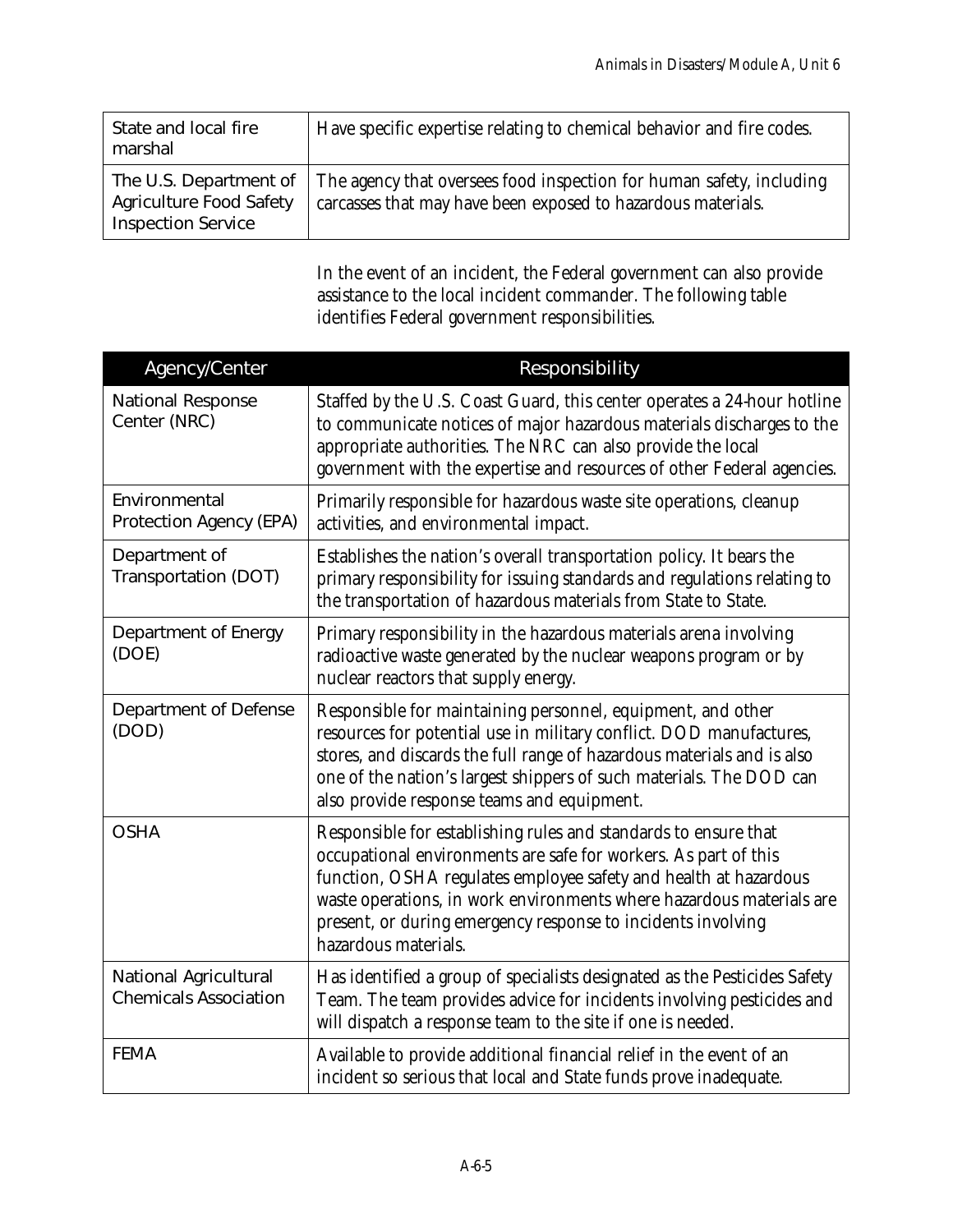

# LEARNING CHECK – WHAT HAVE YOU LEARNED ABOUT HAZARDOUS MATERIALS?

This activity is designed to assess your understanding of the information presented in this unit. **Directions:** Answer the questions – use the Answer Key in Unit 10 to check your answers.

# True or False

- 1. Animals that have been exposed to hazardous materials present no danger to people.
- 2. Household compounds like cleaning materials are not considered hazardous materials.
- 3. There is little that untrained members of the public can do to intervene in a hazardous materials event.
- 4. If you suspect that your animal has been poisoned, the best resource to contact is a human poison consulting service, they always have information pertaining to humans and animals.
- 5. Animals that ingest low levels of hazardous materials may not appear clinically affected.
- 6. Exposure of livestock to hazardous materials may potentially contaminate human food.
- 7. When hazardous materials releases occur during the day when people are at work, officials are prepared to let owners into secured areas to retrieve their pets.

# Multiple Choice

- 8. In your home, chemicals should be stored in which of the following places?
	- a. Upper shelves c. The floor and lower shelves with cabinet locks
	- b. In the attic d. In the garage
- 9. Which of the following agencies safeguards the public when food or water supplies may be affected and when dwellings may be contaminated?
	- a. Local public health department
	- b. Environmental Protection Agency
	- c. Office of Emergency Preparedness
	- d. Food and Drug Administration
- 10. Which of the following agencies has the primary responsibility when hazardous materials accidents involve radioactive waste?
	- a. Sheriff's department c. Department of Transportation
	- b. Department of Energy d. Environmental Protection Agency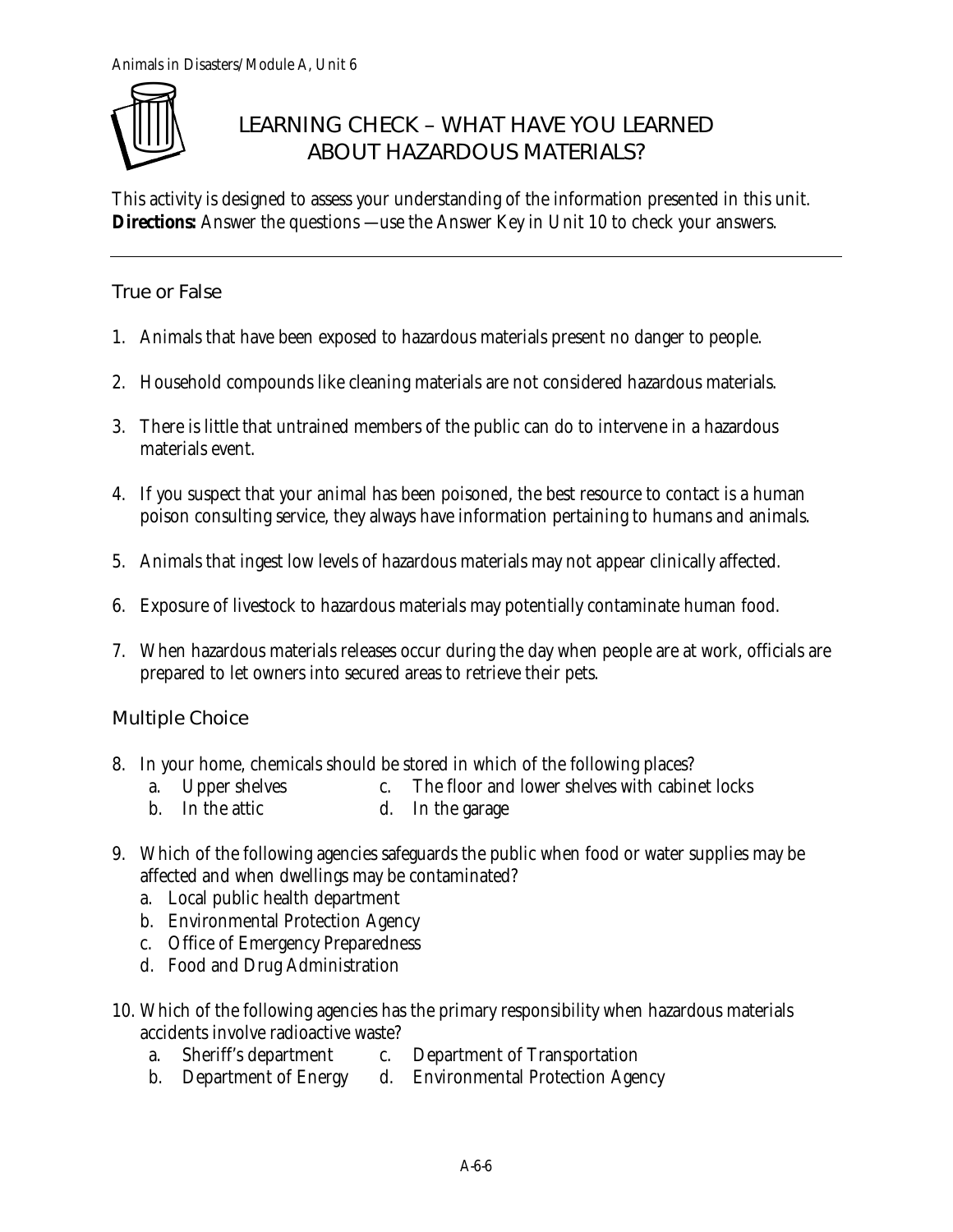# Radiation hazards

Contemporary radiation hazards include problems associated with nuclear power plants, nuclear weapons accidents, and the manufacture, transport, and storage of nuclear and other hazardous materials. There is a glossary of radiation terms at the end of this section.

Utility companies in the United States generate about 20 percent of our electricity by nuclear power. Fixed nuclear facilities (power plants, storage facilities, research reactors) are generally safe and constructed to contain any radiological release. However, there is a possibility that an incident could cause a release of radioactive materials. To prepare for this eventuality the Nuclear Regulatory Commission requires that all power plants and State emergency response agencies plan for such problems. The agency must also periodically conduct practice exercises to determine the effectiveness of the plan.

Radiation is any kinetic energy emitted in rays or particles from sources of heat, light, sound, and radioactivity. Mostly, radiation is described as charged particles (ions) in material that it strikes. There are two types of ionizing radiation: those produced from natural origin (including those naturally found in the body) and those produced from natural origin but affected by human activities.

As the radioactive isotope decays it emits a electromagnetic wave or energized particles. The types of radiation are either alpha or beta particles of gamma emissions. The following table identifies each type of emission.

| Alpha particles | The largest particles with very shallow<br>penetration into a surface. A piece of paper will<br>absorb the radiation. |
|-----------------|-----------------------------------------------------------------------------------------------------------------------|
| Beta particles  | Smaller particles that will penetrate tissue<br>about 2 cm.                                                           |
| Gamma rays      | Not particles and have no mass. Can penetrate<br>through the body. Similar to X-rays.                                 |

Alpha and beta particles can cause surface skin wounds and internal damage if radioactive compounds that emit these are inhaled or swallowed. Gamma and X-rays can cause whole body damage because of the extent of penetration.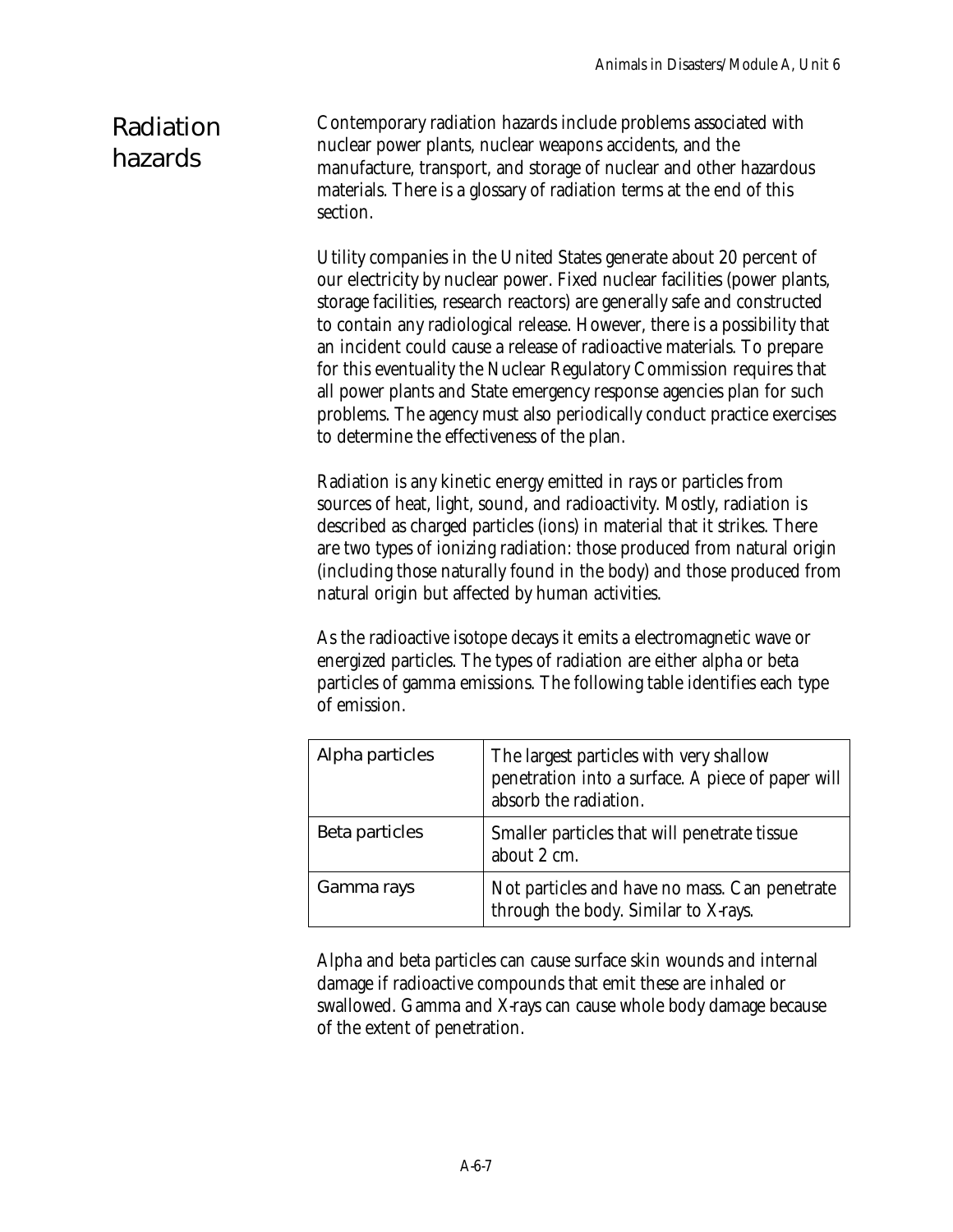Each isotope has its own specific half-life and most have an affinity for specific tissues. The half-life, or decay of an isotope is the speed at which that isotope reaches one half of its original radioactive strength. For example: the half-life of iodine-131 is eight days. After eight days, it reaches one half of its original radioactivity. In another eight days, the radioactivity is again reduced by one half. The longer the half-life the more persistent the isotope is in the environment.

The following table identifies sources of radioisotopes and their contribution to the human body.

| Sources of radioisotopes and contribution to the human body |            |
|-------------------------------------------------------------|------------|
| Source of Radiation                                         | Percentage |
| Radon                                                       | 54         |
| Internal                                                    | 11         |
| Medical X-rays                                              | 11         |
| Terrestrial                                                 | 8          |
| Cosmic                                                      | 8          |
| Nuclear Medicine                                            | 4          |
| <b>Consumer Products</b>                                    | 3          |
| )ther                                                       | 1          |
|                                                             |            |

Incidents at nuclear power plants are classified into four escalating categories or levels. They are: Unusual Event, Alert, Site Area Emergency, General Emergency.

| Unusual Event | Any mishap that occurs at the plant. This<br>could be a worker falling off a ladder and<br>breaking a leg. This must be reported to the<br>State emergency response agency because an<br>ambulance sighted at the door of the facility<br>could cause the circulation of false rumors.<br>Unusual events are usually minor mishaps of<br>any kind, not necessarily involving the reactor,<br>with no radiological release requiring offsite |
|---------------|---------------------------------------------------------------------------------------------------------------------------------------------------------------------------------------------------------------------------------------------------------------------------------------------------------------------------------------------------------------------------------------------------------------------------------------------|
|               | response or monitoring.                                                                                                                                                                                                                                                                                                                                                                                                                     |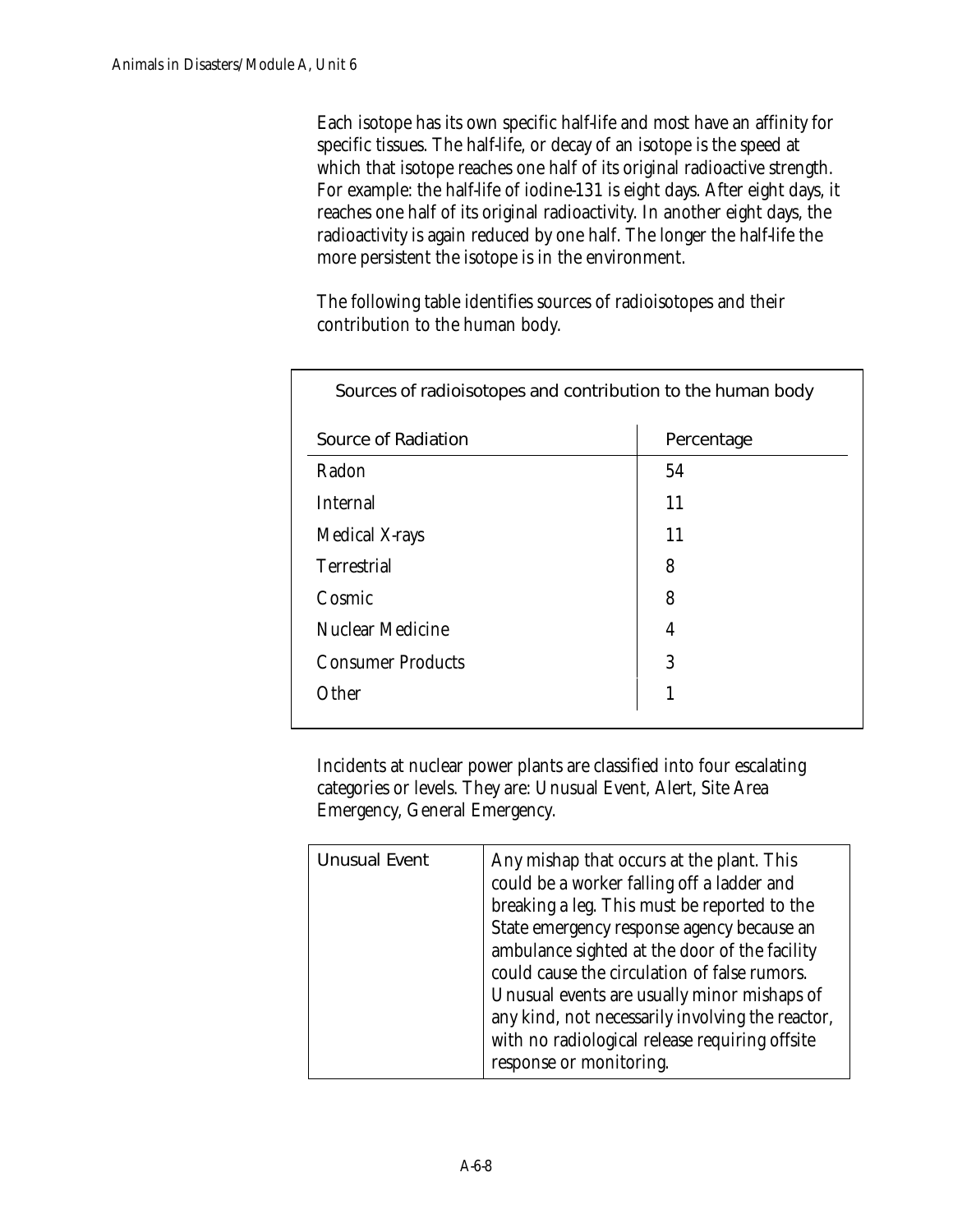| Alert                    | There is a reactor accident that involves an<br>actual or potential substantial degradation of<br>the plant safety level. Any releases are expected<br>to be small fractions of the Federal (EPA)<br>protective action guideline exposure levels.<br>Alerts do not represent a threat to the public.                                                                                                                          |
|--------------------------|-------------------------------------------------------------------------------------------------------------------------------------------------------------------------------------------------------------------------------------------------------------------------------------------------------------------------------------------------------------------------------------------------------------------------------|
| Site Area<br>Emergency   | A reactor accident that involves actual or likely<br>major failures of plant functions needed for<br>protection of the public. Any releases are not<br>expected to exceed Federal (EPA) protective<br>action guideline exposure levels except near the<br>site boundary. The public will normally be<br>notified and given instructions.                                                                                      |
| <b>General Emergency</b> | A reactor accident that involves actual or<br>imminent substantial care degradation or<br>melting with potential for loss of containment<br>integrity. Releases can be reasonably expected<br>to exceed Federal (EPA) protective action<br>guideline exposure levels offsite for more than<br>the immediate site area. These are incidents<br>that call for immediate protective action.<br>Follow all official instructions. |

Nuclear facilities provide people living nearby (within 10 miles) with written instructions of what to do in all eventualities (what the sirens mean if they go off and where to listen on their radio and television for instructions). If incidents do occur, the following actions are taken.

- $\Box$  The plant notifies the appropriate authorities of the event classification. The lowest classification that applies is designated. As the event continues classifications may change depending on the problem and the actions taken to correct it.
- $\Box$  Depending on the progression of the event emergency management officials will recommend necessary protective action to the public. Public notification is made through sirens and the emergency alert system (EAS) on radio and television.

If radioactive material is released into the environment it forms a plume. The plume cannot be detected by sight or smell and may contain various radioactive isotopes. The direction and speed of the plume depends on weather conditions, especially the wind.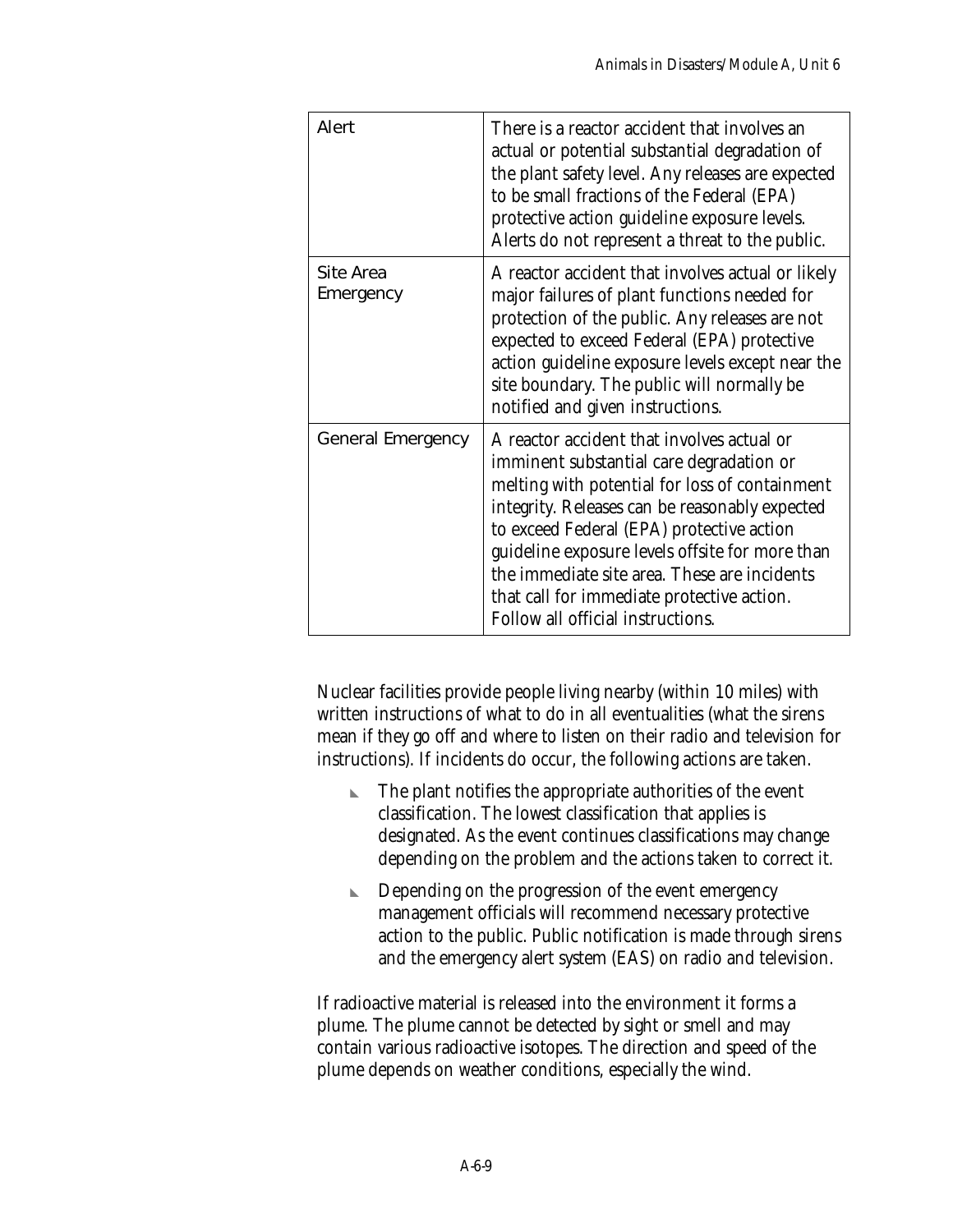Generally there are two zones of concern: one up to 10 miles from the plant called the plume zone and the other up to 50 miles from the plant called the ingestion pathway zone. (The ingestion pathway zone is named such because radioactive material may be deposited on crops and grasses and contaminate animal or human food.) Action for each zone depends on the direction and speed of the wind. For example, if the wind is going in a westerly direction the recommendations for the west would be different from those made for the east.

Two actions can help protect against radiation exposure:

- $\Box$  Create a distance from the source of radioactivity, and
- $\Box$  Create a barrier to the radioactivity.

The preferred protective action for people is evacuation, but in some limited circumstances sheltering in place may be recommended. Recommendations should be made well in advance of the plume reaching the affected areas. Precautionary actions for livestock typically involve putting animals in corral or under shelter and using protected food and water. Recommendations for livestock are usually made *before a recommendation is made for people*. This protects the people that need to carry out the actions to protect the animals.

The State agriculture department and U.S. Department of Agriculture provide information on the radiation risks to livestock. The emergency management agency should rate the effectiveness of animal shelters in protecting against radioactive penetration in advance of any incident. When animals are sheltered they should be fed only stored covered feed and water that is protected from radioactive fallout.

If animals need to be evacuated along with humans, procedures discussed elsewhere for evacuation should be followed. Routes that are not primary routes for human evacuation efforts should be used to avoid traffic being slowed due to a disabled livestock vehicle.

If animals are left outside and become exposed to radioactive material, a veterinary should evaluate the animals as soon as safety permits. Some forms of external contamination on animals can be washed off. If none of the material has been absorbed, the animal may no longer be contaminated. It is important that a veterinarian check animals for exposure, especially farm animals. No products should be used until appropriate laboratory tests for radioactivity are performed.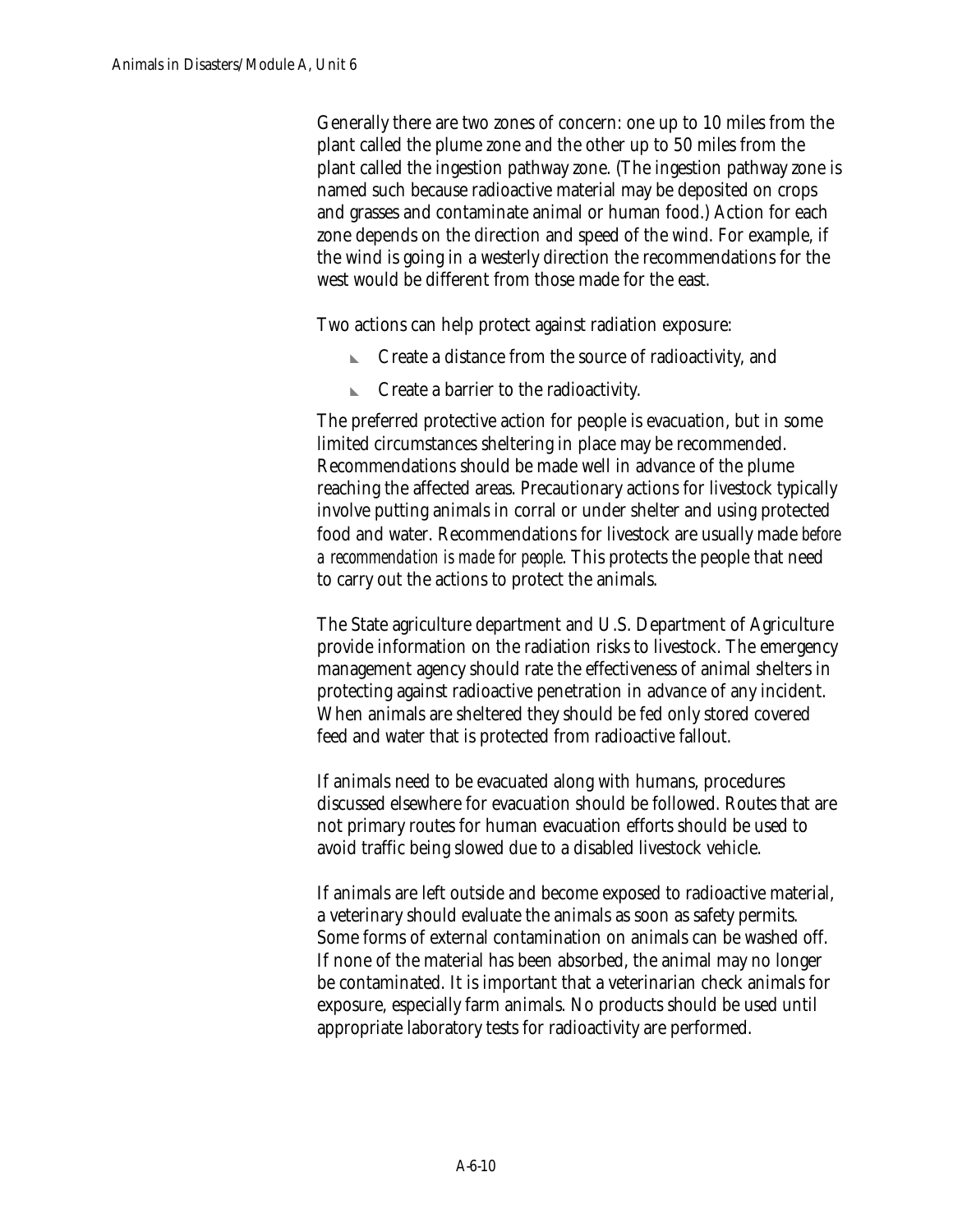|              | The rapid evacuation of people may require that animals are left in<br>barns. Regulatory officials may prohibit entry into the area if it is<br>radioactive. However, short trips may be allowed to care for and milk<br>farm animals. Officials will determine the frequency, duration, and<br>equipment required for these trips. The amount of radiation personnel<br>performing these chores receive will be checked with dosimeters. |
|--------------|-------------------------------------------------------------------------------------------------------------------------------------------------------------------------------------------------------------------------------------------------------------------------------------------------------------------------------------------------------------------------------------------------------------------------------------------|
| Mitigation   | Personal preparation and mitigation for radiological incidents can be<br>improved by ensuring that you have the following:                                                                                                                                                                                                                                                                                                                |
|              | Awareness of and familiarity with siren alerts and the<br>emergency alert network;                                                                                                                                                                                                                                                                                                                                                        |
|              | Adequate shelter on the premises for animals;<br>ь                                                                                                                                                                                                                                                                                                                                                                                        |
|              | Protective covers for feed and water resources;                                                                                                                                                                                                                                                                                                                                                                                           |
|              | Knowledge of evacuation sites and routes;<br>Ы                                                                                                                                                                                                                                                                                                                                                                                            |
|              | Knowledge of nearby nuclear facilities, what they do, worst-<br>Ы<br>case scenarios, what a radiation release would contain, and<br>protective measures against these elements.                                                                                                                                                                                                                                                           |
|              | Many nuclear facility plans do not account for pets and livestock<br>evacuation or on-premise care in the event of radiation release. By<br>working with the facility planners, much can be accomplished in<br>correcting these shortfalls.                                                                                                                                                                                               |
| Preparedness | The following actions can be taken to prepare for radiation hazards.                                                                                                                                                                                                                                                                                                                                                                      |
|              | Those living near a fixed nuclear site should know where the<br>Ы<br>sirens are located and under what circumstances they are<br>activated. The emergency alert system gives specific directions<br>for actions, announcements describing the incident at the<br>nuclear facility, evacuation routes, emergency shelter locations,<br>and other actions to be taken.                                                                      |
|              | Know where the emergency shelters for your area are located<br>Ы<br>to prevent searching at the time of the incident. (Shelters are<br>also called congregate care centers or mass care centers.)<br>Shelters may not take pets so having a pre-arranged place to<br>take them is important and will reduce concern for animals<br>left in jeopardy.                                                                                      |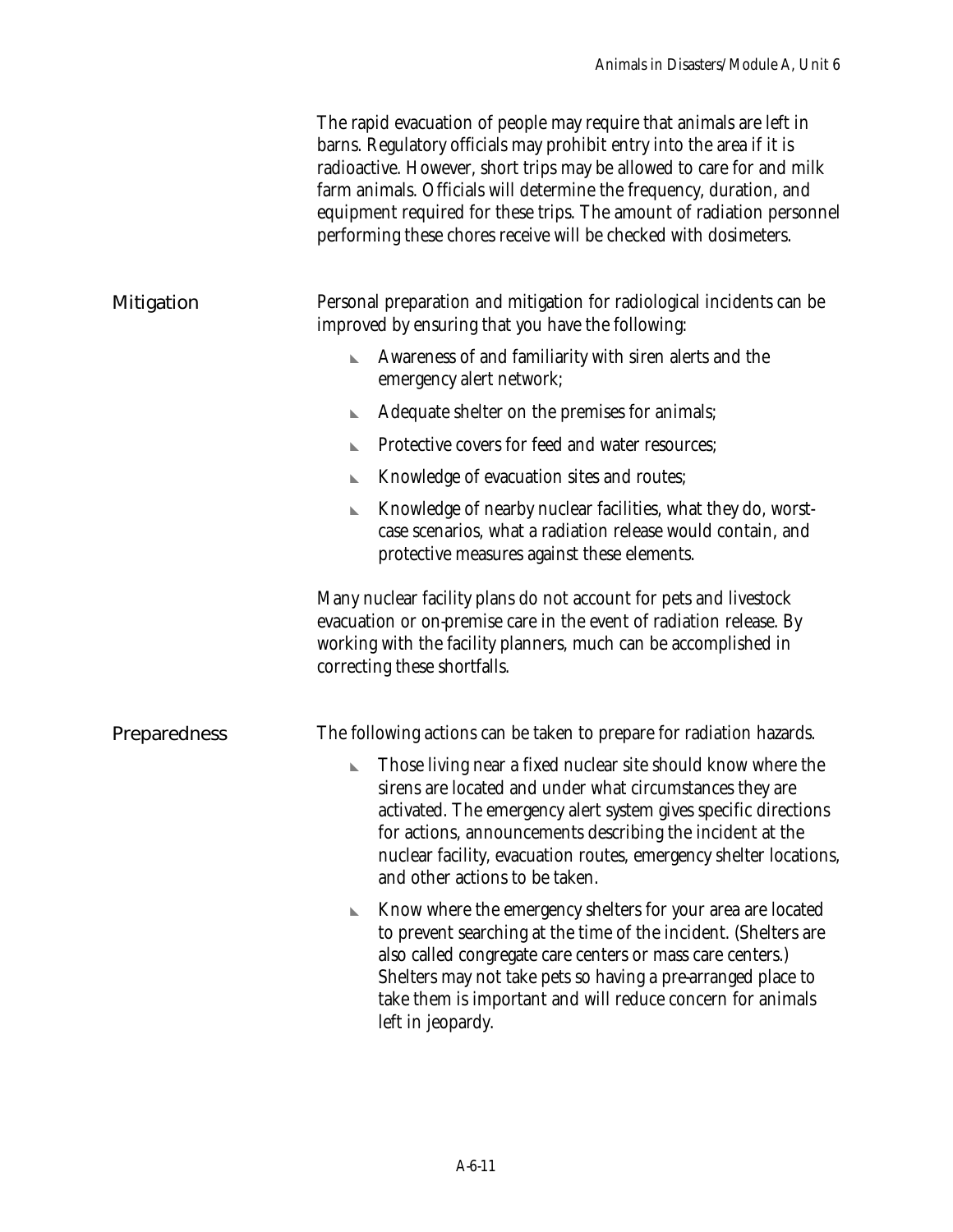|          | Prior arrangements for protection or evacuation of horses and<br>other livestock is also important. A barn, thick grove of trees,<br>or trench silo might shelter them against radioactive fallout.<br>Practice will help accustom animals to temporary shelters<br>(many animals resist moving to unfamiliar environments).                                                                                                                                                                                                              |
|----------|-------------------------------------------------------------------------------------------------------------------------------------------------------------------------------------------------------------------------------------------------------------------------------------------------------------------------------------------------------------------------------------------------------------------------------------------------------------------------------------------------------------------------------------------|
|          | Arrangements with family or friends outside the evacuation<br>k.<br>area for temporary housing of large animals should be made in<br>advance. Feed and water resources may become critical at the<br>host site without planning.                                                                                                                                                                                                                                                                                                          |
|          | Controlling fallout onto water and feed supplies may be<br>k.<br>difficult. Since most radioactive fallout particles are heavier<br>than water, in bodies of water with little or no turbulence the<br>surface water consumed by animals will be safe to drink within<br>10 to 14 days. Other water sources such as water troughs can<br>be covered temporarily to protect the water from immediate<br>fallout. Rolls of garden mulch or plastic sheeting can be stored<br>for this purpose.                                              |
| Response | If the sirens in the area are activated, listen on radio or television to<br>the designated emergency alert station. Follow the directions closely. If<br>evacuation notices are given it is very important that they are obeyed as<br>soon as possible. The closer the farm is to the incident, the less time is<br>available to shelter without endangering the life of the owner. Follow<br>local instructions as to whether to take your pets with you when you<br>evacuate. Close up the house and leave quickly.                    |
| Recovery | If there is a release of radioactive material, the emergency managers<br>will secure the entire area of possible radiation exposure. Before<br>anyone is permitted to re-enter the area, careful monitoring will assure<br>the safety of residents wanting to return. Re-entry might be permitted<br>under supervision. Animals and feed and water supplies should be<br>checked for radioactivity. Decontamination of any object is difficult<br>and can be hazardous; only people specifically trained in that field<br>should do this. |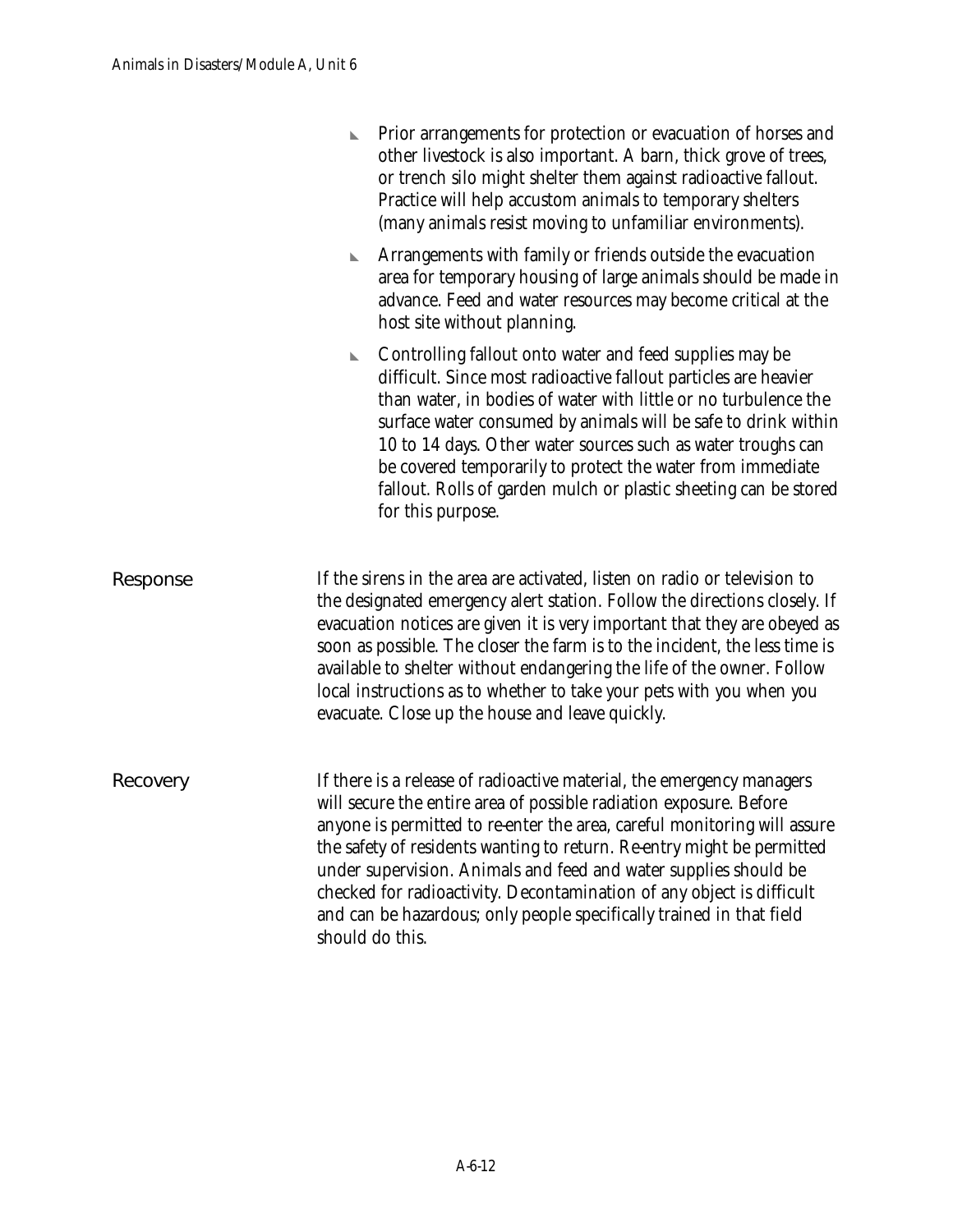

# LEARNING CHECK – WHAT HAVE YOU LEARNED ABOUT RADIATION HAZARDS?

This activity is designed to assess your understanding of the information presented in this unit. **Directions:** Answer the questions – use the Answer Key in Unit 10 to check your answers.

# True or False

- 1. The persistence of a radioactive isotope in the environment is measured by its half-life.
- 2. Two things that can be done to protect people and animals from radiation are creating a distance from the source and creating a barrier to the radioactivity.
- 3. When evacuation and sheltering are necessary during a radioactive release incident, recommendations are made for people before a similar recommendation for animals.
- 4. Some forms of external radioactive contamination can be washed off of animals.
- 5. Having a pre-arranged place to take pets, horses, and livestock will help when an evacuation of a farm or home occurs.
- 6. If there is a release of radiation and there has been radioactive contamination, the area of contamination will be sealed off by the authorities.
- 7. Any animal owner can easily decontaminate animals exposed to radioactive materials.

### Multiple Choice

- 8. Which of the following is **NOT** a type of radiation?
	- a. Alpha particles c. Gamma rays
	- b. Beta particles d. Delta particles
- 9. Which of the following refers to a reactor accident that involves actual or likely major failures of plant functions needed to protect the public?
	- a. Unusual event c. Site area emergency
	- b. Alert d. General emergency
- 10. Which of the following refers to a reactor accident that involves actual or imminent substantial care degradation or melting with potential for loss of containment integrity?
	- a. Unusual event c. Site emergency
	- b. Alert d. General emergency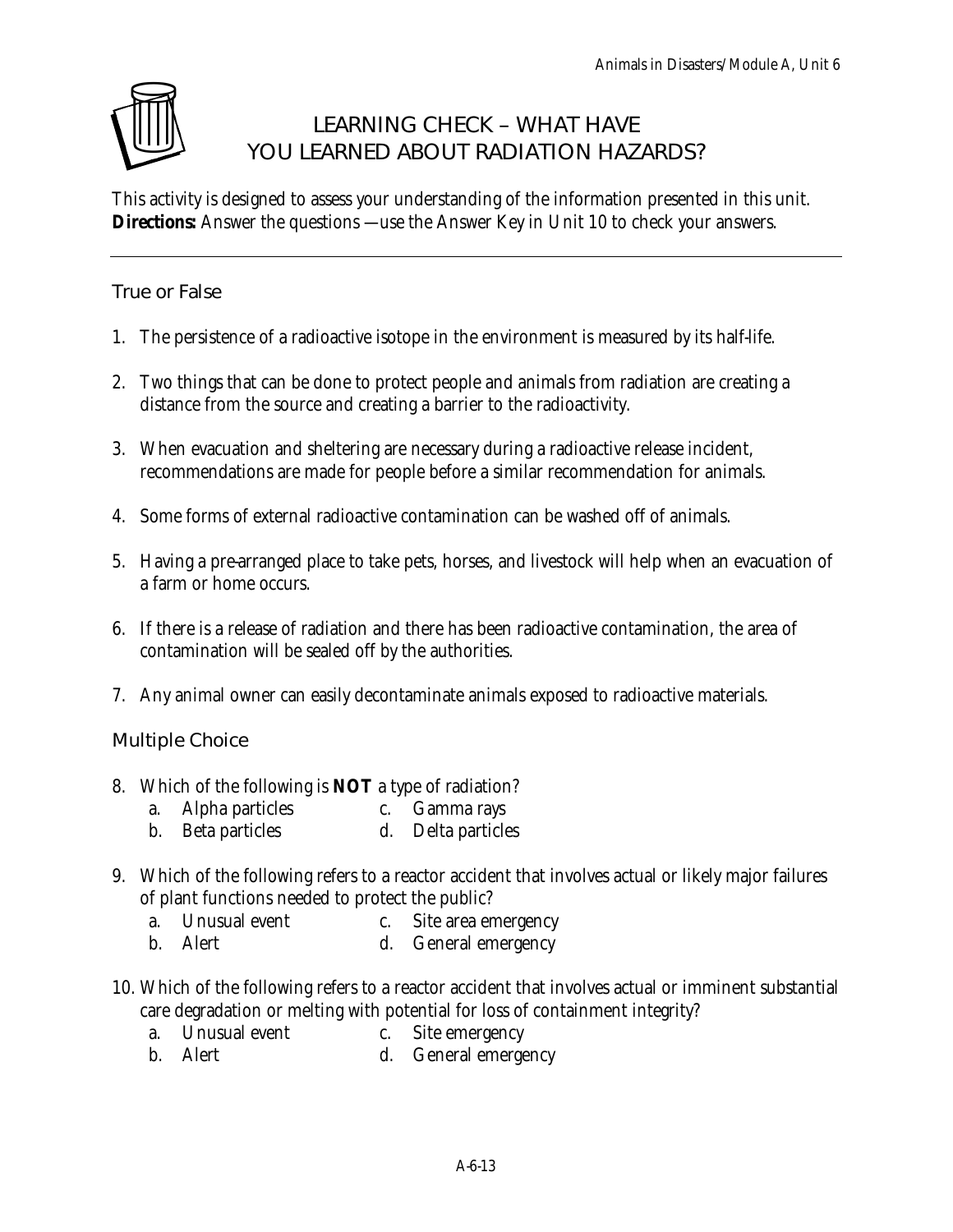# GLOSSARY OF RADIATION TERMS

Alpha Particle – Two neutrons and two protons typically arising from the decay of heavy metals such as uranium, plutonium and radium. The large mass and two positive charges result in large direct ionization potential but little ability to penetrate. Alpha particles cannot penetrate through a piece of paper or skin.

Beta Particle – Negatively or positively charged particle emitted from the nucleus as an unstable atom. They can penetrate the skin.

Biological Half-life – The times it takes for the body to reduce the amount by one-half its original amount through elimination.

Electromagnetic Wave – Energy resulting from changing electric and magnetic fields. Long wave lengths are x and gamma rays where the shorter wave lengths are ultraviolet and visible lights and the shortest wave lengths are radar, radio and television.

Fallout – The descent of airborne particulate matter. Although this could refer to soot, dust, etc., it is now generally used in reference to radioactive materials incorporated in particulate matter such as dust and sand as the result of a nuclear detonation or release of radioactive materials from a nuclear power plant.

Gamma rays – A nuclear electromagnetic ray with no mass or charge. Gamma rays can penetrate many centimeters into the tissue.

Ionizing Radiation – Radiation as a result of radioactivity.

Irradiation – The submission of an object to radiation whether it is solar, radioactive or heat.

Neutrons – A man-made nuclear source of nuclear radiation resulting from a fission process. There is no electrical charge and neutrons can travel considerable distance in the air and penetrate the body tissues.

Radioactive Decay (half-life) – The amount of time it takes for an element to reach half of its initial value. The decay rate is the rate of disintegration of a radioactive material.

Radioactivity – The spontaneous disintegration of atoms from an unstable form to a more stable form; the transformation rate of an atom resulting in the emission of radiation in the form of alpha, beta or gamma rays.

Radiation – Kinetic energy being emitted in rays such as heat, light, sound and radioactivity.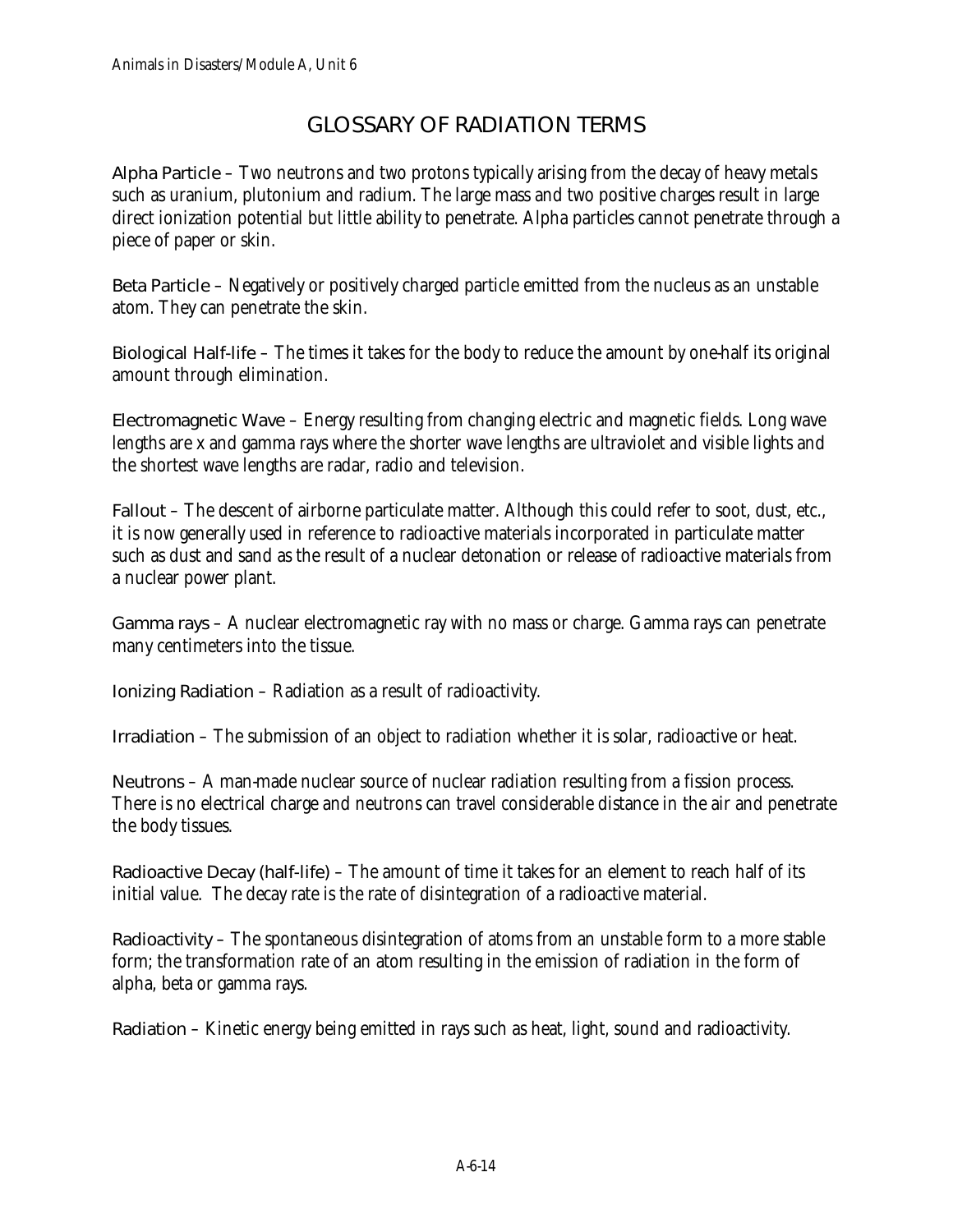Radionuclide – Any radioactive material. Radioisotope should be used in referring to a specific element.

Radiotoxicity – The relative hazards of the various radionuclides and electromagnetic rays and their effect within the body.

X-rays – An artificial source of ionizing radiation. It has the same physical properties of gamma rays but this form of radiation is used in diagnostic and therapeutic applications.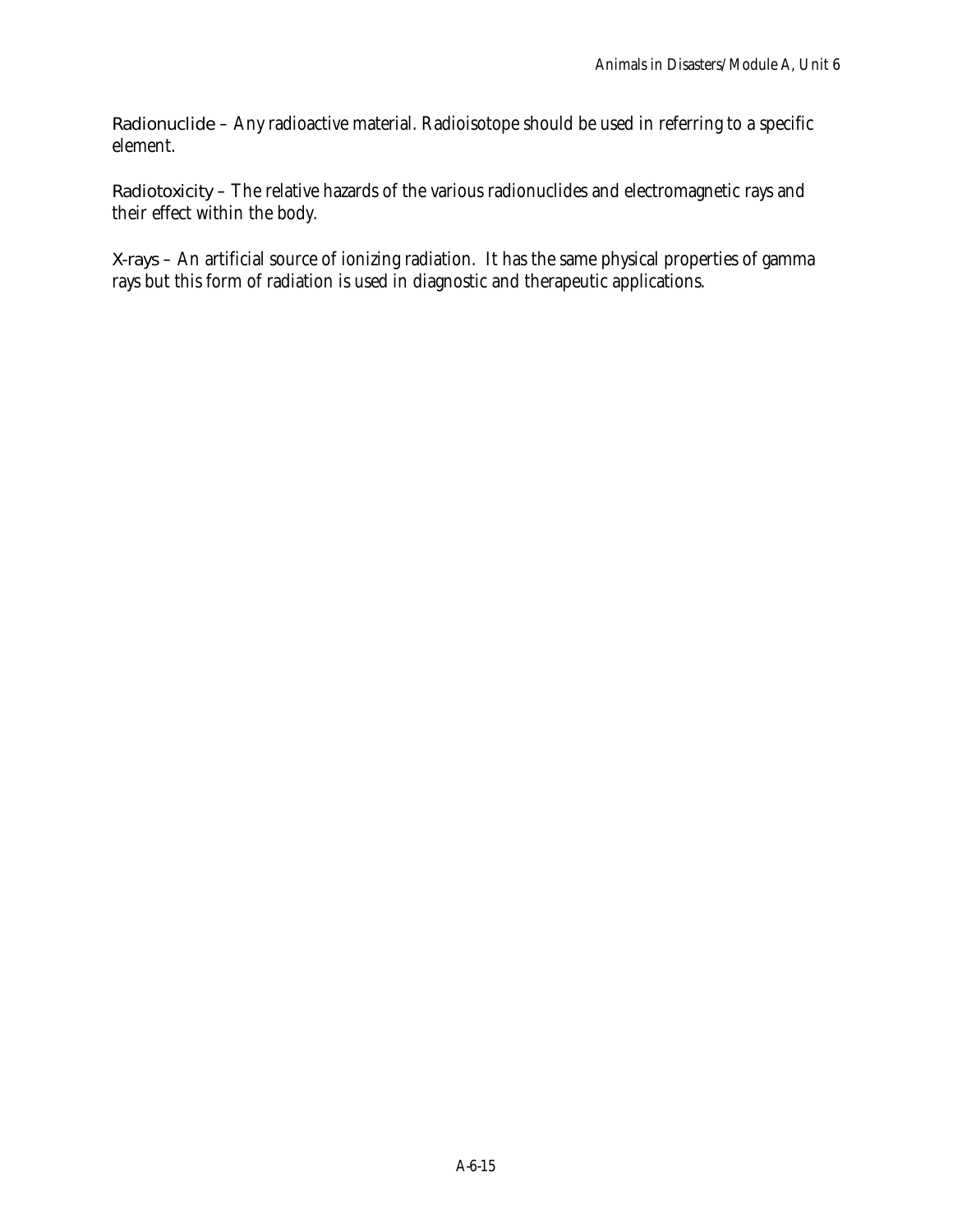Summary In this unit you learned how the four phases of emergency management — mitigation, preparedness, response and recovery — can be applied to the emergency management and response to technological hazards. At each level you were given practical advice to protect yourself and your animals from the dangers that these hazards cause.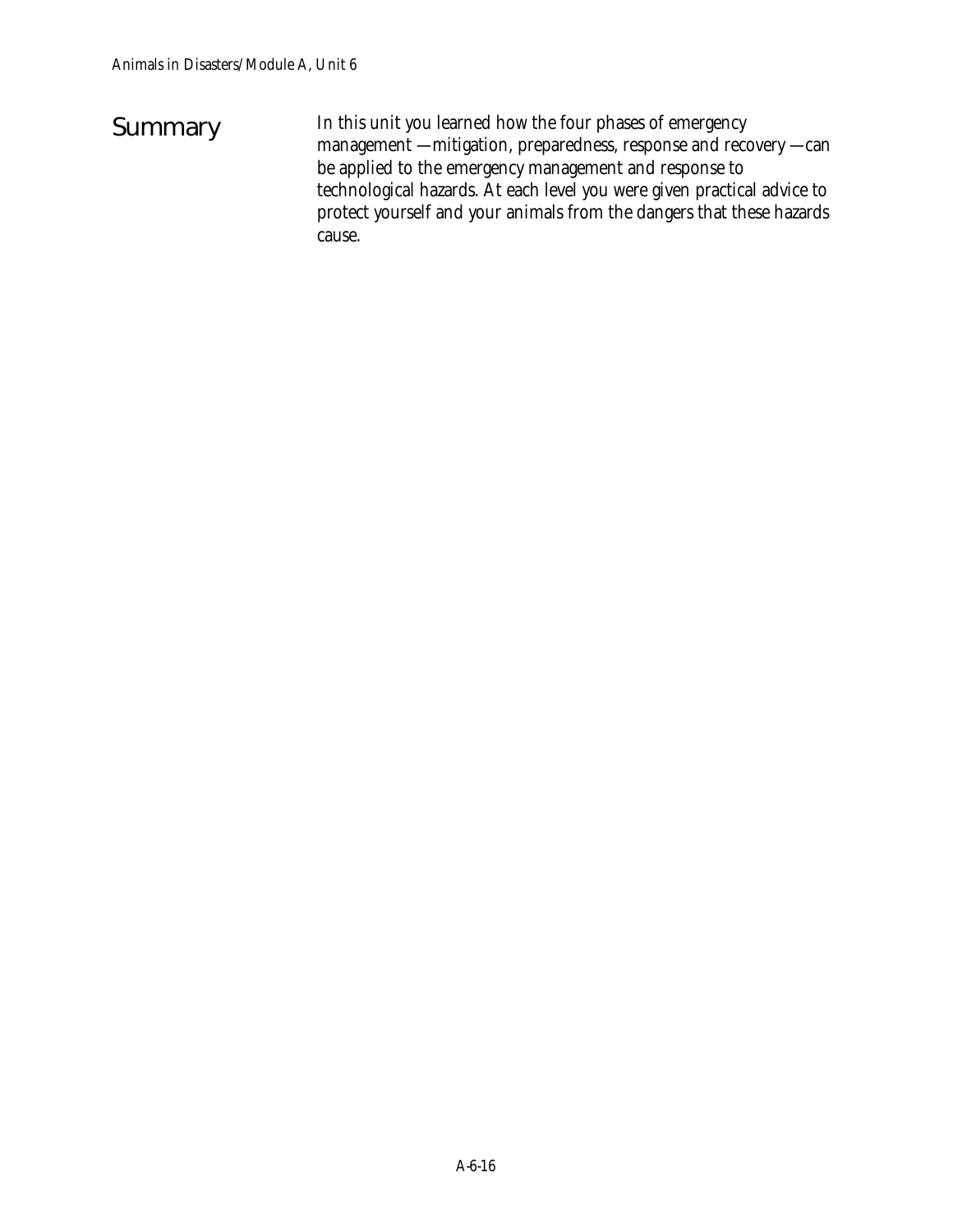# Animals in Disasters

# MODULE A<br>UNIT 7

# The Care of Pets in Disasters

| Overview                         | This unit gives practical advice for pet owners and caregivers. It is the<br>most comprehensive of the units in terms of protecting your pets in a<br>disaster. It reviews the four phases of emergency management and gives<br>specific recommendations for mitigating, preparing for, responding to<br>and recovering from all types of disasters. Special emphasis is given to<br>your emergency plan and disaster kit.                                                                                                                                                                                                                                              |  |
|----------------------------------|-------------------------------------------------------------------------------------------------------------------------------------------------------------------------------------------------------------------------------------------------------------------------------------------------------------------------------------------------------------------------------------------------------------------------------------------------------------------------------------------------------------------------------------------------------------------------------------------------------------------------------------------------------------------------|--|
| Objectives                       | Upon completion of this unit, you should be able to:<br>Prevent losing your pet in a disaster<br>К<br>Develop an emergency management plan<br>Ы<br>Act in a safe and responsible way during a disaster<br>Aid your pet in the disaster recovery process<br>ь<br>Apply the four phases of emergency management to the care<br>of pets in disasters                                                                                                                                                                                                                                                                                                                       |  |
| The care of pets<br>in disasters | Although we all like to think, "It will never happen to me," disasters<br>can strike anyone at any time. We typically think of disasters as<br>cataclysmic events such as floods, hurricanes, or earthquakes. However,<br>individual family disasters are much more common. It is estimated that<br>the United States suffers more than 150,000 household fires; 10,000<br>violent thunderstorms; 5,000 floods; 800 tornadoes; many forest fires<br>and several hurricanes and earthquakes every year. Each year, two to<br>three million people are affected by disasters. Many of these people<br>own animals and must provide care for these animals and themselves. |  |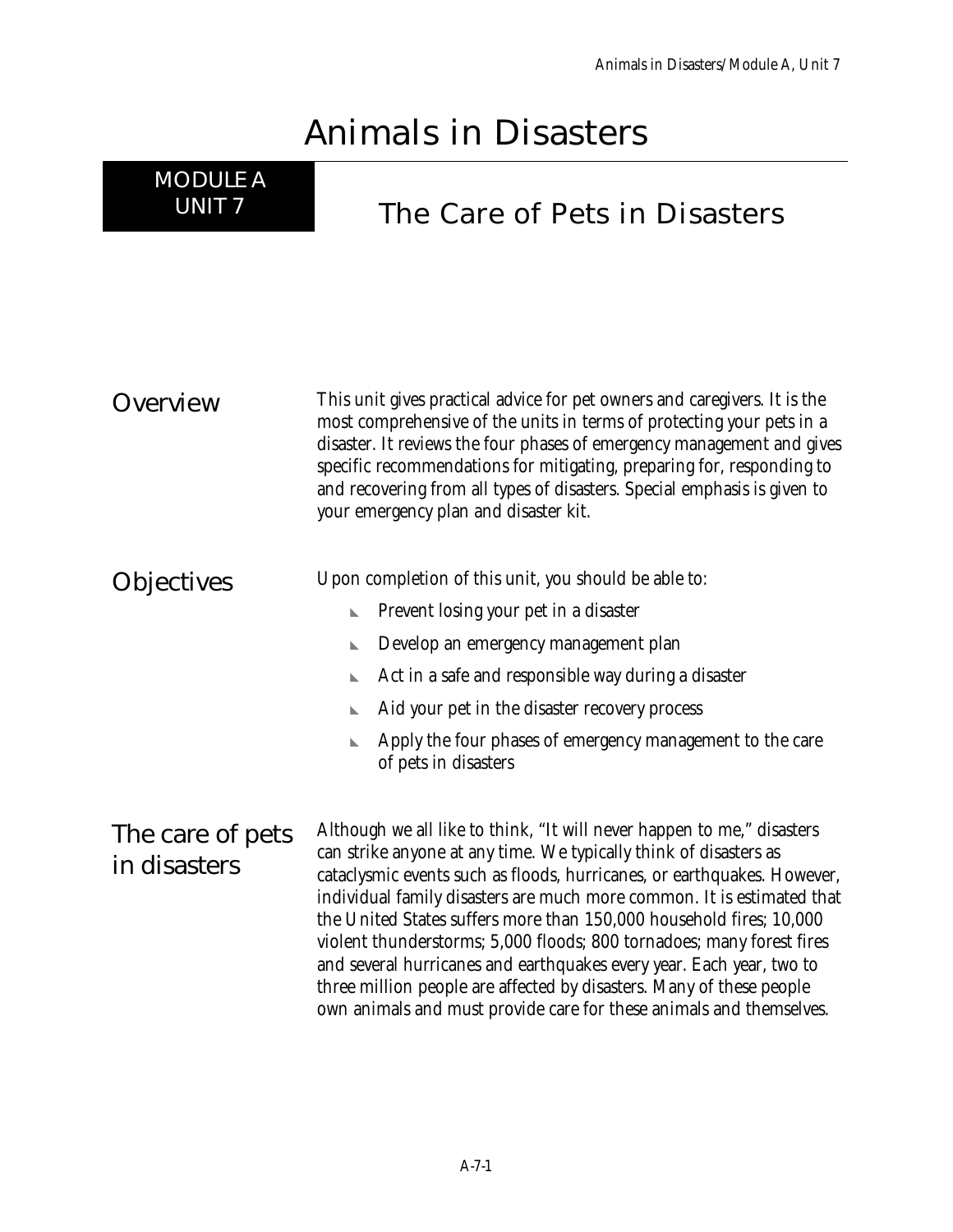| Disasters can strike<br>quickly and<br>unannounced | Often you cannot prevent a disaster from occurring but you can reduce<br>the impact of a disaster. A little planning goes a long way toward<br>reducing injuries, death and suffering. This applies to your pets and<br>yourself. You and your pets will need shelter, water and food. You<br>should also consider the stresses that will be imposed on owners and<br>their pets. Mental health providers are a good resource when the<br>disruption of the daily routine results in pain, fear and confusion.<br>You are ultimately responsible for the survival and well-being of your<br>pet. You should have an emergency response plan and readily |
|----------------------------------------------------|---------------------------------------------------------------------------------------------------------------------------------------------------------------------------------------------------------------------------------------------------------------------------------------------------------------------------------------------------------------------------------------------------------------------------------------------------------------------------------------------------------------------------------------------------------------------------------------------------------------------------------------------------------|
|                                                    | accessible kits with provisions for family members and pets.                                                                                                                                                                                                                                                                                                                                                                                                                                                                                                                                                                                            |
| Mitigation                                         | The best way to mitigate disasters for your pets is to avoid the disaster<br>in the first place. Throughout this course you have learned about<br>mitigation for specific hazards. All of these mitigation measures will<br>help reduce the impact of or avoid disasters for your pets too.                                                                                                                                                                                                                                                                                                                                                             |
| To prevent losing<br>your pet in a disaster        | With unfamiliar sounds, smells and sights that follow a disaster, pets<br>can easily become confused and get lost.                                                                                                                                                                                                                                                                                                                                                                                                                                                                                                                                      |
|                                                    | Dogs and cats should wear appropriate identification at all<br>Ы<br>times. Examples of appropriate identification include: tags<br>with your name, address and phone number. You should also<br>include the phone number of a friend or relative from out-of-<br>state. More permanent methods include<br>microchips, freeze marking and tattoos.<br>Examples of appropriate identification for birds<br>include: leg bands, microchips or tattoos. These<br>are most useful if the information on them is<br>included in a national registry.                                                                                                          |
|                                                    | Current photographs of your pet will help with<br>⊾<br>identification after a disaster. You should also<br>send photos of your pet to your out-of-state<br>friend or relative.                                                                                                                                                                                                                                                                                                                                                                                                                                                                          |
|                                                    | Know your cat and dog's common and favorite hiding places.<br>Once the chaos starts, this is where you will find them.                                                                                                                                                                                                                                                                                                                                                                                                                                                                                                                                  |
|                                                    | Make a list of the places where you can get veterinary care,<br>ь<br>food, shelter and housing for your pets in an emergency. Find<br>out what they provide and what they would need from you.<br>Make a commitment to gather this information now. Special<br>facilities may be required for birds or exotic animals.                                                                                                                                                                                                                                                                                                                                  |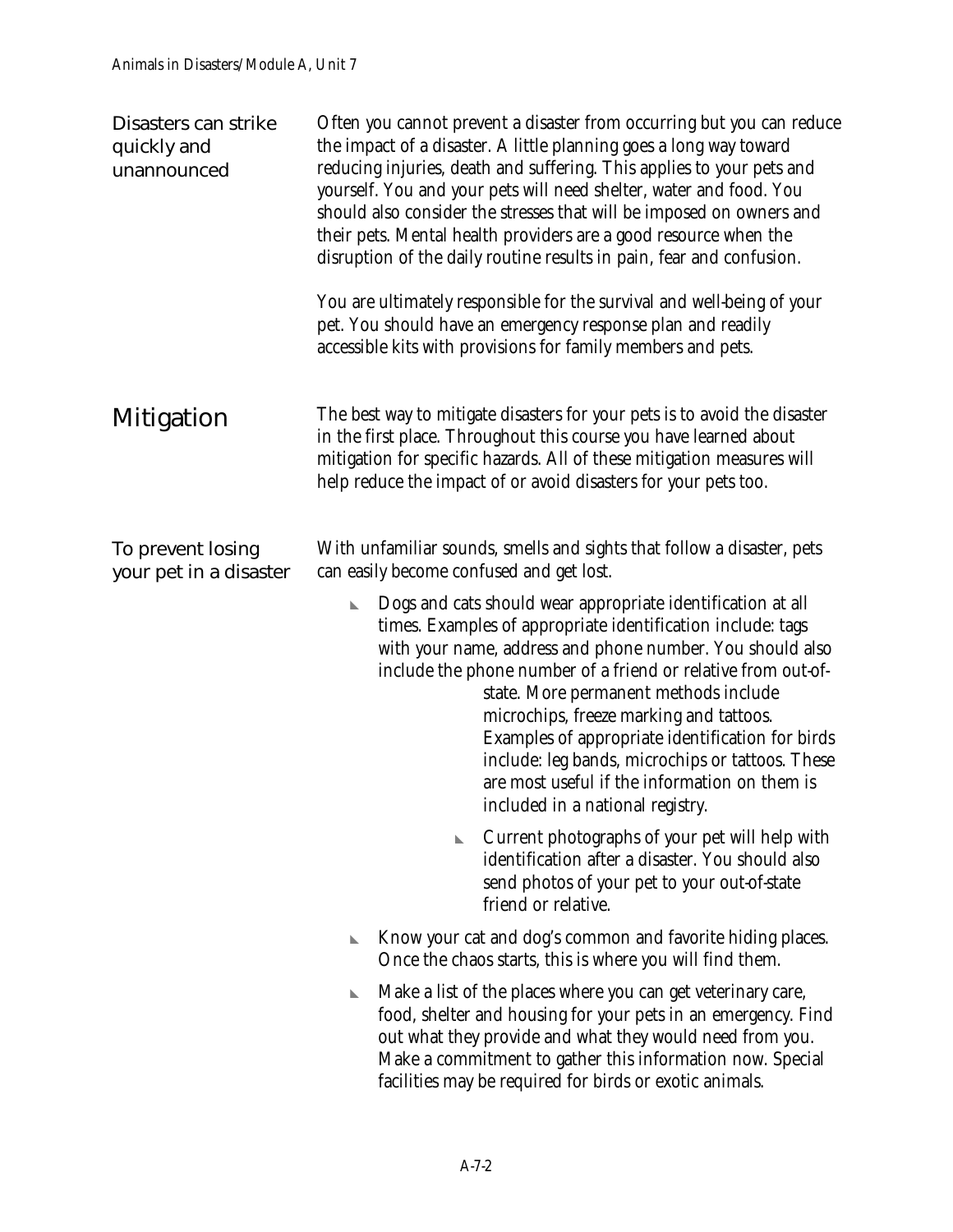# Preparedness

| Develop an<br>emergency plan and<br>practice it |   | How can you get started with emergency preparedness? The following<br>recommendations will help reduce the impact of a disaster.                                                                                                                                |  |
|-------------------------------------------------|---|-----------------------------------------------------------------------------------------------------------------------------------------------------------------------------------------------------------------------------------------------------------------|--|
|                                                 | Ы | Start by imagining the types of disasters that you might<br>encounter. This is the first step toward developing an effective<br>disaster plan.                                                                                                                  |  |
|                                                 | Ы | Develop a general family disaster plan. The American Red<br>Cross provides excellent courses for this and has brochures<br>that will help you and your children in developing and<br>exercising your plan. Add specific plans for your pet.                     |  |
|                                                 |   | Practice evacuation of your family and pets until<br>Ы<br>you can evacuate within a few minutes.<br>Everybody in the family should participate,<br>including your pets.                                                                                         |  |
|                                                 |   | Decide on a place where your family will meet if<br>N<br>you get separated.                                                                                                                                                                                     |  |
|                                                 |   | Decide who will take care of your pet and where<br>N<br>he or she will stay during a crisis.                                                                                                                                                                    |  |
|                                                 |   | Determine the best room in the house to leave<br>ь<br>your pet if you must evacuate without your pet.<br>This will vary with the type of pet you own and<br>the type of disaster.                                                                               |  |
|                                                 |   | Make arrangements for pet care with neighbors,<br>Ы<br>family and friends. Make sure they have keys to<br>your house and leave information on where you<br>will be, how you can be reached, which room<br>the animals are in, and how to care for your<br>pets. |  |
|                                                 |   | Think of who you would phone outside of your<br>area. Often people cannot phone into a disaster<br>zone, but it is possible to phone out. An out-of-<br>state contact can help relay information and keep your family<br>connected.                             |  |
|                                                 |   | Keep a supply of quarters to use for pay phones as they will<br>most likely be the first public communication to resume.                                                                                                                                        |  |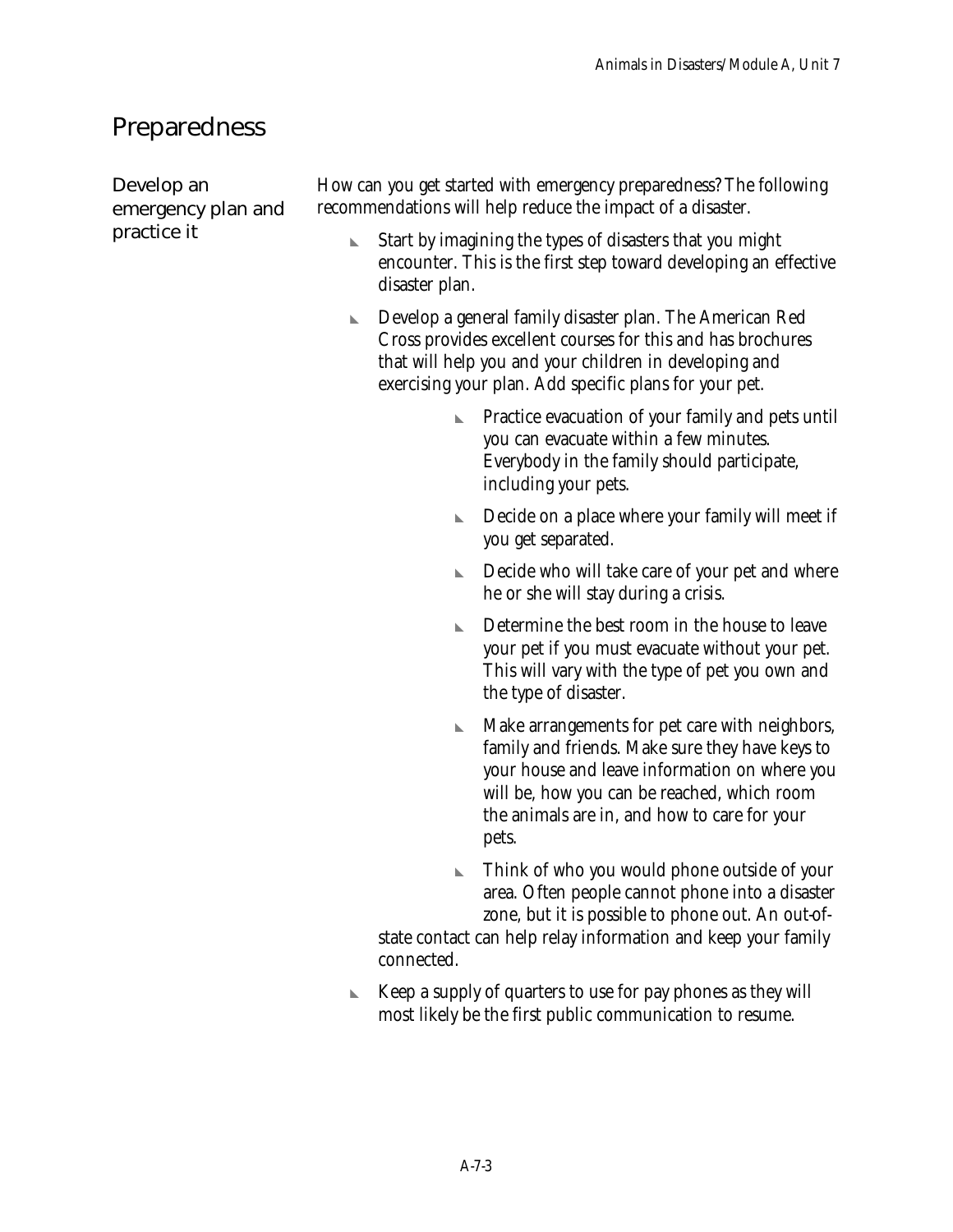- $\blacktriangleright$  The best emergency plans involve many people and systems that can back each other up. Here are some people and groups you need to get involved:
	- family,
	- friends,
	- neighbors,
	- your veterinarian,
	- your local animal control or humane shelter,
	- local boarding and grooming kennels, and
	- local hotels and motels in your area that accept pets.
- $\Box$  An effective and proven method of ensuring help in a disaster is to establish a telephone tree. Telephone trees work when one person phones two friends to see if they need help or to request help. These two people each phone another two people and so on.

Accustom your pets to sudden actions as would be needed in a disaster

Actions taken in preparation for a disaster include the following.

- $\Box$  Train your dog. Obedience may save its life during an emergency and help to make it a welcome guest.
- Familiarize your pet with its transport crate before a crisis.
- $\Box$  Familiarize your pet with being transported. You can practice drills with your pet by getting it used to riding with you in your car. That way it will not be unduly alarmed if it has to evacuate in a disaster.
- $\Box$  Cats can be very difficult to catch when they are stressed or afraid. Practice catching and transporting your cat in a crate and carrying it around the house. This will allow your pet to become familiar with the transport box.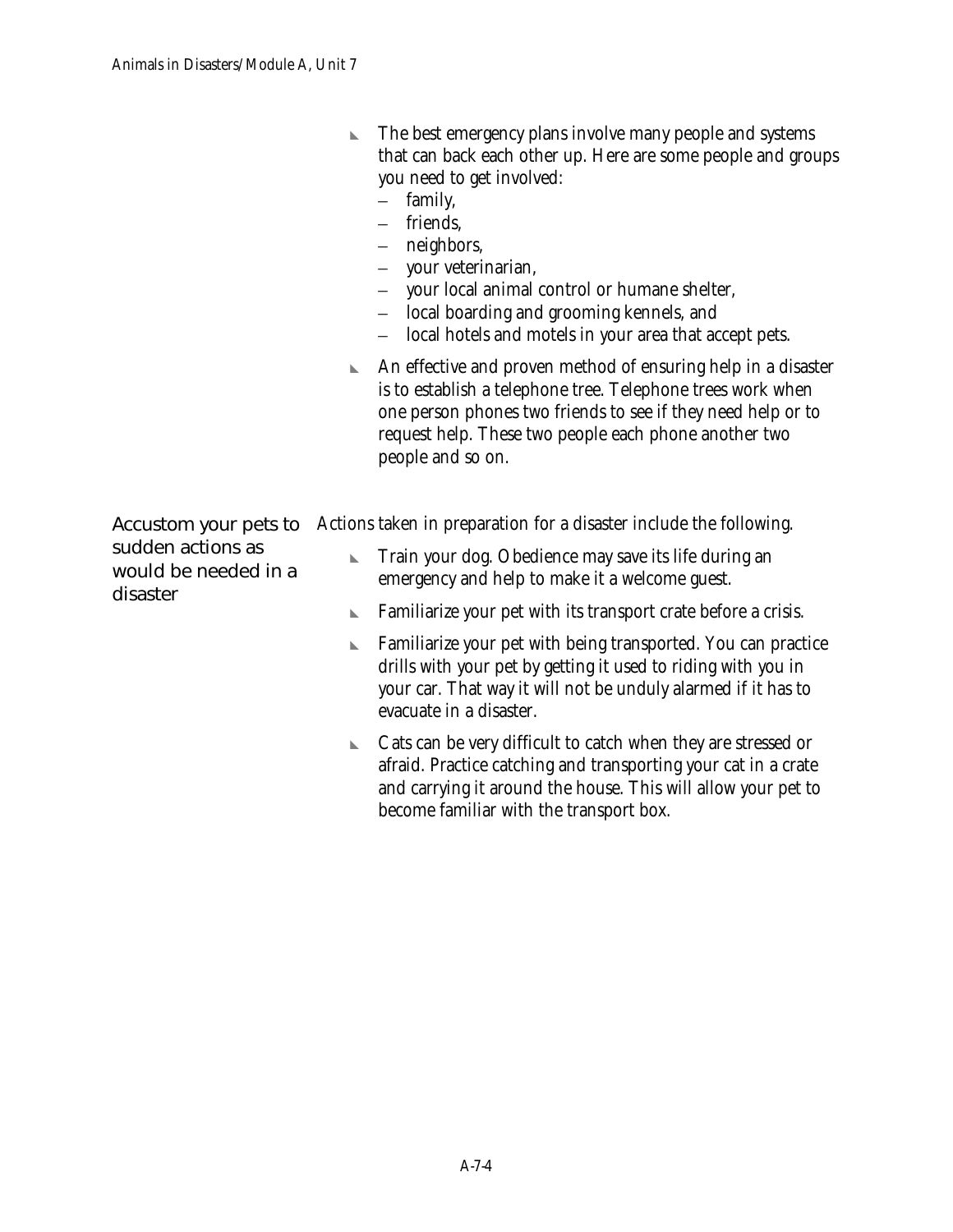#### Prepare a disaster kit for each pet You should have a disaster kit for each pet. Do not store kits in the kitchen or the garage. These are frequently the areas where fires start. Kits and their contents should be easily retrieved and kept in rodentand ant-proof containers. Check the contents of the disaster kits twice a year when the clocks change for daylight savings. Rotate all foods into use and replace with fresh food every two months. Here are some items that are recommended for your disaster kit:

- **Extra collars and tags, harnesses and leashes for all pets** (including cats).
	- $\blacktriangleright$  Muzzles may be needed to control agitated and aggressive animals — for dogs, these can be made from gauze rolls or panty hose. A muzzle or towel can be used for cats. A towel can be used to restrain your bird if it becomes agitated and aggressive during the confusion.
	- $\blacktriangleright$  Extra pet food to avoid diet changes in stressful situations.
	- : Toys or blankets your pet will find familiar.
	- : A manual can opener.
	- $\blacktriangleright$  A supply of stored drinking water.
	- $\blacktriangleright$  Food, water, and bowls for each pet.
	- $\Box$  Paper towel, plastic bags, and spray disinfectant for animal waste clean up.
	- $\Box$  Copies of your pet's medical and vaccination records. Boarding facilities may not accept your pets without proof of health.
- $\blacksquare$  If your pet is on medication, ask your veterinarian about keeping extra supplies of medication or a copy of the prescription for these medications in your kit. Mark your calendar to replace medications before they expire.
- $\Box$  Include a recent photo of your pet.
- ► Your crate should be easily accessible and large enough for your pet to stand up and turn around. Since animals may be sheltered in open facilities, make sure there is enough bedding to keep them warm. You should also label the crate with your pet's name, your name and where you can be reached.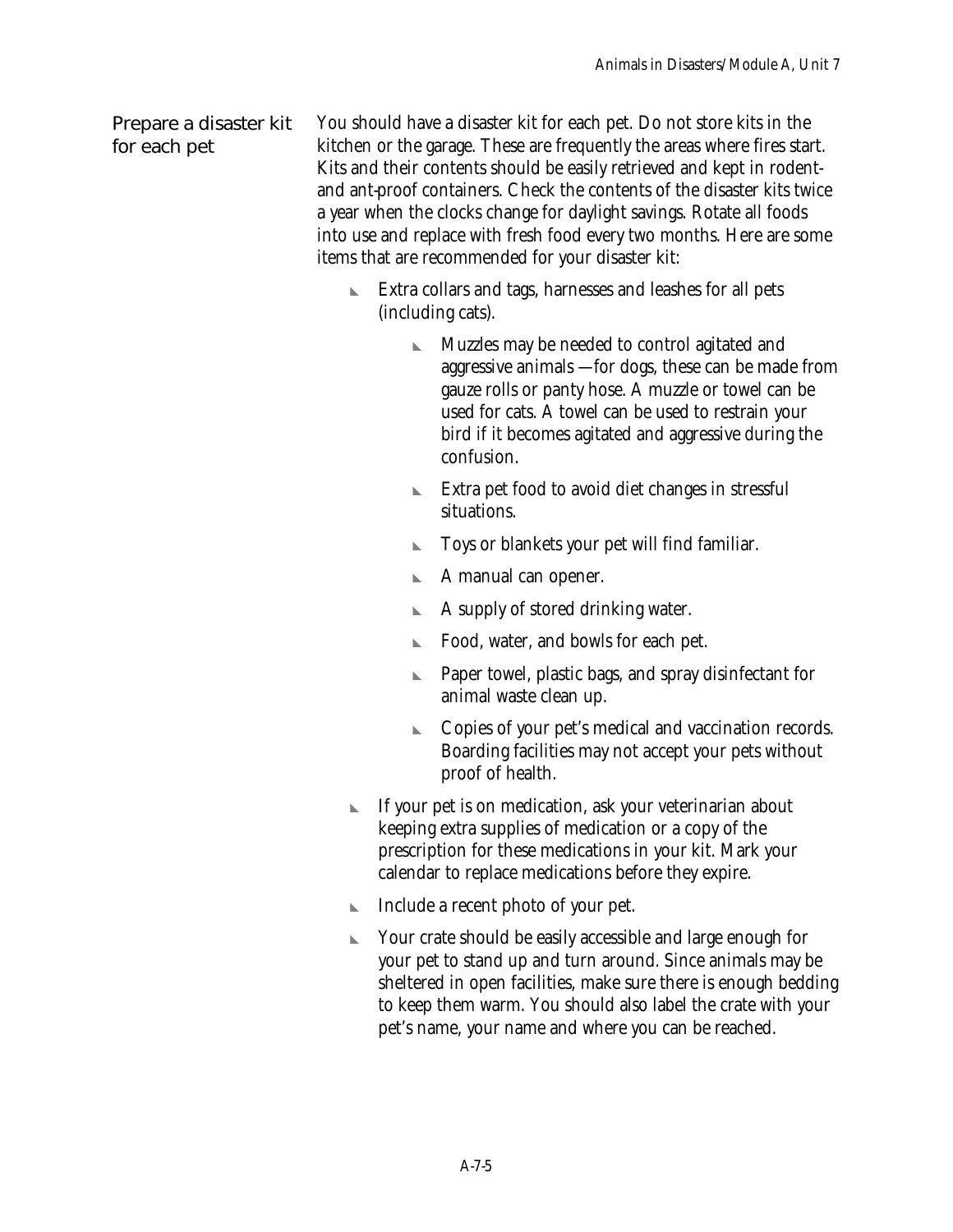|                                | A first aid kit should include only materials that you know<br>how to use. Remember that if your pet has a problem and you<br>do not know exactly what it is, you should consult a<br>veterinarian. Useful items for a first aid kit for pets include:<br>bandaging materials to cover wounds,<br>animal antiseptic ointment,<br>$\qquad \qquad -$<br>clippers,<br>latex gloves, and<br>tweezers. |
|--------------------------------|---------------------------------------------------------------------------------------------------------------------------------------------------------------------------------------------------------------------------------------------------------------------------------------------------------------------------------------------------------------------------------------------------|
| Your pet's health              | To minimize ill health effects of a disaster, make sure that:                                                                                                                                                                                                                                                                                                                                     |
|                                | Your pet's vaccinations are current. Most vaccinations are<br>ь<br>repeated yearly. Rabies is repeated every three years in most<br>species, but may be required yearly (depending on the type of<br>vaccine and State requirements).                                                                                                                                                             |
|                                | Keep copies of your pet's current vaccinations, health and<br>k.<br>ownership records in your disaster kit.                                                                                                                                                                                                                                                                                       |
|                                | If your pet requires regular medications, keep a current copy of<br>Ы<br>your pet's prescription or extra supplies in your disaster<br>preparedness kit.                                                                                                                                                                                                                                          |
| Special<br>recommendations for | The care of birds in disasters requires special consideration. Following<br>are some recommendations.                                                                                                                                                                                                                                                                                             |
| birds                          | Determine if your birds need a continuous supply of power.<br>Ы<br>Purchase a generator to meet your facilities' needs. Make sure<br>your generator is in good running condition by starting it<br>monthly.                                                                                                                                                                                       |
|                                | Make sure you have a sufficient water supply. Large water<br>containers with chlorinated water (10 drops of chlorine bleach<br>to each gallon of water) can be used to store water that<br>prohibits bacterial growth. Store water away from sunlight.                                                                                                                                            |
|                                | Aviaries should be equipped with an overhead sprinkler<br>ь<br>system. This will be very important to minimize smoke<br>inhalation, cool the air and reduce the chance of burn<br>injuries.                                                                                                                                                                                                       |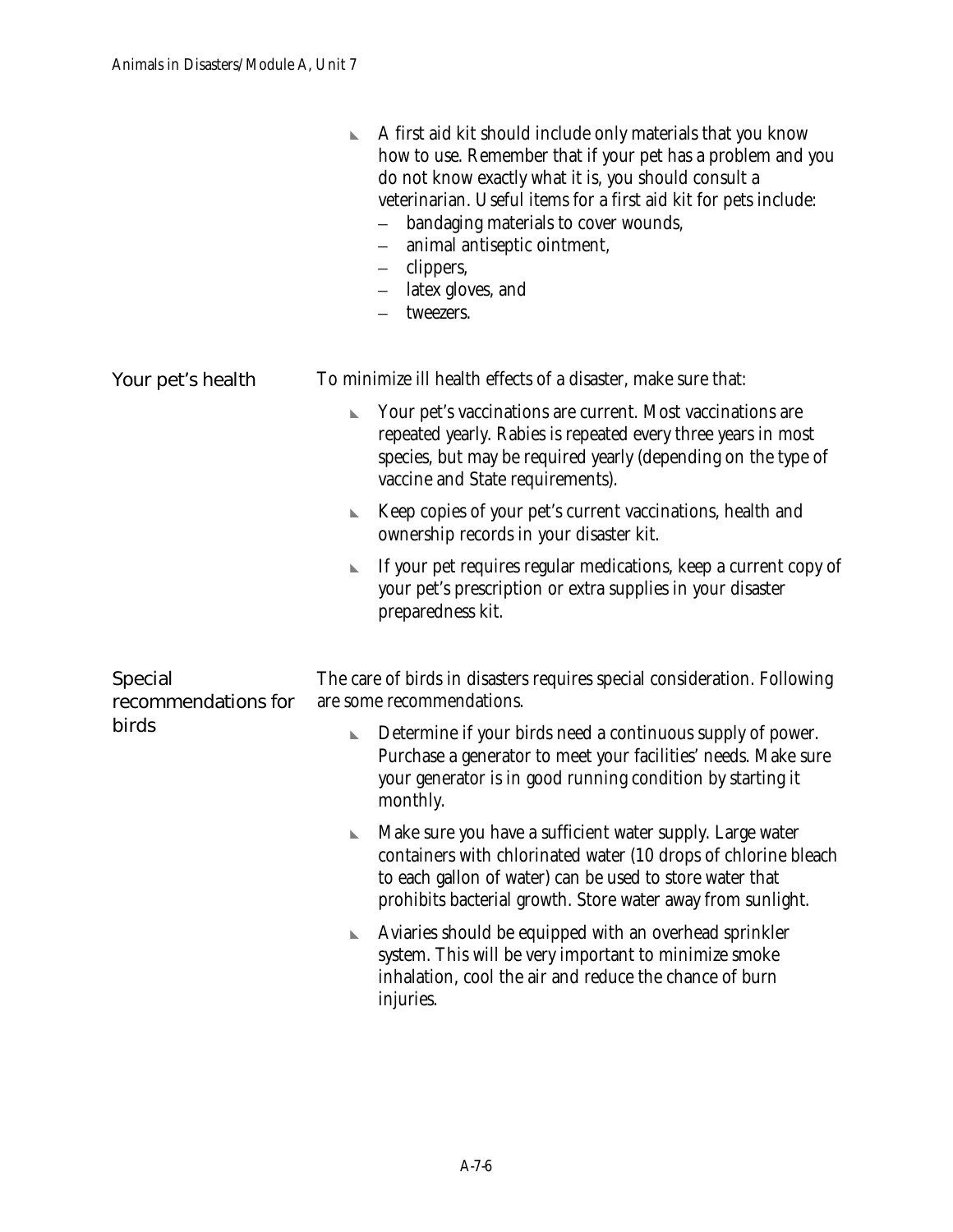|          | Aviculturists should have enough carriers on hand to evacuate<br>all birds. Many birds will run into their nest boxes during a<br>crisis. Nest boxes should be equipped with quick-release<br>latches and a hinge-type cover over the entrance to enable you<br>to remove the nest box and use it as a pet carrier. Flights<br>should be constructed with easy access into and out of them. |
|----------|---------------------------------------------------------------------------------------------------------------------------------------------------------------------------------------------------------------------------------------------------------------------------------------------------------------------------------------------------------------------------------------------|
|          | Birds often require specialty foods. Make sure you know what<br>$\mathbf{h}$<br>these are and where you can get them. Although surplus food<br>can often be refrigerated, this may not be possible in a disaster,<br>when the power supply is out.                                                                                                                                          |
|          | If vaccinations are appropriate for your bird, be sure they are<br>Ы<br>up-to-date. Consult your veterinarian to learn which<br>vaccinations are appropriate.                                                                                                                                                                                                                               |
|          | Birds should be tested and free of psittacosis and tuberculosis.<br>$\mathbf{h}_i$<br>These are serious diseases and are transmissible to many other<br>animals and people.                                                                                                                                                                                                                 |
|          | Do not leave your birds where they can be exposed to fumes<br>Ы<br>from fires or chemicals. Birds are sensitive to smoke and fumes<br>and succumb quicker to smoke than most other animals.                                                                                                                                                                                                 |
| Response | Several actions will help ensure a safe response to a disaster. Several of<br>these are listed below.                                                                                                                                                                                                                                                                                       |
|          | Stay calm and assess the situation.<br>ь                                                                                                                                                                                                                                                                                                                                                    |
|          | Never put yourself or others at risk. Do not attempt to rescue<br>Ы<br>your pet if your life or health or that of others may be placed<br>in danger.                                                                                                                                                                                                                                        |
|          | Crate your cat or dog immediately. If you do not, your pet may<br>sense danger. This will make them want to hide and they<br>become more difficult to catch and crate.                                                                                                                                                                                                                      |
|          | Listen to the emergency alert system on your radio or<br>N<br>television for instructions on what you should do and whether<br>special arrangements have been made for people with pets.<br>Follow these guidelines and incorporate them into your<br>actions.                                                                                                                              |
|          | If your pet has been exposed to chemicals, get information on<br>N<br>how to handle it without harming yourself. You should have<br>identified sources of veterinary care and other information in<br>your emergency plan.                                                                                                                                                                  |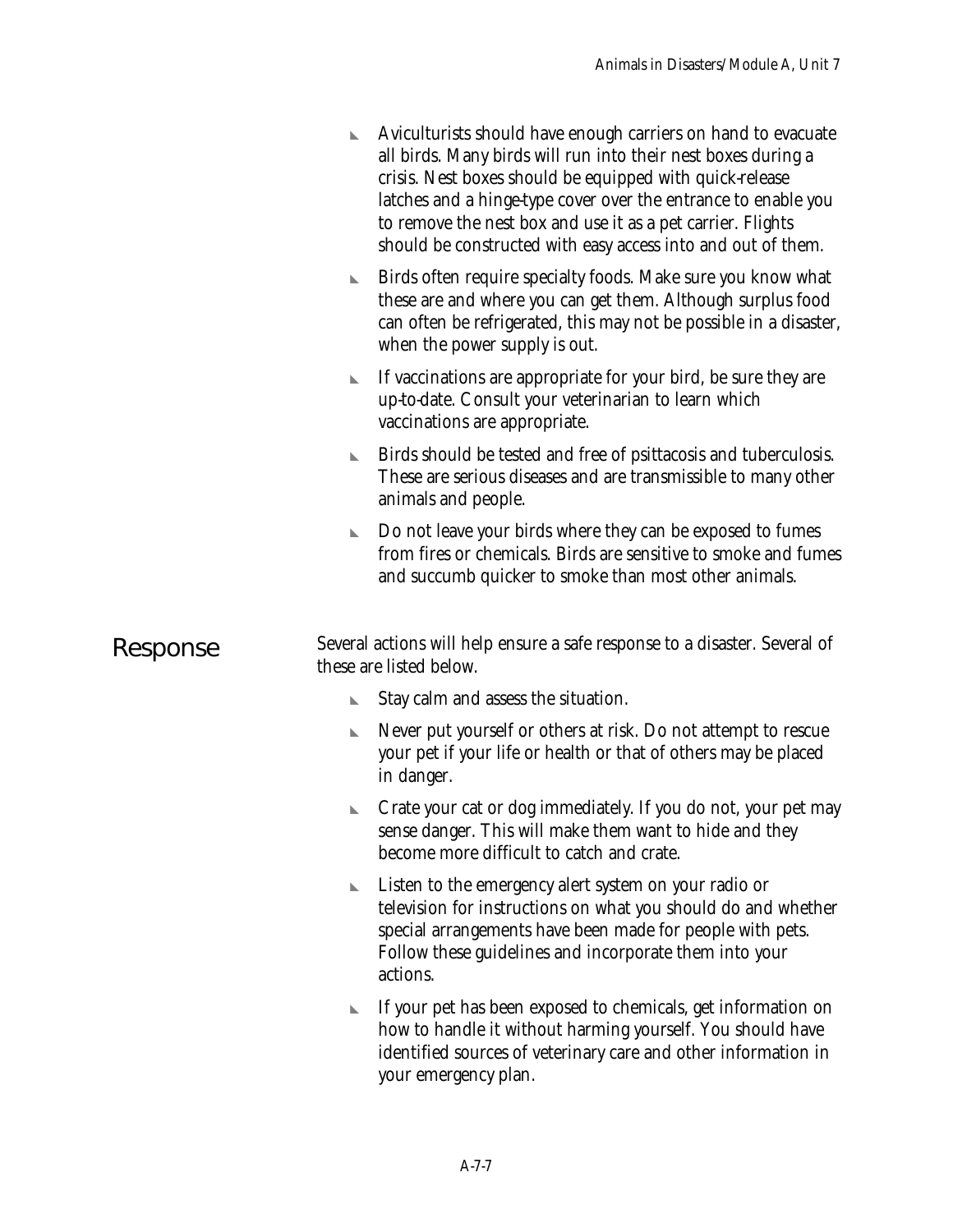In some situations, circumstances may force you to leave your pet behind. **Leaving your pet behind is only a last resort.** If you must leave without your pet, you should leave them in your home. Under these conditions, the following advice should be helpful:

- Under *no* circumstances should you *ever* leave your pet tied up outside or let them loose to fend for themselves. Roaming dogs are a public health hazard and owners remain responsible for any injuries or damage caused by your dog. In large disasters where loose animals become a problem, animal control shelters often have no other option than to treat these animals as abandoned. Many pets have to be adopted, fostered, or euthanized.
- $\Box$  Do not leave unfamiliar foods and treats for your pet. They may overeat which leads to intestinal problems. Provide water in a heavy bowl that cannot be tipped over.
	- $\blacktriangleright$  Always keep exotic pets in separate rooms. Many exotic pets can be very dangerous to disaster personnel and other animals not familiar with them or who encounter them unexpectedly. Leave warnings and handling instructions for all exotics, especially poisonous ones.
	- $\blacktriangleright$  Paste labels clearly for rescue workers to see what animals they will encounter, how many and where they can contact somebody familiar with how to take care of them.
- $\blacktriangleright$  Make sure somebody knows where you can be contacted and what the needs and location of your pets are.
- : **Leaving your pet behind in a disaster may decrease its chances of survival.**

Special recommendations for birds

The following actions are specially recommended for birds.

 $\Box$  Check your bird for injury and exposure to chemicals. If you have any concerns about the health of your birds, contact a veterinarian. If you think or know that your bird has been exposed to chemicals, contact your veterinarian before treating it yourself.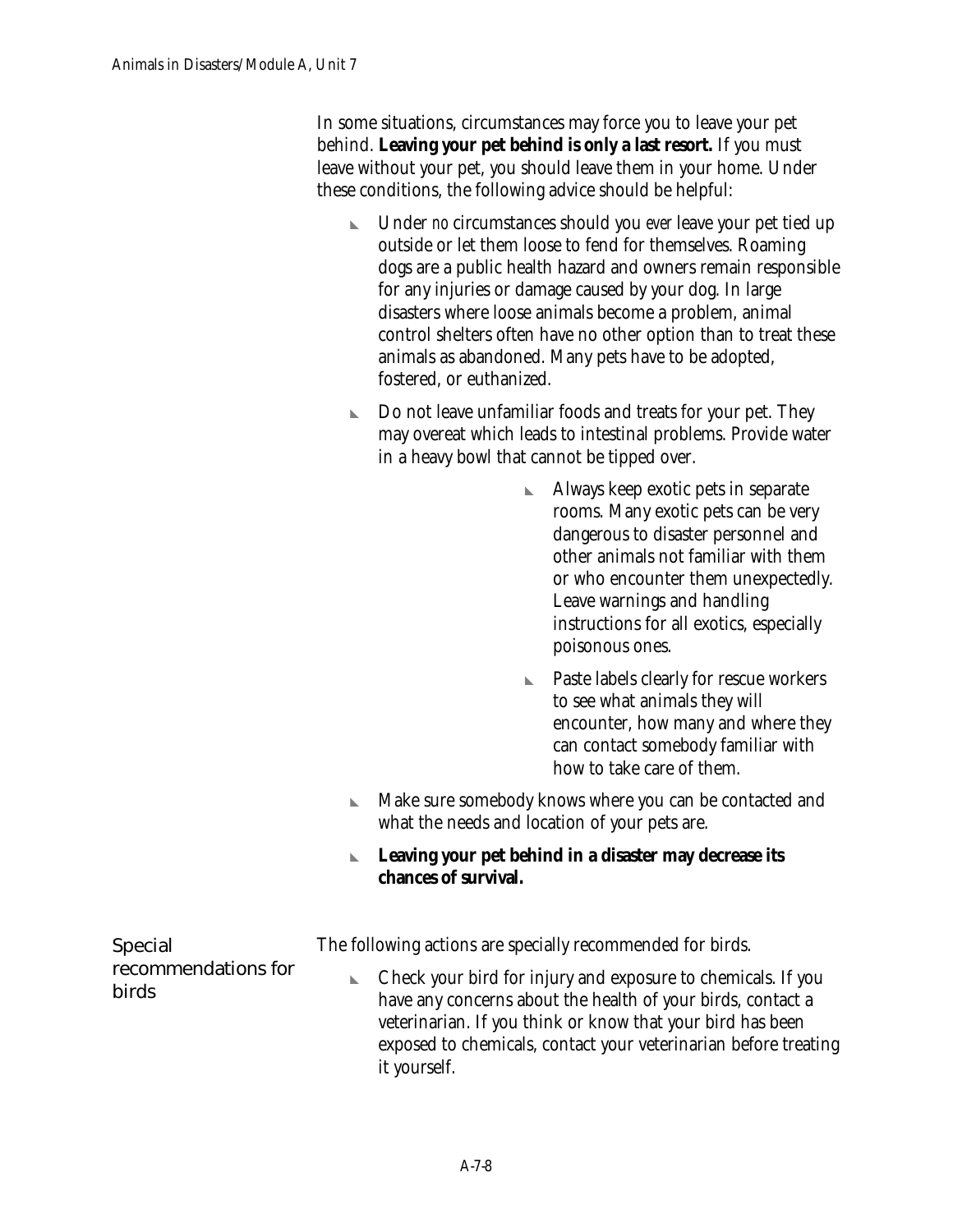|          | Many avian and exotics will show signs of disease (respiratory,<br>gastrointestinal, etc.) several days after a stressful episode. This<br>is very common in birds. Any bird showing signs of lethargy,<br>loss of appetite, depression or injury should be evaluated by a<br>veterinarian. If the animal is bleeding, apply direct pressure<br>with a small piece of cotton cloth until you can get help. Do<br>not remove the cloth as this may start the bleeding again. |
|----------|-----------------------------------------------------------------------------------------------------------------------------------------------------------------------------------------------------------------------------------------------------------------------------------------------------------------------------------------------------------------------------------------------------------------------------------------------------------------------------|
|          | If you have to move to new surroundings, do not remove your<br>ь<br>bird from its cage. When birds are frightened, they may<br>become aggressive or fly away.                                                                                                                                                                                                                                                                                                               |
|          | If electricity is available, many birds benefit from having a<br>$\mathbf{h}_i$<br>heating pad under their cage in times of stress. Blankets placed<br>over the cage can also minimize stress.                                                                                                                                                                                                                                                                              |
| Recovery | When the disaster has passed, it is not uncommon to find that once<br>familiar surroundings have been rearranged. Pets that rely on visual<br>and olfactory (scent) cues may become disoriented.                                                                                                                                                                                                                                                                            |
|          | Here are some guidelines that may help you through the recovery<br>period.                                                                                                                                                                                                                                                                                                                                                                                                  |
|          | Check your pet for injury and exposure to chemicals. If you<br>$\mathbf{k}$<br>have any concerns about the health of your pet or their<br>exposure to hazardous materials, contact a veterinarian before<br>you attempt to treat them.                                                                                                                                                                                                                                      |
|          | If you have to move to new surroundings, do not remove your<br>Ы<br>pet from its crate until it is calm. Do so only in a closed room.                                                                                                                                                                                                                                                                                                                                       |
|          | Be careful in allowing your<br>K.<br>cat or dog out after a major<br>disaster. Follow the<br>recommendations of the<br>emergency management                                                                                                                                                                                                                                                                                                                                 |

- emergency management personnel as to whether the environment is safe for you and your pet.  $\blacktriangleright$  Give your pet small amounts
- of food and water several times throughout the day. The volumes of food may be increased to normal over three to four days.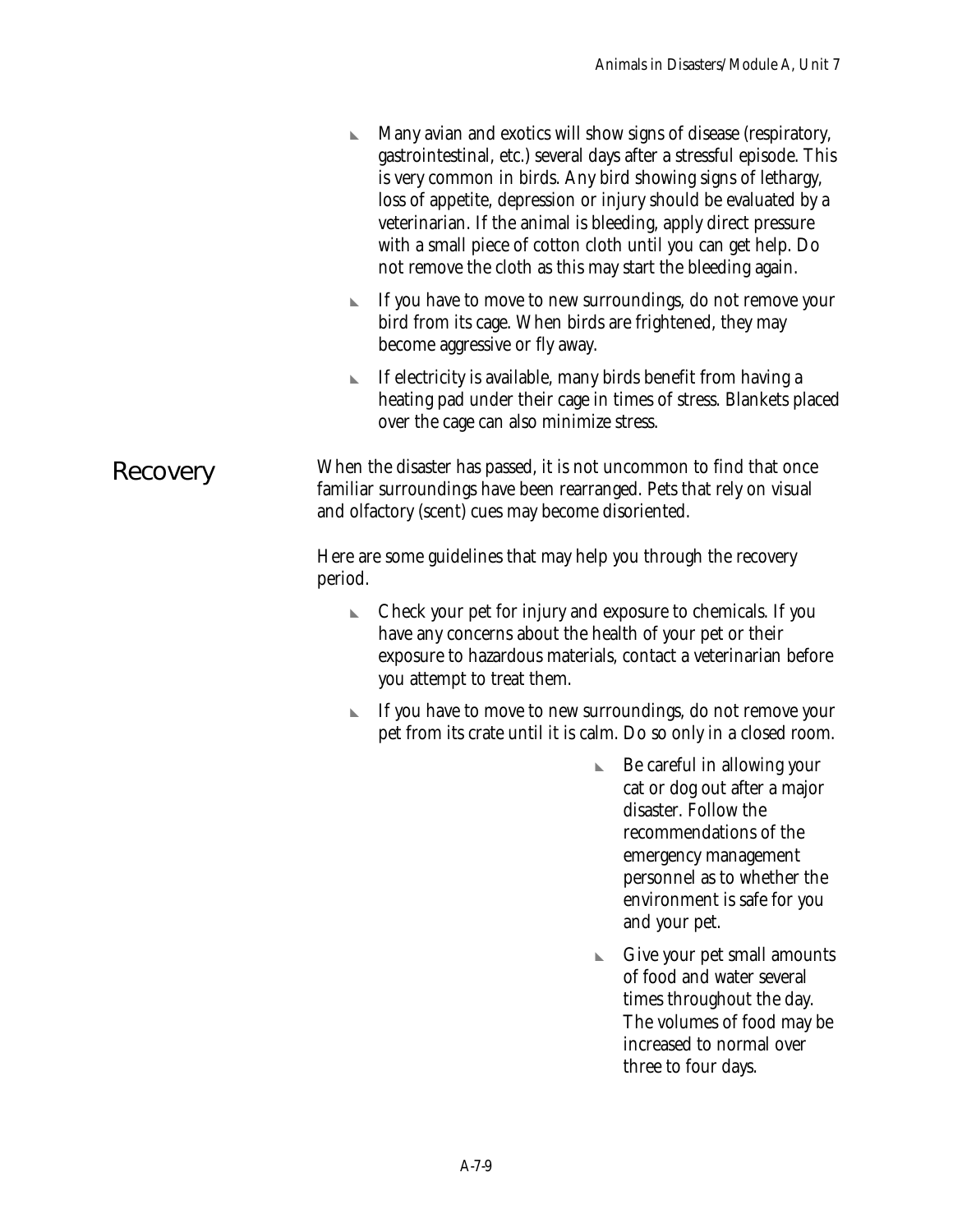- $\blacktriangleright$  Let your pet have plenty of uninterrupted sleep. If you still have your pet's favorite toys, encourage them to play. This will allow them to recover from the stress and trauma.
- $\blacktriangleright$  Avoid unfamiliar activities with your pet, such as bathing, excessive exercise, or diet supplements. Try to avoid diet changes.
- $\Box$  If you and your pet are separated, pay daily visits to local shelters, animal control facilities, veterinary offices

and kennels until you have found it. A phone call is often not as effective as a visit. You can also post photos of your lost pet. If your pet has tattoos, a microchip or other permanent identification, this will increase the chances of finding it. Be aware that collars and tags are sometimes lost.

- $\Box$  If you find a stray animal, take it to a shelter or other facility set up for lost and found animals. Place an advertisement in the local newspaper to inform the owner where the pet was taken. Often newspapers run found ads for free.
- $\blacktriangleright$  Share your experiences with friends and family. Talking about your experiences will help you deal with them and offers great stress relief.
- $\Box$  Consider seeking professional counseling, as recovery is aided when guided by professionals experienced in dealing with disasters.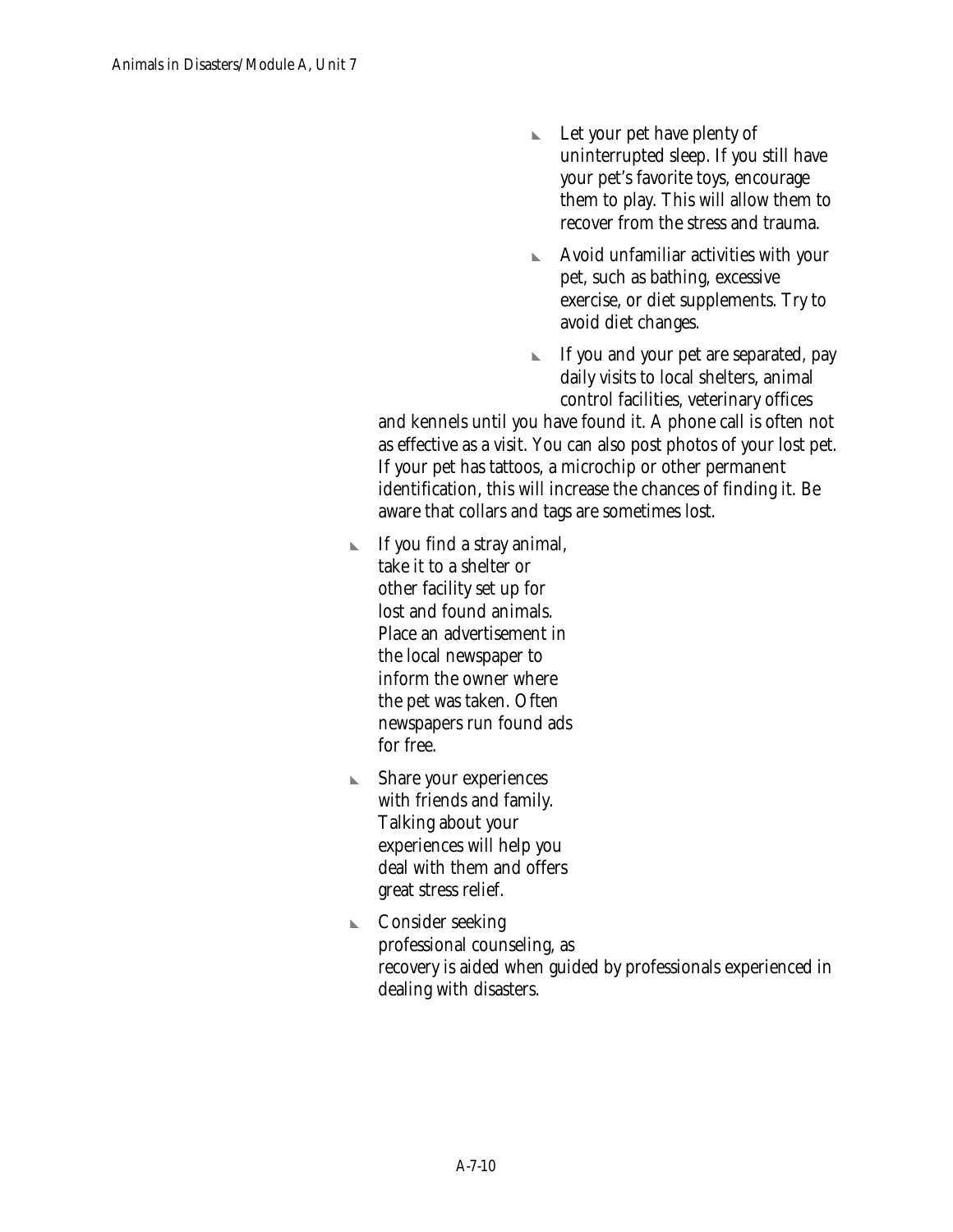

# CHECKLIST FOR DISASTER PREPAREDNESS FOR PETS

Do you have the following items ready?

- $\Box$  Your written family disaster plan
- $\square$  Disaster preparedness kit
- $\Box$  Crate and bedding
- $\Box$  Food, water, manual can opener, and dishes
- $\Box$  Plastic bags, paper towels, newspaper (when shredded, can be used as cat litter), disinfectant
- $\Box$  Collar, leash, harnesses
- $\square$  Muzzles, gauze rolls
- $\Box$  Identification tags
- $\Box$  Current medical and vaccination records
- $\Box$  Extra bottles of daily medications or copies of prescriptions with current expiration date
- $\Box$  Current photos
- $\Box$  Pet comfort items: towels, blankets, toys
- $\Box$  A list of hotels, motels and boarding kennels that accept pets
- $\Box$  Detailed instructions for animal care and rescue workers
- $\Box$  First aid kit
- $\Box$  Flashlights, batteries
- $\Box$  Copies of health certificates
- $\Box$  Out-of-state telephone contact
- $\Box$  Flat tire repair kit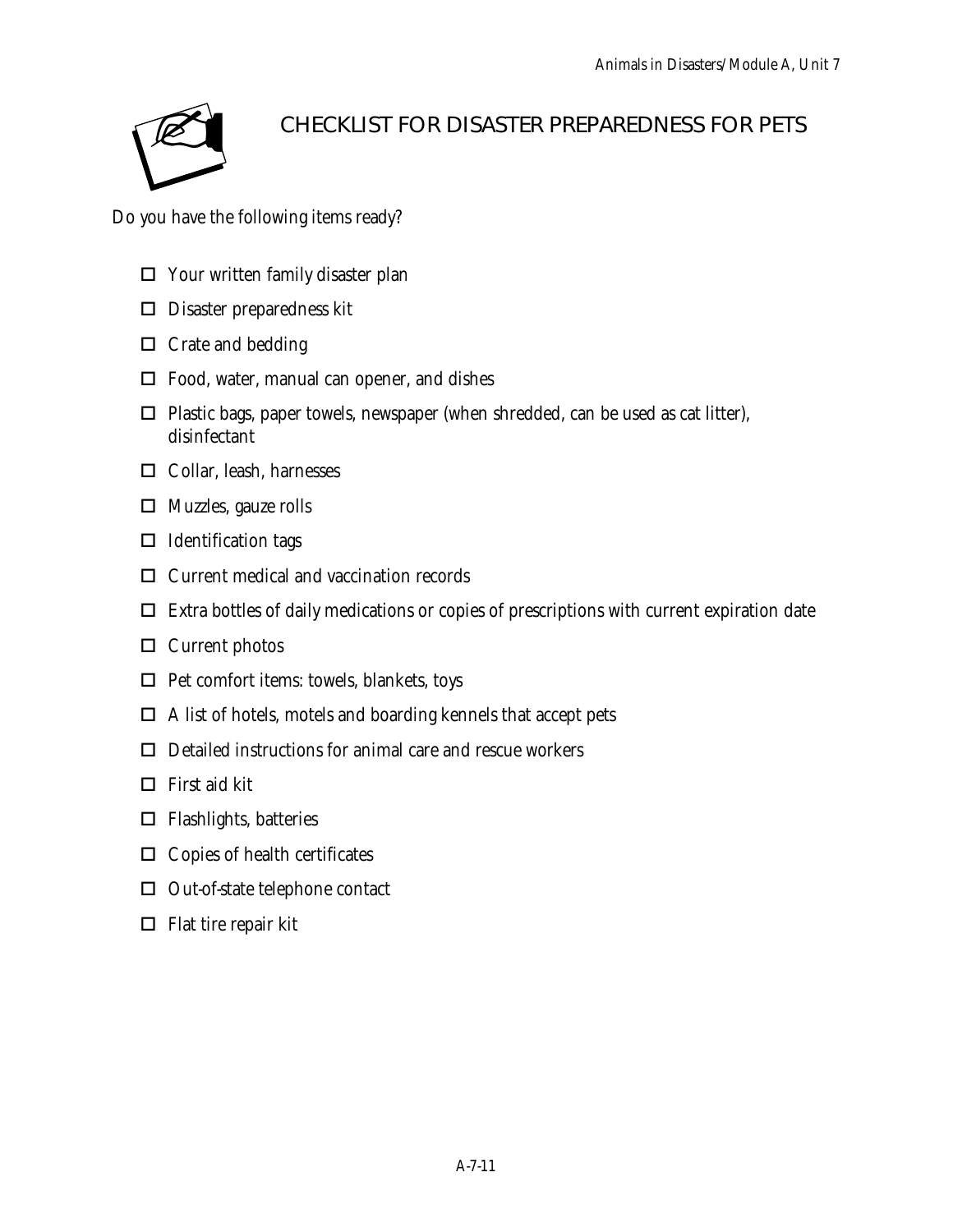

#### LEARNING CHECK – WHAT HAVE YOU LEARNED ABOUT THE CARE OF PETS IN DISASTERS?

This activity is designed to assess your understanding of the information presented in this unit. **Directions:** Answer the questions – use the Answer Key in Unit 10 to check your answers.

#### True or False

- 1. Law enforcement and firefighters are ultimately responsible for the survival and well-being of pets.
- 2. Permanent identification or identification tags and collars should be on animals at all times.
- 3. Current photos of your pets should be kept in your disaster kit and sent to your out-of-state contact.
- 4. Personal safety must be considered before the safety of animals.
- 5. Turning your pets loose in a disaster always increases their chance of survival.
- 6. Pets lost after a disaster can always find their way home using olfactory or visual cues.
- 7. Disasters are usually predictable and preventable.
- 8. It is best to keep your disaster kit in the kitchen.

#### Multiple Choice

- 9. How often should rabies vaccinations be repeated? (For most species of animals)
	- a. Twice per year c. Every ten years
	- b. Every five years d. Every one or three years
- 10. If you are asked to evacuate, which one of the following actions is the safest for your pets?
	- a. Tie pets up outside c. Leave pets in your home
	- b. Let pets loose d. Take pets with you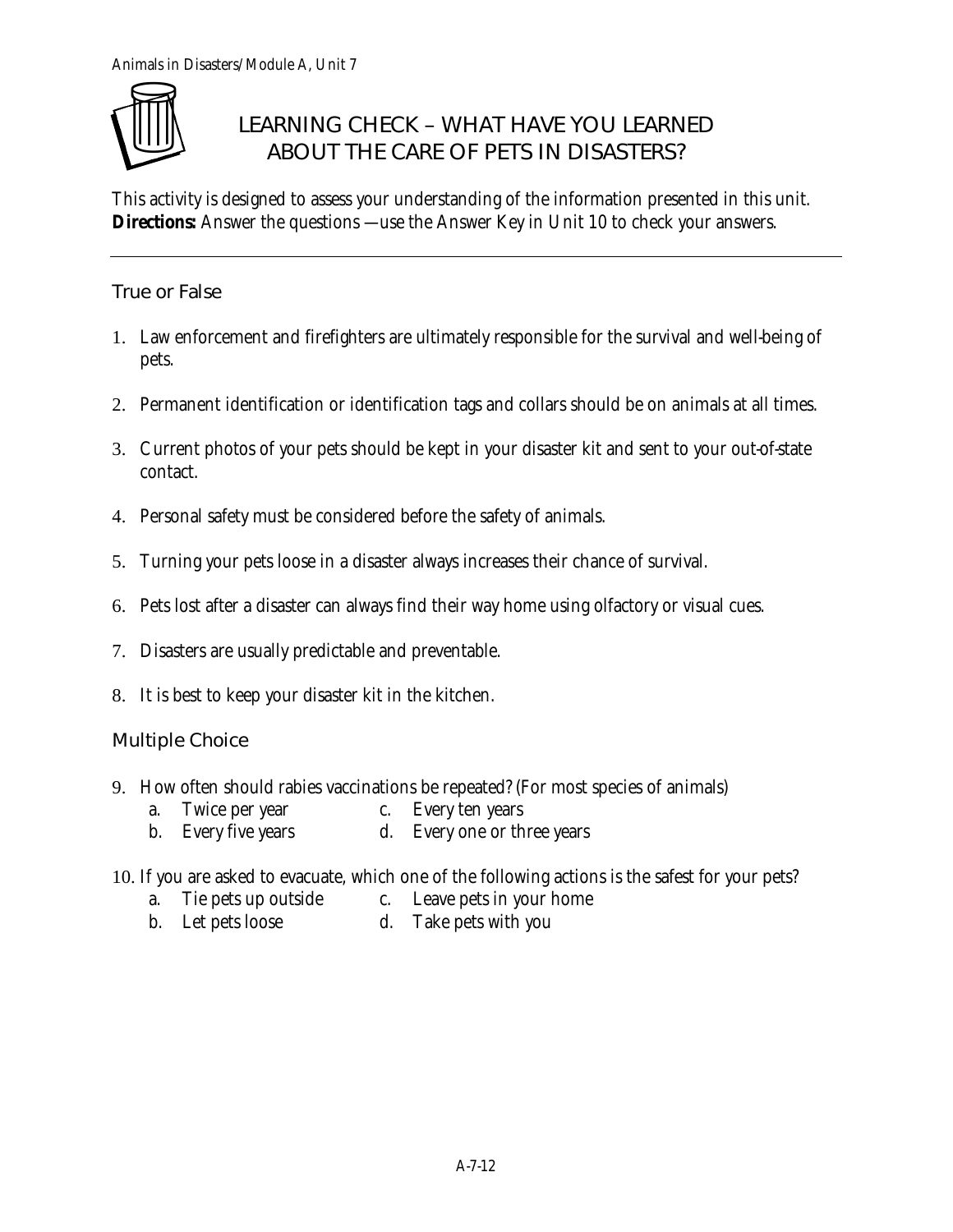Summary In this unit you learned how the four phases of emergency management — mitigation, preparedness, response and recovery — can be applied to the care of your pet in a disaster. At each level you were given practical advice to protect yourself and your animals from the dangers that all types of hazards cause.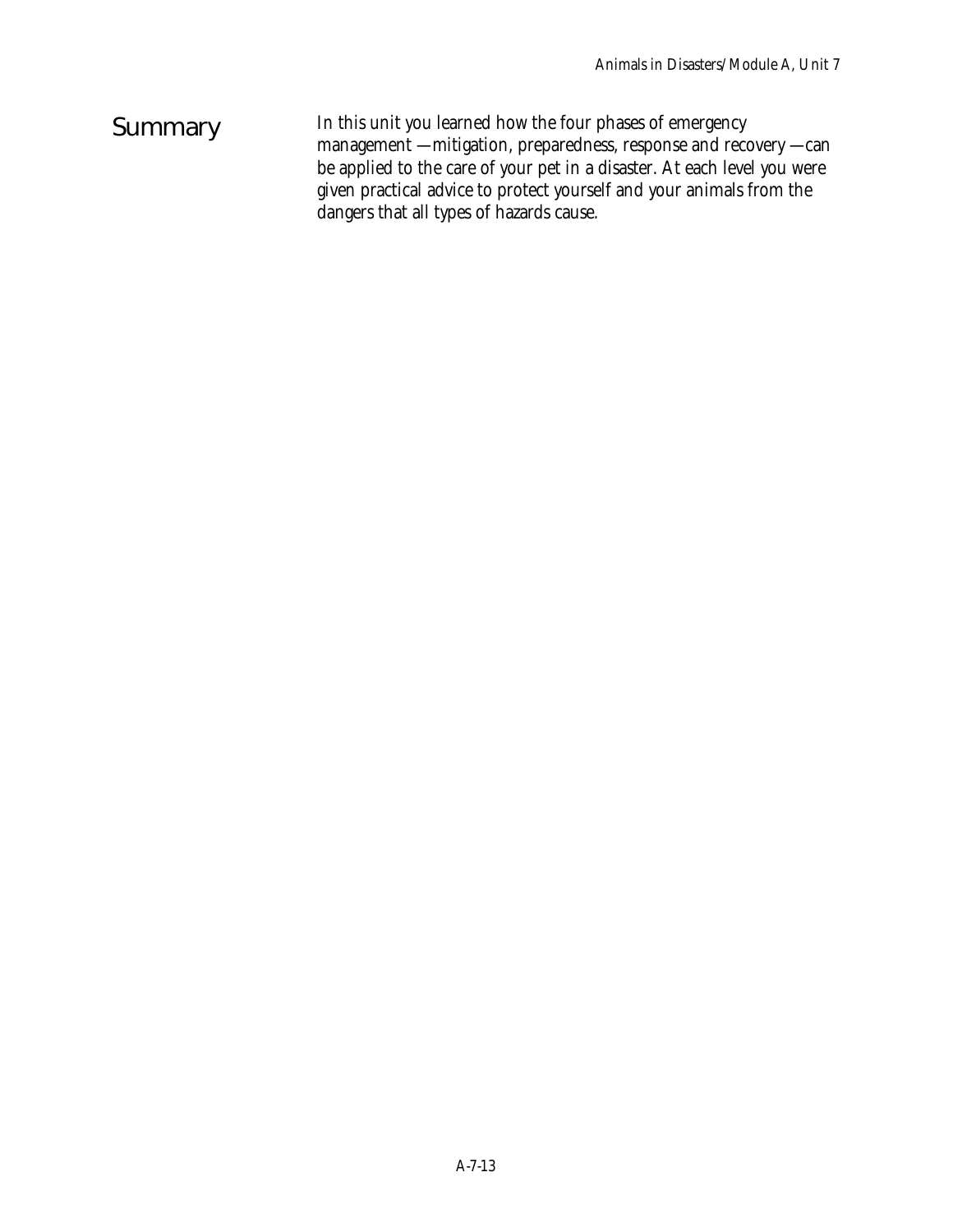Page intentionally blank.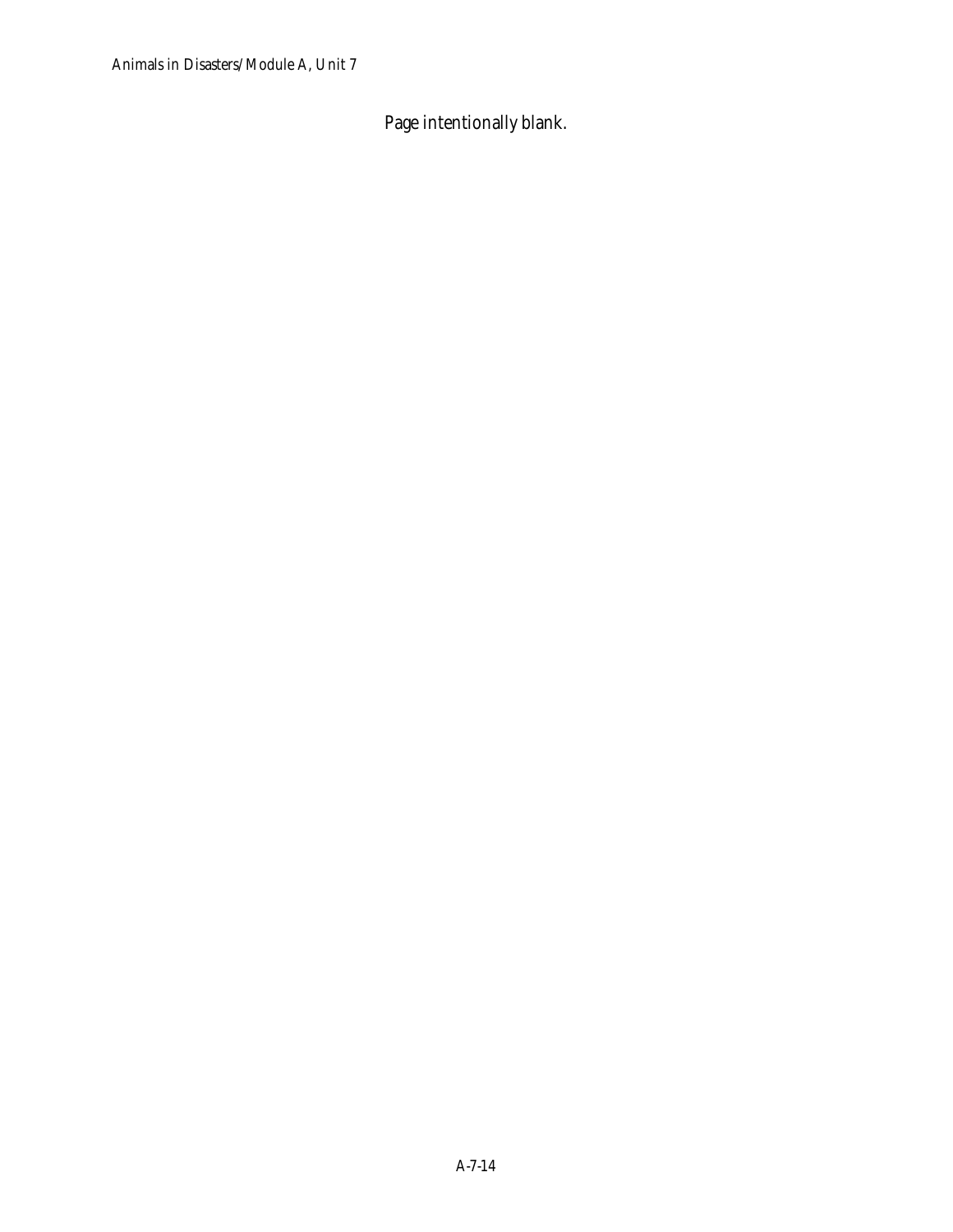### MODULE A UNIT 8

### Animals in Disasters The Care of Livestock and Horses in Disasters

| Overview                                               | This unit gives practical advice for the farmer or large animal caregiver.<br>It is the most comprehensive of the units in terms of protecting your<br>livestock and horses in a disaster. It reviews the four phases of<br>emergency management and gives specific recommendations for<br>mitigating, preparing for, responding to and recovering from all types<br>of disasters. Emphasis is given to issues such as evacuation of large<br>animals and the restoration of farms as businesses.                                                                             |  |
|--------------------------------------------------------|-------------------------------------------------------------------------------------------------------------------------------------------------------------------------------------------------------------------------------------------------------------------------------------------------------------------------------------------------------------------------------------------------------------------------------------------------------------------------------------------------------------------------------------------------------------------------------|--|
| Objectives                                             | Upon completion of this unit, you should be able to do the following:<br>Prevent flooding, fire or power failures from harming your<br>K<br>livestock and horses<br>Safely transport, communicate and obtain medical assistance<br>Ы<br>for your livestock and horses in disasters<br>Evacuate, feed and identify your livestock and horses in a<br>Ы<br>disaster<br>Take steps to ensure that your animal-related business fully<br>Ы<br>recovers from a disaster<br>Apply the four phases of emergency management to the care<br>K.<br>of livestock and horses in disasters |  |
| The care of<br>livestock and<br>horses in<br>disasters | Many farms are vulnerable to natural disasters and require special<br>consideration in the protection against disasters. Their owners depend<br>on the farm's income for their livelihood. There are often many<br>chemicals, such as fertilizer, herbicides and pesticides, that can be<br>spilled in a disaster. In this section, you will learn about some of the<br>basic principles of disaster mitigation for livestock and horse farms.                                                                                                                                |  |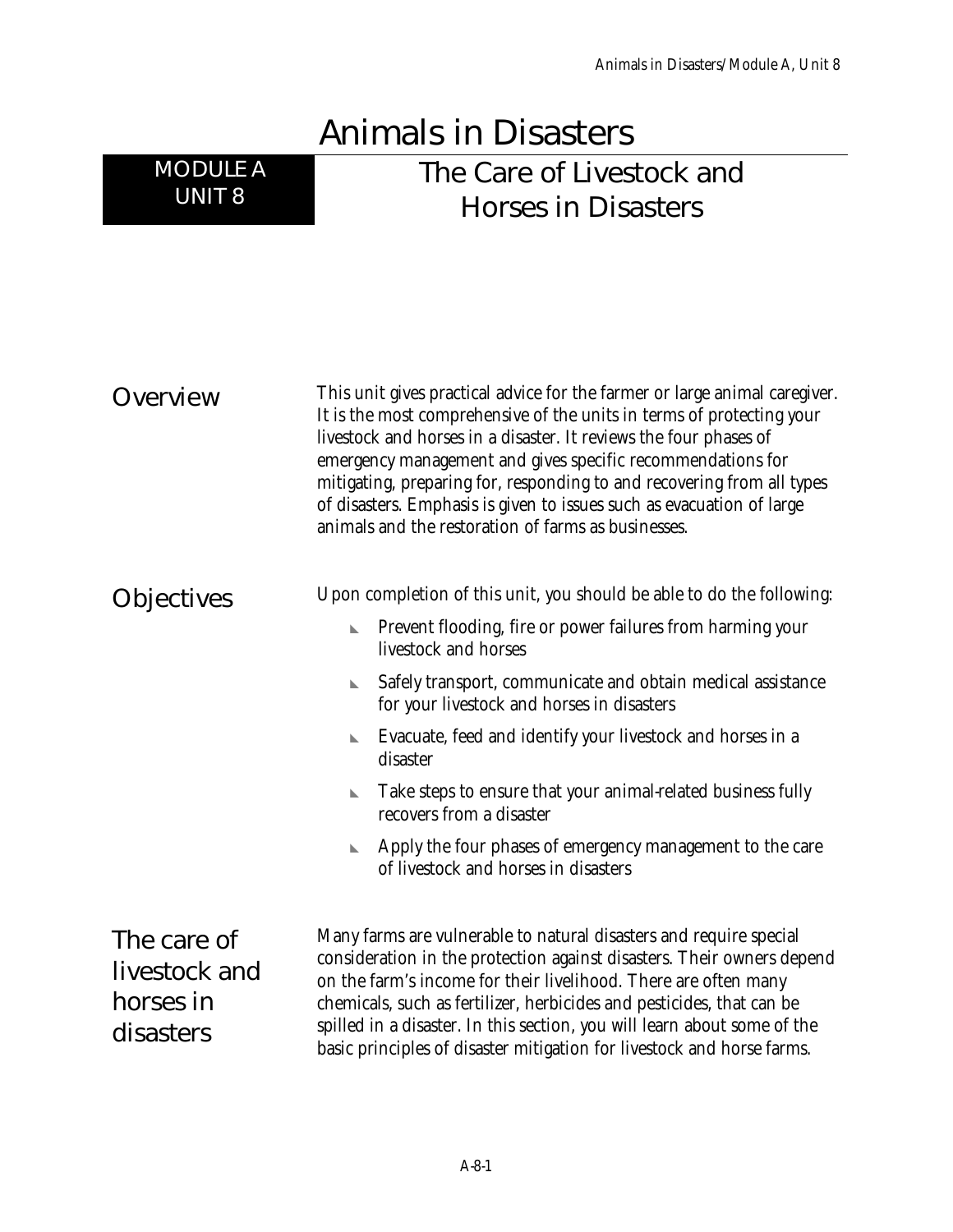|            | Farms in disasters are of concern for many reasons, some of which are<br>listed below.                                                                                                                                                                                                                                                                                                                                                                                                                                                           |
|------------|--------------------------------------------------------------------------------------------------------------------------------------------------------------------------------------------------------------------------------------------------------------------------------------------------------------------------------------------------------------------------------------------------------------------------------------------------------------------------------------------------------------------------------------------------|
|            | The safety of the human food supply depends on the health of<br>food-producing animals.                                                                                                                                                                                                                                                                                                                                                                                                                                                          |
|            | Owners have personal and financial investments in their<br>Ы<br>animals.                                                                                                                                                                                                                                                                                                                                                                                                                                                                         |
|            | Farm owners may be injured or killed attempting to rescue<br>Ы<br>their animals in disasters.                                                                                                                                                                                                                                                                                                                                                                                                                                                    |
|            | For many States and businesses, livestock, poultry and horses<br>K.<br>are a vital source of revenue.                                                                                                                                                                                                                                                                                                                                                                                                                                            |
|            | Protecting and saving human life is the first priority of disaster relief.<br>Protecting property is of secondary concern. Because of this,<br>emergency management officials are not trained to deal with animals<br>as property or the restoration of animal-related businesses. Therefore,<br>farm owners should work with their emergency management agency<br>and other groups before a disaster. Though, they should remember<br>that the care of and responsibility for all animals lies with their owner<br>or designated care provider. |
| Mitigation | There are many things that can be done on farms to mitigate disasters.<br>Some of these are listed to follow.                                                                                                                                                                                                                                                                                                                                                                                                                                    |
|            | Build and repair buildings to meet or exceed construction<br>K.<br>codes and consider ease of evacuation.                                                                                                                                                                                                                                                                                                                                                                                                                                        |
|            | Replace or cover glass windows with materials that will not<br>Ы<br>shatter and injure animals or personnel.                                                                                                                                                                                                                                                                                                                                                                                                                                     |
|            | Make sure that drainage ditches have grass covering (maintain<br>sod).                                                                                                                                                                                                                                                                                                                                                                                                                                                                           |
|            | Prevent ground-burrowing animals from damaging dams and<br>ь<br>levees.                                                                                                                                                                                                                                                                                                                                                                                                                                                                          |
|            | Avoid accumulating piles of trash that can spill onto other<br>ь<br>persons' property and injure animals and people.                                                                                                                                                                                                                                                                                                                                                                                                                             |
|            | Store chemicals in storm-proof buildings and secured<br>ь<br>containers.                                                                                                                                                                                                                                                                                                                                                                                                                                                                         |
|            | Do not leave construction materials unsecured. In high winds,<br>these may become projectiles.                                                                                                                                                                                                                                                                                                                                                                                                                                                   |
|            | Drain or build levees around ponds that could flood.                                                                                                                                                                                                                                                                                                                                                                                                                                                                                             |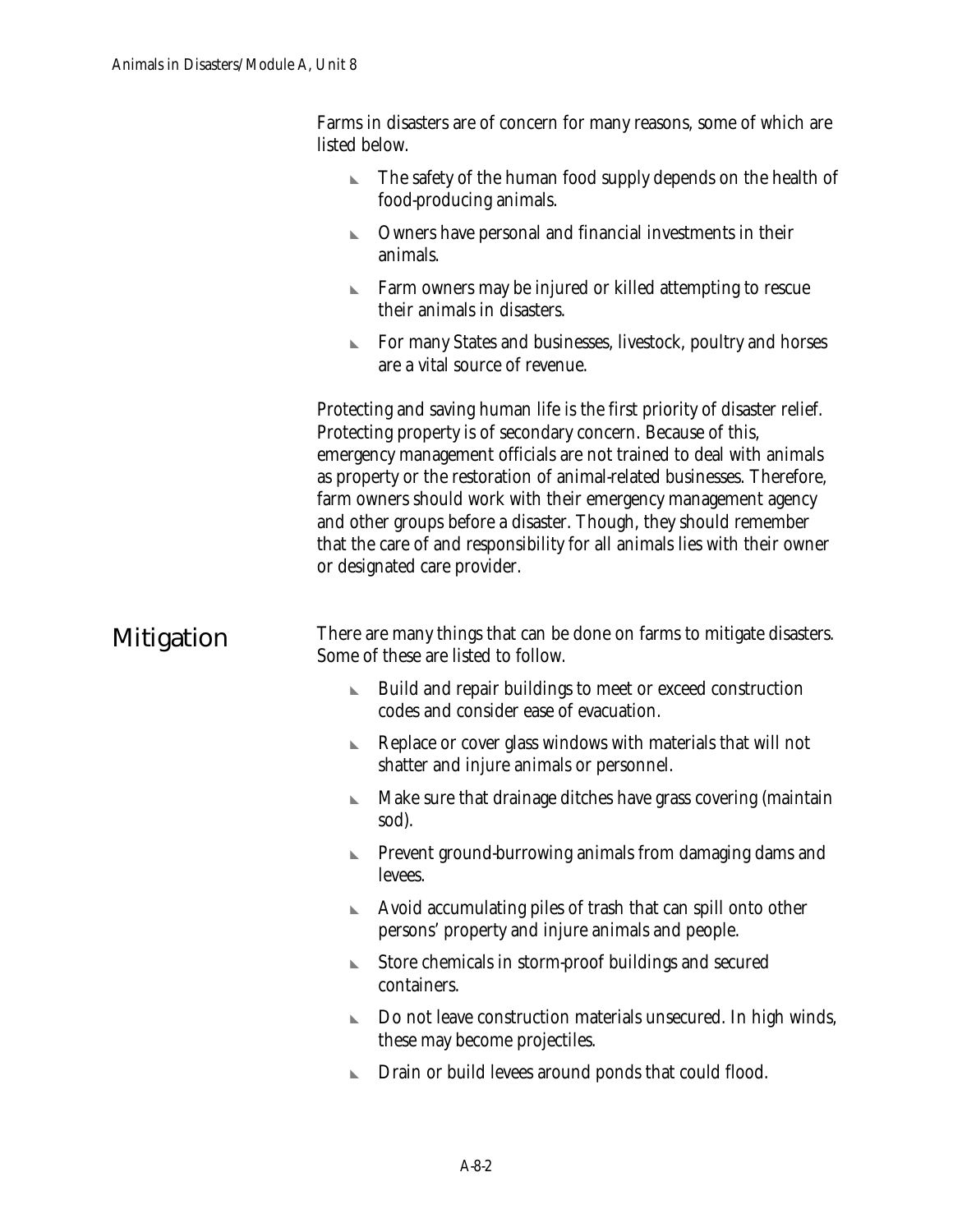$\blacktriangleright$  After evacuating the barn, always close the barn doors to prevent animals from running back inside the barn.

Flooding Many farms are in floodplains, but some farm owners and managers have a false sense of security. Many people do not realize that living in a 100-year floodplain means that the chance of flooding is calculated as 1 percent chance of flooding per year or 30 percent chance in the lifespan of many mortgages. The following resources are available.

> County area planning offices compile information on floodplains in their community. The natural resources department can provide maps and floodrisk assessment information on every property in their State. Farm owners should gather this information, review the location of their property, and engineer access to their property that will not leave them stranded during flooding. Civil engineers can help in the design and construction of flood-protected farm accesses and make recommendations on

suitable locations for barns, stables, paddocks and high-lying areas that may be used as pasture ground in the event of a flood.

A common aftermath of flooding is the overflow of manure pits and waste lagoons. This can contaminate the environment, rivers and the drinking water supply. If this occurs, the environmental department will be interested in the environmental impact and the natural resources department will be concerned with river contamination and potential fish kills. Farmers can be fined for violations against regulations of both departments. To prevent this from happening, farmers should take the following precautions.

- $\blacktriangleright$  Have lagoons regularly inspected.
- $\Box$  Diligently keep records on the impact lagoons have on the environment and water shed.
- $\Box$  Discuss plans to divert manure from streams and rivers with the local county extension educator and representatives from the appropriate State departments. (Similar issues surround all waste disposal systems on farms.)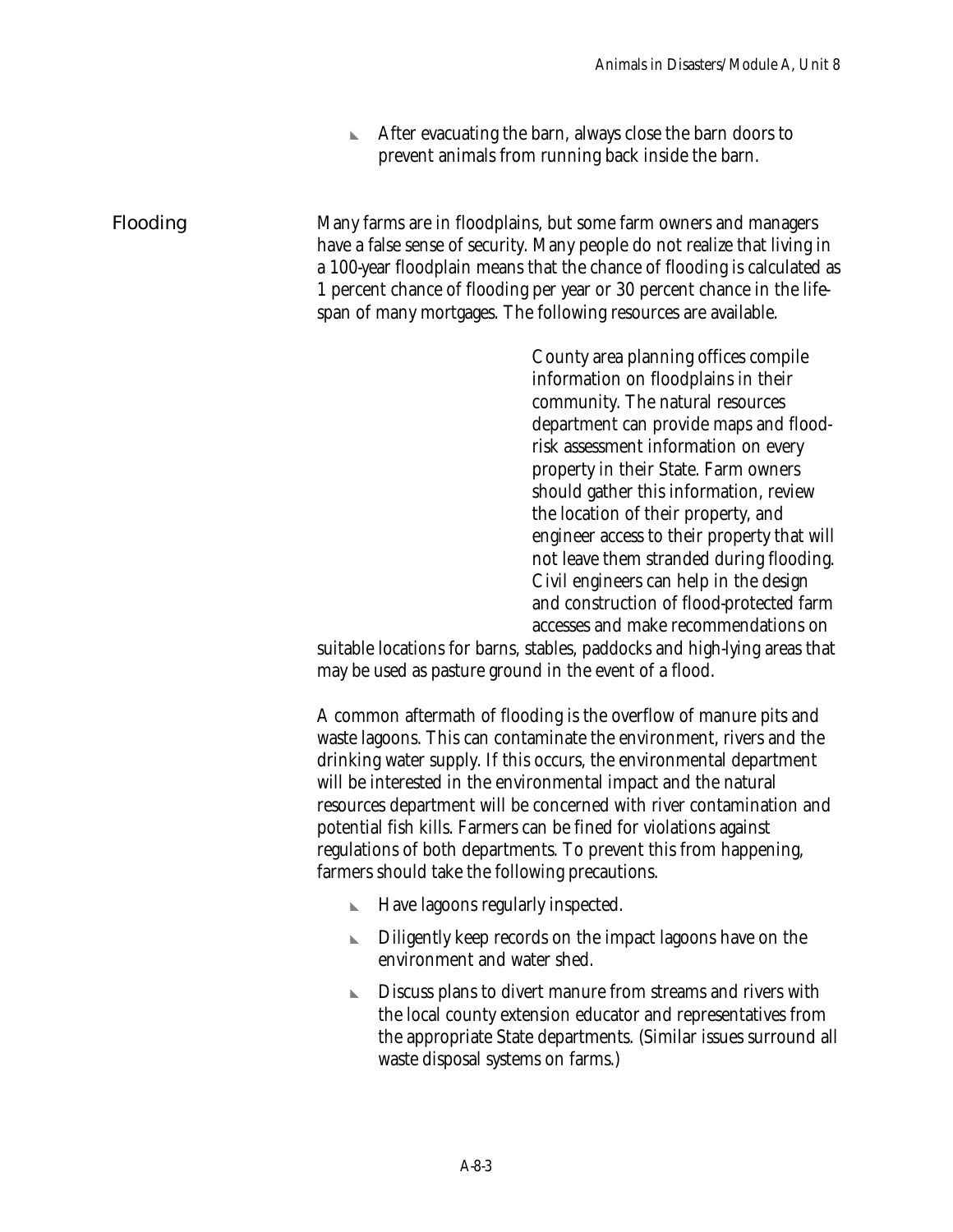|             | Another common problem on farms in disasters is hazardous materials<br>spills. Storing hazardous materials in locked buildings with securely<br>strapped containers should prevent these from leaking into the<br>environment and water supply.                                                                                                                                                                                                             |  |
|-------------|-------------------------------------------------------------------------------------------------------------------------------------------------------------------------------------------------------------------------------------------------------------------------------------------------------------------------------------------------------------------------------------------------------------------------------------------------------------|--|
|             | After floods there may be an increase in infectious disease.                                                                                                                                                                                                                                                                                                                                                                                                |  |
|             | Animals that have stood in contaminated flood water will be<br>K.<br>at increased risk and may develop infections of the hooves and<br>skin (dermatitis).                                                                                                                                                                                                                                                                                                   |  |
|             | Cuts acquired from disaster debris make animals more<br>Ы<br>susceptible to tetanus and contaminated floodwater may<br>contain toxins, including botulinum toxin from rotting<br>carcasses. Contact with wildlife may also increase the potential<br>for rabies.                                                                                                                                                                                            |  |
| Fire safety | Barn fires tend to break out in the winter and summer months when<br>barn doors are closed and the demand for heating, cooling (fans) and<br>lighting is at its highest. Many livestock facilities are built of flammable<br>materials and some contain gas heaters. Safety measures to prevent the<br>damage caused by fires include the following.                                                                                                        |  |
|             | Fire extinguishers, sprinkler systems, smoke detectors and<br>enforced no smoking policies can greatly reduce the risk of<br>fires.                                                                                                                                                                                                                                                                                                                         |  |
|             | Electrical wiring of barns and stables should meet appropriate<br>Ы<br>safety standards and be installed by qualified electricians.<br>Professional advice is available to help with these.                                                                                                                                                                                                                                                                 |  |
|             | The State department of building and fire safety and most<br>ь<br>local fire departments provide low-cost inspections and<br>recommendations on fire safety for properties. The<br>recommendations are detailed and will provide the highest<br>standards by which to prevent fires.                                                                                                                                                                        |  |
|             | Farm owners should consult with their local fire department<br>Ы<br>on how to fireproof their stables. This also familiarizes farm<br>owners and local firefighters with one another. This familiarity<br>is helpful in the event of an emergency. Knowing where a farm<br>is located, how to access facilities, how many animals are there,<br>and where large volumes of water are available can make the<br>difference when firefighters are responding. |  |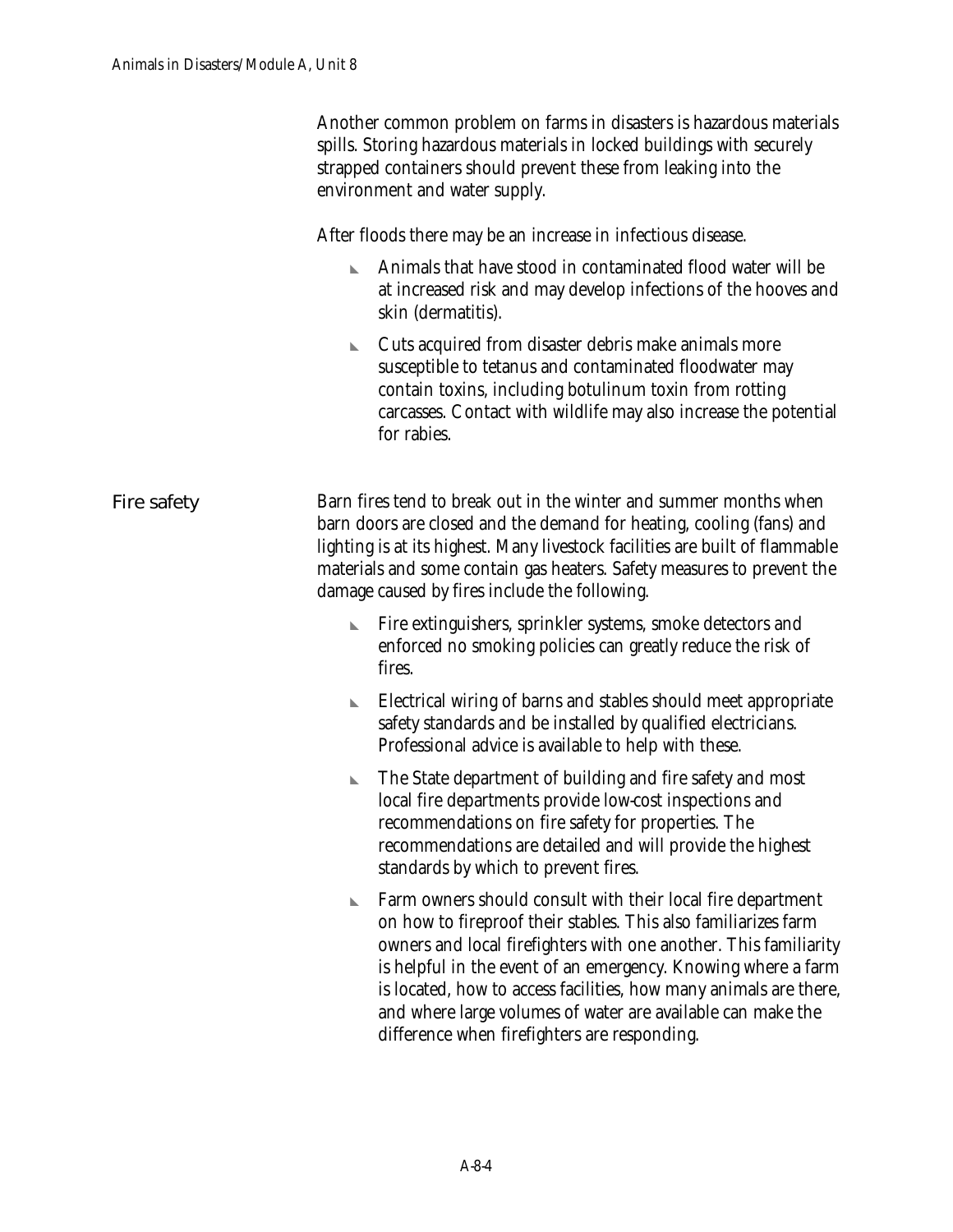| Power supply and<br>miscellaneous repairs | Priority for restoration of power following an emergency is usually<br>based on human population density. Because many farms are in rural<br>areas, it could be some time before power is re-established. Many<br>livestock operations depend heavily on electrical power to milk cows,<br>provide heat and cool air (fans), and operate feed elevators and<br>machinery. Owners can find out about the relative priority of their<br>farm from their local utility company. This important information can<br>help farmers prepare for times without power. |                                                                                                                                                                                                                                                                                           |
|-------------------------------------------|--------------------------------------------------------------------------------------------------------------------------------------------------------------------------------------------------------------------------------------------------------------------------------------------------------------------------------------------------------------------------------------------------------------------------------------------------------------------------------------------------------------------------------------------------------------|-------------------------------------------------------------------------------------------------------------------------------------------------------------------------------------------------------------------------------------------------------------------------------------------|
|                                           | costs of generators.                                                                                                                                                                                                                                                                                                                                                                                                                                                                                                                                         | Farm owners should consider securing a generator for emergencies. A<br>representative from the electricity company or Cooperative Extension<br>Services can advise on the energy requirements to run a farm, the size<br>of generator and provide information on sources, maintenance and |
| Preparedness                              | The priorities for disaster planning for farms varies to some extent with<br>the type of animals and facility. In general terms, the greatest priorities,<br>i.e., the most likely disasters to occur, are trailer accidents, floods, fires,<br>power outages and contagious disease outbreaks. Some locations will<br>have additional hazards to consider, such as high winds, landslides,<br>and hazardous materials. Owners should consult their local emergency<br>management office on what type of help is available and where to get<br>it.           |                                                                                                                                                                                                                                                                                           |
| Safety in animal<br>transport             | Transportation accidents are one of the most common disasters that<br>horse and livestock owners will encounter. Preventive measures<br>include regular inspection of trailers and tow vehicles for safe<br>operation (including checking tire pressure). Reading materials and<br>videos are available. Refer to the appendix for some recommendations.                                                                                                                                                                                                     |                                                                                                                                                                                                                                                                                           |
| Communications                            | Dependable communication is fundamental to identify immediate<br>sources of help and where it will be needed most. A few methods of<br>emergency communication are described to follow.                                                                                                                                                                                                                                                                                                                                                                      |                                                                                                                                                                                                                                                                                           |
|                                           | <b>Buddy System</b>                                                                                                                                                                                                                                                                                                                                                                                                                                                                                                                                          | Neighbors and friends determine ahead-of-time<br>who will be responsible for checking on and<br>helping whom, which resources will be shared,<br>and generally improve their knowledge and<br>sensitivity of animal welfare.                                                              |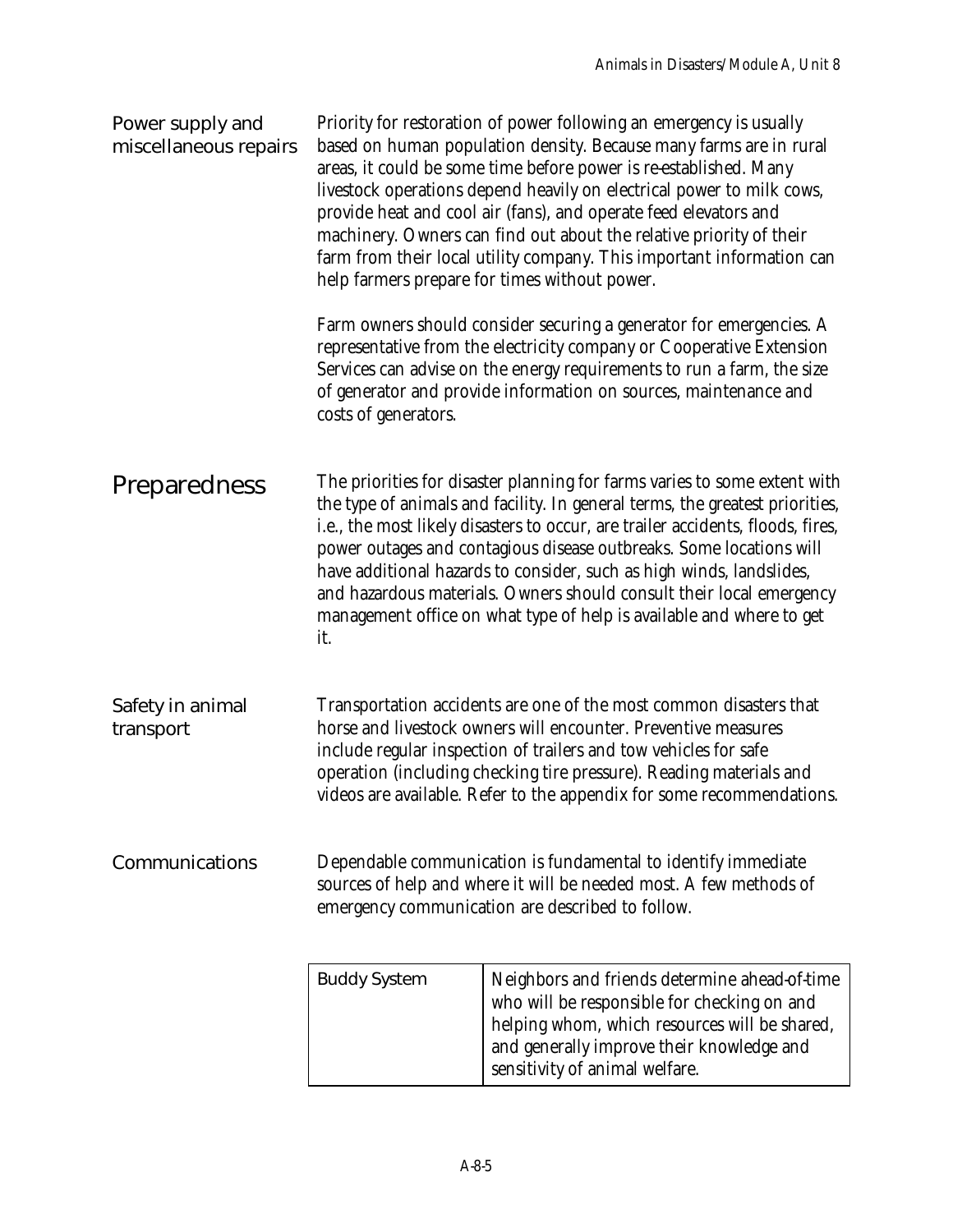| Telephone tree          | Every person in an affected area phones two to<br>three other people to see if they need help.<br>These people in turn phone two to three<br>others, and so on. Telephone trees should be<br>tested periodically and revised if necessary. |
|-------------------------|--------------------------------------------------------------------------------------------------------------------------------------------------------------------------------------------------------------------------------------------|
| "Help" or "OK"<br>signs | Visible from the road, these are a simple,<br>effective method of advising others as to your<br>status.                                                                                                                                    |

| Veterinary<br>preparations for a<br>disaster | The priorities in veterinary care vary with each disaster.                                                                                                                                                                                                                                                                                                                                                                                                                                                                                                                              |  |  |
|----------------------------------------------|-----------------------------------------------------------------------------------------------------------------------------------------------------------------------------------------------------------------------------------------------------------------------------------------------------------------------------------------------------------------------------------------------------------------------------------------------------------------------------------------------------------------------------------------------------------------------------------------|--|--|
|                                              | In high winds, tornadoes and hurricanes, traumatic injuries<br>Ы<br>will predominate.                                                                                                                                                                                                                                                                                                                                                                                                                                                                                                   |  |  |
|                                              | In droughts and in severe winter weather, starvation and<br>K.<br>dehydration may be problems.                                                                                                                                                                                                                                                                                                                                                                                                                                                                                          |  |  |
|                                              | Following fires, smoke inhalation and burn wounds will be<br>$\mathbf{L}$<br>issues that require veterinary attention.                                                                                                                                                                                                                                                                                                                                                                                                                                                                  |  |  |
|                                              | Many disasters also have distant effects on animals, e.g., debris on<br>pastures many miles from a tornado touchdown and moldy corn<br>following a flood can be a problem after a disaster. If you are<br>concerned about diseases that may result from a disaster you should<br>consult your veterinarian. If animals die or have to be euthanized, it is<br>recommended that a post-mortem examination be performed at the<br>State diagnostic laboratory so that insurance and legal claims can be<br>settled should they arise. Photographs and videos can aid in<br>documentation. |  |  |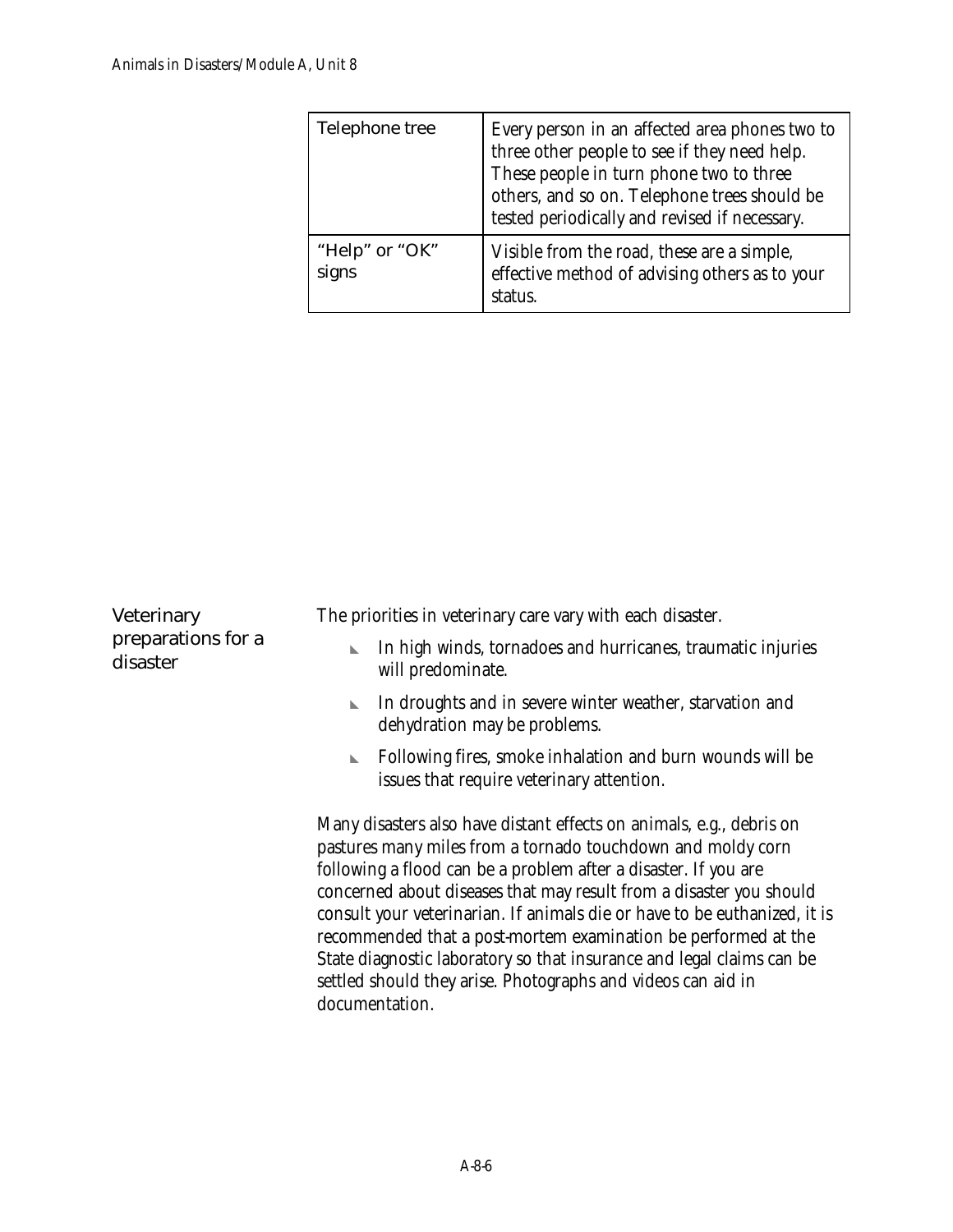|            | In disasters, farm animals may be forced to congregate. Horses from<br>several farms may mix resulting in contagious diseases. Be aware that<br>changing social structure may result in aggressive behavior leading to<br>injury. Some measures can safeguard the health of horses and livestock<br>in disasters – vaccinations, deworming, and Coggins tests for horses. |
|------------|---------------------------------------------------------------------------------------------------------------------------------------------------------------------------------------------------------------------------------------------------------------------------------------------------------------------------------------------------------------------------|
|            | Veterinarians can also instruct their clients on first aid for horses and<br>livestock and advise on the contents and appropriate use of first aid<br>kits.                                                                                                                                                                                                               |
| Response   |                                                                                                                                                                                                                                                                                                                                                                           |
| Evacuation | Farm evacuations present unique problems. Appropriate planning is<br>essential. Evacuations are best coordinated with neighbors, friends,<br>livestock associations and horse clubs, and<br>county extension educators. Both the<br>destination and the method of transport need to<br>be sorted out well in advance of any need.                                         |

| Feeding | When livestock and horses are evacuated and housed in large<br>numbers, adequate amounts of feed may be difficult to procure.                                                                                                                                                              |
|---------|--------------------------------------------------------------------------------------------------------------------------------------------------------------------------------------------------------------------------------------------------------------------------------------------|
|         | Develop lists of feed and hay suppliers in your area.<br>K.                                                                                                                                                                                                                                |
|         | Avoid dietary changes. When the diets of horses or livestock<br>Ь.<br>change, they become predisposed to colic, laminitis and<br>metabolic diseases. Feeding diets that have moderate energy<br>levels and meet the minimum nutritional requirements<br>reduces the likelihood of illness. |
|         | Use the following table to judge how much water and feed your<br>animals may need.                                                                                                                                                                                                         |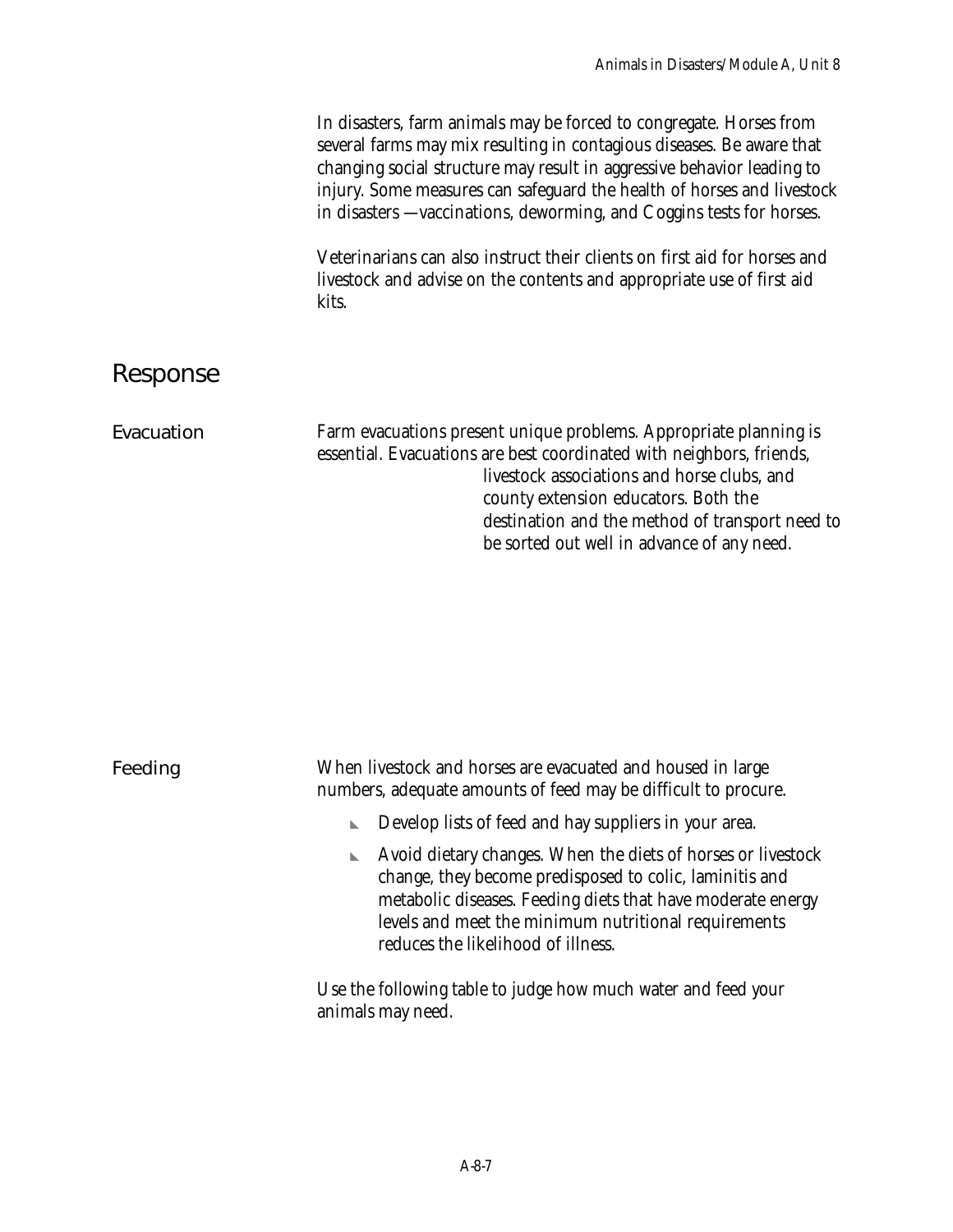| Animals    |                       | Amount of water per day<br>(higher amounts apply<br>to summer months) | Amount of feed<br>per day |
|------------|-----------------------|-----------------------------------------------------------------------|---------------------------|
| Dairy cows | In production         | $7-9$ gal                                                             | 20 lb hay                 |
|            | Dry cows              | $7-9$ gal                                                             | 20 lb                     |
|            | Heifers               | $3-6$ gal                                                             | 8-12 lb hay               |
|            | Cow with calf         | 8-9 gal                                                               | 12-18 lb legume hay       |
|            | Calf (400 lb.)        | $4-6$ gal                                                             | 8-12 lb legume hay        |
| Swine      | Brood sow with litter | 4 gal                                                                 | 8 lb grain                |
|            | Brood sow (pregnant)  | 3 gal                                                                 | 2 lb grain                |
|            | Gilt or boar          | 1 gal                                                                 | 3 lb grain                |
| Sheep      | Ewe with lamb         | 1 gal                                                                 | 5 lb hay                  |
|            | Ewe (dry)             | 3 q t                                                                 | 3 lb hay                  |
|            | Weanling lamb         | 2 qt                                                                  | 3 lb hay                  |
| Poultry    | Layers                | 5 gal per 100 birds                                                   | 17 lb per 100 birds       |
|            | <b>Broilers</b>       | 5 gal per 100 birds                                                   | $10$ lb per $100$ birds   |
|            | Turkeys               | 12 gal per 100 birds                                                  | 40 lb per 100 birds       |
| Horses     | All breeds            | 5-12 gal per 1000 lb                                                  | 20 lb hay per 1000 lb     |
| Cats and   | All breeds            | 1 qt per animal                                                       | ad libitum dry food       |

In areas where legume hays such as alfalfa are routinely fed, this type of hay alone is likely to provide sufficient amounts of nutrition under emergency conditions. In other situations, 25 percent of the energy should be supplied from oats or sweet feed and 75 percent from hay. All horses should also be regularly fed bran as a laxative.

| Identification of<br>animals | In large-scale disasters when many animals are evacuated, identification<br>of the animals and their owners is difficult. Ideally all animals should<br>be uniquely and permanently identified. Consider that identification<br>serves two purposes: |
|------------------------------|------------------------------------------------------------------------------------------------------------------------------------------------------------------------------------------------------------------------------------------------------|
|                              | The owner can positively identify their animal, and<br>$\sim$ 1 $\sim$ 1 $\sim$                                                                                                                                                                      |

 $\Box$  Others can trace the owner.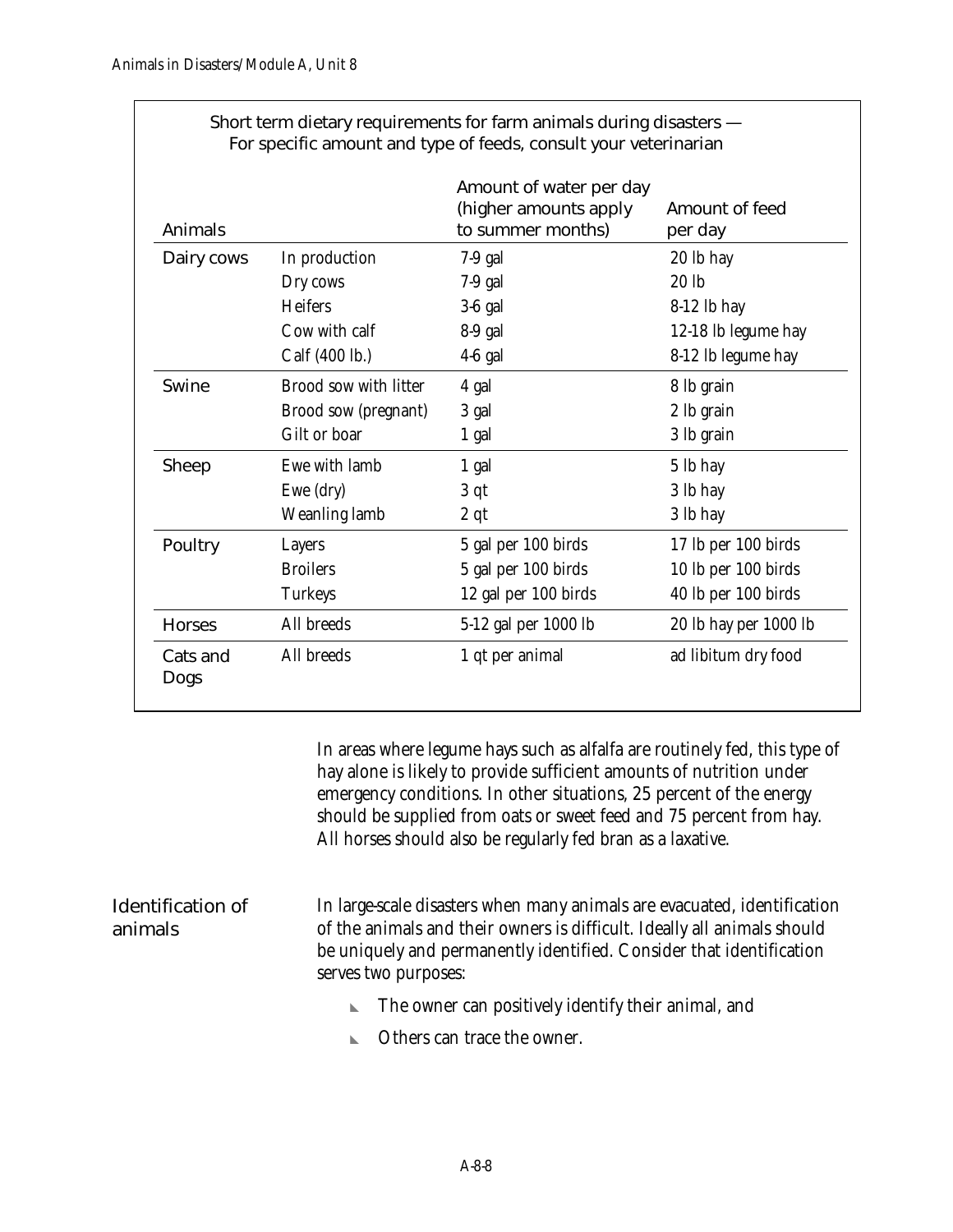|                     | Horses can be permanently identified by microchips, freeze marking or<br>tattoo. Owners should have current front and side view photographs.<br>However, when this is not the case, e.g., when livestock and horses<br>have to be evacuated suddenly, emergency identification methods can<br>be used. These include:                                                                                                                                                                                                                                                                |
|---------------------|--------------------------------------------------------------------------------------------------------------------------------------------------------------------------------------------------------------------------------------------------------------------------------------------------------------------------------------------------------------------------------------------------------------------------------------------------------------------------------------------------------------------------------------------------------------------------------------|
|                     | Painting or etching the hooves,<br>Ы                                                                                                                                                                                                                                                                                                                                                                                                                                                                                                                                                 |
|                     | Body marking with crayon,<br>ь                                                                                                                                                                                                                                                                                                                                                                                                                                                                                                                                                       |
|                     | Clipping phone numbers or farm initials in the hair,<br>ь                                                                                                                                                                                                                                                                                                                                                                                                                                                                                                                            |
|                     | Neck banding,<br>ь                                                                                                                                                                                                                                                                                                                                                                                                                                                                                                                                                                   |
|                     | Identification tags on halters, and<br>N                                                                                                                                                                                                                                                                                                                                                                                                                                                                                                                                             |
|                     | Glue-on numbers.                                                                                                                                                                                                                                                                                                                                                                                                                                                                                                                                                                     |
| Hazardous materials | During floods, following tornadoes and earthquakes, hazardous<br>materials can be knocked over and contaminate the environment and<br>animals. While farmers are often qualified to handle hazardous<br>materials commonly used on their farms, farm owners should be aware<br>that proper training and hazardous materials certification are required<br>to deal with releases and the potential contamination of the food<br>supply. Untrained persons should not deal with hazardous materials at<br>all. If you are concerned about a hazardous materials release, phone<br>911. |
| Recovery            | Farms are traditionally concerned with restoring the animal industries<br>following a disaster.                                                                                                                                                                                                                                                                                                                                                                                                                                                                                      |
|                     | The long-term recovery phase of a disaster can be protracted,<br>with substantial adjustments occurring in the disaster-stricken<br>community.                                                                                                                                                                                                                                                                                                                                                                                                                                       |
|                     | Restoration of businesses is facilitated through low-interest<br>ь<br>loans supplied by the Small Business Administration and local<br>banks. Businesses with appropriate insurance coverage are<br>most likely to have the best recoveries.                                                                                                                                                                                                                                                                                                                                         |
|                     | Farms often have special claims programs for recovery from<br>N<br>disasters - farmers should pay special attention to these and<br>consult their State emergency management officials and<br>county extension educators on what is available. In the past,<br>farmers have been unaware of the sources of funding available<br>to them to help recovery.                                                                                                                                                                                                                            |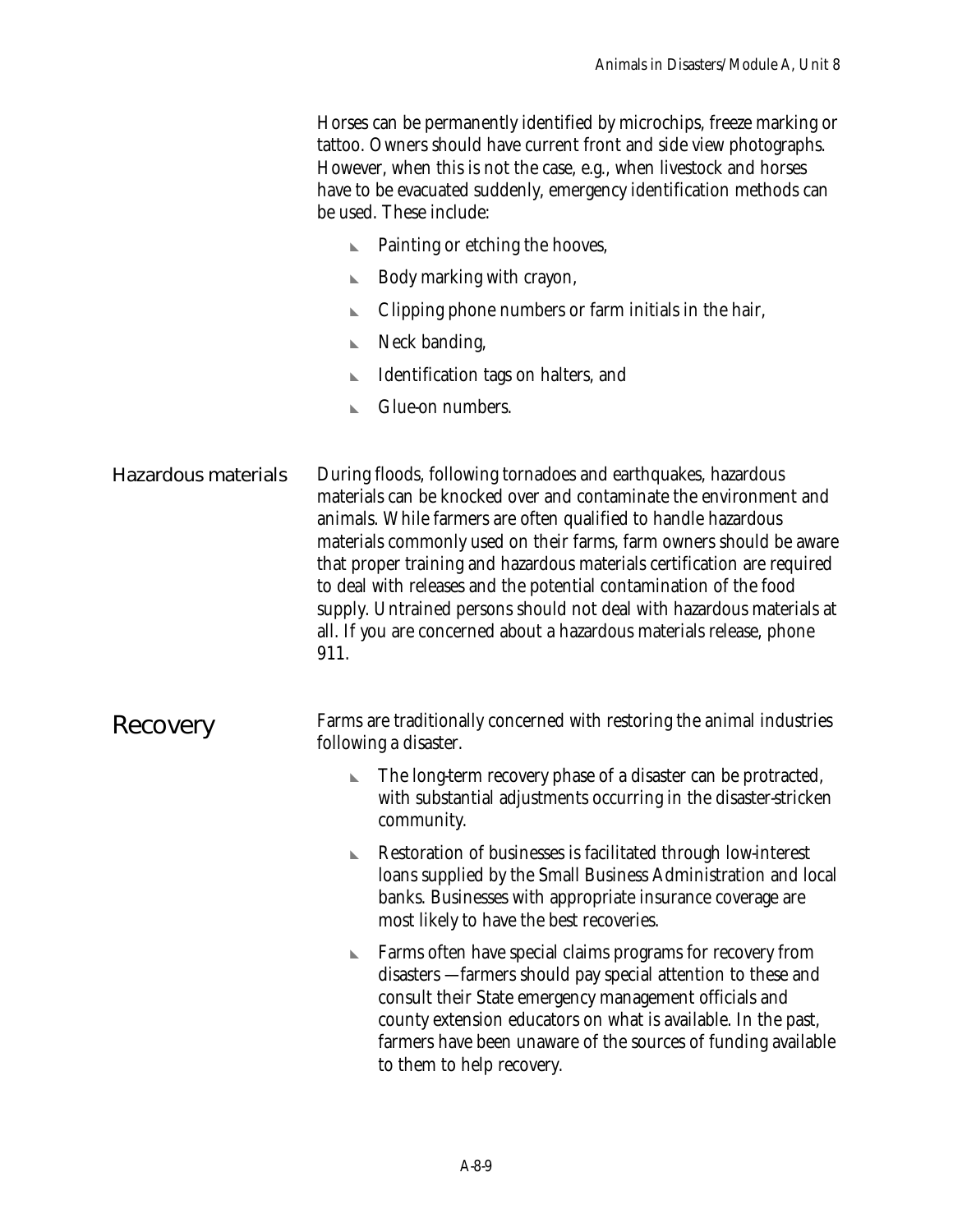| Relocation                                   | Every farm owner should have alternative accommodations planned<br>for their animals in the event of a disaster. These contacts should be<br>confirmed at least once per year. County extension educators often<br>have good relationships with the owners and managers of fairgrounds,<br>racetracks, etc. and may be consulted when identifying facilities that<br>may be available. Be sure when selecting facilities to choose those that<br>will not likely be affected by the same disasters you are planning for.<br>Consideration should be given to how large amounts of manure will be<br>disposed – this will accumulate and pose a significant animal and<br>human health problem. Plans should be made for disposal of carcasses. |
|----------------------------------------------|------------------------------------------------------------------------------------------------------------------------------------------------------------------------------------------------------------------------------------------------------------------------------------------------------------------------------------------------------------------------------------------------------------------------------------------------------------------------------------------------------------------------------------------------------------------------------------------------------------------------------------------------------------------------------------------------------------------------------------------------|
| <b>Restoration of farms</b><br>as businesses | Farms are often affected by local disasters, such as fires, floods,<br>chemical spills, and tornadoes. It is estimated that only 5 percent of<br>small businesses affected by a major disaster ever recover to a<br>functional state. This is likely due to inadequate<br>insurance coverage. Farms without sufficient records<br>will have a difficult time making an adequate<br>insurance claim. Major concerns for small<br>businesses, including farms, in disasters include the<br>following.<br>Personnel,                                                                                                                                                                                                                              |
|                                              | Cash flow,                                                                                                                                                                                                                                                                                                                                                                                                                                                                                                                                                                                                                                                                                                                                     |
|                                              | Continued income for employees,                                                                                                                                                                                                                                                                                                                                                                                                                                                                                                                                                                                                                                                                                                                |
|                                              | Continued provision of quality care for animals,<br>N                                                                                                                                                                                                                                                                                                                                                                                                                                                                                                                                                                                                                                                                                          |
|                                              | Restoration of a functional business,                                                                                                                                                                                                                                                                                                                                                                                                                                                                                                                                                                                                                                                                                                          |
|                                              | Changes in community infrastructure, and                                                                                                                                                                                                                                                                                                                                                                                                                                                                                                                                                                                                                                                                                                       |
|                                              | Customer, buyer and supplier loyalty.                                                                                                                                                                                                                                                                                                                                                                                                                                                                                                                                                                                                                                                                                                          |
|                                              | Many of these issues can be addressed before a disaster by obtaining<br>adequate insurance coverage and entering into agreements with<br>neighboring farms to share facilities and resources.                                                                                                                                                                                                                                                                                                                                                                                                                                                                                                                                                  |
|                                              | In addition, farms may obtain assistance from the Small Business<br>Administration and if the President requests special funding from<br>congress, the Federal government. Agricultural emergency assistance<br>funding is administered through the Secretary of Agriculture. The<br>chairperson of this board is usually executive director of the State's<br>Agricultural Stabilization and Conservation Service.                                                                                                                                                                                                                                                                                                                            |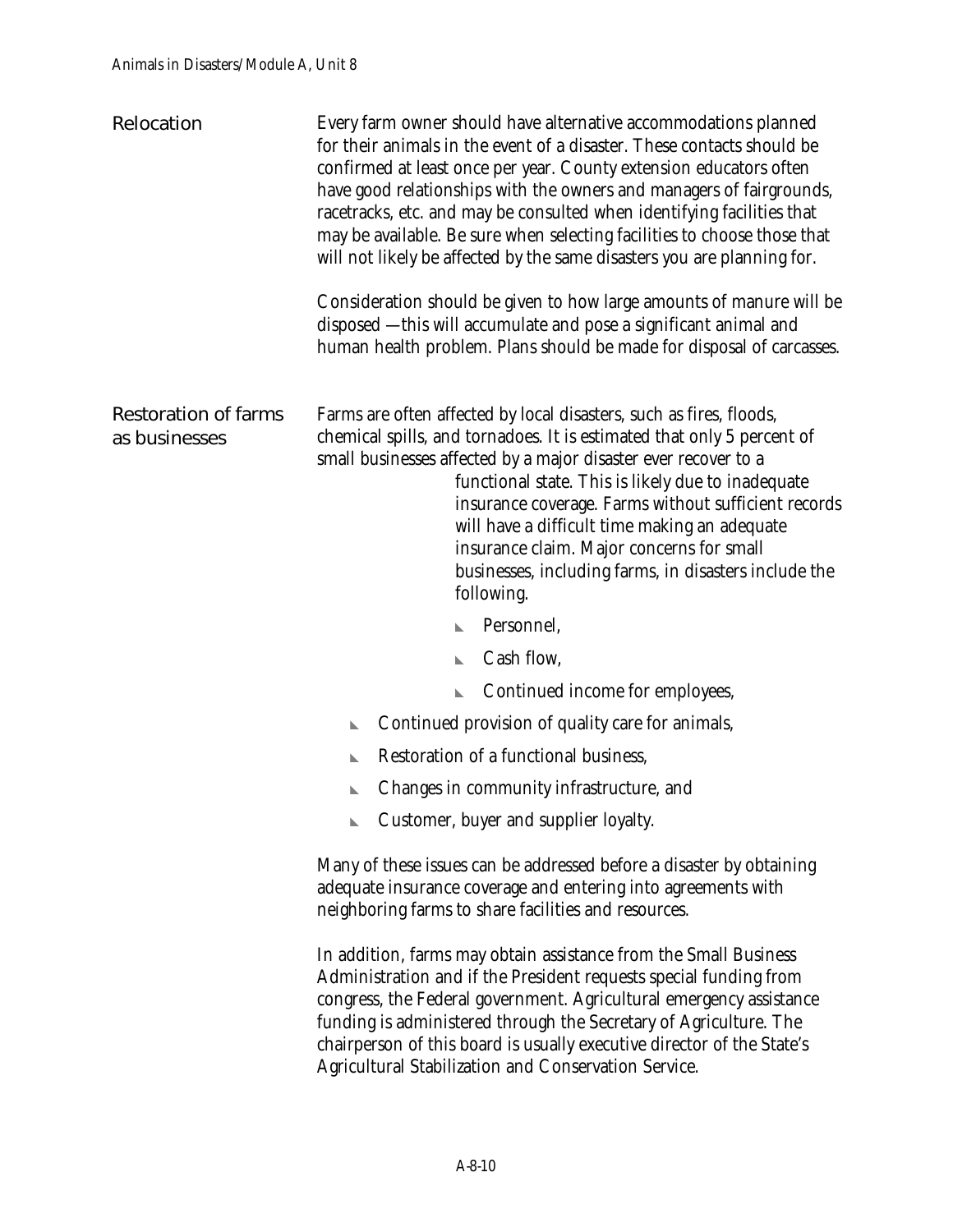

#### LEARNING CHECK – WHAT HAVE YOU LEARNED ABOUT THE CARE OF LARGE ANIMALS IN DISASTERS?

This activity is designed to assess your understanding of the information presented in this unit. **Directions:** Answer the questions – use the Answer Key in Unit 10 to check your answers.

#### True or False

- 1. Barn fires usually occur in the spring.
- 2. The buddy system is an effective means of communication in disasters.
- 3. Video and photos can aid in identification and documentation of deceased animals.
- 4. Manure disposal is not a concern following disasters.
- 5. There is no permanent method of identifying livestock.
- 6. Farmers are often qualified to handle hazardous materials commonly used on their farms.
- 7. Because farms are businesses, they are usually high in priority for the restoration of power during outages.

#### Multiple Choice

- 8. The chance of flooding in a 100-year floodplain is energies
	- a. 0.1 percent c. 10 percent
	- b. 1 percent d. 100 percent
- 9. Which of these is a **temporary** method of identifying livestock?
	- a. Microchip c. Tattoo
	- b. Freeze marking d. Etching hooves
- 10. Which type of veterinary concern will predominate following high winds, tornadoes, and hurricanes?
	- a. Starvation c. Traumatic injuries
	- b. Dehydration d. Bacterial infection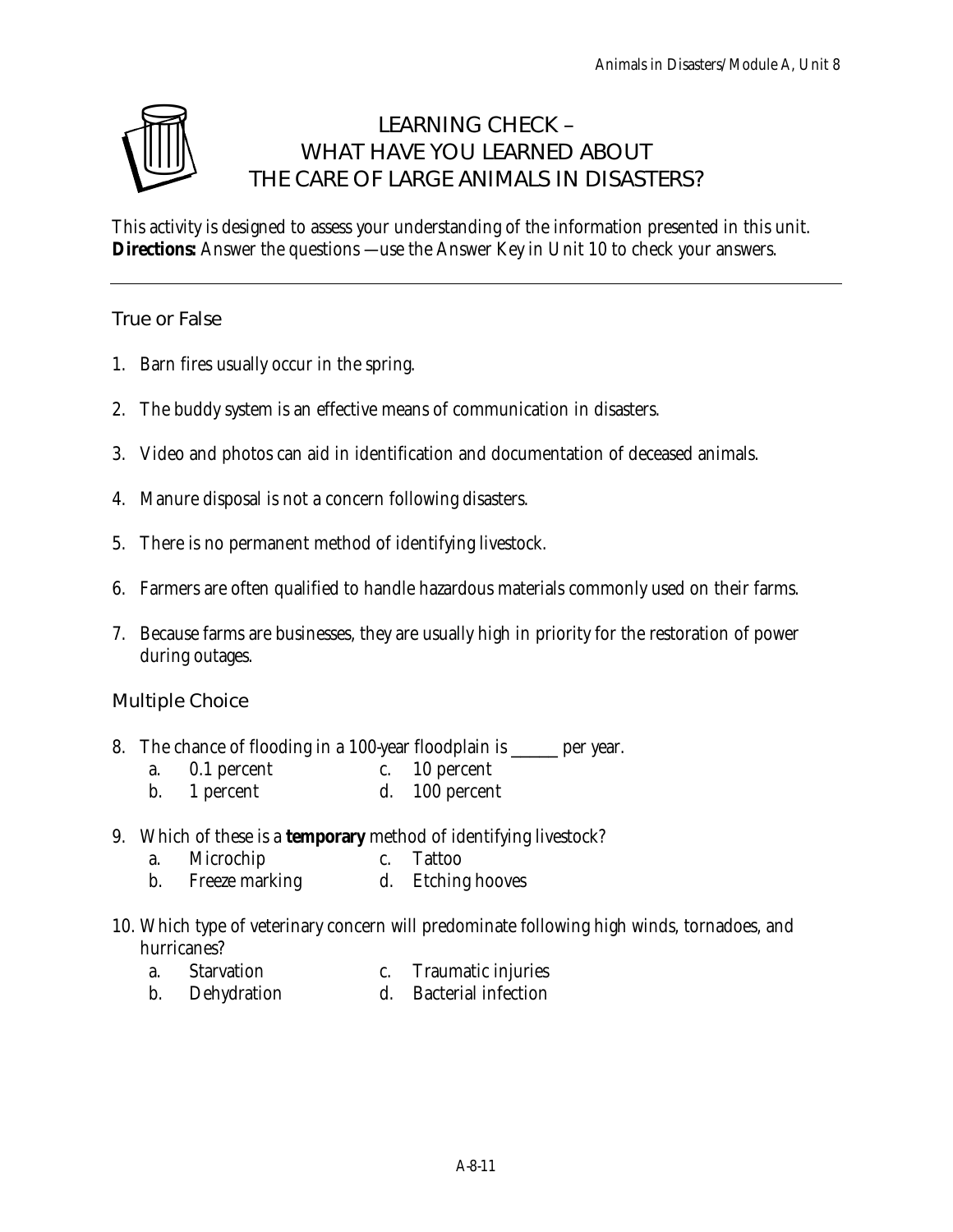Summary In this unit you learned how the four phases of emergency management — mitigation, preparedness, response and recovery — can be applied to the care of your livestock or horses in a disaster. At each level you were given practical advice to protect yourself and your animals from the dangers that all types of hazards cause.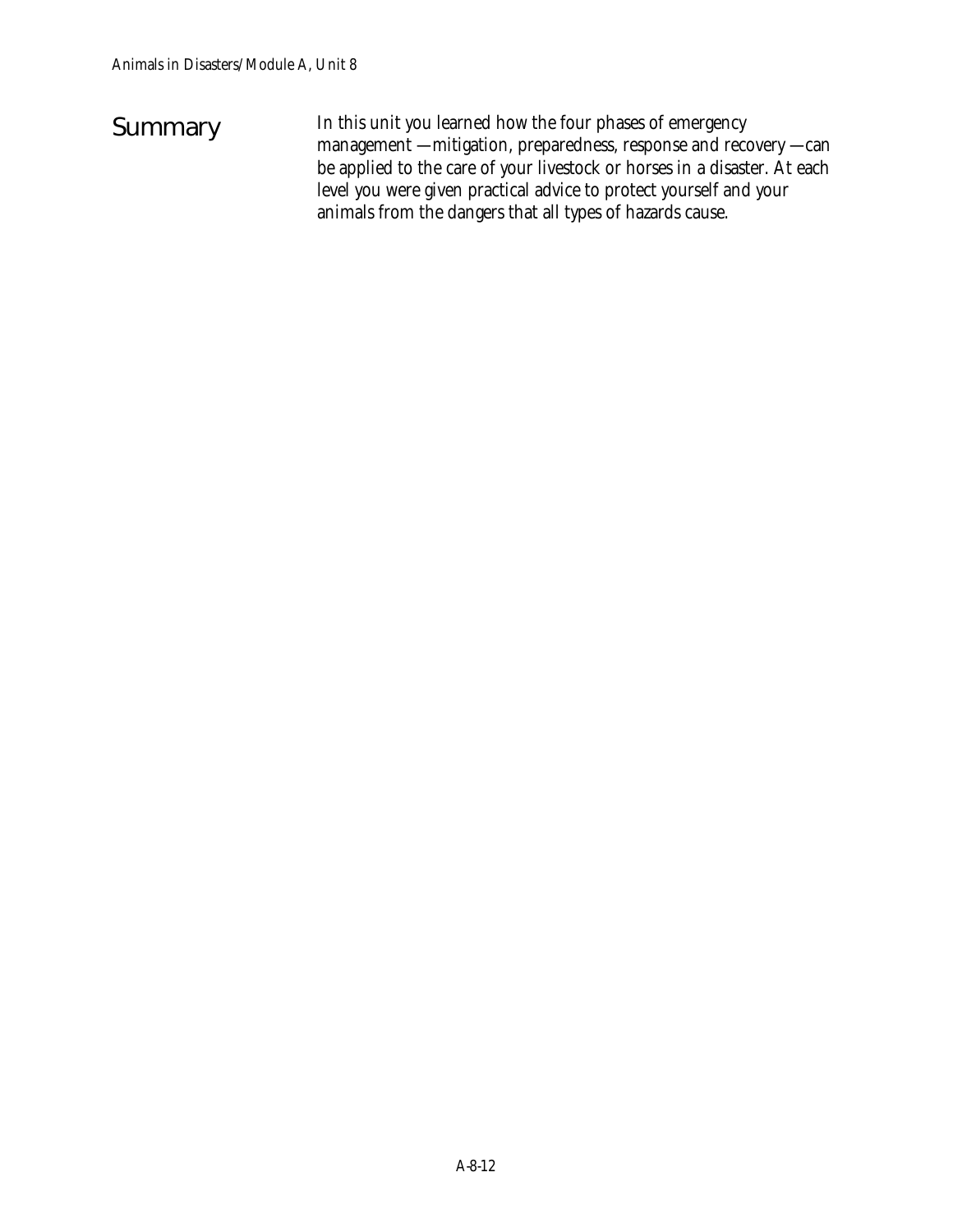### Review

Instructions Now you have completed the units of instruction for this Module. Before moving on to the final examination, let us revisit the scenarios presented in Unit 2. As you will recall, the scenarios included information and questions for animal owners and emergency managers. Having completed this Module, think about how your answers to these questions may have changed.

1. A train carrying propane derails and prompts the immediate evacuation of 1000 households in a 2-mile radius. You estimate that approximately 50 percent of families in the evacuation area own animals.

Emergency Managers: Do you have an action plan to evacuate people with their animals, and know where to house the animals?

Animal owners: How would you evacuate with your animals? What supplies would you take for your pets? Where would you shelter your animals?

2. During Hurricane Jackie many persons become separated from their horses.

Emergency Managers: How would you reunite the horses and their owners?

Animal owners: There are 35 bay mares in a temporary enclosure for horses. If one of them were yours, how would you positively identify it to a security guard at the pasture?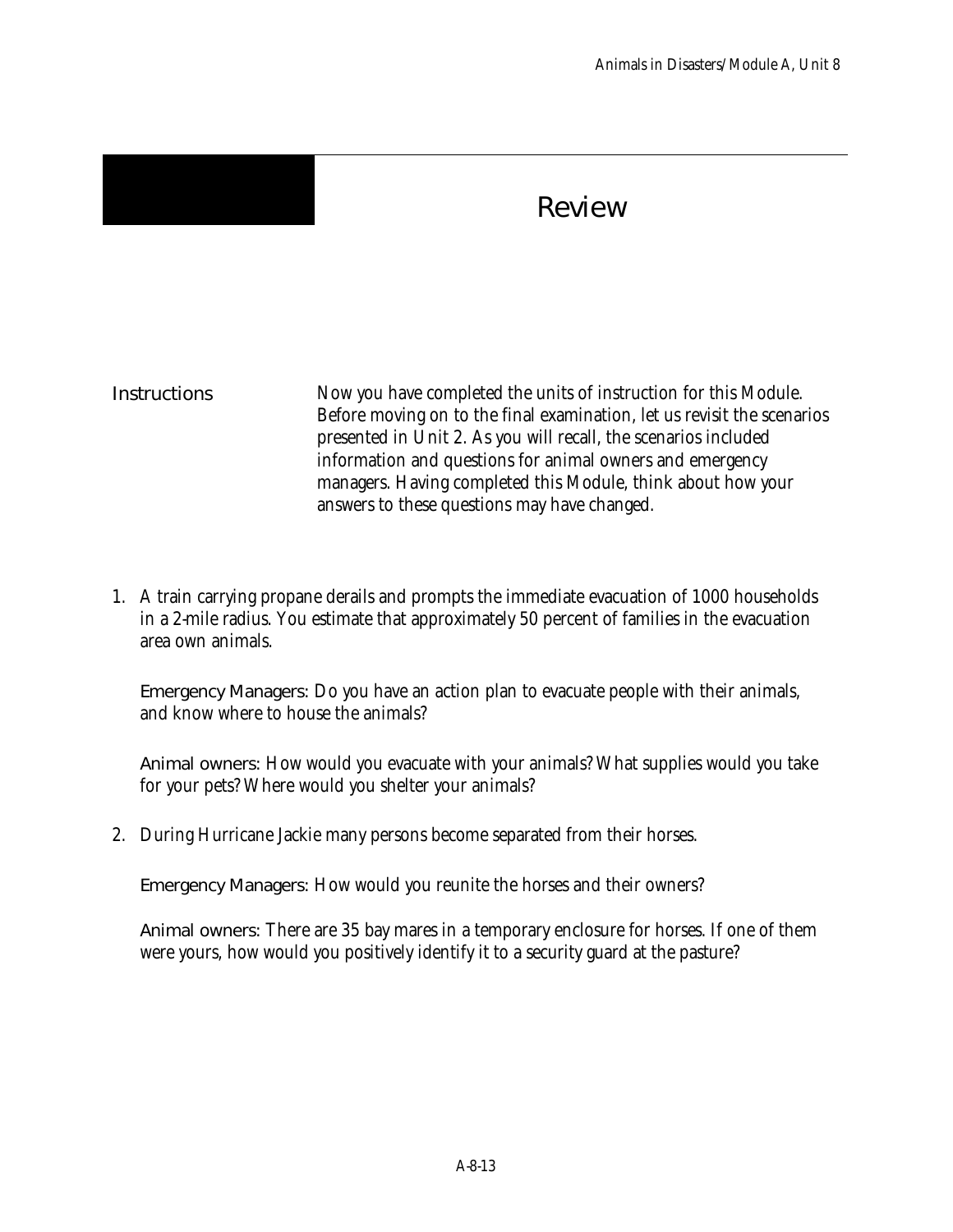3. In a tornado, a tank of herbicide is knocked over. It may have contaminated the grain bin on a dairy farm and been sprayed onto the skin of some pigs at a neighboring farm.

Emergency Managers: What are the potential public health risks associated with contaminated livestock feed and food-producing animals?

Animal owners: Who would you contact to determine the safety of your cows' feed and to determine the potential contamination of the milk?

The pigs do not appear to be affected.

Who can determine the withdrawal times for safe slaughter of the pigs for human consumption?

4. Many farms are in low-lying areas close to rivers. Flooding is a problem that can result in animals drowning, and difficulty in supplying feed to stranded animals.

Emergency Managers: How many farms in your community are potentially affected by floods and what types and numbers of animals do they have? How would you obtain this information?

Animal owners: How could the problem of recurrent flooding be prevented? What department in your State could help you in this regard?

5. During a heat wave there is a local power failure that results in the death of 500,000 chickens in two adjacent barns.

Emergency Managers: What emergency power supplies could have been mobilized and prevented this costly loss?

Animal owners: How would you dispose of this large mass of dead birds?

6. A brush fire precipitates the escape of a large private collection of exotic animals. The animals include lions, tigers and bears. There is great risk of people being injured. The animals are very valuable and belong to an influential local resident.

Emergency Managers: Should the escaped animals be killed or captured?

What factors would help you reach the most appropriate decision.

Animal owners: Whom would you call in your jurisdiction to help you with this situation?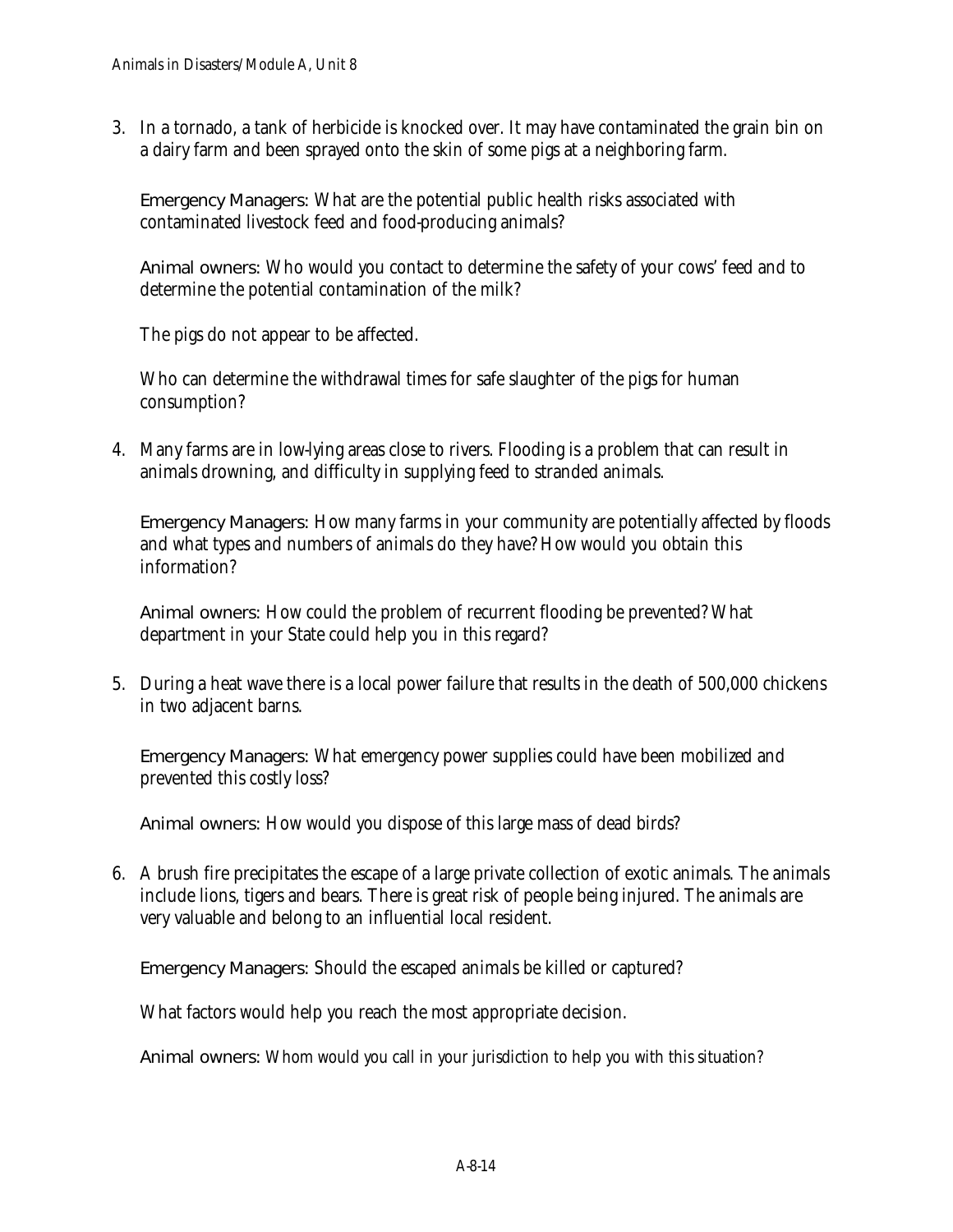### Animals in Disasters

# MODULE A

## UNIT 9 Module A Final Examination

### How to take the Module A final examination

The following Module A final examination is a test to find out how much you have learned about emergency management from this course.

While taking the test, read each question carefully and select the answer that you think is correct after reading all the possible choices. Complete all of the questions. You may refer to the course materials to help you answer the questions.

When you have completed the examination, please log onto http://training.fema.gov, click on FEMA Independent Study an follow the links to the course. Your answers will be scored and the results returned to you as quickly as possible. If you score at least 75 percent, you will receive a certificate of completion from FEMA. If you score less than 75 percent, you will have another chance to take the test.

This examination consists of 44 questions. The test should take no more than 60 minutes. Find a quiet spot where you will not be interrupted during this time.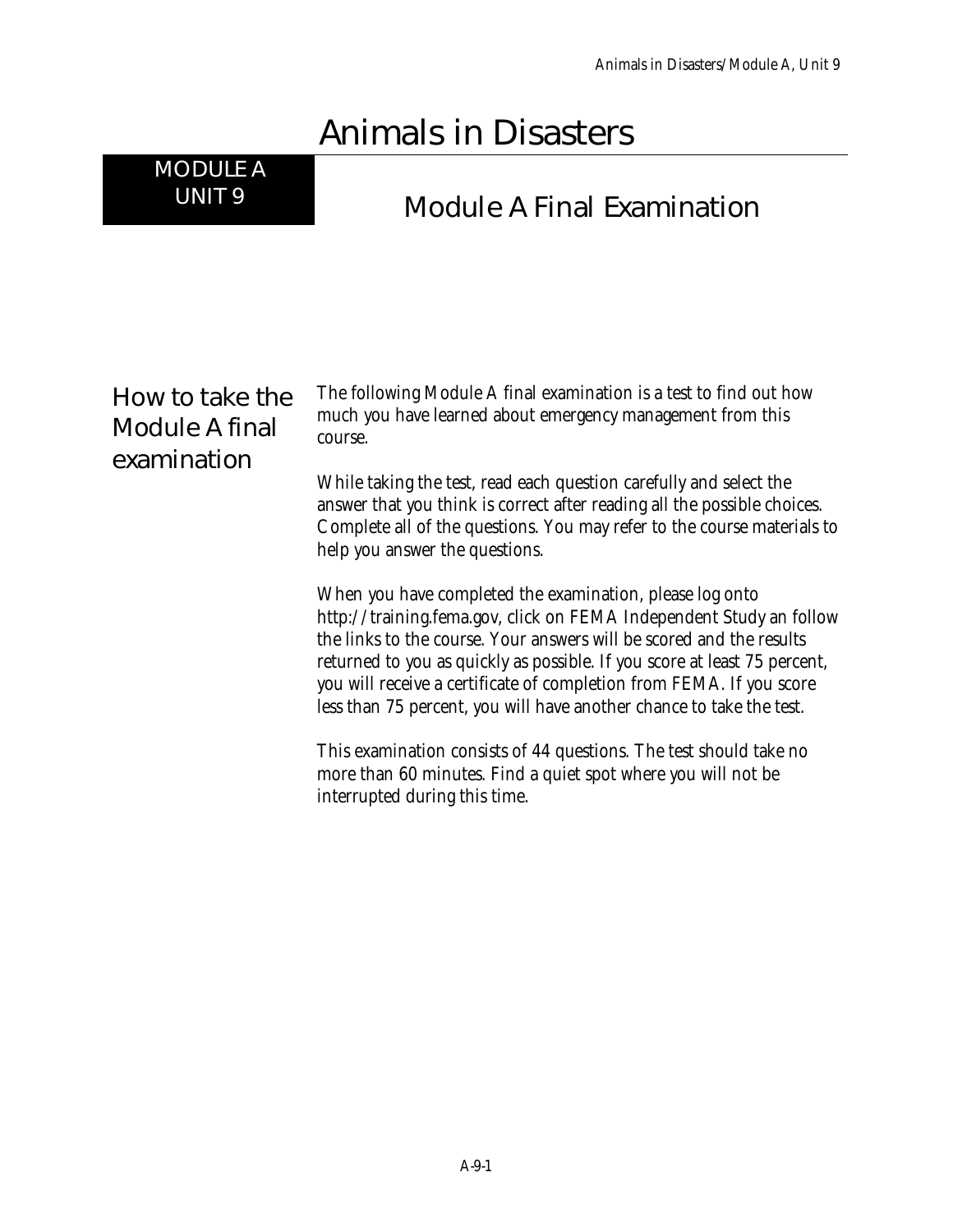### Animals in Disasters: Module A Examination

**Directions:** Carefully read each question and all of the possible answers before you mark your answers. There is only one correct answer for each test item.

- 1. True (A) or False (B). The care of animals in disasters does not affect the safety and care of humans.
- 2. True (A) or False (B). The care of animals in disasters is equally important to the care of people.
- 3. The best disaster preparedness starts at which level?
	- a. Personal c. Federal
	- b. State d. National
- 4. Which level of emergency management is the best for providing policy guidance and additional resources?
	- a. Personal c. State
	- b. Local d. Organizational
- 5. Which level of emergency management is the best for implementing comprehensive emergency management programs?
	- a. Personal c. State
	- b. Local d. Federal
- 6. Of the various levels of emergency management, which is the most important at which to develop emergency management plans?
	- a. National c. State
	- b. Local d. Federal
- 7. A measure you can adopt to **mitigate** the impact of thunderstorms includes which one of the following?
	- a. Monitor weather forecasts
	- b. Evacuate with your animals
	- c. Clean up and repair damage
	- d. Obtain appropriate insurance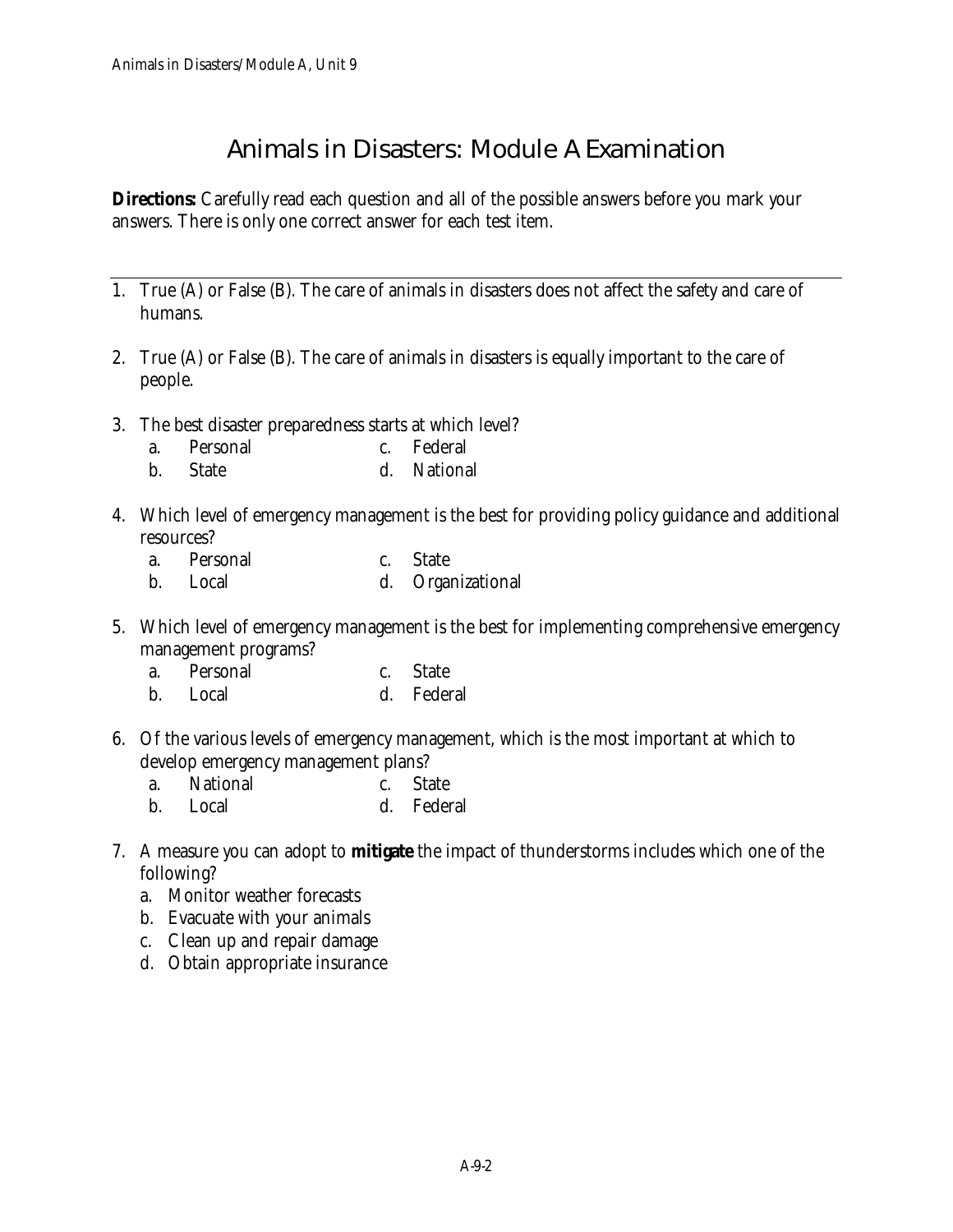- 8. If you encounter a person or an animal that has been struck by lightning, how should you respond?
	- a. Clear the area, you may be at risk for electrocution
	- b. Do not attempt to give medical assistance as the victim may carry an electrical charge
	- c. Seek emergency medical assistance and administer first aid immediately
	- d. Do nothing the victim will recover without assistance
- 9. True (A) or False (B). During the flood recovery process, you should empty all containers that contain contaminated water and clean them with dilute chlorine bleach.
- 10. Good flood **preparedness** includes which one of the following?
	- a. Before entering a building or barn, check for structural damage
	- b. Replenish emergency building materials such as sandbags, plywood and lumber
	- c. Evacuate if told to do so
	- d. Install check valves in building sewer traps
- 11. Which of the following may potentially create a tornado?
	- a. Hurricane c. Earthquake
	- b. Wildfire d. Drought
- 12. If you are in your home, which of the following is the best **response** action to take if there is an impending tornado?
	- a. Crouch in a doorway
	- b. Seek shelter near exterior walls
	- c. Go outside and lie in a ditch or a ravine
	- d. Seek shelter in a storm cellar or basement
- 13. True (A) or False (B). If you have not already done so, you should attempt to evacuate when a hurricane makes landfall.
- 14. Which of the following is a good example of a hurricane **recovery** activity?
	- a. Keep a collar and a identification tag on your pets at all times
	- b. Inspect areas where animals are kept for loose or dangling wires
	- c. Confine small animals in carriers during hurricanes
	- d. Regularly practice leading and loading your horse into a trailer
- 15. Which of the following offers you the greatest personal protection when you must be outdoors during a winter storm?
	- a. Many layers of lightweight, protective clothing
	- b. Warm beverages such as coffee
	- c. Many layers of thick, loose-fitting clothing
	- d. A single layer of thick clothing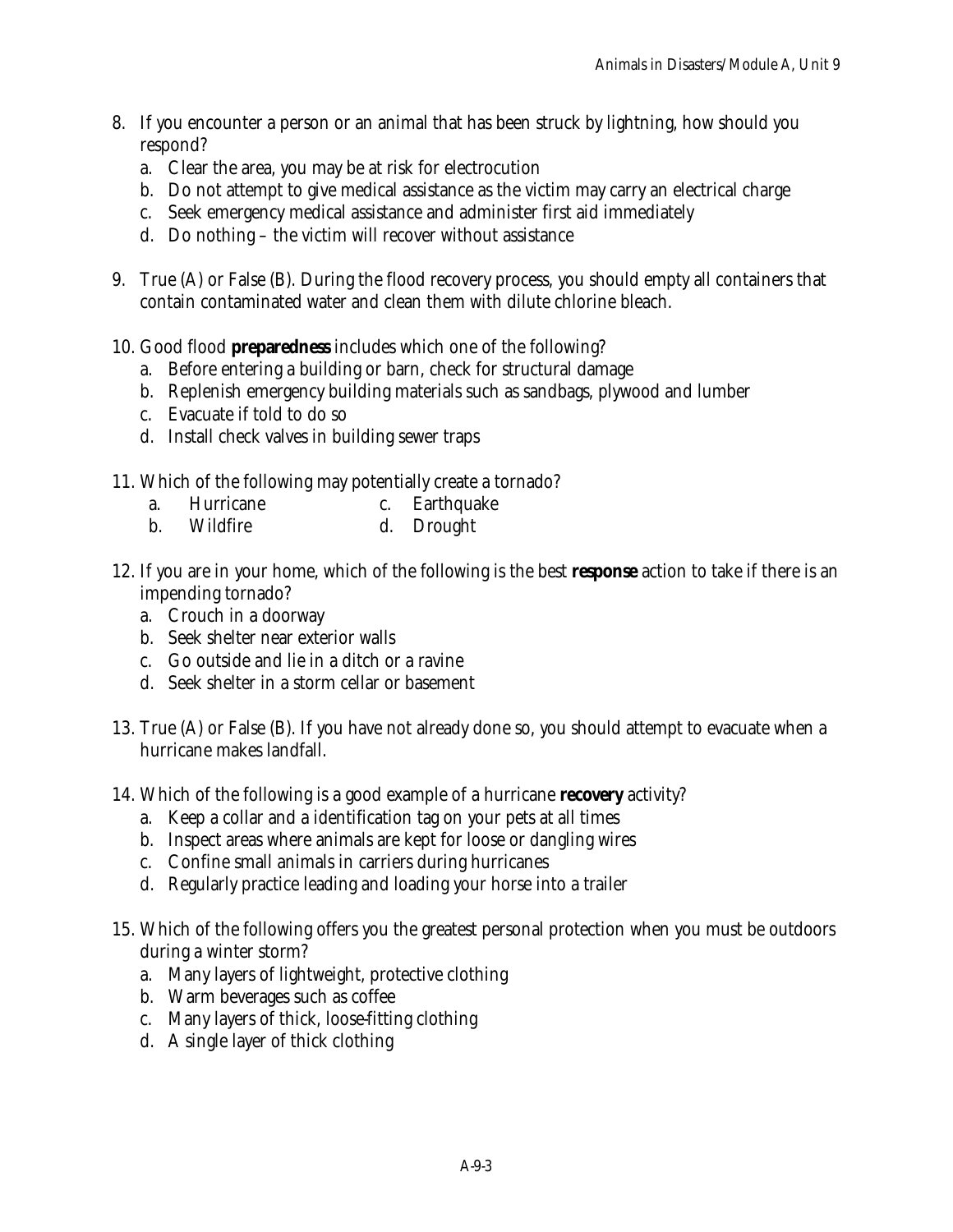- 16. If your dog normally lives outside your home, which of the following **preparedness** activities offers the most practical protection when winter storms threaten?
	- a. Allow the dog to sleep inside whenever it snows
	- b. Heat dog houses with electric blankets and space-heaters
	- c. Insulate dog houses and put straw inside
	- d. Allow the dog to sleep on the floor in the garage
- 17. True (A) or False (B). Snow may be used as a supplement to fresh water for some, but not all, animals.
- 18. True (A) or False (B). If they are provided with plenty of fresh water to drink, it is safe to exercise animals in extreme heat.
- 19. Which of the following is a sign of heat stress in animals?
	- a. Excessive agitation
	- b. Slowed heart and respiratory rate
	- c. Body temperature greater than 104 F
	- d. Lack of panting and little salivation
- 20. A wildfire preparedness activity includes which one of the following actions?
	- a. Be careful of wild animals crossing the roads when you attempt to escape the fire
	- b. Clear vegetation and dead brush from around your house and barn
	- c. Place a sprinkler on the roofs and anything else that might be damaged by fire
	- d. Implement and enforce no smoking policies
- 21. True (A) or False (B). Debris that is hazardous to animals may be scattered around burned buildings.
- 22. Which of the following activities will help **mitigate** damage from landslides on your property?
	- a. Check for damaged gas, electrical, or water lines
	- b. Install rigid pipe-fittings
	- c. Plant ground cover on slopes, or build retaining walls
	- d. If you are warned of an impending landslide, evacuate at once with your animals to stable ground
- 23. If you are inside a building during a landslide, which of the following actions should you take?
	- a. Evacuate at once with your animals to stable ground
	- b. Stay inside and get under a desk, table, or other piece of sturdy furniture
	- c. Curl into a tight ball and protect your head
	- d. Try to outrun the landslide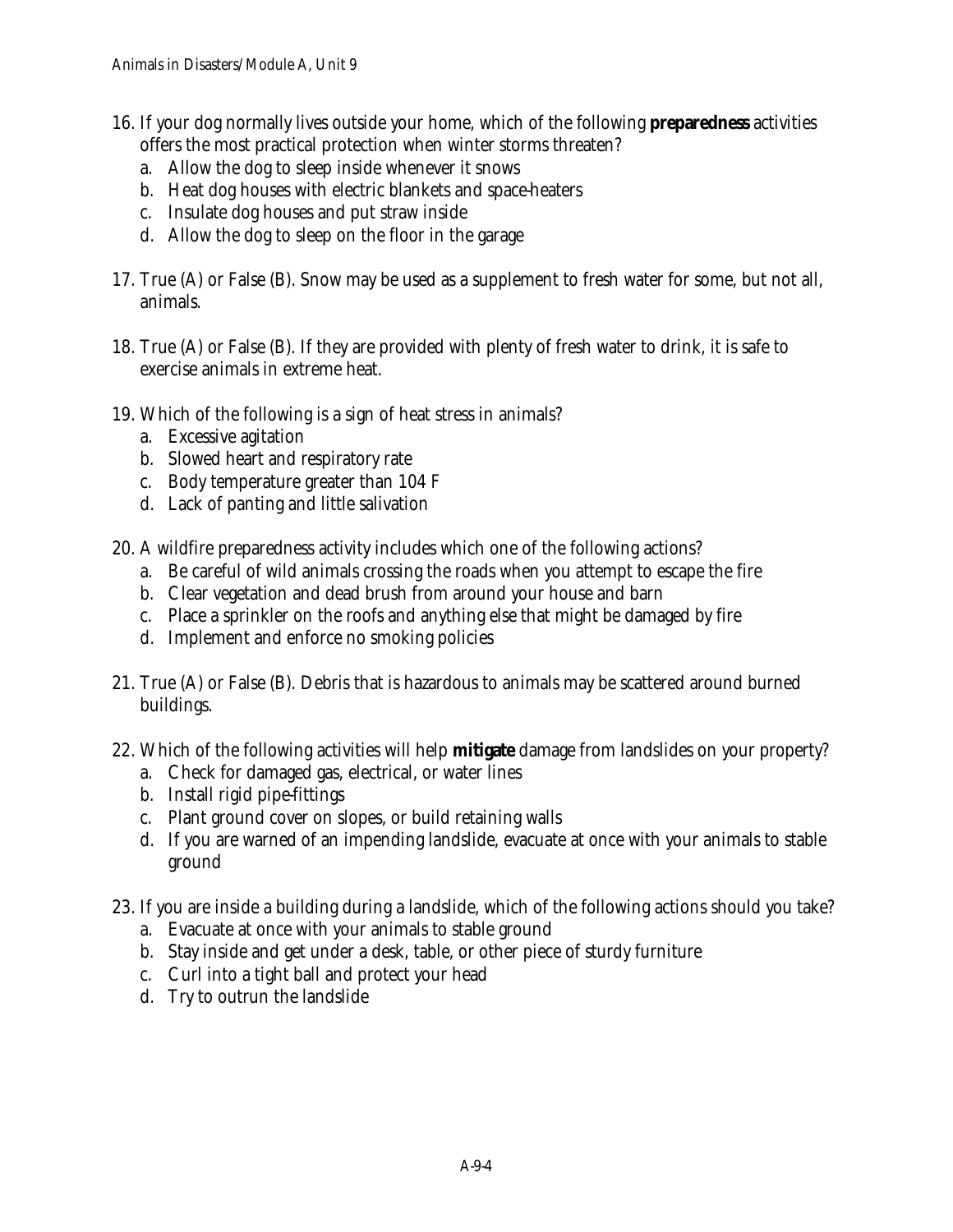- 24. Following a landslide, which of the following can lead to flash flooding during heavy rain?
	- a. Replanting damaged land
	- b. Damage to or loss of buildings that house equipment and animals
	- c. Damaged electrical wires and gas lines
	- d. Erosion from the loss of adequate ground cover
- 25. If you are inside your home during an earthquake, what action should you take?
	- a. Remember the safety routine to stop, drop and roll
	- b. Take cover under a sturdy piece of furniture to protect yourself from falling objects
	- c. Run outside
	- d. Take cover near exterior windows so that you will have an easy escape route if the building collapses
- 26. A good method for reuniting with your animals that have been lost in a disaster includes which one of the following?
	- a. Drive around looking for them
	- b. Wait until someone finds them and calls you
	- c. Check local shelters on a daily basis
	- d. Rely on their visual and olfactory cues they will make their way back home
- 27. Which of the following emergencies may trigger an earthquake?
	- a. Flash flooding c. Drought
	- b. Volcanic eruption d. Tornado
- 28. During the disaster planning process, which of the following is **NOT** an important step?
	- a. Keep vaccinations current
	- b. Take photos and videotapes of your pet
	- c. Confine animals to a small room in your home
	- d. Adequately identify all animals
- 29. An example of a tsunami **mitigation** activity would include which of the following?
	- a. Not building within several hundred feet of the coastline
	- b. Listening to your radio for a tsunami warning
	- c. Escaping to high ground
	- d. Checking for injuries and seeking medical assistance when necessary
- 30. Which of the following is an appropriate action when recovering from a tsunami?
	- a. Call FEMA for advice on rebuilding your property
	- b. Be prepared to evacuate low-lying coastal areas
	- c. Explore the beaches for new marine life
	- d. Document damage to your home and call your insurance agent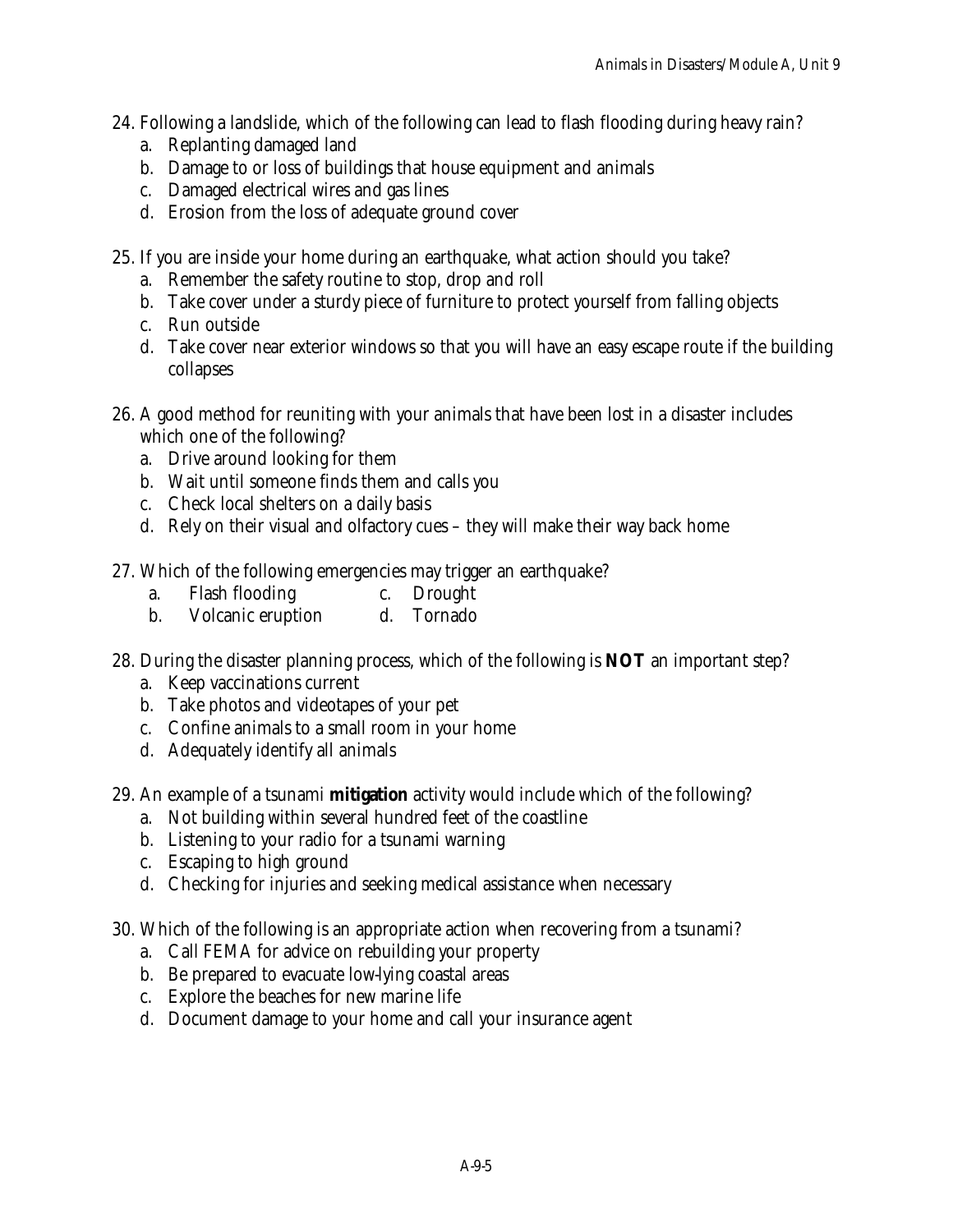- 31. True (A) or False (B). Geologists can predict volcanic eruptions and warn you of the exact time, place, and extent of effects.
- 32. People and animals exposed to ashfall during a volcanic eruption are most susceptible to which of the following health problems?
	- a. Respiratory disease c. Viral infection
	- b. Bacterial infection d. Traumatic injuries
- 33. True (A) or False (B). Animals that have been exposed to hazardous materials present no danger to people.
- 34. Which of the following is an effective method to protect your family and your animals from exposure to hazardous materials?
	- a. Volunteer to help emergency personnel when an incident occurs
	- b. If an incident occurs and you are at work, return to your home to safely retrieve your pets
	- c. Store hazardous materials in an area where they will not freeze or overheat
	- d. Decontaminate livestock to protect the food supply
- 35. Which of the following government agencies is responsible for handling hazardous materials incidents that involve radioactive waste?
	- a. Department of Energy
	- b. Department of Health and Human Services
	- c. Food and Drug Administration
	- d. Federal Emergency Management Agency
- 36. True (A) or False (B). Animal owners can easily decontaminate animals exposed to radioactive materials.
- 37. Which of the following is the most appropriate **response** action if your animal has been exposed to radiation?
	- a. Wash the animals and the areas where they sleep
	- b. Create a distance between the animal and the source of radiation
	- c. Seek medical attention from a veterinarian before handling the animal
	- d. Take your animal with you when you evacuate
- 38. Following a disaster, which of the following activities is a good method for recovering a lost pet?
	- a. Visit local shelters and veterinary offices weekly looking for them
	- b. Call kennels and animal control facilities several times per day to see if they have them
	- c. Check local newspapers for found ads
	- d. Look for them daily at shelters and other places where animals may be kept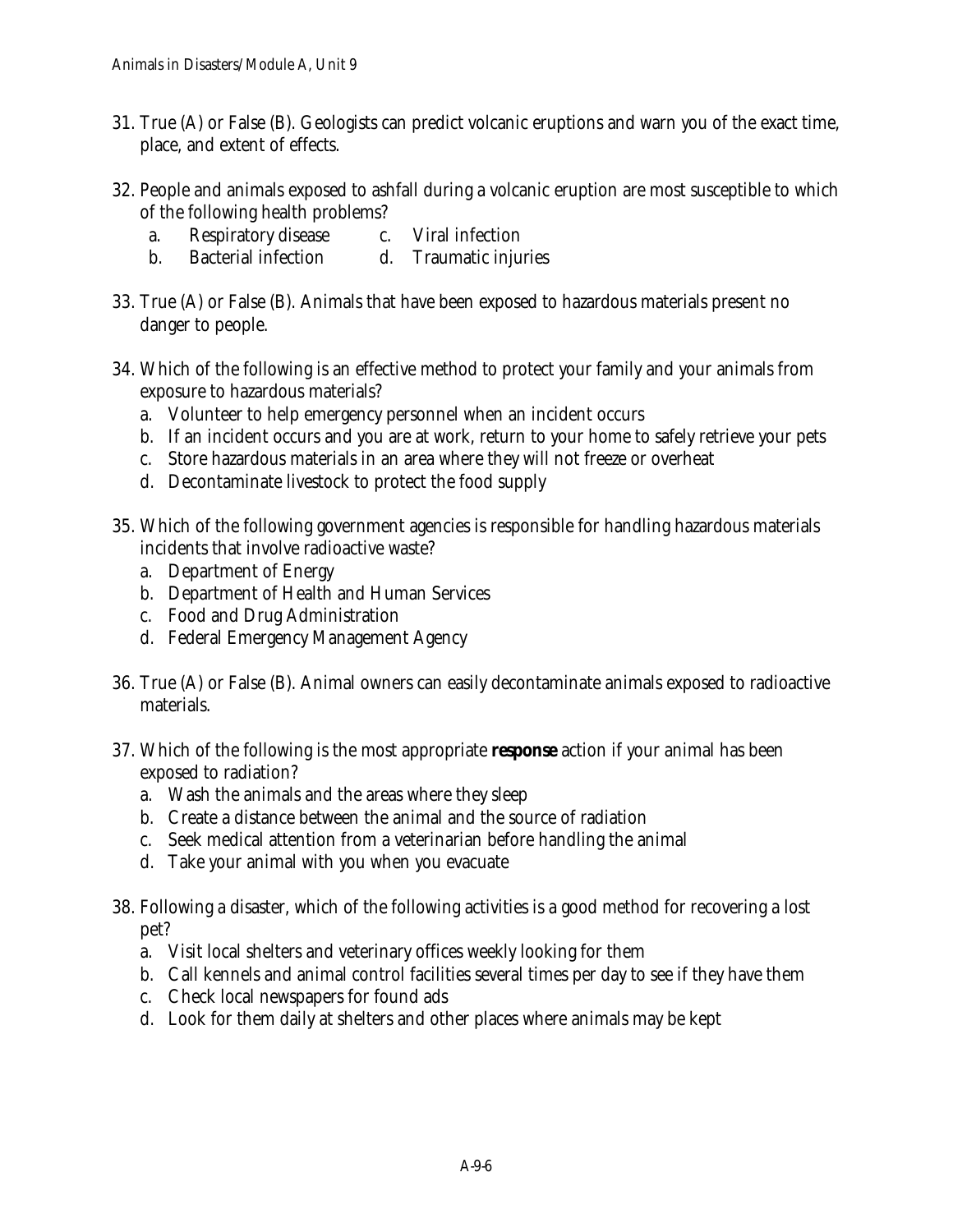- 39. It is best to keep your disaster kit in which of the following places?
	- a. The kitchen where it is easily accessible
	- b. In a room where everyone in the family has access to it
	- c. In the garage where it is not likely to be damaged in a house fire
	- d. On a high shelf so that rodents don't eat the supplies
- 40. True (A) or False (B). Law enforcement and firefighters are trained to deal with pets in an emergency.
- 41. An effective means of communication in disasters includes which of the following?
	- a. Local phone lines c. The buddy system
	- b. Newspaper ads d. Memorandum
- 42. True (A) or False (B). It is important to have an out-of-state contact because local phone lines are usually overwhelmed in an emergency.
- 43. Which type of veterinary concern will predominate following high winds, tornadoes, and hurricanes?
	- a. Rabies c. Hazardous materials exposure
	- b. Traumatic injury d. Respiratory disease
- 44. Which type of veterinary concern will predominate following flooding?
	- a. Infectious disease c. Hazardous materials exposure
	- b. Traumatic injury d. Respiratory disease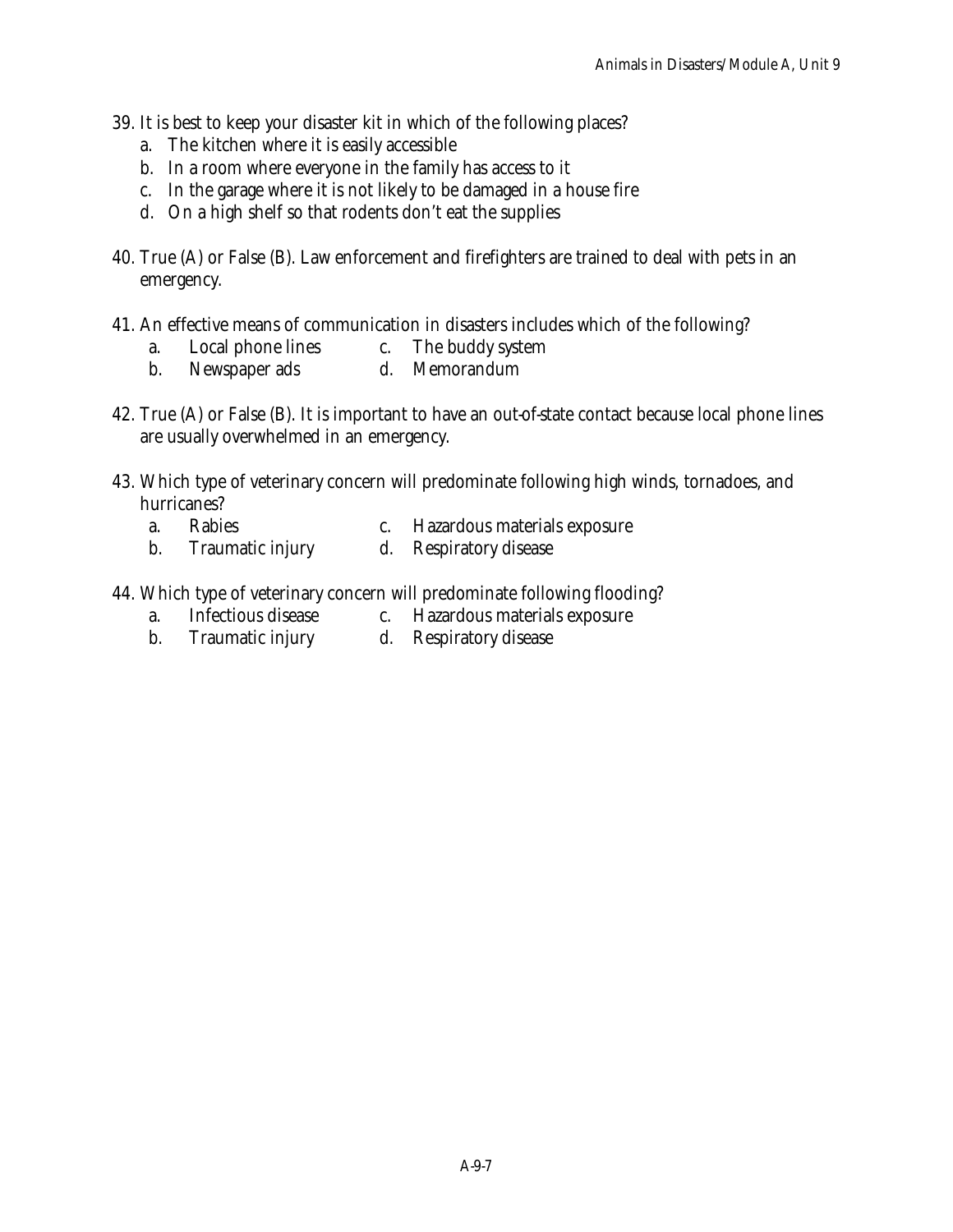Page intentionally blank.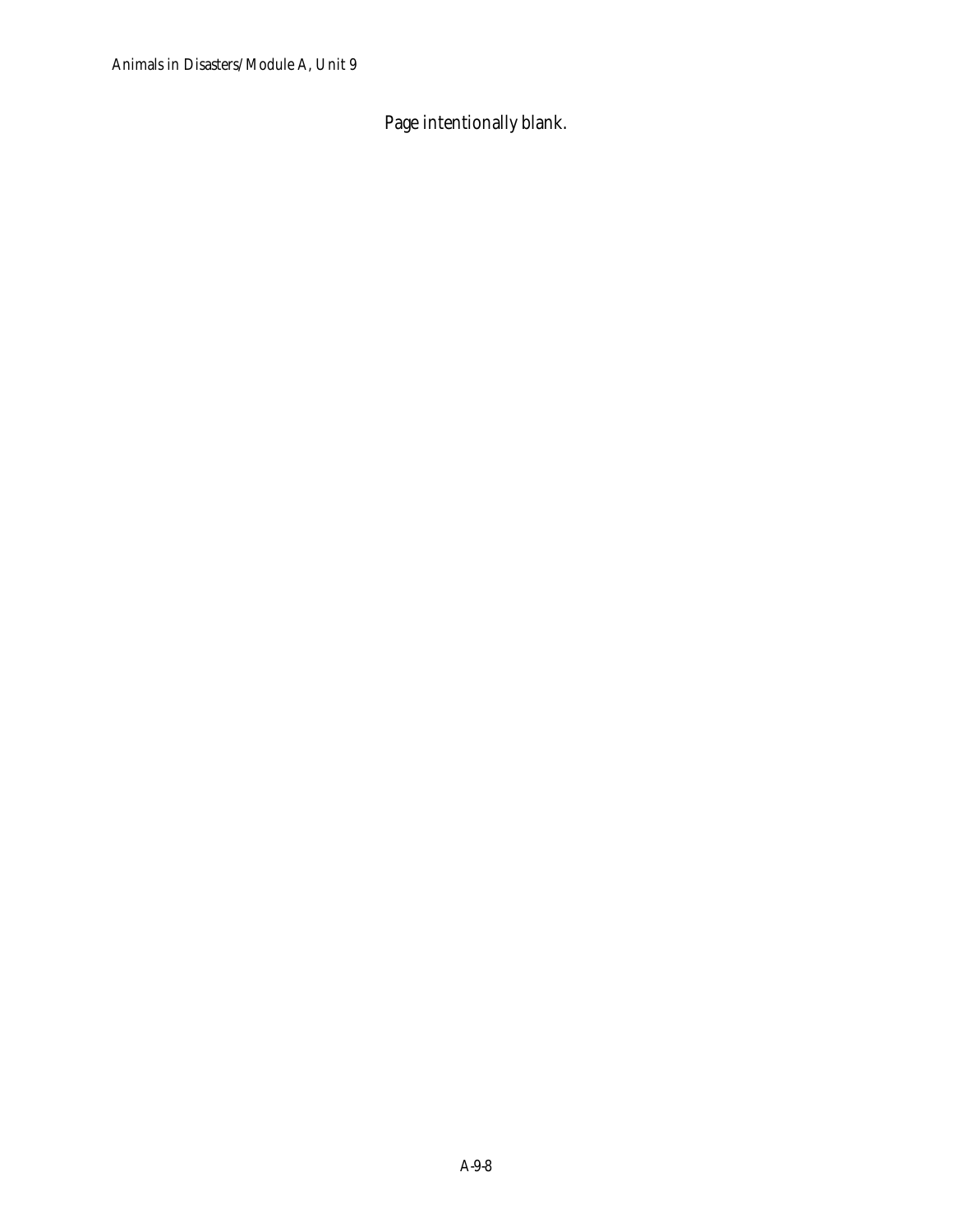## Animals in Disaster

# MODULE A<br>UNIT 10

### Appendices

| Appendix A | Training available through FEMA                        |
|------------|--------------------------------------------------------|
| Appendix B | Recommendations on how to deal with contaminated water |
| Appendix C | References                                             |
| Appendix D | Modified Mercalli Scale of Earthquake Intensities      |
| Appendix E | Wind Speed Measurement – Land and Water Comparison     |
| Appendix F | Wind Chill Measurement Table                           |
| Appendix G | Wind Speed Matrix                                      |
| Appendix H | Learning Checks Answer Key                             |
| Appendix I | FEMA-related acronyms                                  |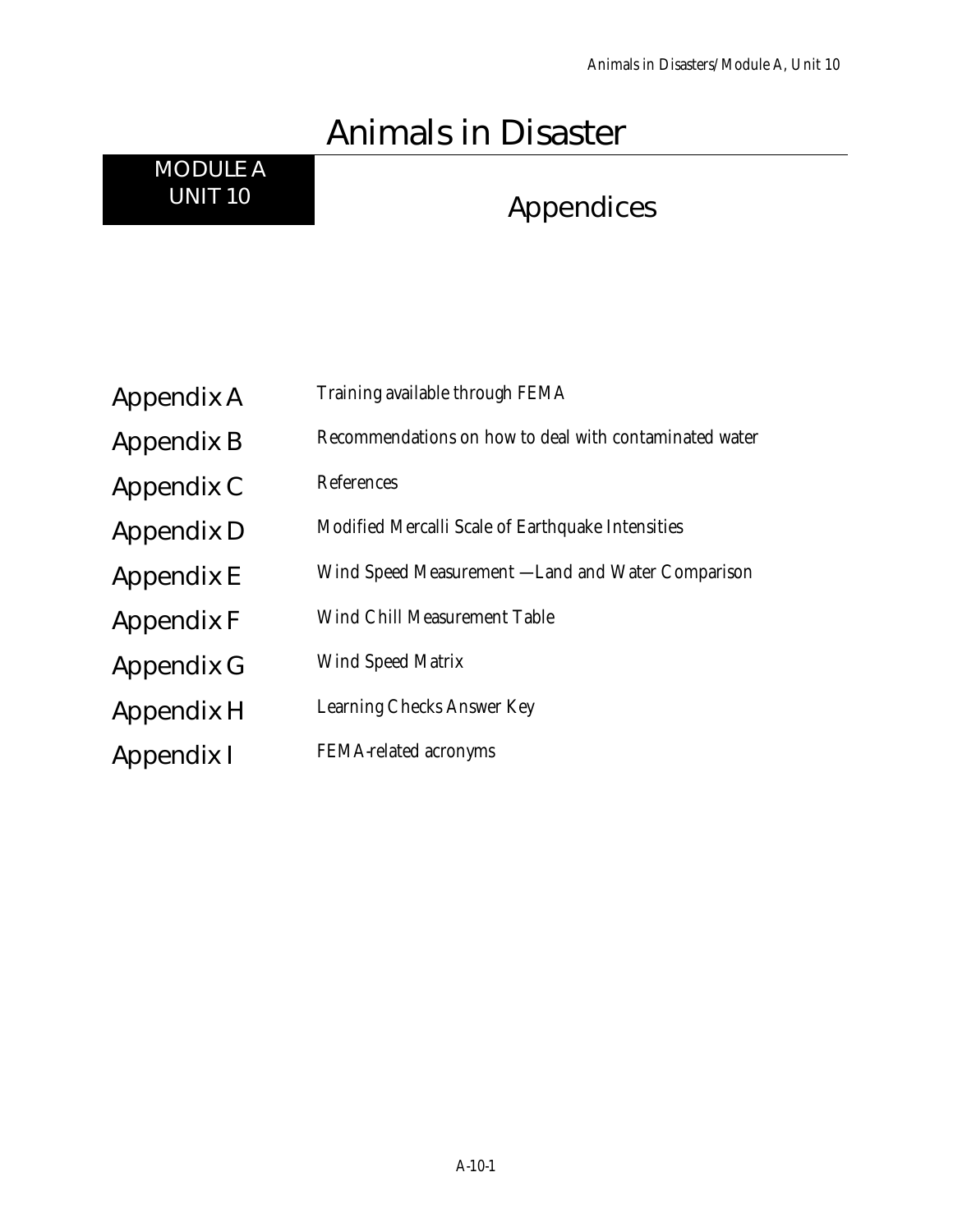### Appendix A

#### Training available through FEMA

#### Independent study courses available through FEMA

*Emergency Management, USA* gives an introduction to disaster hazards and preparedness to the public. This course provides a good overview of many topics with which both the public and the emergency program manager should be familiar. This course provides detailed information on the distribution of natural hazards in the United States, how to prepare family plans and how to safeguard against common household hazards. Module A of the *Animals in Disasters* course is based on *Emergency Management, USA*.

*The Emergency Program Manager: An Orientation to the Position* is designed to provide the basics of the job for the emergency program manager. Module B of the *Animals in Disasters* course is based on the Emergency Program Manager course.

*A Citizen's Guide to Disaster Assistance* provides a basic understanding of the roles and responsibilities of the local community, State, and the Federal government in providing disaster assistance. It is appropriate for both the general public and those involved in emergency management who need a general introduction to disaster assistance.

*Hazardous Materials: A Citizens Orientation* details how to identify and protect against hazardous materials. This course has a lot of useful information and is highly recommended for employees of all animal-related businesses.

Another independent study course that should be of interest for nuclear attack and fixed nuclear facility preparedness is called *Radiological Emergency Management*. Its subjects include fallout effects, exposure monitoring, and protective and decontamination measures. It also covers many other subjects that are relevant to workers in veterinary practices, where X-ray equipment and occasional radioisotopes are used for diagnostic tests.

*Basic Incident Command System* — The Incident Command System (ICS) is recognized as an effective system for managing emergencies. Several States have adopted ICS as their standard for emergency management, and others are considering adopting ICS. As ICS gains wider use, there is a need to provide training for those who are not first responders (i.e., law enforcement, fire, or emergency medical services personnel) who may be called upon to function in an ICS environment. This Basic Incident Command System (ICS) Course will begin to meet that need. The course has been developed as self-instruction but can also be delivered, with the use of an instructor, in a classroom. The course includes a large number of scenarios, examples, and opportunities for students to apply what they have learned.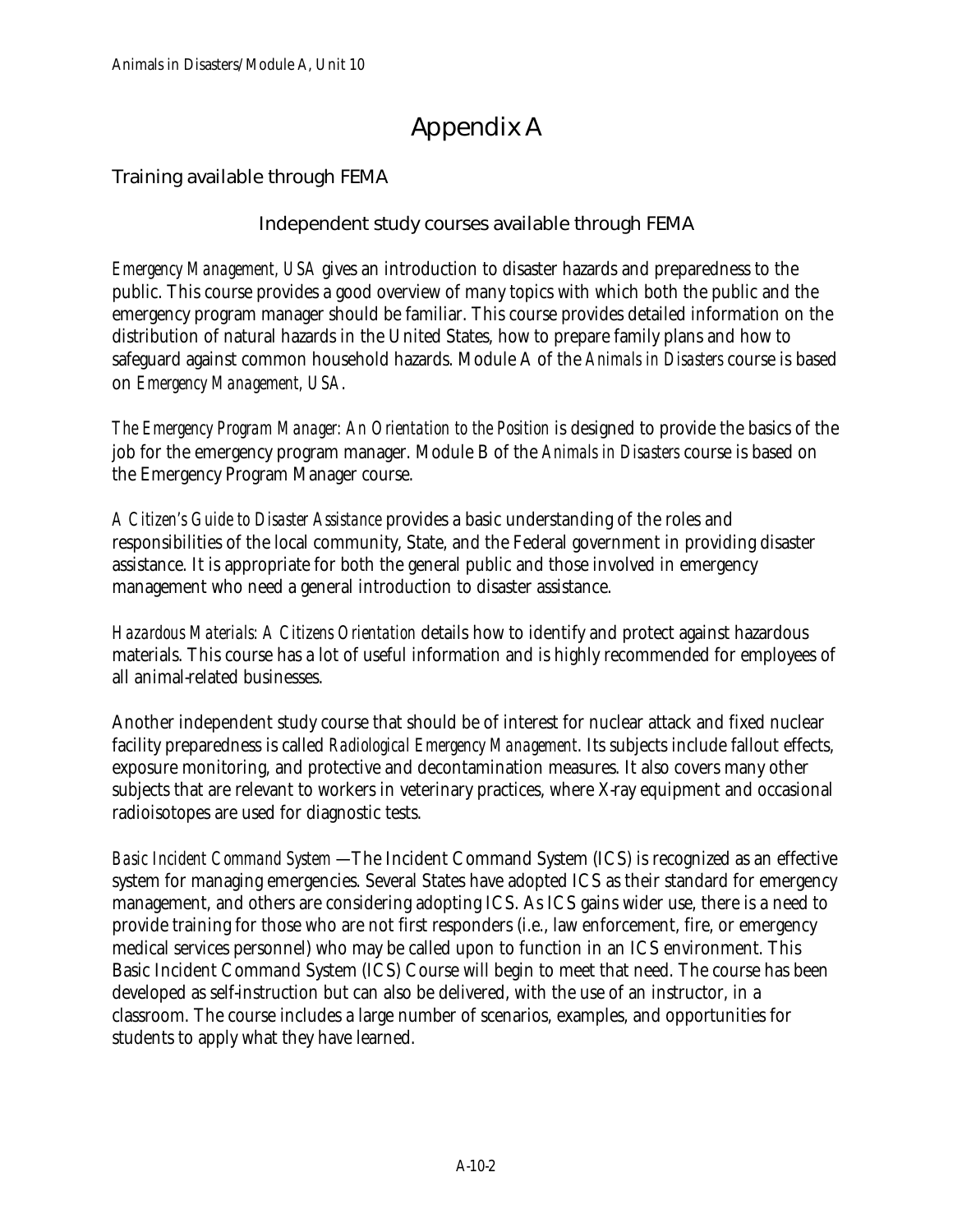| Title                                                         | Course number |
|---------------------------------------------------------------|---------------|
| <b>Basic Public Information Course</b>                        | G 290         |
| <b>Basic Skills in Emergency Management</b>                   |               |
| Decision Making and Problem Solving                           | G 241         |
| <b>Effective Communication</b>                                | G 242         |
| Leadership and Influence                                      | G 240         |
| <b>Emergency Planning Course</b>                              | G 235         |
| <b>Exercise Design Course</b>                                 | G 120         |
| <b>Exercise Evaluation Course</b>                             | G 130         |
| Incident Command System/Emergency Operations Center Interface | G 191         |
| Introduction to Emergency Management                          | G 301         |

### Courses available at the Emergency Management Institute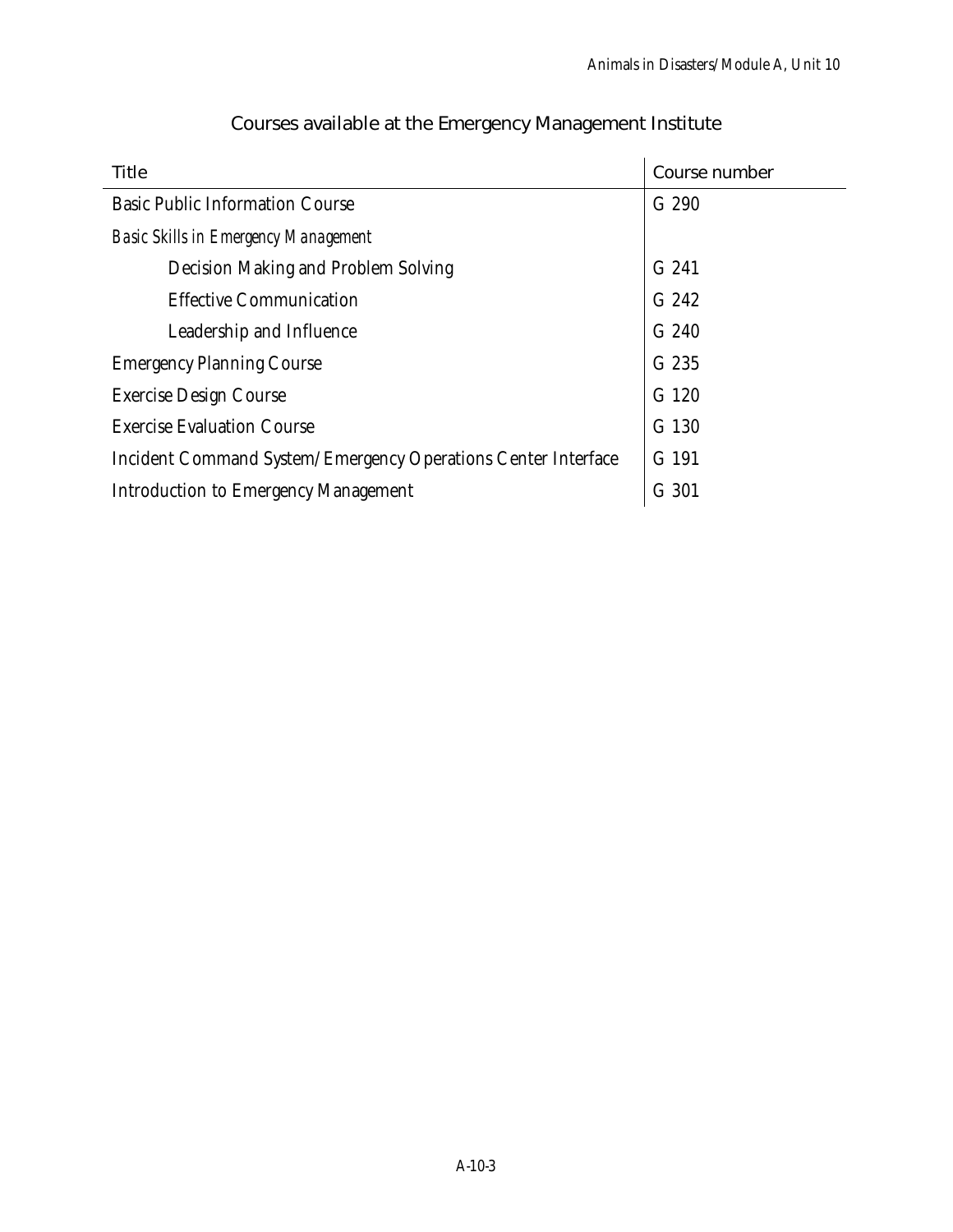### Appendix B

#### Recommendations on how to deal with contaminated water

If water contamination is suspected or known to have occurred, the water should be purified. There are three basic procedures for purifying water:

- $\Box$  Boiling,
- : Purification tablets, and
- **EXECUTE:** Bleach purification.

#### Boiling

Boiling is the safest method of purifying water. Bring water to a rolling boil for 10 minutes, keeping in mind that some water will evaporate. To improve taste, pour from one container to another several times.

#### Purification tablets

These tablets are available at most sporting goods and drug stores. Follow directions on the package. Usually one tablet is enough for one quart of water. For cloudy water double the dose.

#### Bleach purification

Liquid household bleach can also be used if the label lists sodium hypochlorite as the only active ingredient and there is no perfume (such as "lemon-scent") in the bottle. Add bleach according to the table below, stir and let stand for 30 minutes. If the water does not taste and smell of chlorine after 30 minutes, add another dose and let stand for another 15 minutes. (Note: do not use this method to purify water to be used to fill a waterbed. Use a manufacturer provided purifier that will not harm the plastic).

| Amount of bleach       |              |  |  |  |
|------------------------|--------------|--|--|--|
| Clear water            | Cloudy water |  |  |  |
|                        | 4 drops      |  |  |  |
| 8 drops                | 16 drops     |  |  |  |
| $\frac{1}{2}$ teaspoon | 1 teaspoon   |  |  |  |
|                        | 2 drops      |  |  |  |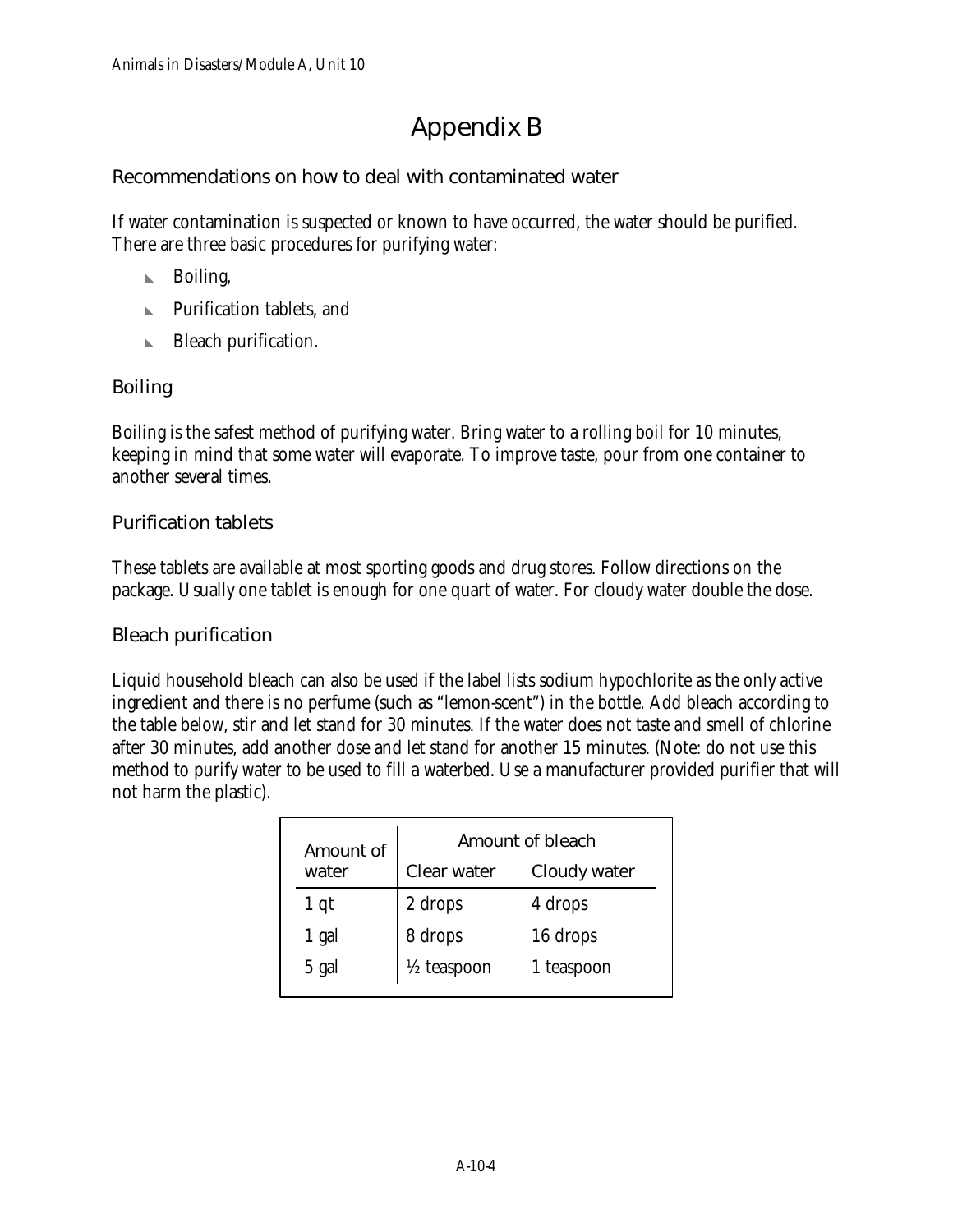### Appendix C

#### References

| Topic                                                                                       | Source                                                                                  | Material                                                                             | Comments                                                             |
|---------------------------------------------------------------------------------------------|-----------------------------------------------------------------------------------------|--------------------------------------------------------------------------------------|----------------------------------------------------------------------|
| Transport safety                                                                            | <b>Blue Green</b><br>Publishing Company,<br>PO Box 1255,<br>Southern Pines, NC<br>28388 | Hawkins Guide on<br>"Equine<br>Emergencies" and<br>"Horse Trailering on<br>the Road" |                                                                      |
| • Transportation<br>safety for horses<br>• How to rescue<br>horses from<br>wrecked trailers | Horse Park of New<br>Jersey, PO Box 548,<br>Allentown, NJ 08501                         | Videotape on<br>"Equine Trailer<br>Rescue"                                           | For both horse<br>owners and<br>emergency<br>management<br>personnel |
| Handling manure on<br>farms                                                                 | Midwest Plan Service.<br><b>Iowa State University</b><br>Press. Ames, Iowa.             | Livestock Waste<br><b>Facilities Handbook</b><br>MWPS 18. 1985                       |                                                                      |

#### **Others**

Brownson R, Ames D. Winter Stress in Beef Cattle. Alberta Beef Herd Management. Alberta Agriculture, Calgary , Canada.

Publication 1461. Snow and wind control for farmstead and feedlot. Agriculture Canada. Calgary, Canada, 1978.

U.S. Pet Ownership and Demographics Sourcebook, Center for Information Management. American Veterinary Medical Association. Schaumburg, IL. 1997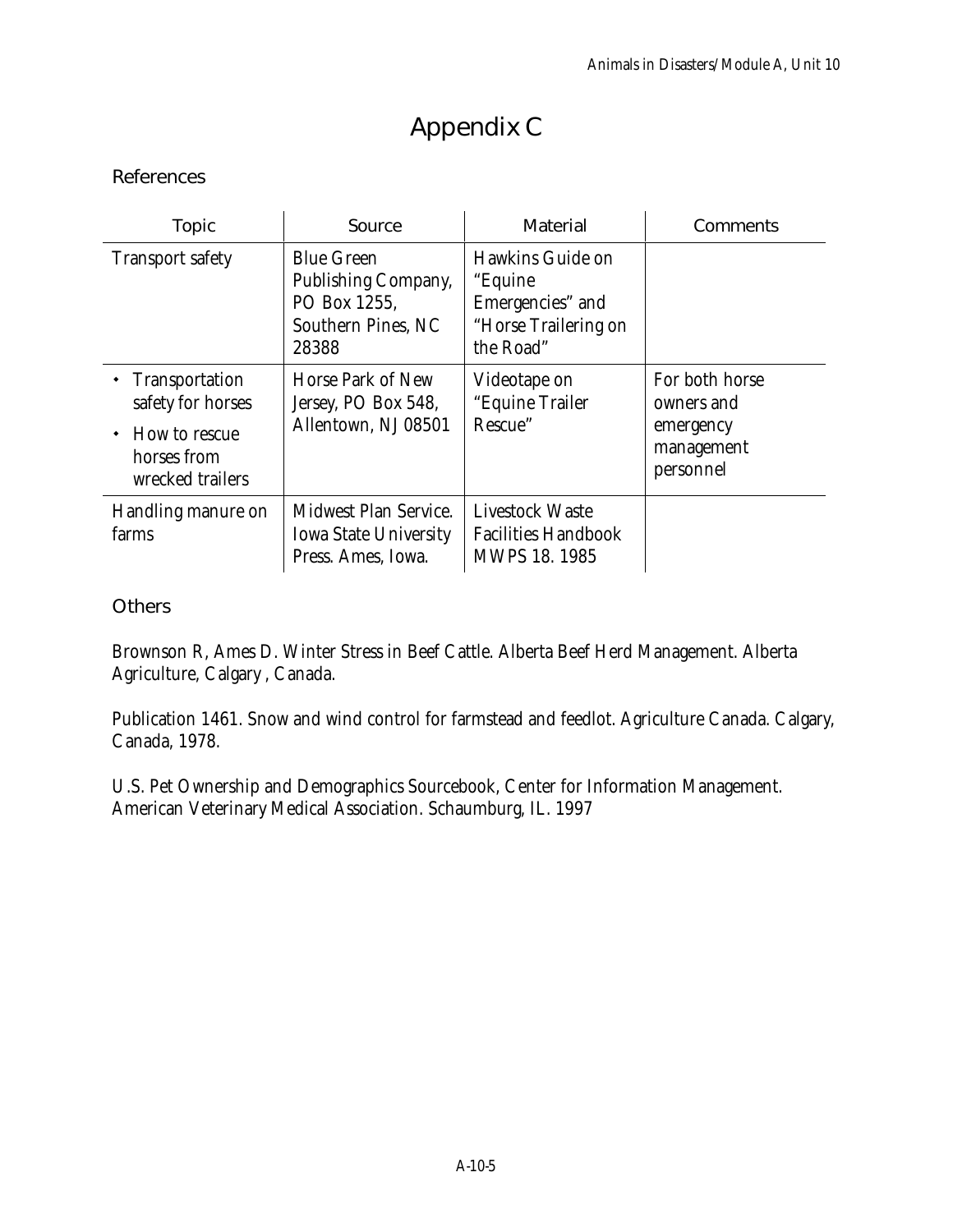### Appendix D

#### Modified Mercalli Scale of Earthquake Intensities

|             | Intensity              | <b>Characteristic Effect</b>                                                                                                                  | <b>Richter Scale</b><br>Magnitude |
|-------------|------------------------|-----------------------------------------------------------------------------------------------------------------------------------------------|-----------------------------------|
| I           | Instrumental           | Detected only by seismography.                                                                                                                | $3.5 - 4.2$                       |
| $\rm II$    | Feeble                 | Noticed only by sensitive people.                                                                                                             |                                   |
| III         | Slight                 | Like the vibrations of a heavy truck passing, felt only<br>by people at rest.                                                                 |                                   |
| IV          | Moderate               | Felt by people while walking. Objects rock, including<br>standing vehicles.                                                                   |                                   |
| V           | Rather Strong          | Felt generally; most sleepers awakened.                                                                                                       | $4.3 - 4.8$                       |
| VI          | Strong                 | Trees sway, suspended objects swing, loose objects<br>overturn or fall.                                                                       | $4.9 - 5.4$                       |
| VII         | <b>Very Strong</b>     | General alarm. Walls crack, plaster falls.                                                                                                    | $5.5 - 6.1$                       |
| <b>VIII</b> | Destructive            | Masonry cracks, chimneys fall, poorly constructed<br>buildings damaged, water levels may change.                                              | $6.2 - 6.9$                       |
| IX          | Ruionus                | Some houses collapse where ground begins to crack;<br>pipes break open.                                                                       |                                   |
| X           | <b>Disastrous</b>      | Disastrous ground cracks badly, many buildings<br>destroyed and railway lines bent; landslides on steep<br>slopes.                            | $7.0 - 7.3$                       |
| XI          | <b>Very Disastrous</b> | Few buildings remain standing; bridges destroyed, all<br>services (rail, pipelines and cables) out of action. Great<br>landslides and floods. | $7.4 - 8.1$                       |
| XII         | Catastrophic           | Total destruction; objects thrown into the air; ground<br>rises and falls in waves.                                                           | $8.1+$                            |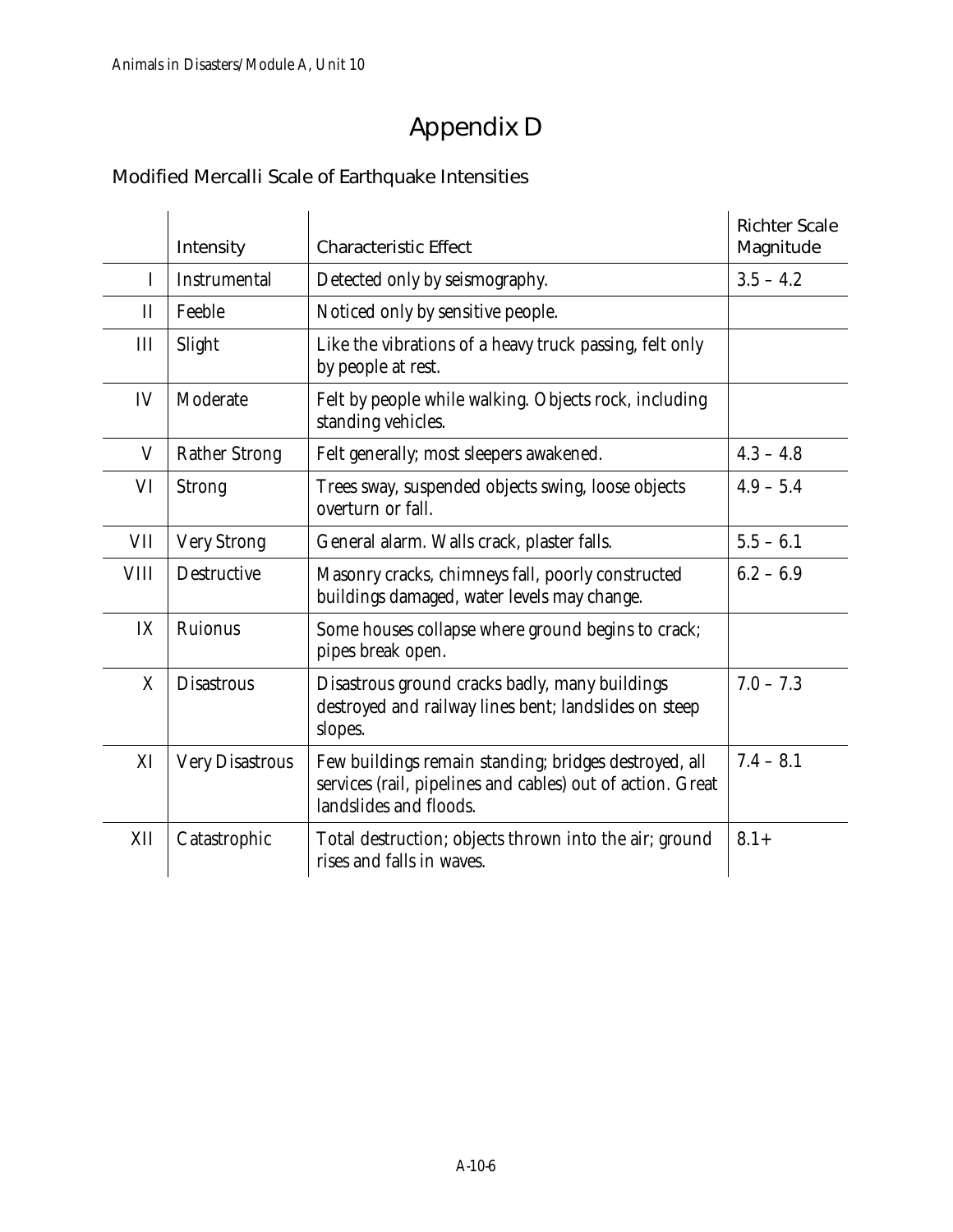### Appendix E

#### Wind Speed Measurement — Land and Water Comparison

| Wind Speed<br>(mph) | <b>Effects Over Water</b>                                   | <b>Effects Over Land</b>                                        |
|---------------------|-------------------------------------------------------------|-----------------------------------------------------------------|
| $1 - 3$             | Ripples with appearance of fish scales.                     | Calm; smoke rises vertically.                                   |
| $4 - 7$             | Small wavelets; crests of glassy<br>appearance.             | Smoke drift indicates wind direction;<br>vanes don't move.      |
| $8 - 12$            | Large wavelets; crests begin to break.                      | Wind felt on face; vanes begin to move.                         |
| $13 - 18$           | Small waves; becoming longer;<br>numerous whitecaps.        | Leaves and small twigs in constant<br>motion.                   |
| $19 - 24$           | Moderate waves; becoming longer;<br>numerous whitecaps.     | Dust, leaves and loose paper rise up.                           |
| $25 - 31$           | Larger waves forming; whitecaps<br>everywhere.              | Small trees begin to sway.                                      |
| $32 - 38$           | Water heaps up; white foam begins<br>blowing in streaks.    | Large branches move, whistling from<br>wires.                   |
| $39 - 46$           | Moderately high waves of greater<br>length.                 | Twigs and small branches broken off<br>trees.                   |
| $47 - 54$           | High waves begin to roll; spray may<br>reduce visibility.   | Slight structural damage occurs; slate<br>blown from roofs.     |
| $55 - 63$           | Very high waves with overhanging<br>crests.                 | Seldom experienced on land; trees<br>broken, structural damage. |
| $64 - 72$           | Exceptionally high waves; water covered<br>with white foam. | Very rarely experienced on land;<br>structural damage.          |
| 73 or<br>higher     | Air filled with foam, water white, little<br>visibility.    | Violent action, massive destruction.                            |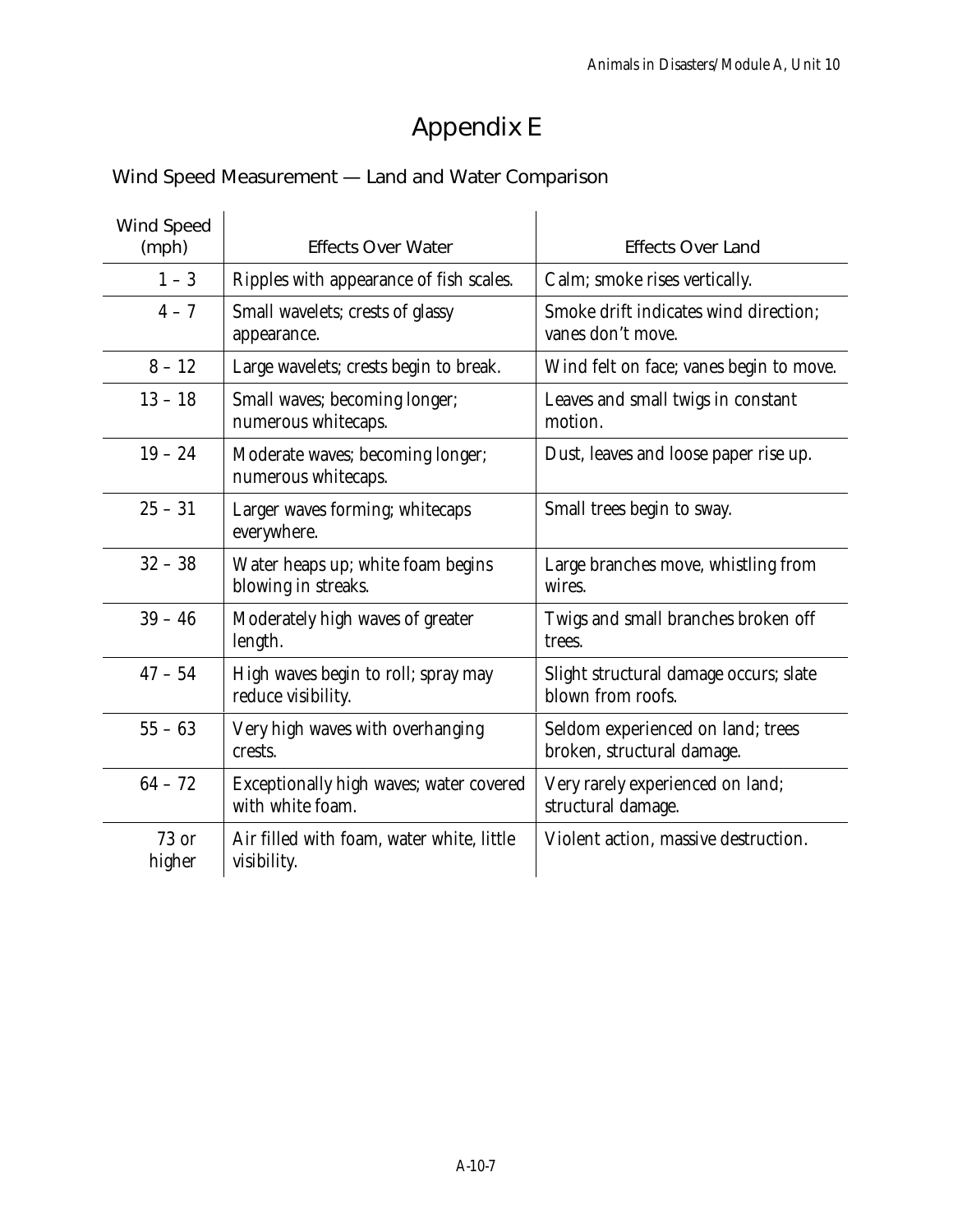### Appendix F

#### Wind Chill Measurement Table

|                | Wind<br>Data | Equivalent Temperature (Fahrenheit)<br>Locate temperature on top row, find wind data on left.<br>Cross reference matrix to see wind chill factor. |      |              |       |       |       |          |          |       |       |       |       |       |        |        |
|----------------|--------------|---------------------------------------------------------------------------------------------------------------------------------------------------|------|--------------|-------|-------|-------|----------|----------|-------|-------|-------|-------|-------|--------|--------|
|                | $0 - 5$      | 35                                                                                                                                                | 30   | 25           | 20    | 15    | 10    | 5        | $\theta$ | $-5$  | $-10$ | $-15$ | $-20$ | $-25$ | $-30$  | $-35$  |
|                | 5            | 32                                                                                                                                                | 27   | 22           | 16    | 11    | 6     | $\Omega$ | $-5$     | $-10$ | $-15$ | $-21$ | $-26$ | $-31$ | $-36$  | $-42$  |
|                | 10           | 22                                                                                                                                                | 16   | 10           | 3     | $-3$  | -9    | $-15$    | $-22$    | $-27$ | $-34$ | $-40$ | $-46$ | $-52$ | $-58$  | $-64$  |
| Wind Speed mph | 15           | 16                                                                                                                                                | 9    | $\mathbf{2}$ | $-5$  | $-11$ | $-18$ | $-25$    | $-31$    | $-38$ | $-45$ | $-51$ | $-58$ | $-65$ | $-72$  | $-78$  |
|                | 20           | 12                                                                                                                                                | 4    | $-3$         | $-10$ | $-17$ | $-24$ | $-31$    | $-39$    | $-46$ | $-53$ | $-60$ | $-67$ | $-74$ | $-81$  | $-88$  |
|                | 25           | 8                                                                                                                                                 | 1    | $-7$         | $-15$ | $-22$ | $-29$ | $-36$    | $-44$    | $-51$ | $-59$ | $-66$ | $-74$ | $-81$ | $-88$  | $-96$  |
|                | 30           | 6                                                                                                                                                 | $-2$ | $-10$        | $-18$ | $-25$ | $-33$ | $-41$    | $-49$    | $-58$ | $-64$ | $-71$ | $-79$ | $-86$ | $-93$  | $-101$ |
|                | 35           | $\overline{4}$                                                                                                                                    | $-4$ | $-12$        | $-20$ | $-27$ | $-35$ | $-43$    | $-52$    | $-56$ | $-67$ | $-74$ | $-82$ | $-89$ | $-97$  | $-105$ |
|                | 40           | 3                                                                                                                                                 | $-5$ | $-13$        | $-21$ | $-29$ | $-37$ | $-45$    | $-53$    | $-60$ | $-69$ | $-76$ | $-84$ | $-92$ | $-100$ | $-107$ |
|                | 45           | $\boldsymbol{2}$                                                                                                                                  | $-6$ | $-14$        | $-22$ | $-30$ | $-38$ | $-46$    | $-54$    | $-62$ | $-70$ | $-78$ | $-85$ | $-93$ | $-102$ | $-109$ |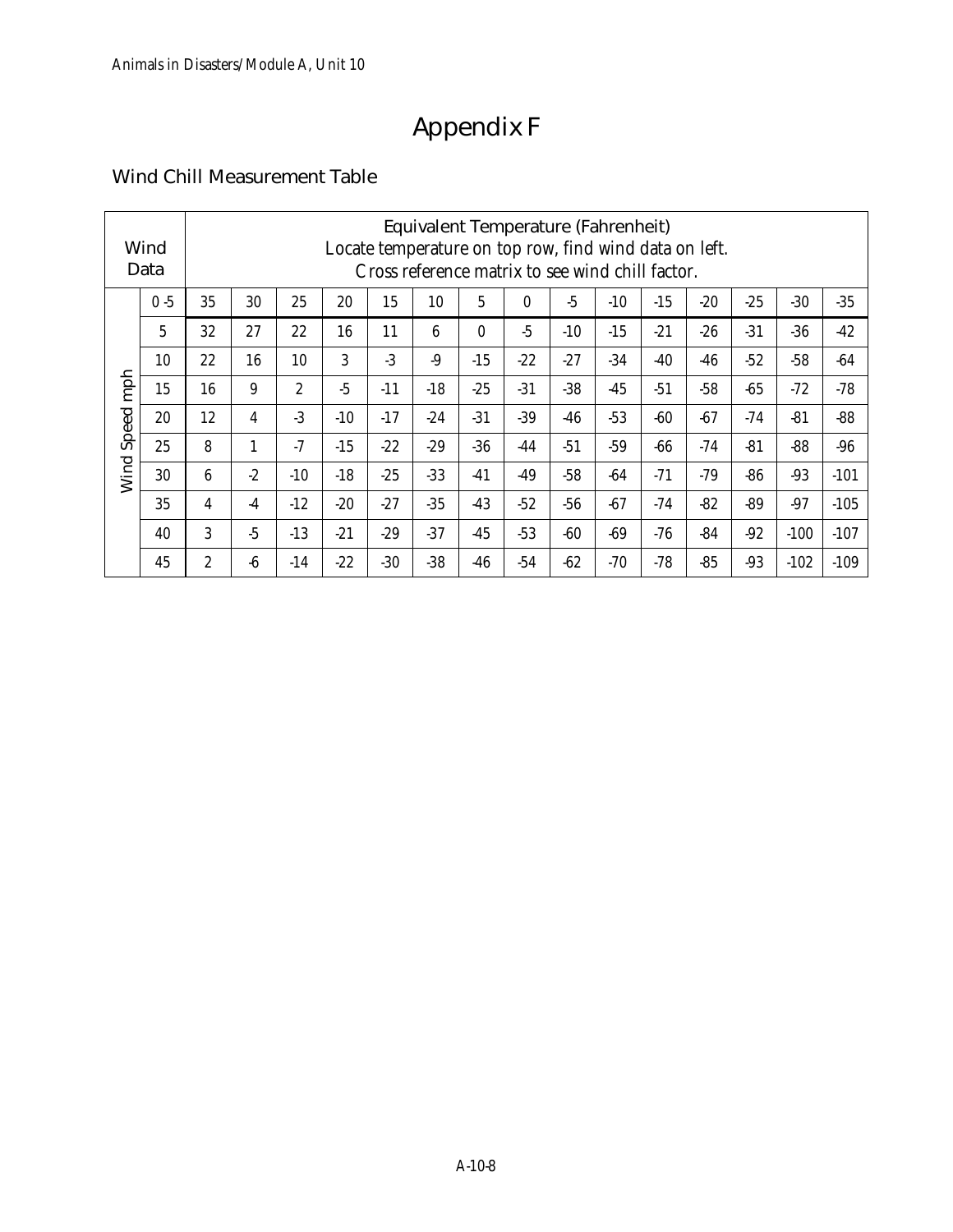### Appendix G

Wind Speed Matrix

Formula  $T = (D \times 5280) / (S \times 5280/60)$ 

T = Time to reach observer D = Distance (miles)

S = Wind Speed/Velocity (mph)

| Wind           | Distance from location of observer |                    |                   |                   |                   |                   |                   |  |
|----------------|------------------------------------|--------------------|-------------------|-------------------|-------------------|-------------------|-------------------|--|
| Speed<br>(mph) | 60 miles                           | 50 miles           | 40 miles          | 30 miles          | 20 miles          | 10 miles          | 5 miles           |  |
| 70             | 51.42 min                          | 42.86 min          | 34.28 min         | 25.71 min         | 17.14 min         | 8.57 min          | $4.3 \text{ min}$ |  |
| 60             | 60 min                             | $50$ min           | 40 min            | 30 min            | 20 min            | $10 \text{ min}$  | $5 \text{ min}$   |  |
| 50             | 72 min                             | 60 min             | 48 min            | 36 min            | 24 min            | 12 min            | 6 min             |  |
| 40             | 90 min                             | $75 \text{ min}$   | $60$ min          | $45 \text{ min}$  | 30 min            | $15 \text{ min}$  | $7.5 \text{ min}$ |  |
| 30             | $120 \text{ min}$                  | $100 \text{ min}$  | 80 min            | 60 min            | 40 min            | $20 \text{ min}$  | $10 \text{ min}$  |  |
| 20             | 3 <sub>hr</sub>                    | 2.5 <sub>hr</sub>  | $120 \text{ min}$ | 90 min            | $60$ min          | 30 min            | $15 \text{ min}$  |  |
| 10             | 6 <sub>hr</sub>                    | 5 <sub>hr</sub>    | 4 hr              | 3 <sub>hr</sub>   | $120 \text{ min}$ | $60$ min          | 30 min            |  |
| 5              | 12 <sub>hr</sub>                   | 10 <sub>hr</sub>   | 8 hr              | 6 hr              | 4 hr              | $126 \text{ min}$ | 60 min            |  |
| 4              | 15 <sub>hr</sub>                   | 12.5 <sub>hr</sub> | 10 <sub>hr</sub>  | 7.5 <sub>hr</sub> | 5 <sub>hr</sub>   | 2.5 <sub>hr</sub> | $75 \text{ min}$  |  |
| 3              | 20 <sub>hr</sub>                   | 16.6 hr            | 13.3 hr           | 10 <sub>hr</sub>  | 6.7 <sub>hr</sub> | 3.3 <sub>hr</sub> | $100 \text{ min}$ |  |
| $\overline{2}$ | 30 <sub>hr</sub>                   | 25 <sub>hr</sub>   | 20 <sub>hr</sub>  | 15 <sub>hr</sub>  | 10 <sub>hr</sub>  | 5 <sub>hr</sub>   | 2.5 <sub>hr</sub> |  |
| 1              | 60 <sub>hr</sub>                   | 50 <sub>hr</sub>   | 40 <sub>hr</sub>  | 30 <sub>hr</sub>  | 20 <sub>hr</sub>  | 10 <sub>hr</sub>  | 5 <sub>hr</sub>   |  |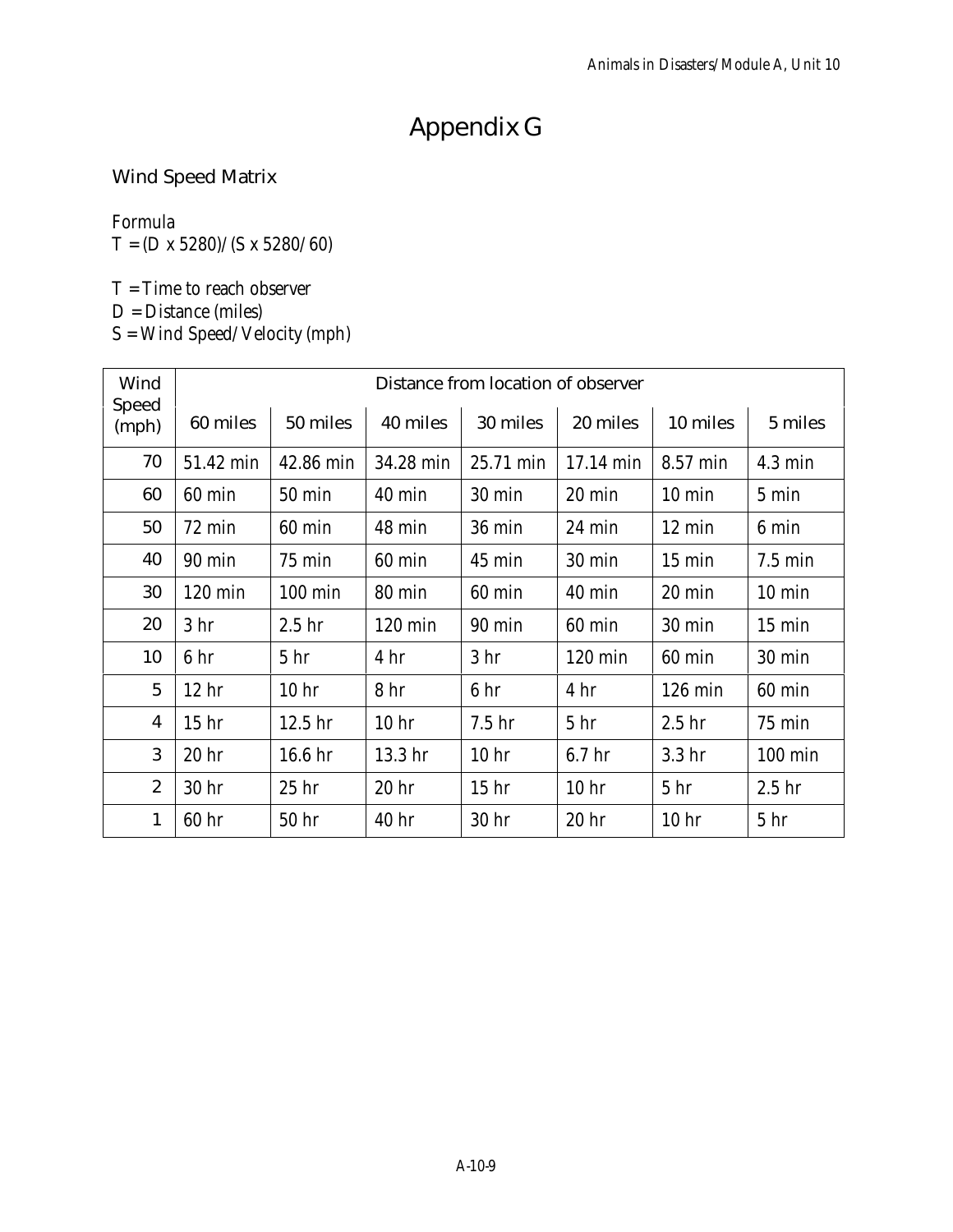### Appendix H

#### Learning Checks Answer Key

| Unit 2               | Unit 3                      | Unit 4             |
|----------------------|-----------------------------|--------------------|
| Answer/Page          | Answer/Page                 | Thunderstorms      |
| $True/A-2-1$<br>1.   | False/A-3-4<br>1.           | Answer/Page        |
| 2.                   | 2.                          | 1.                 |
| False/A-2-2          | False/A-3-6                 | $True/A-4-2$       |
| 3.                   | 3.                          | 2.                 |
| $True/A-2-2$         | $True/A-3-4$                | $True/A-4-2$       |
| $True/A-2-4$         | 4.                          | 3.                 |
| 4.                   | $True/A-3-8$                | False/A-4-3        |
| False/A-2-4, A-2-7   | 5.                          | $True/A-4-3$       |
| 5.                   | False/A-3-6                 | 4.                 |
| False/A-2-7          | 6.                          | $True/A-4-4$       |
| 6.                   | False/A-3-4                 | 5.                 |
| False/A-2-7          | 7.                          | 6.                 |
| 7.                   | $D/A-3-4$                   | False/A-4-4        |
| True/ $A-2-7$        | 8.                          | 7.                 |
| 8.                   | $A/A-3-5$                   | True/A-4-5         |
| $B/A-2-2$<br>9.      | $A/A-3-6$<br>9.             | 8. $D/A-4-2$       |
| 10. $C/A-2-6$        | 10. Personal, Local, State, | 9. $D/A-4-3$       |
|                      | Federal/A-3-10              | 10. $A/A-4-4$      |
| Unit 4               | Unit 4                      | Unit 4             |
| Floods               | Tornadoes                   | Hurricanes         |
| Answer/Page          | Answer/Page                 | Answer/Page        |
| False/A-4-11         | False/A-4-18                | True/A-4-19        |
| 1.                   | 1.                          | 1.                 |
| $True/A-4-7$         | 2.                          | 2.                 |
| 2.                   | True/A-4-15                 | True/A-4-22        |
| 3.<br>$True/A-4-12$  | 3.<br>False/A-4-16          | 3. False/A-4-23    |
| $True/A-4-12$        | $True/A-4-15$               | False/A-4-19       |
| 4.                   | 4.                          | 4.                 |
| False/A-4-10         | 5.                          | 5.                 |
| 5.                   | $True/A-4-16$               | True/A-4-22        |
| $True/A-4-12$        | 6.                          | False/A-4-19       |
| 6.                   | True/A-4-16                 | 6.                 |
| False/A-4-10         | 7.                          | $D/A-4-19$         |
| 7.                   | $True/A-4-17$               | 7.                 |
| $C/A-4-7$            | 8.                          | $C/A-4-20$         |
| 8.                   | $True/A-4-16$               | 8.                 |
| $B/A-4-8$<br>9.      | $D/A-4-14$<br>9.            | $9. D/A-4-20$      |
| 10. $D/A-4-11$       | 10. $B/A-4-17$              | 10. B/A-4-20       |
| Unit 4               | Unit 4                      | Unit 4             |
| <b>Winter Storms</b> | Heat and Droughts           | Wildfires          |
| Answer/Page          | Answer/Page                 | Answer/Page        |
| 1. False/A-4-29      | False/A-4-34<br>1.          | False/A-4-37<br>1. |
| 2.                   | 2.                          | 2.                 |
| True/A-4-29          | True/A-4-34                 | True/A-4-38        |
| 3.                   | 3.                          | 3.                 |
| $True/A-4-30$        | False/A-4-34                | True/A-4-37        |
| False/A-4-28         | 4.                          | False/A-4-40       |
| 4.                   | $True/A-4-34$               | 4.                 |
| $True/A-4-27$        | 5.                          | False/A-4-39       |
| 5.                   | False/A-4-35                | 5.                 |
| False/A-4-29         | 6.                          | $True/A-4-40$      |
| 6.                   | $True/A-4-34$               | 6.                 |
| False/A-4-30         | 7.                          | 7.                 |
| 7.                   | False/A-4-34                | $True/A-4-40$      |
| $C/A-4-26$           | 8.                          | 8.                 |
| 8.                   | True/A-4-35                 | False/A-4-39       |
| $B/A-4-26$<br>9.     | $9. C/A-4-34$               | 9. $A/A-4-40$      |
| 10. $D/A-4-26$       | 11. B/A-4-33                | 10. B/A-4-37       |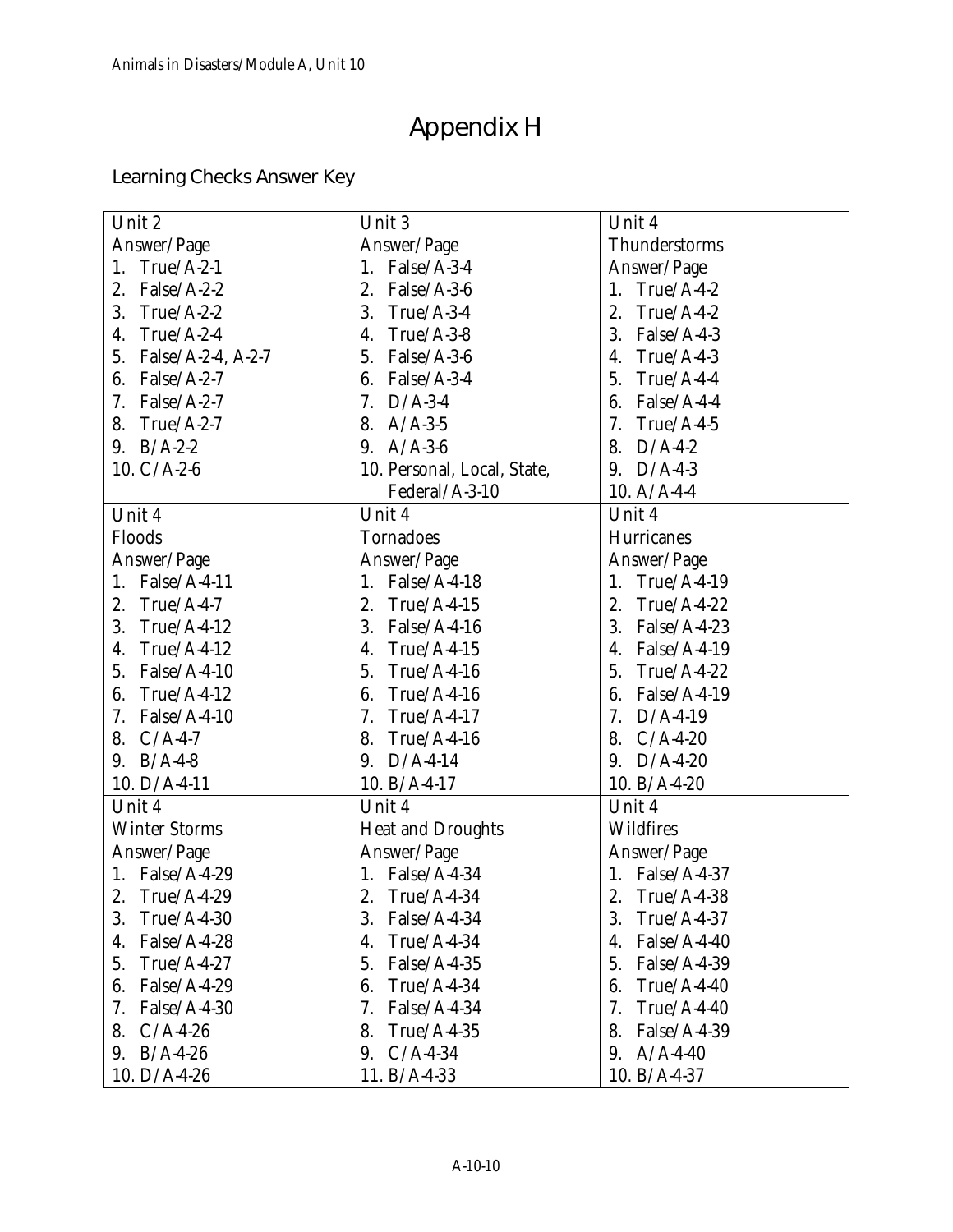| Unit 5                  | Unit 5               | Unit 5               |
|-------------------------|----------------------|----------------------|
| Landslides              | Earthquakes          | Tsunamis             |
| Answer/Page             | Answer/Page          | Answer/Page          |
| True/ $A-5-3$<br>1.     | False/A-5-6<br>1.    | True/A-5-12<br>1.    |
| 2.<br>$True/A-5-2$      | 2.<br>False/A-5-9    | 2.<br>False/A-5-12   |
| 3.<br>False/A-5-3       | 3.<br>True/A-5-8     | 3.<br>False/A-5-12   |
| $True/A-5-2$<br>4.      | False/A-5-9<br>4.    | False/A-5-12<br>4.   |
| 5.<br>$True/A-5-1$      | 5.<br>False/A-5-9    | 5.<br>True/A-5-12    |
| $True/A-5-1$<br>6.      | 6.<br>$True/A-5-10$  | $False/A-5-12$<br>6. |
| False/A-5-3<br>7.       | False/A-5-10<br>7.   | 7.<br>$True/A-5-13$  |
| $True/A-5-4$<br>8.      | $False/A-5-10$<br>8. | 8.<br>$A/A-5-12$     |
| $C/A-5-2$<br>9.         | $9. C/A-5-8$         | $D/A-5-12$<br>9.     |
| 10. $A/A-5-1$           | 10. $C/A - 5 - 6$    | 10. $B/A-5-13$       |
| Unit 5                  | Unit 6               | Unit 6               |
| Volcanoes               | Hazardous Materials  | Radiation            |
| Answer/Page             | Answer/Page          | Answer/Page          |
| $True/A-5-17$<br>1.     | False/A-6-1<br>1.    | True/A-6-8<br>1.     |
| 2.<br>$False/A-5-16$    | 2.<br>False/A-6-2    | 2.<br>$True/A-6-10$  |
| $False/A-5-16$<br>3.    | 3.<br>$True/A-6-2$   | False/A-6-10<br>3.   |
| $True/A-5-16$<br>4.     | 4.<br>False/A-6-3    | $True/A-6-10$<br>4.  |
| 5.<br>$True/A-5-16$     | 5.<br>$True/A-6-3$   | 5.<br>$True/A-6-11$  |
| False/A-5-15<br>6.      | 6.<br>True/A-6-3     | True/A-6-12<br>6.    |
| $True/A-5-17$<br>7.     | False/A-6-3<br>7.    | False/A-6-10<br>7.   |
| $D/A-5-16$<br>8.        | $C/A-6-2$<br>8.      | $D/A-6-7$<br>8.      |
| $D/A-5-16$<br>9.        | $A/A-6-4$<br>9.      | $C/A-6-9$<br>9.      |
| 10. $B/A-5-16$          | 10. $B/A-6-5$        | 10. $D/A - 6 - 9$    |
| Unit 7                  | Unit 8               |                      |
| Answer/Page             | Answer/Page          |                      |
| False/A-7-2<br>1.       | False/A-8-4<br>1.    |                      |
| 2.<br>$True/A-7-2$      | 2.<br>True/A-8-5     |                      |
| 3.<br>True/A-7-2, A-7-5 | 3.<br>True/A-8-6     |                      |
| $True/A-7-7$<br>4.      | False/A-8-3<br>4.    |                      |
| False/A-7-8<br>5.       | 5.<br>False/A-8-9    |                      |
| False/A-7-9<br>6.       | True/A-8-9<br>6.     |                      |
| False/A-7-2<br>7.       | 7.<br>False/A-8-5    |                      |
| False/A-7-5<br>8.       | $B/A-8-3$<br>8.      |                      |
| $D/A-7-6$<br>9.         | $D/A-8-9$<br>9.      |                      |
| 10. $D/A-7-8$           | 10. C/A-8-6          |                      |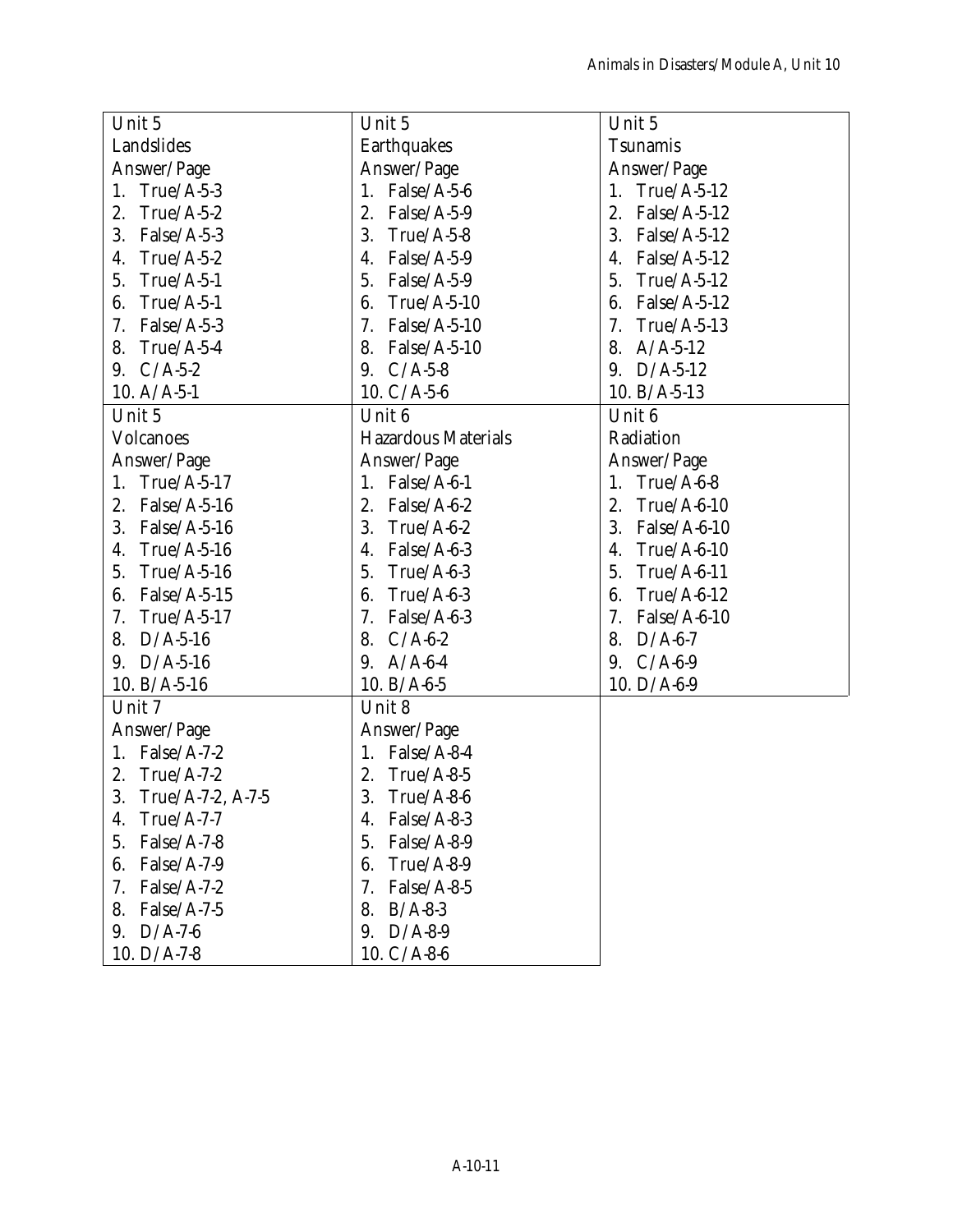## Appendix I

FEMA-Related Acronyms

| ARC             | American Red Cross                                   |
|-----------------|------------------------------------------------------|
| AVMA            | American Veterinary Medical<br>Association           |
| СA              | Cooperative Agreement                                |
| <b>CBRA</b>     | <b>Coastal Barrier Resources Act</b>                 |
| <b>CDBG</b>     | <b>Community Development Block Grant</b>             |
| CDC             | Centers for Disease Control and<br>Prevention        |
| CDRG            | Catastrophic Disaster Response Group                 |
| CEM             | Comprehensive Emergency<br>Management                |
| CERT            | <b>Community Emergency Response Team</b>             |
| CFR             | Code of Federal Regulations                          |
| <b>CHEMTREC</b> | <b>Chemical Transportation Emergency</b><br>Center   |
| COE             | Corps of Engineers                                   |
| COG             | Continuity of Government                             |
| CRS             | <b>Community Rating System</b>                       |
| CSDP            | Chemical Stockpile Disposal Program                  |
| <b>CSEPP</b>    | Chemical Stockpile Emergency<br>Preparedness Program |
| DAE             | Disaster Assistance Employee                         |
| DCO             | Defense Coordinating Officer                         |
| <b>DFIRM</b>    | Digital Flood Insurance Rate Map                     |
| DFO             | Disaster Field Office                                |
| <b>DHO</b>      | <b>Disaster Housing Assistance</b>                   |
| <b>DOD</b>      | Department of Defense                                |
| <b>DOT</b>      | Department of Transportation                         |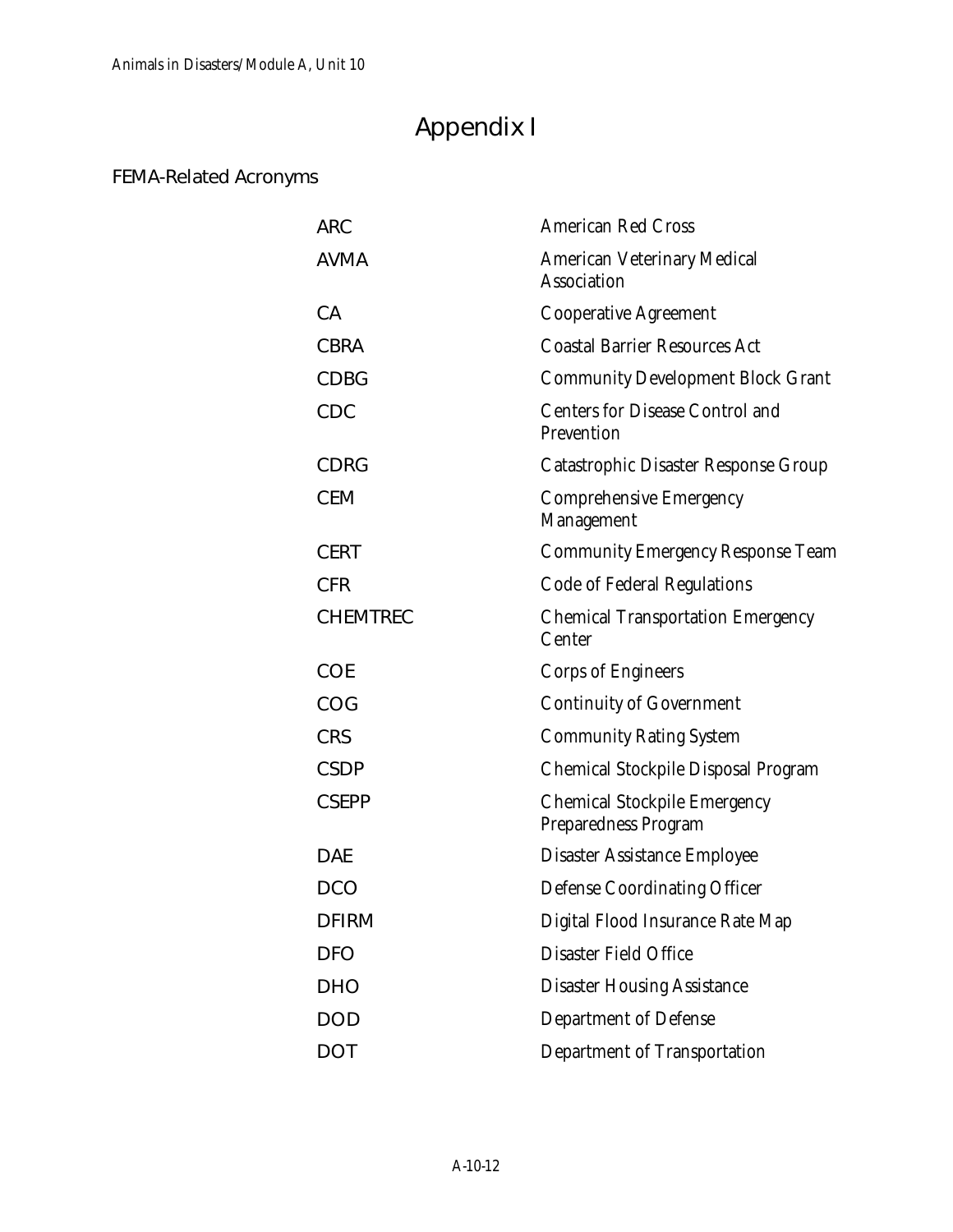| <b>DRC</b>   | <b>Disaster Recovery Center</b>                                 |
|--------------|-----------------------------------------------------------------|
| <b>DRM</b>   | Disaster Recovery Manager                                       |
| <b>DRO</b>   | <b>Disaster Recovery Operations</b>                             |
| <b>DSR</b>   | Damage Survey Report                                            |
| <b>DUA</b>   | Disaster Unemployment Assistance                                |
| EAP          | <b>Emergency Action Plan</b>                                    |
| EAS          | <b>Emergency Alert System</b>                                   |
| <b>EDA</b>   | Economic Development Act                                        |
| <b>EENET</b> | <b>Emergency Education NETwork</b>                              |
| <b>EMERS</b> | <b>Emergency Management Exercise</b><br><b>Reporting System</b> |
| EMI          | <b>Emergency Management Institute</b>                           |
| <b>EMS</b>   | <b>Emergency Medical Services</b>                               |
| <b>EMT</b>   | <b>Emergency Management Training</b>                            |
| EOC          | <b>Emergency Operations Center</b>                              |
| <b>EOP</b>   | <b>Emergency Operations Plan</b>                                |
| EPA          | <b>Environmental Protection Agency</b>                          |
| ERT          | <b>Emergency Response Team</b>                                  |
| <b>ESF</b>   | <b>Emergency Support Function</b>                               |
| <b>EST</b>   | <b>Emergency Support Team</b>                                   |
| <b>FCO</b>   | <b>Federal Coordinating Officer</b>                             |
| <b>FDA</b>   | Food and Drug Administration                                    |
| <b>FEMA</b>  | Federal Emergency Management Agency                             |
| <b>FHA</b>   | Farmer's Home Administration                                    |
| <b>FIA</b>   | Federal Insurance Administration                                |
| <b>FIRM</b>  | Federal Insurance Rate Map                                      |
| <b>FRERP</b> | Federal Radiological Emergency<br>Response Plan                 |
| <b>FRP</b>   | Federal Response Plan                                           |
| <b>FRS</b>   | <b>Field Reporting System</b>                                   |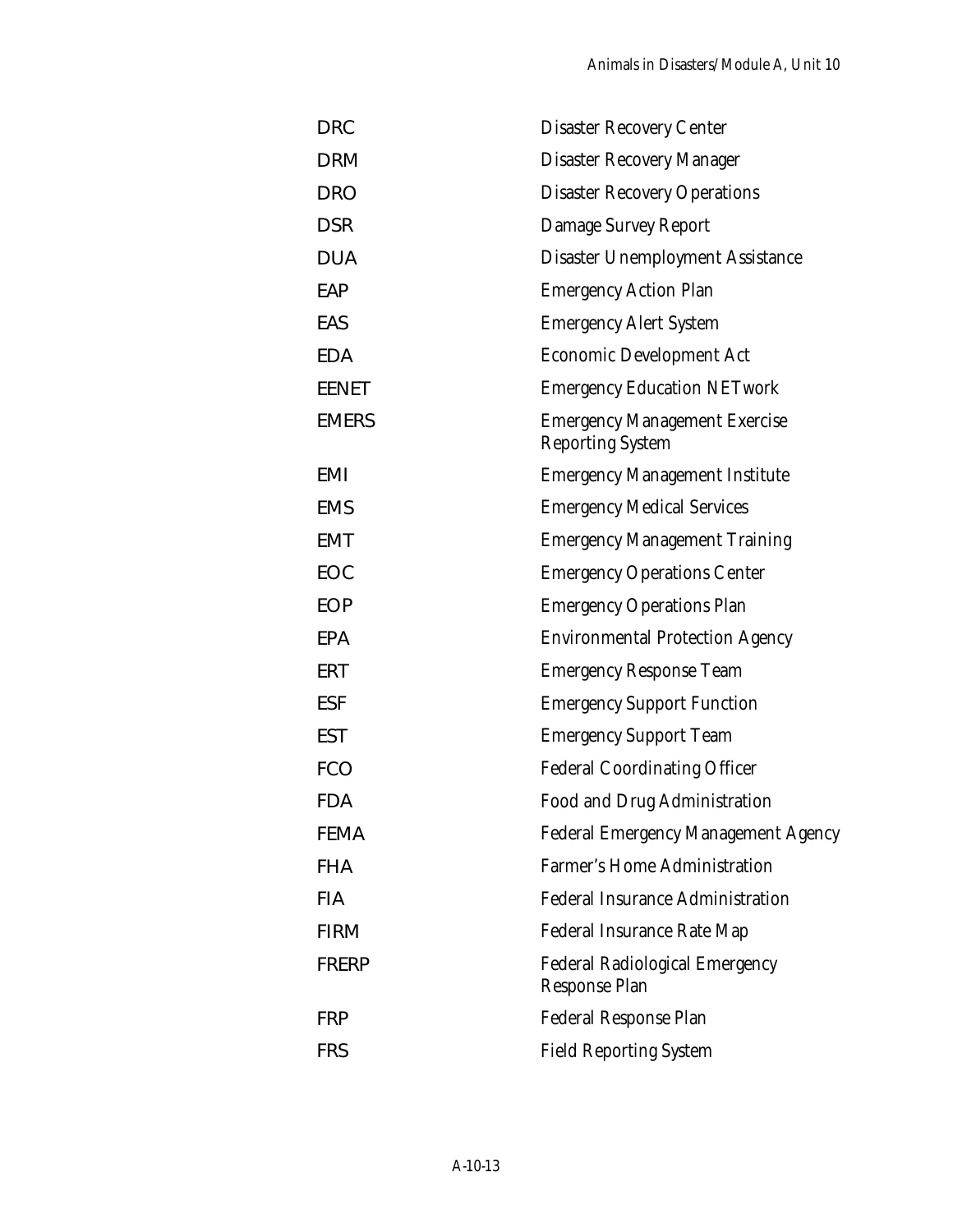| GAR          | Governor's Authorized Representative               |
|--------------|----------------------------------------------------|
| <b>GIS</b>   | Geographic Information Systems                     |
| <b>HM</b>    | <b>Hazard Mitigation</b>                           |
| <b>HMRT</b>  | Hazard Mitigation Response Team                    |
| IС           | Incident Commander                                 |
| ICS          | Incident Command System                            |
| <b>IEMC</b>  | Integrated Emergency Management<br>Course          |
| <b>IEMS</b>  | Integrated Emergency Management<br>System          |
| <b>IFGP</b>  | Individual and Family Grant Program                |
| <b>IHMT</b>  | Interagency Hazard Mitigation Team                 |
| <b>JIC</b>   | Joint Information Center                           |
| <b>LEPC</b>  | Local Emergency Planning Committee                 |
| <b>MOA</b>   | Memorandum of Agreement                            |
| <b>MOU</b>   | Memorandum of Understanding                        |
| <b>MWEAC</b> | Mount Weather Emergency Assistance<br>Center       |
| <b>NACA</b>  | National Agricultural Chemical<br>Association      |
| <b>NAWAS</b> | National Warning System                            |
| <b>NEP</b>   | National Earthquake Loss Reduction<br>Program      |
| <b>NEPA</b>  | National Environmental Policy Act                  |
| <b>NETC</b>  | National Emergency Training Center                 |
| <b>NFA</b>   | National Fire Academy                              |
| <b>NFIP</b>  | National Flood Insurance Program                   |
| <b>NGA</b>   | National Governors' Association                    |
| <b>NOAA</b>  | National Oceanic and Atmospheric<br>Administration |
| <b>NPSC</b>  | National Processing Services Center                |
| <b>NRC</b>   | Nuclear Regulatory Commission                      |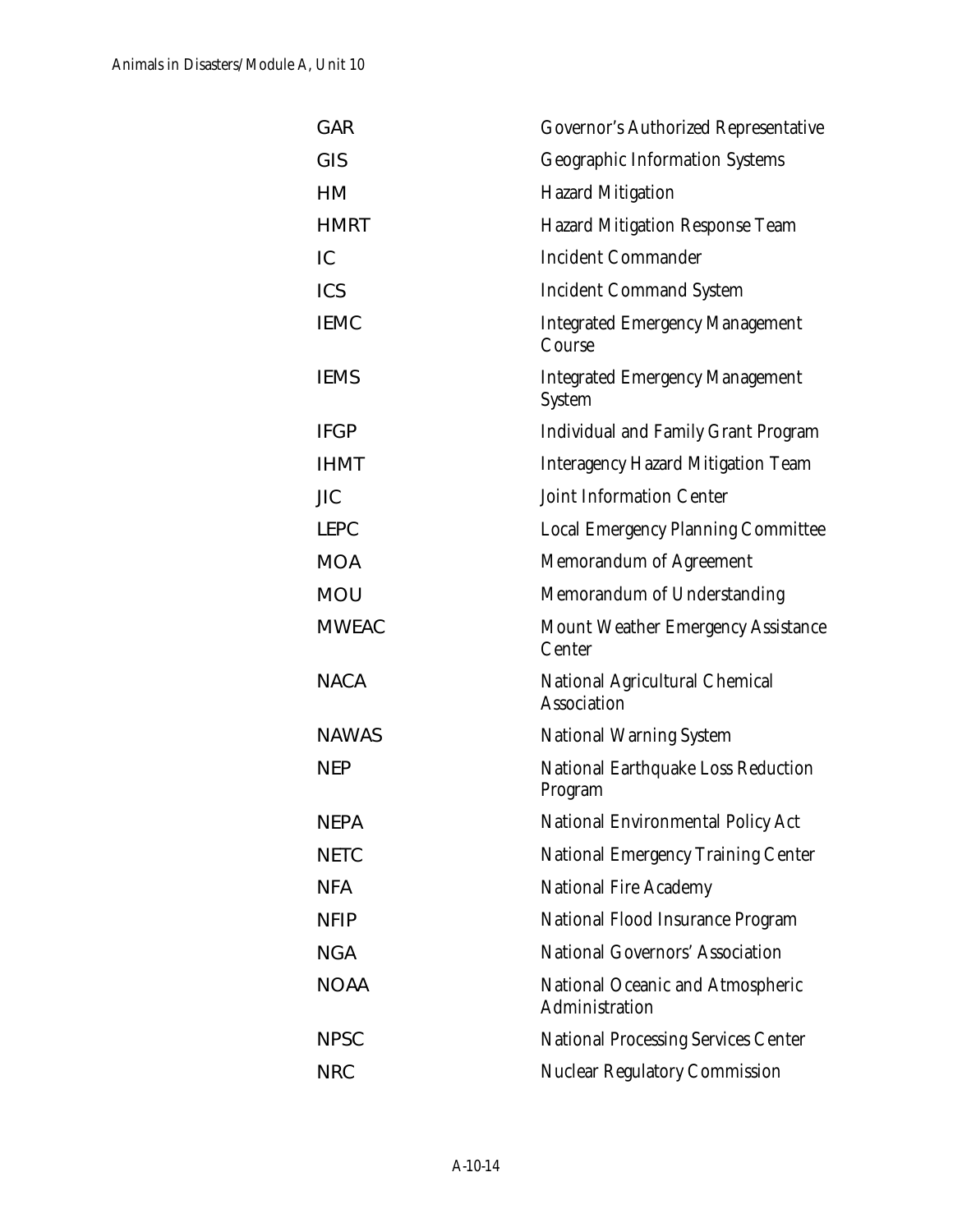| <b>NRT</b>    | National Response Team                                |
|---------------|-------------------------------------------------------|
| <b>NTC</b>    | National Teleregistration Center                      |
| <b>OES</b>    | <b>Office of Emergency Services</b>                   |
| <b>OSHA</b>   | Occupational Safety and Health<br>Administration      |
| <b>PDA</b>    | Preliminary Damage Assessment                         |
| <b>PIO</b>    | <b>Public Information Officer</b>                     |
| <b>RACES</b>  | Radio Amateur Civil Emergency<br><b>Services</b>      |
| <b>REP</b>    | Radiological Emergency Preparedness                   |
| <b>RERO</b>   | Radiological Emergency Response<br>Operations         |
| <b>ROC</b>    | <b>Regional Operations Center</b>                     |
| <b>RRT</b>    | Regional Response Team                                |
| <b>SARA</b>   | Superfund Amendment and<br><b>Reauthorization Act</b> |
| <b>SBA</b>    | <b>Small Business Administration</b>                  |
| <b>SCM</b>    | Survivable Crisis Management                          |
| SCO           | <b>State Coordinating Officer</b>                     |
| <b>SHMO</b>   | State Hazard Mitigation Officer                       |
| <b>SITREP</b> | <b>Situation Report</b>                               |
| <b>SLE</b>    | <b>State and Local Exercise</b>                       |
| <b>SLG</b>    | State and Local Guide                                 |
| SOPs          | <b>Standard Operating Procedures</b>                  |
| <b>SPCA</b>   | Society for the Prevention of Cruelty to<br>Animals   |
| <b>USDA</b>   | U.S. Department of Agriculture                        |
|               |                                                       |
| <b>USFA</b>   | U.S. Fire Administration                              |
| US&R          | <b>Urban Search and Rescue</b>                        |
| <b>VMAT</b>   | Veterinary Medical Assistance Team                    |